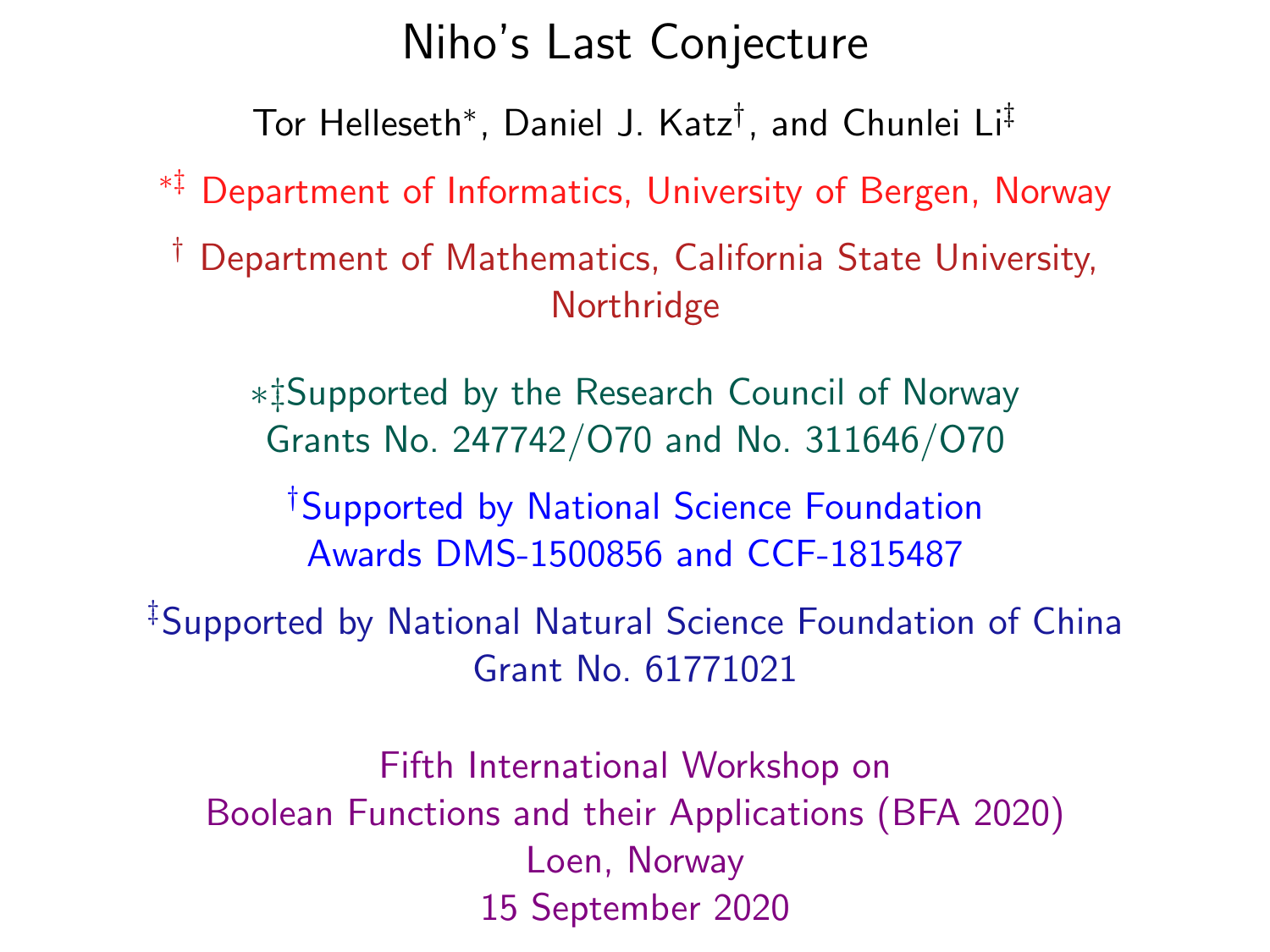In Memoriam Hans Dobbertin Petri Rosendahl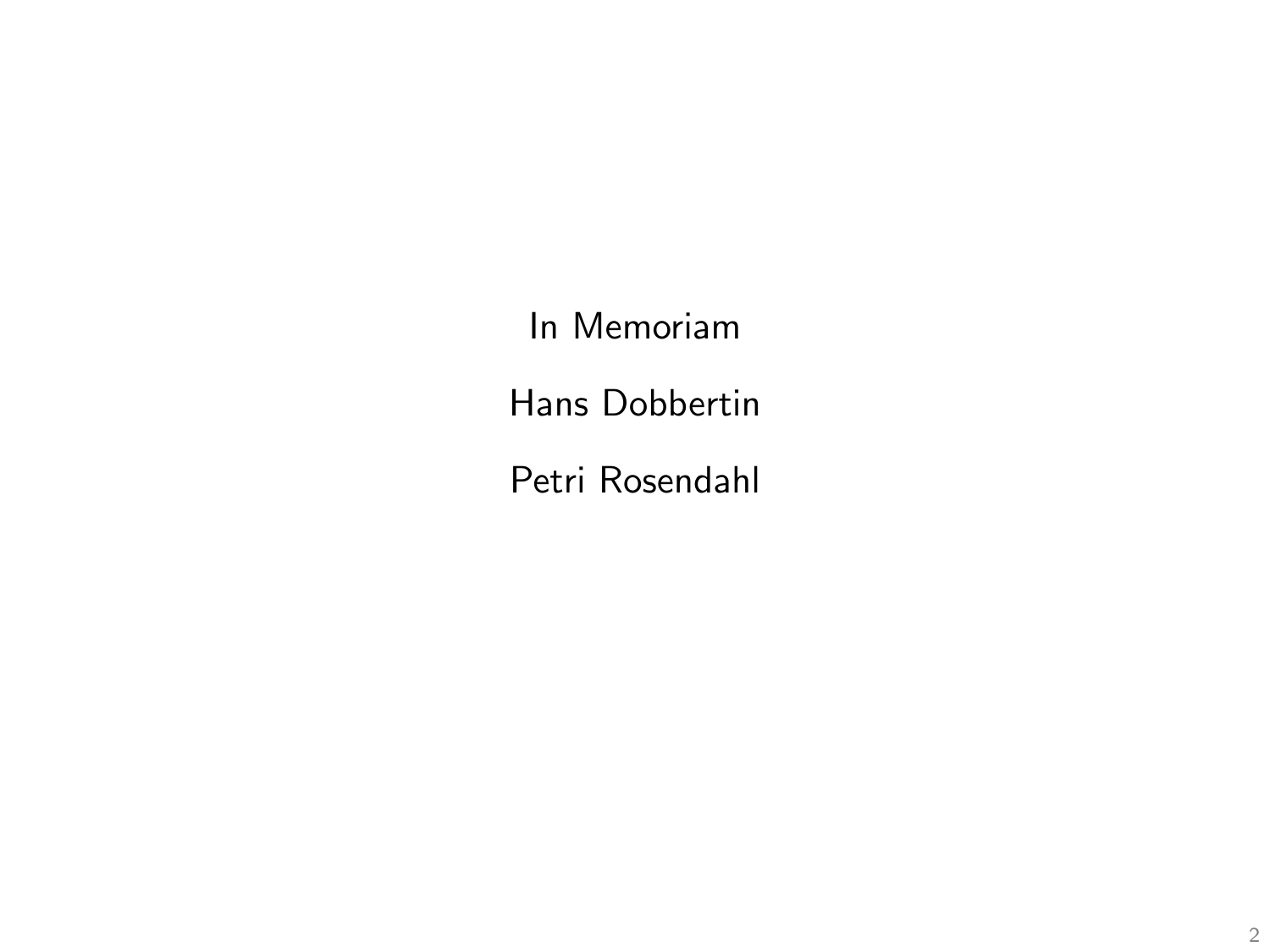Throughout the talk:  $F = \mathbb{F}_q = \mathbb{F}_{p^n}$  is a finite field of characteristic  $p$  and order  $q = p^n$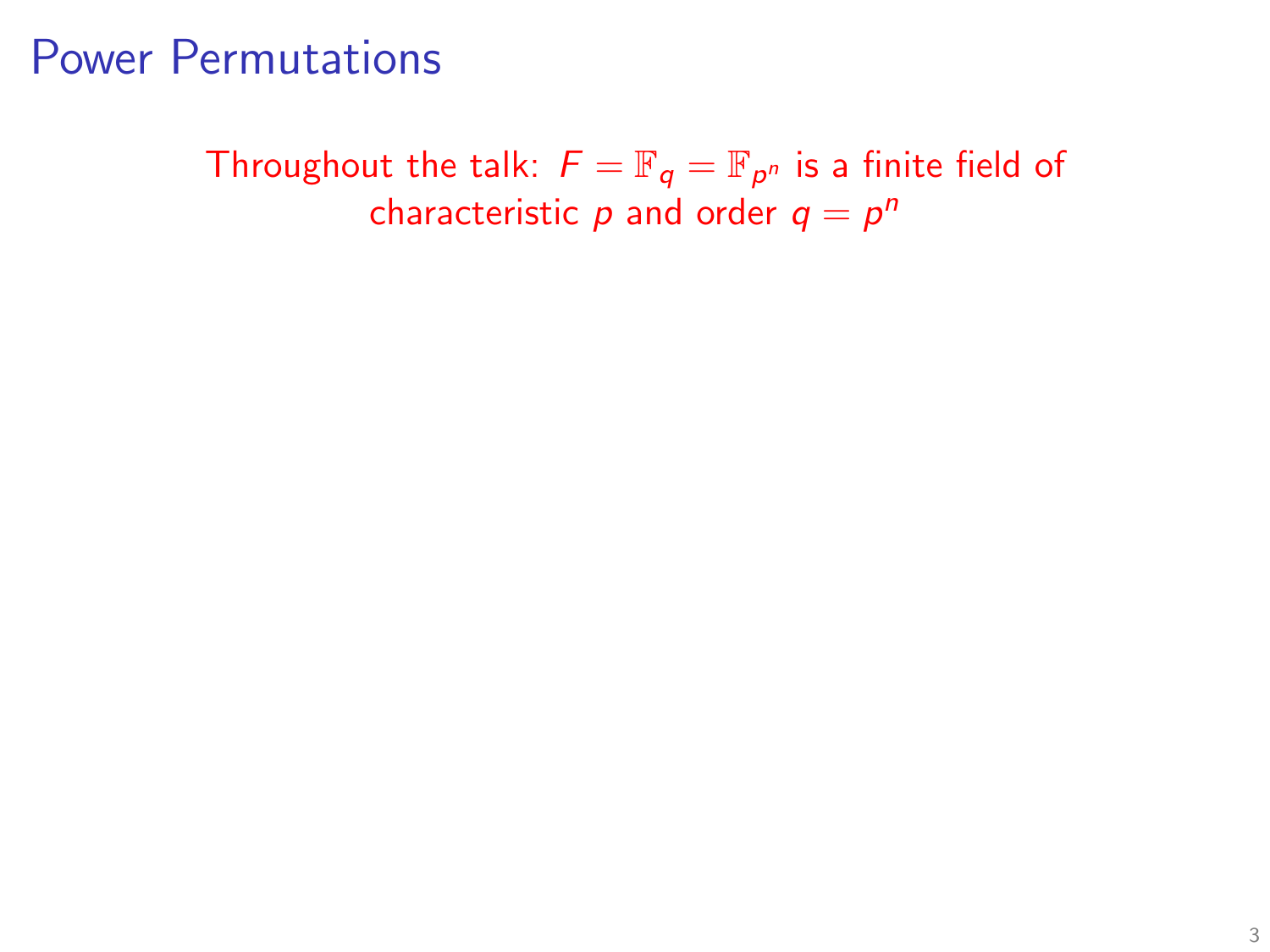Throughout the talk:  $F = \mathbb{F}_q = \mathbb{F}_{p^n}$  is a finite field of characteristic  $p$  and order  $q = p^n$ 

Power function on a finite field F: a function  $f: F \rightarrow F$  with  $f(x) = x^d$  for some positive integer d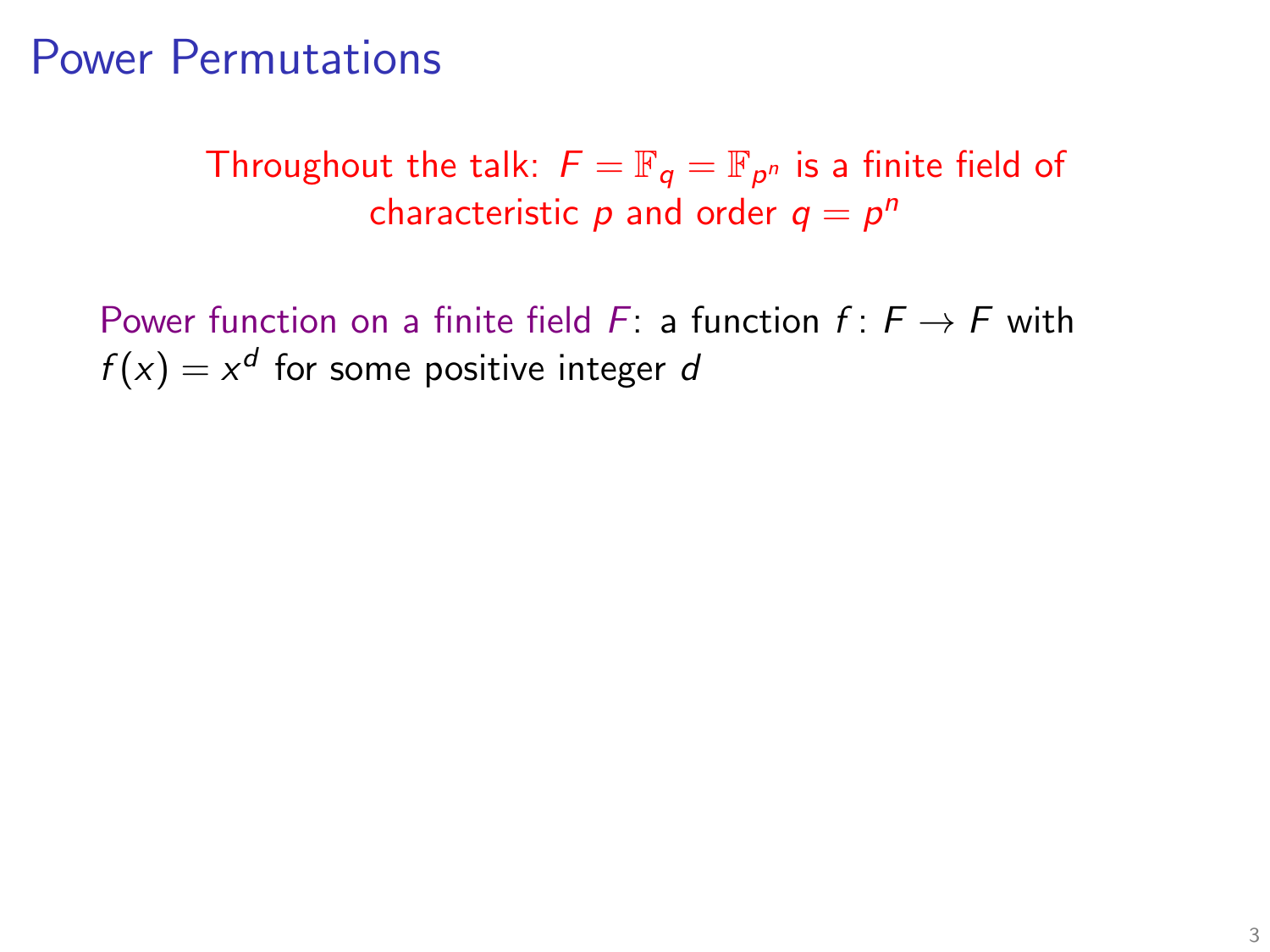Throughout the talk:  $F = \mathbb{F}_q = \mathbb{F}_{p^n}$  is a finite field of characteristic  $p$  and order  $q = p^n$ 

Power function on a finite field F: a function  $f: F \to F$  with  $f(x) = x^d$  for some positive integer d

Power permutation of F: a power function  $f(x) = x^d$  on F is a permutation of F if and only if  $gcd(d, |F^*|) = 1$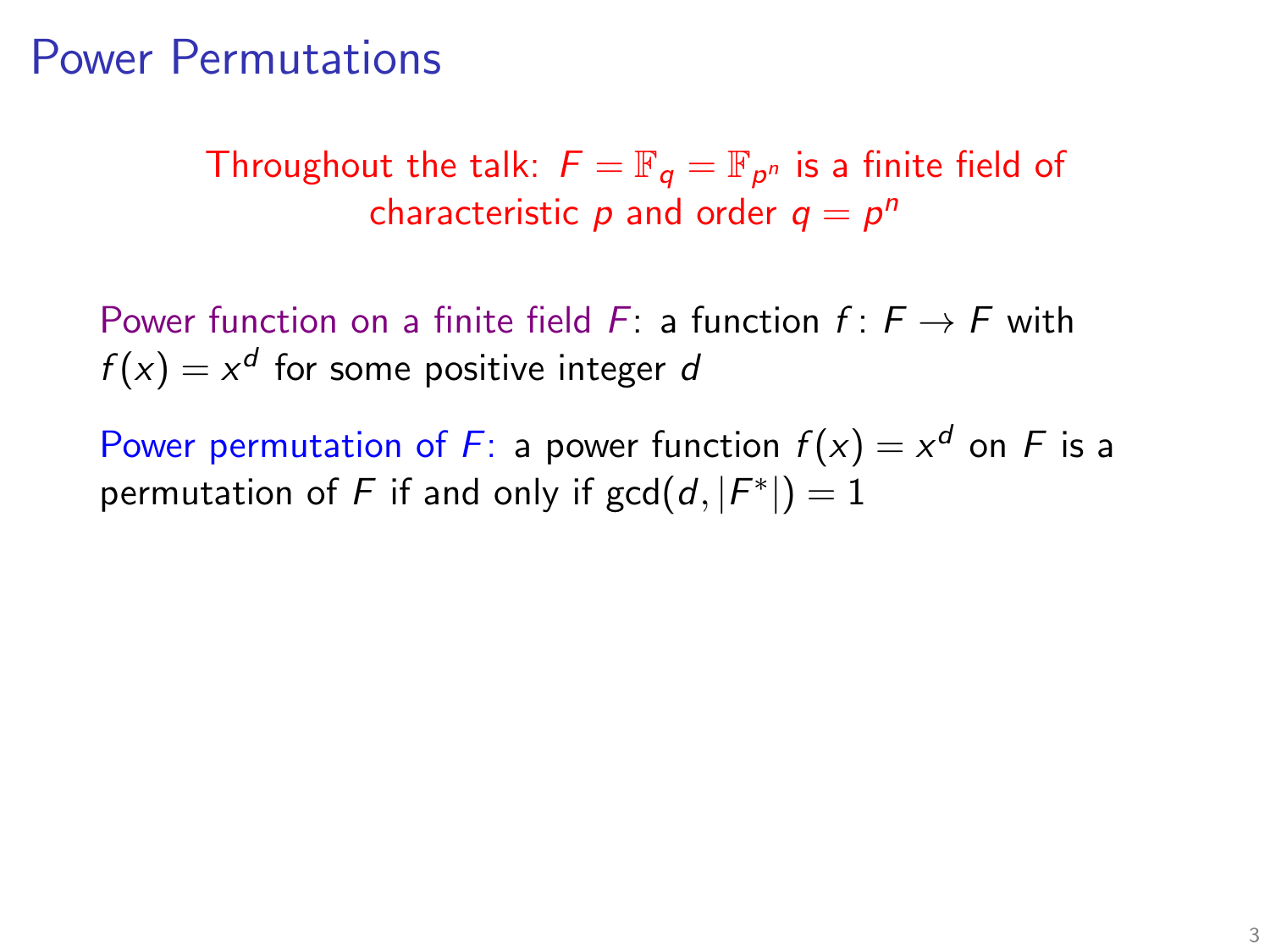Throughout the talk:  $F = \mathbb{F}_q = \mathbb{F}_{p^n}$  is a finite field of characteristic  $p$  and order  $q = p^n$ 

Power function on a finite field F: a function  $f: F \to F$  with  $f(x) = x^d$  for some positive integer d

Power permutation of F: a power function  $f(x) = x^d$  on F is a permutation of F if and only if  $gcd(d, |F^*|) = 1$ 

If  $gcd(d, |F^*|) = 1$ , we say that d is an invertible exponent over F: if  $e = 1/d$  (mod  $|F^*|$ ), then  $x \mapsto x^e$  is the inverse function of  $x \mapsto x^d$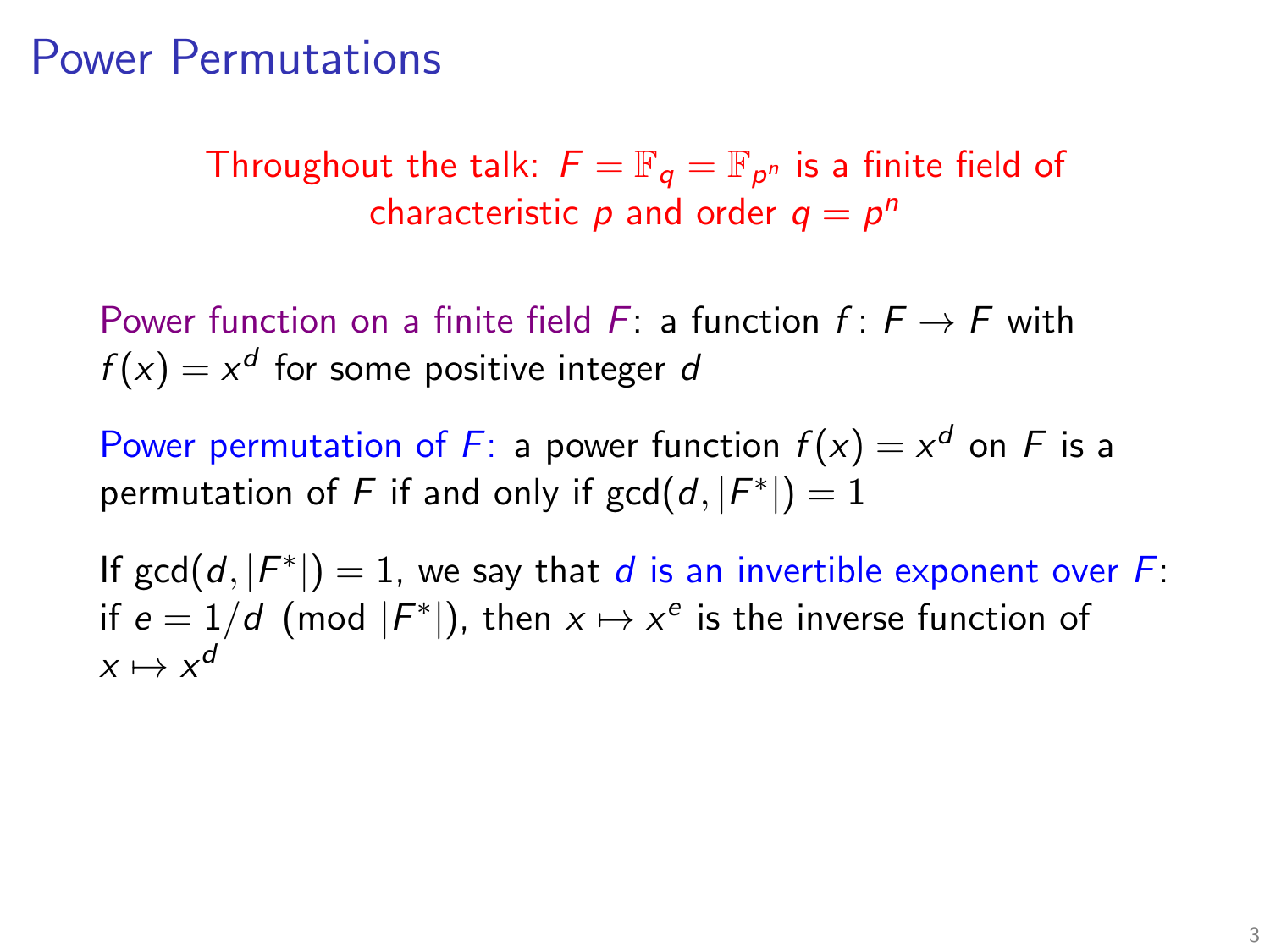Throughout the talk:  $F = \mathbb{F}_q = \mathbb{F}_{p^n}$  is a finite field of characteristic  $p$  and order  $q = p^n$ 

Power function on a finite field F: a function  $f: F \to F$  with  $f(x) = x^d$  for some positive integer d

Power permutation of F: a power function  $f(x) = x^d$  on F is a permutation of F if and only if  $gcd(d, |F^*|) = 1$ 

If  $gcd(d, |F^*|) = 1$ , we say that d is an invertible exponent over F: if  $e = 1/d$  (mod  $|F^*|$ ), then  $x \mapsto x^e$  is the inverse function of  $x \mapsto x^d$ 

Cryptographic significance: arithmetically easy to implement power permutations within cryptosystems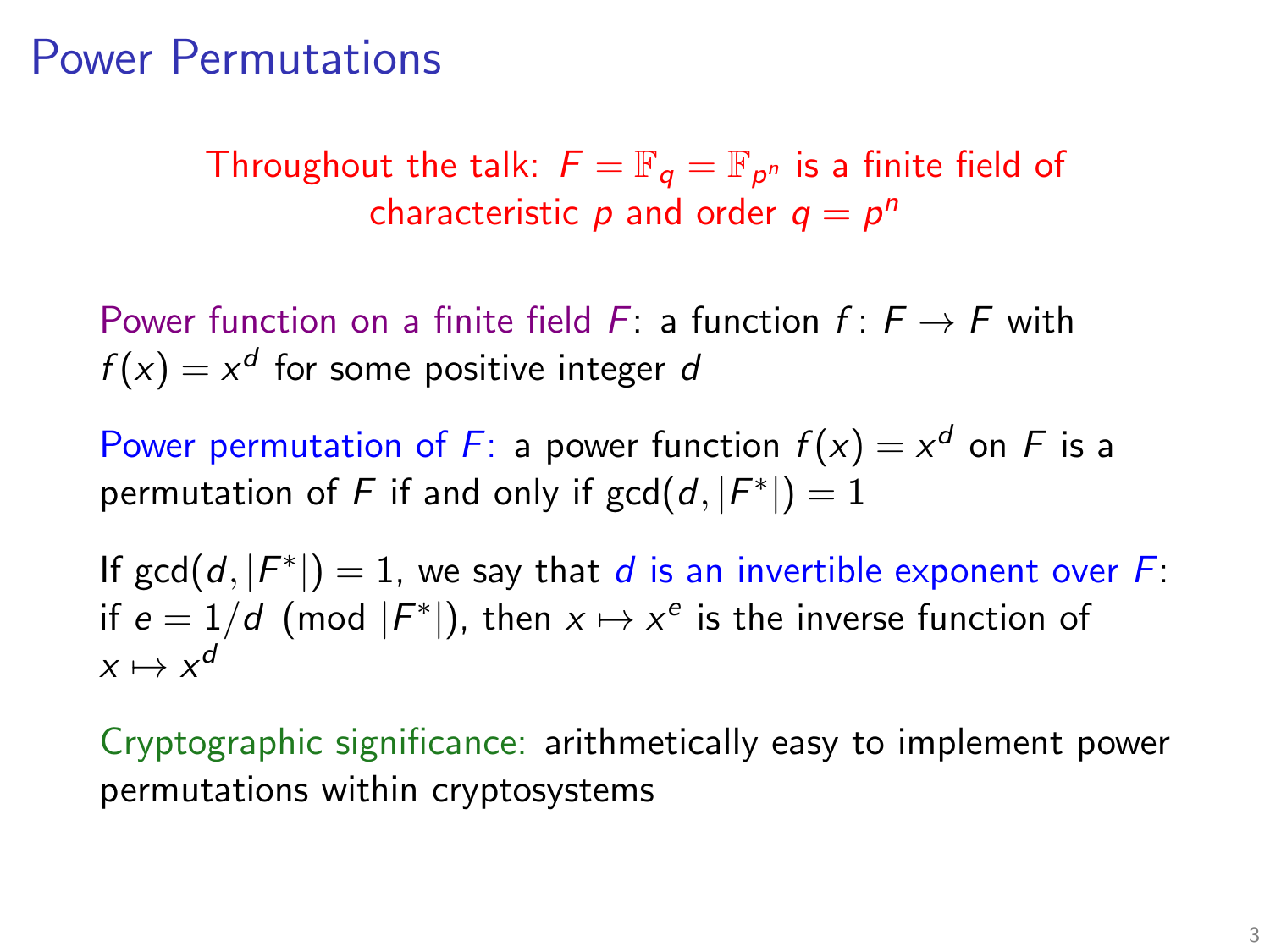Throughout the talk:  $F = \mathbb{F}_q = \mathbb{F}_{p^n}$  is a finite field of characteristic  $p$  and order  $q = p^n$ 

Power function on a finite field F: a function  $f: F \to F$  with  $f(x) = x^d$  for some positive integer d

Power permutation of F: a power function  $f(x) = x^d$  on F is a permutation of F if and only if  $gcd(d, |F^*|) = 1$ 

If  $gcd(d, |F^*|) = 1$ , we say that d is an invertible exponent over F: if  $e = 1/d$  (mod  $|F^*|$ ), then  $x \mapsto x^e$  is the inverse function of  $x \mapsto x^d$ 

Cryptographic significance: arithmetically easy to implement power permutations within cryptosystems

Want power permutations that are resistant to linear cryptanalysis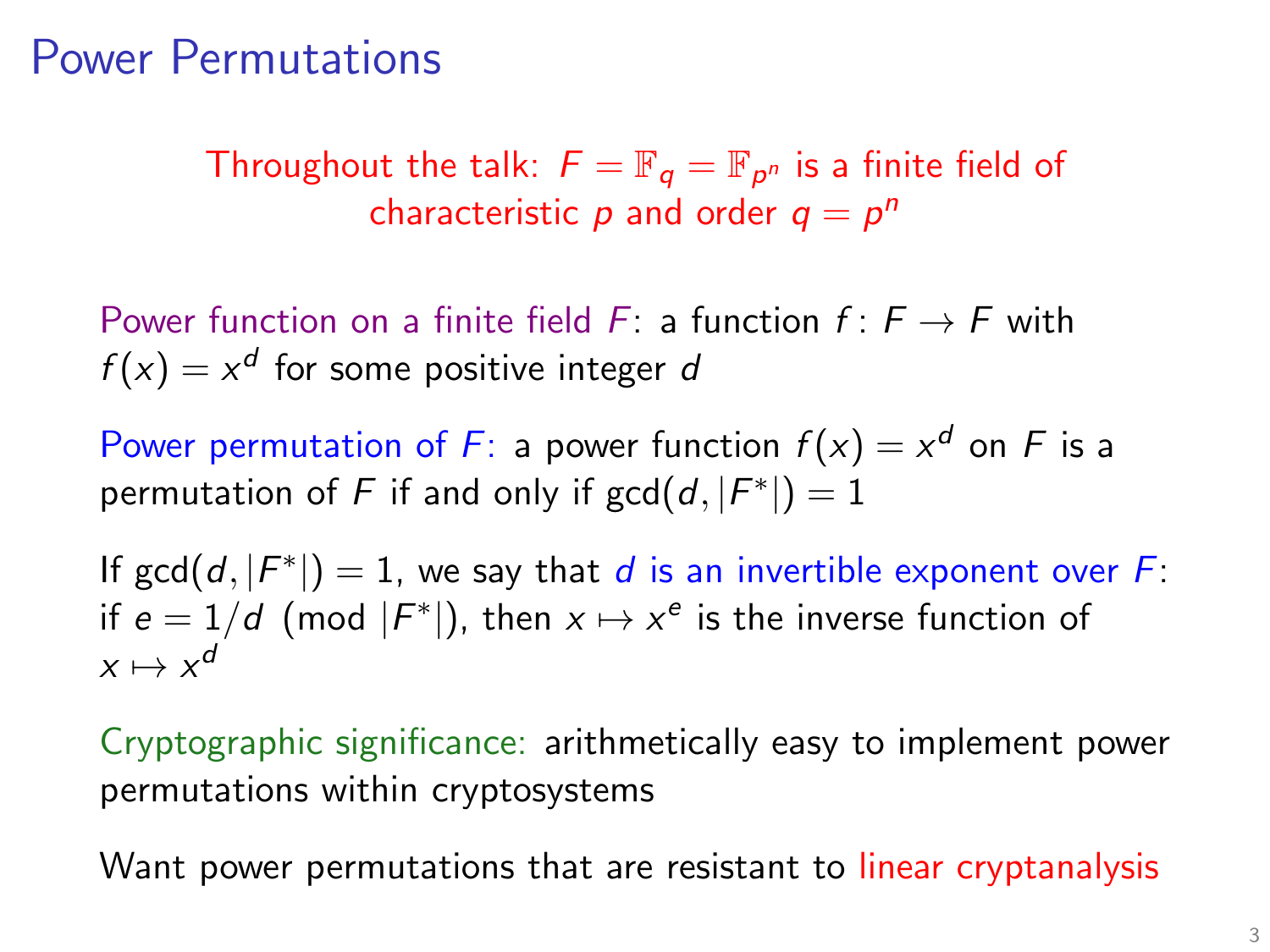$\mathcal{F} = \mathbb{F}_q = \mathbb{F}_{p^n}$  is a finite field of characteristic  $p$  and order  $q = p^n$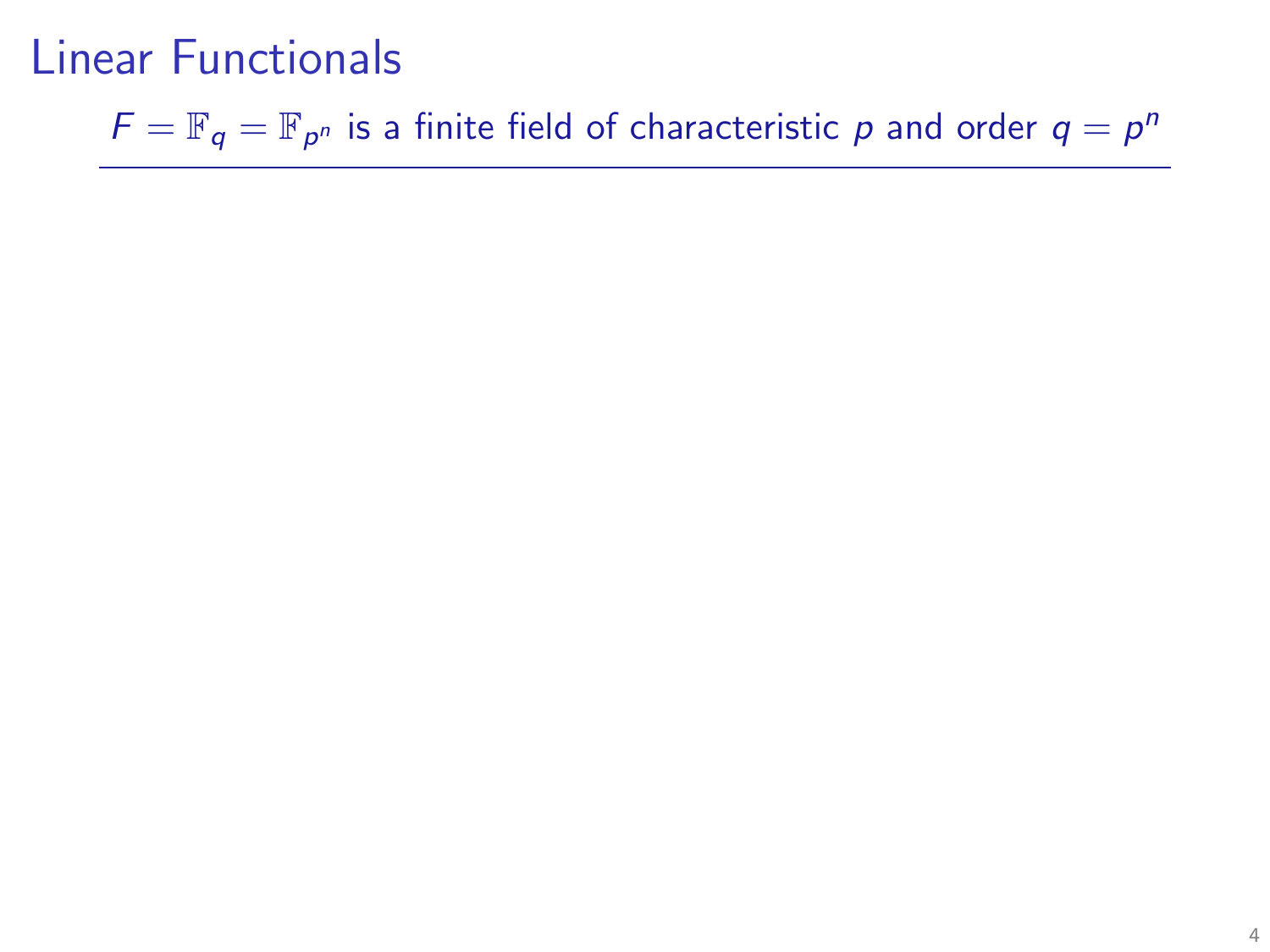$\mathcal{F} = \mathbb{F}_q = \mathbb{F}_{p^n}$  is a finite field of characteristic  $p$  and order  $q = p^n$ 

Let Tr:  $F \to \mathbb{F}_p$  be the absolute trace:

$$
\mathsf{Tr}(x) = x + x^p + \cdots + x^{p^{n-1}}
$$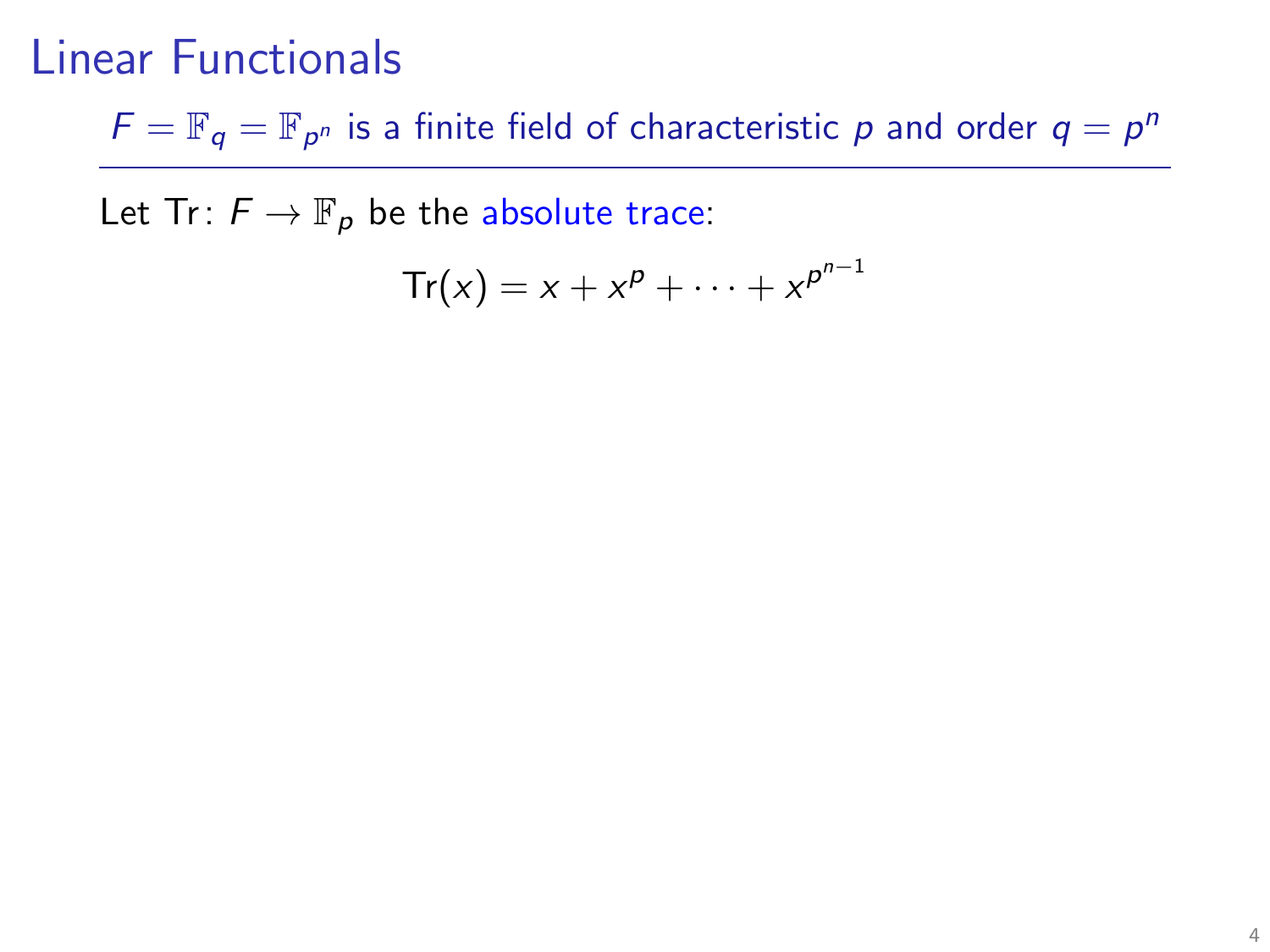$\mathcal{F} = \mathbb{F}_q = \mathbb{F}_{p^n}$  is a finite field of characteristic  $p$  and order  $q = p^n$ 

Let Tr:  $F \to \mathbb{F}_p$  be the absolute trace:

$$
\mathsf{Tr}(x) = x + x^p + \cdots + x^{p^{n-1}}
$$

Then for any  $c \in F$ , we have an  $\mathbb{F}_{p}$ -linear functional:

$$
F \to \mathbb{F}_p
$$

$$
x \mapsto \text{Tr}(cx)
$$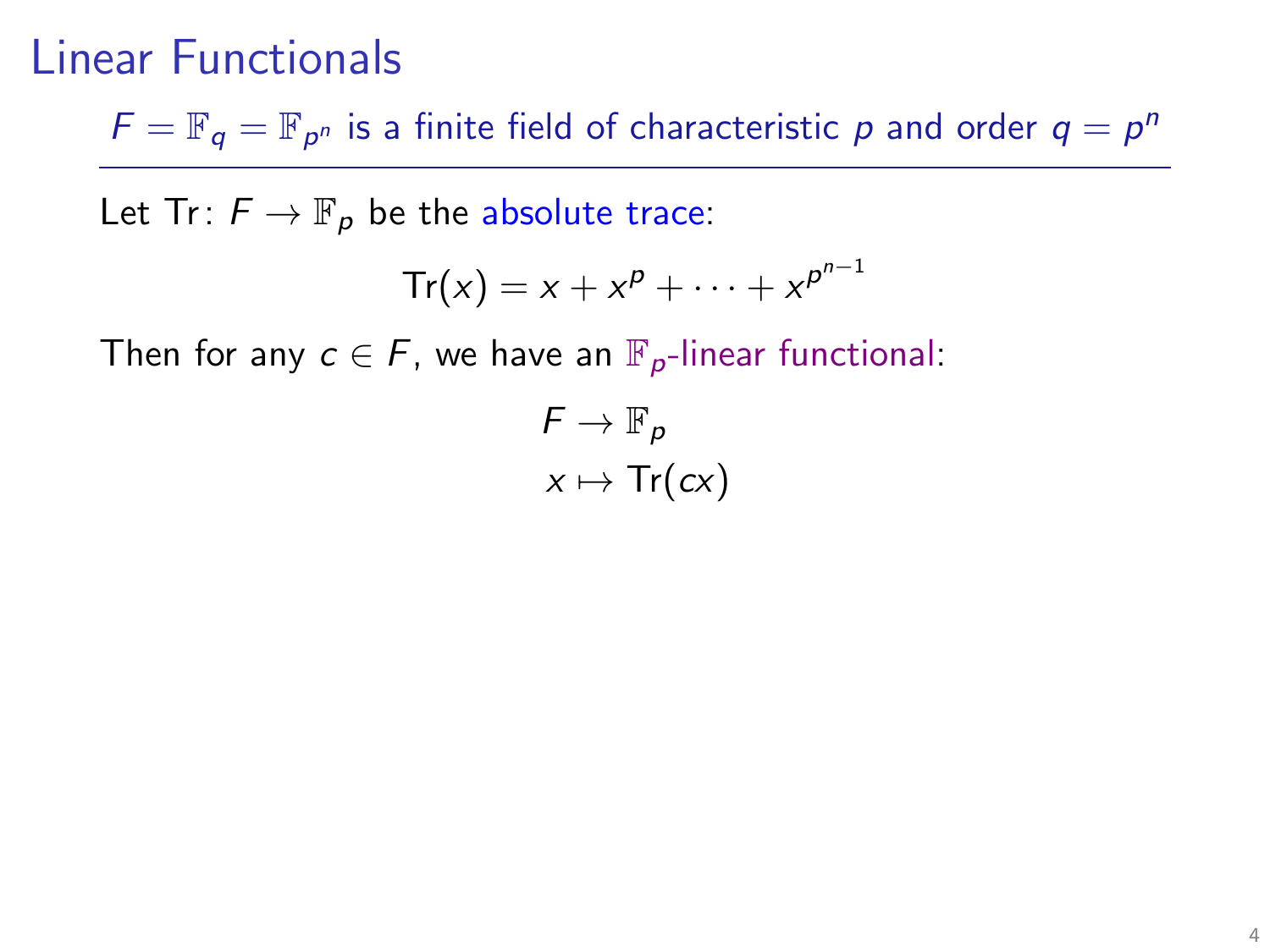$\mathcal{F} = \mathbb{F}_q = \mathbb{F}_{p^n}$  is a finite field of characteristic  $p$  and order  $q = p^n$ 

Let Tr:  $F \to \mathbb{F}_p$  be the absolute trace:

$$
\mathsf{Tr}(x) = x + x^p + \cdots + x^{p^{n-1}}
$$

Then for any  $c \in F$ , we have an  $\mathbb{F}_{p}$ -linear functional:

$$
F \to \mathbb{F}_p
$$

$$
x \mapsto \text{Tr}(cx)
$$

Every  $\mathbb{F}_p$ -linear functional of F is uniquely represented in this way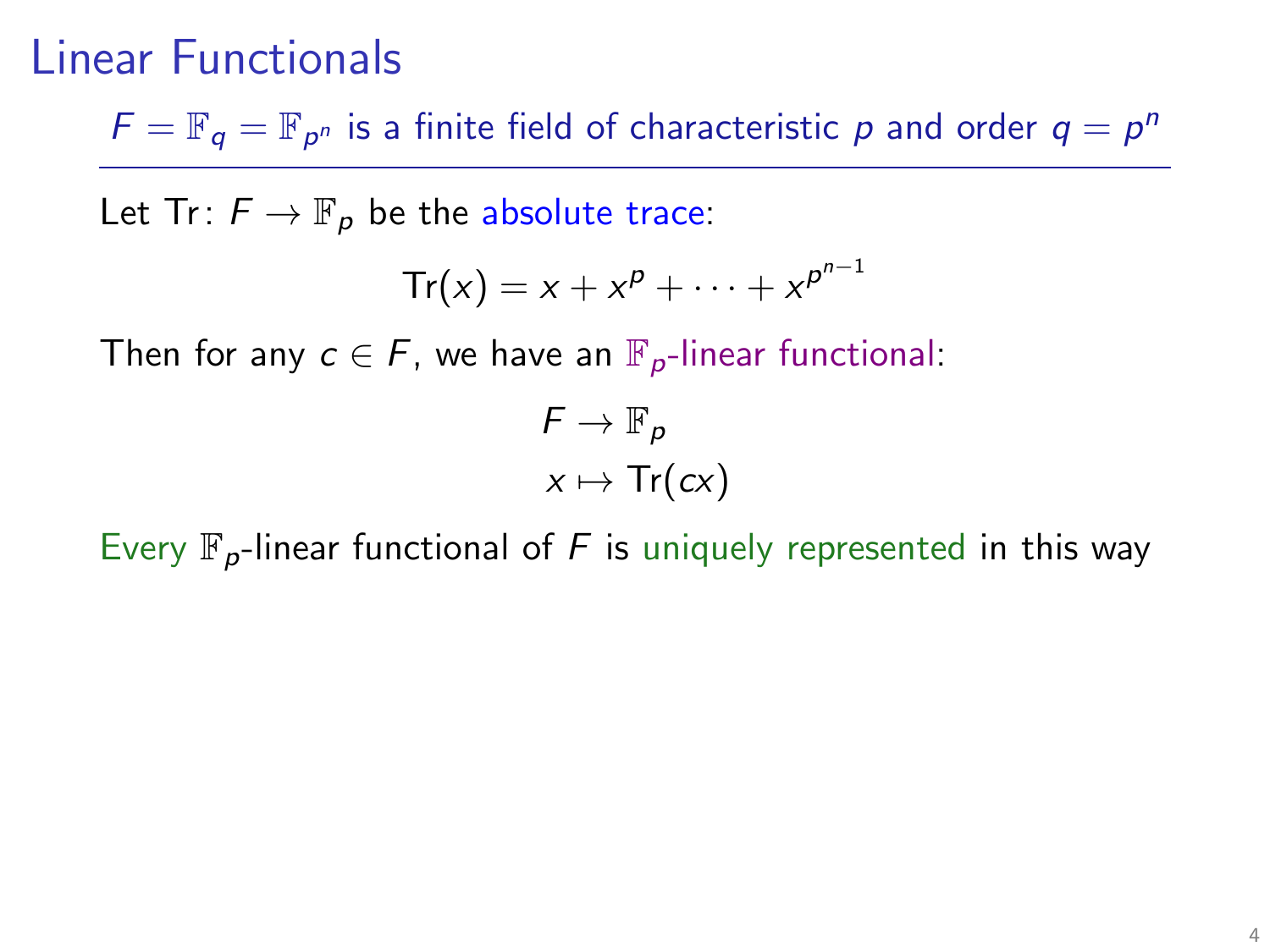$\mathcal{F} = \mathbb{F}_q = \mathbb{F}_{p^n}$  is a finite field of characteristic  $p$  and order  $q = p^n$ 

Let Tr:  $F \to \mathbb{F}_p$  be the absolute trace:

$$
\mathsf{Tr}(x) = x + x^p + \cdots + x^{p^{n-1}}
$$

Then for any  $c \in F$ , we have an  $\mathbb{F}_{p}$ -linear functional:

$$
F \to \mathbb{F}_p
$$

$$
x \mapsto \text{Tr}(cx)
$$

Every  $\mathbb{F}_p$ -linear functional of F is uniquely represented in this way

If  $c_1, \ldots, c_n$  form an  $\mathbb{F}_p$ -basis of  $F = \mathbb{F}_q = \mathbb{F}_{p^n}$ , then we have the  $\mathbb{F}_{p}$ -linear isomorphism:

$$
F \to \mathbb{F}_p^n
$$
  
 
$$
x \mapsto (\text{Tr}(c_1x), \ldots, \text{Tr}(c_nx)),
$$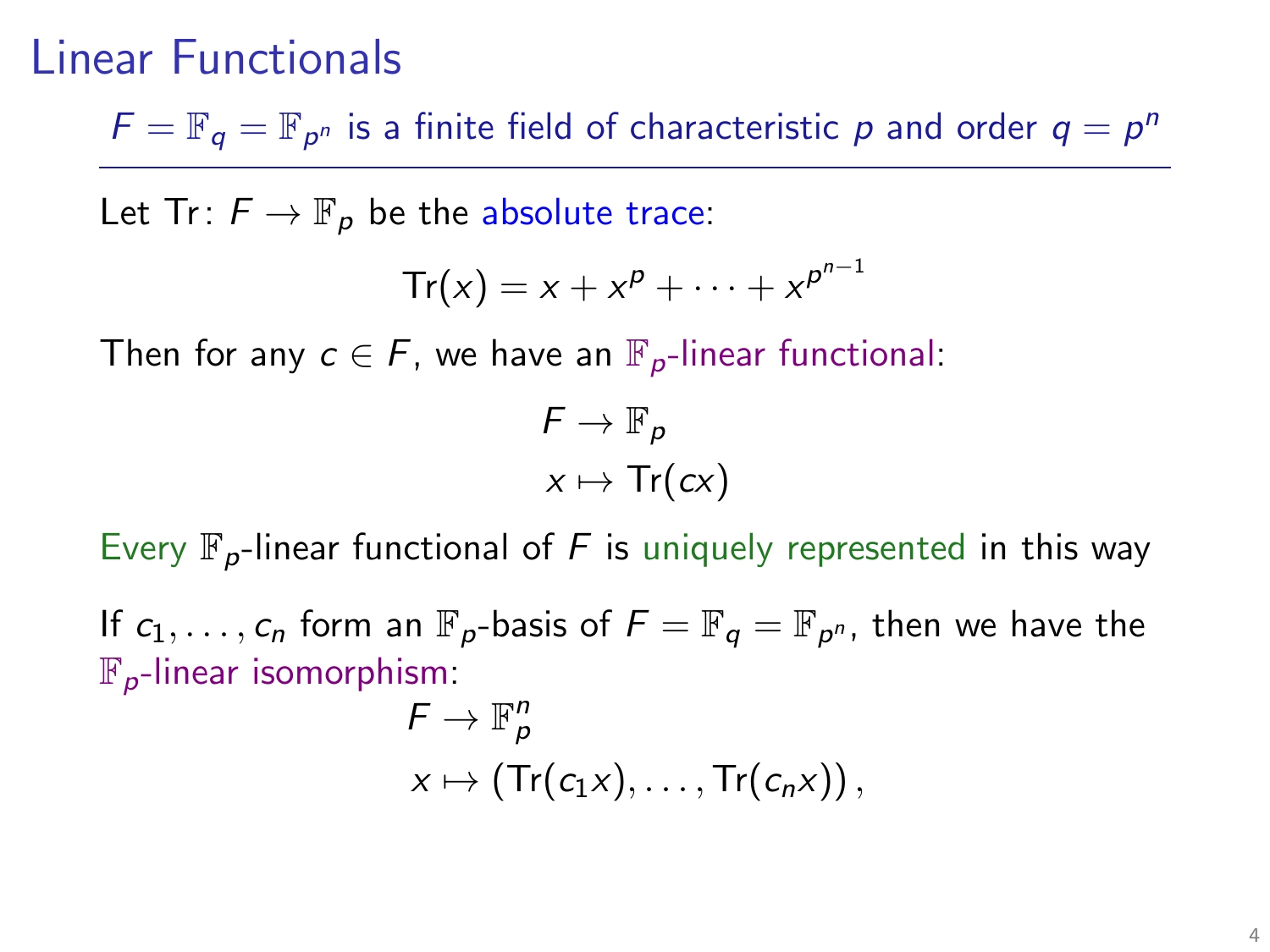$\mathcal{F} = \mathbb{F}_q = \mathbb{F}_{p^n}$  is a finite field of characteristic  $p$  and order  $q = p^n$ 

Let Tr:  $F \to \mathbb{F}_p$  be the absolute trace:

$$
\mathsf{Tr}(x) = x + x^p + \cdots + x^{p^{n-1}}
$$

Then for any  $c \in F$ , we have an  $\mathbb{F}_{p}$ -linear functional:

$$
F \to \mathbb{F}_p
$$

$$
x \mapsto \text{Tr}(cx)
$$

Every  $\mathbb{F}_{p}$ -linear functional of F is uniquely represented in this way

If  $c_1, \ldots, c_n$  form an  $\mathbb{F}_p$ -basis of  $F = \mathbb{F}_q = \mathbb{F}_{p^n}$ , then we have the  $\mathbb{F}_{p}$ -linear isomorphism:

$$
F \to \mathbb{F}_p^n
$$
  

$$
x \mapsto (\text{Tr}(c_1x), \ldots, \text{Tr}(c_nx)),
$$

So we call our  $\mathbb{F}_{p}$ -linear functionals  $x \mapsto \text{Tr}(cx)$  (with  $c \neq 0$ ) component linear functionals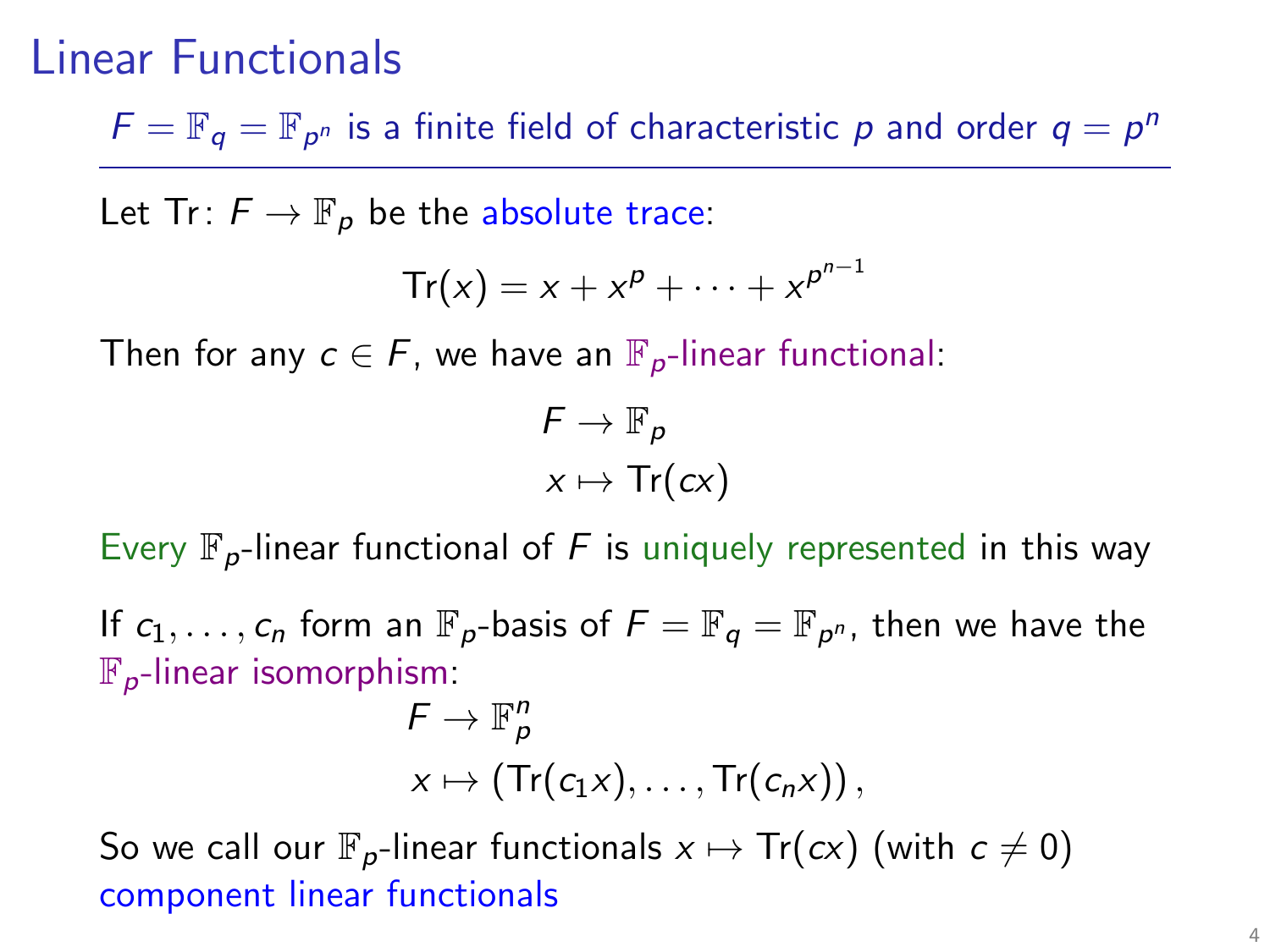$$
F = \mathbb{F}_q = \mathbb{F}_{p^n}
$$
 has absolute trace Tr:  $F \to \mathbb{F}_p$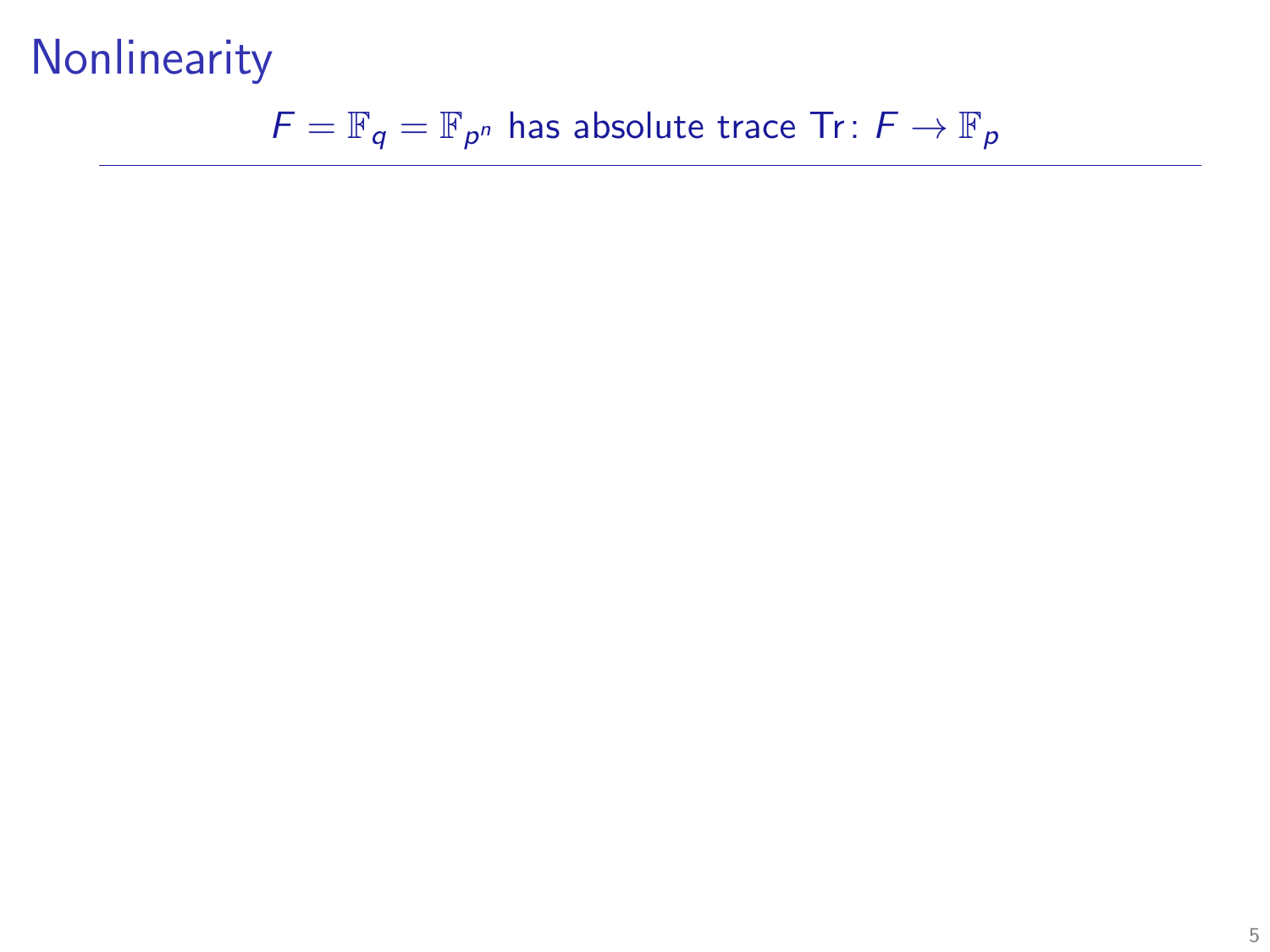$\overline{F} = \mathbb{F}_{q} = \mathbb{F}_{p^n}$  has absolute trace Tr:  $\overline{F} \to \mathbb{F}_{p}$ 

If  $f: F \to F$ , then for each  $b \in F^*$ , we get a component function of  $f$ :

> $F \to \mathbb{F}_p$  $x \mapsto Tr(bf(x))$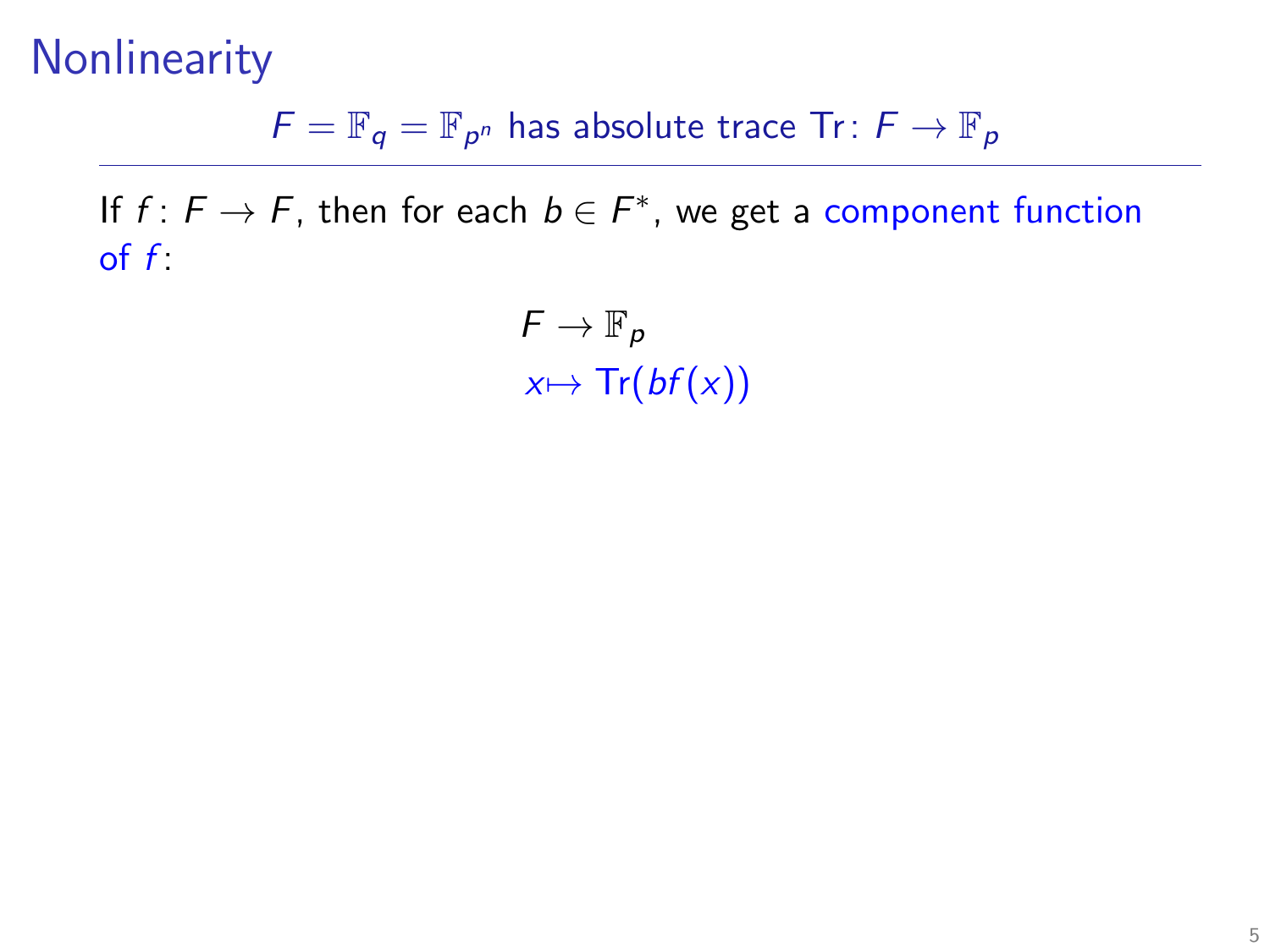$\overline{F} = \mathbb{F}_{q} = \mathbb{F}_{p^n}$  has absolute trace Tr:  $\overline{F} \to \mathbb{F}_{p}$ 

If  $f: F \to F$ , then for each  $b \in F^*$ , we get a component function of  $f$ :

> $F \to \mathbb{F}_p$  $x \mapsto Tr(bf(x))$

To resist linear cryptanalysis: want component functions  $Tr(bf(x))$ of f uncorrelated with the linear functionals  $x \mapsto \text{Tr}(cx)$  (for all  $c \in F$ )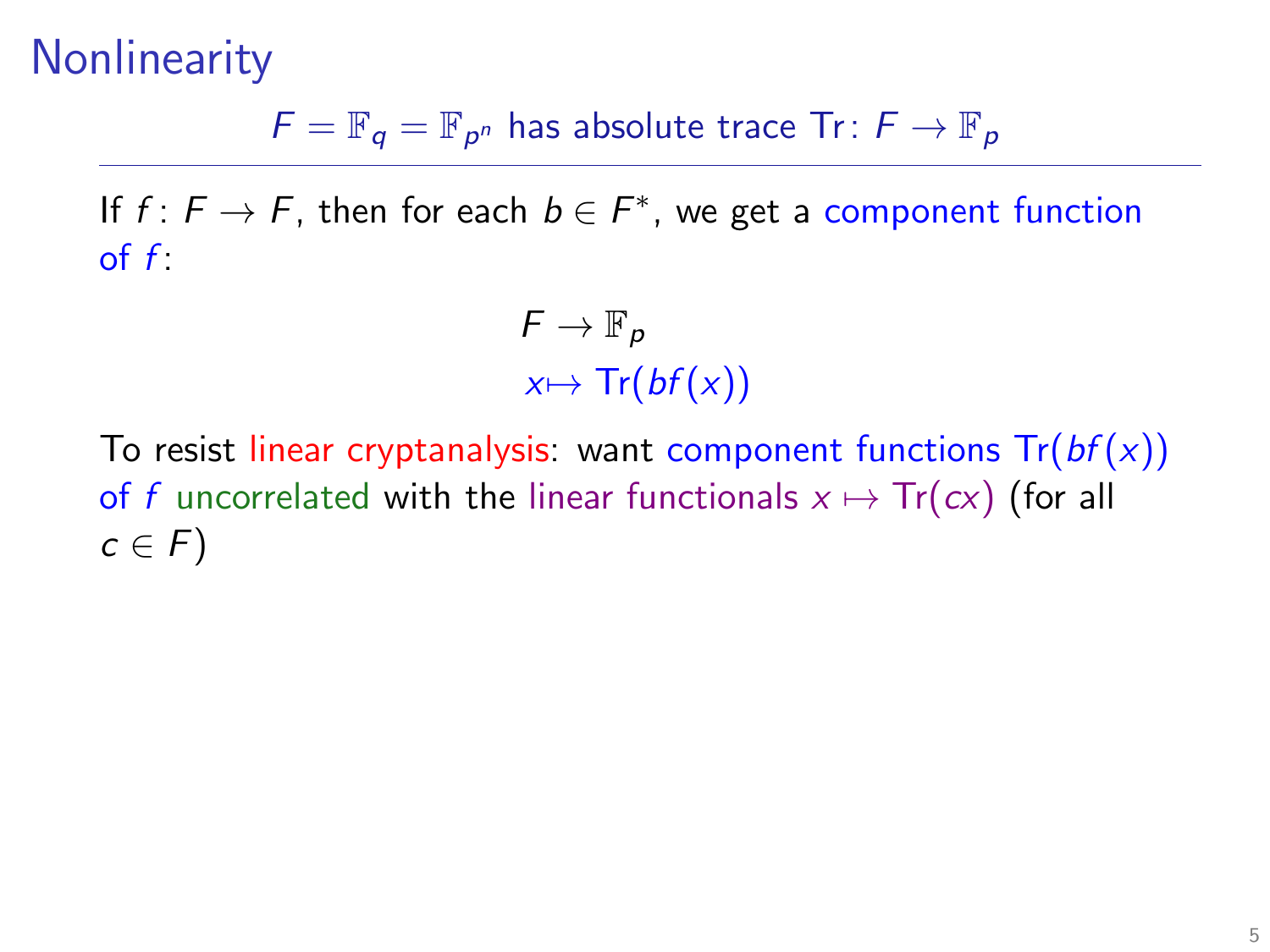$\overline{F} = \mathbb{F}_{q} = \mathbb{F}_{p^n}$  has absolute trace Tr:  $\overline{F} \to \mathbb{F}_{p}$ 

If  $f: F \to F$ , then for each  $b \in F^*$ , we get a component function of  $f$ :

> $F \to \mathbb{F}_p$  $x \mapsto Tr(bf(x))$

To resist linear cryptanalysis: want component functions  $Tr(bf(x))$ of f uncorrelated with the linear functionals  $x \mapsto \text{Tr}(cx)$  (for all  $c \in F$ )

When 
$$
p = 2
$$
,  $\sum_{x \in F} (-1)^{\text{Tr}(bf(x)) - \text{Tr}(cx)}$   
=  $\#$  of agreements between  $\text{Tr}(bf(x))$  and  $\text{Tr}(cx)$   
 $- \#$  of disappears between  $\text{Tr}(bf(x))$  and  $\text{Tr}(cx)$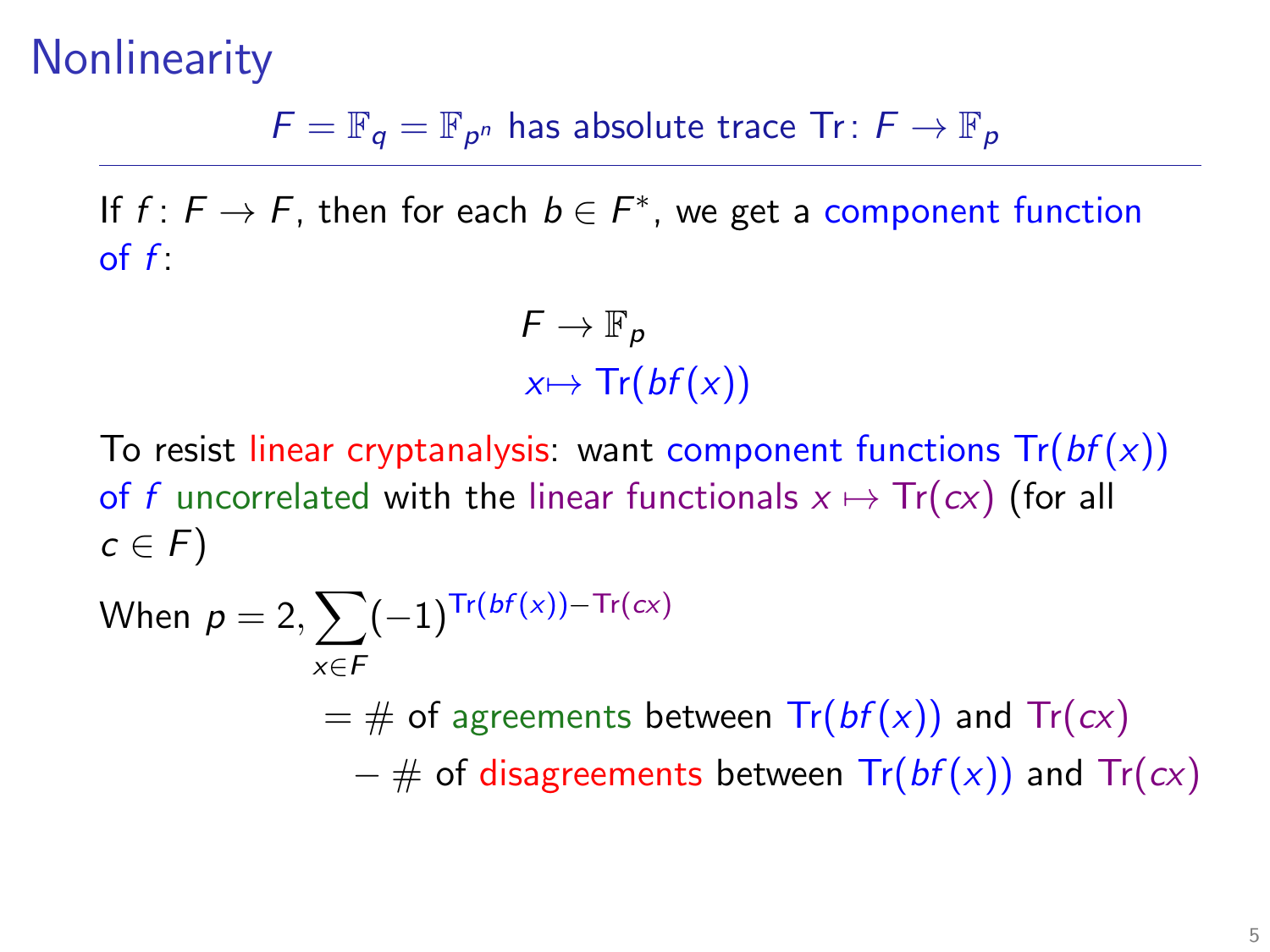$\overline{F} = \mathbb{F}_{q} = \mathbb{F}_{p^n}$  has absolute trace Tr:  $\overline{F} \to \mathbb{F}_{p}$ 

If  $f: F \to F$ , then for each  $b \in F^*$ , we get a component function of  $f$ :

> $F \to \mathbb{F}_p$  $x \mapsto Tr(bf(x))$

To resist linear cryptanalysis: want component functions  $Tr(bf(x))$ of f uncorrelated with the linear functionals  $x \mapsto \text{Tr}(cx)$  (for all  $c \in F$ )

When 
$$
p = 2
$$
,  $\sum_{x \in F} (-1)^{\text{Tr}(bf(x)) - \text{Tr}(cx)}$   
\n $= #$  of agreements between  $\text{Tr}(bf(x))$  and  $\text{Tr}(cx)$   
\n $- #$  of ~~disagreements~~ between  $\text{Tr}(bf(x))$  and  $\text{Tr}(cx)$   
\nNotice:  $x \mapsto (-1)^{\text{Tr}(x)}$  is the canonical additive character of  $F$  into  
\n $\{\pm 1\} \subseteq \mathbb{C}^*$  (when  $F$  is characteristic 2)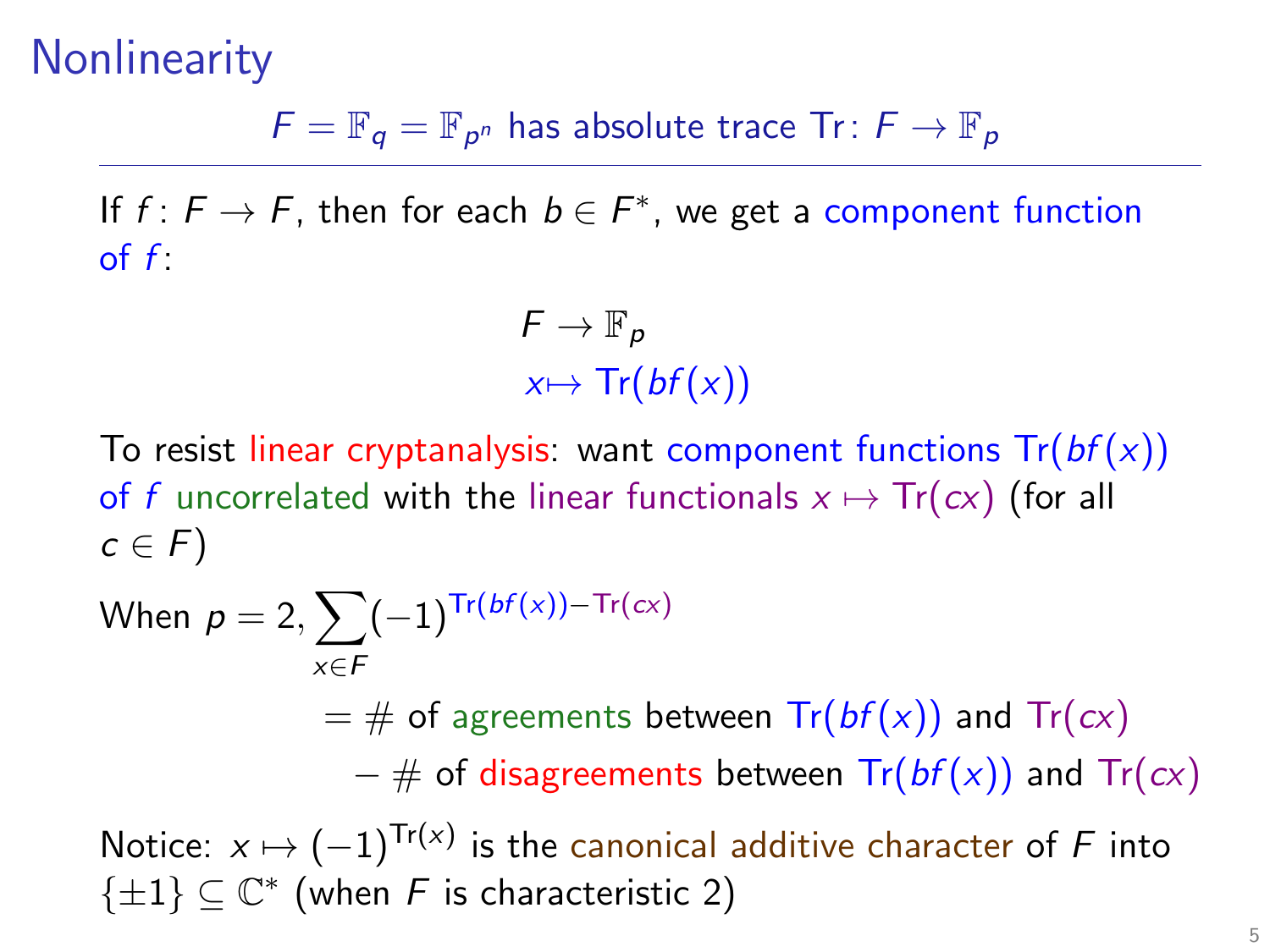If  $F$  has characteristic 2, want  $\sum_{x \in F} (-1)^{\textsf{Tr}(bf(x))-\textsf{Tr}(c x)}$  to be close to 0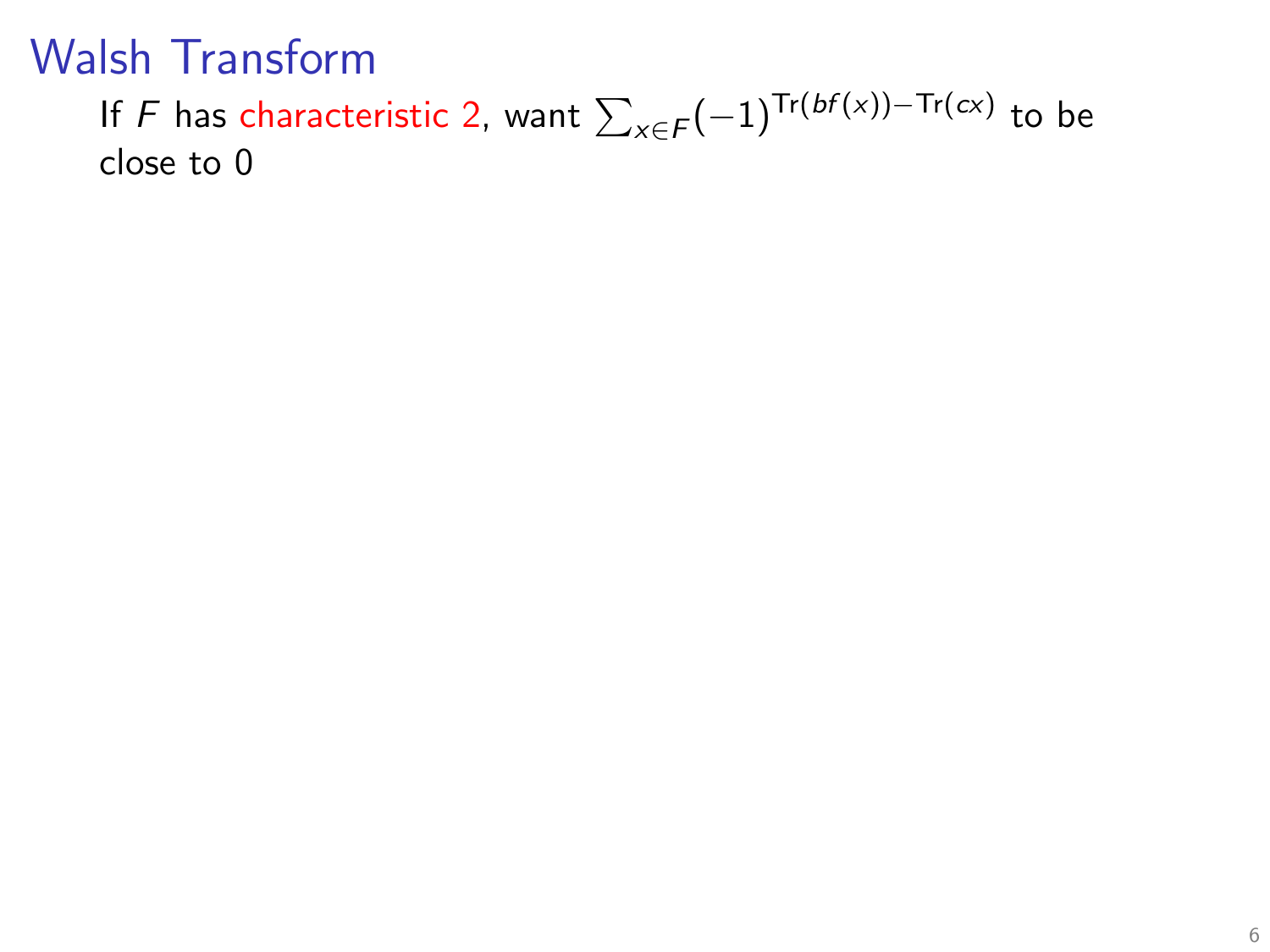If  $F$  has characteristic 2, want  $\sum_{x \in F} (-1)^{\textsf{Tr}(bf(x))-\textsf{Tr}(c x)}$  to be close to 0

For F of arbitrary characteristic p, let  $\zeta_p = \exp(2\pi i/p)$  and then define the canonical additive character of  $F$  to be

$$
\psi_F : F \to \langle \zeta_p \rangle \subseteq \mathbb{C}^*
$$

$$
\psi_F(x) = \zeta_p^{\text{Tr}(x)} = \zeta_p^{x + x^p + \dots + x^{q/p}}
$$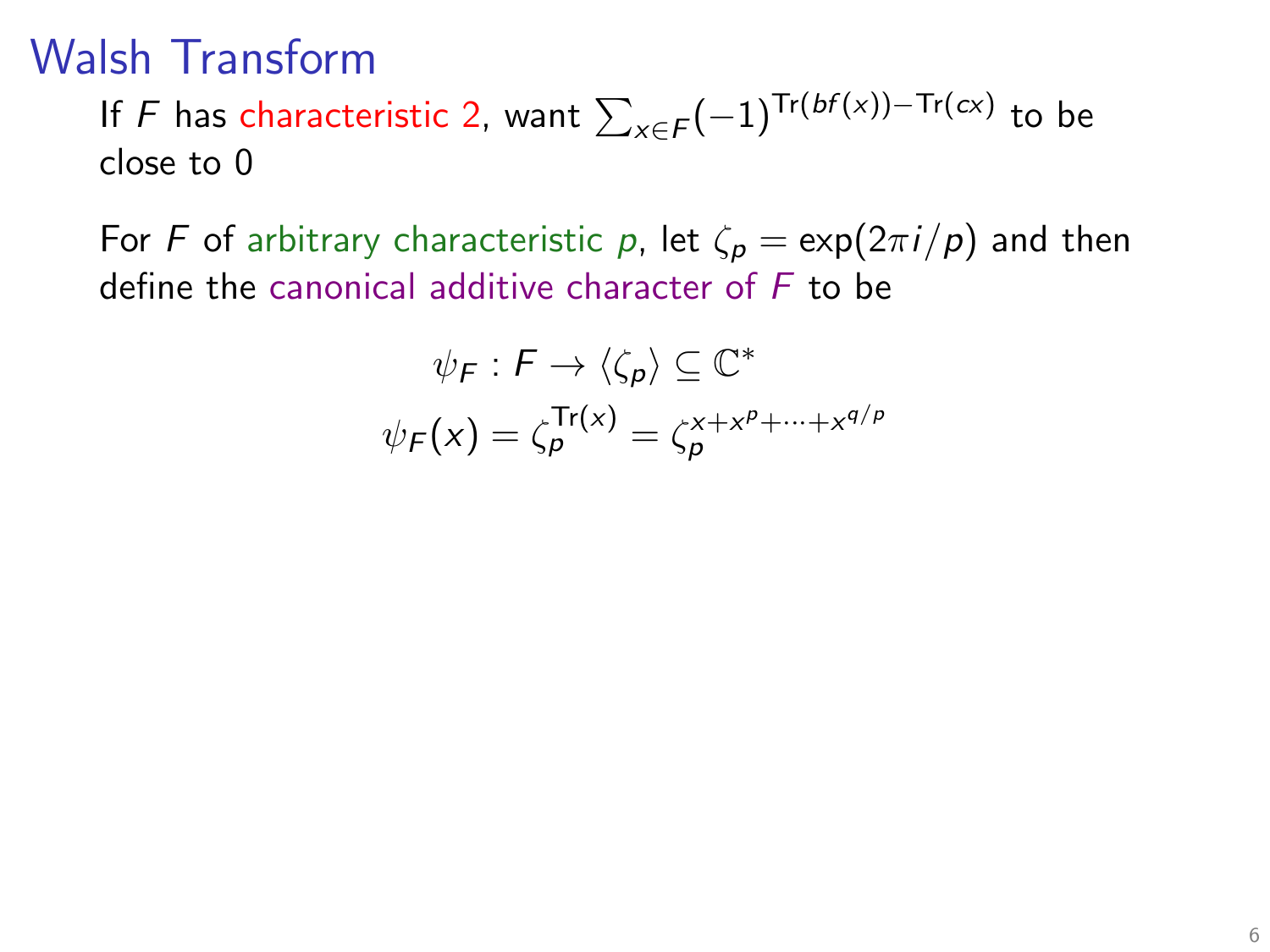If  $F$  has characteristic 2, want  $\sum_{x \in F} (-1)^{\textsf{Tr}(bf(x))-\textsf{Tr}(c x)}$  to be close to 0

For F of arbitrary characteristic p, let  $\zeta_p = \exp(2\pi i/p)$  and then define the canonical additive character of  $F$  to be

$$
\psi_F : F \to \langle \zeta_p \rangle \subseteq \mathbb{C}^*
$$

$$
\psi_F(x) = \zeta_p^{\text{Tr}(x)} = \zeta_p^{x + x^p + \dots + x^{q/p}}
$$

We define the Walsh Transform of  $f$  to be the function

$$
W_f: F \times F \to \mathbb{C}
$$
  

$$
W_f(b, c) = \sum_{x \in F} \psi_F(bf(x) - cx) = \sum_{x \in F} \zeta_p^{\text{Tr}(bf(x)) - \text{Tr}(cx)}
$$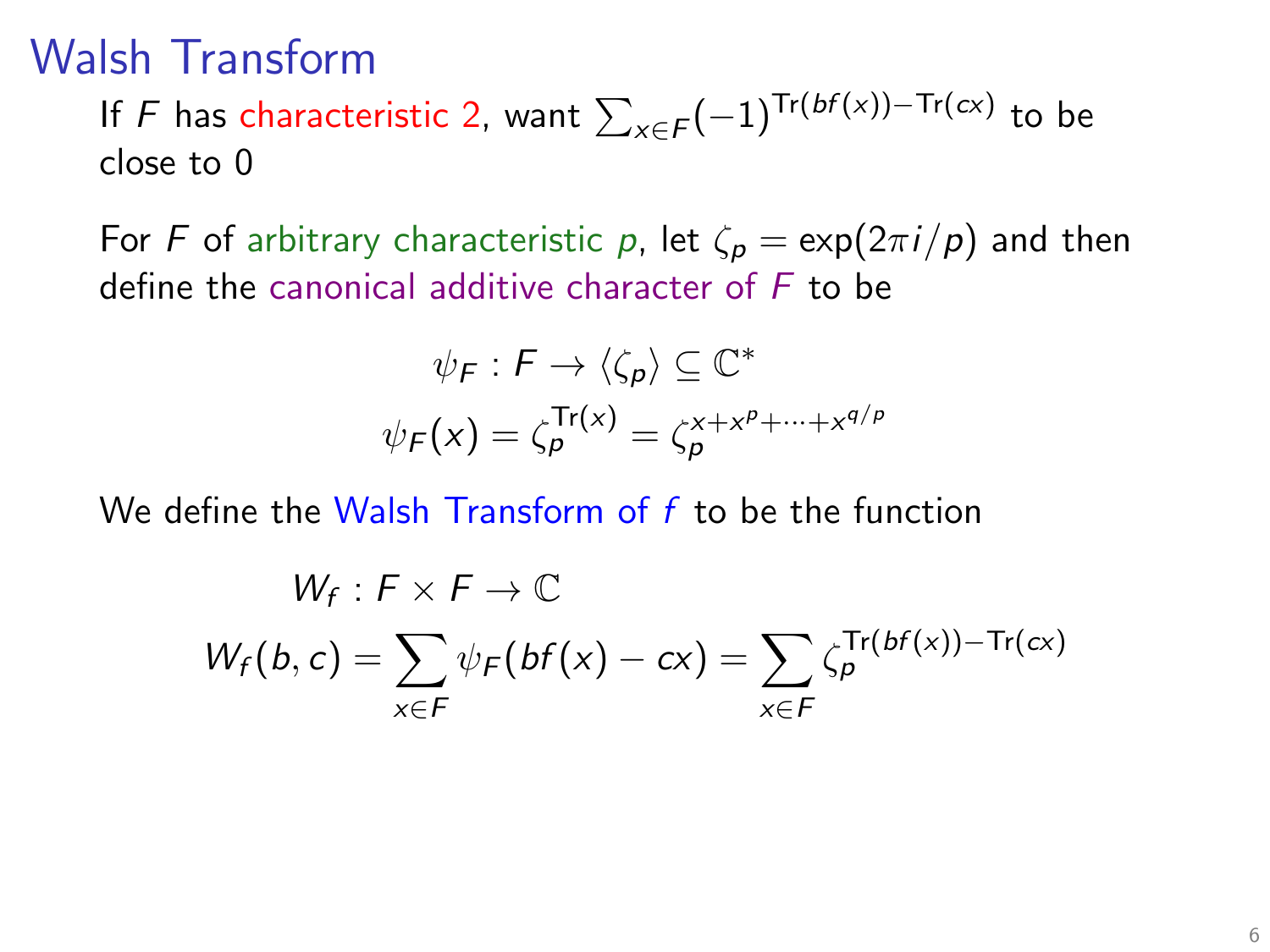If  $F$  has characteristic 2, want  $\sum_{x \in F} (-1)^{\textsf{Tr}(bf(x))-\textsf{Tr}(c x)}$  to be close to 0

For F of arbitrary characteristic p, let  $\zeta_p = \exp(2\pi i/p)$  and then define the canonical additive character of  $F$  to be

$$
\psi_F : F \to \langle \zeta_p \rangle \subseteq \mathbb{C}^*
$$

$$
\psi_F(x) = \zeta_p^{\text{Tr}(x)} = \zeta_p^{x + x^p + \dots + x^{q/p}}
$$

We define the Walsh Transform of  $f$  to be the function

$$
W_f: F \times F \to \mathbb{C}
$$
  

$$
W_f(b, c) = \sum_{x \in F} \psi_F(bf(x) - cx) = \sum_{x \in F} \zeta_p^{\text{Tr}(bf(x)) - \text{Tr}(cx)}
$$

And we define the Walsh Spectrum of f to be  $\{W_f(b,c): b \in F^*, c \in F\}$   $(b = 0$  tells us nothing about f)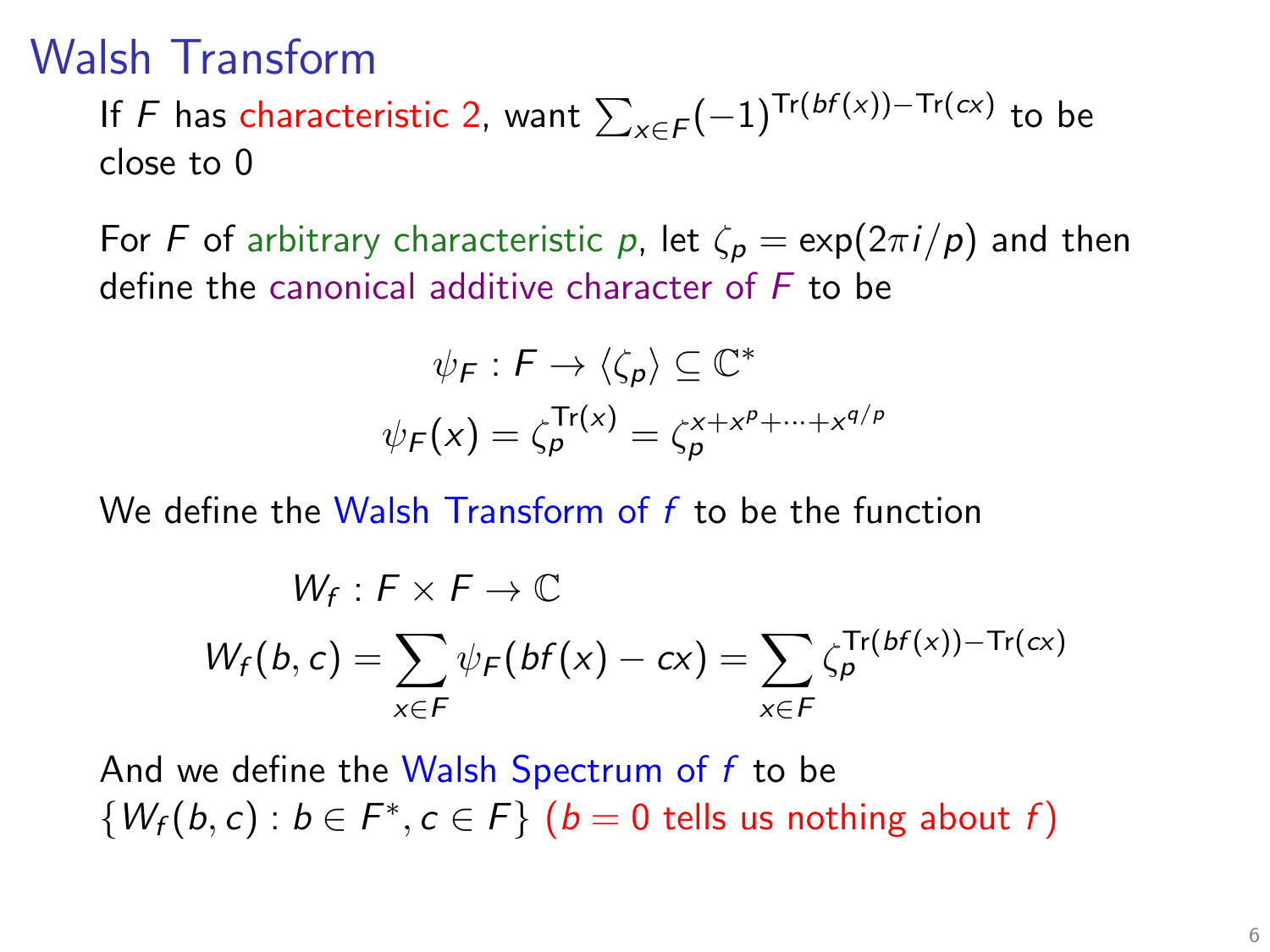If  $F$  has characteristic 2, want  $\sum_{x \in F} (-1)^{\textsf{Tr}(bf(x))-\textsf{Tr}(c x)}$  to be close to 0

For F of arbitrary characteristic p, let  $\zeta_p = \exp(2\pi i/p)$  and then define the canonical additive character of  $F$  to be

$$
\psi_F : F \to \langle \zeta_p \rangle \subseteq \mathbb{C}^*
$$

$$
\psi_F(x) = \zeta_p^{\text{Tr}(x)} = \zeta_p^{x + x^p + \dots + x^{q/p}}
$$

We define the Walsh Transform of f to be the function

$$
W_f: F \times F \to \mathbb{C}
$$
  

$$
W_f(b, c) = \sum_{x \in F} \psi_F(bf(x) - cx) = \sum_{x \in F} \zeta_p^{\text{Tr}(bf(x)) - \text{Tr}(cx)}
$$

And we define the Walsh Spectrum of f to be  $\{W_f(b,c): b \in F^*, c \in F\}$   $(b = 0$  tells us nothing about f)

Want every element of this spectrum to have small magnitude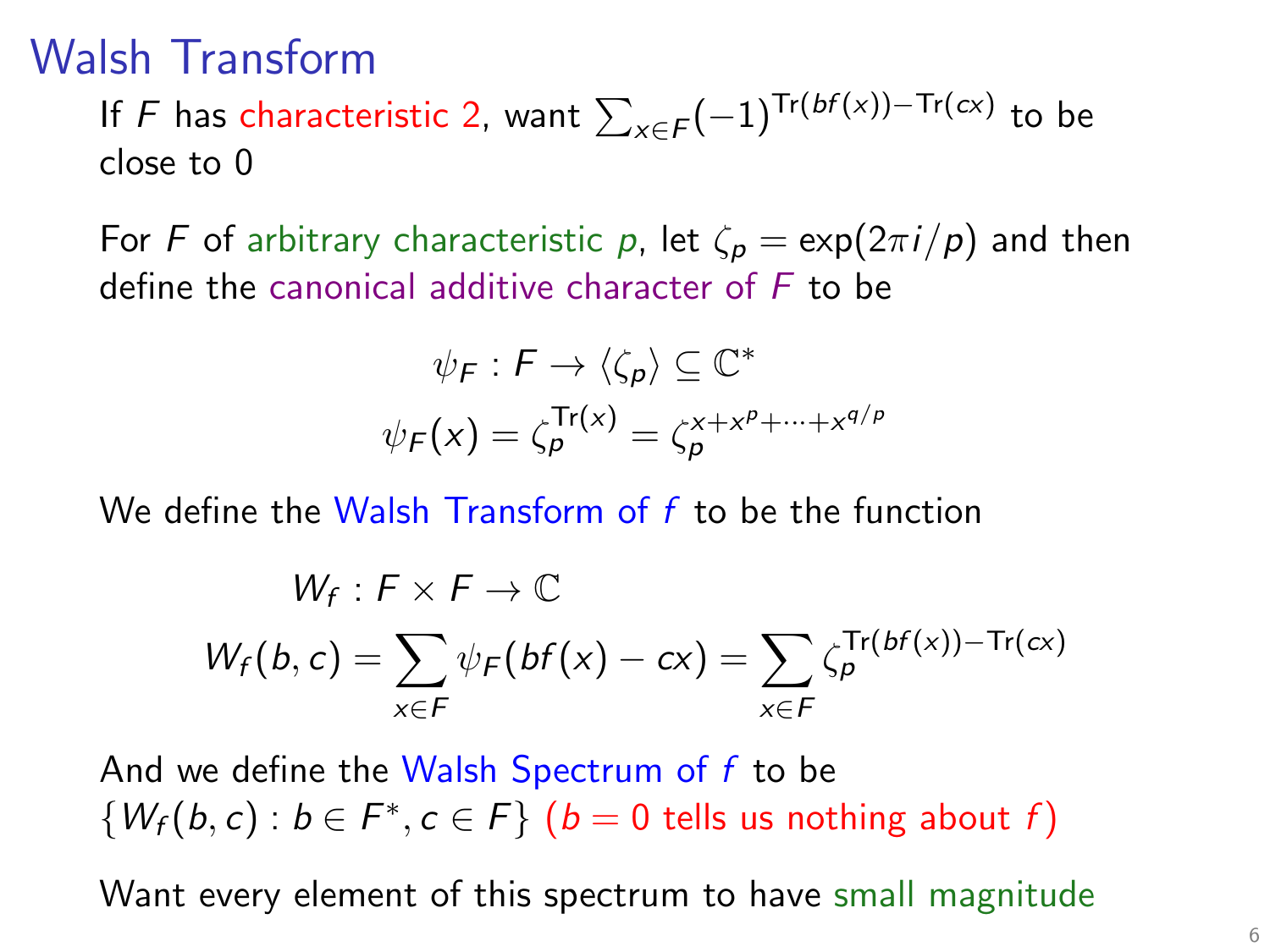$\psi_{\mathsf{F}}\colon\mathsf{F}\to\mathbb{C}^*$  is the canonical additive character of  $\mathsf F$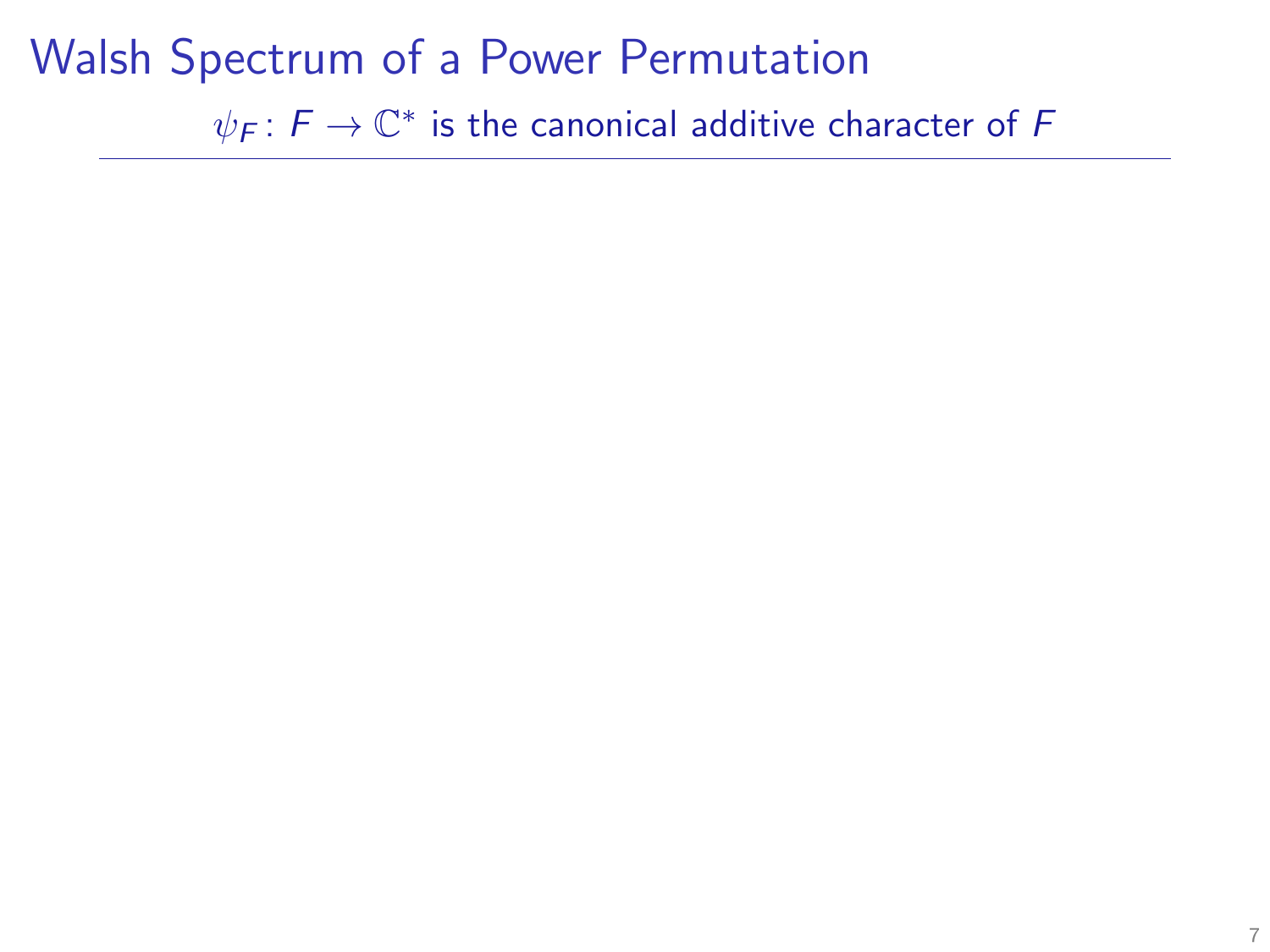$\psi_{\mathsf{F}}\colon\mathsf{F}\to\mathbb{C}^*$  is the canonical additive character of  $\mathsf F$ 

 $f(x) = x^d$  is a power permutation of  $F$  (so  $\gcd(d,|F^*|)=1)$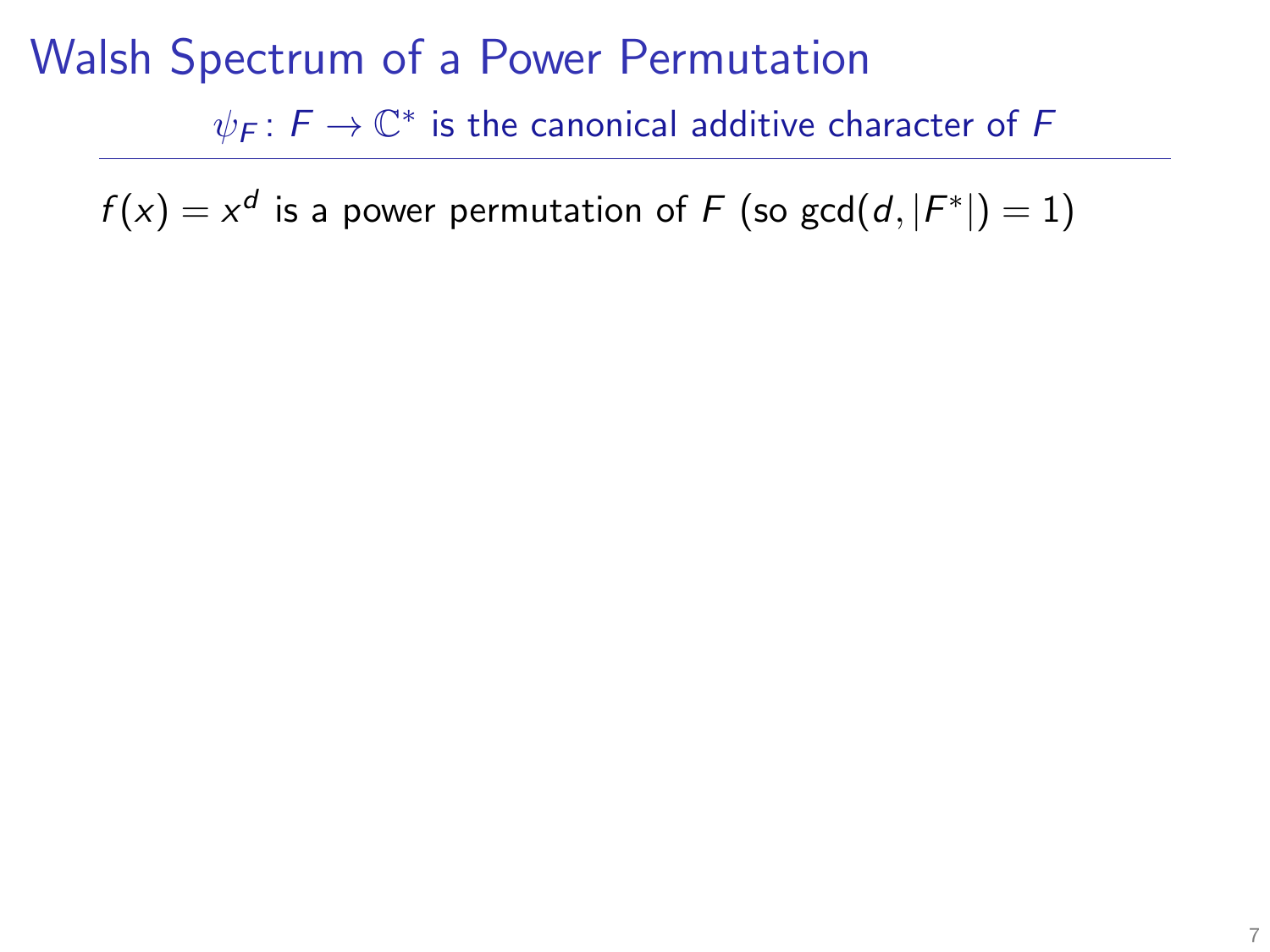## Walsh Spectrum of a Power Permutation  $\psi_{\mathsf{F}}\colon\mathsf{F}\to\mathbb{C}^*$  is the canonical additive character of  $\mathsf F$

 $f(x) = x^d$  is a power permutation of  $F$  (so  $\gcd(d,|F^*|)=1)$ 

For  $b \in F^*, c \in F$ , the Walsh transform is

$$
W_f(b,c)=\sum_{x\in F}\psi_F(bx^d-cx),
$$

which is a Weil sum of a binomial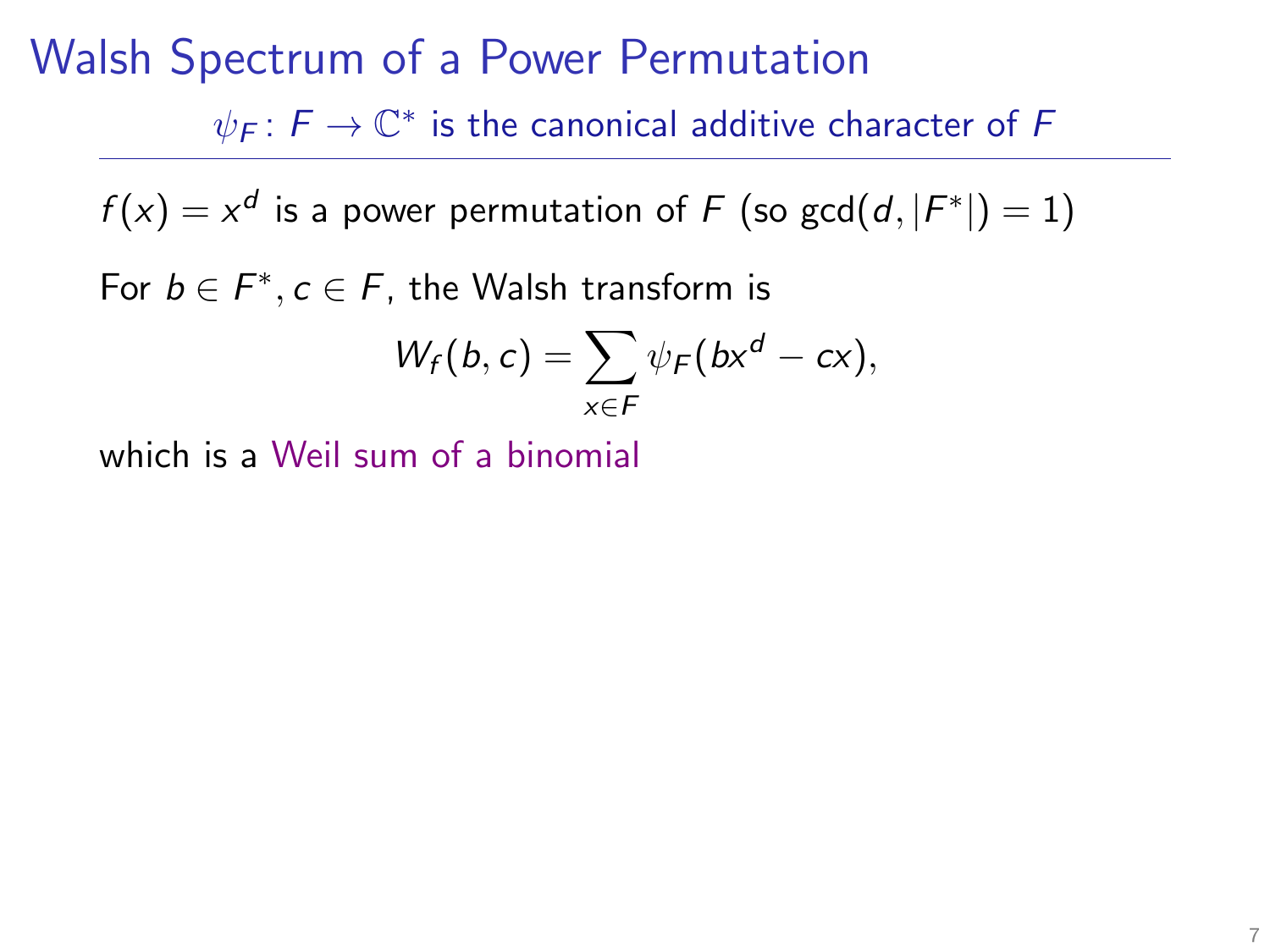$\psi_{\mathsf{F}}\colon\mathsf{F}\to\mathbb{C}^*$  is the canonical additive character of  $\mathsf F$ 

 $f(x) = x^d$  is a power permutation of  $F$  (so  $\gcd(d,|F^*|)=1)$ 

For  $b \in F^*, c \in F$ , the Walsh transform is

$$
W_f(b,c)=\sum_{x\in F}\psi_F(bx^d-cx),
$$

which is a Weil sum of a binomial, which can be reparameterized with  $y=b^{1/d}x$ 

$$
W_f(b,c) = \sum_{y \in F} \psi_F(y^d - cb^{-1/d}y) = W_f(1, b^{-1/d}c)
$$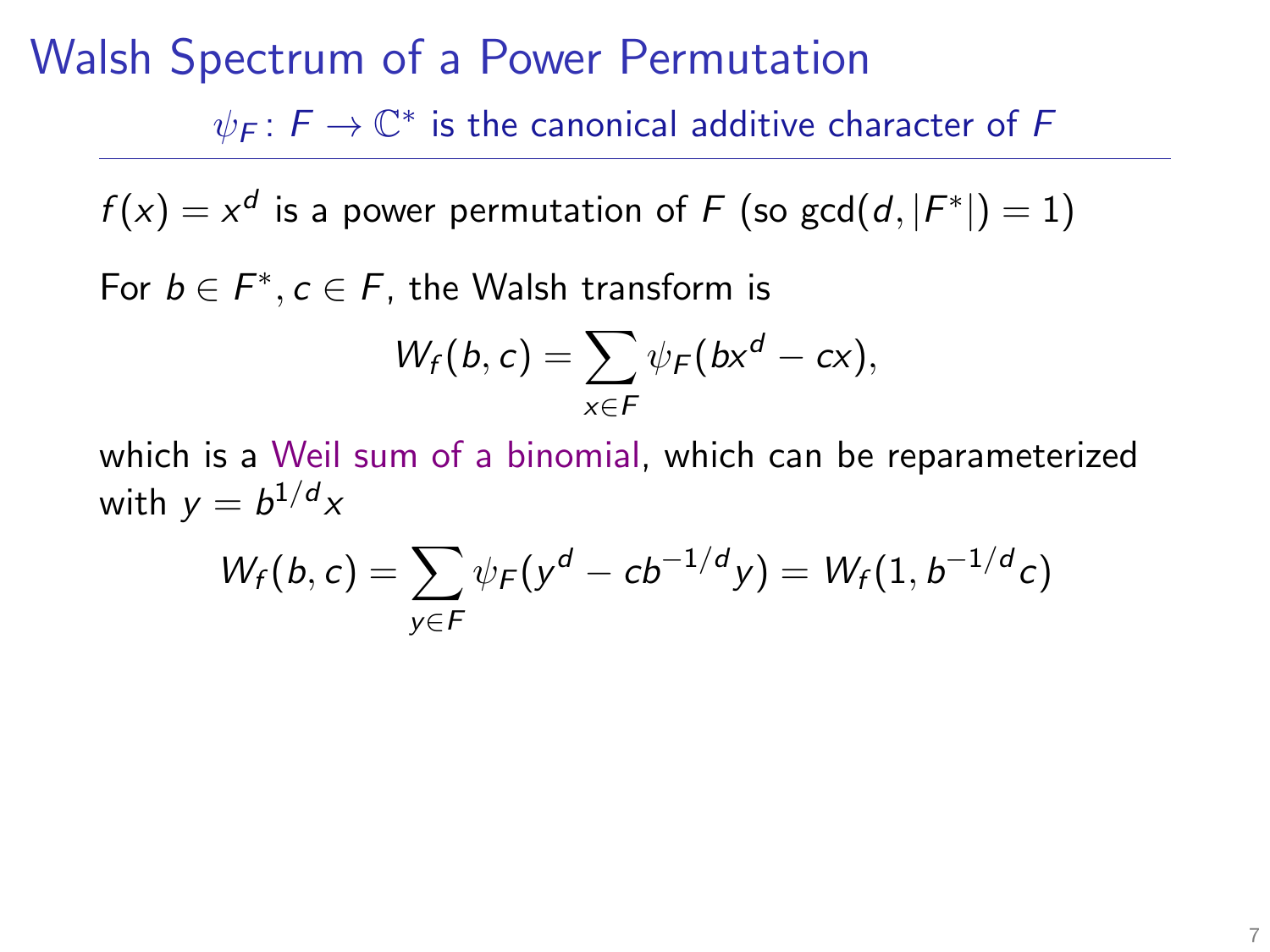$\psi_{\mathsf{F}}\colon\mathsf{F}\to\mathbb{C}^*$  is the canonical additive character of  $\mathsf F$ 

 $f(x) = x^d$  is a power permutation of  $F$  (so  $\gcd(d,|F^*|)=1)$ 

For  $b \in F^*, c \in F$ , the Walsh transform is

$$
W_f(b,c)=\sum_{x\in F}\psi_F(bx^d-cx),
$$

which is a Weil sum of a binomial, which can be reparameterized with  $y=b^{1/d}x$ 

$$
W_f(b,c) = \sum_{y \in F} \psi_F(y^d - cb^{-1/d}y) = W_f(1, b^{-1/d}c)
$$

So define

$$
W_{F,d}(a) = \sum_{x \in F} \psi_F(x^d - ax),
$$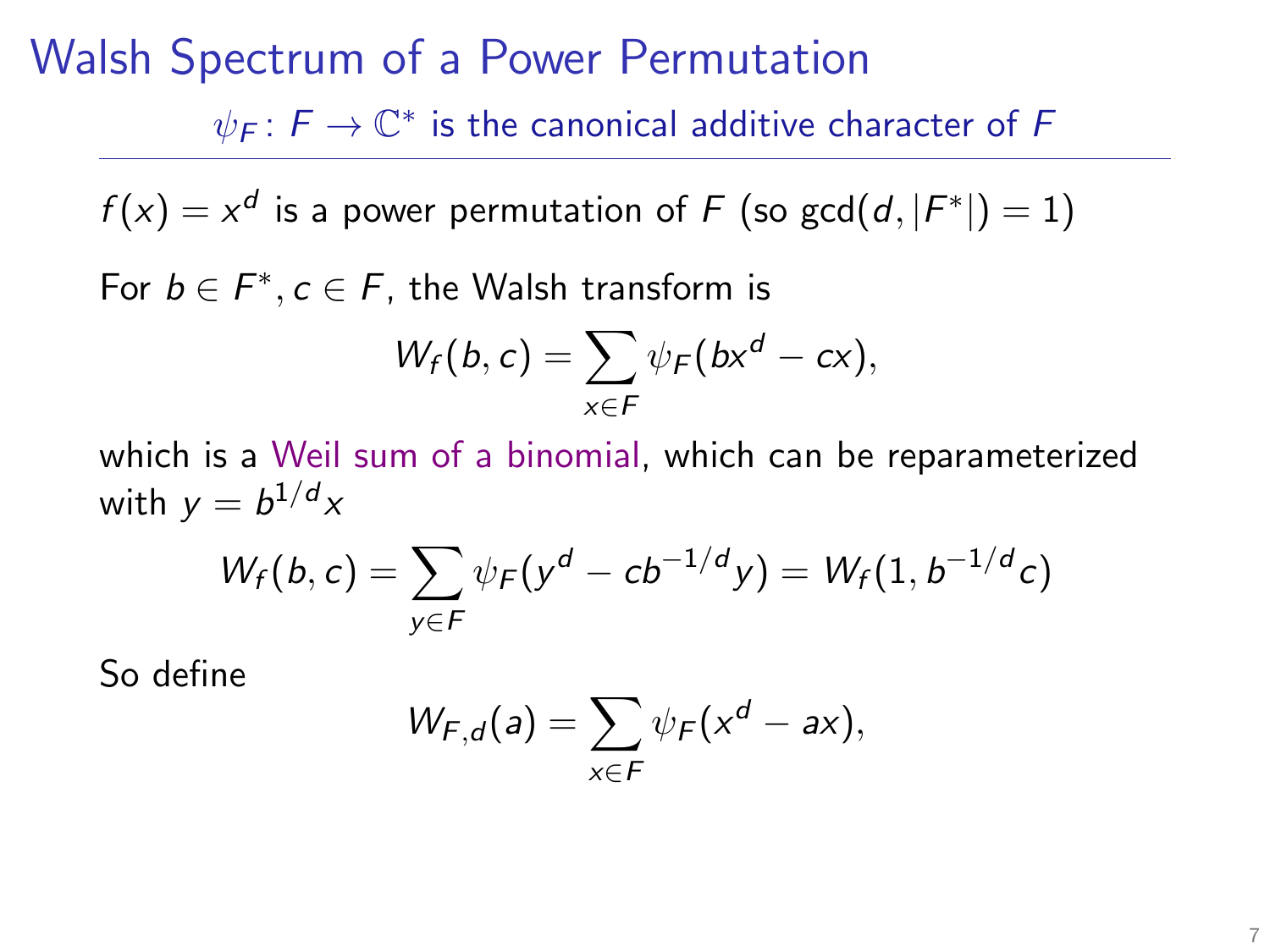$\psi_{\mathsf{F}}\colon\mathsf{F}\to\mathbb{C}^*$  is the canonical additive character of  $\mathsf F$ 

 $f(x) = x^d$  is a power permutation of  $F$  (so  $\gcd(d,|F^*|)=1)$ 

For  $b \in F^*, c \in F$ , the Walsh transform is

$$
W_f(b,c)=\sum_{x\in F}\psi_F(bx^d-cx),
$$

which is a Weil sum of a binomial, which can be reparameterized with  $y=b^{1/d}x$ 

$$
W_f(b,c) = \sum_{y \in F} \psi_F(y^d - cb^{-1/d}y) = W_f(1, b^{-1/d}c)
$$

So define

$$
W_{F,d}(a) = \sum_{x \in F} \psi_F(x^d - ax),
$$

and then the Walsh spectrum of  $f(x) = x^d$  over  $F$  is  $\{W_{F,d}(a) : a \in F\}$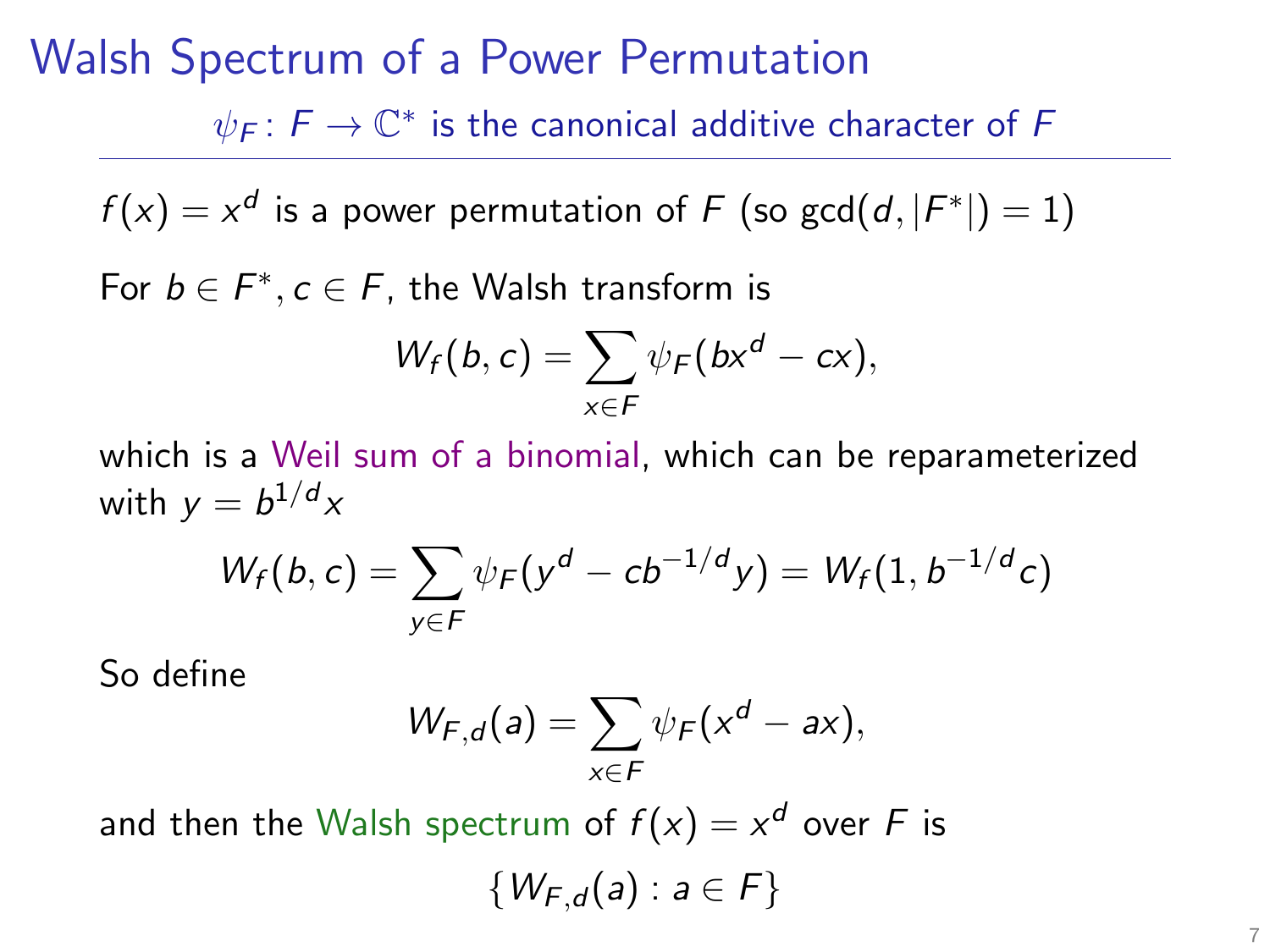$f(x) = x^d$  is a power permutation of  $F = \mathbb{F}_q = \mathbb{F}_{p^m}$  $W_{F,d}(a) = \sum_{x \in F} \psi_F(x^d - ax)$  is a Weil sum  $\{W_{F,d}(a): a \in F\}$  is the Walsh spectrum of f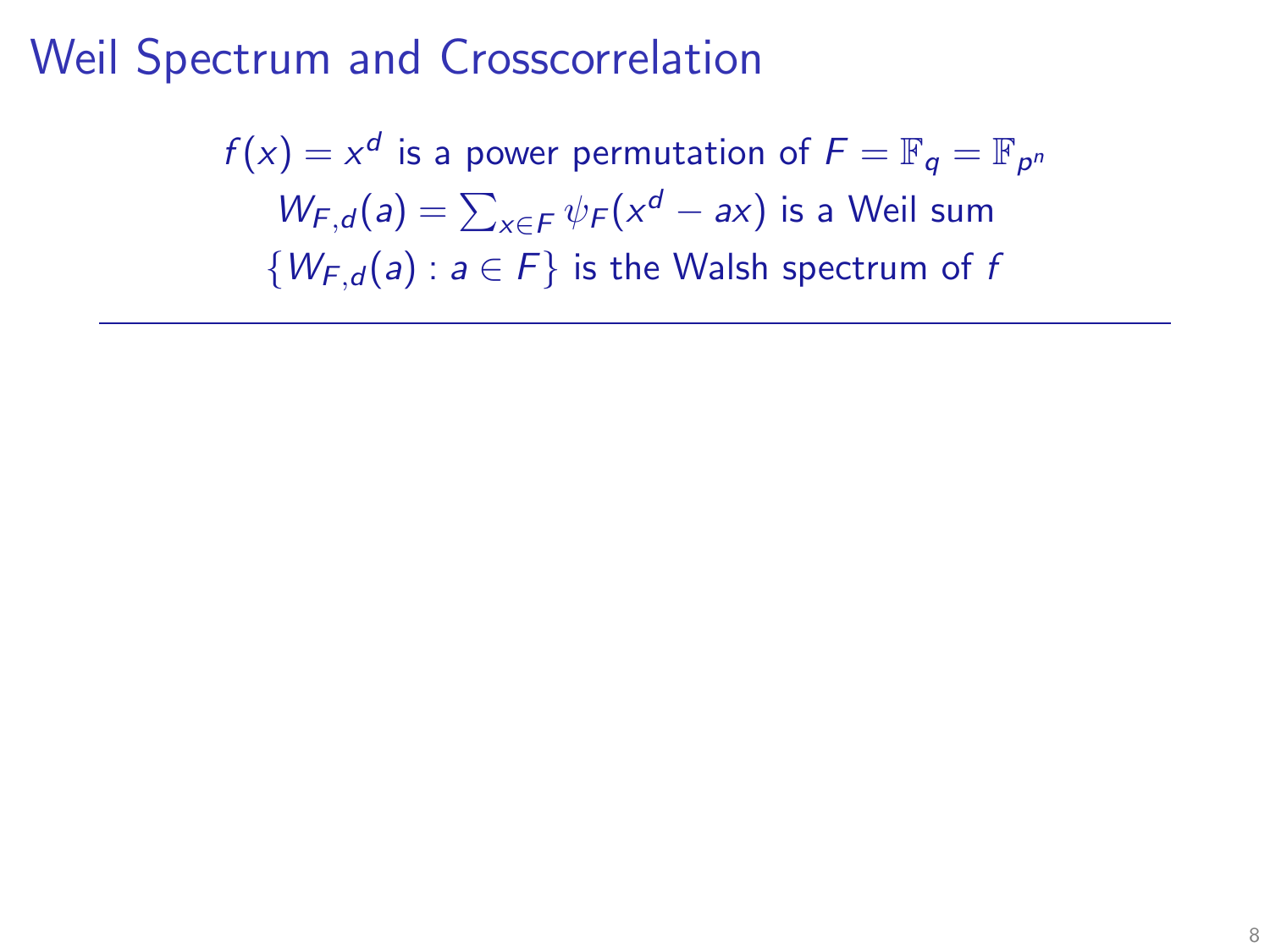$f(x) = x^d$  is a power permutation of  $F = \mathbb{F}_q = \mathbb{F}_{p^m}$  $W_{F,d}(a) = \sum_{x \in F} \psi_F(x^d - ax)$  is a Weil sum  $\{W_{F,d}(a): a \in F\}$  is the Walsh spectrum of f

Notice that 
$$
W_{F,d}(0) = \sum_{x \in F} \psi_F(x^d) = \sum_{y \in F} \psi_F(y) = 0
$$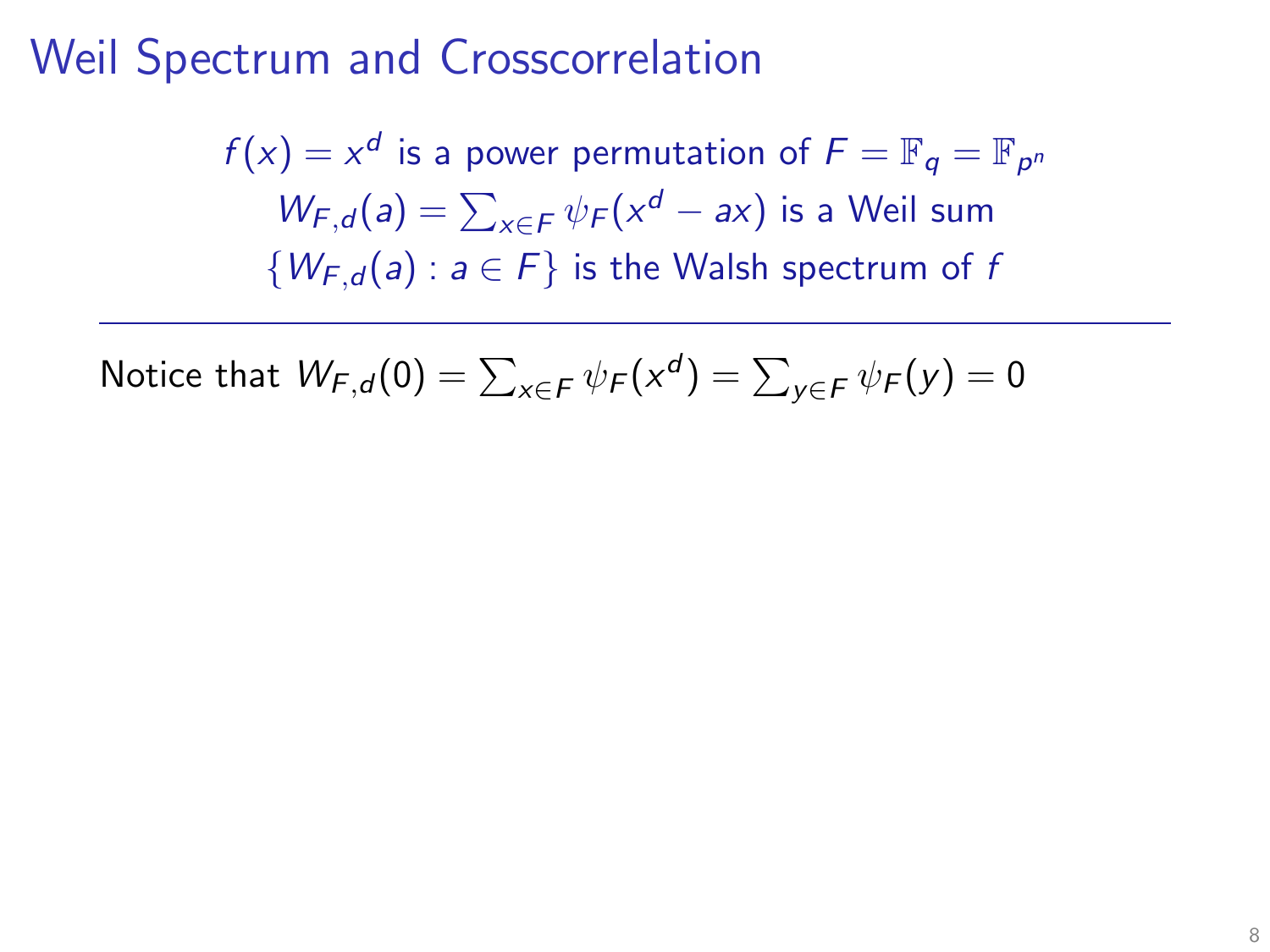$f(x) = x^d$  is a power permutation of  $F = \mathbb{F}_q = \mathbb{F}_{p^m}$  $W_{F,d}(a) = \sum_{x \in F} \psi_F(x^d - ax)$  is a Weil sum  $\{W_{F,d}(a): a \in F\}$  is the Walsh spectrum of f

Notice that 
$$
W_{F,d}(0) = \sum_{x \in F} \psi_F(x^d) = \sum_{y \in F} \psi_F(y) = 0
$$
  
Weil spectrum for  $f(x) = x^d$  over F is  $\{W_{F,d}(a) : a \in F^*\}$ .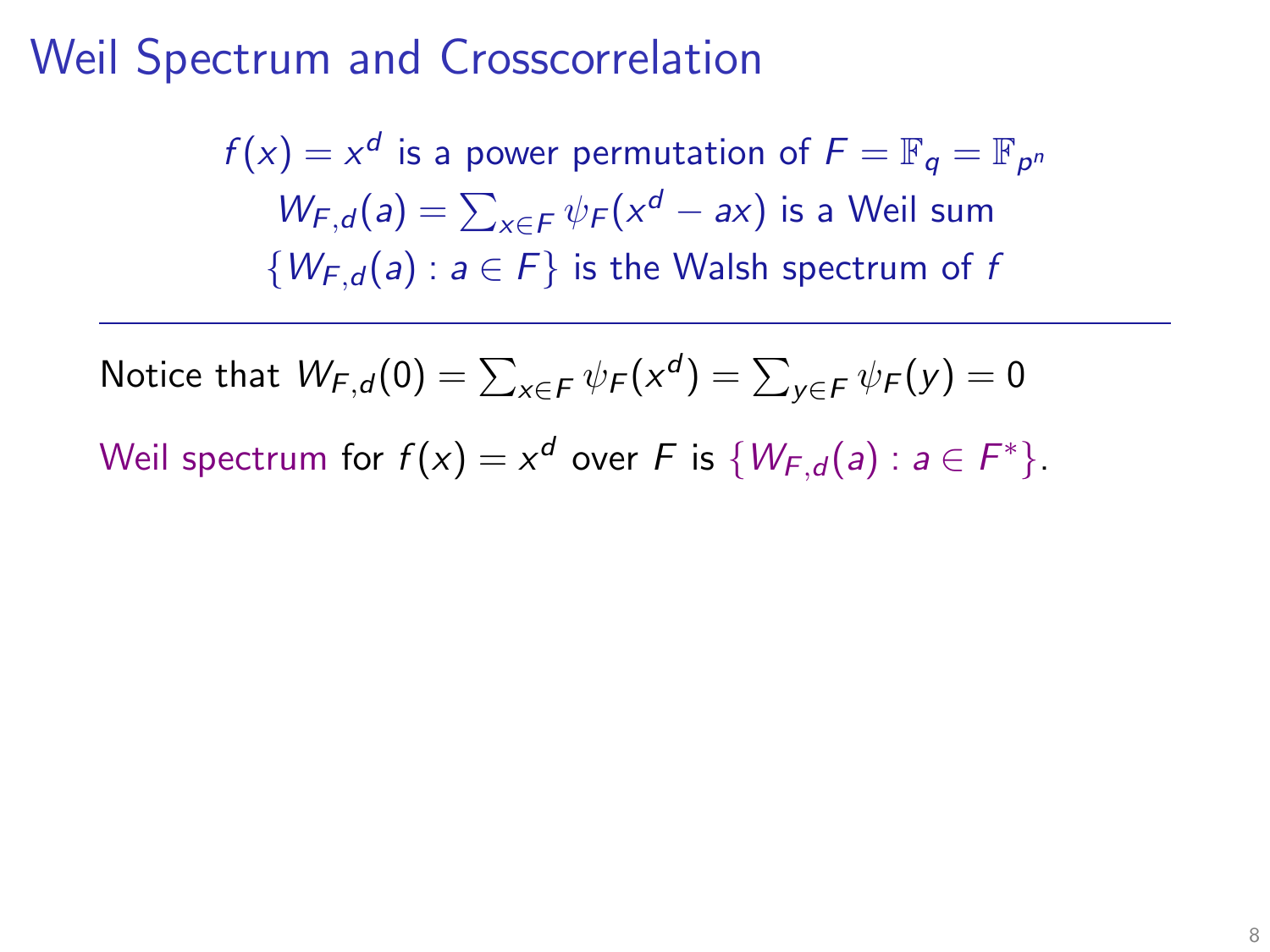$f(x) = x^d$  is a power permutation of  $F = \mathbb{F}_q = \mathbb{F}_{p^m}$  $W_{F,d}(a) = \sum_{x \in F} \psi_F(x^d - ax)$  is a Weil sum  $\{W_{F,d}(a): a \in F\}$  is the Walsh spectrum of f

Notice that 
$$
W_{F,d}(0) = \sum_{x \in F} \psi_F(x^d) = \sum_{y \in F} \psi_F(y) = 0
$$

Weil spectrum for  $f(x) = x^d$  over F is  $\{W_{F,d}(a) : a \in F^*\}.$ 

The Weil spectrum gives the crosscorrelation spectrum for a pair of p-ary maximum length linear feedback shift register sequences (m-sequences) of period  $q - 1 = |F^*|$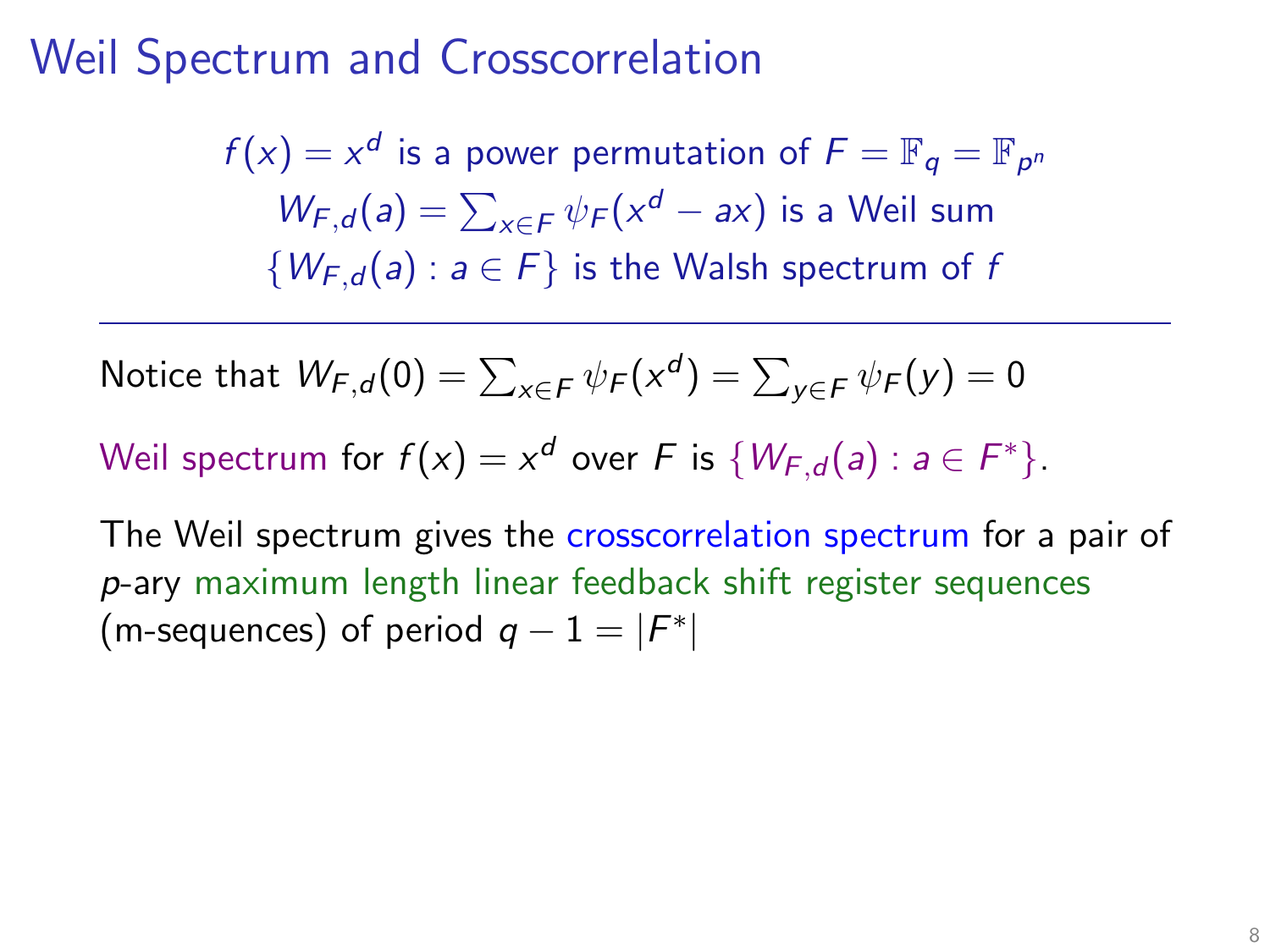$f(x) = x^d$  is a power permutation of  $F = \mathbb{F}_q = \mathbb{F}_{p^m}$  $W_{F,d}(a) = \sum_{x \in F} \psi_F(x^d - ax)$  is a Weil sum  $\{W_{F,d}(a): a \in F\}$  is the Walsh spectrum of f

Notice that 
$$
W_{F,d}(0) = \sum_{x \in F} \psi_F(x^d) = \sum_{y \in F} \psi_F(y) = 0
$$

Weil spectrum for  $f(x) = x^d$  over F is  $\{W_{F,d}(a) : a \in F^*\}.$ 

The Weil spectrum gives the crosscorrelation spectrum for a pair of p-ary maximum length linear feedback shift register sequences (m-sequences) of period  $q - 1 = |F^*|$ 

One m-sequence comes from the other by decimating by d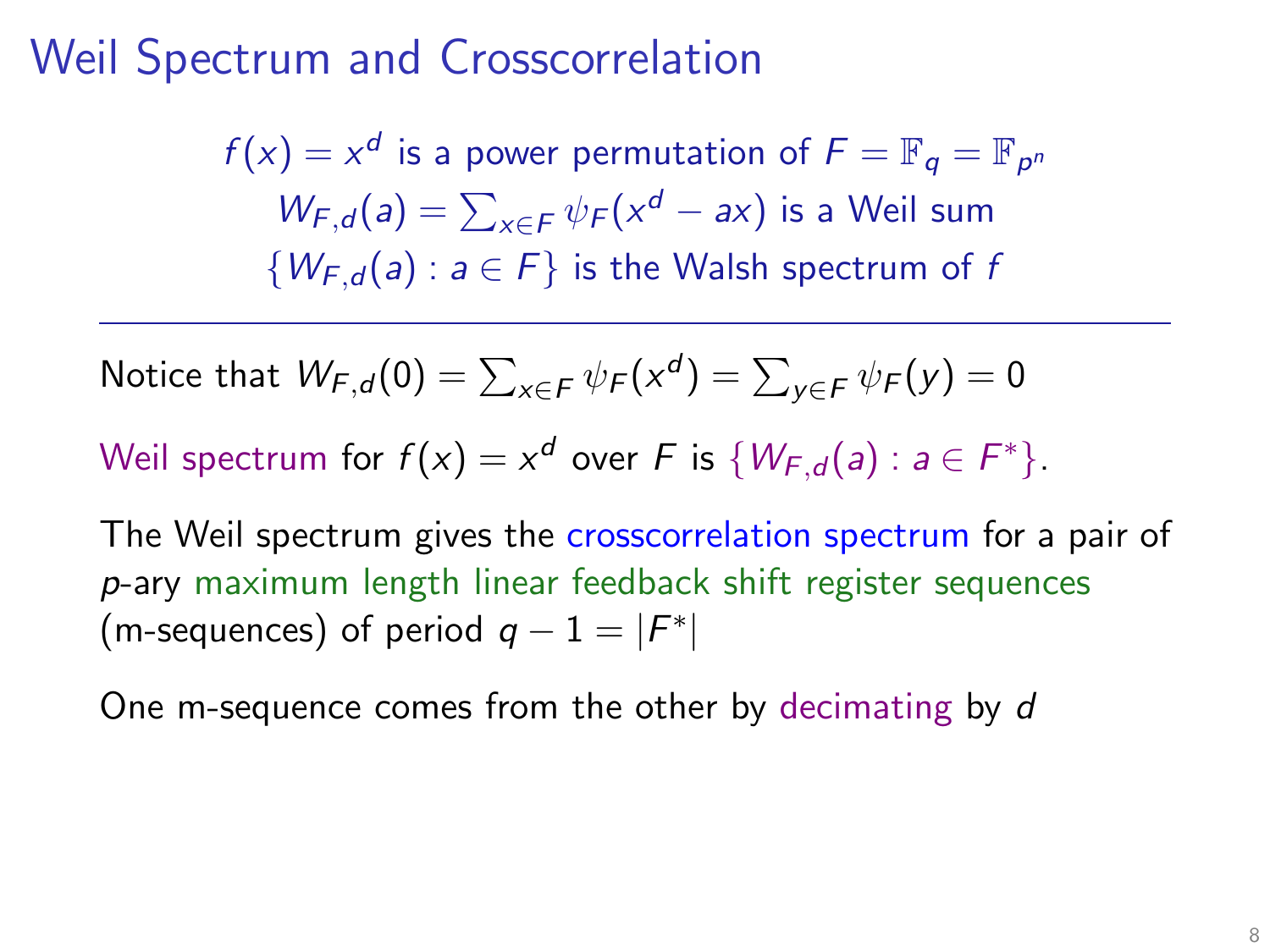$f(x) = x^d$  is a power permutation of  $F = \mathbb{F}_q = \mathbb{F}_{p^m}$  $W_{F,d}(a) = \sum_{x \in F} \psi_F(x^d - ax)$  is a Weil sum  $\{W_{F,d}(a): a \in F\}$  is the Walsh spectrum of f

Notice that 
$$
W_{F,d}(0) = \sum_{x \in F} \psi_F(x^d) = \sum_{y \in F} \psi_F(y) = 0
$$

Weil spectrum for  $f(x) = x^d$  over F is  $\{W_{F,d}(a) : a \in F^*\}.$ 

The Weil spectrum gives the crosscorrelation spectrum for a pair of p-ary maximum length linear feedback shift register sequences (m-sequences) of period  $q - 1 = |F^*|$ 

One m-sequence comes from the other by decimating by d

The values of the periodic crosscorrelations between these sequences for the  $q-1$  relative shifts equal  $-1 + W_{F,d}(a)$  for the  $q-1$  different  $a \in F^*$ .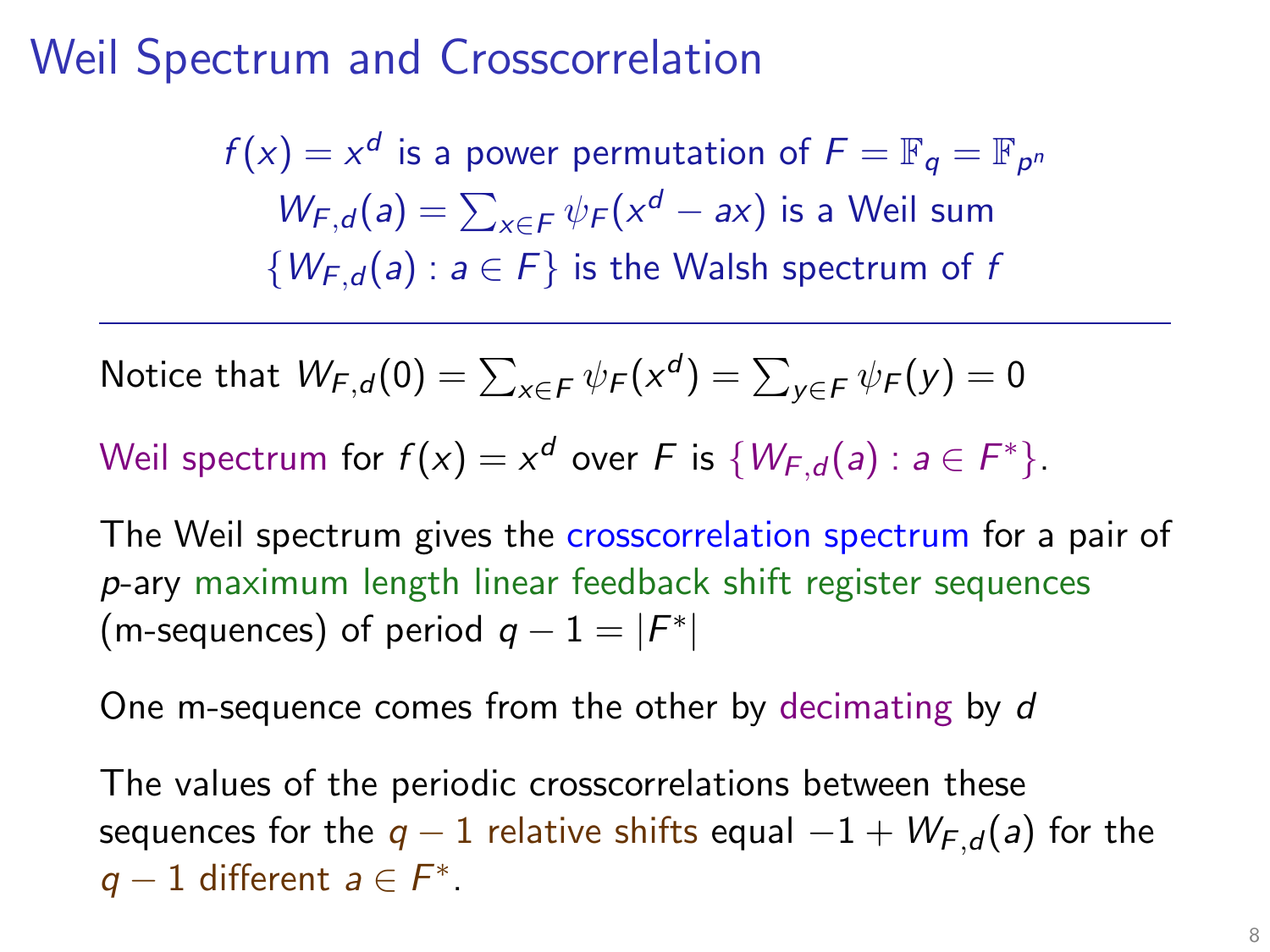Equivalence and Degeneracy  $f(x) = x^d$  is a power permutation of  $F = \mathbb{F}_q = \mathbb{F}_{p^m}$  $W_{F,d}(a) = \sum_{x \in F} \psi_F(x^d - ax)$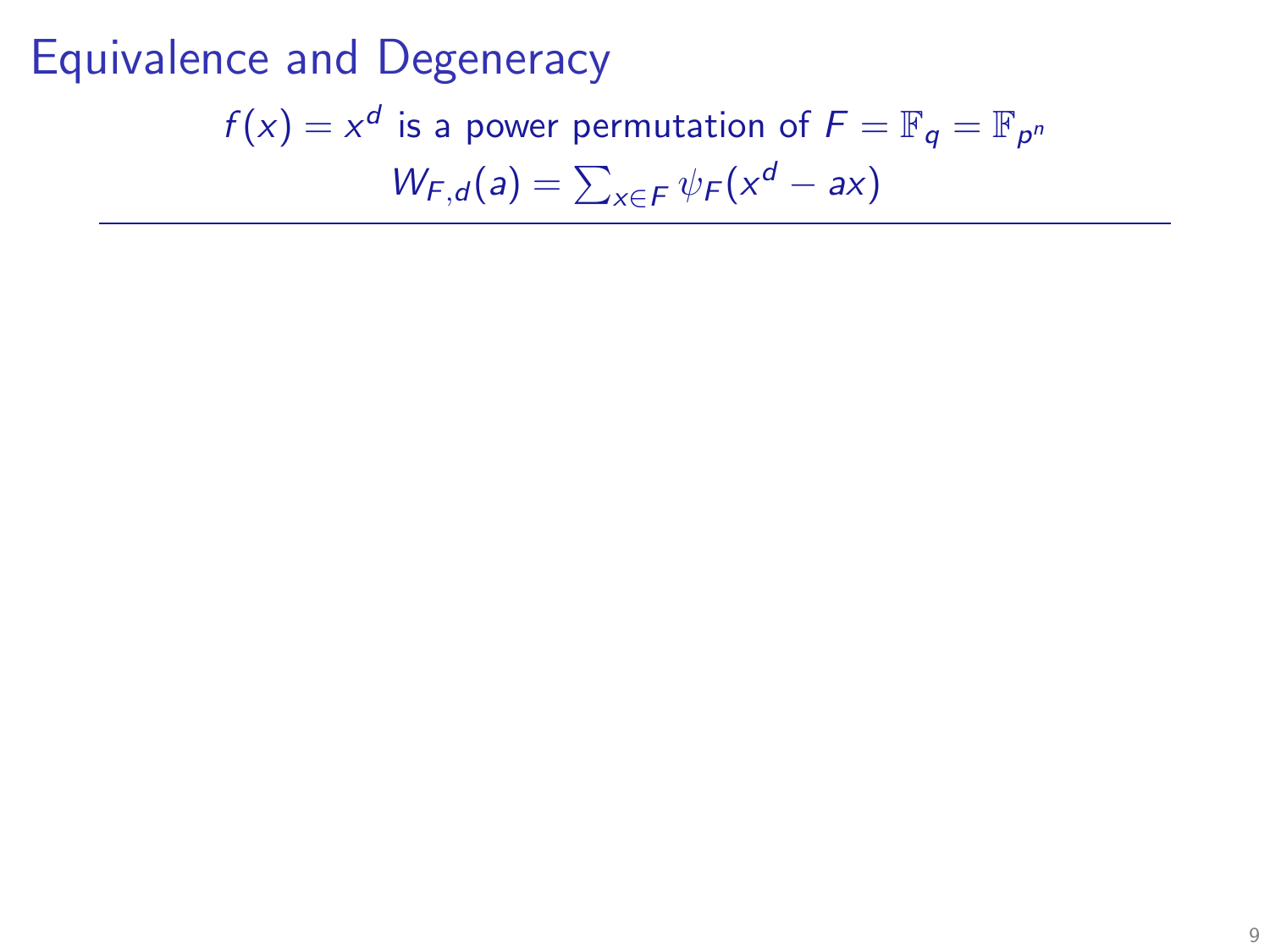Equivalence and Degeneracy  $f(x) = x^d$  is a power permutation of  $F = \mathbb{F}_q = \mathbb{F}_{p^m}$  $W_{F,d}(a) = \sum_{x \in F} \psi_F(x^d - ax)$ 

The power permutation  $g(x)=x^{d'}$  produces the same Weil spectrum as  $f(x) = x^d$  when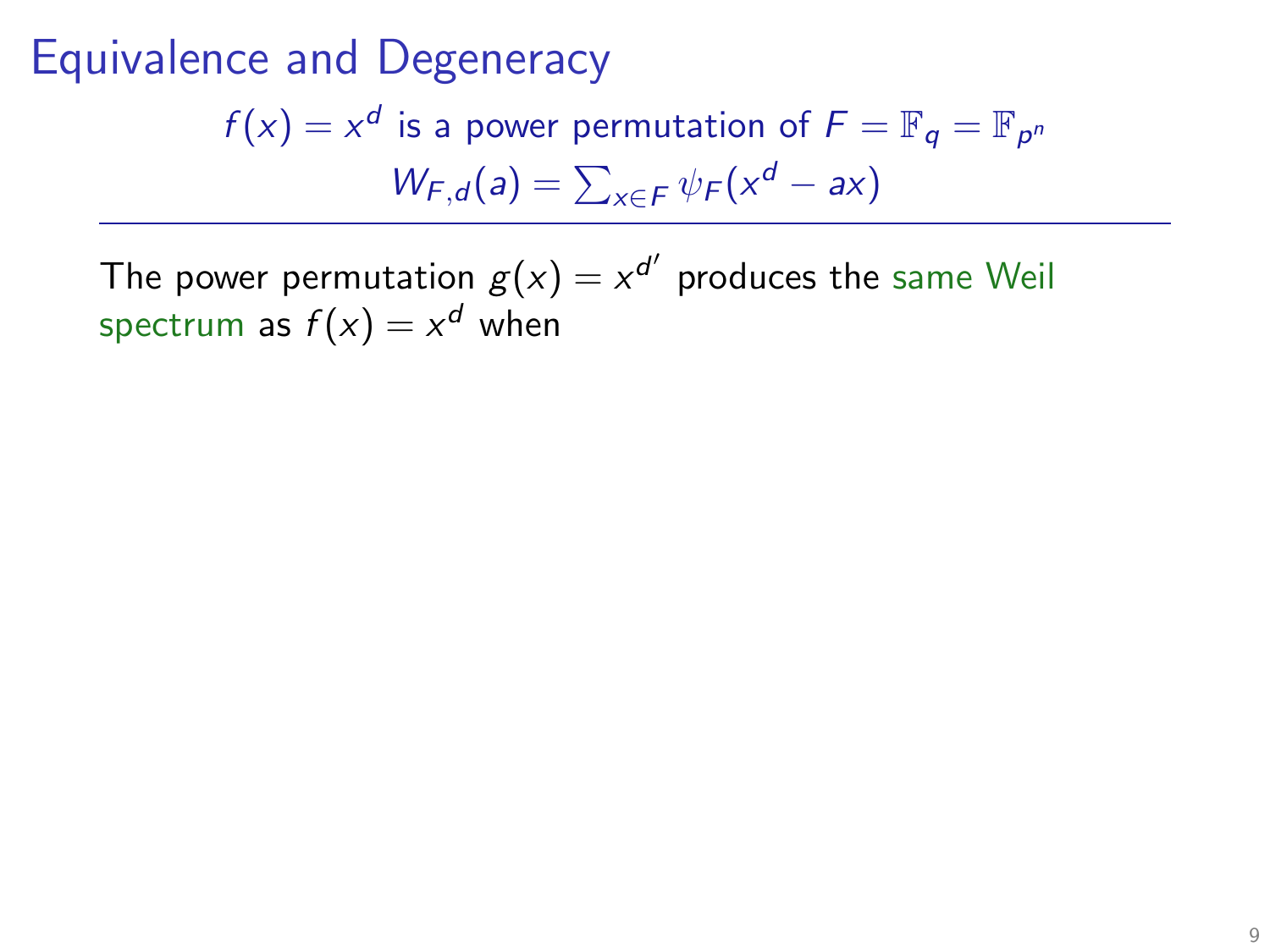$f(x) = x^d$  is a power permutation of  $F = \mathbb{F}_q = \mathbb{F}_{p^m}$  $W_{F,d}(a) = \sum_{x \in F} \psi_F(x^d - ax)$ 

The power permutation  $g(x)=x^{d'}$  produces the same Weil spectrum as  $f(x) = x^d$  when

 $\bullet$   $d' \equiv d \pmod{F^*}$ , because  $x^{d'} = x^d$  for every  $x \in F$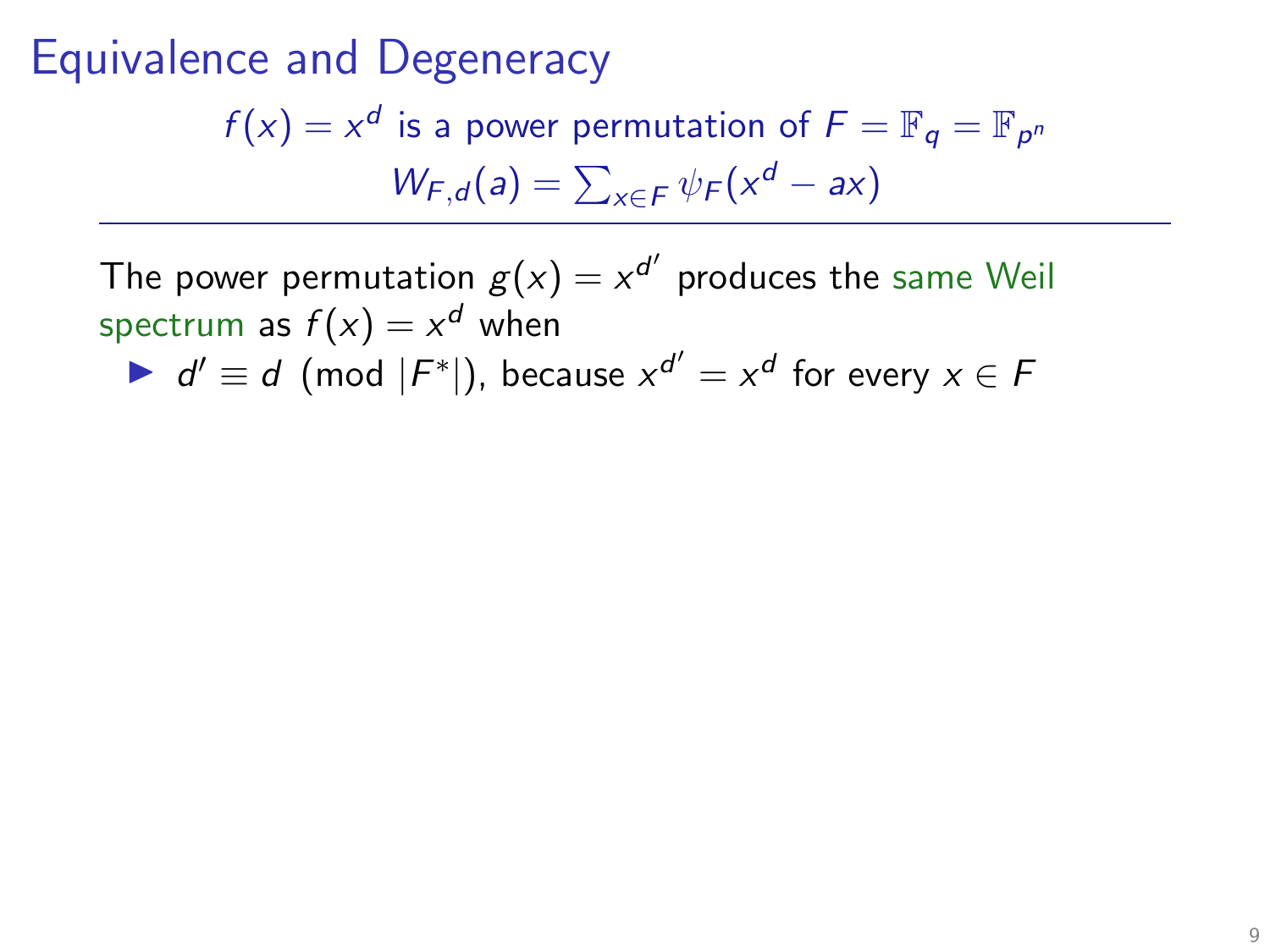$f(x) = x^d$  is a power permutation of  $F = \mathbb{F}_q = \mathbb{F}_{p^m}$  $W_{F,d}(a) = \sum_{x \in F} \psi_F(x^d - ax)$ 

The power permutation  $g(x)=x^{d'}$  produces the same Weil spectrum as  $f(x) = x^d$  when

 $\bullet$   $d' \equiv d \pmod{F^*}$ , because  $x^{d'} = x^d$  for every  $x \in F$ 

 $d' = pd$ , because  $Tr(x^{pd}) = Tr(x^d)$ , so  $\psi_F(x^{pd}) = \psi_F(x^d)$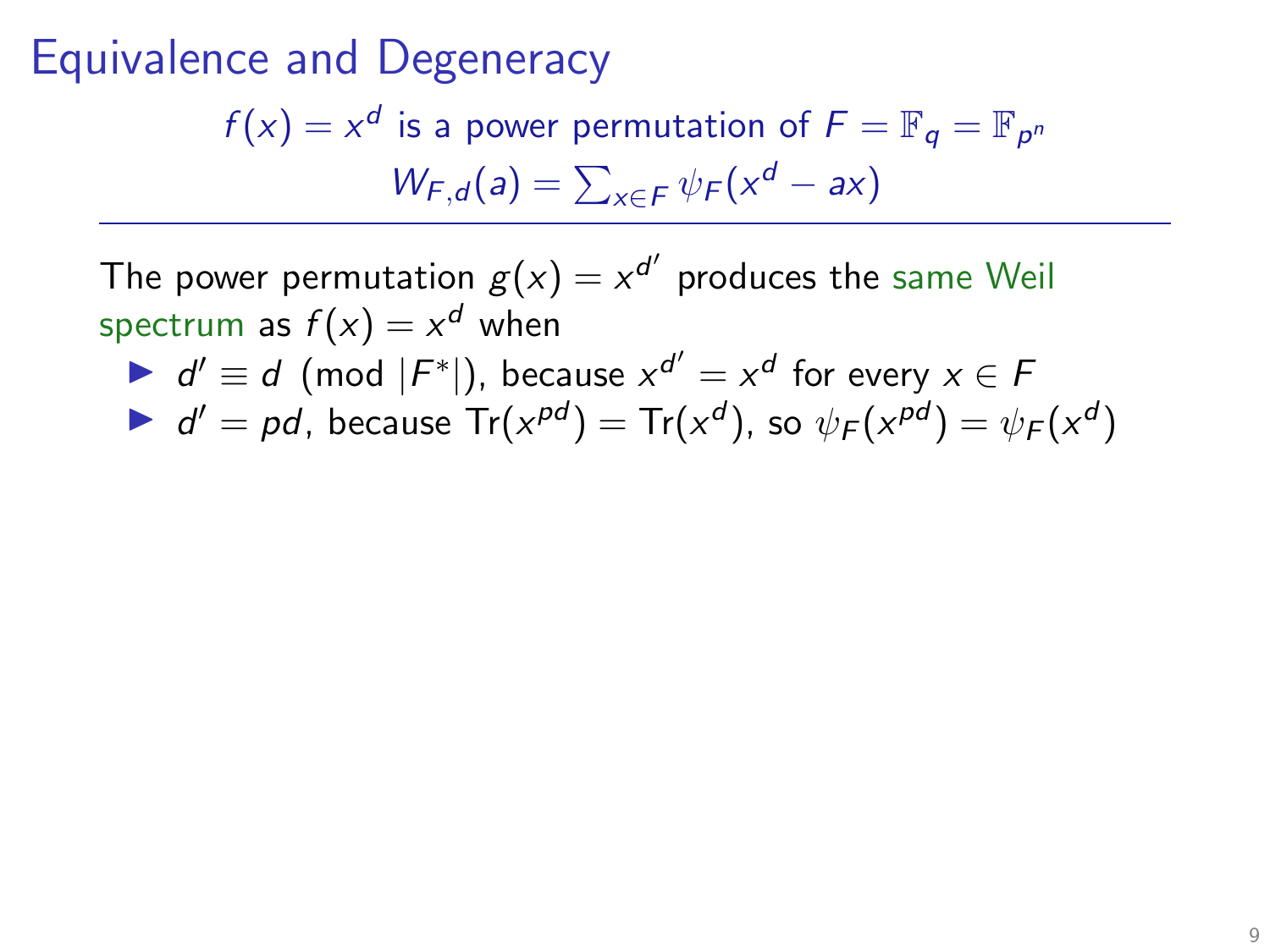$f(x) = x^d$  is a power permutation of  $F = \mathbb{F}_q = \mathbb{F}_{p^m}$  $W_{F,d}(a) = \sum_{x \in F} \psi_F(x^d - ax)$ 

The power permutation  $g(x)=x^{d'}$  produces the same Weil spectrum as  $f(x) = x^d$  when

 $\bullet$   $d' \equiv d \pmod{F^*}$ , because  $x^{d'} = x^d$  for every  $x \in F$ 

 $d' = pd$ , because  $Tr(x^{pd}) = Tr(x^d)$ , so  $\psi_F(x^{pd}) = \psi_F(x^d)$ 

If  $d'$  is the inverse of d modulo  $|F^*|$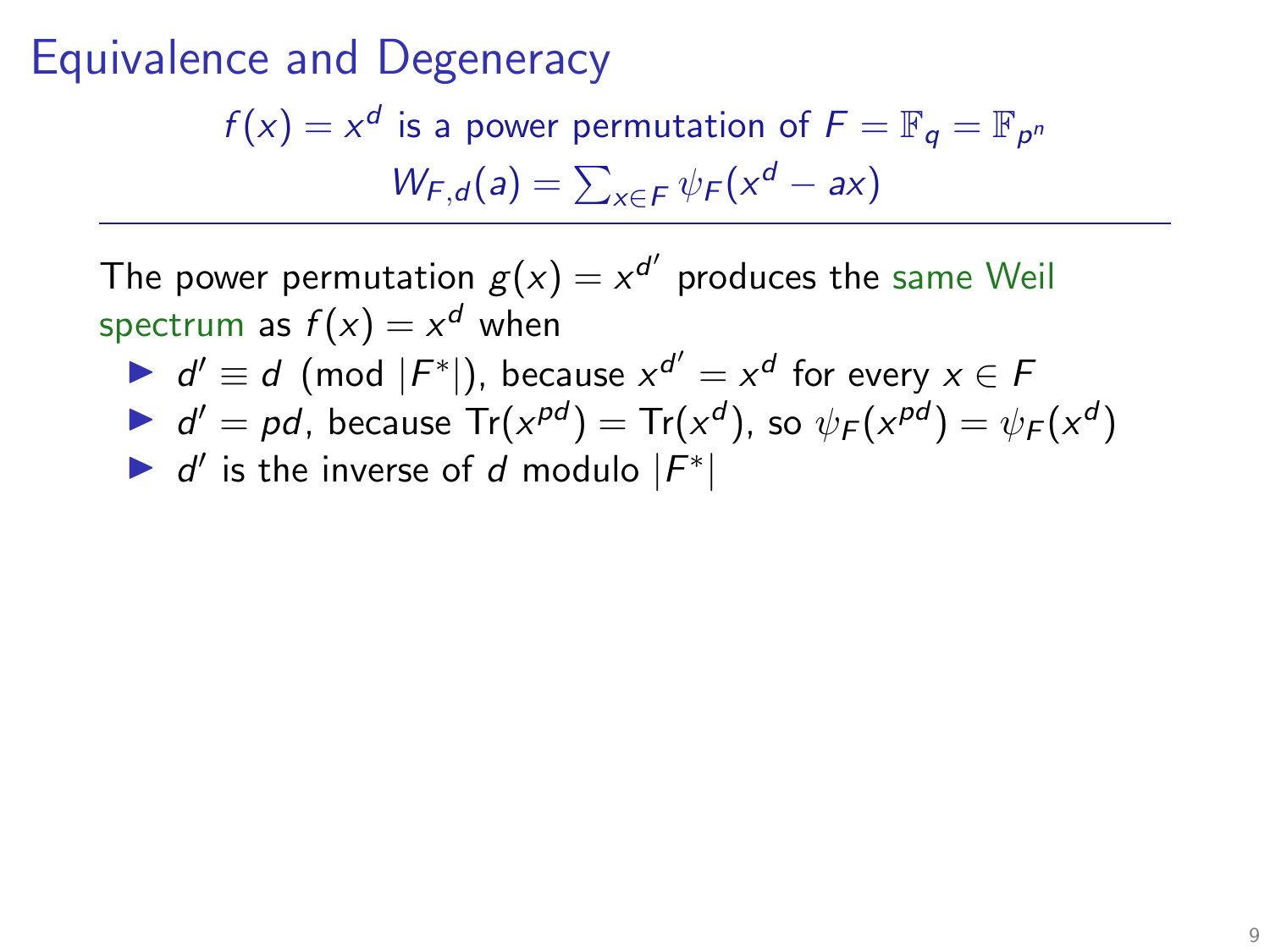$f(x) = x^d$  is a power permutation of  $F = \mathbb{F}_q = \mathbb{F}_{p^m}$  $W_{F,d}(a) = \sum_{x \in F} \psi_F(x^d - ax)$ 

The power permutation  $g(x)=x^{d'}$  produces the same Weil spectrum as  $f(x) = x^d$  when

 $\bullet$   $d' \equiv d \pmod{F^*}$ , because  $x^{d'} = x^d$  for every  $x \in F$ 

 $d' = pd$ , because  $Tr(x^{pd}) = Tr(x^d)$ , so  $\psi_F(x^{pd}) = \psi_F(x^d)$ If  $d'$  is the inverse of d modulo  $|F^*|$ 

Thus we declare an exponent  $d'$  to be equivalent to  $d$  over  $F$  if  $d' \equiv p^k d \pmod{|F^*|}$  or  $d' \equiv p^k/d \pmod{|F^*|}$  for some  $k \in \mathbb{Z}$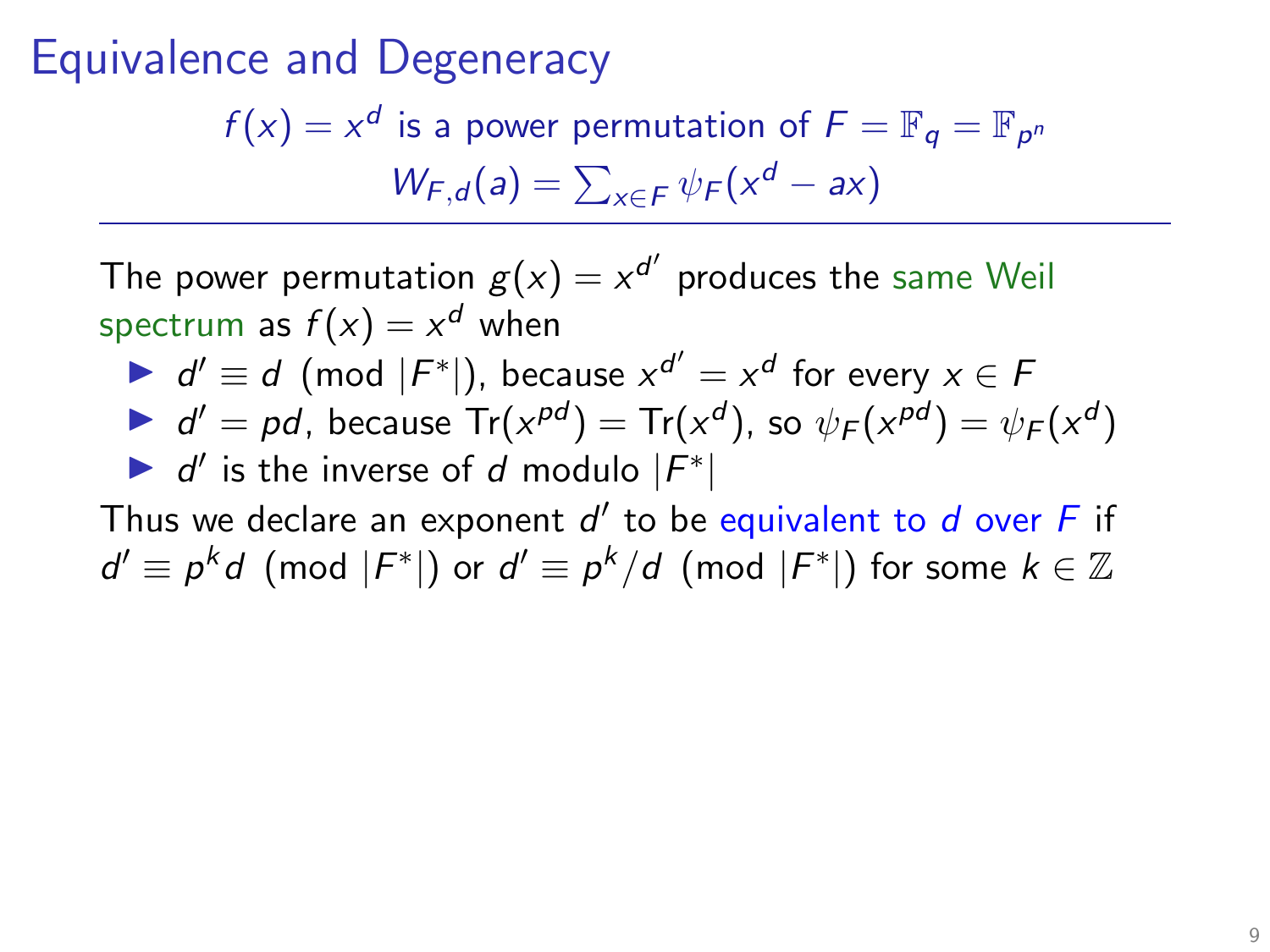$f(x) = x^d$  is a power permutation of  $F = \mathbb{F}_q = \mathbb{F}_{p^m}$  $W_{F,d}(a) = \sum_{x \in F} \psi_F(x^d - ax)$ 

The power permutation  $g(x)=x^{d'}$  produces the same Weil spectrum as  $f(x) = x^d$  when

 $\bullet$   $d' \equiv d \pmod{F^*}$ , because  $x^{d'} = x^d$  for every  $x \in F$  $d' = pd$ , because  $Tr(x^{pd}) = Tr(x^d)$ , so  $\psi_F(x^{pd}) = \psi_F(x^d)$ 

$$
\blacktriangleright d'
$$
 is the inverse of  $d$  modulo  $|F^*|$ 

Thus we declare an exponent  $d'$  to be equivalent to  $d$  over  $F$  if  $d' \equiv p^k d \pmod{|F^*|}$  or  $d' \equiv p^k/d \pmod{|F^*|}$  for some  $k \in \mathbb{Z}$ 

If d is equivalent to 1 (i.e., a power of p modulo  $q-1$ ), then

$$
W_{F,d}(a) = W_{F,1}(a) = \sum_{x \in F} \psi_F(x^1 - ax) = \begin{cases} |F| & \text{if } a = 1\\ 0 & \text{otherwise} \end{cases}
$$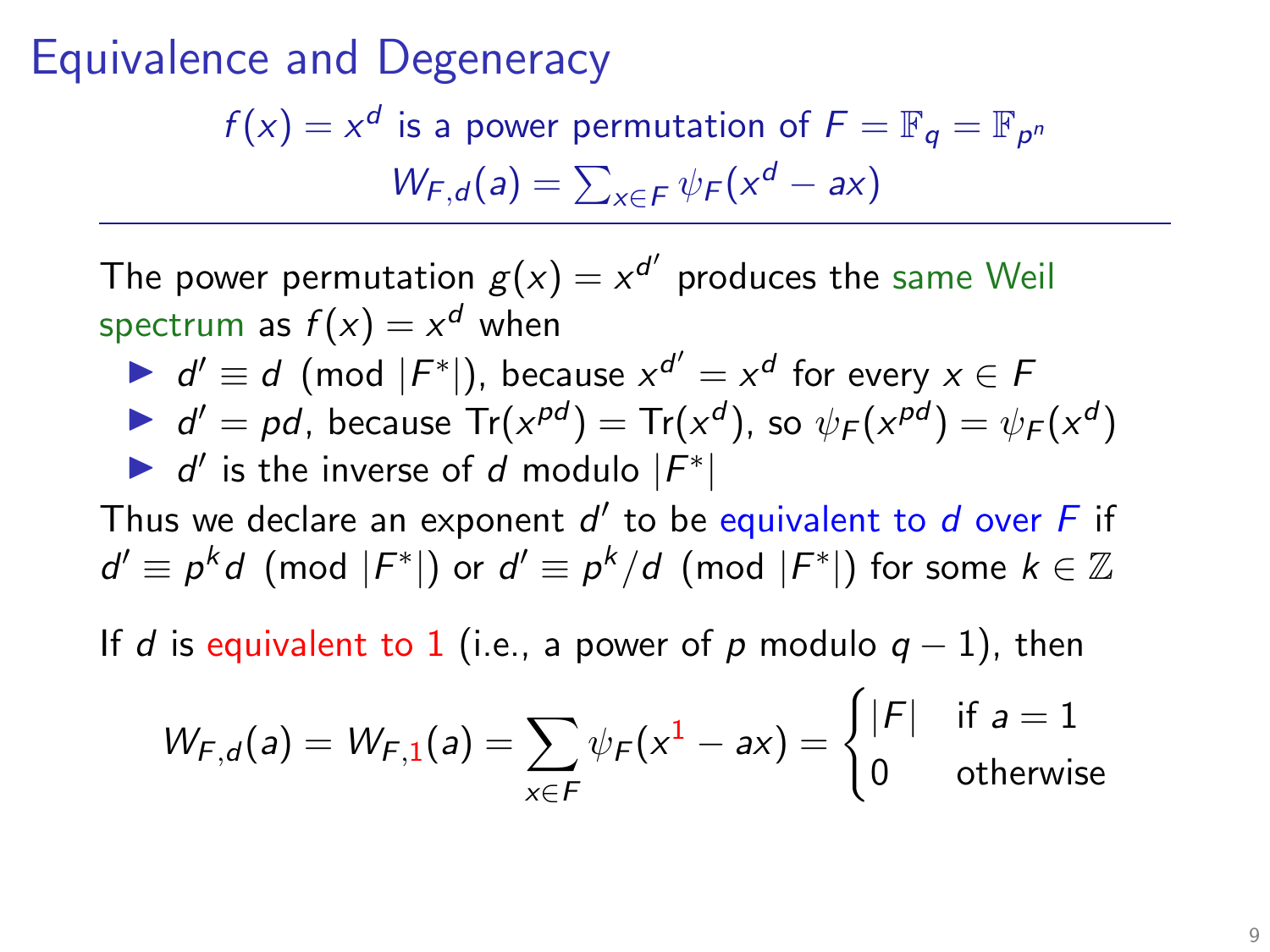$f(x) = x^d$  is a power permutation of  $F = \mathbb{F}_q = \mathbb{F}_{p^m}$  $W_{F,d}(a) = \sum_{x \in F} \psi_F(x^d - ax)$ 

The power permutation  $g(x)=x^{d'}$  produces the same Weil spectrum as  $f(x) = x^d$  when

 $\bullet$   $d' \equiv d \pmod{F^*}$ , because  $x^{d'} = x^d$  for every  $x \in F$  $d' = pd$ , because  $Tr(x^{pd}) = Tr(x^d)$ , so  $\psi_F(x^{pd}) = \psi_F(x^d)$ 

If  $d'$  is the inverse of d modulo  $|F^*|$ 

Thus we declare an exponent  $d'$  to be equivalent to  $d$  over  $F$  if  $d' \equiv p^k d \pmod{|F^*|}$  or  $d' \equiv p^k/d \pmod{|F^*|}$  for some  $k \in \mathbb{Z}$ 

If d is equivalent to 1 (i.e., a power of p modulo  $q-1$ ), then

$$
W_{F,d}(a) = W_{F,1}(a) = \sum_{x \in F} \psi_F(x^1 - ax) = \begin{cases} |F| & \text{if } a = 1 \\ 0 & \text{otherwise} \end{cases}
$$

So the Walsh spectrum is  $\{0, |F|\}$  and we say that d and  $f(x) = x^d$  are degenerate over F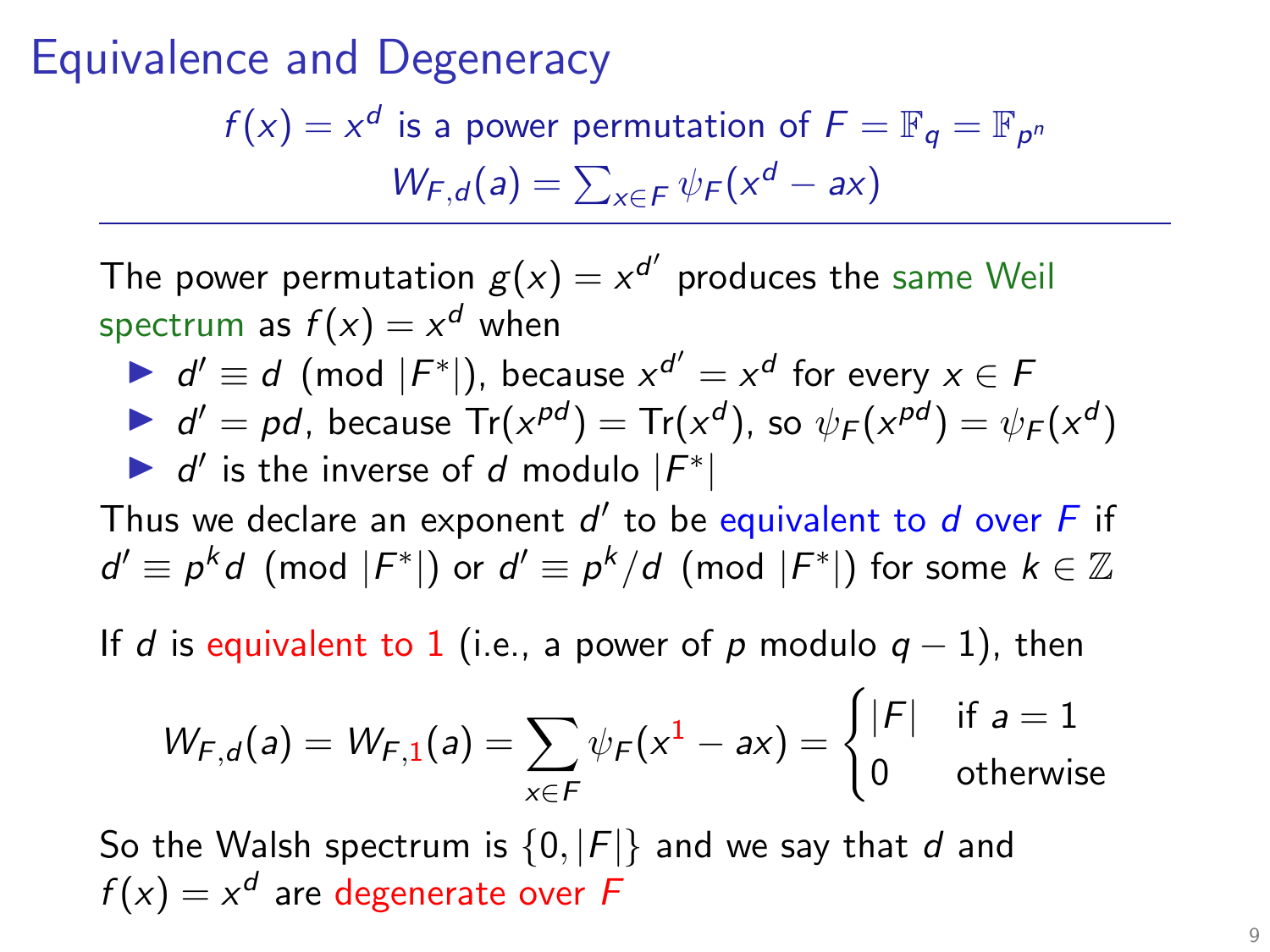$f(x) = x^d$  is a power permutation of  $F = \mathbb{F}_q = \mathbb{F}_{p^m}$  $W_{F,d}(a) = \sum_{x \in F} \psi_F(x^d - ax)$ If d is degenerate, then  $W_{F,d}(a) = \begin{cases} |F| & \text{if } a = 1 \\ 0 & \text{otherwise} \end{cases}$ 0 otherwise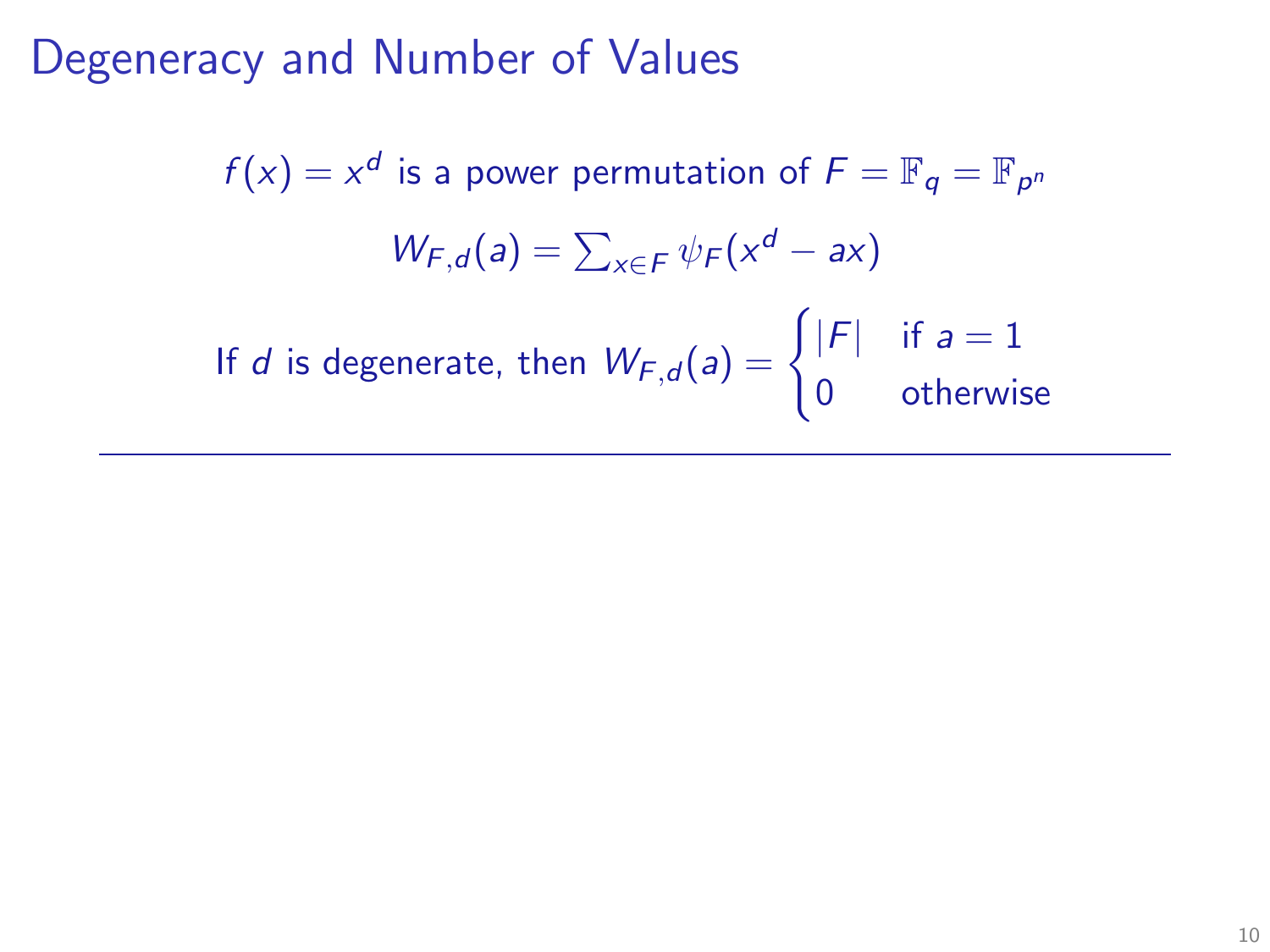$f(x) = x^d$  is a power permutation of  $F = \mathbb{F}_q = \mathbb{F}_{p^m}$  $W_{F,d}(a) = \sum_{x \in F} \psi_F(x^d - ax)$ If d is degenerate, then  $W_{F,d}(a) = \begin{cases} |F| & \text{if } a = 1 \\ 0 & \text{otherwise} \end{cases}$ 0 otherwise

So the Weil spectrum  $\{W_{F,d}(a): a \in F^*\}$  has two values if  $d$  is degenerate and  $|F| > 2$  (and only one value if  $|F| = 2$ )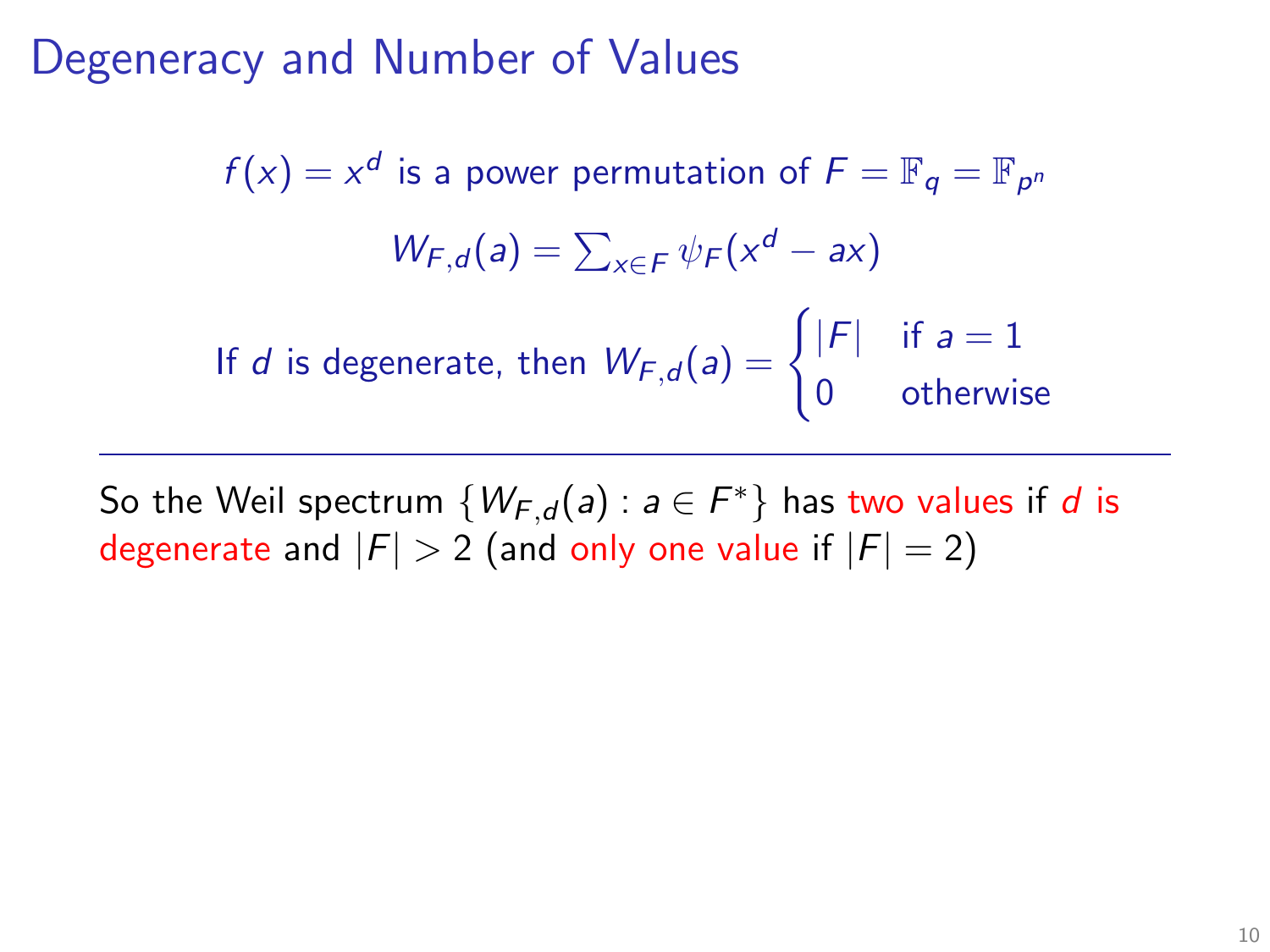$f(x) = x^d$  is a power permutation of  $F = \mathbb{F}_q = \mathbb{F}_{p^m}$  $W_{F,d}(a) = \sum_{x \in F} \psi_F(x^d - ax)$ If d is degenerate, then  $W_{F,d}(a) = \begin{cases} |F| & \text{if } a = 1 \\ 0 & \text{otherwise} \end{cases}$ 0 otherwise

So the Weil spectrum  $\{W_{F,d}(a): a \in F^*\}$  has two values if  $d$  is degenerate and  $|F| > 2$  (and only one value if  $|F| = 2$ )

Helleseth (1976): Weil spectrum of power permutation has at least three distinct values when  $d$  is nondegenerate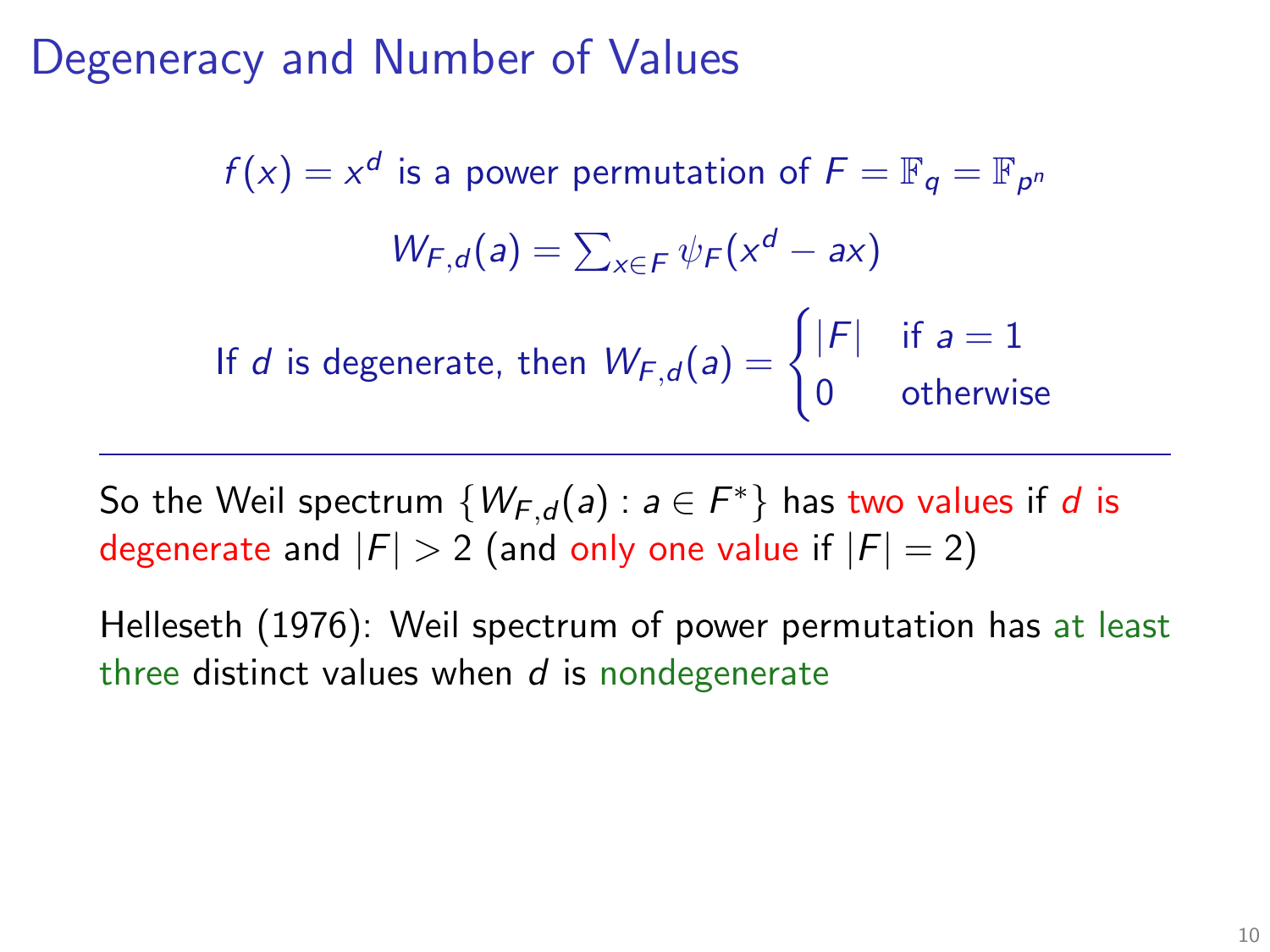$f(x) = x^d$  is a power permutation of  $F = \mathbb{F}_q = \mathbb{F}_{p^m}$  $W_{F,d}(a) = \sum_{x \in F} \psi_F(x^d - ax)$ If d is degenerate, then  $W_{F,d}(a) = \begin{cases} |F| & \text{if } a = 1 \\ 0 & \text{otherwise} \end{cases}$ 0 otherwise

So the Weil spectrum  $\{W_{F,d}(a): a \in F^*\}$  has two values if  $d$  is degenerate and  $|F| > 2$  (and only one value if  $|F| = 2$ )

Helleseth (1976): Weil spectrum of power permutation has at least three distinct values when  $d$  is nondegenerate

Research has often focused on  $F$  and  $d$  that produce Weil spectra with few distinct values (e.g., 3, 4, or 5) and with values of small magnitude (not much larger than  $\sqrt{|F|}$ )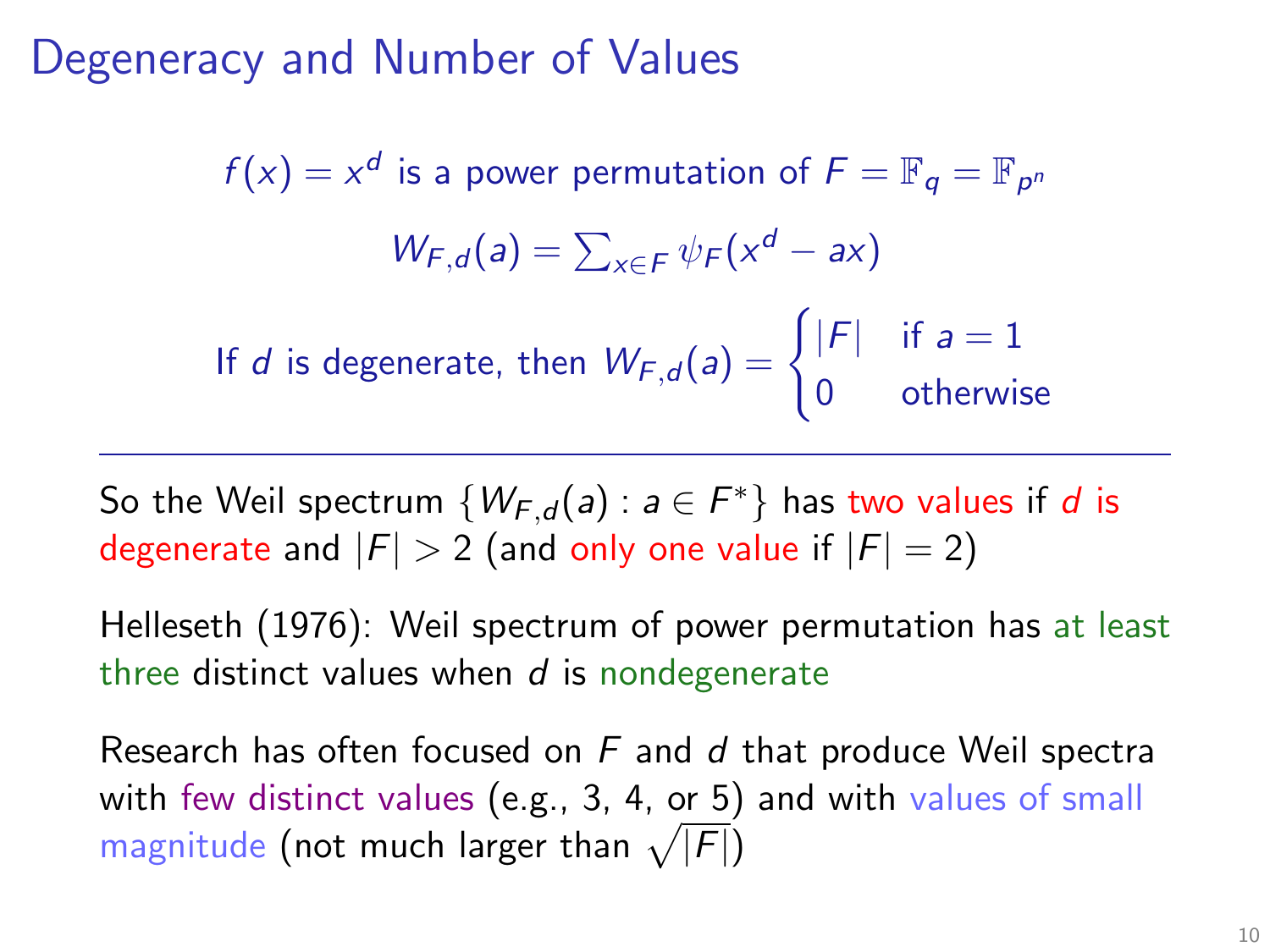$\mathcal{F} = \mathbb{F}_q = \mathbb{F}_{p^n}$  is a field of characteristic  $p$  and order  $q = p^n$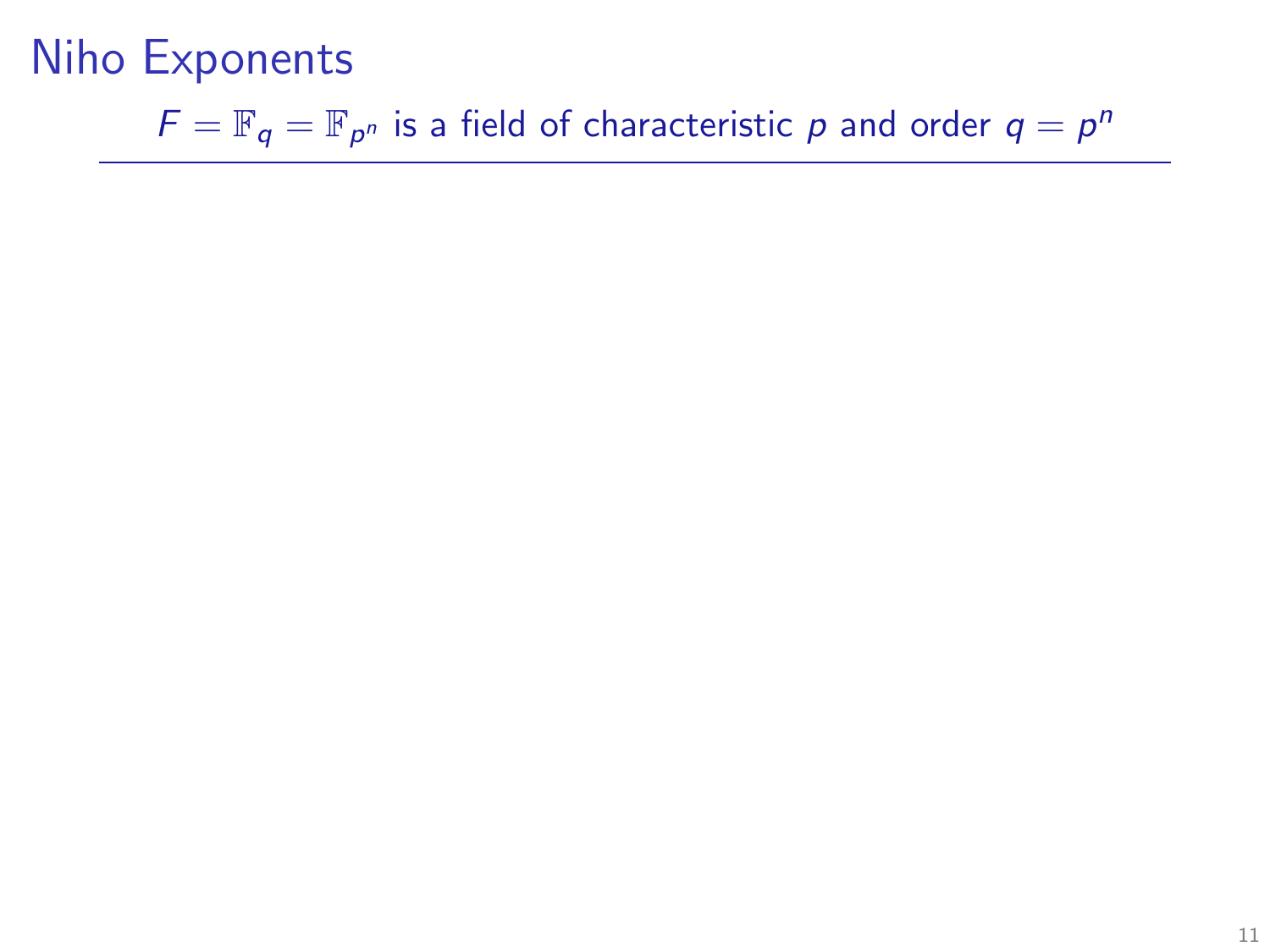$\mathcal{F} = \mathbb{F}_q = \mathbb{F}_{p^n}$  is a field of characteristic  $p$  and order  $q = p^n$ 

If F is of even degree over  $\mathbb{F}_p$  (i.e.,  $n = 2m$  for some positive integer m), then we define the half field of F, written  $H_F$ , to be the unique subfield of index 2 in F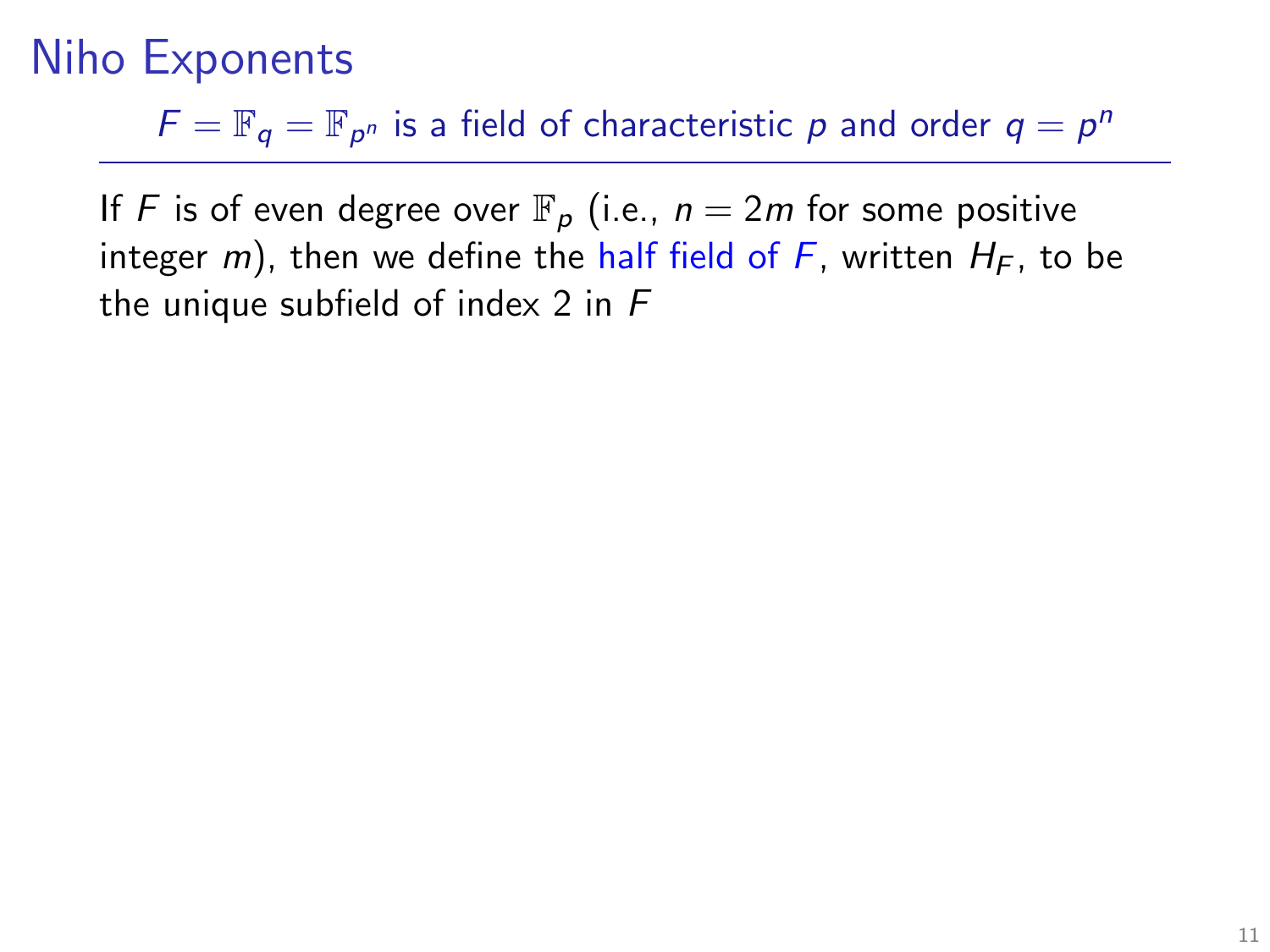$\mathcal{F} = \mathbb{F}_q = \mathbb{F}_{p^n}$  is a field of characteristic  $p$  and order  $q = p^n$ 

If F is of even degree over  $\mathbb{F}_p$  (i.e.,  $n = 2m$  for some positive integer m), then we define the half field of F, written  $H_F$ , to be the unique subfield of index 2 in F

So  $H_{F}=\mathbb{F}_{\rho^{n/2}}=\mathbb{F}_{\rho^{m}}$  and  $|H_{F}|=\sqrt{|F|}$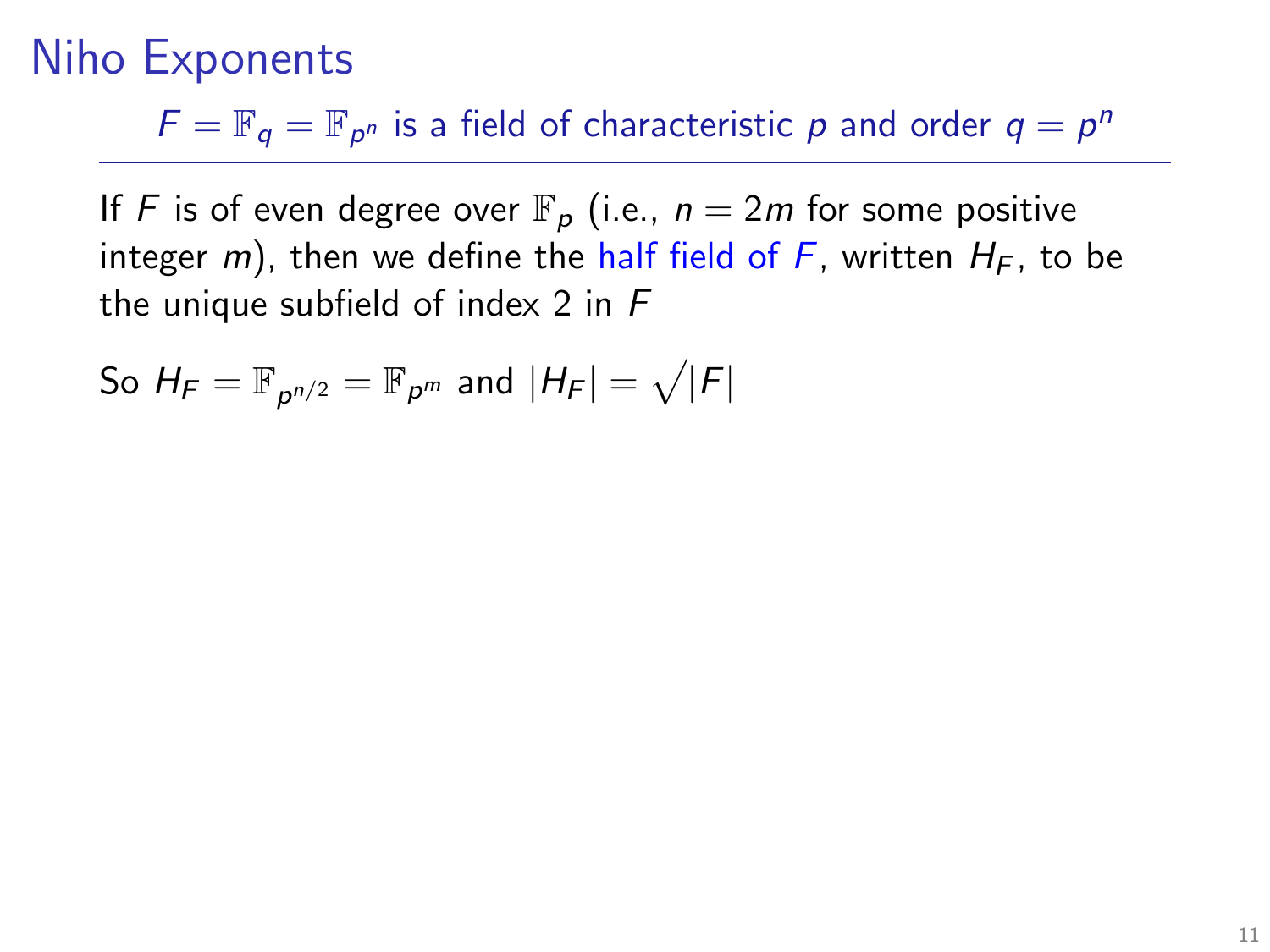$\mathcal{F} = \mathbb{F}_q = \mathbb{F}_{p^n}$  is a field of characteristic  $p$  and order  $q = p^n$ 

If F is of even degree over  $\mathbb{F}_p$  (i.e.,  $n = 2m$  for some positive integer m), then we define the half field of F, written  $H_F$ , to be the unique subfield of index 2 in F

So 
$$
H_F = \mathbb{F}_{p^{n/2}} = \mathbb{F}_{p^m}
$$
 and  $|H_F| = \sqrt{|F|}$ 

A Niho exponent over  $F$  is a positive integer  $d$  that is nondegenerate over F but is degenerate over  $H_F$ , so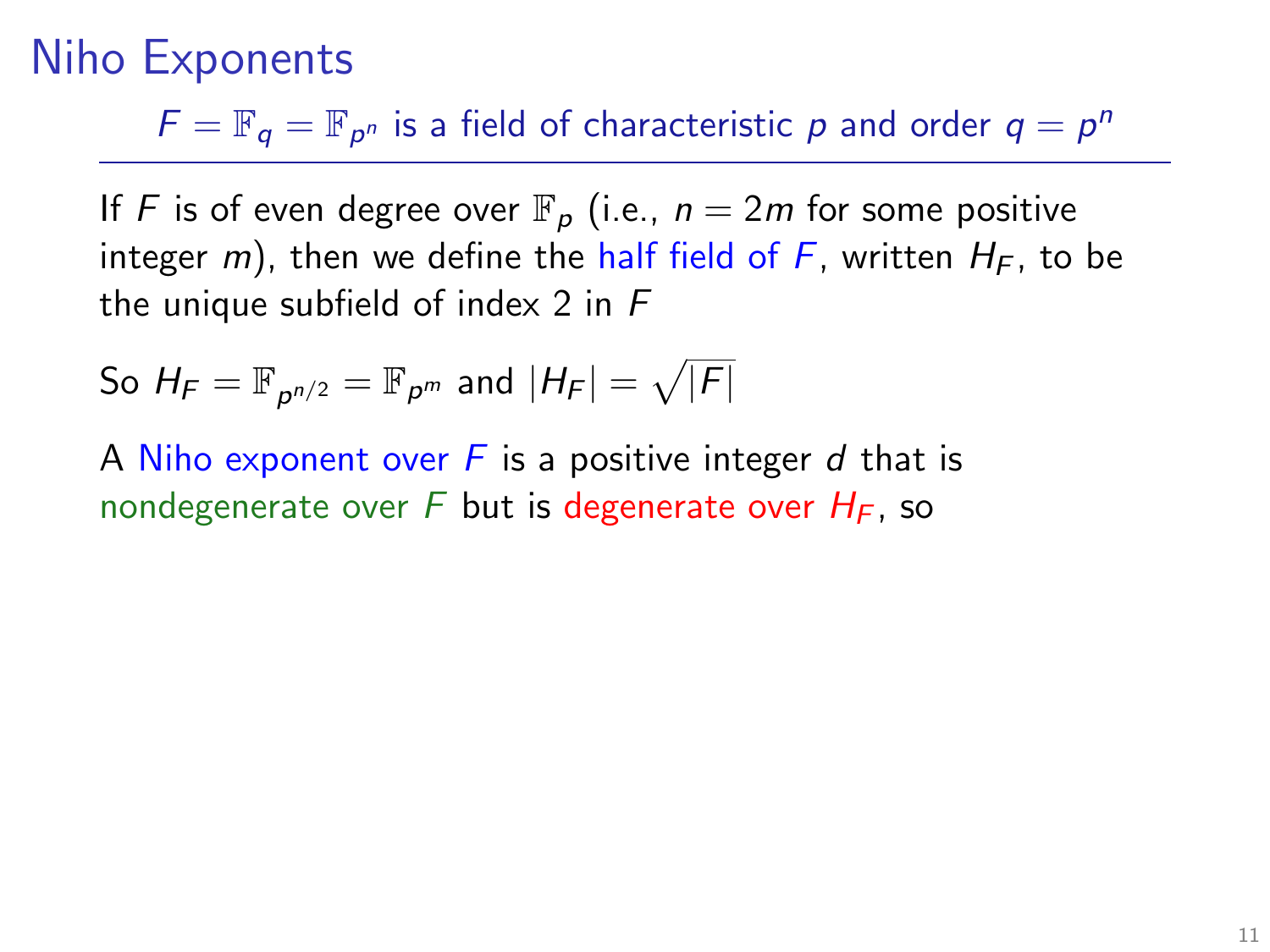$\mathcal{F} = \mathbb{F}_q = \mathbb{F}_{p^n}$  is a field of characteristic  $p$  and order  $q = p^n$ 

If F is of even degree over  $\mathbb{F}_p$  (i.e.,  $n = 2m$  for some positive integer m), then we define the half field of F, written  $H_F$ , to be the unique subfield of index 2 in F

So 
$$
H_F = \mathbb{F}_{p^{n/2}} = \mathbb{F}_{p^m}
$$
 and  $|H_F| = \sqrt{|F|}$ 

A Niho exponent over  $F$  is a positive integer  $d$  that is nondegenerate over F but is degenerate over  $H_F$ , so

 $\blacktriangleright$  d is not a power of p modulo  $|F^*| = p^n - 1$ , but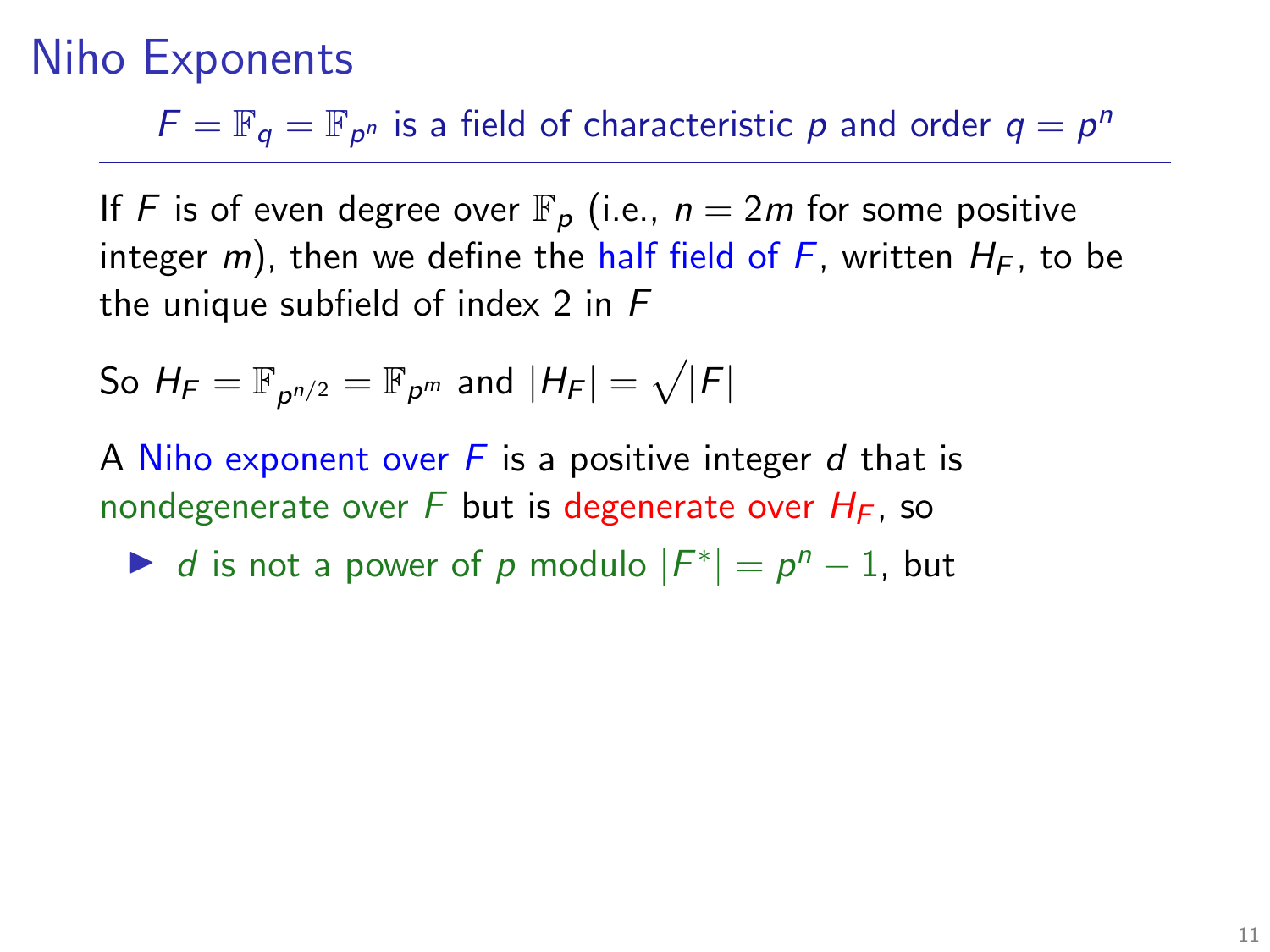$\mathcal{F} = \mathbb{F}_q = \mathbb{F}_{p^n}$  is a field of characteristic  $p$  and order  $q = p^n$ 

If F is of even degree over  $\mathbb{F}_p$  (i.e.,  $n = 2m$  for some positive integer m), then we define the half field of F, written  $H_F$ , to be the unique subfield of index 2 in F

So 
$$
H_F = \mathbb{F}_{p^{n/2}} = \mathbb{F}_{p^m}
$$
 and  $|H_F| = \sqrt{|F|}$ 

A Niho exponent over  $F$  is a positive integer d that is nondegenerate over F but is degenerate over  $H_F$ , so

- $\blacktriangleright$  d is not a power of p modulo  $|F^*| = p^n 1$ , but
- ► d is a power of p modulo  $|H_F^*| = p^{n/2} 1 = p^m 1$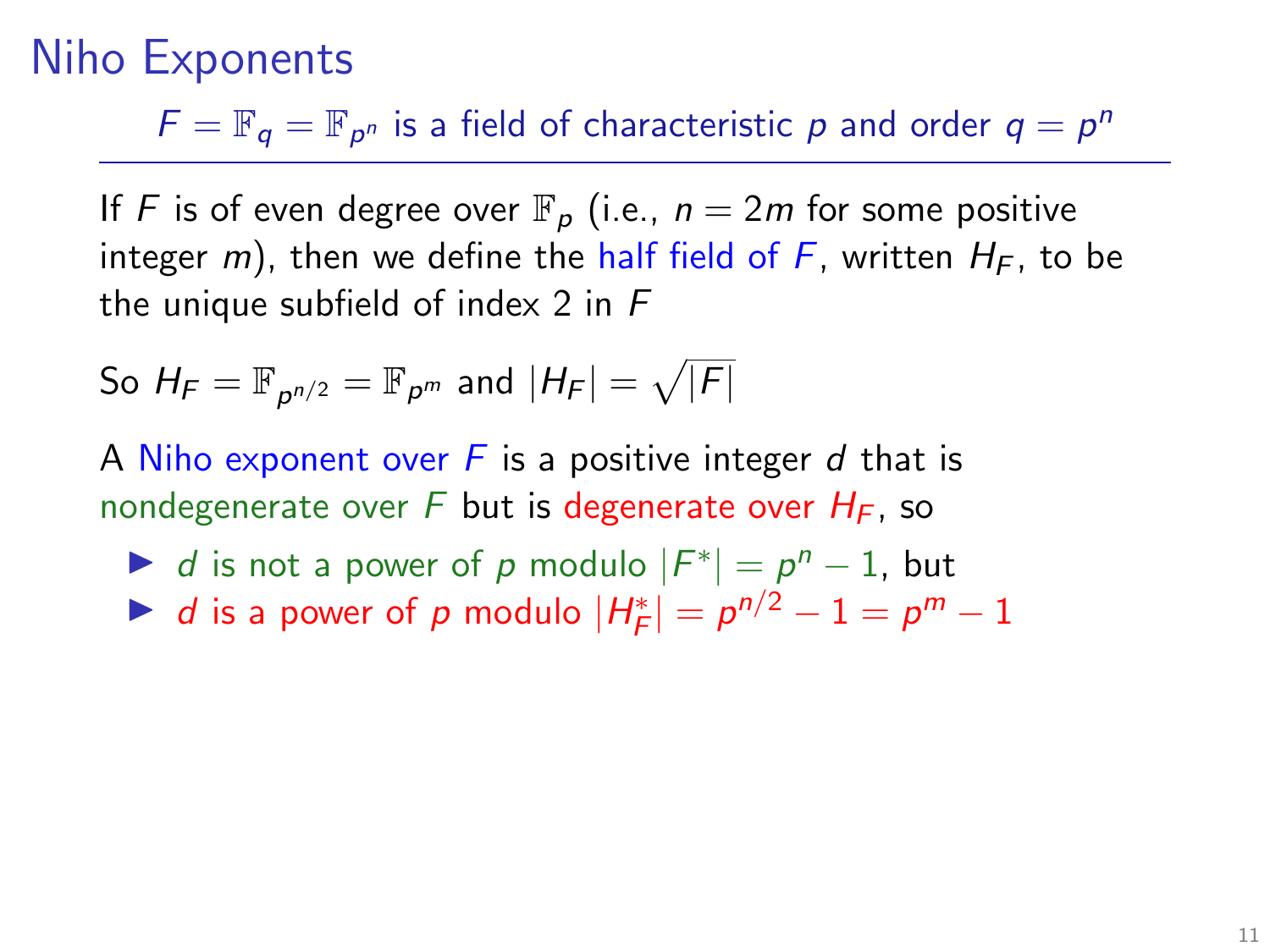$\mathcal{F} = \mathbb{F}_q = \mathbb{F}_{p^n}$  is a field of characteristic  $p$  and order  $q = p^n$ 

If F is of even degree over  $\mathbb{F}_p$  (i.e.,  $n = 2m$  for some positive integer m), then we define the half field of F, written  $H_F$ , to be the unique subfield of index 2 in F

So 
$$
H_F = \mathbb{F}_{p^{n/2}} = \mathbb{F}_{p^m}
$$
 and  $|H_F| = \sqrt{|F|}$ 

A Niho exponent over  $F$  is a positive integer d that is nondegenerate over F but is degenerate over  $H_F$ , so

 $\blacktriangleright$  d is not a power of p modulo  $|F^*| = p^n - 1$ , but ► d is a power of p modulo  $|H_F^*| = p^{n/2} - 1 = p^m - 1$ Up to equivalence, we may assume that a Niho exponent  $d$  has  $d\equiv 1\pmod{|H_F^*|}$ , so there is some integer  $s\geq 2$  such that

$$
d=1+s|H^*_F|=1+s(p^m-1)
$$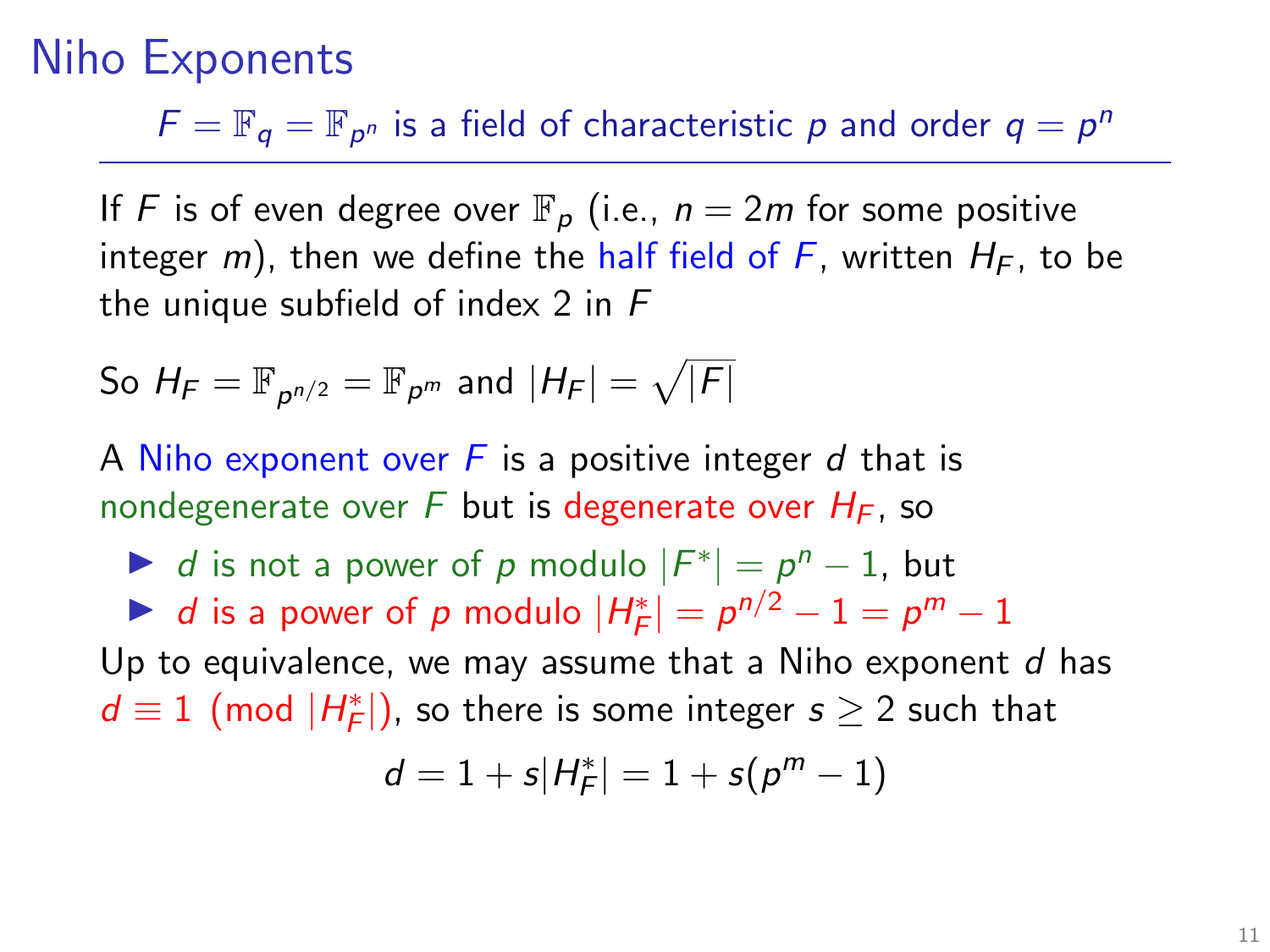$\mathcal{F} = \mathbb{F}_q = \mathbb{F}_{p^n}$  is a field of characteristic  $p$  and order  $q = p^n$ 

If F is of even degree over  $\mathbb{F}_p$  (i.e.,  $n = 2m$  for some positive integer m), then we define the half field of F, written  $H_F$ , to be the unique subfield of index 2 in F

So 
$$
H_F = \mathbb{F}_{p^{n/2}} = \mathbb{F}_{p^m}
$$
 and  $|H_F| = \sqrt{|F|}$ 

A Niho exponent over  $F$  is a positive integer  $d$  that is nondegenerate over F but is degenerate over  $H_F$ , so

 $\blacktriangleright$  d is not a power of p modulo  $|F^*| = p^n - 1$ , but ► d is a power of p modulo  $|H_F^*| = p^{n/2} - 1 = p^m - 1$ Up to equivalence, we may assume that a Niho exponent  $d$  has  $d\equiv 1\pmod{|H_F^*|}$ , so there is some integer  $s\geq 2$  such that

$$
d=1+s|H_F^*|=1+s(p^m-1)
$$

Then d is invertible over F if and only if  $gcd(2s - 1, p^m + 1) = 1$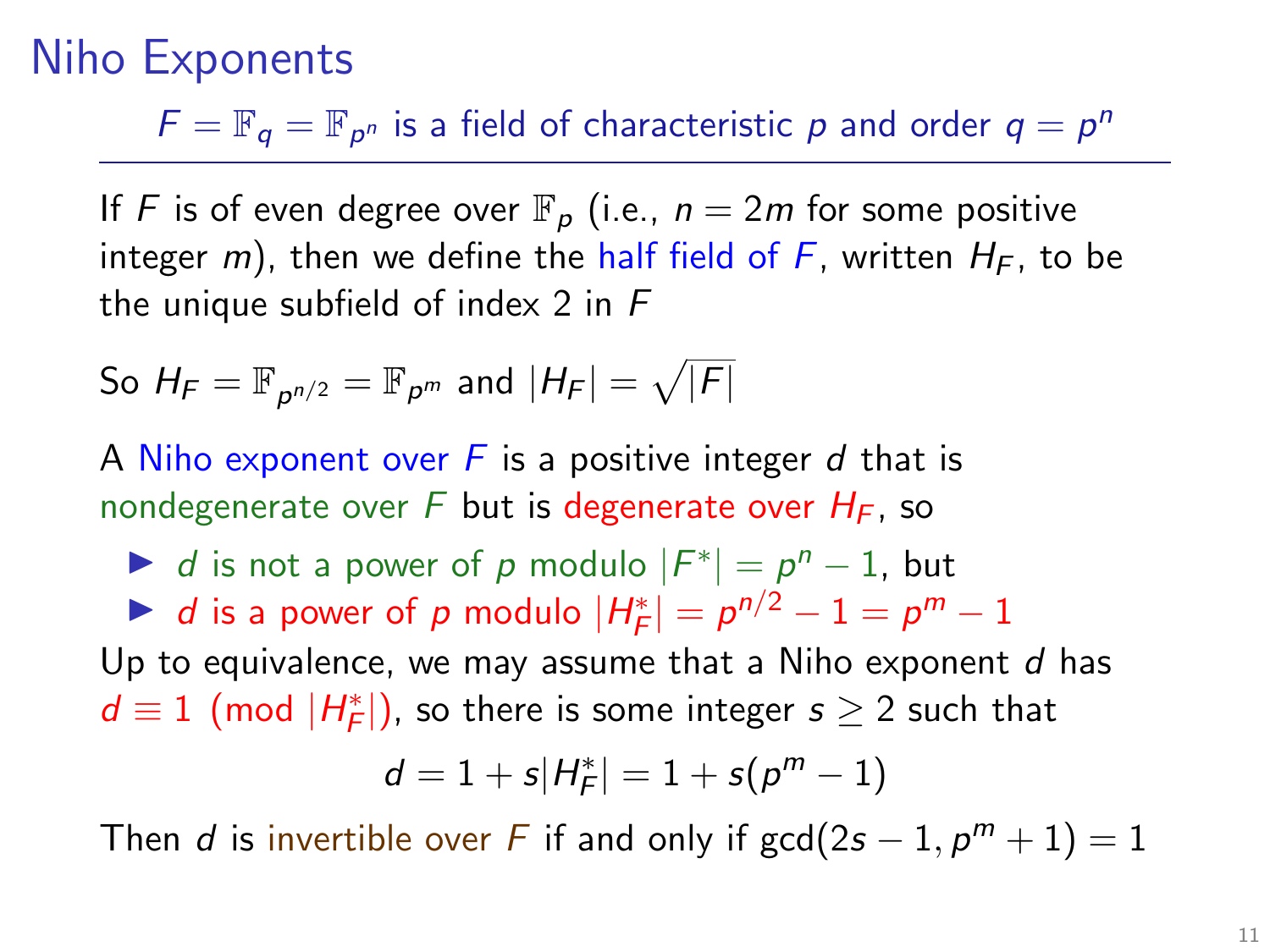$\mathcal{F} = \mathbb{F}_q = \mathbb{F}_{p^n}$  is a field of characteristic  $p$  and order  $q = p^n$ 

If F is of even degree over  $\mathbb{F}_p$  (i.e.,  $n = 2m$  for some positive integer m), then we define the half field of F, written  $H_F$ , to be the unique subfield of index 2 in F

So 
$$
H_F = \mathbb{F}_{p^{n/2}} = \mathbb{F}_{p^m}
$$
 and  $|H_F| = \sqrt{|F|}$ 

A Niho exponent over  $F$  is a positive integer d that is nondegenerate over F but is degenerate over  $H_F$ , so

 $\blacktriangleright$  d is not a power of p modulo  $|F^*| = p^n - 1$ , but ► d is a power of p modulo  $|H_F^*| = p^{n/2} - 1 = p^m - 1$ Up to equivalence, we may assume that a Niho exponent  $d$  has  $d\equiv 1\pmod{|H_F^*|}$ , so there is some integer  $s\geq 2$  such that

$$
d=1+s|H_F^*|=1+s(p^m-1)
$$

Then d is invertible over F if and only if  $gcd(2s - 1, p^m + 1) = 1$ 

Niho exponents can give Weil spectra with few distinct values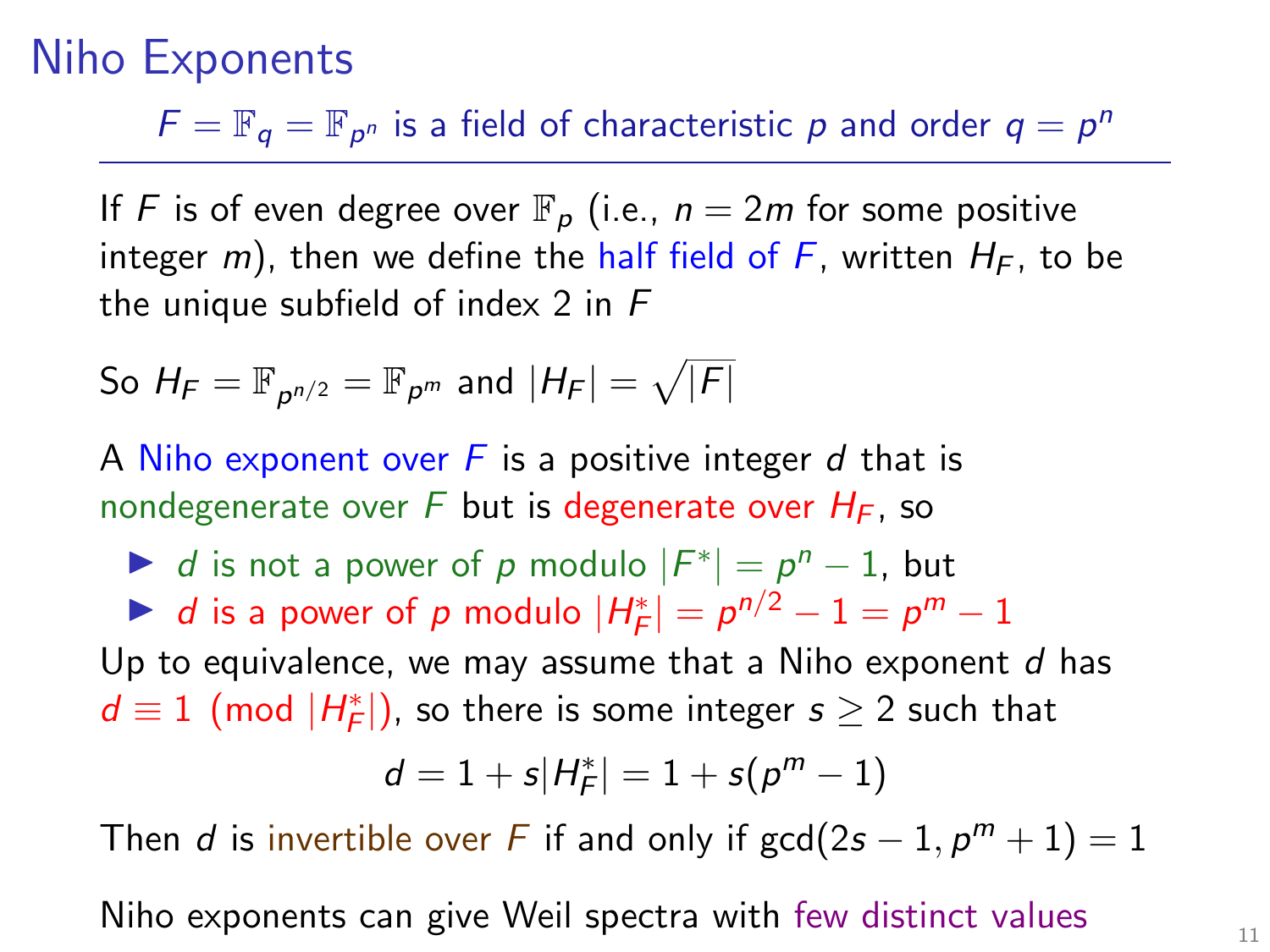$\mathcal{F} = \mathbb{F}_q = \mathbb{F}_{p^n} = \mathbb{F}_{p^{2m}}$  is a field of characteristic  $p$  and order  $q = p^n$ and  $d=1+s(p^m-1)$  is a Niho exponent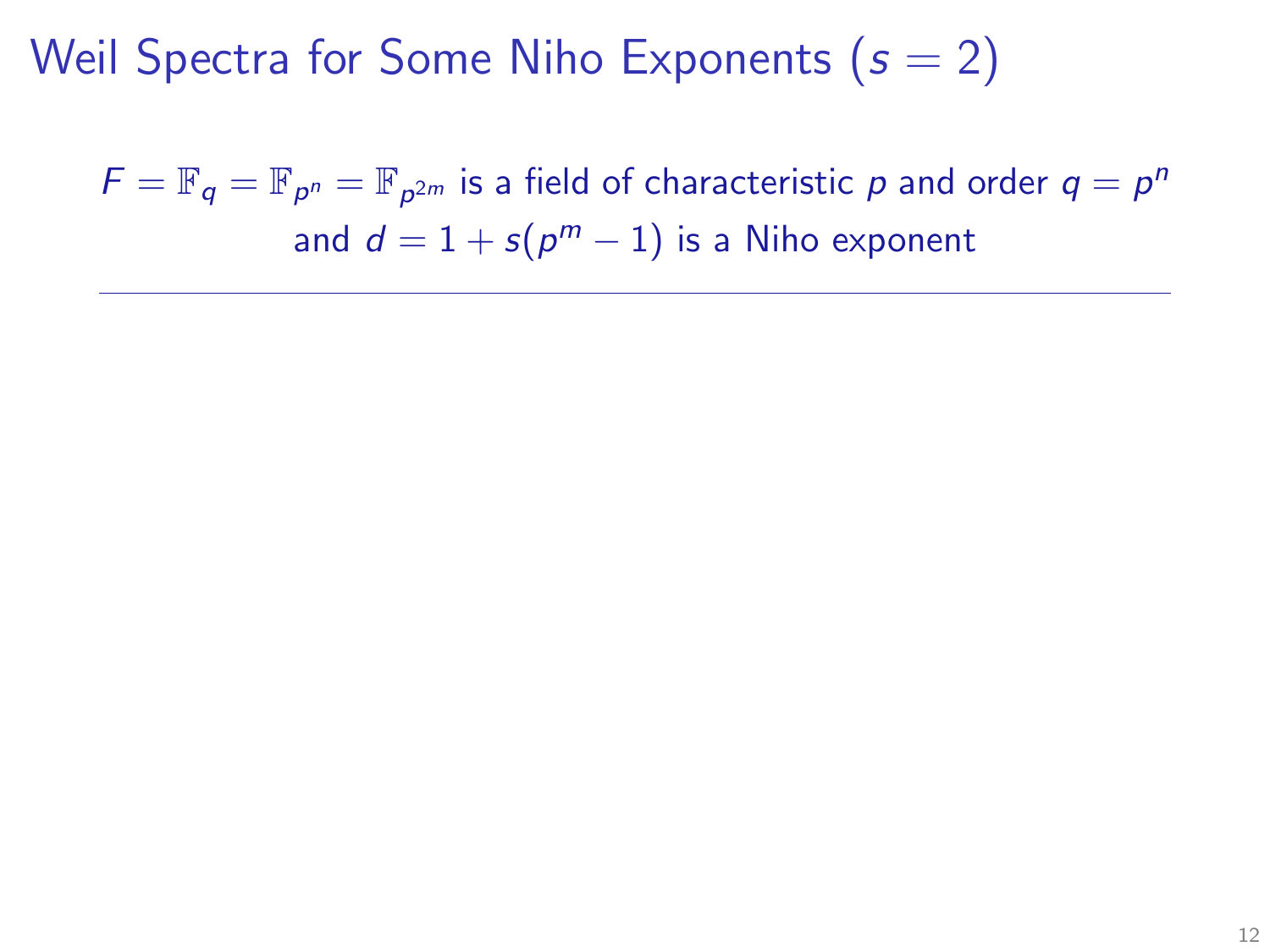$\mathcal{F} = \mathbb{F}_q = \mathbb{F}_{p^n} = \mathbb{F}_{p^{2m}}$  is a field of characteristic  $p$  and order  $q = p^n$ and  $d=1+s(p^m-1)$  is a Niho exponent

$$
\bullet \ \ s=2 \ \text{produces} \ \ d=1+2(p^m-1)
$$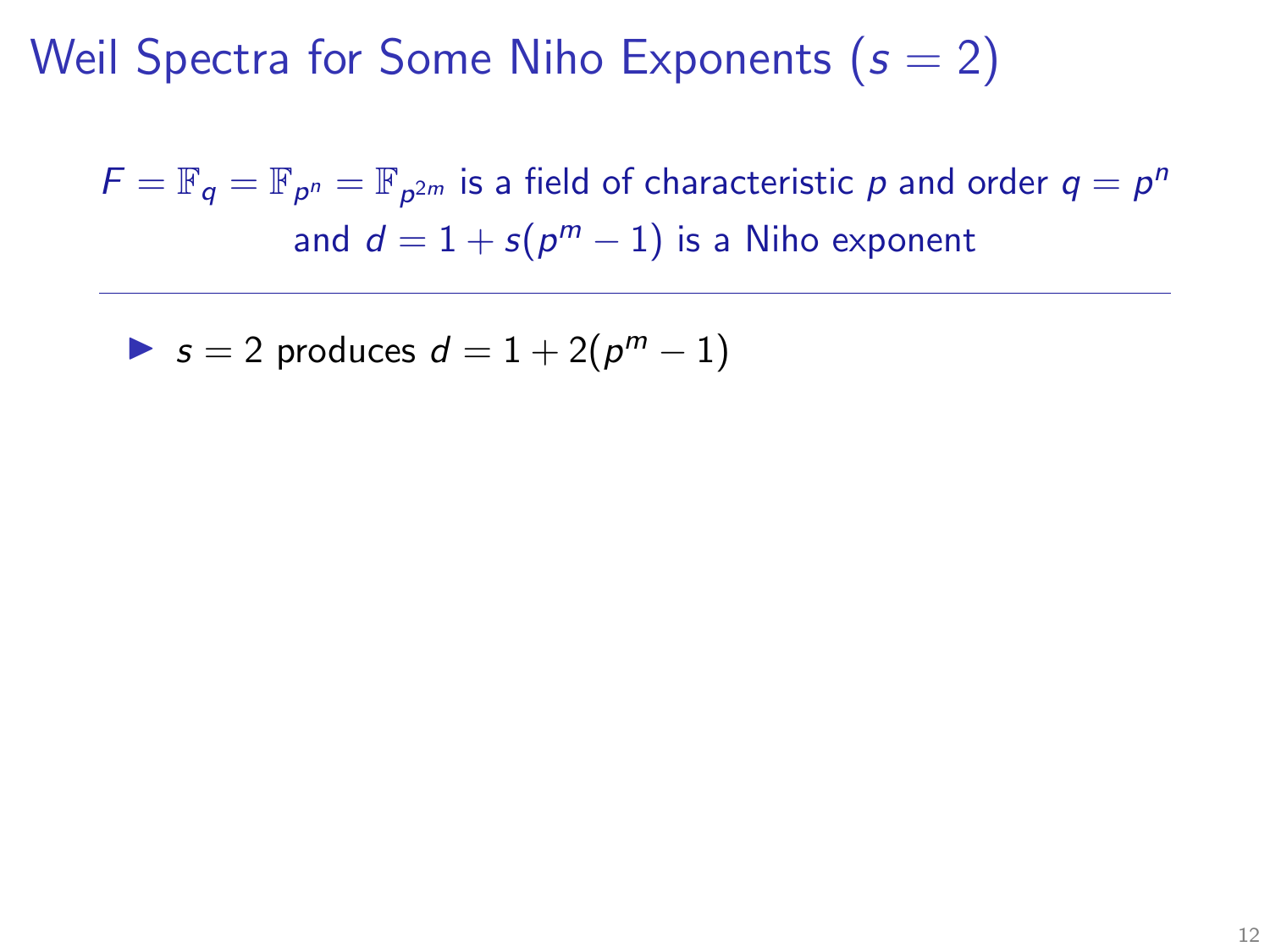$\mathcal{F} = \mathbb{F}_q = \mathbb{F}_{p^n} = \mathbb{F}_{p^{2m}}$  is a field of characteristic  $p$  and order  $q = p^n$ and  $d=1+s(p^m-1)$  is a Niho exponent

$$
\bullet \ \ s=2 \ \text{produces} \ \ d=1+2(p^m-1)
$$

This is invertible over F if and only if  $p^m \not\equiv 2 \pmod{3}$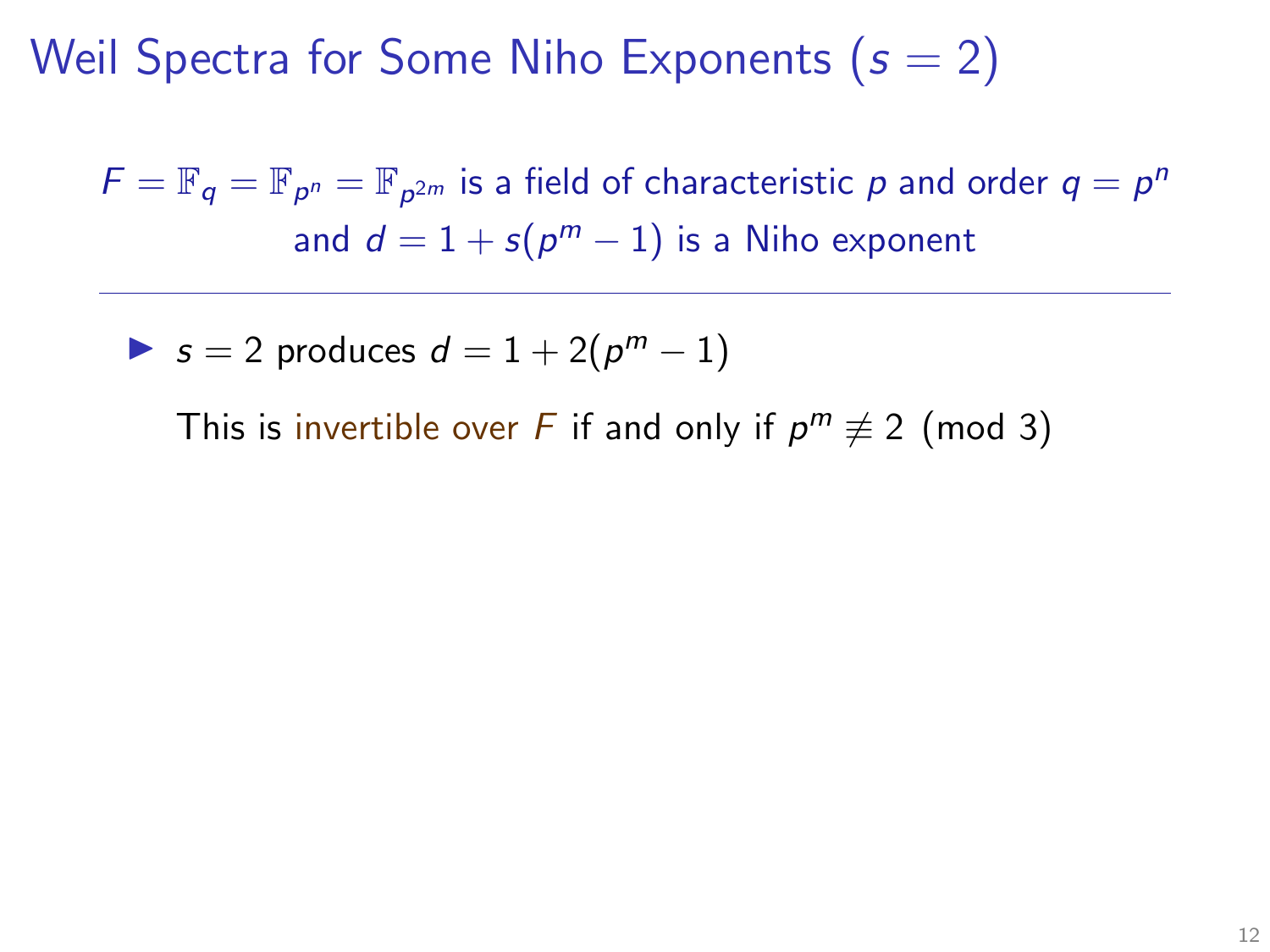$\mathcal{F} = \mathbb{F}_q = \mathbb{F}_{p^n} = \mathbb{F}_{p^{2m}}$  is a field of characteristic  $p$  and order  $q = p^n$ and  $d=1+s(p^m-1)$  is a Niho exponent

$$
\bullet \ \ s=2 \ \text{produces} \ \ d=1+2(p^m-1)
$$

This is invertible over F if and only if  $p^m \not\equiv 2 \pmod{3}$ 

So when  $p = 2$ , invertible over F if and only if m is even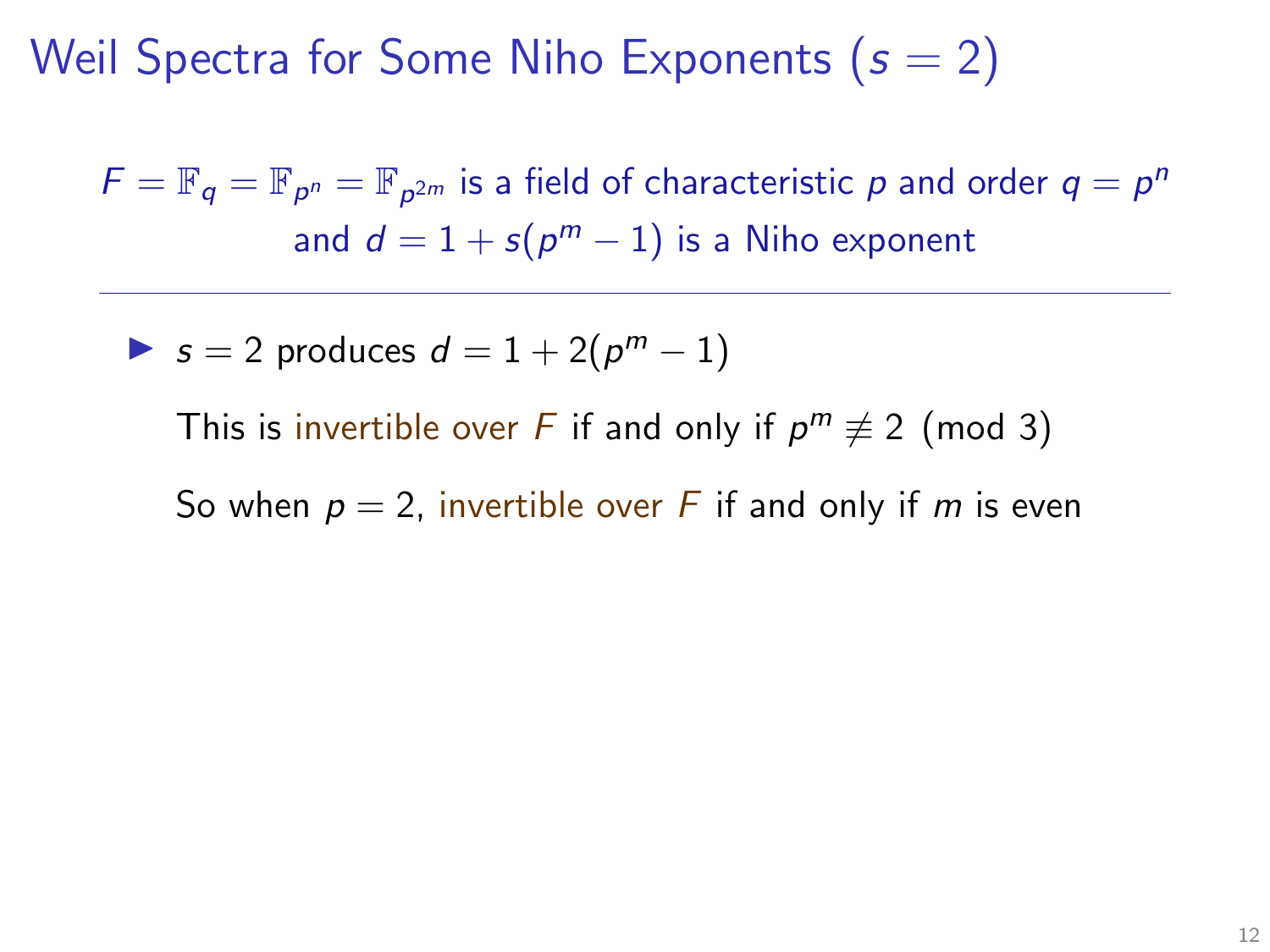$\mathcal{F} = \mathbb{F}_q = \mathbb{F}_{p^n} = \mathbb{F}_{p^{2m}}$  is a field of characteristic  $p$  and order  $q = p^n$ and  $d=1+s(p^m-1)$  is a Niho exponent

$$
\bullet \ \ s=2 \ \text{produces} \ \ d=1+2(p^m-1)
$$

This is invertible over F if and only if  $p^m \not\equiv 2 \pmod{3}$ 

So when  $p = 2$ , invertible over F if and only if m is even

Theorem (Niho, 1972) If  $F = \mathbb{F}_{2^{2m}}$ , m is even, and  $d = 1 + 2(2^m - 1)$ , then  $\{W_{F,d}(a): a \in F^*\} = \{-2^m, 0, 2^m, 2 \cdot 2^m\}.$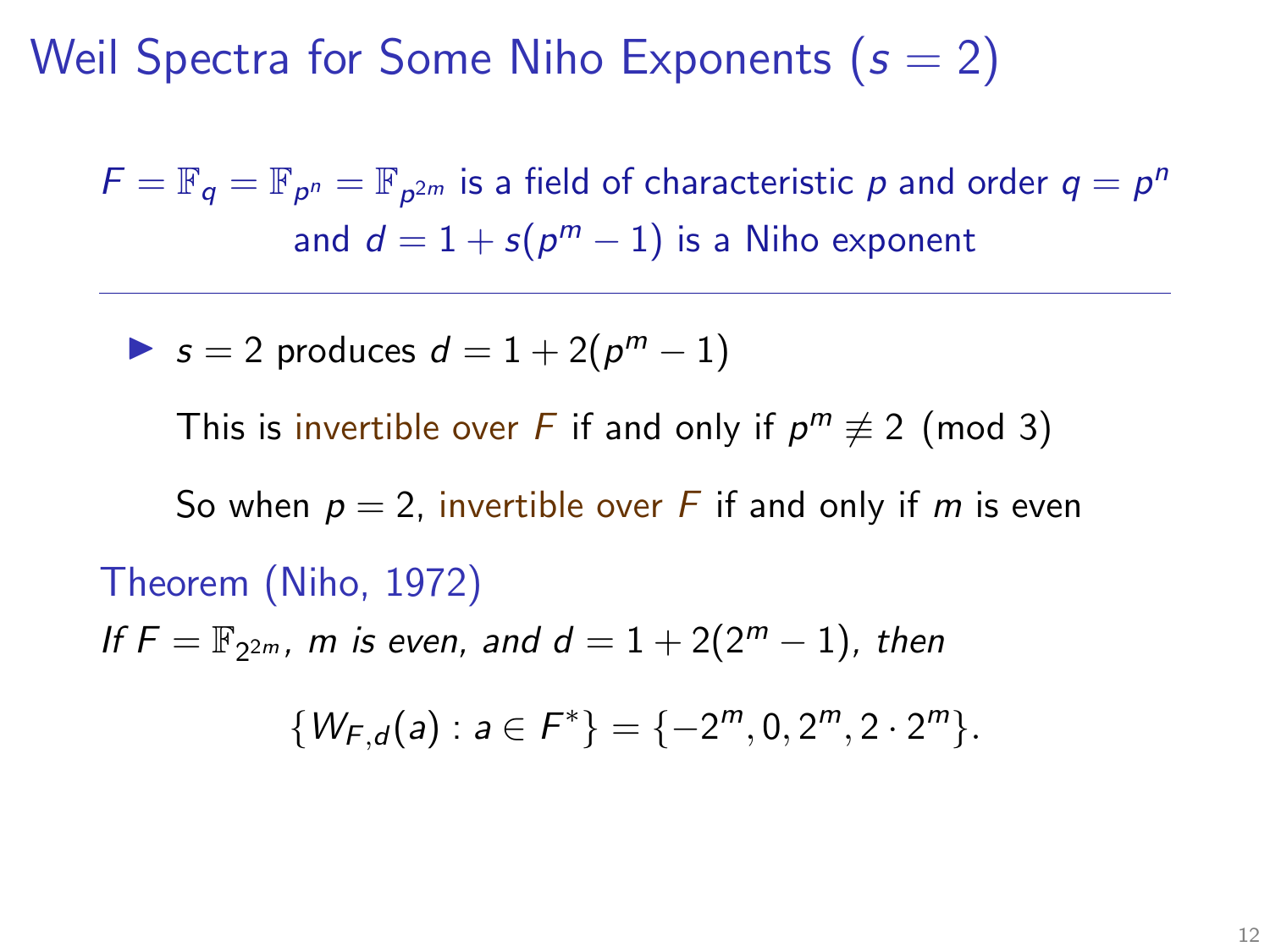$\mathcal{F} = \mathbb{F}_q = \mathbb{F}_{p^n} = \mathbb{F}_{p^{2m}}$  is a field of characteristic  $p$  and order  $q = p^n$ and  $d=1+s(p^m-1)$  is a Niho exponent

$$
\bullet \ \ s=2 \ \text{produces} \ \ d=1+2(p^m-1)
$$

This is invertible over F if and only if  $p^m \not\equiv 2 \pmod{3}$ 

So when  $p = 2$ , invertible over F if and only if m is even

Theorem (Niho, 1972) If  $F = \mathbb{F}_{2^{2m}}$ , m is even, and  $d = 1 + 2(2^m - 1)$ , then  $\{W_{F,d}(a): a \in F^*\} = \{-2^m, 0, 2^m, 2 \cdot 2^m\}.$ 

So the Weil spectrum is 4-valued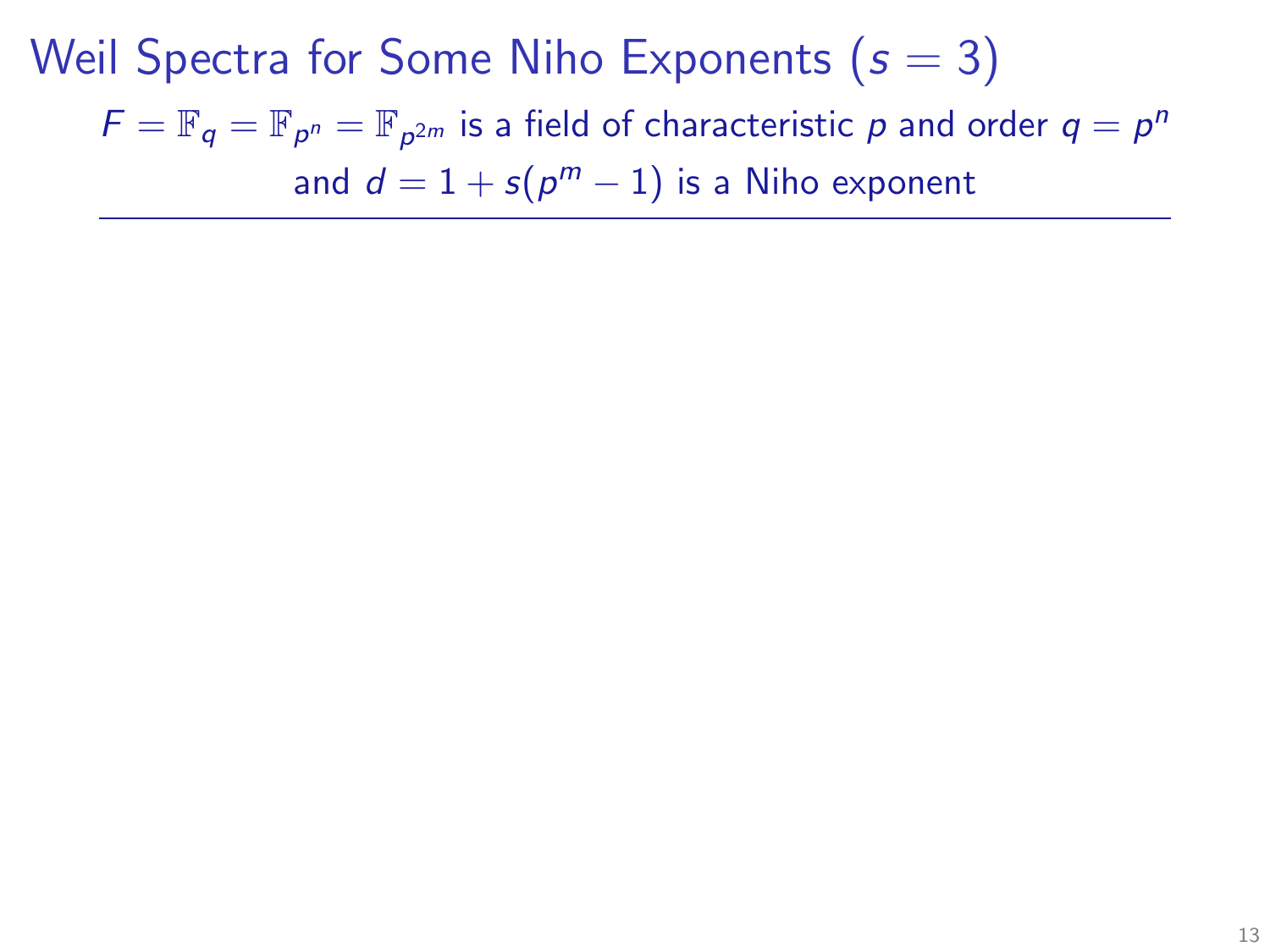Some s invertible over  $d = 1 + 3(p^m - 1)$ , which is invertible over F if and only if  $p^m \not\equiv 4 \pmod{5}$ (so for  $p = 2$ , if and only if  $m \not\equiv 2 \pmod{4}$ )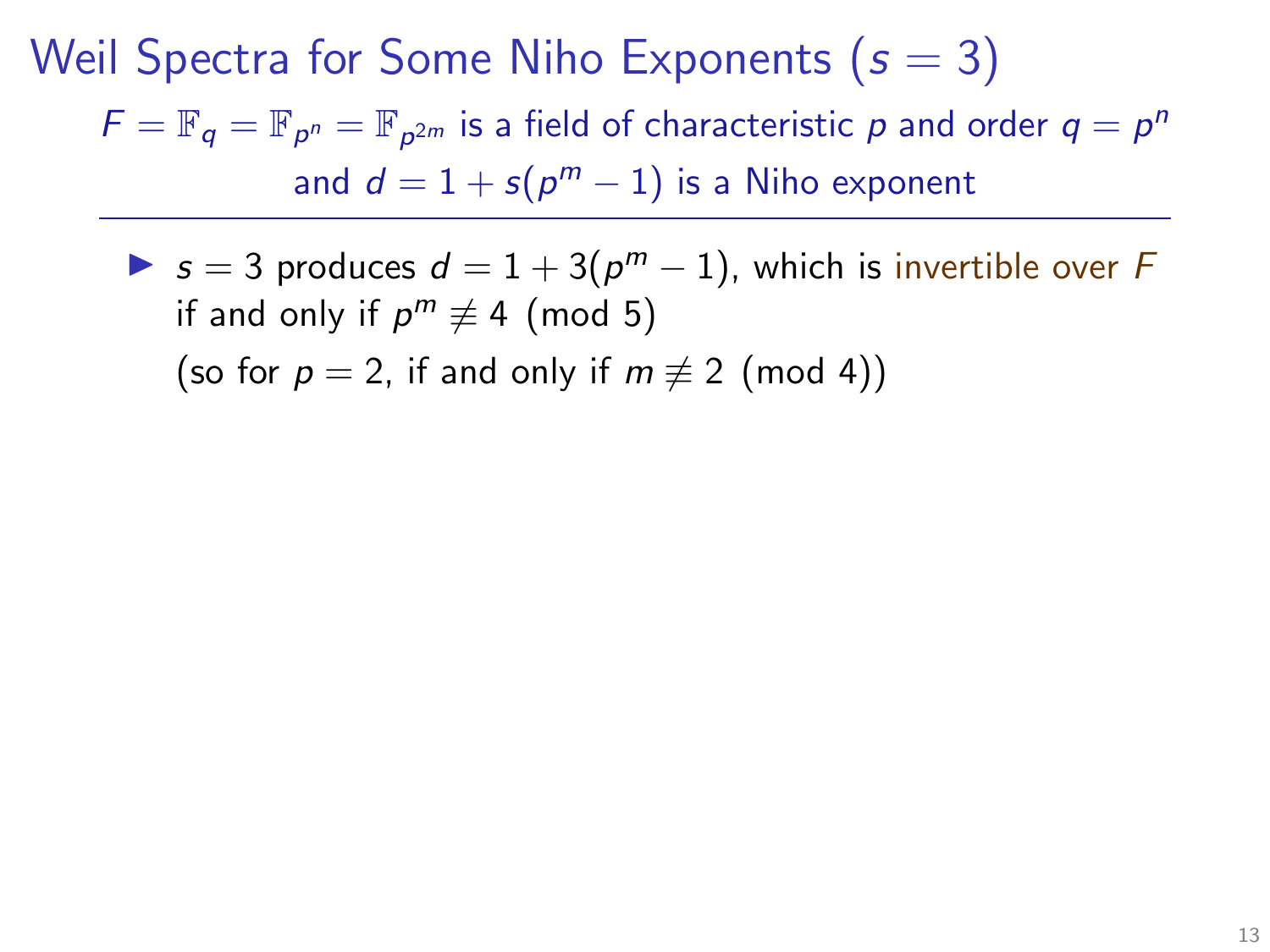Some s invertible over  $d = 1 + 3(p^m - 1)$ , which is invertible over F if and only if  $p^m \not\equiv 4 \pmod{5}$ 

(so for  $p = 2$ , if and only if  $m \not\equiv 2 \pmod{4}$ )

Theorem (Niho, 1972)

If 
$$
F = \mathbb{F}_{2^{2m}}
$$
,  $m \neq 2 \pmod{4}$ , and  $d = 1 + 3(2^m - 1)$ , then  
\n $\{W_{F,d}(a) : a \in F^*\} \subseteq \{-2^m, 0, 2^m, 2 \cdot 2^m, 3 \cdot 2^m, 4 \cdot 2^m\}.$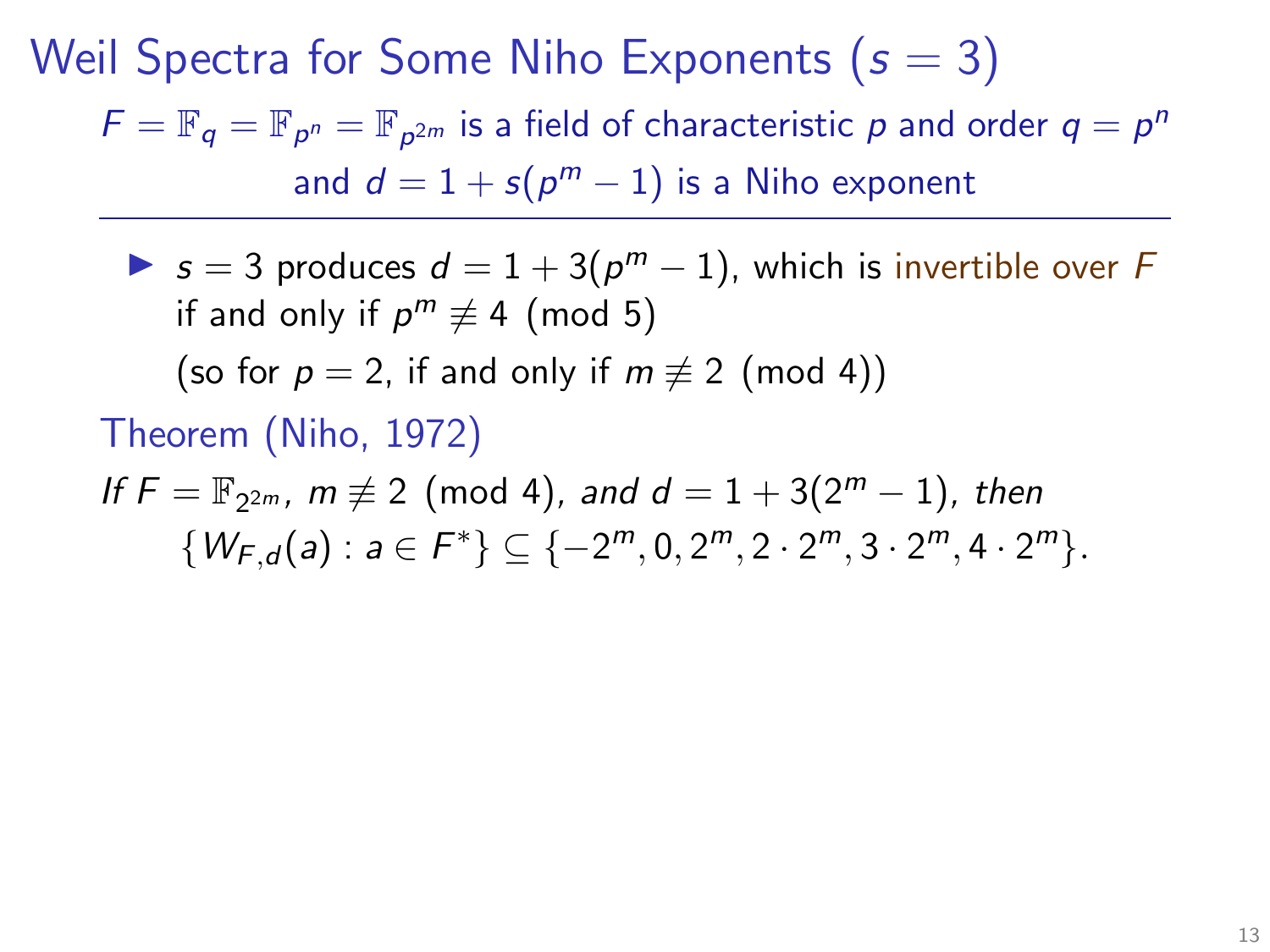Some s invertible over  $d = 1 + 3(p^m - 1)$ , which is invertible over F if and only if  $p^m \not\equiv 4 \pmod{5}$ 

(so for  $p = 2$ , if and only if  $m \not\equiv 2 \pmod{4}$ )

Theorem (Niho, 1972)

If 
$$
F = \mathbb{F}_{2^{2m}}
$$
,  $m \neq 2 \pmod{4}$ , and  $d = 1 + 3(2^m - 1)$ , then  
\n $\{W_{F,d}(a) : a \in F^*\} \subseteq \{-2^m, 0, 2^m, 2 \cdot 2^m, 3 \cdot 2^m, 4 \cdot 2^m\}.$ 

Building on work of Dobbertin, Felke, Helleseth, Rosendahl (2006), the exact values in the spectrum were determined.

Theorem (Xia-Li-Zeng-Helleseth, 2016)

If  $F = \mathbb{F}_{2^{2m}}$ ,  $m \not\equiv 2 \pmod{4}$ ,  $m \geq 3$ , and  $d = 1 + 3(2^m - 1)$ , then  $\{W_{F,d}(a): a \in F^*\} = \{-2^m, 0, 2^m, 2 \cdot 2^m, 4 \cdot 2\}$ if m is even.  $\{W_{F,d}(a): a \in F^*\} = \{-2^m, 0, 2^m, 2 \cdot 2^m, 3 \cdot 2^m, 4 \cdot 2^m\}$  if m is odd.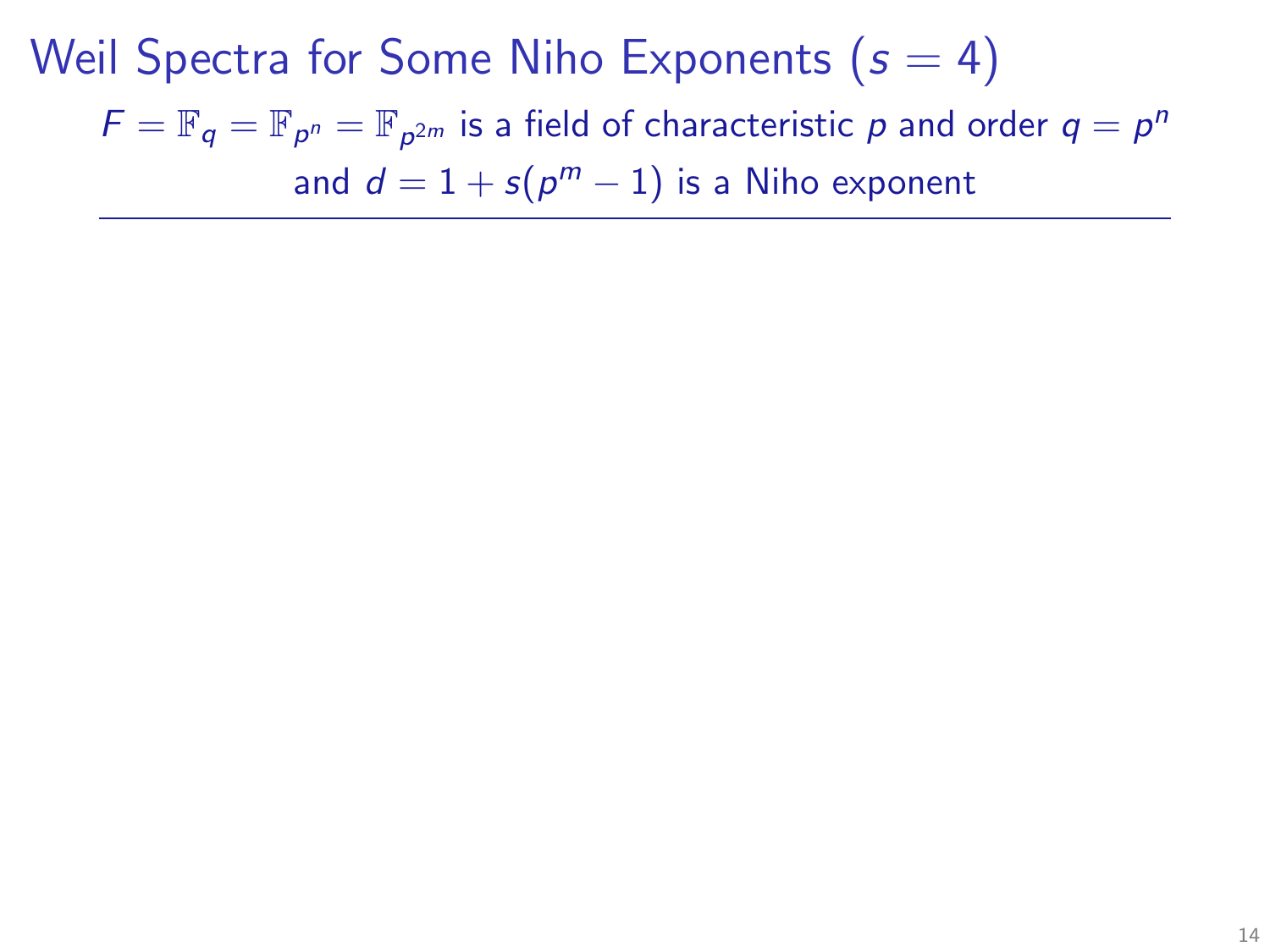► s = 4 produces  $d = 1 + 4(p<sup>m</sup> - 1)$ , which is invertible over F if and only if  $p^m \not\equiv 6 \pmod{7}$ (so for  $p = 2$ , always invertible over F)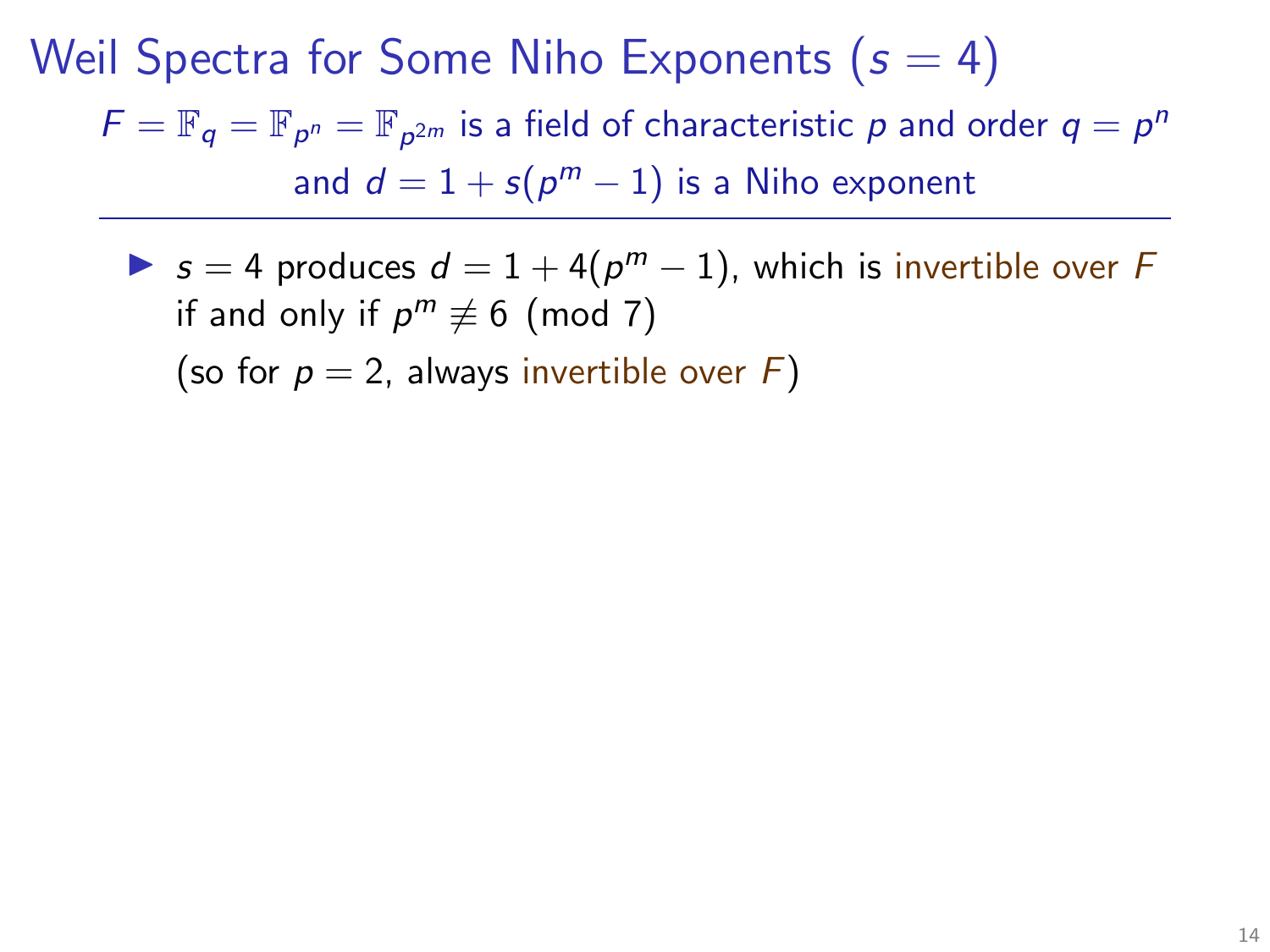► s = 4 produces  $d = 1 + 4(p<sup>m</sup> - 1)$ , which is invertible over F if and only if  $p^m \not\equiv 6 \pmod{7}$ 

(so for  $p = 2$ , always invertible over F)

Theorem (Niho, 1972)

If  $F = \mathbb{F}_{2^{2m}}$  and  $d = 1 + 4(2^m - 1)$ , then

 $\{W_{F,d}(a): a \in F^*\} \subseteq \{-2^m, 0, 2^m, 2 \cdot 2^m, 3 \cdot 2^m, 4 \cdot 2^m, 5 \cdot 2^m, 6 \cdot 2^m\}.$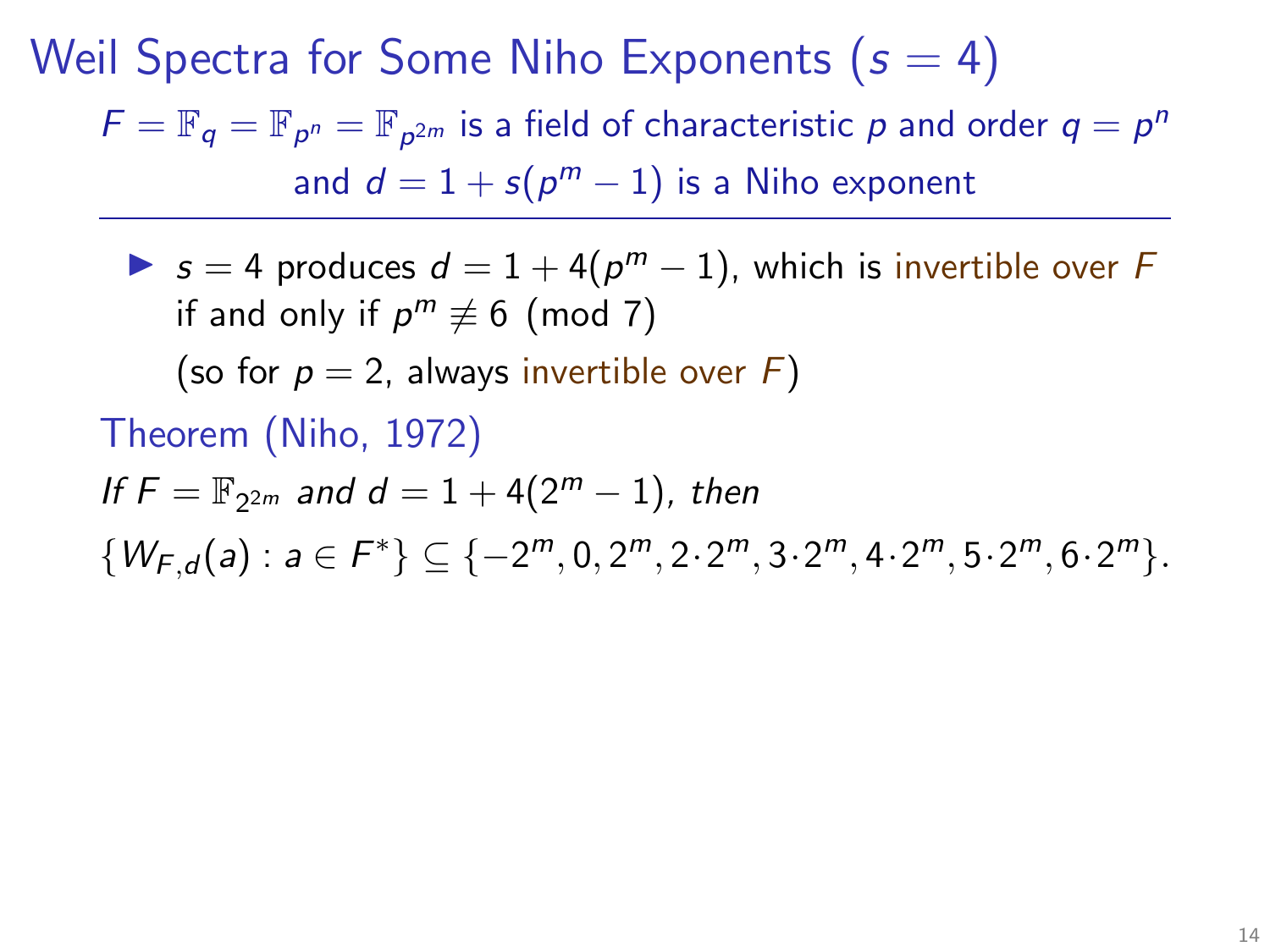► s = 4 produces  $d = 1 + 4(p<sup>m</sup> - 1)$ , which is invertible over F if and only if  $p^m \not\equiv 6 \pmod{7}$ 

(so for  $p = 2$ , always invertible over F)

Theorem (Niho, 1972)

If  $F = \mathbb{F}_{2^{2m}}$  and  $d = 1 + 4(2^m - 1)$ , then

 $\{W_{F,d}(a): a \in F^*\} \subseteq \{-2^m, 0, 2^m, 2 \cdot 2^m, 3 \cdot 2^m, 4 \cdot 2^m, 5 \cdot 2^m, 6 \cdot 2^m\}.$ 

So there are at most 8 distinct values.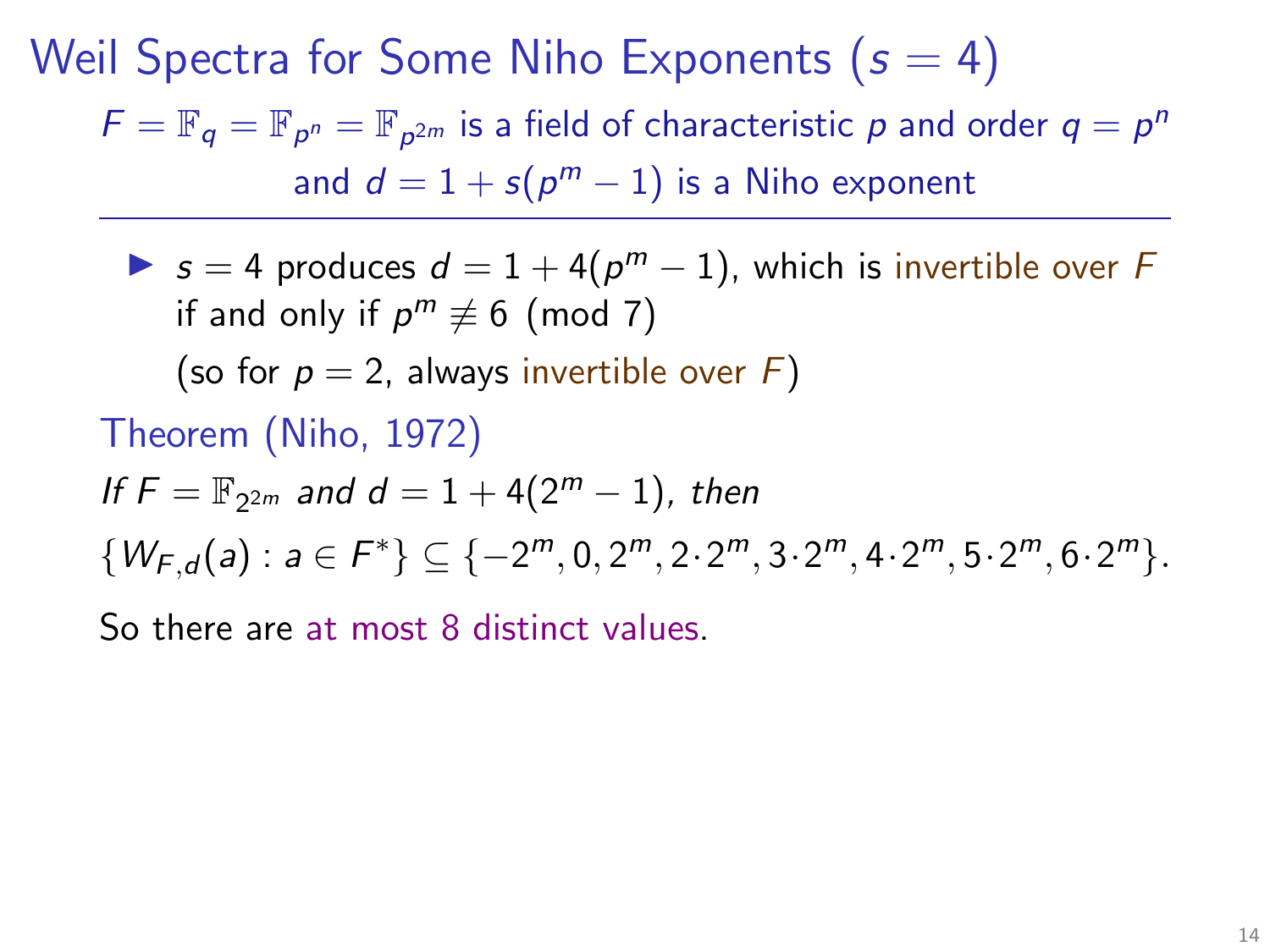► s = 4 produces  $d = 1 + 4(p<sup>m</sup> - 1)$ , which is invertible over F if and only if  $p^m \not\equiv 6 \pmod{7}$ 

(so for  $p = 2$ , always invertible over F)

Theorem (Niho, 1972)

If  $F = \mathbb{F}_{2^{2m}}$  and  $d = 1 + 4(2^m - 1)$ , then

 $\{W_{F,d}(a): a \in F^*\} \subseteq \{-2^m, 0, 2^m, 2 \cdot 2^m, 3 \cdot 2^m, 4 \cdot 2^m, 5 \cdot 2^m, 6 \cdot 2^m\}.$ 

So there are at most 8 distinct values. The very last conjecture in Niho's thesis concerns this spectrum when m is even.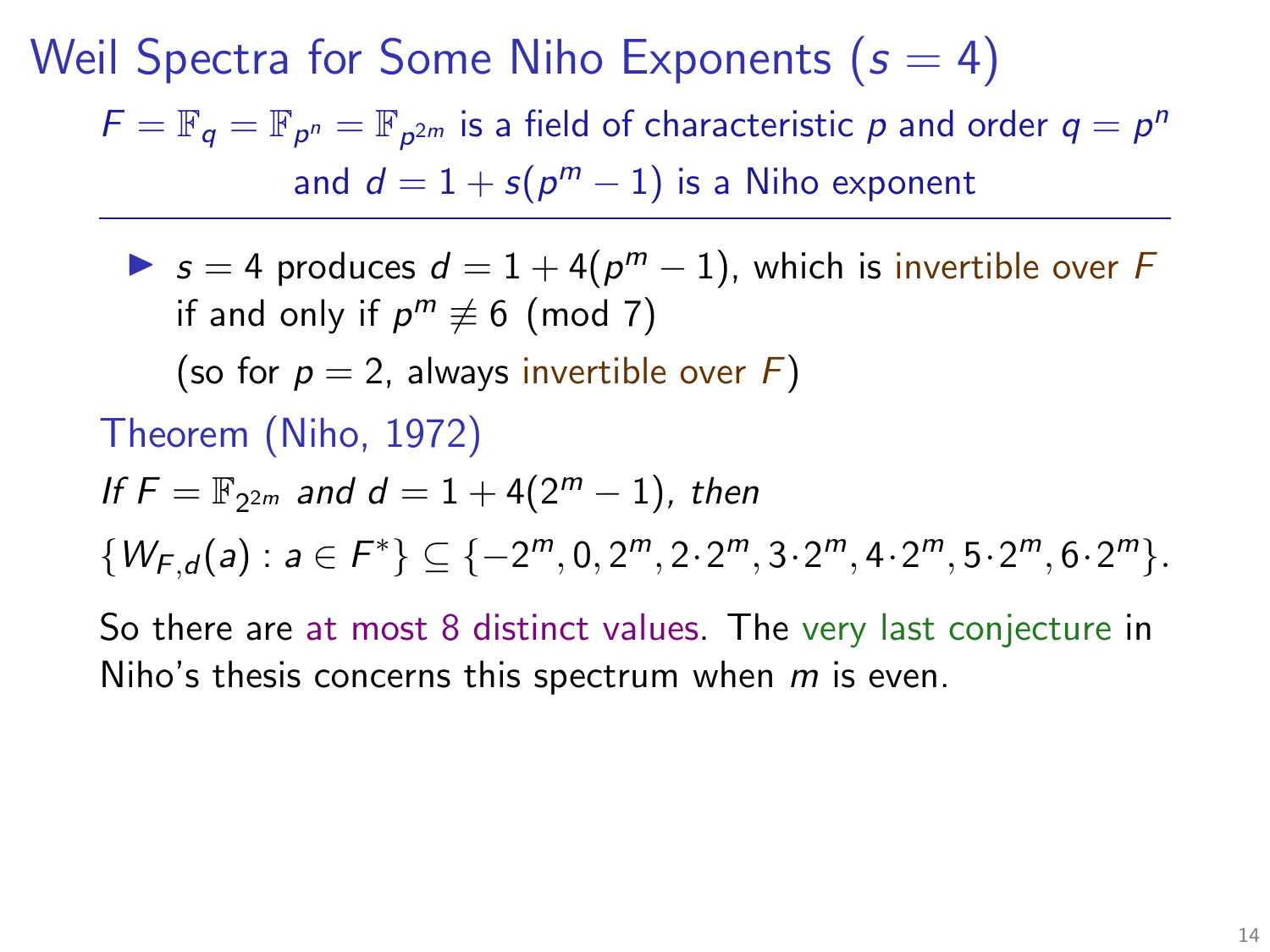Weil Spectra for Some Niho Exponents  $(s = 4)$  $\mathcal{F} = \mathbb{F}_q = \mathbb{F}_{p^n} = \mathbb{F}_{p^{2m}}$  is a field of characteristic  $p$  and order  $q = p^n$ and  $d=1+s(p^m-1)$  is a Niho exponent

► s = 4 produces  $d = 1 + 4(p<sup>m</sup> - 1)$ , which is invertible over F if and only if  $p^m \not\equiv 6 \pmod{7}$ 

(so for  $p = 2$ , always invertible over F)

Theorem (Niho, 1972)

If  $F = \mathbb{F}_{2^{2m}}$  and  $d = 1 + 4(2^m - 1)$ , then

 $\{W_{F,d}(a): a \in F^*\} \subseteq \{-2^m, 0, 2^m, 2 \cdot 2^m, 3 \cdot 2^m, 4 \cdot 2^m, 5 \cdot 2^m, 6 \cdot 2^m\}.$ 

So there are at most 8 distinct values. The very last conjecture in Niho's thesis concerns this spectrum when m is even.

Niho's Last Conjecture (1972) If  $F = \mathbb{F}_{2^{2m}}$ , m is even, and  $d = 1 + 4(2^m - 1)$ , then  $\{W_{F,d}(a): a \in F^*\}$  contains at most 5 distinct values.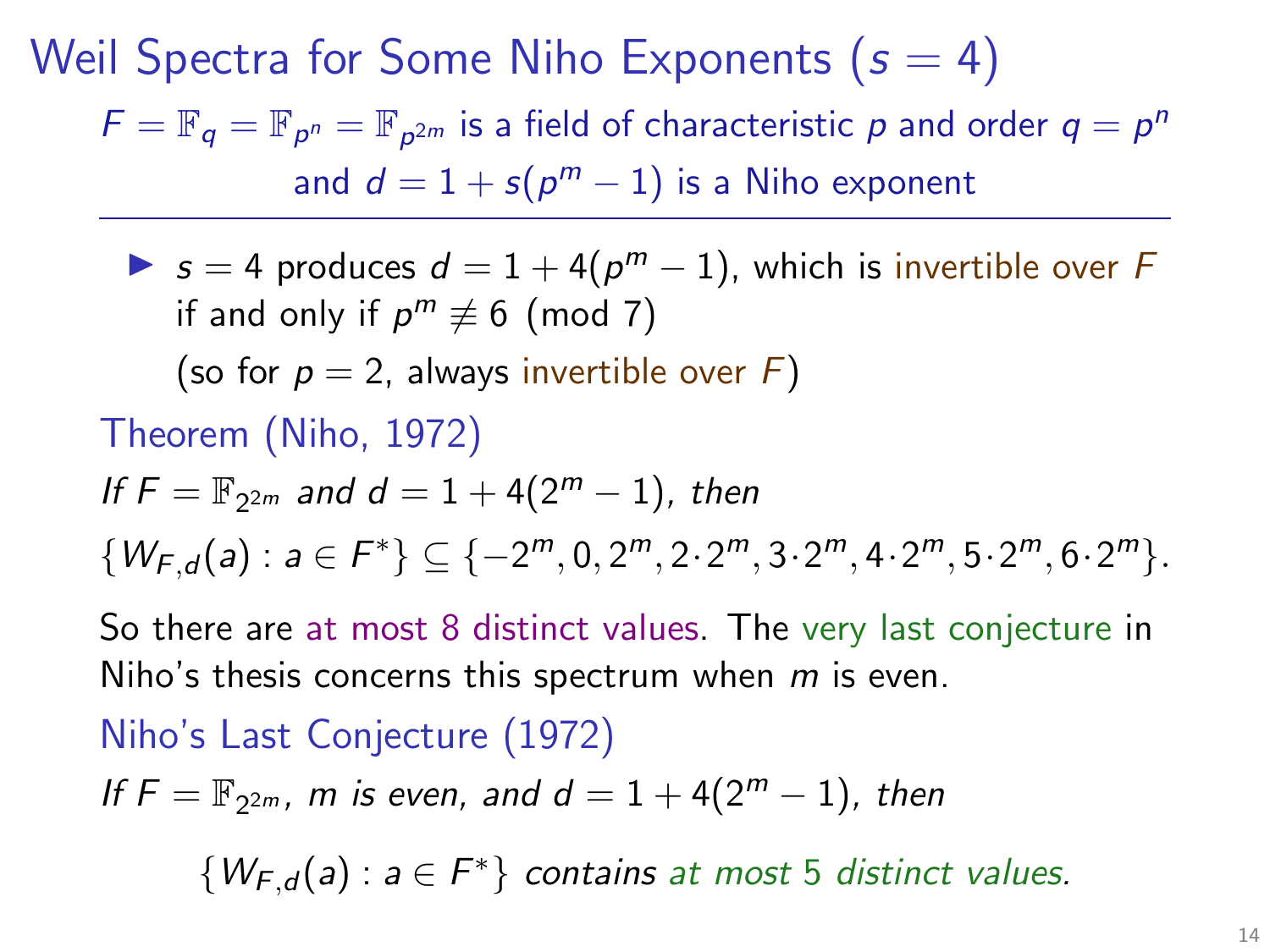## The New Result

Theorem (Niho, 1972) If  $F = \mathbb{F}_{2^{2m}}$  and  $d = 1 + 4(2^m - 1)$ , then

 $\{W_{F,d}(a): a \in F^*\} \subseteq \{-2^m, 0, 2^m, 2 \cdot 2^m, 3 \cdot 2^m, 4 \cdot 2^m, 5 \cdot 2^m, 6 \cdot 2^m\}.$ 

Niho's Last Conjecture (1972) If  $F = \mathbb{F}_{2^{2m}}$ , m is even, and  $d = 1 + 4(2^m - 1)$ , then  $\{W_{F,d}(a): a \in F^*\}$  contains at most 5 distinct values.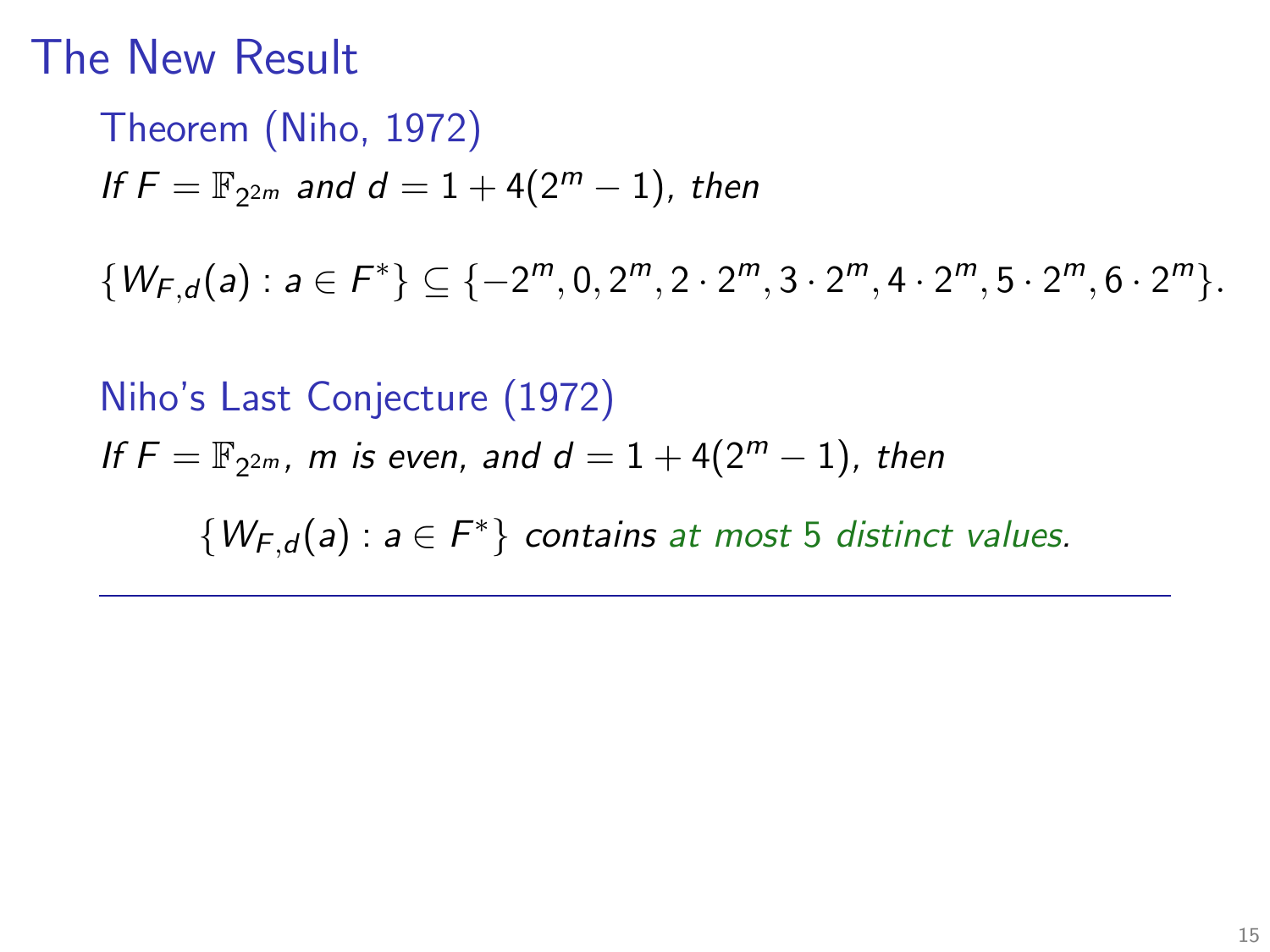## The New Result

Theorem (Niho, 1972) If  $F = \mathbb{F}_{2^{2m}}$  and  $d = 1 + 4(2^m - 1)$ , then

 $\{W_{F,d}(a): a \in F^*\} \subseteq \{-2^m, 0, 2^m, 2 \cdot 2^m, 3 \cdot 2^m, 4 \cdot 2^m, 5 \cdot 2^m, 6 \cdot 2^m\}.$ 

Niho's Last Conjecture (1972) If  $F = \mathbb{F}_{2^{2m}}$ , m is even, and  $d = 1 + 4(2^m - 1)$ , then  $\{W_{F,d}(a): a \in F^*\}$  contains at most 5 distinct values.

We proved

Theorem (Helleseth-K.-Li) If  $F = \mathbb{F}_{2^{2m}}$ , m is even, and  $d = 1 + 4(2^m - 1)$ , then

 $\{W_{F,d}(a): a \in F^*\} \subseteq \{-2^m, 0, 2^m, 2 \cdot 2^m, 4 \cdot 2^m\}.$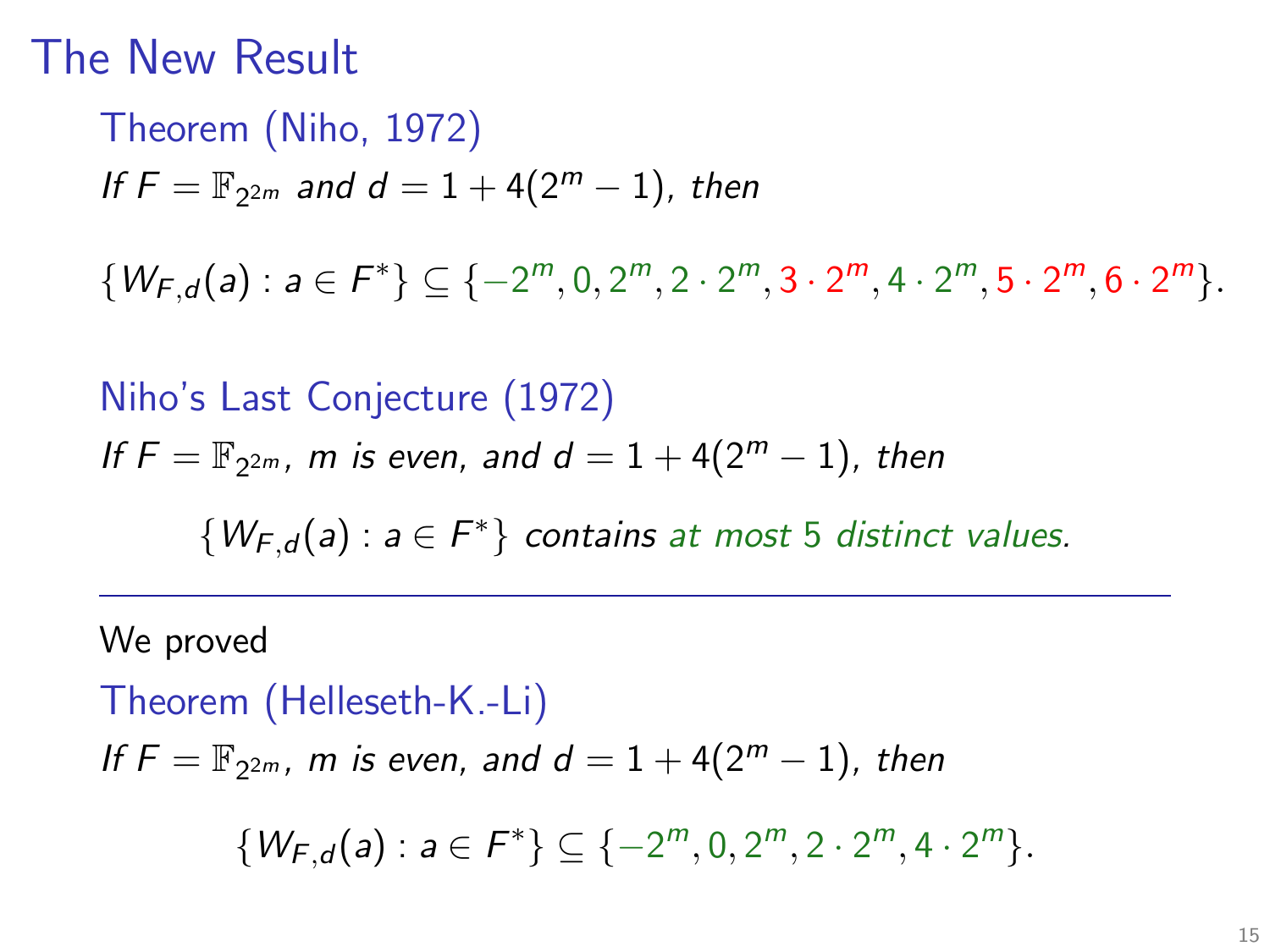$F = \mathbb{F}_{p^{2m}}$  is a finite field

The half field  $H_F = \mathbb{F}_{p^m}$  is the unique subfield with  $[F : H_F] = 2$ .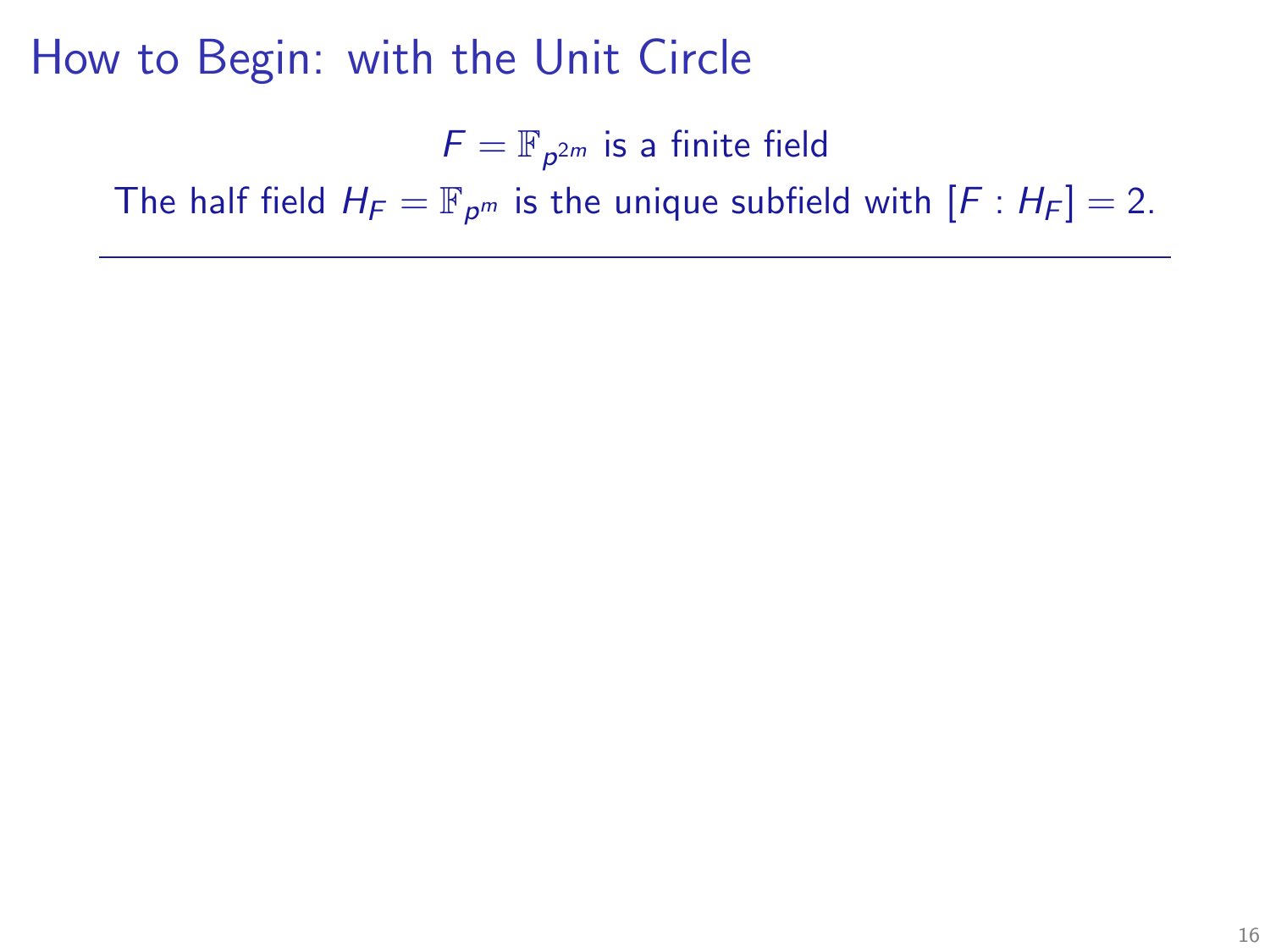$F = \mathbb{F}_{p^{2m}}$  is a finite field

The half field  $H_F = \mathbb{F}_{p^m}$  is the unique subfield with  $[F : H_F] = 2$ .

Gal( $F/H_F$ ) is a cyclic group of order 2 generated by the automorphism  $\tau_F\colon F\to F$  with  $\tau_F(x)=x^{|H_F|}=x^{p^m}$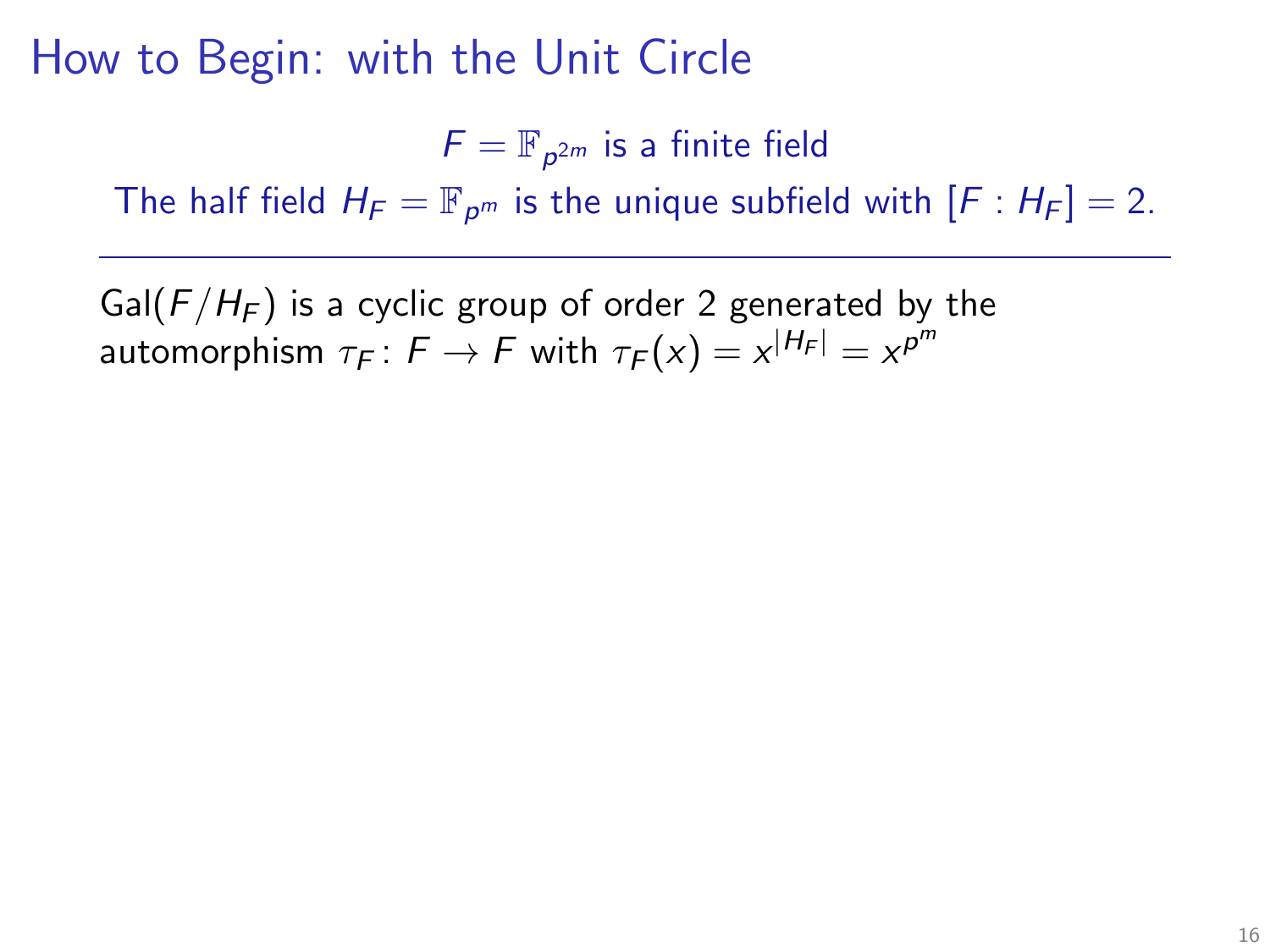$F = \mathbb{F}_{p^{2m}}$  is a finite field

The half field  $H_F = \mathbb{F}_{p^m}$  is the unique subfield with  $[F : H_F] = 2$ .

Gal( $F/H_F$ ) is a cyclic group of order 2 generated by the automorphism  $\tau_F\colon F\to F$  with  $\tau_F(x)=x^{|H_F|}=x^{p^m}$ 

$$
H_F = \{x \in F : \tau_F(x) = x\}
$$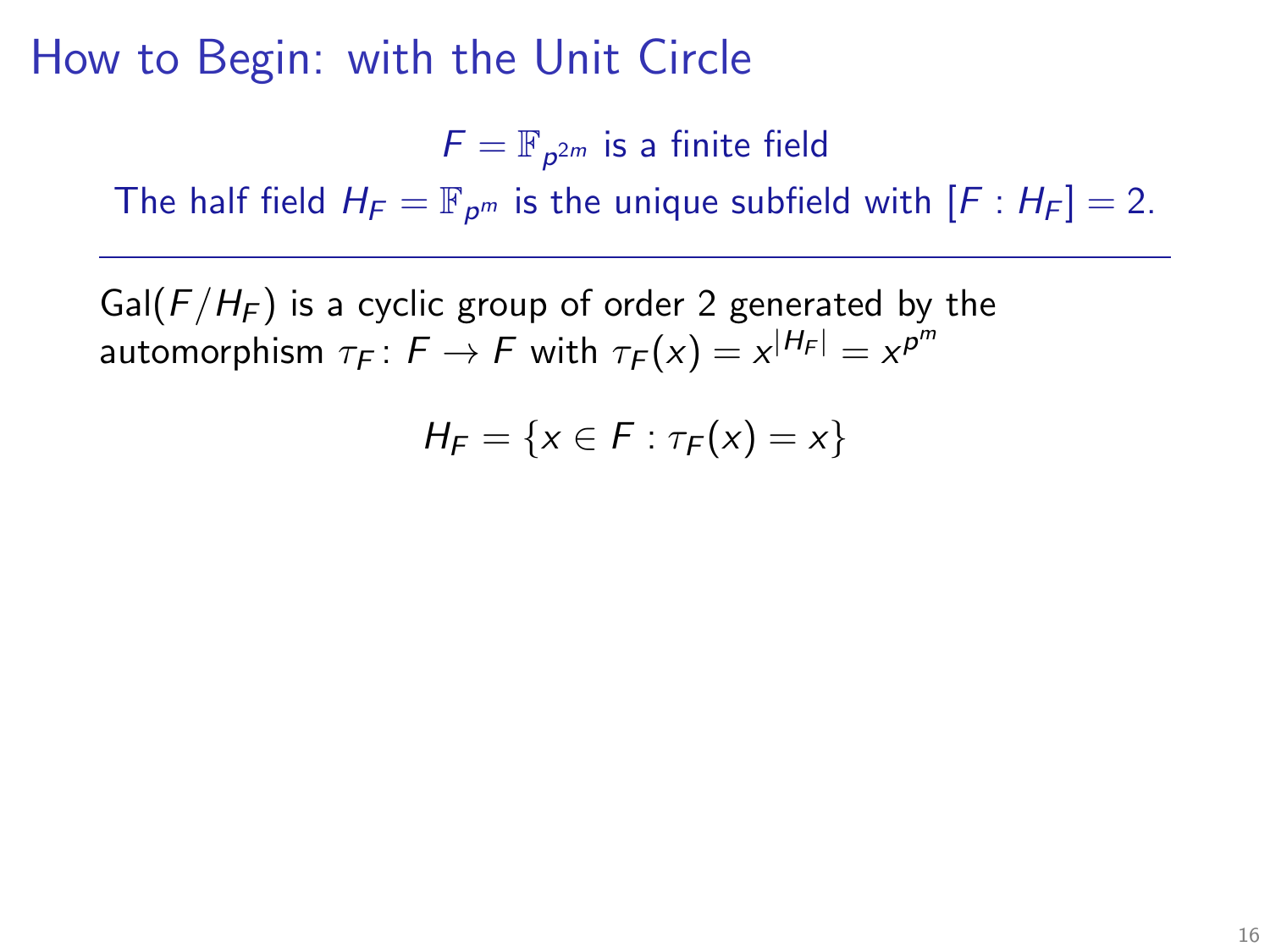$F = \mathbb{F}_{p^{2m}}$  is a finite field

The half field  $H_F = \mathbb{F}_{p^m}$  is the unique subfield with  $[F : H_F] = 2$ .

Gal( $F/H_F$ ) is a cyclic group of order 2 generated by the automorphism  $\tau_F\colon F\to F$  with  $\tau_F(x)=x^{|H_F|}=x^{p^m}$ 

$$
H_F = \{x \in F : \tau_F(x) = x\}
$$

We also define the unit circle of  $F$ , which is

$$
U_F = \{x \in F^* : \tau_F(x) = 1/x\} = \{x \in F^* : x^{p^m+1} = 1\}
$$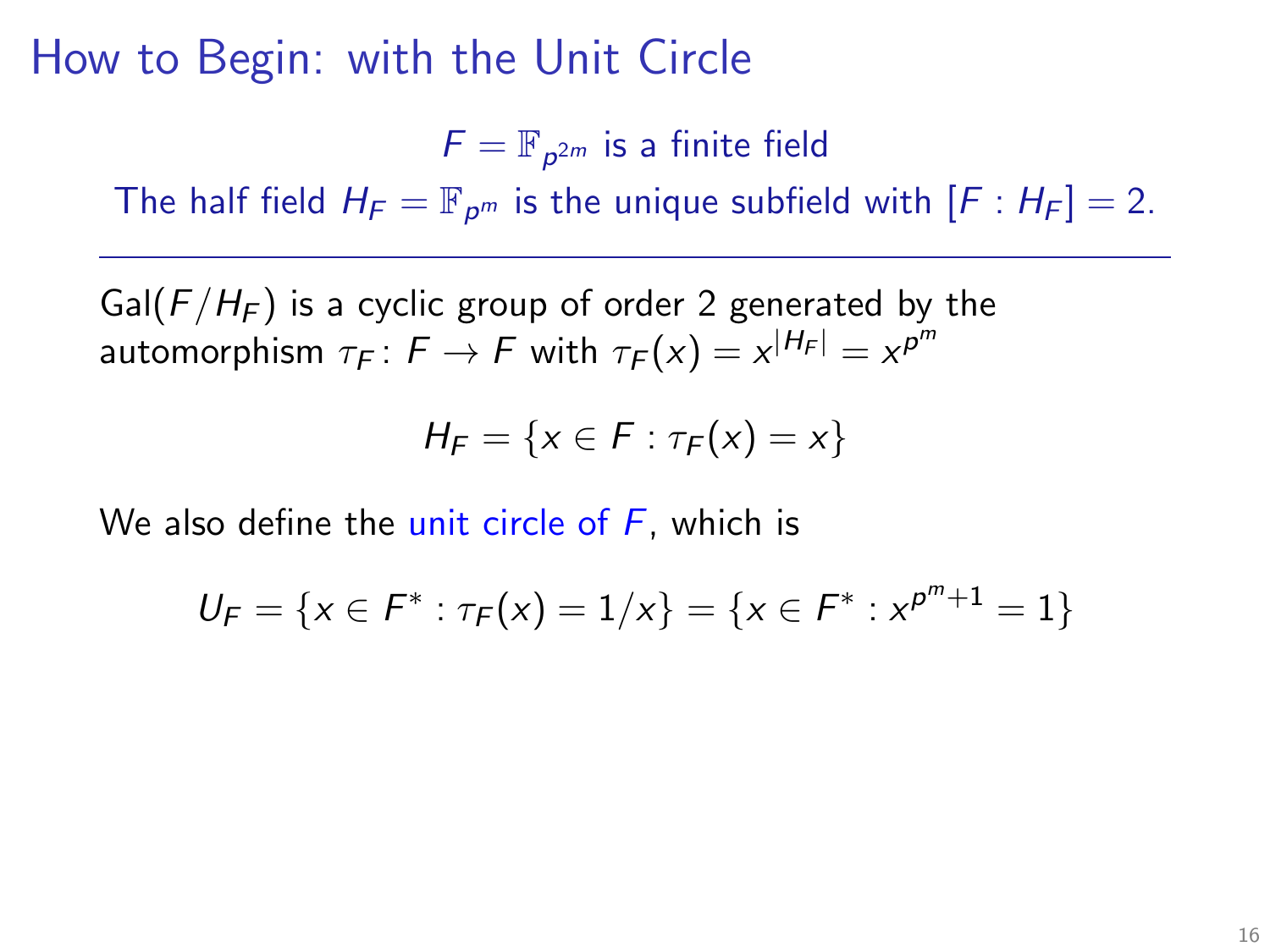$F = \mathbb{F}_{p^{2m}}$  is a finite field

The half field  $H_F = \mathbb{F}_{p^m}$  is the unique subfield with  $[F : H_F] = 2$ .

Gal( $F/H_F$ ) is a cyclic group of order 2 generated by the automorphism  $\tau_F\colon F\to F$  with  $\tau_F(x)=x^{|H_F|}=x^{p^m}$ 

$$
H_F = \{x \in F : \tau_F(x) = x\}
$$

We also define the unit circle of  $F$ , which is

$$
U_F = \{x \in F^* : \tau_F(x) = 1/x\} = \{x \in F^* : x^{p^m+1} = 1\}
$$

This is the unique cyclic subgroup of order  $p^m + 1$  in  $F^*$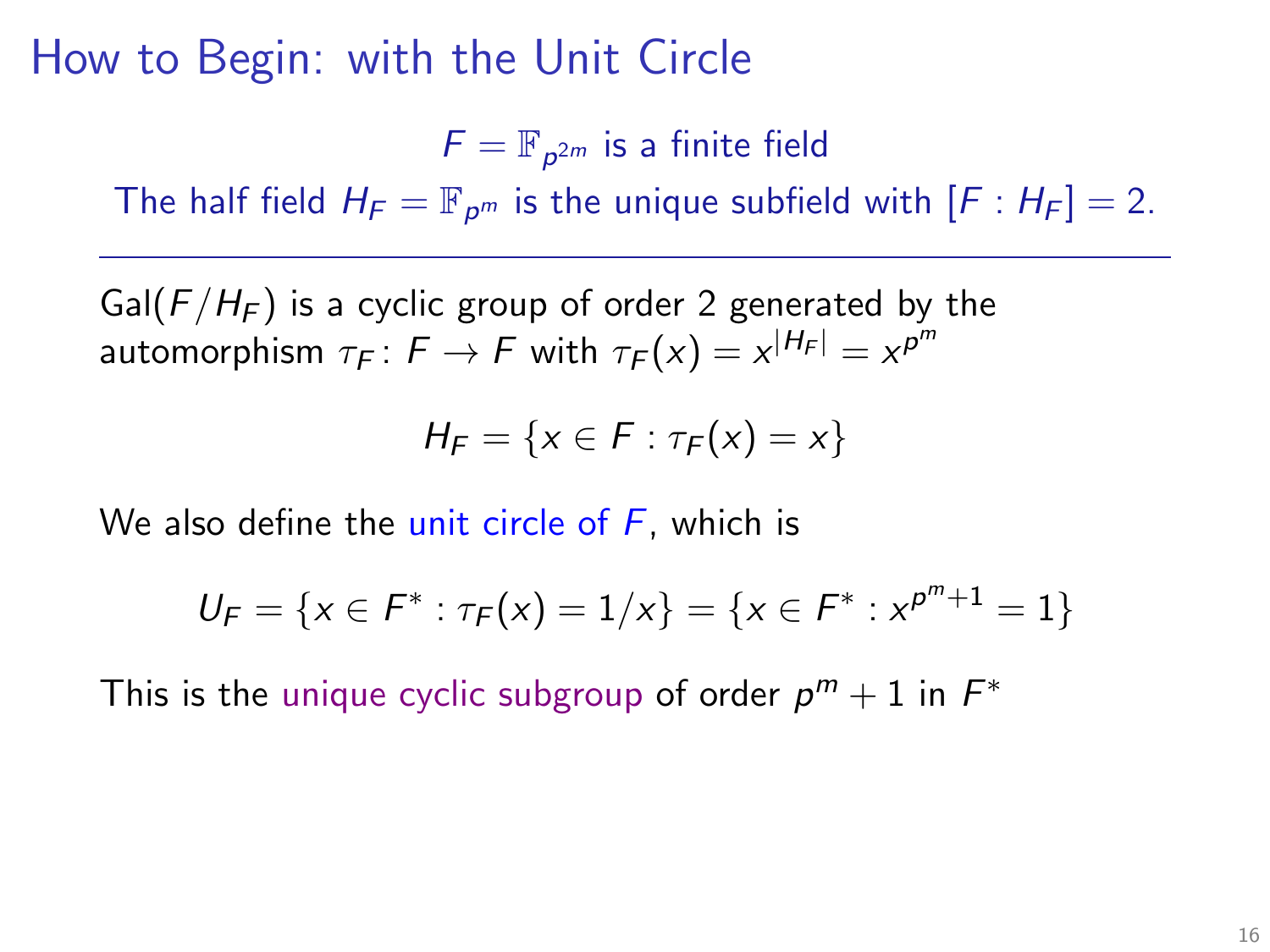$F = \mathbb{F}_{p^{2m}}$  is a finite field

The half field  $H_F = \mathbb{F}_{p^m}$  is the unique subfield with  $[F : H_F] = 2$ .

Gal( $F/H_F$ ) is a cyclic group of order 2 generated by the automorphism  $\tau_F\colon F\to F$  with  $\tau_F(x)=x^{|H_F|}=x^{p^m}$ 

$$
H_F = \{x \in F : \tau_F(x) = x\}
$$

We also define the unit circle of  $F$ , which is

$$
U_F = \{x \in F^* : \tau_F(x) = 1/x\} = \{x \in F^* : x^{p^m+1} = 1\}
$$

This is the unique cyclic subgroup of order  $p^m + 1$  in  $F^*$ 

We sometimes call  $\tau_F$  the conjugation map and abbreviate  $\tau_F(x)$ as  $\overline{x}$ , so then

$$
U_F = \{x \in F^* : x\overline{x} = 1\}.
$$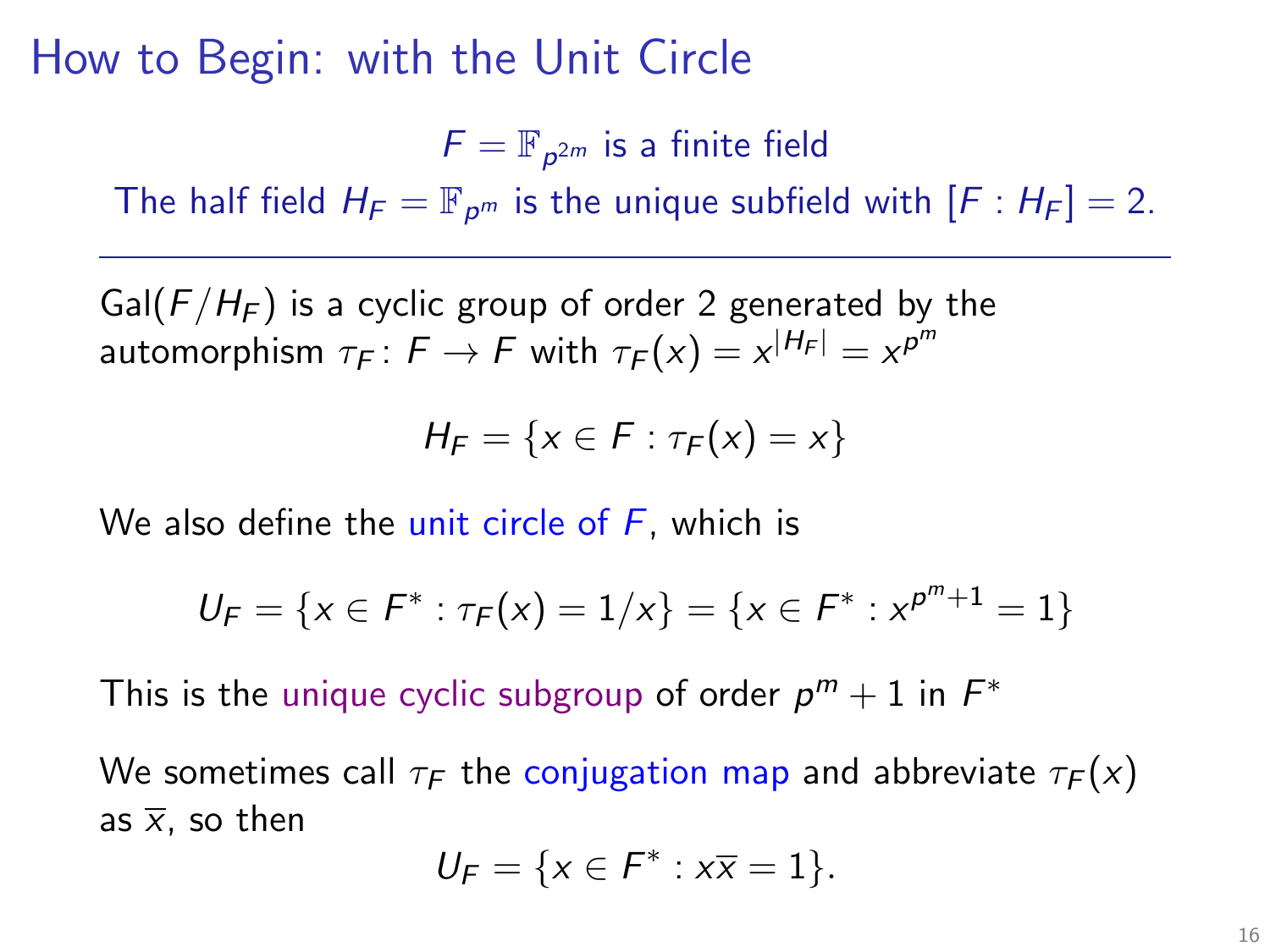$F = \mathbb{F}_{p^{2m}}$  is a finite field The half field  $H_F = \mathbb{F}_{p^m}$  is the unique subfield with  $[F : H_F] = 2$  $\tau_F\colon F\to F$  with  $\tau_F(\mathsf{x})=\mathsf{x}^{p^m}$  generates  $\mathsf{Gal}(F/H_F)$ The unit circle  $U_F = \{x \in F^* : \tau_F(x) = 1/x\}$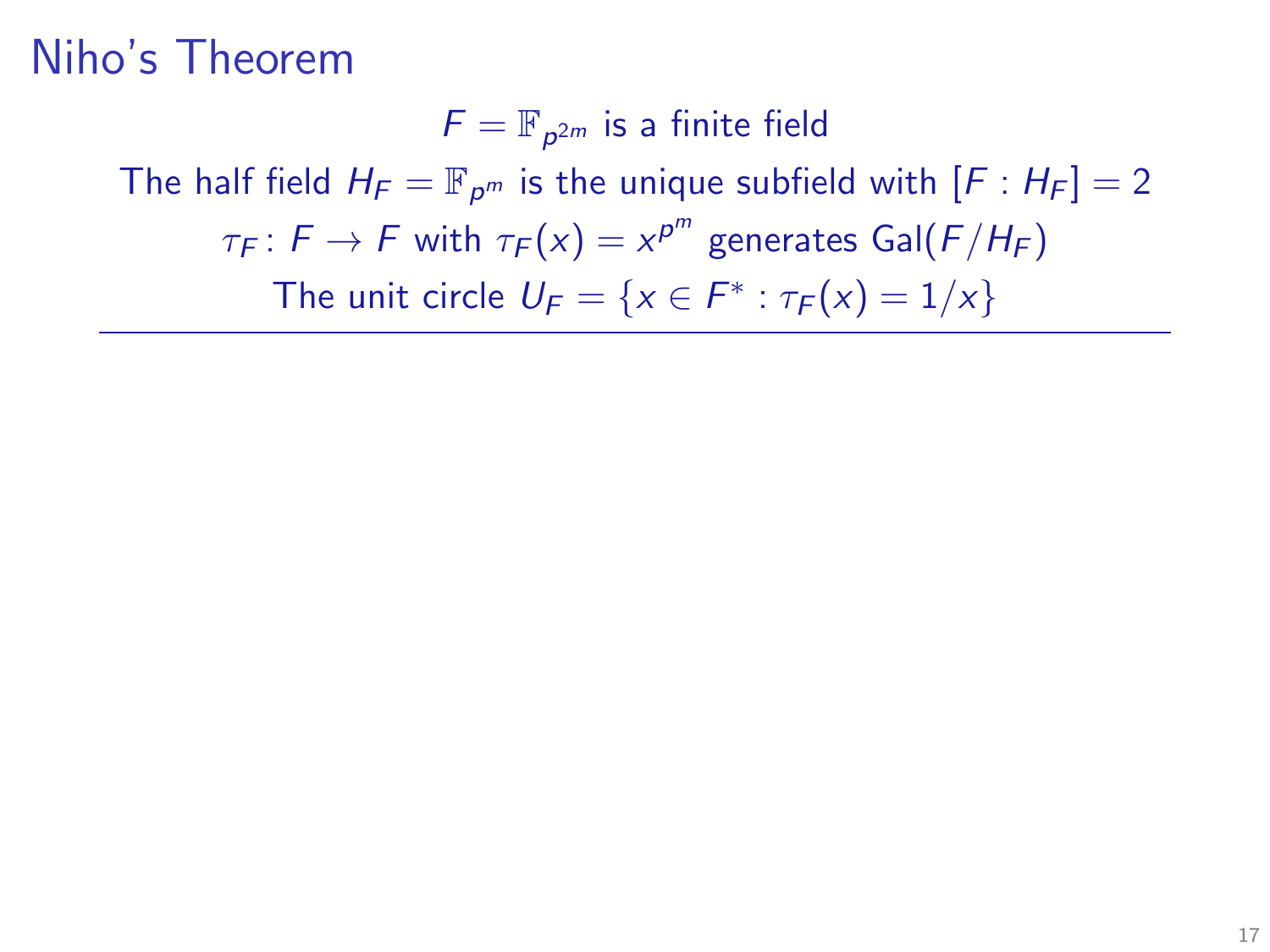$F = \mathbb{F}_{p^{2m}}$  is a finite field The half field  $H_F = \mathbb{F}_{p^m}$  is the unique subfield with  $[F : H_F] = 2$  $\tau_F\colon F\to F$  with  $\tau_F(\mathsf{x})=\mathsf{x}^{p^m}$  generates  $\mathsf{Gal}(F/H_F)$ The unit circle  $U_F = \{x \in F^* : \tau_F(x) = 1/x\}$ 

#### Theorem

Let  $F = \mathbb{F}_{p^{2m}}$  and  $d = s(p^m - 1) + 1$  and for  $a \in F$ , let  $Z_{F,a}$  be the number of distinct roots of the polynomial

$$
g_{F,a}(x) = x^{2s-1} - ax^s - \tau_F(a)x^{s-1} + 1
$$

that lie on  $U_F$ . Then

$$
W_{F,d}(a)=(Z_{F,a}-1)p^m.
$$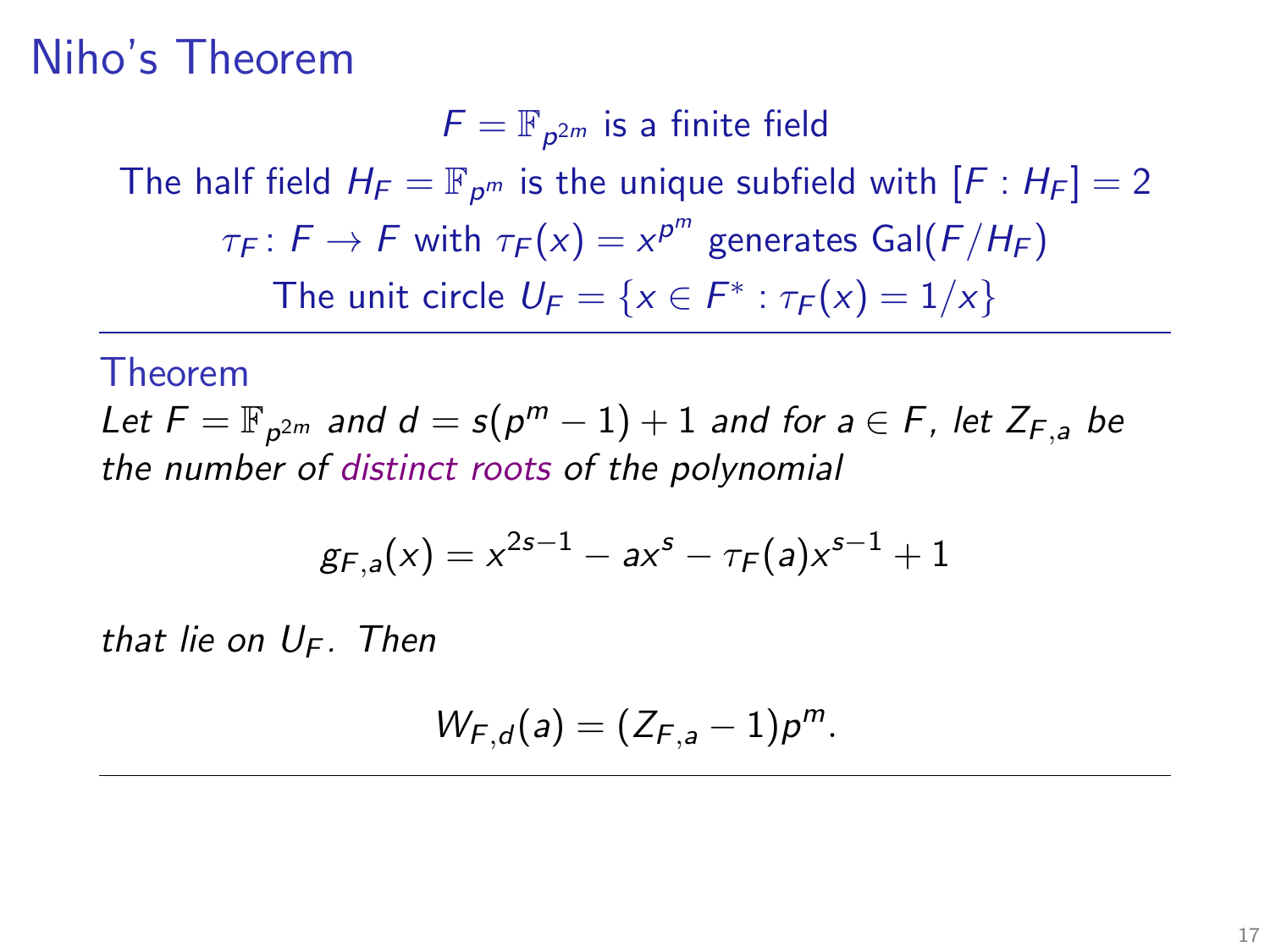$F = \mathbb{F}_{p^{2m}}$  is a finite field The half field  $H_F = \mathbb{F}_{p^m}$  is the unique subfield with  $[F : H_F] = 2$  $\tau_F\colon F\to F$  with  $\tau_F(\mathsf{x})=\mathsf{x}^{p^m}$  generates  $\mathsf{Gal}(F/H_F)$ The unit circle  $U_F = \{x \in F^* : \tau_F(x) = 1/x\}$ 

#### Theorem

Let  $F = \mathbb{F}_{p^{2m}}$  and  $d = s(p^m - 1) + 1$  and for  $a \in F$ , let  $Z_{F,a}$  be the number of distinct roots of the polynomial

$$
g_{F,a}(x) = x^{2s-1} - ax^s - \tau_F(a)x^{s-1} + 1
$$

that lie on  $U_F$ . Then

$$
W_{F,d}(a)=(Z_{F,a}-1)p^m.
$$

Originally proved by Niho (1972) for  $p = 2$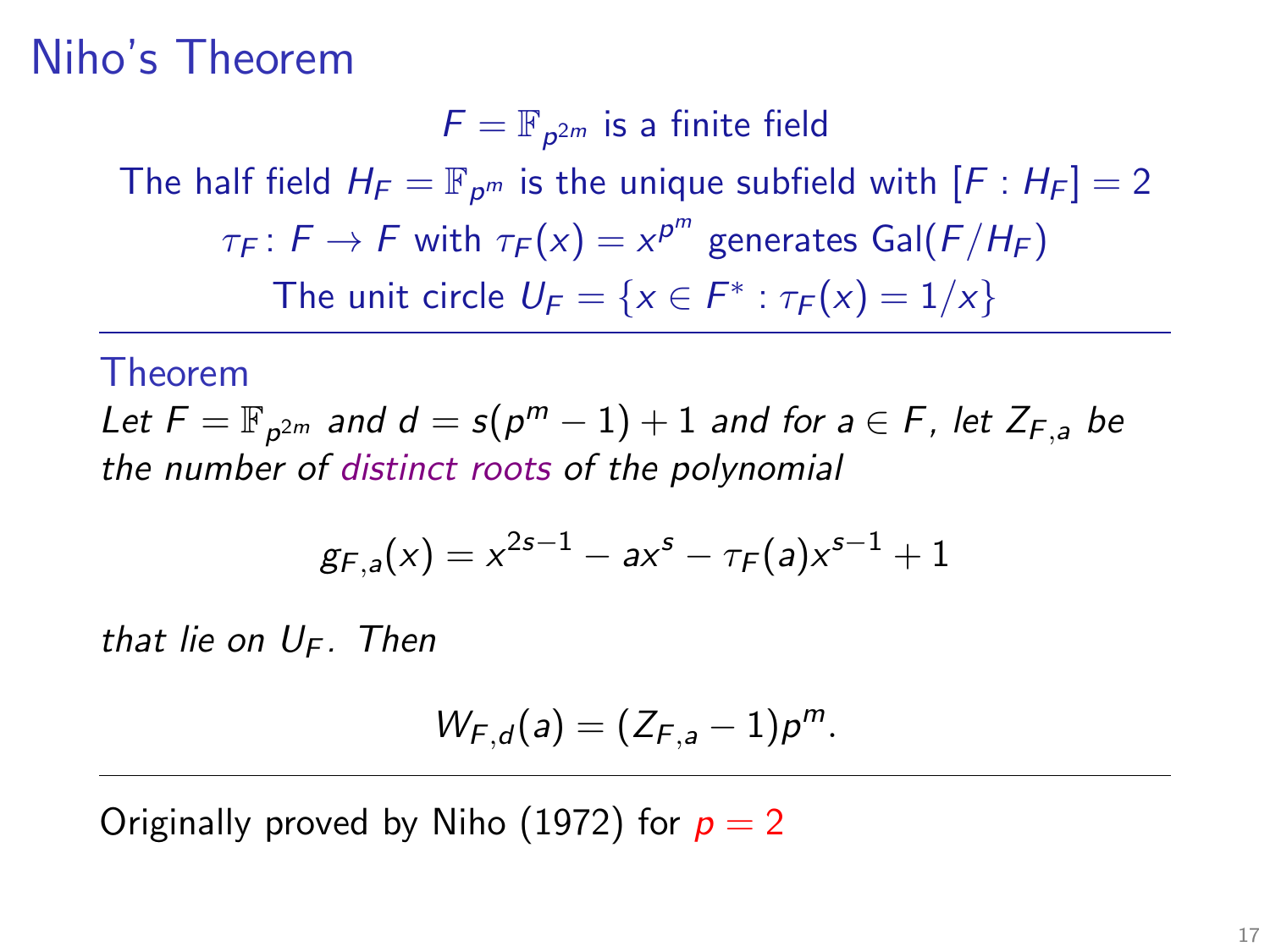$F = \mathbb{F}_{p^{2m}}$  is a finite field The half field  $H_F = \mathbb{F}_{p^m}$  is the unique subfield with  $[F : H_F] = 2$  $\tau_F\colon F\to F$  with  $\tau_F(\mathsf{x})=\mathsf{x}^{p^m}$  generates  $\mathsf{Gal}(F/H_F)$ The unit circle  $U_F = \{x \in F^* : \tau_F(x) = 1/x\}$ 

#### Theorem

Let  $F = \mathbb{F}_{p^{2m}}$  and  $d = s(p^m - 1) + 1$  and for  $a \in F$ , let  $Z_{F,a}$  be the number of distinct roots of the polynomial

$$
g_{F,a}(x) = x^{2s-1} - ax^s - \tau_F(a)x^{s-1} + 1
$$

that lie on  $U_F$ . Then

$$
W_{F,d}(a)=(Z_{F,a}-1)p^m.
$$

Originally proved by Niho (1972) for  $p = 2$ 

Generalized by Rosendahl (2006) to all p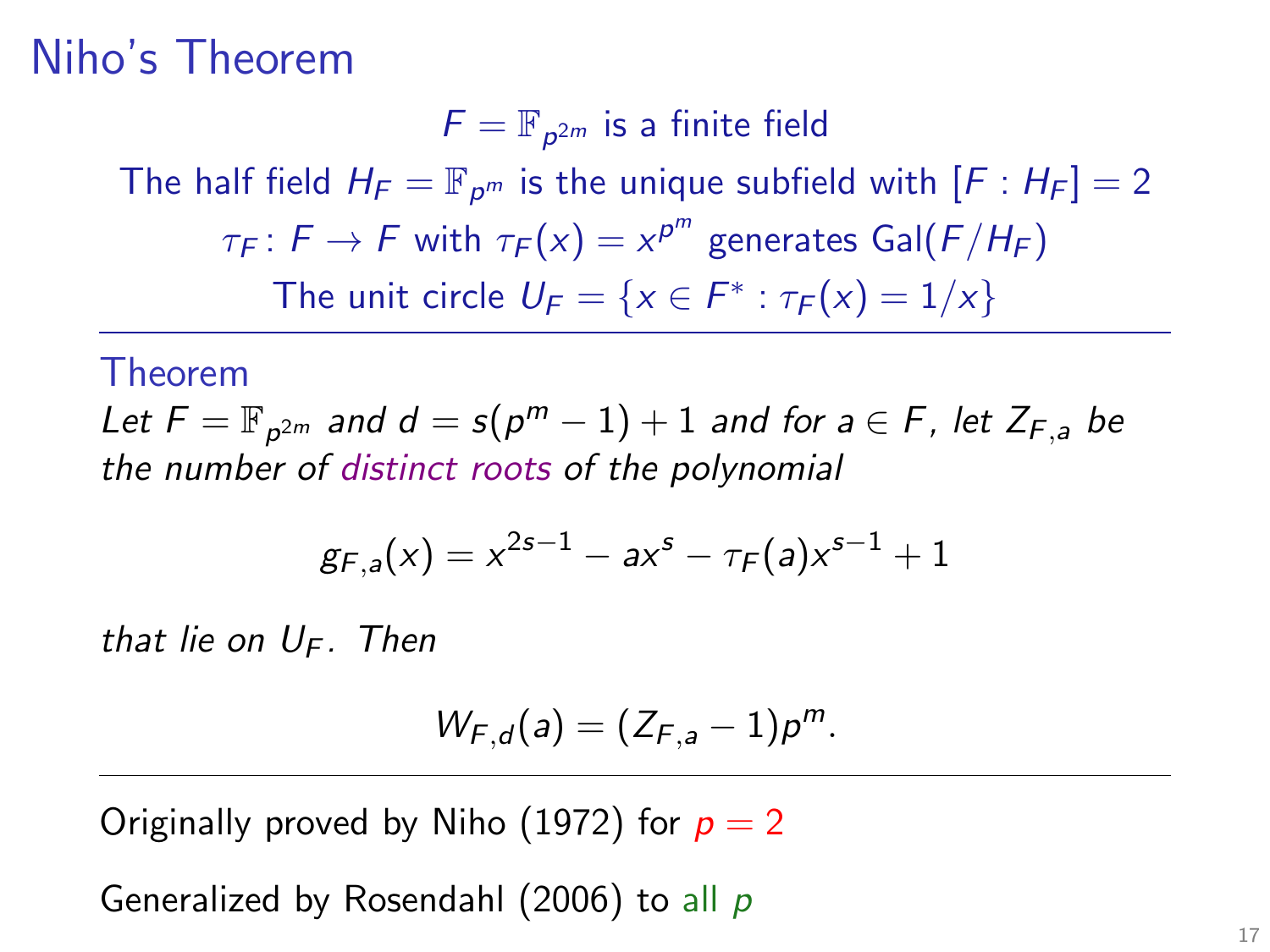**Niho's Theorem:** Let  $F = \mathbb{F}_{p^{2m}}$  and  $d = s(p^m - 1) + 1$  and for  $a \in F$ , let  $Z_{F,a}$  be the number of distinct roots of the polynomial

$$
g_{F,a}(x) = x^{2s-1} - ax^s - \tau_F(a)x^{s-1} + 1
$$

that lie on  $U_F$ . Then  $W_{F,d}(a) = (Z_{F,a} - 1)p^m$ .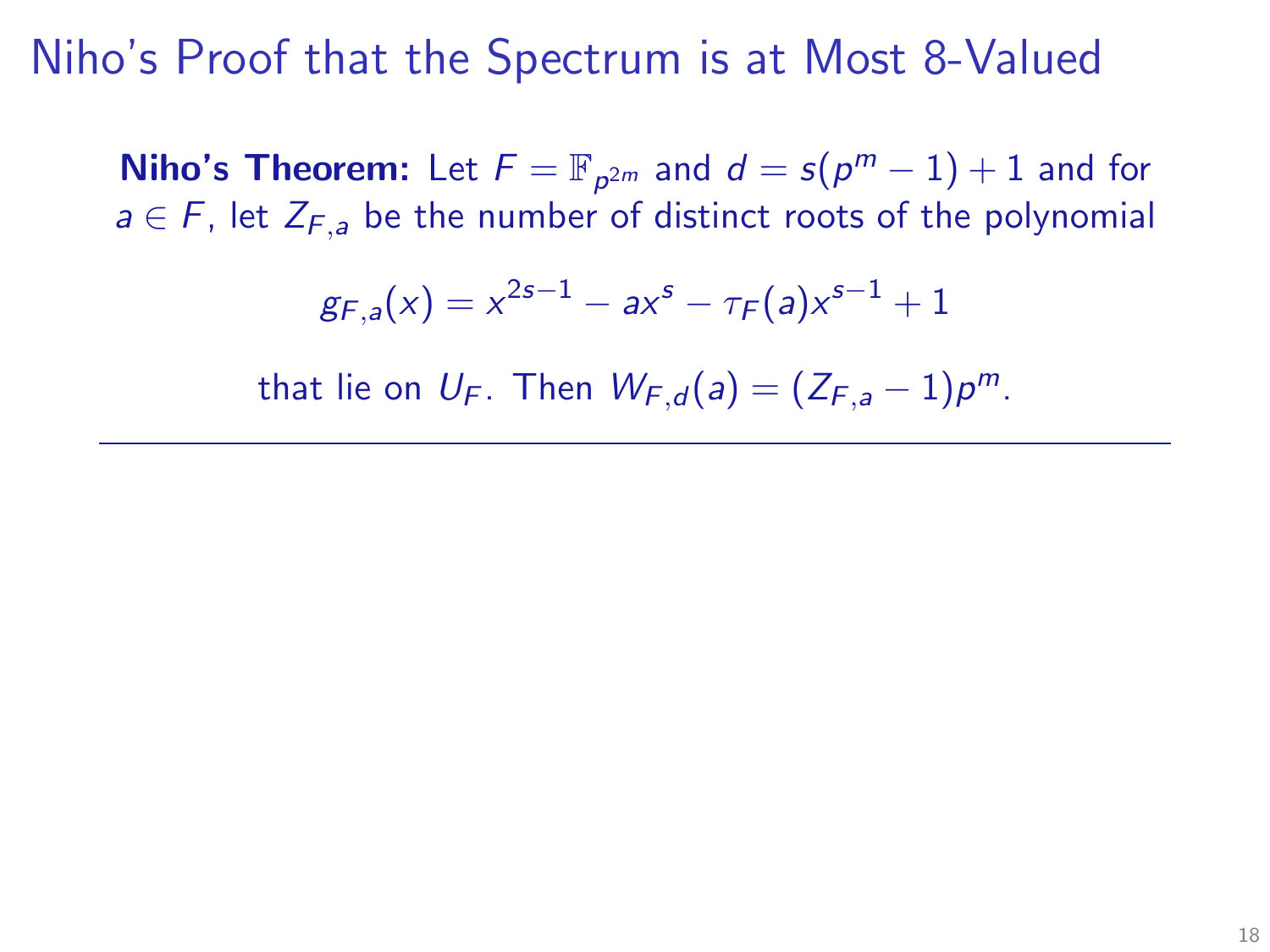**Niho's Theorem:** Let  $F = \mathbb{F}_{p^{2m}}$  and  $d = s(p^m - 1) + 1$  and for  $a \in F$ , let  $Z_{F,a}$  be the number of distinct roots of the polynomial

$$
g_{F,a}(x) = x^{2s-1} - ax^s - \tau_F(a)x^{s-1} + 1
$$

that lie on  $U_F$ . Then  $W_{F,d}(a) = (Z_{F,a} - 1)p^m$ .

When  $p = 2$  and  $s = 4$ , the polynomial  $g_{F,a}$  has degree 7; this is Niho's proof that the Weil spectrum is at most 8-valued

Theorem (Niho, 1972) If  $F = \mathbb{F}_{2^{2m}}$  and  $d = 1 + 4(2^m - 1)$ , then  $\{W_{F,d}(a): a \in F^*\} \subseteq \{-2^m, 0, 2^m, 2 \cdot 2^m, 3 \cdot 2^m, 4 \cdot 2^m, 5 \cdot 2^m, 6 \cdot 2^m\}.$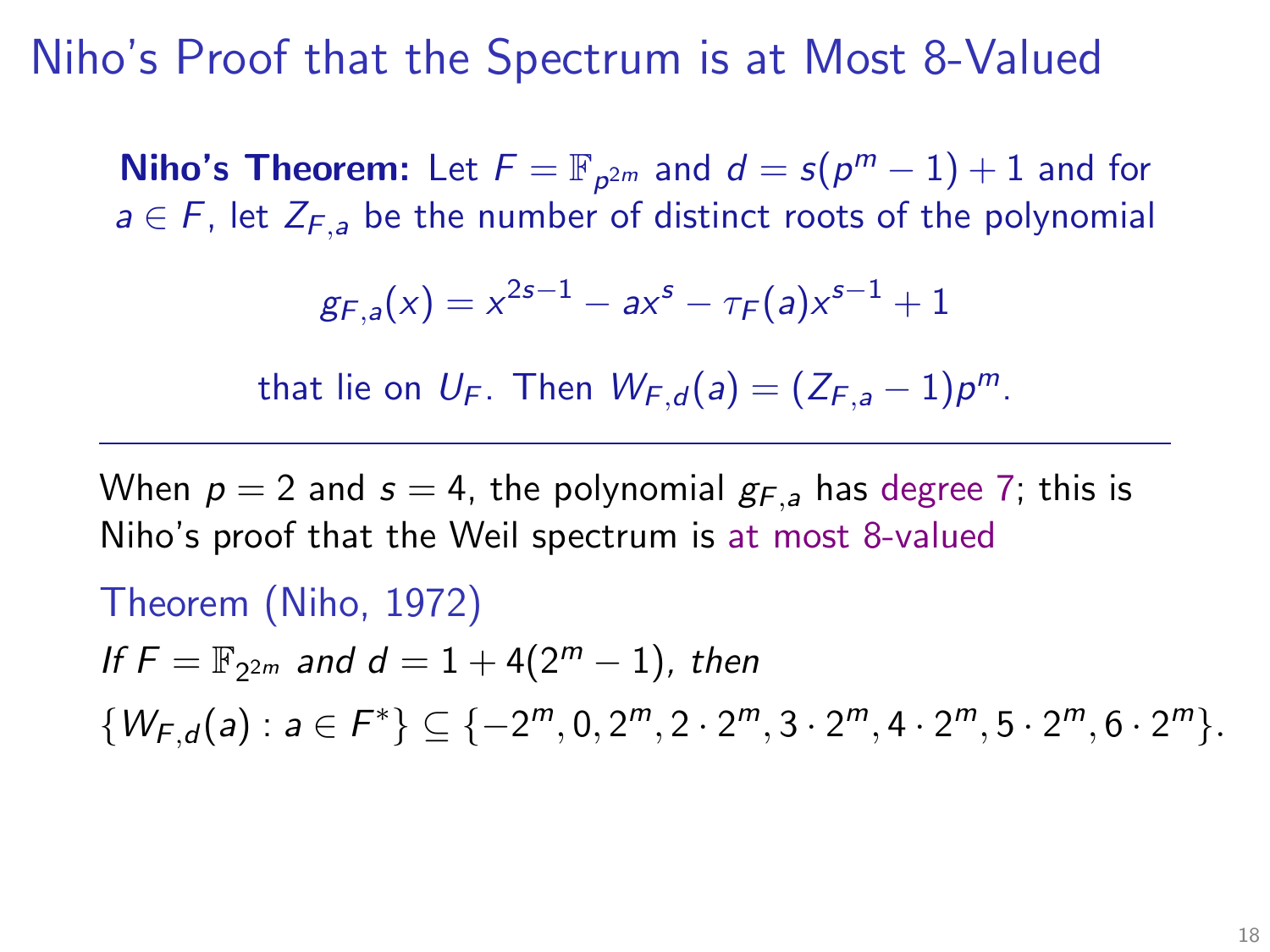**Niho's Theorem:** Let  $F = \mathbb{F}_{p^{2m}}$  and  $d = s(p^m - 1) + 1$  and for  $a \in F$ , let  $Z_{F,a}$  be the number of distinct roots of the polynomial

$$
g_{F,a}(x) = x^{2s-1} - ax^s - \tau_F(a)x^{s-1} + 1
$$

that lie on  $U_F$ . Then  $W_{F,d}(a) = (Z_{F,a} - 1)p^m$ .

When  $p = 2$  and  $s = 4$ , the polynomial  $g_{F,a}$  has degree 7; this is Niho's proof that the Weil spectrum is at most 8-valued

Theorem (Niho, 1972) If  $F = \mathbb{F}_{2^{2m}}$  and  $d = 1 + 4(2^m - 1)$ , then  $\{W_{F,d}(a): a \in F^*\} \subseteq \{-2^m, 0, 2^m, 2 \cdot 2^m, 3 \cdot 2^m, 4 \cdot 2^m, 5 \cdot 2^m, 6 \cdot 2^m\}.$ 

Our result states that  $3 \cdot 2^m$ ,  $5 \cdot 2^m$ , and  $6 \cdot 2^m$  do not occur in the Weil spectrum,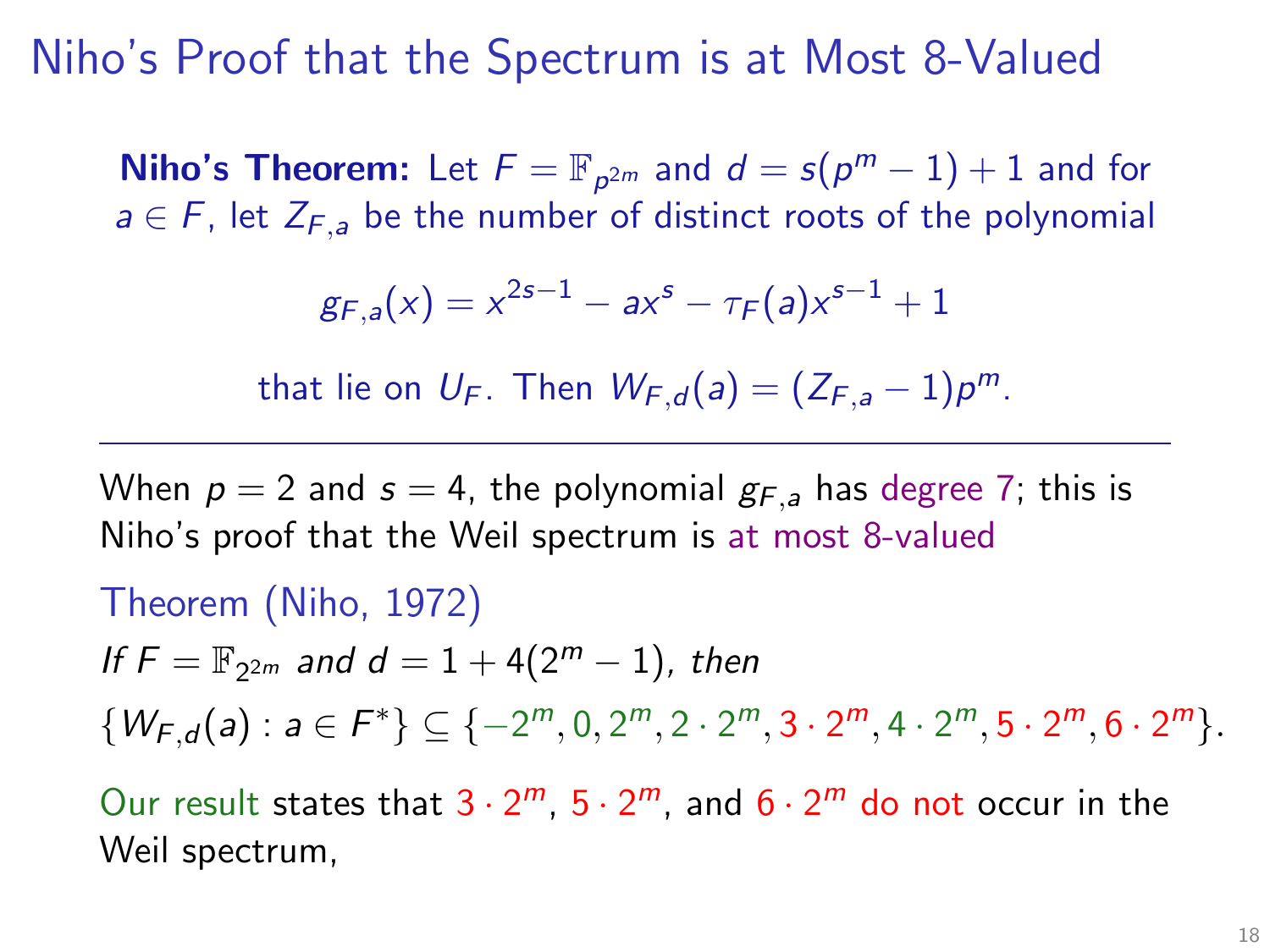**Niho's Theorem:** Let  $F = \mathbb{F}_{p^{2m}}$  and  $d = s(p^m - 1) + 1$  and for  $a \in F$ , let  $Z_{F,a}$  be the number of distinct roots of the polynomial

$$
g_{F,a}(x) = x^{2s-1} - ax^s - \tau_F(a)x^{s-1} + 1
$$

that lie on  $U_F$ . Then  $W_{F,d}(a) = (Z_{F,a} - 1)p^m$ .

When  $p = 2$  and  $s = 4$ , the polynomial  $g_{F,a}$  has degree 7; this is Niho's proof that the Weil spectrum is at most 8-valued

Theorem (Niho, 1972) If  $F = \mathbb{F}_{2^{2m}}$  and  $d = 1 + 4(2^m - 1)$ , then  $\{W_{F,d}(a): a \in F^*\} \subseteq \{-2^m, 0, 2^m, 2 \cdot 2^m, 3 \cdot 2^m, 4 \cdot 2^m, 5 \cdot 2^m, 6 \cdot 2^m\}.$ 

Our result states that  $3 \cdot 2^m$ ,  $5 \cdot 2^m$ , and  $6 \cdot 2^m$  do not occur in the Weil spectrum, so it suffices to prove that  $Z_{F,a}$  is never 4, 6, or 7.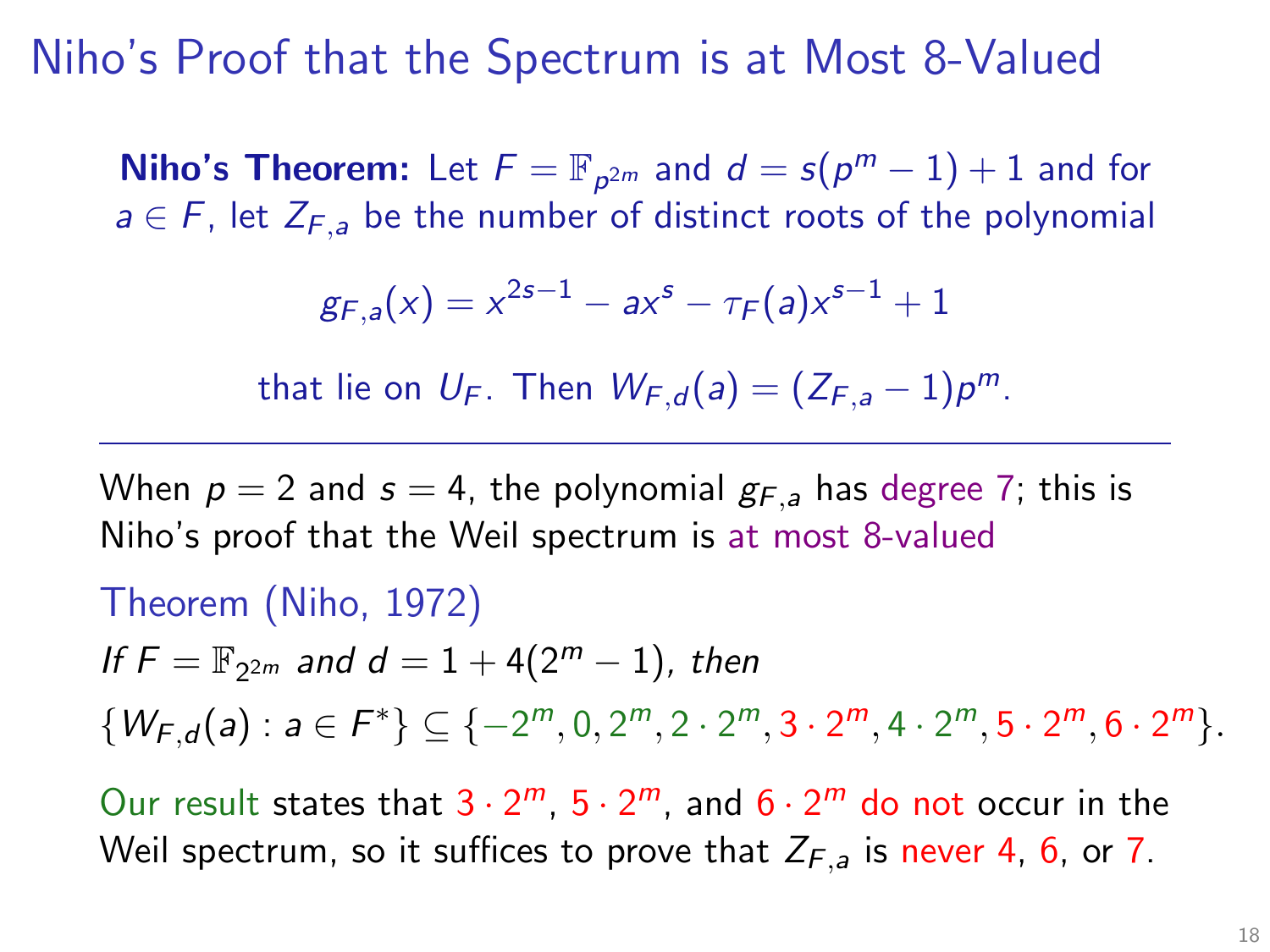Theorem (Helleseth-K.-Li, restated)

If  $F = \mathbb{F}_{2^{2m}}$ , m is even,  $d = 1 + 4(2^m - 1)$ , and for each  $a \in F$ ,

$$
g_{F,a}(x) = x^7 - ax^4 - \tau_F(a)x^3 + 1,
$$

then  $g_{F,a}$  does not have precisely 4, 6, or 7 distinct roots on  $U_F$ .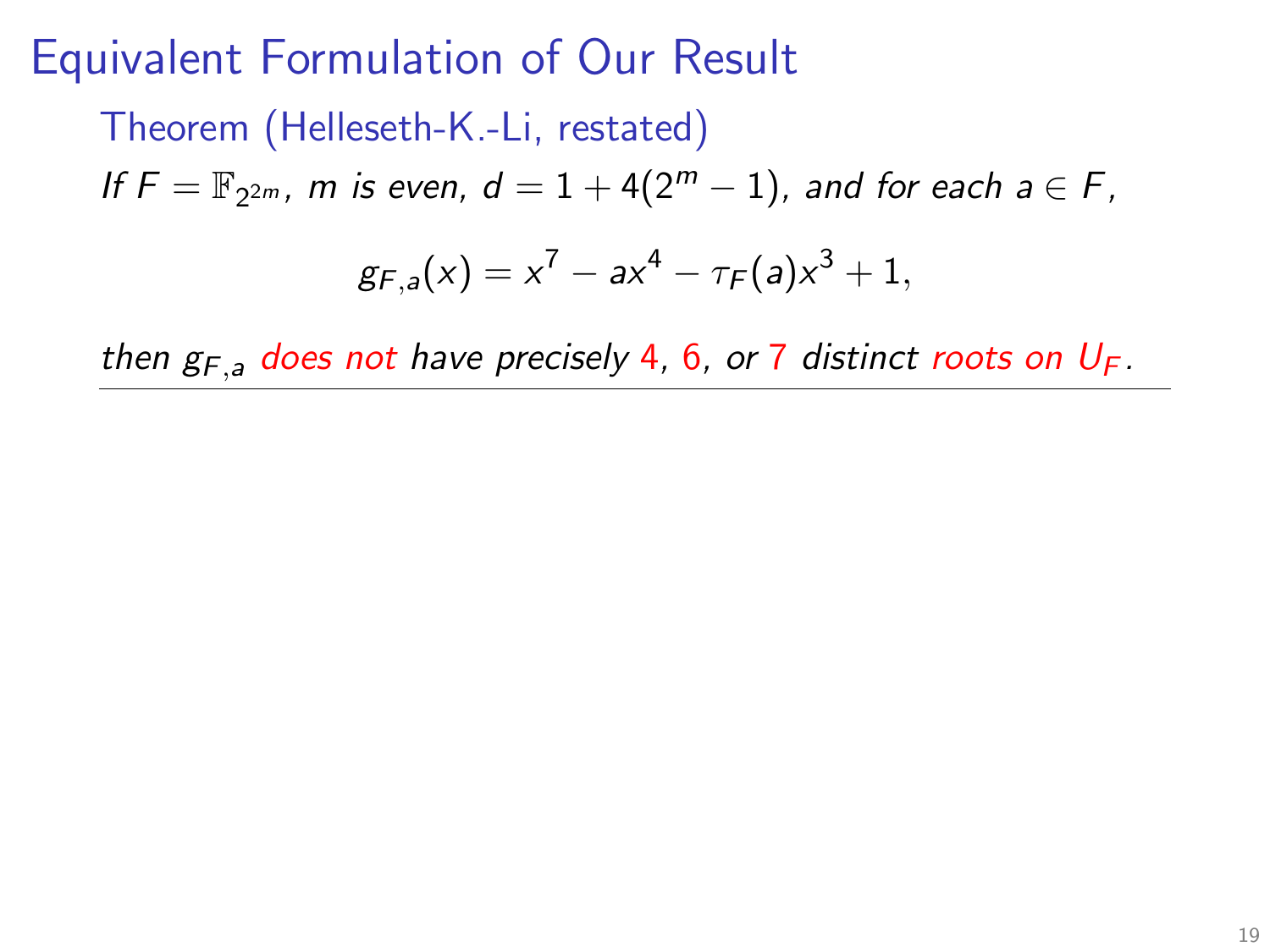Theorem (Helleseth-K.-Li, restated) If  $F = \mathbb{F}_{2^{2m}}$ , m is even,  $d = 1 + 4(2^m - 1)$ , and for each  $a \in F$ ,

$$
g_{F,a}(x) = x^7 - ax^4 - \tau_F(a)x^3 + 1,
$$

then  $g_{F,a}$  does not have precisely 4, 6, or 7 distinct roots on  $U_F$ .

We call  $g_{F,a}$  the key polynomial for a over F.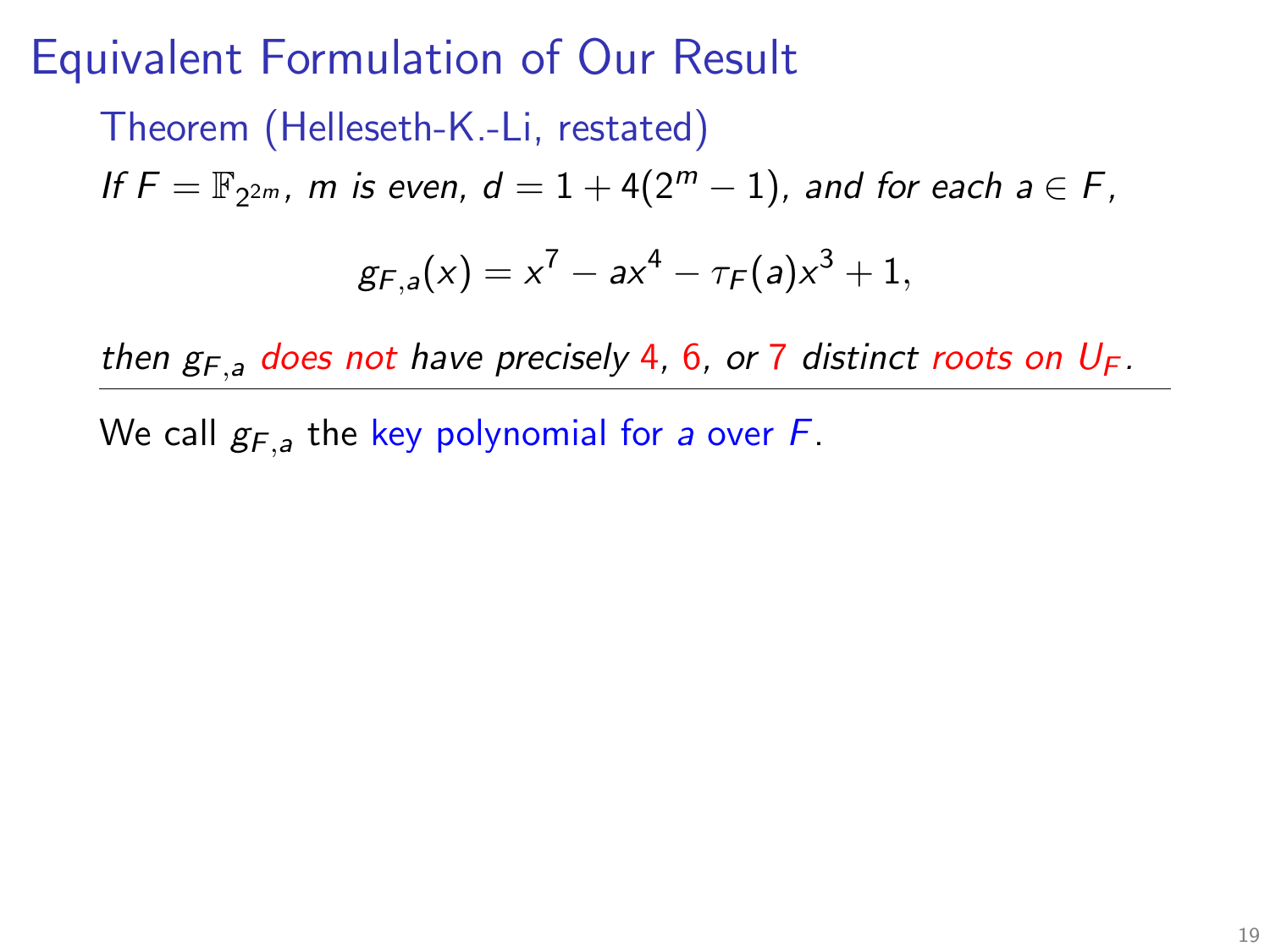Theorem (Helleseth-K.-Li, restated) If  $F = \mathbb{F}_{2^{2m}}$ , m is even,  $d = 1 + 4(2^m - 1)$ , and for each  $a \in F$ ,  $g_{F,a}(x) = x^7 - ax^4 - \tau_F(a)x^3 + 1,$ 

then  $g_{F,a}$  does not have precisely 4, 6, or 7 distinct roots on  $U_F$ .

We call  $g_{F,a}$  the key polynomial for a over F.

#### Lemma

If  $F = \mathbb{F}_{2^{2m}}$ , m is even, and  $d = 1 + 4(2^m - 1)$ , then the key polynomial  $g_{F,a}$  in inseparable if and only if  $a \in U_F$ .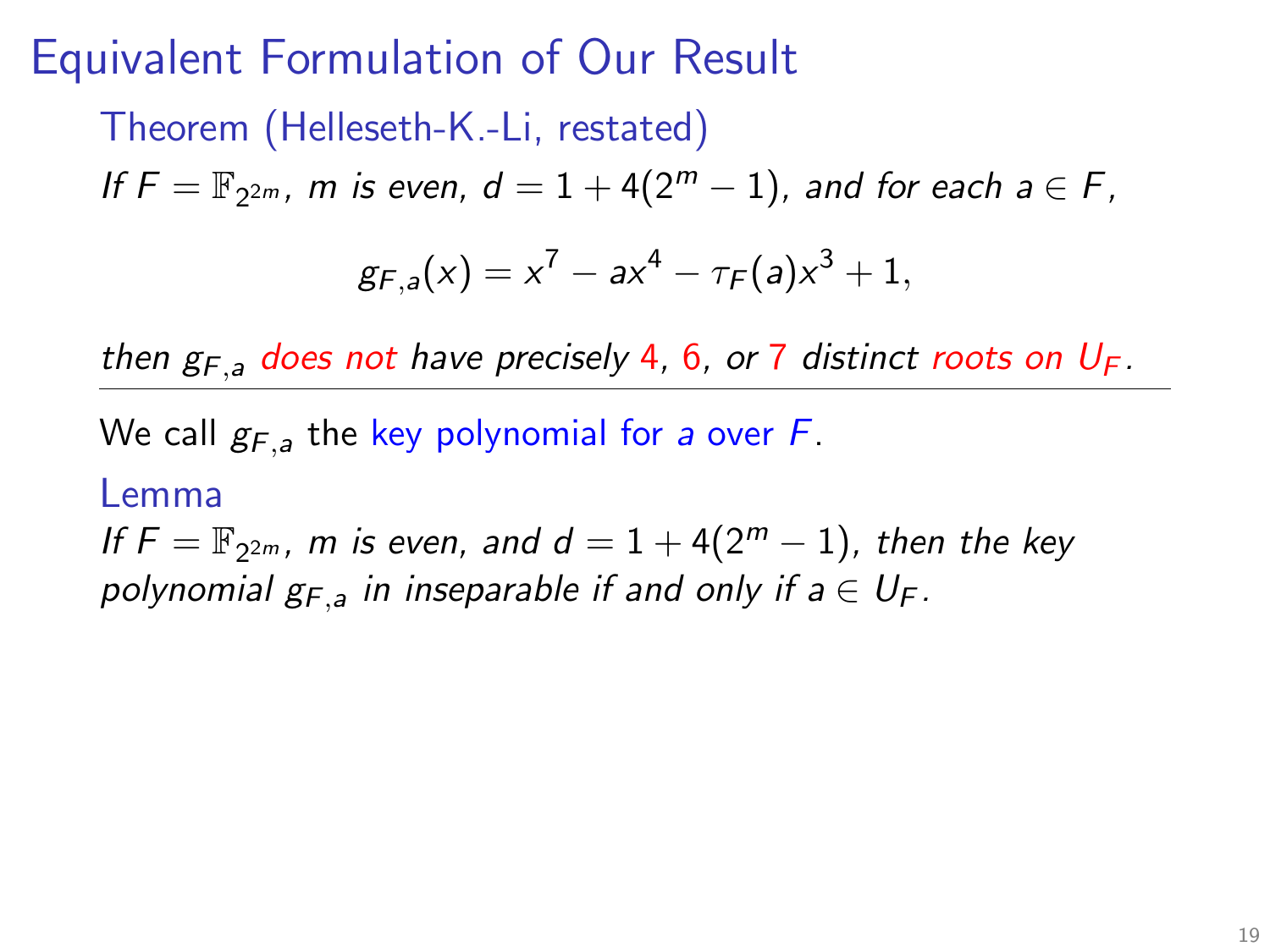Theorem (Helleseth-K.-Li, restated) If  $F = \mathbb{F}_{2^{2m}}$ , m is even,  $d = 1 + 4(2^m - 1)$ , and for each  $a \in F$ ,  $g_{F,a}(x) = x^7 - ax^4 - \tau_F(a)x^3 + 1,$ 

then  $g_{F,a}$  does not have precisely 4, 6, or 7 distinct roots on  $U_F$ .

We call  $g_{F,a}$  the key polynomial for a over F.

#### Lemma

If  $F = \mathbb{F}_{2^{2m}}$ , m is even, and  $d = 1 + 4(2^m - 1)$ , then the key polynomial  $g_{F,a}$  in inseparable if and only if  $a \in U_F$ .

If  $a = 1$ , then  $g_{F,a}(x) = (x + 1)^5(x^2 + x + 1)$  and 1 is the only root of  $g_{F,a}$  on  $U_F$ .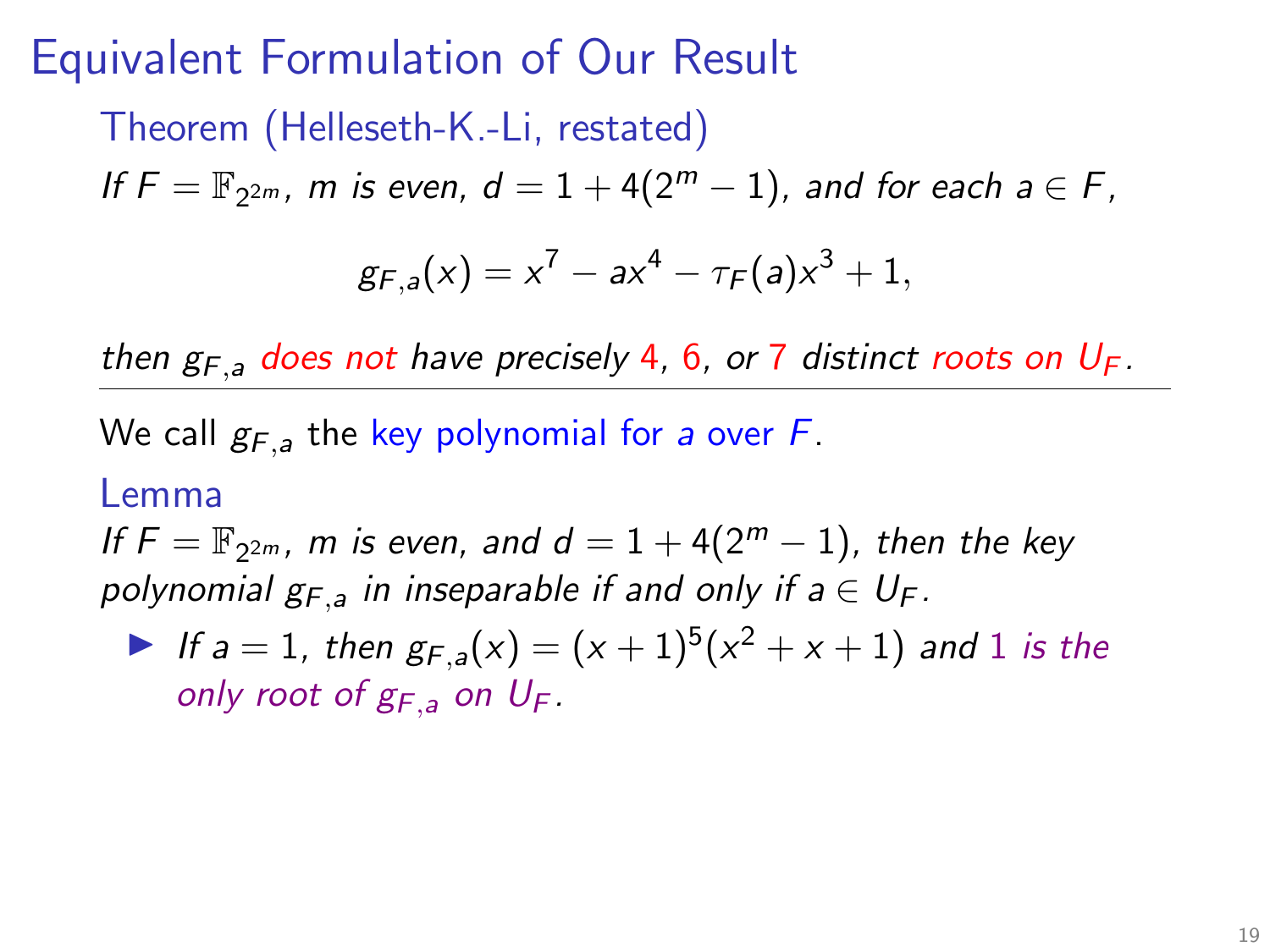Theorem (Helleseth-K.-Li, restated) If  $F = \mathbb{F}_{2^{2m}}$ , m is even,  $d = 1 + 4(2^m - 1)$ , and for each  $a \in F$ ,  $g_{F,a}(x) = x^7 - ax^4 - \tau_F(a)x^3 + 1,$ 

then  $g_{F,a}$  does not have precisely 4, 6, or 7 distinct roots on  $U_F$ .

We call  $g_{F,a}$  the key polynomial for a over F.

#### Lemma

If  $F = \mathbb{F}_{2^{2m}}$ , m is even, and  $d = 1 + 4(2^m - 1)$ , then the key polynomial  $g_{F,a}$  in inseparable if and only if  $a \in U_F$ .

- If  $a = 1$ , then  $g_{F,a}(x) = (x + 1)^5(x^2 + x + 1)$  and 1 is the only root of  $g_{F,a}$  on  $U_F$ .
- If  $a \in U_F \setminus \{1\}$ , then  $g_{F,a}(x) = (x^3 + a)(x^4 + 1/a)$  has three simple roots at the cube roots of a, exactly one of which lies on  $U_F$ , along with a root of multiplicity 4 at  $a^{-1/4} \in U_F$ . So there are two distinct roots on  $U_F$ .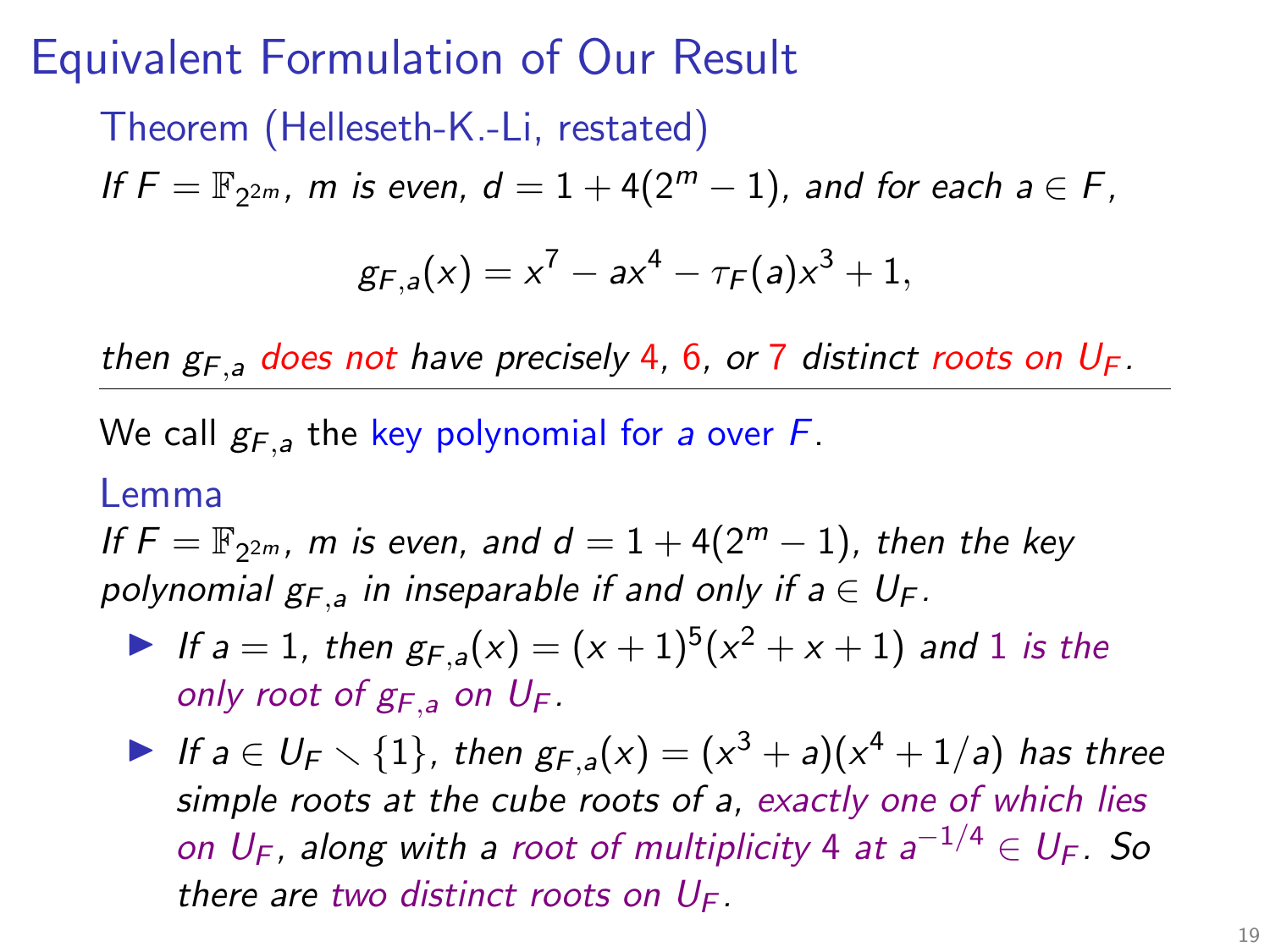Suffices to Show (Only the Separable Case Remains) If  $F = \mathbb{F}_{2^{2m}}$ , m is even,  $d = 1 + 4(2^m - 1)$ , then for each  $a \in F$ such that

$$
g_{F,a}(x) = x^7 - ax^4 - \tau_F(a)x^3 + 1,
$$

is separable, then  $g_{F,a}$  does not have precisely 4, 6, or 7 distinct roots on  $U_F$ .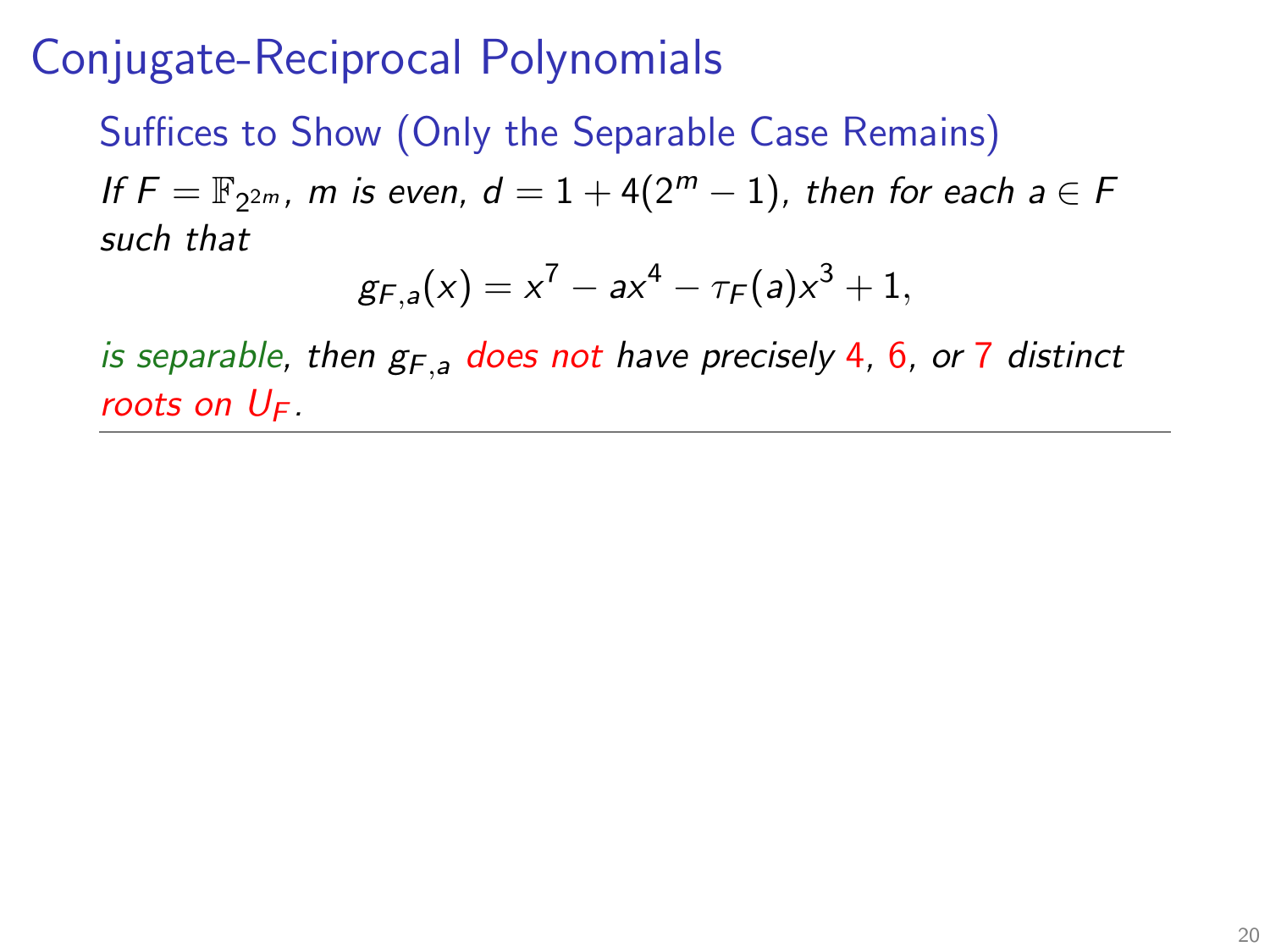Suffices to Show (Only the Separable Case Remains) If  $F = \mathbb{F}_{2^{2m}}$ , m is even,  $d = 1 + 4(2^m - 1)$ , then for each  $a \in F$ such that

$$
g_{F,a}(x) = x^7 - ax^4 - \tau_F(a)x^3 + 1,
$$

is separable, then  $g_{F,a}$  does not have precisely 4, 6, or 7 distinct roots on  $U_F$ .

If  $f(x) = f_0 + f_1x + \cdots + f_d x^d \in F[x]$  with  $f_0, f_d \neq 0$ , then the conjugate-reciprocal of  $f$  is the polynomial

$$
f^{\dagger}(x) = \tau_F(f_d) + \tau_F(f_{d-1})x + \cdots + \tau_F(f_0)x^d.
$$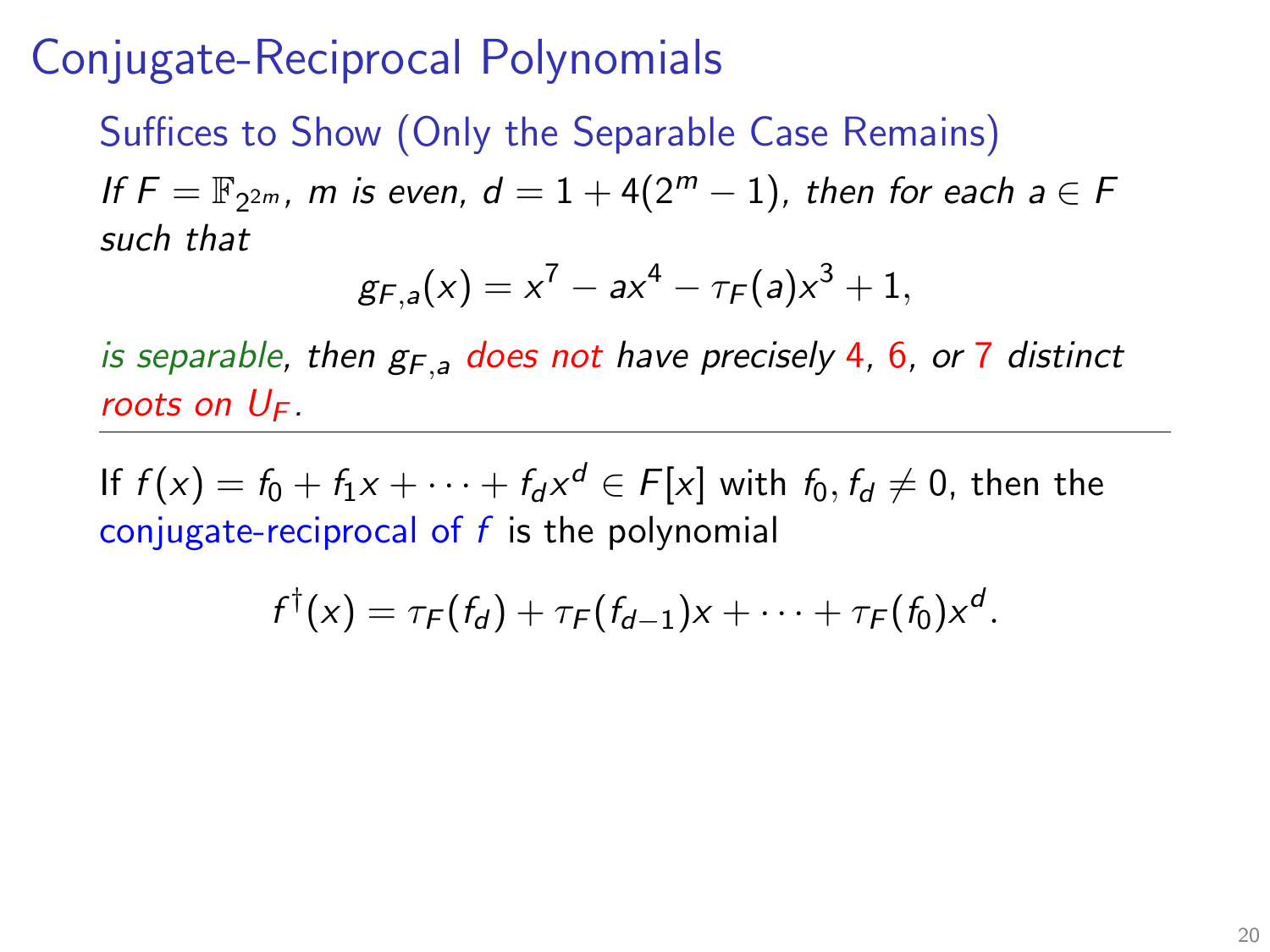Suffices to Show (Only the Separable Case Remains) If  $F = \mathbb{F}_{2^{2m}}$ , m is even,  $d = 1 + 4(2^m - 1)$ , then for each  $a \in F$ such that

$$
g_{F,a}(x) = x^7 - ax^4 - \tau_F(a)x^3 + 1,
$$

is separable, then  $g_{F,a}$  does not have precisely 4, 6, or 7 distinct roots on  $U_F$ .

If  $f(x) = f_0 + f_1x + \cdots + f_d x^d \in F[x]$  with  $f_0, f_d \neq 0$ , then the conjugate-reciprocal of  $f$  is the polynomial

$$
f^{\dagger}(x) = \tau_F(f_d) + \tau_F(f_{d-1})x + \cdots + \tau_F(f_0)x^d.
$$

If  $f^{\dagger}(x) = f(x)$ , we say that  $f(x)$  is self-conjugate-reciprocal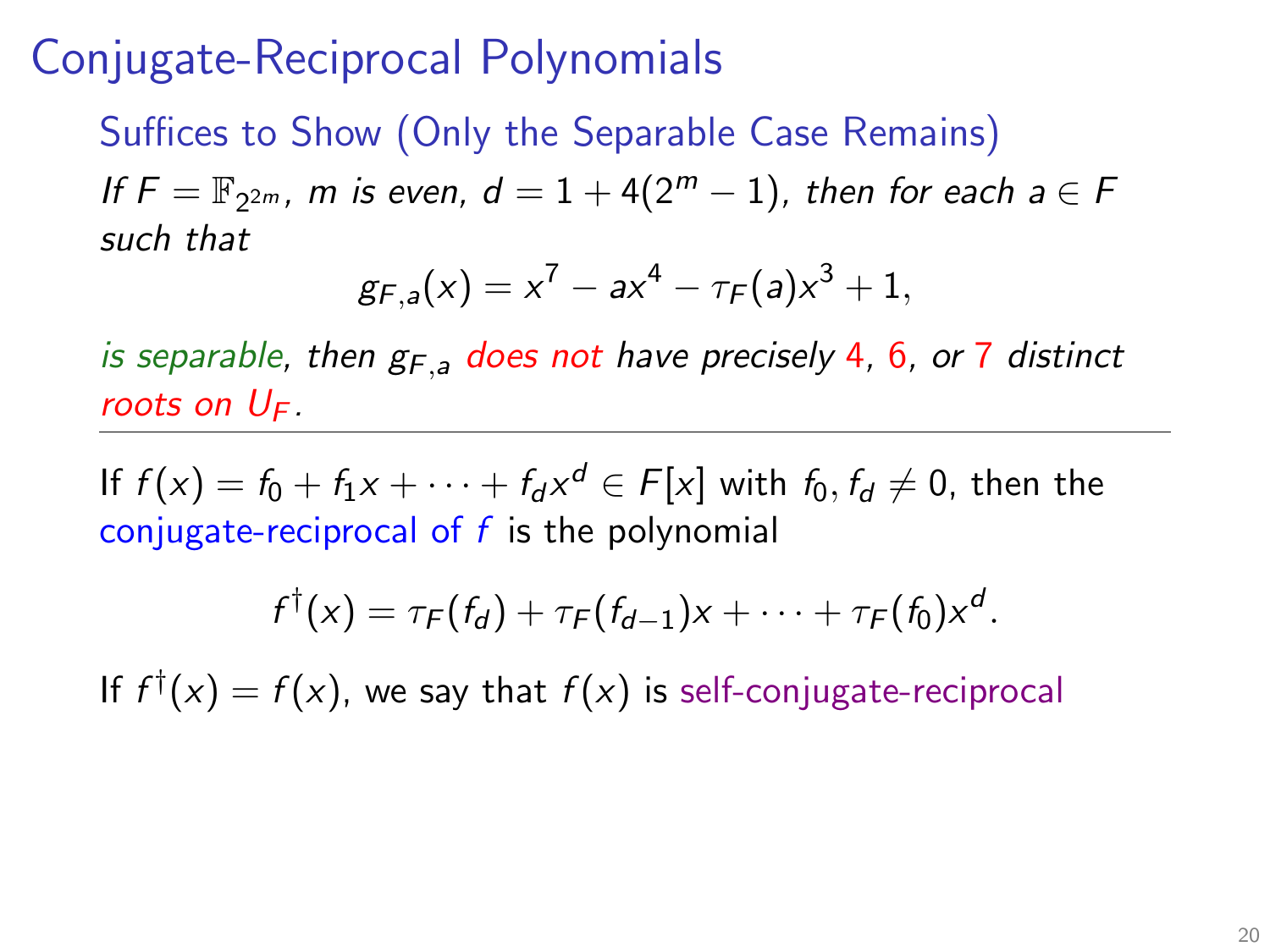Suffices to Show (Only the Separable Case Remains) If  $F = \mathbb{F}_{2^{2m}}$ , m is even,  $d = 1 + 4(2^m - 1)$ , then for each  $a \in F$ such that

$$
g_{F,a}(x) = x^7 - ax^4 - \tau_F(a)x^3 + 1,
$$

is separable, then  $g_{F,a}$  does not have precisely 4, 6, or 7 distinct roots on  $U_F$ .

If  $f(x) = f_0 + f_1x + \cdots + f_d x^d \in F[x]$  with  $f_0, f_d \neq 0$ , then the conjugate-reciprocal of  $f$  is the polynomial

$$
f^{\dagger}(x) = \tau_F(f_d) + \tau_F(f_{d-1})x + \cdots + \tau_F(f_0)x^d.
$$

If  $f^{\dagger}(x) = f(x)$ , we say that  $f(x)$  is self-conjugate-reciprocal

Notice that our key polynomials  $g_{F,a}$  are self-conjugate-reciprocal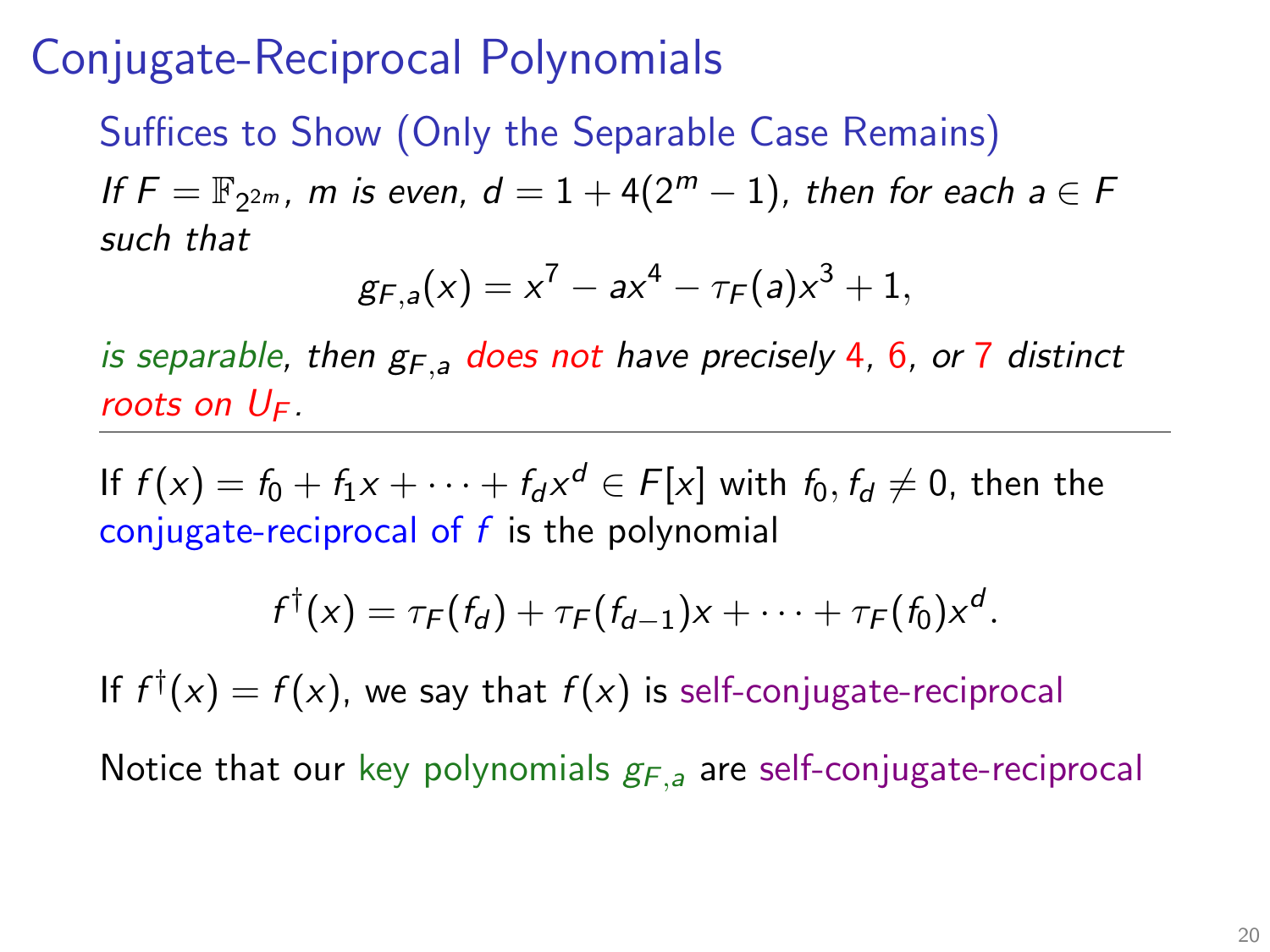Suffices to Show (Only the Separable Case Remains) If  $F = \mathbb{F}_{2^{2m}}$ , m is even,  $d = 1 + 4(2^m - 1)$ , then for each  $a \in F$ such that

$$
g_{F,a}(x) = x^7 - ax^4 - \tau_F(a)x^3 + 1,
$$

is separable, then  $g_{F,a}$  does not have precisely 4, 6, or 7 distinct roots on  $U_F$ .

If  $f(x) = f_0 + f_1x + \cdots + f_d x^d \in F[x]$  with  $f_0, f_d \neq 0$ , then the conjugate-reciprocal of  $f$  is the polynomial

$$
f^{\dagger}(x) = \tau_F(f_d) + \tau_F(f_{d-1})x + \cdots + \tau_F(f_0)x^d.
$$

If  $f^{\dagger}(x) = f(x)$ , we say that  $f(x)$  is self-conjugate-reciprocal

Notice that our key polynomials  $g_{F,a}$  are self-conjugate-reciprocal

If  $r$  is a root of a self-conjugate-reciprocal polynomial, then so is  $1/\tau_F(r)$ .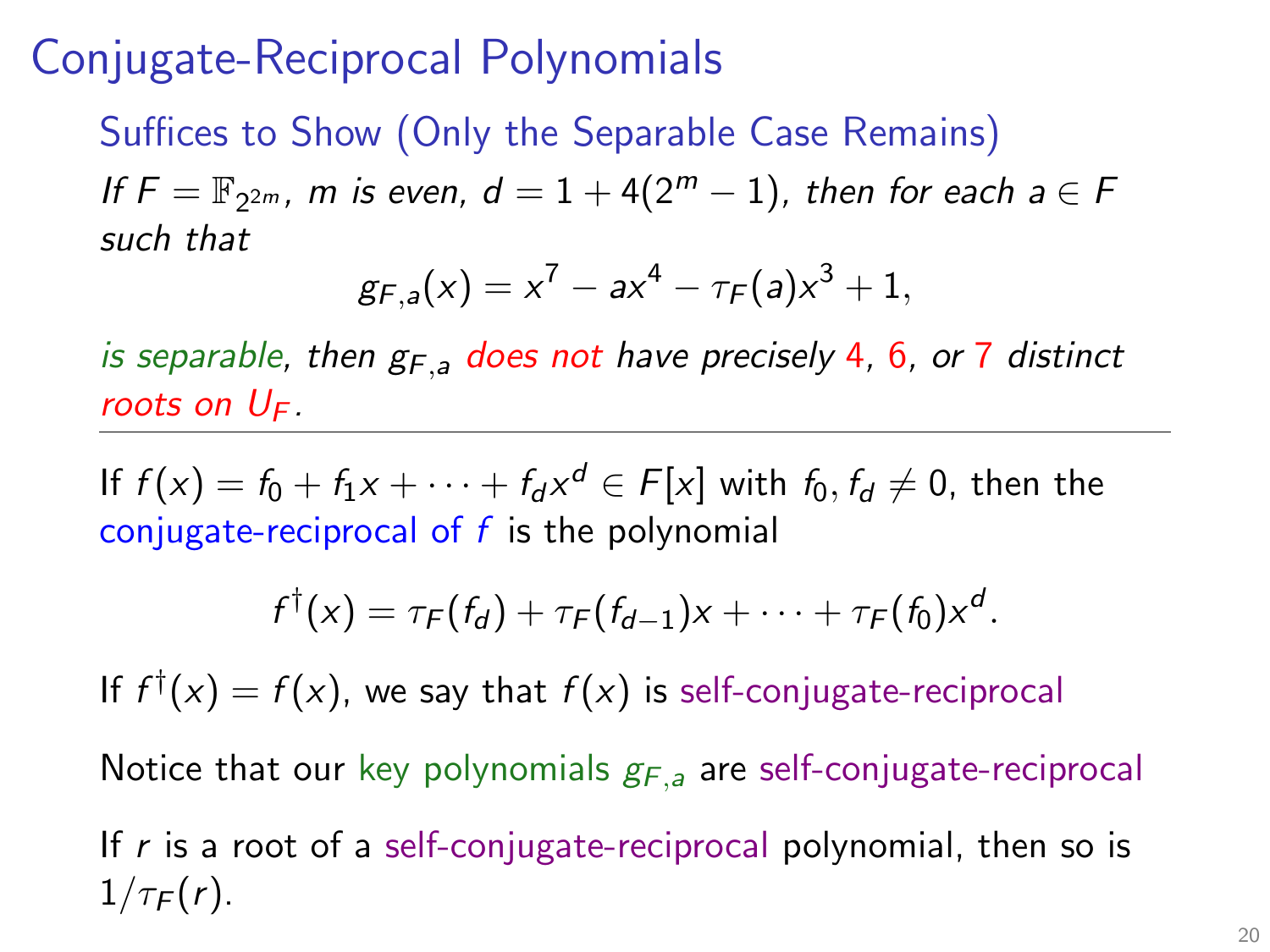$F = \mathbb{F}_{p^{2m}}$  is a finite field The half field  $H_F = \mathbb{F}_{p^m}$  is the unique subfield with  $[F : H_F] = 2$  $\tau_F\colon F\to F$  with  $\tau_F(\mathsf{x})=\mathsf{x}^{p^m}$  generates  $\mathsf{Gal}(F/H_F)$ The unit circle  $U_F = \{x \in F^* : \tau_F(x) = 1/x\}$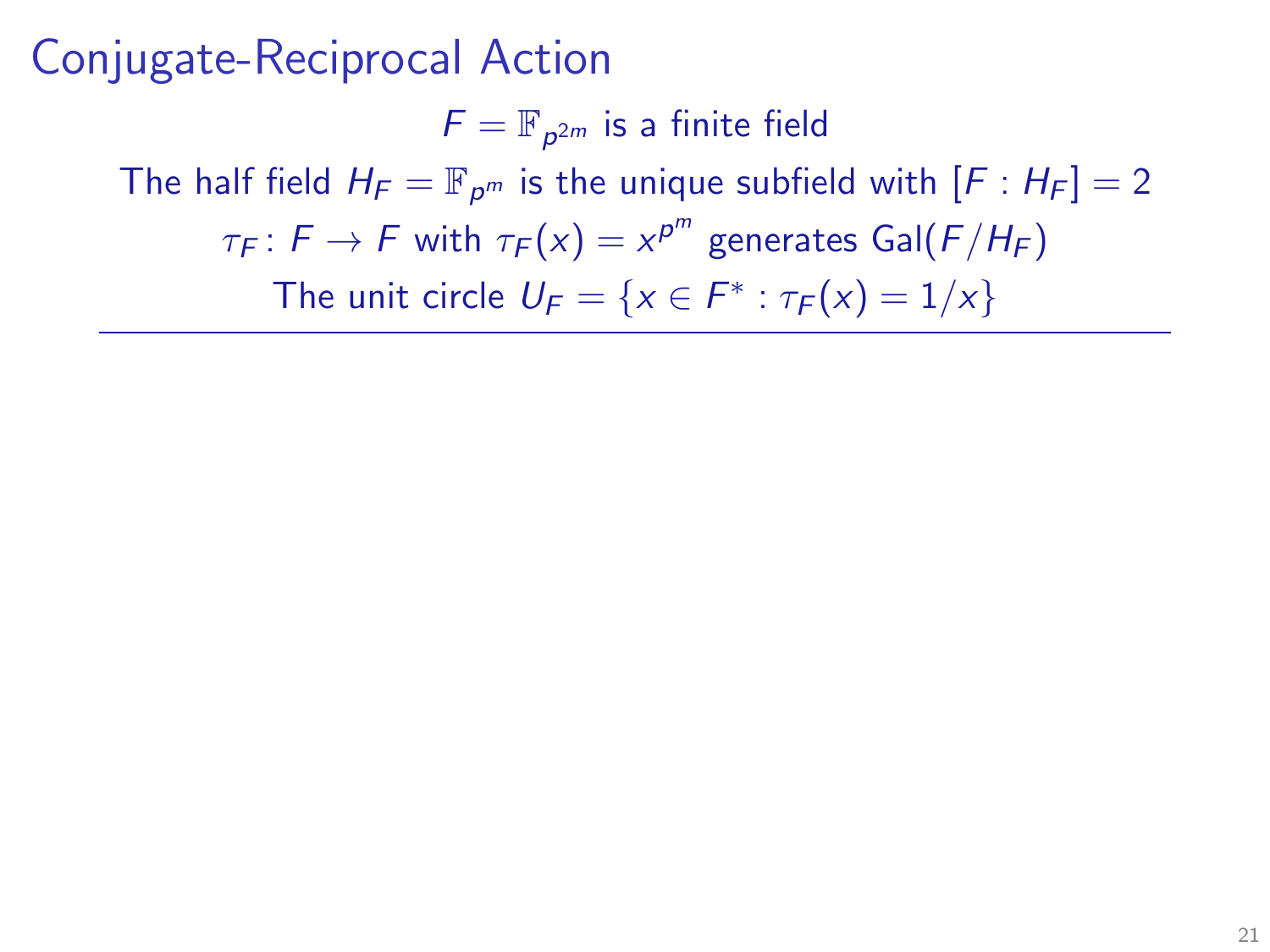$F = \mathbb{F}_{p^{2m}}$  is a finite field The half field  $H_F = \mathbb{F}_{p^m}$  is the unique subfield with  $[F : H_F] = 2$  $\tau_F\colon F\to F$  with  $\tau_F(\mathsf{x})=\mathsf{x}^{p^m}$  generates  $\mathsf{Gal}(F/H_F)$ The unit circle  $U_F = \{x \in F^* : \tau_F(x) = 1/x\}$ 

Let  $\overline{F}$  be the algebraic closure of  $F$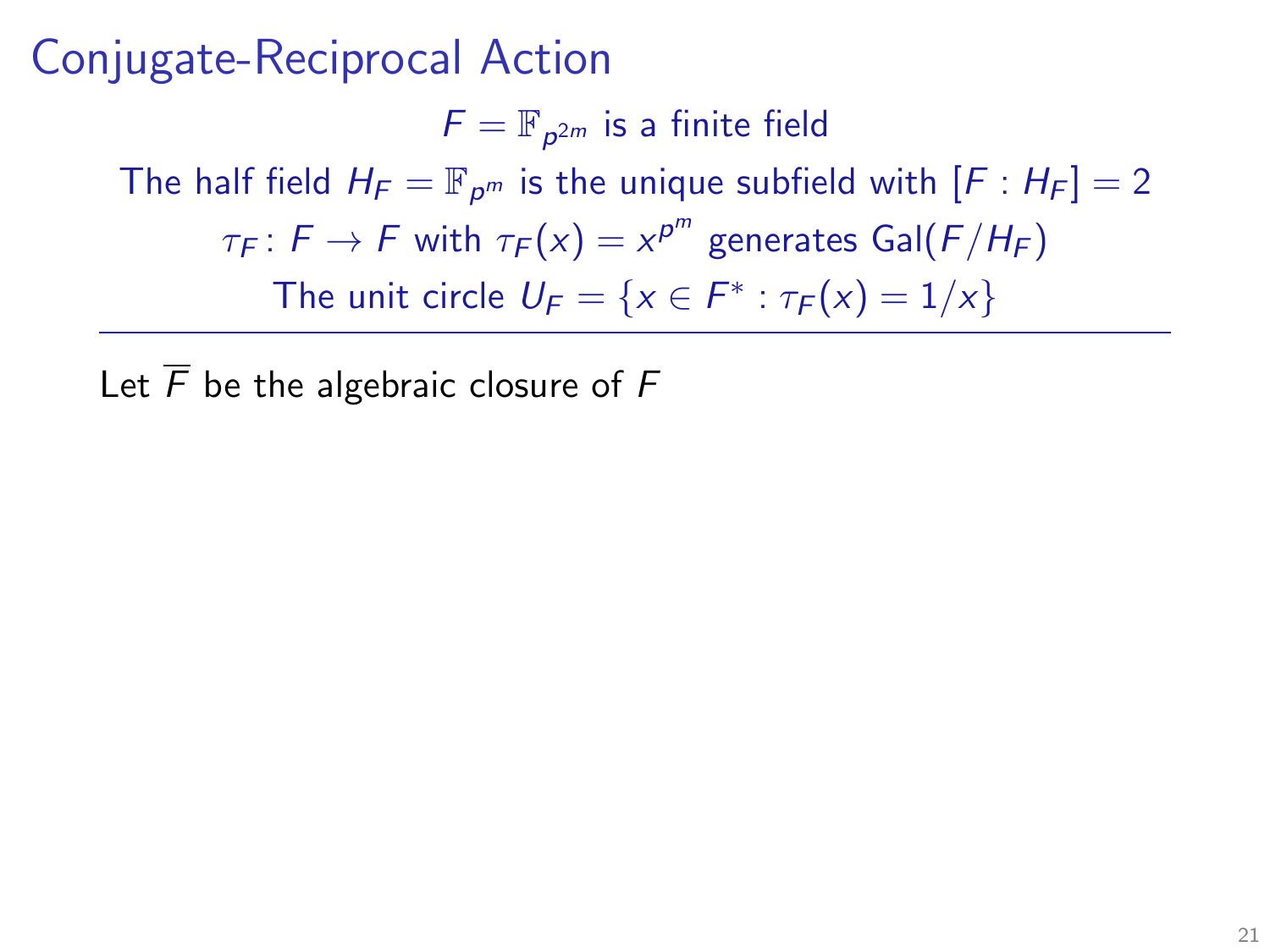$F = \mathbb{F}_{p^{2m}}$  is a finite field The half field  $H_F = \mathbb{F}_{p^m}$  is the unique subfield with  $[F : H_F] = 2$  $\tau_F\colon F\to F$  with  $\tau_F(\mathsf{x})=\mathsf{x}^{p^m}$  generates  $\mathsf{Gal}(F/H_F)$ The unit circle  $U_F = \{x \in F^* : \tau_F(x) = 1/x\}$ 

Let  $\overline{F}$  be the algebraic closure of  $F$ 

Extend  $\tau_F\colon \overline{F}\to \overline{F}$  with  $\tau_F(\mathsf{x})=\mathsf{x}^{p^m}$  for all  $\mathsf{x}\in \overline{F}$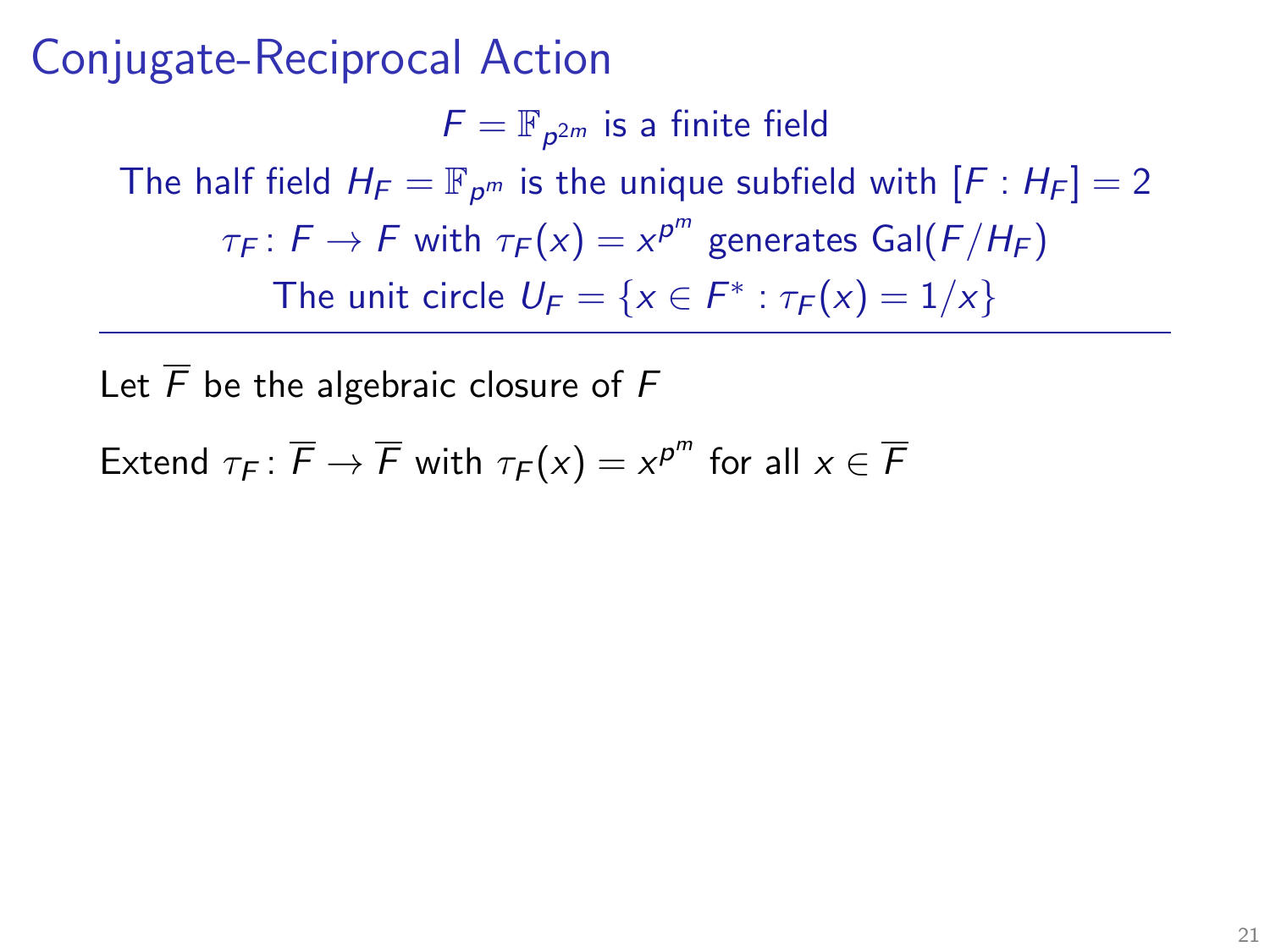$F = \mathbb{F}_{p^{2m}}$  is a finite field The half field  $H_F = \mathbb{F}_{p^m}$  is the unique subfield with  $[F : H_F] = 2$  $\tau_F\colon F\to F$  with  $\tau_F(\mathsf{x})=\mathsf{x}^{p^m}$  generates  $\mathsf{Gal}(F/H_F)$ The unit circle  $U_F = \{x \in F^* : \tau_F(x) = 1/x\}$ 

Let  $\overline{F}$  be the algebraic closure of  $F$ Extend  $\tau_F\colon \overline{F}\to \overline{F}$  with  $\tau_F(\mathsf{x})=\mathsf{x}^{p^m}$  for all  $\mathsf{x}\in \overline{F}$ Define the conjugate-reciprocal map  $\pi_F\colon \overline{F}^*\to \overline{F}^*$  by  $\pi_F(x)=1/\tau_F(x)=x^{-\rho^m}$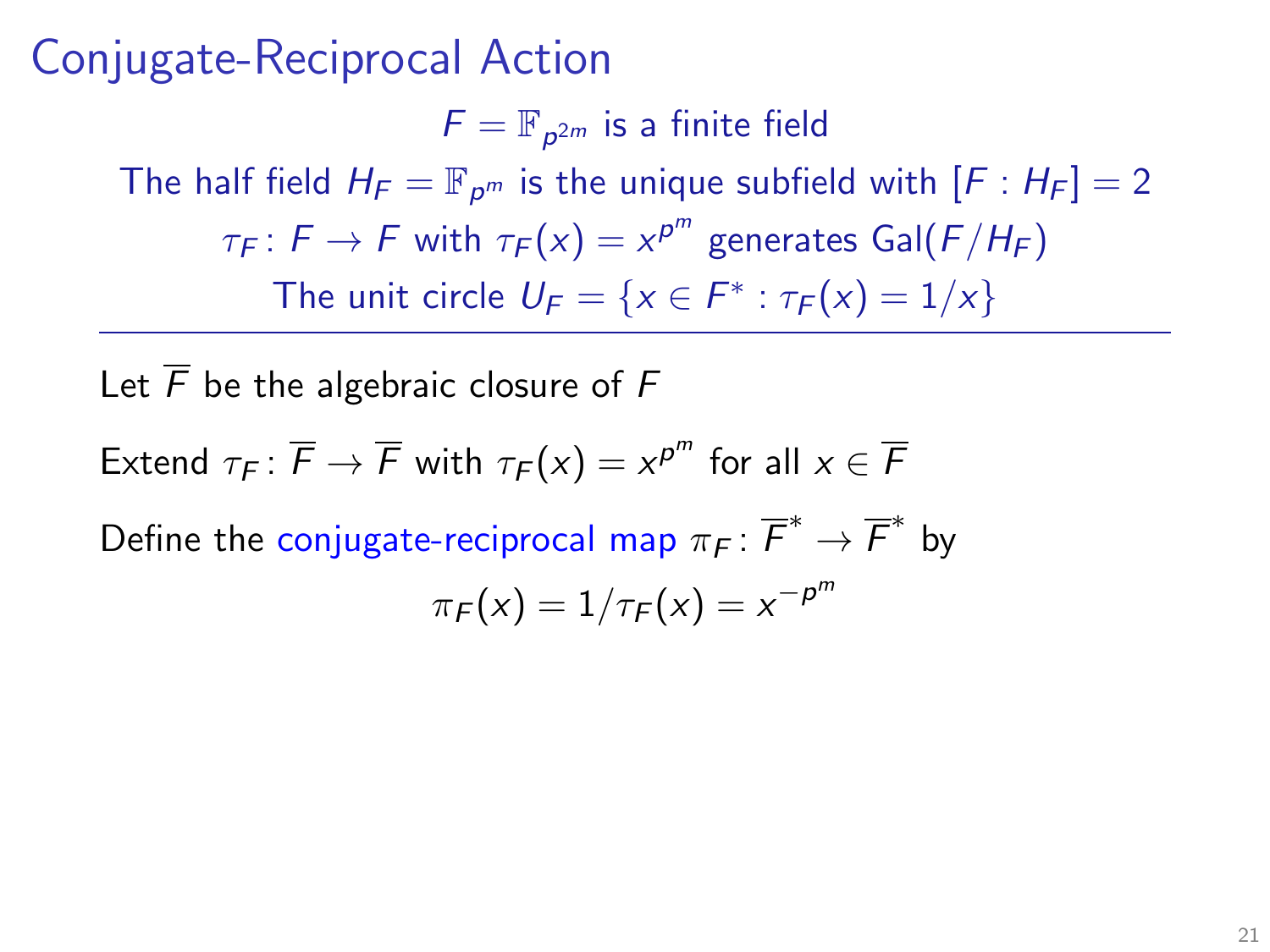$F = \mathbb{F}_{p^{2m}}$  is a finite field The half field  $H_F = \mathbb{F}_{p^m}$  is the unique subfield with  $[F : H_F] = 2$  $\tau_F\colon F\to F$  with  $\tau_F(\mathsf{x})=\mathsf{x}^{p^m}$  generates  $\mathsf{Gal}(F/H_F)$ The unit circle  $U_F = \{x \in F^* : \tau_F(x) = 1/x\}$ 

Let  $\overline{F}$  be the algebraic closure of  $F$ Extend  $\tau_F\colon \overline{F}\to \overline{F}$  with  $\tau_F(\mathsf{x})=\mathsf{x}^{p^m}$  for all  $\mathsf{x}\in \overline{F}$ Define the conjugate-reciprocal map  $\pi_F\colon \overline{F}^*\to \overline{F}^*$  by  $\pi_F(x)=1/\tau_F(x)=x^{-\rho^m}$ Then  $H_F = \{x \in \overline{F} : \tau_F(x) = x\}$  and  $U_F = \{x \in \overline{F}^* : \pi_F(x) = x\}$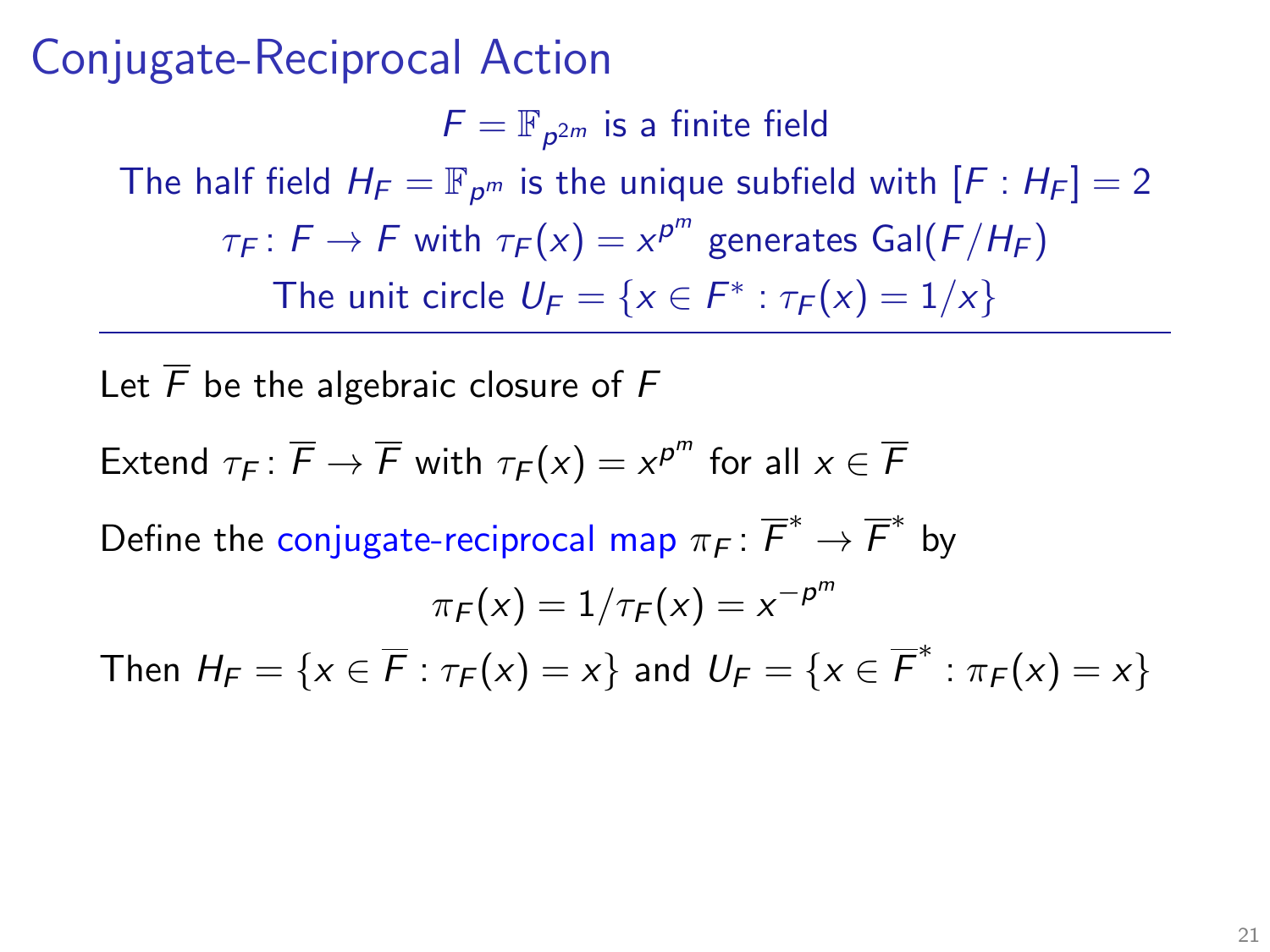$F = \mathbb{F}_{p^{2m}}$  is a finite field The half field  $H_F = \mathbb{F}_{p^m}$  is the unique subfield with  $[F : H_F] = 2$  $\tau_F\colon F\to F$  with  $\tau_F(\mathsf{x})=\mathsf{x}^{p^m}$  generates  $\mathsf{Gal}(F/H_F)$ The unit circle  $U_F = \{x \in F^* : \tau_F(x) = 1/x\}$ 

Let  $\overline{F}$  be the algebraic closure of  $F$ Extend  $\tau_F\colon \overline{F}\to \overline{F}$  with  $\tau_F(\mathsf{x})=\mathsf{x}^{p^m}$  for all  $\mathsf{x}\in \overline{F}$ Define the conjugate-reciprocal map  $\pi_F\colon \overline{F}^*\to \overline{F}^*$  by  $\pi_F(x)=1/\tau_F(x)=x^{-\rho^m}$ Then  $H_F = \{x \in \overline{F} : \tau_F(x) = x\}$  and  $U_F = \{x \in \overline{F}^* : \pi_F(x) = x\}$ Let the conjugate-reciprocal group  $\Pi_F = \{ \pi^k_F : k \in \mathbb{Z} \}$  be the cyclic group of permutations of  $\overline{F}^*$  generated by  $\pi_F$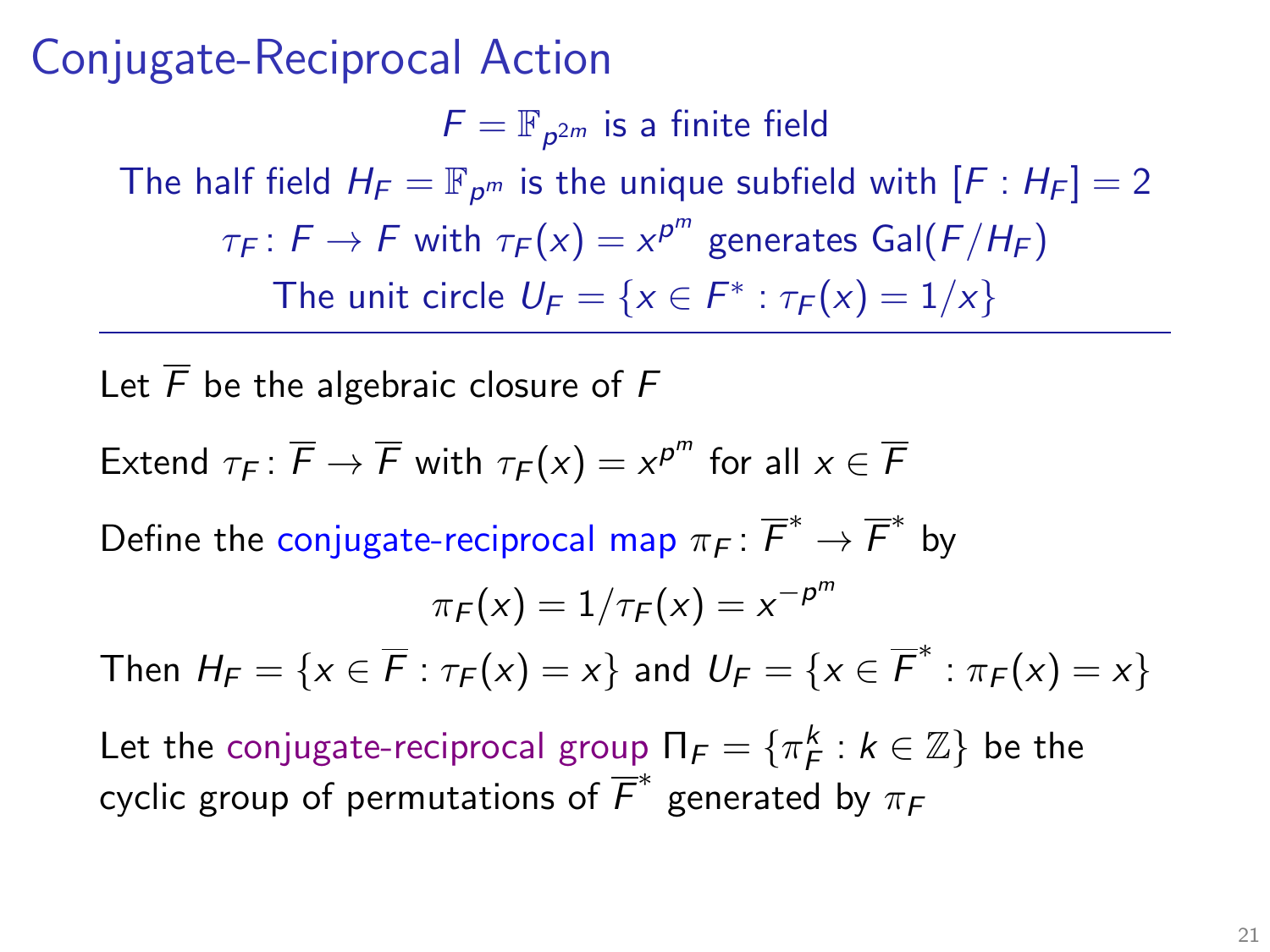$F = \mathbb{F}_{p^{2m}}$  is a finite field The half field  $H_F = \mathbb{F}_{p^m}$  is the unique subfield with  $[F : H_F] = 2$  $\tau_F\colon F\to F$  with  $\tau_F(\mathsf{x})=\mathsf{x}^{p^m}$  generates  $\mathsf{Gal}(F/H_F)$ The unit circle  $U_F = \{x \in F^* : \tau_F(x) = 1/x\}$ 

Let  $\overline{F}$  be the algebraic closure of  $F$ Extend  $\tau_F\colon \overline{F}\to \overline{F}$  with  $\tau_F(\mathsf{x})=\mathsf{x}^{p^m}$  for all  $\mathsf{x}\in \overline{F}$ Define the conjugate-reciprocal map  $\pi_F\colon \overline{F}^*\to \overline{F}^*$  by  $\pi_F(x)=1/\tau_F(x)=x^{-\rho^m}$ Then  $H_F = \{x \in \overline{F} : \tau_F(x) = x\}$  and  $U_F = \{x \in \overline{F}^* : \pi_F(x) = x\}$ Let the conjugate-reciprocal group  $\Pi_F = \{ \pi^k_F : k \in \mathbb{Z} \}$  be the cyclic group of permutations of  $\overline{F}^*$  generated by  $\pi_F$ 

The set of roots of a self-conjugate-reciprocal polynomial is  $\Pi_F\text{-closed}$  21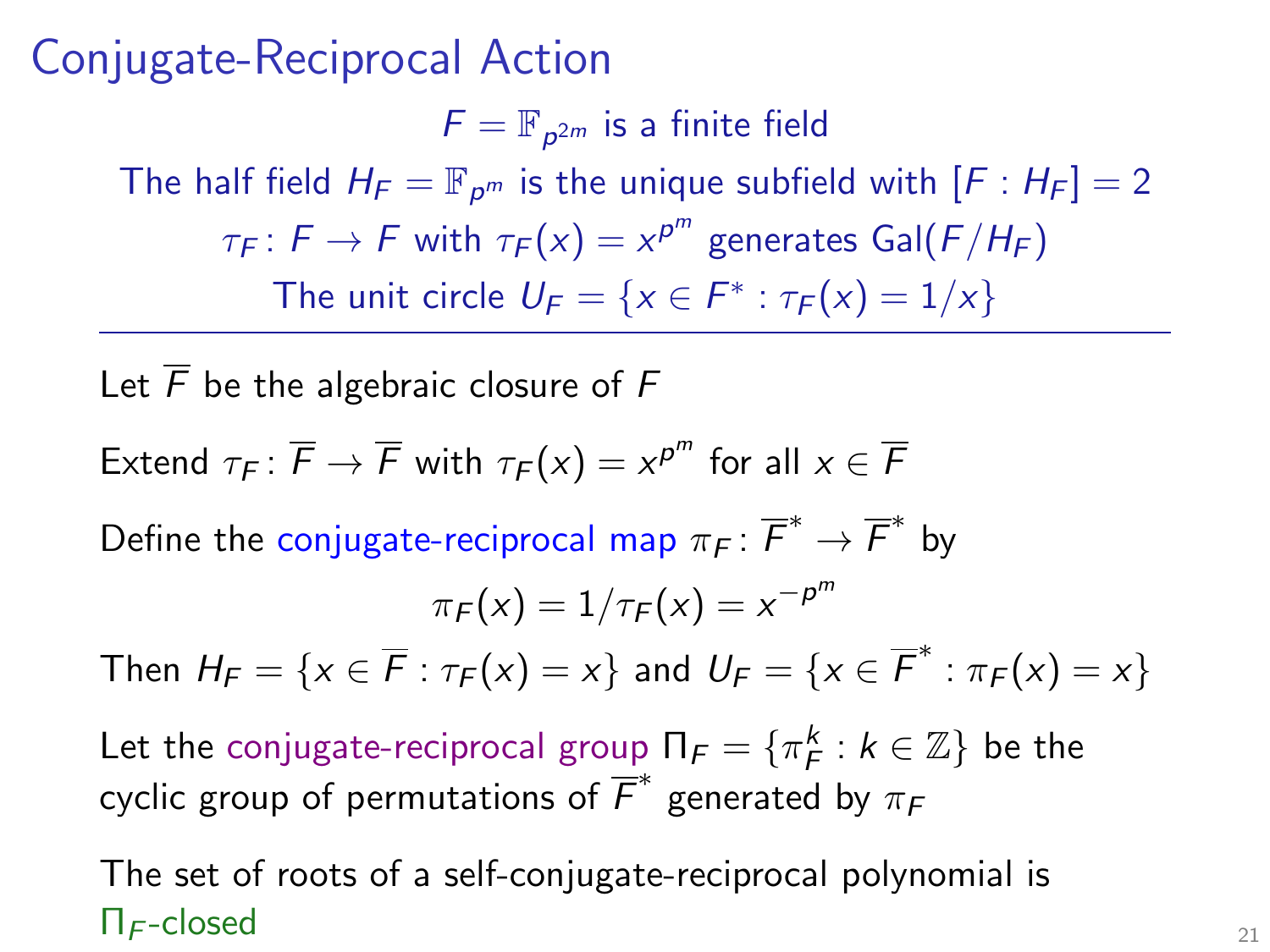## Orbits of the Conjugate-Reciprocal Action

$$
F = \mathbb{F}_{p^{2m}}
$$
 is a finite field  
\n
$$
\tau_F \colon \overline{F} \to \overline{F}
$$
 with  $\tau_F(x) = x^{p^m}$  and  
\n
$$
\pi_F \colon \overline{F}^* \to \overline{F}^*
$$
 with  $\pi_F(x) = x^{-p^m}$   
\n
$$
\Pi_F = \{\pi_F^k : k \in \mathbb{Z}\} \text{ acts on } \overline{F}^*
$$
  
\nThe unit circle  $U_F = \{x \in \overline{F}^* : \pi_F(x) = x\}$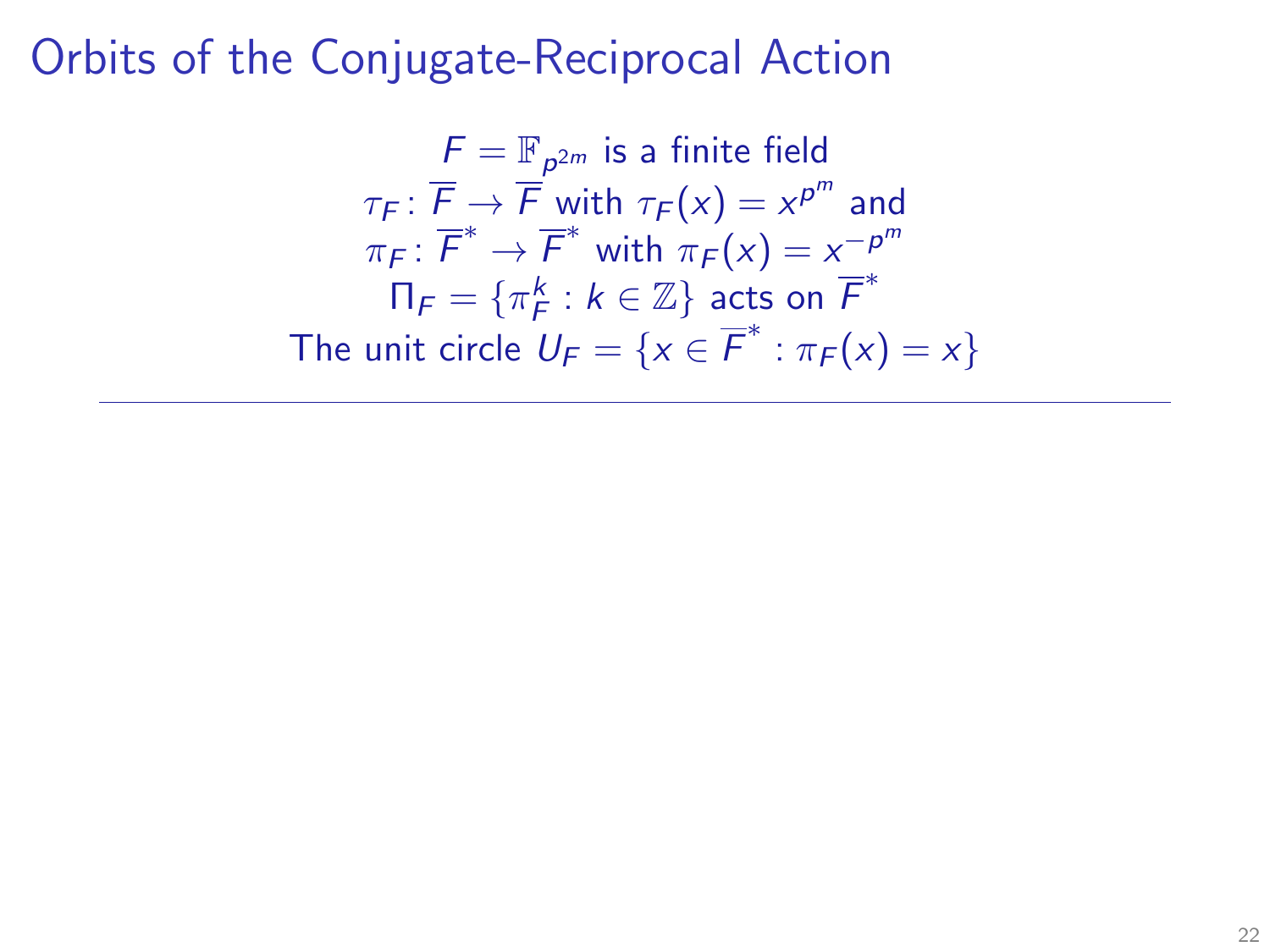## Orbits of the Conjugate-Reciprocal Action

$$
F = \mathbb{F}_{p^{2m}}
$$
 is a finite field  
\n
$$
\tau_F \colon \overline{F} \to \overline{F}
$$
 with  $\tau_F(x) = x^{p^m}$  and  
\n
$$
\pi_F \colon \overline{F}^* \to \overline{F}^*
$$
 with  $\pi_F(x) = x^{-p^m}$   
\n
$$
\Pi_F = \{\pi_F^k : k \in \mathbb{Z}\} \text{ acts on } \overline{F}^*
$$
  
\nThe unit circle  $U_F = \{x \in \overline{F}^* : \pi_F(x) = x\}$ 

If  $r \in \overline{F}^*$ , then we write  $\Pi_F \cdot r$  for the orbit  $\{\pi_F^k(r) : k \in \mathbb{Z}\}$  of  $r$ under the conjugate-reciprocal action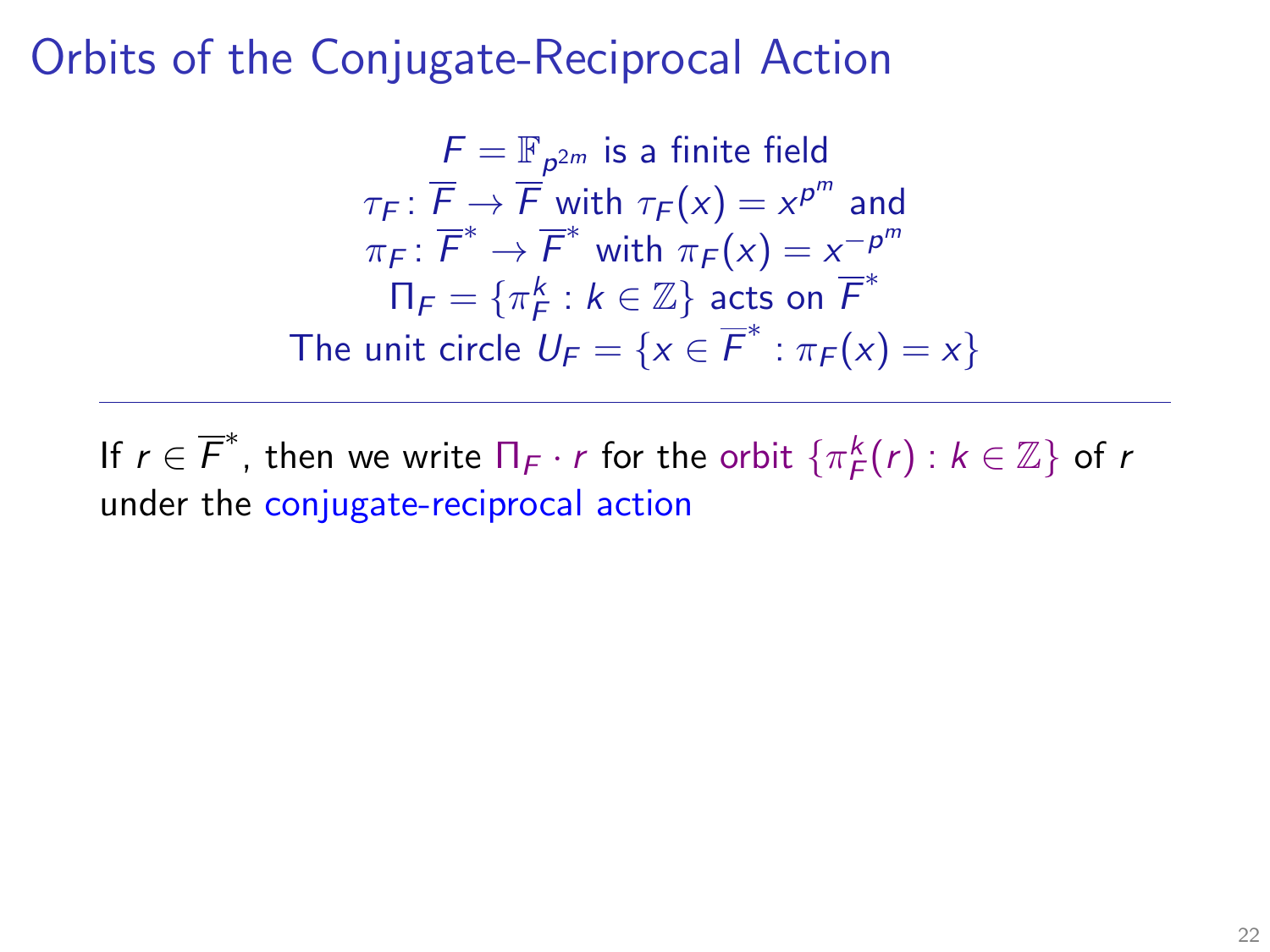$$
F = \mathbb{F}_{p^{2m}}
$$
 is a finite field  
\n
$$
\tau_F \colon \overline{F} \to \overline{F}
$$
 with  $\tau_F(x) = x^{p^m}$  and  
\n
$$
\pi_F \colon \overline{F}^* \to \overline{F}^*
$$
 with  $\pi_F(x) = x^{-p^m}$   
\n
$$
\Pi_F = \{\pi_F^k : k \in \mathbb{Z}\} \text{ acts on } \overline{F}^*
$$
  
\nThe unit circle  $U_F = \{x \in \overline{F}^* : \pi_F(x) = x\}$ 

If  $r \in \overline{F}^*$ , then we write  $\Pi_F \cdot r$  for the orbit  $\{\pi_F^k(r) : k \in \mathbb{Z}\}$  of  $r$ under the conjugate-reciprocal action

The set of roots of a self-conjugate-reciprocal polynomial is a union of such orbits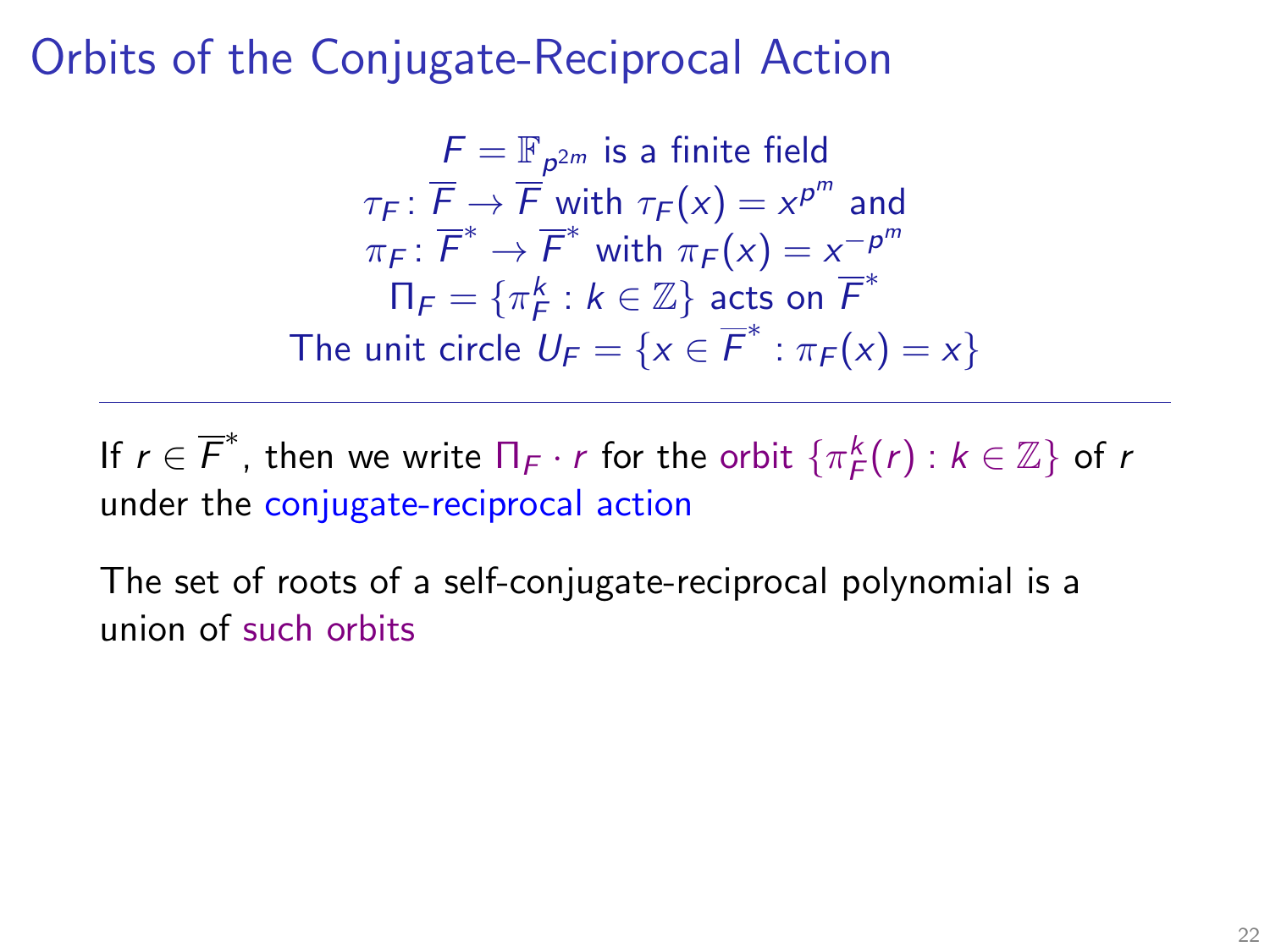$$
F = \mathbb{F}_{p^{2m}}
$$
 is a finite field  
\n
$$
\tau_F \colon \overline{F} \to \overline{F}
$$
 with  $\tau_F(x) = x^{p^m}$  and  
\n
$$
\pi_F \colon \overline{F}^* \to \overline{F}^*
$$
 with  $\pi_F(x) = x^{-p^m}$   
\n
$$
\Pi_F = \{\pi_F^k : k \in \mathbb{Z}\} \text{ acts on } \overline{F}^*
$$
  
\nThe unit circle  $U_F = \{x \in \overline{F}^* : \pi_F(x) = x\}$ 

If  $r \in \overline{F}^*$ , then we write  $\Pi_F \cdot r$  for the orbit  $\{\pi_F^k(r) : k \in \mathbb{Z}\}$  of  $r$ under the conjugate-reciprocal action

The set of roots of a self-conjugate-reciprocal polynomial is a union of such orbits

Two main facts: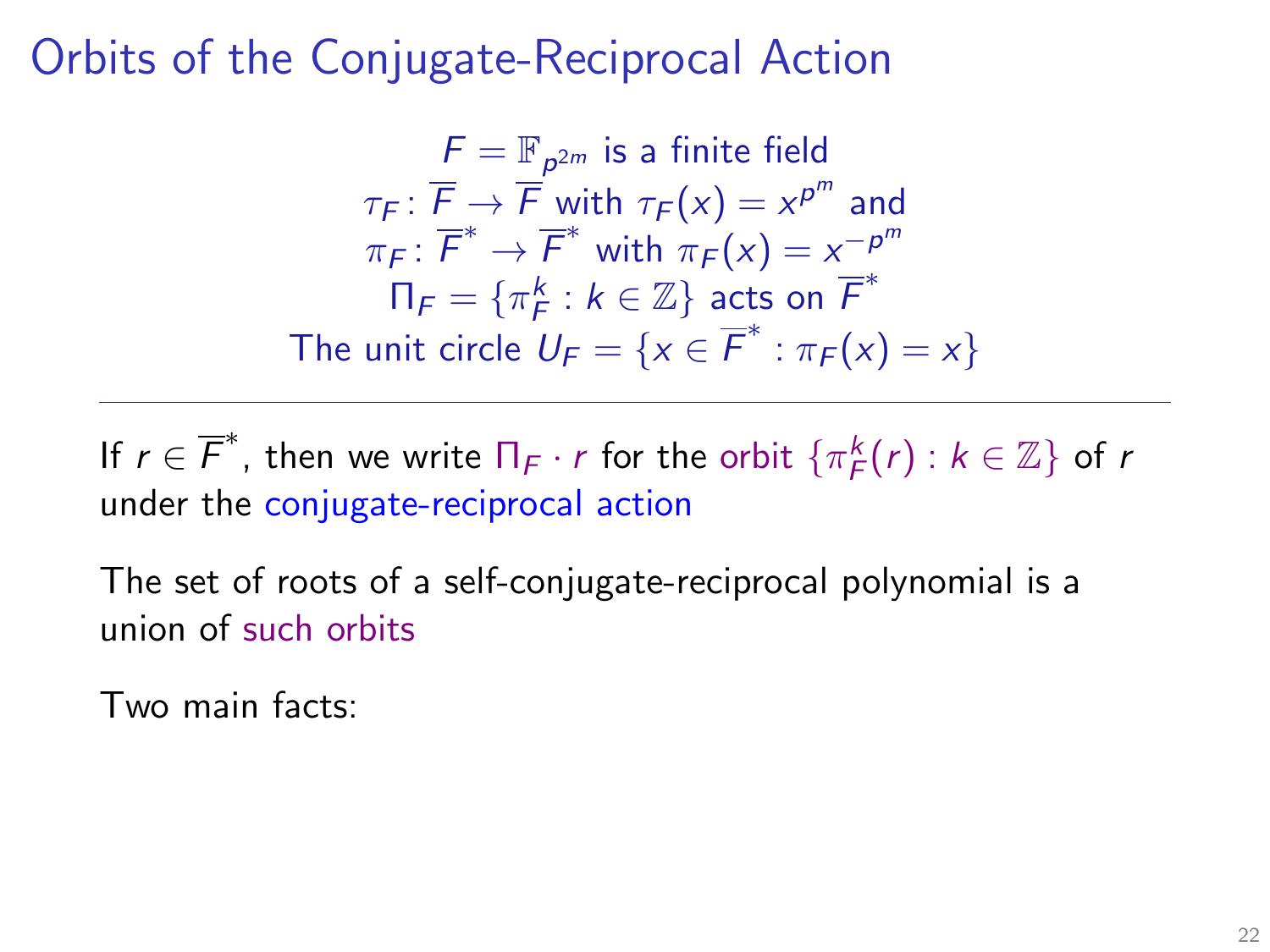$$
F = \mathbb{F}_{p^{2m}}
$$
 is a finite field  
\n
$$
\tau_F \colon \overline{F} \to \overline{F}
$$
 with  $\tau_F(x) = x^{p^m}$  and  
\n
$$
\pi_F \colon \overline{F}^* \to \overline{F}^*
$$
 with  $\pi_F(x) = x^{-p^m}$   
\n
$$
\Pi_F = \{\pi_F^k : k \in \mathbb{Z}\} \text{ acts on } \overline{F}^*
$$
  
\nThe unit circle  $U_F = \{x \in \overline{F}^* : \pi_F(x) = x\}$ 

If  $r \in \overline{F}^*$ , then we write  $\Pi_F \cdot r$  for the orbit  $\{\pi_F^k(r) : k \in \mathbb{Z}\}$  of  $r$ under the conjugate-reciprocal action

The set of roots of a self-conjugate-reciprocal polynomial is a union of such orbits

Two main facts:

 $\blacktriangleright$  All orbits are finite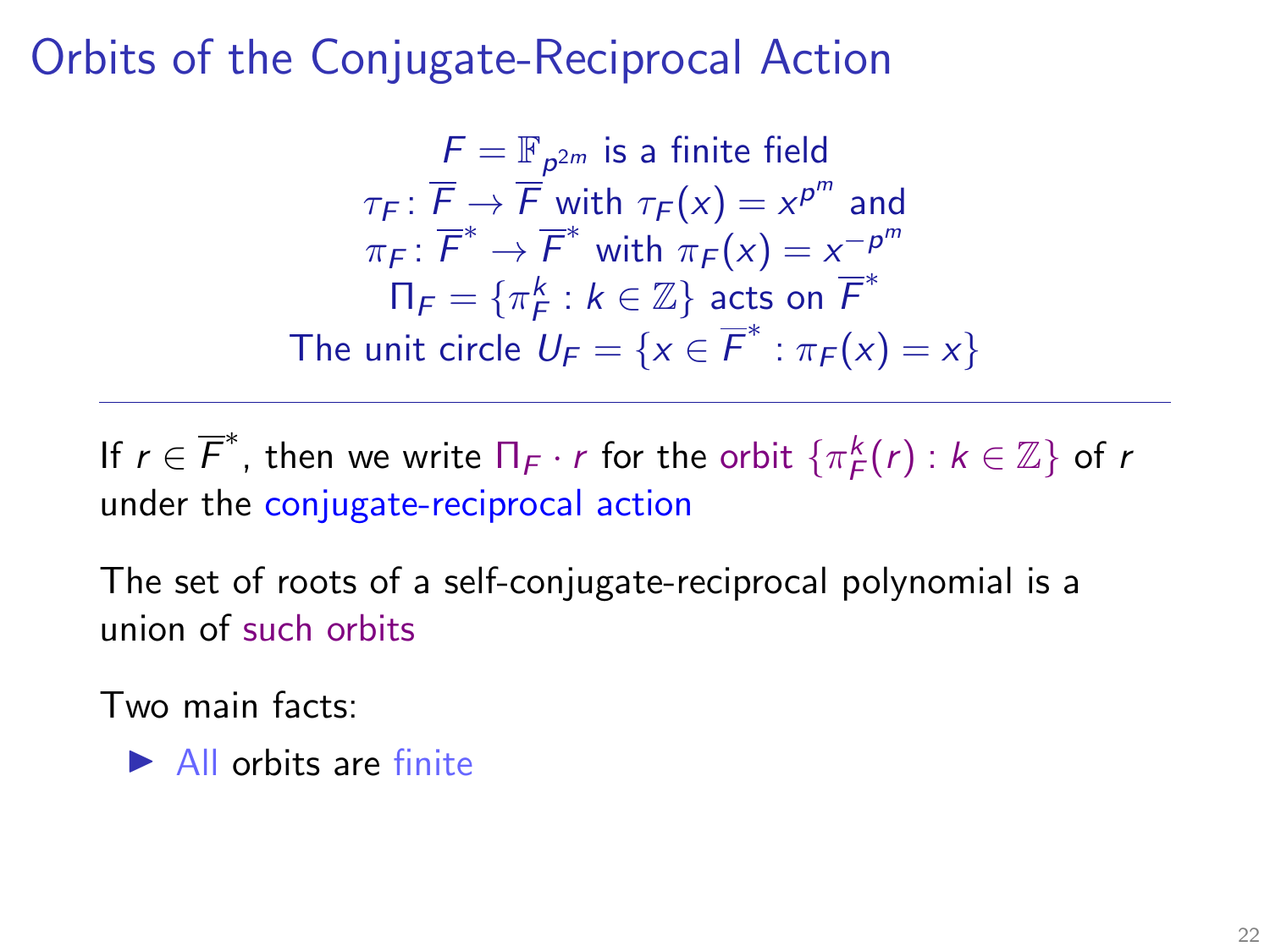$$
F = \mathbb{F}_{p^{2m}}
$$
 is a finite field  
\n
$$
\tau_F \colon \overline{F} \to \overline{F}
$$
 with  $\tau_F(x) = x^{p^m}$  and  
\n
$$
\pi_F \colon \overline{F}^* \to \overline{F}^*
$$
 with  $\pi_F(x) = x^{-p^m}$   
\n
$$
\Pi_F = \{\pi_F^k : k \in \mathbb{Z}\} \text{ acts on } \overline{F}^*
$$
  
\nThe unit circle  $U_F = \{x \in \overline{F}^* : \pi_F(x) = x\}$ 

If  $r \in \overline{F}^*$ , then we write  $\Pi_F \cdot r$  for the orbit  $\{\pi_F^k(r) : k \in \mathbb{Z}\}$  of  $r$ under the conjugate-reciprocal action

The set of roots of a self-conjugate-reciprocal polynomial is a union of such orbits

Two main facts:

- $\blacktriangleright$  All orbits are finite
- An element  $x \in \overline{F}^*$  lies in a singleton orbit (orbit of cardinality 1) if and only if  $x \in U_F$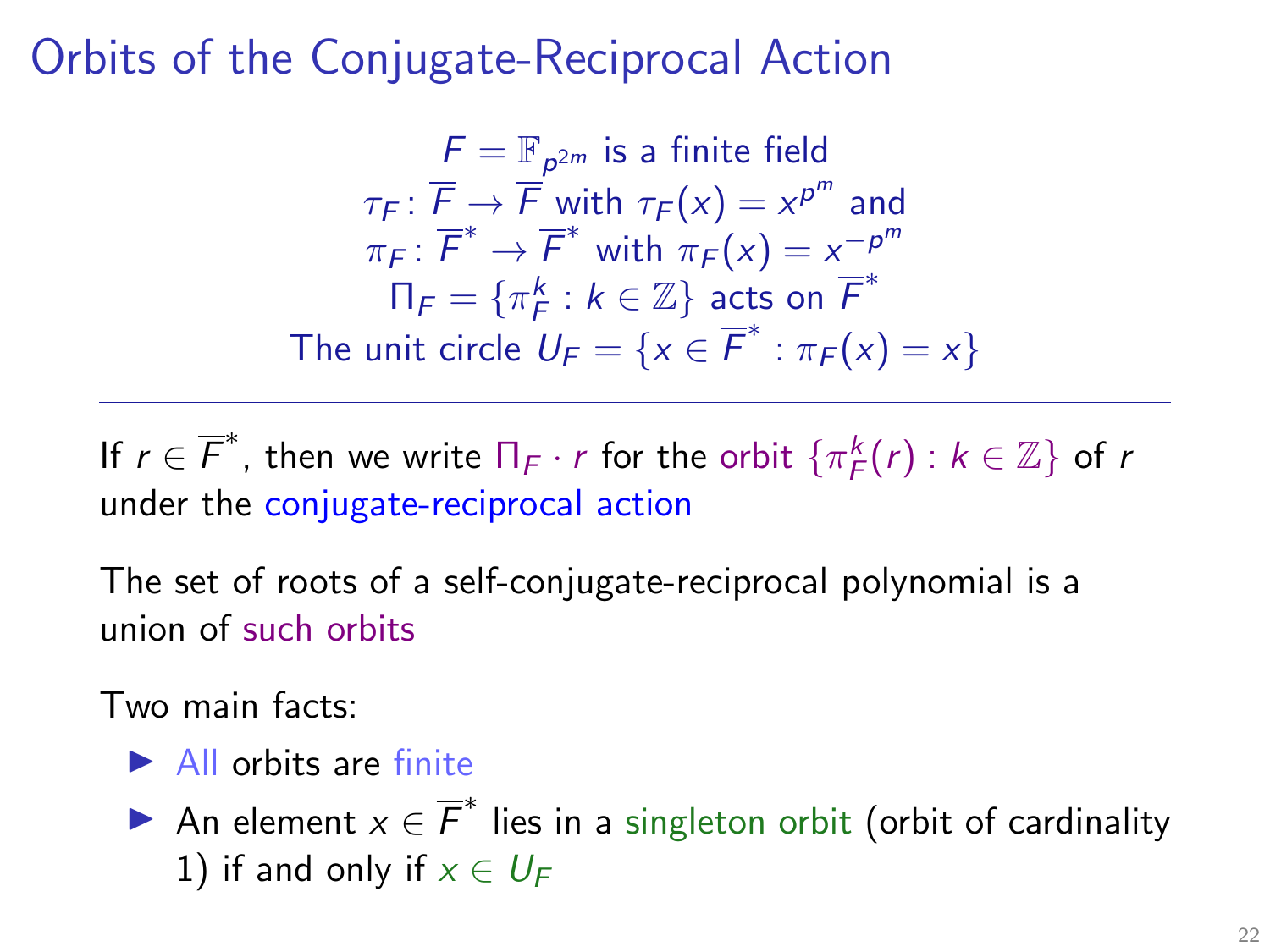Suffices to Show (Only the Separable Case Remains)

If  $F = \mathbb{F}_{2^{2m}}$ , m is even,  $d = 1 + 4(2^m - 1)$ , then for each  $a \in F$ such that

$$
g_{F,a}(x) = x^7 - ax^4 - \tau_F(a)x^3 + 1,
$$

is separable, then  $g_{F,a}$  does not have precisely 4, 6, or 7 distinct roots on  $U_F$ .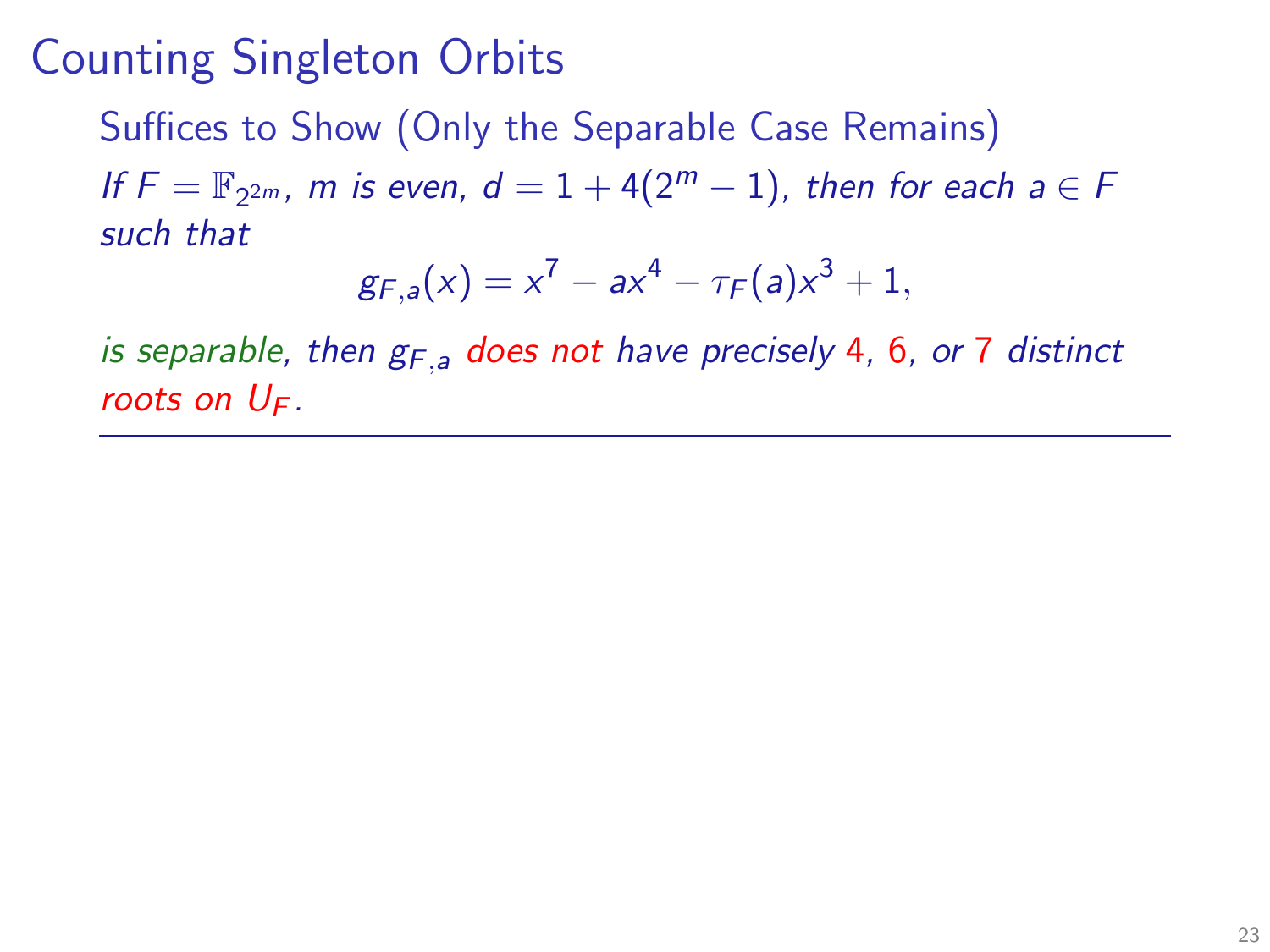Suffices to Show (Only the Separable Case Remains)

If  $F = \mathbb{F}_{2^{2m}}$ , m is even,  $d = 1 + 4(2^m - 1)$ , then for each  $a \in F$ such that

$$
g_{F,a}(x) = x^7 - ax^4 - \tau_F(a)x^3 + 1,
$$

is separable, then  $g_{F,a}$  does not have precisely 4, 6, or 7 distinct roots on  $U_F$ .

Let  $R_{F,a}$  denote the set of roots in  $\overline{F}^*$  of the key polynomial  $g_{F,a}$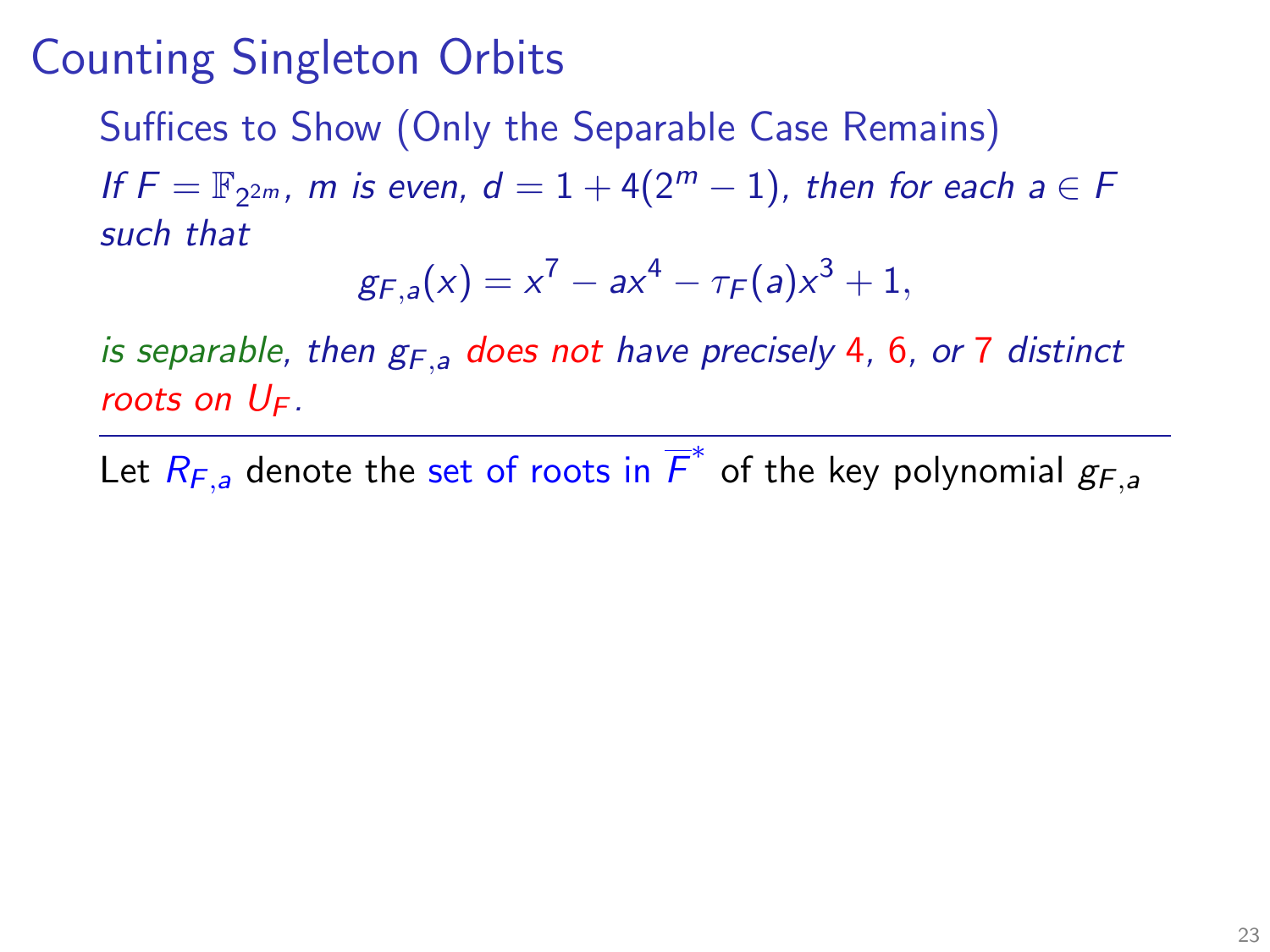Suffices to Show (Only the Separable Case Remains)

If  $F = \mathbb{F}_{2^{2m}}$ , m is even,  $d = 1 + 4(2^m - 1)$ , then for each  $a \in F$ such that

$$
g_{F,a}(x) = x^7 - ax^4 - \tau_F(a)x^3 + 1,
$$

is separable, then  $g_{F,a}$  does not have precisely 4, 6, or 7 distinct roots on  $U_F$ .

Let  $R_{F,a}$  denote the set of roots in  $\overline{F}^*$  of the key polynomial  $g_{F,a}$ Since  $g_{F,a}$  is self-conjugate-reciprocal,  $R_{F,a}$  is a union of  $\Pi_F$ -orbits.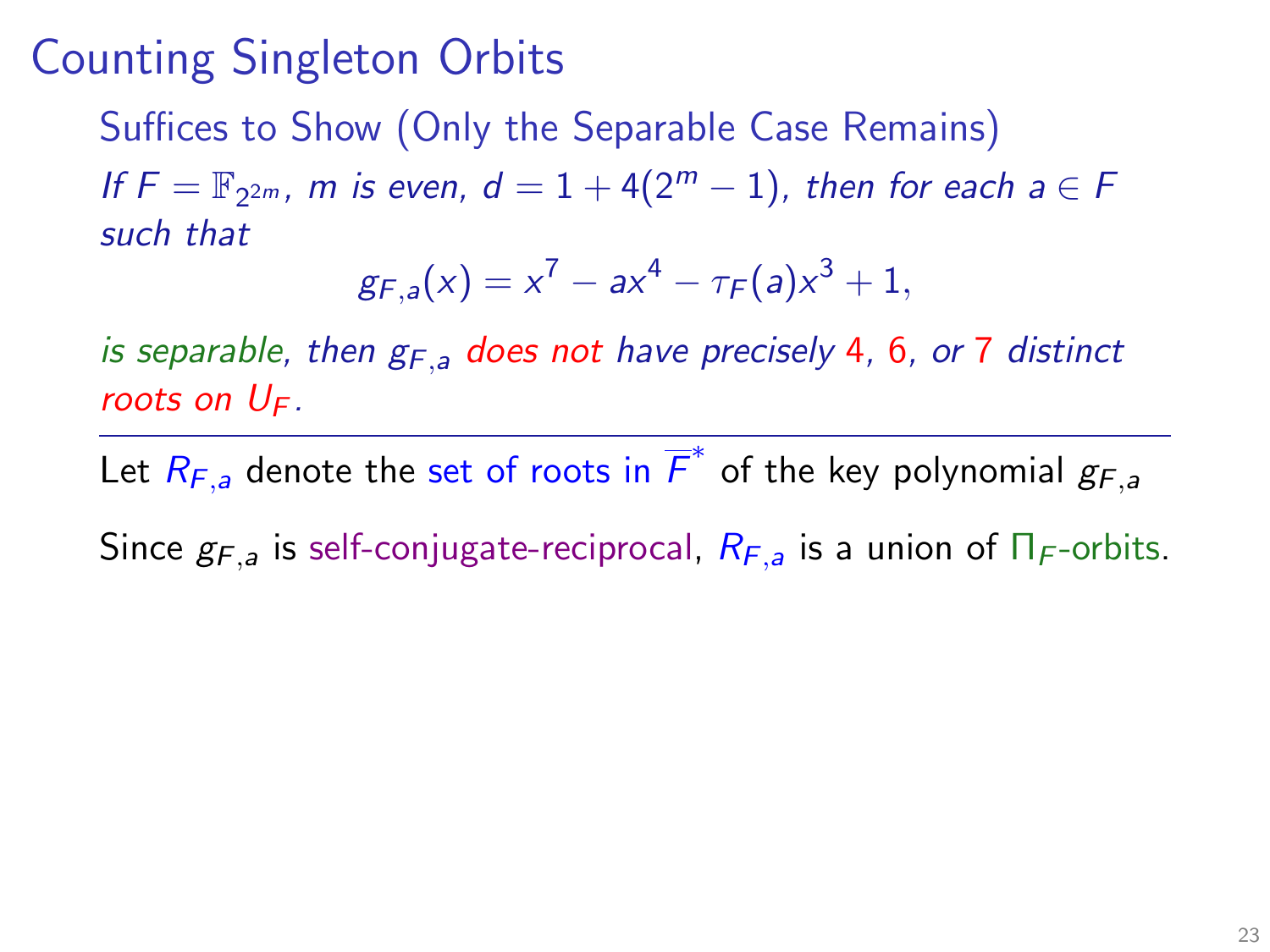Suffices to Show (Only the Separable Case Remains)

If  $F = \mathbb{F}_{2^{2m}}$ , m is even,  $d = 1 + 4(2^m - 1)$ , then for each  $a \in F$ such that

$$
g_{F,a}(x) = x^7 - ax^4 - \tau_F(a)x^3 + 1,
$$

is separable, then  $g_{F,a}$  does not have precisely 4, 6, or 7 distinct roots on  $U_F$ .

Let  $R_{F,a}$  denote the set of roots in  $\overline{F}^*$  of the key polynomial  $g_{F,a}$ 

Since  $g_{F,a}$  is self-conjugate-reciprocal,  $R_{F,a}$  is a union of  $\Pi_F$ -orbits.

Suffices to Show (Equivalent Orbital Formulation)

If  $F = \mathbb{F}_{2^{2m}}$ , m is even,  $d = 1 + 4(2^m - 1)$ , then for each  $a \in F$ such that

$$
g_{F,a}(x) = x^7 - ax^4 - \tau_F(a)x^3 + 1,
$$

is separable, the partition of the set  $R_{F,a}$  of roots of  $g_{F,a}$  in  $\overline{F}^*$  into Π<sup>F</sup> -orbits does not have precisely 4, 6, or 7 singleton orbits.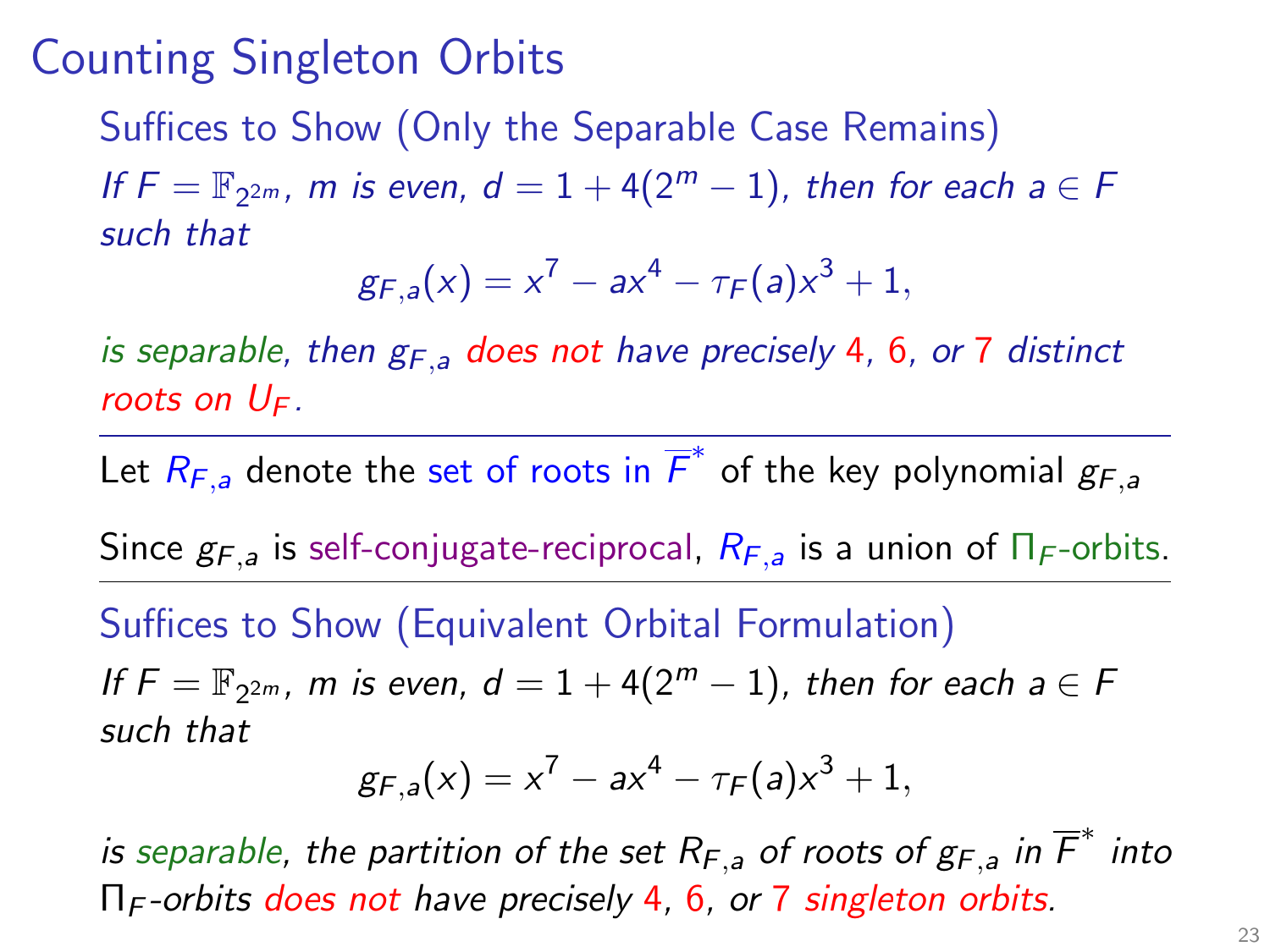Let  $\mathcal{F}=\mathbb{F}_{\bm p^{2m}}$ , let  $R$  be a finite  $\Pi_\mathcal{F}$ -closed subset of  $\overline{\mathcal{F}}^*$  and let

$$
S=\sum_{\substack{\{u,v\}\subseteq R\\u\neq v}}\frac{uv}{(u-v)^2}.
$$

Then  $S \in H_F$ .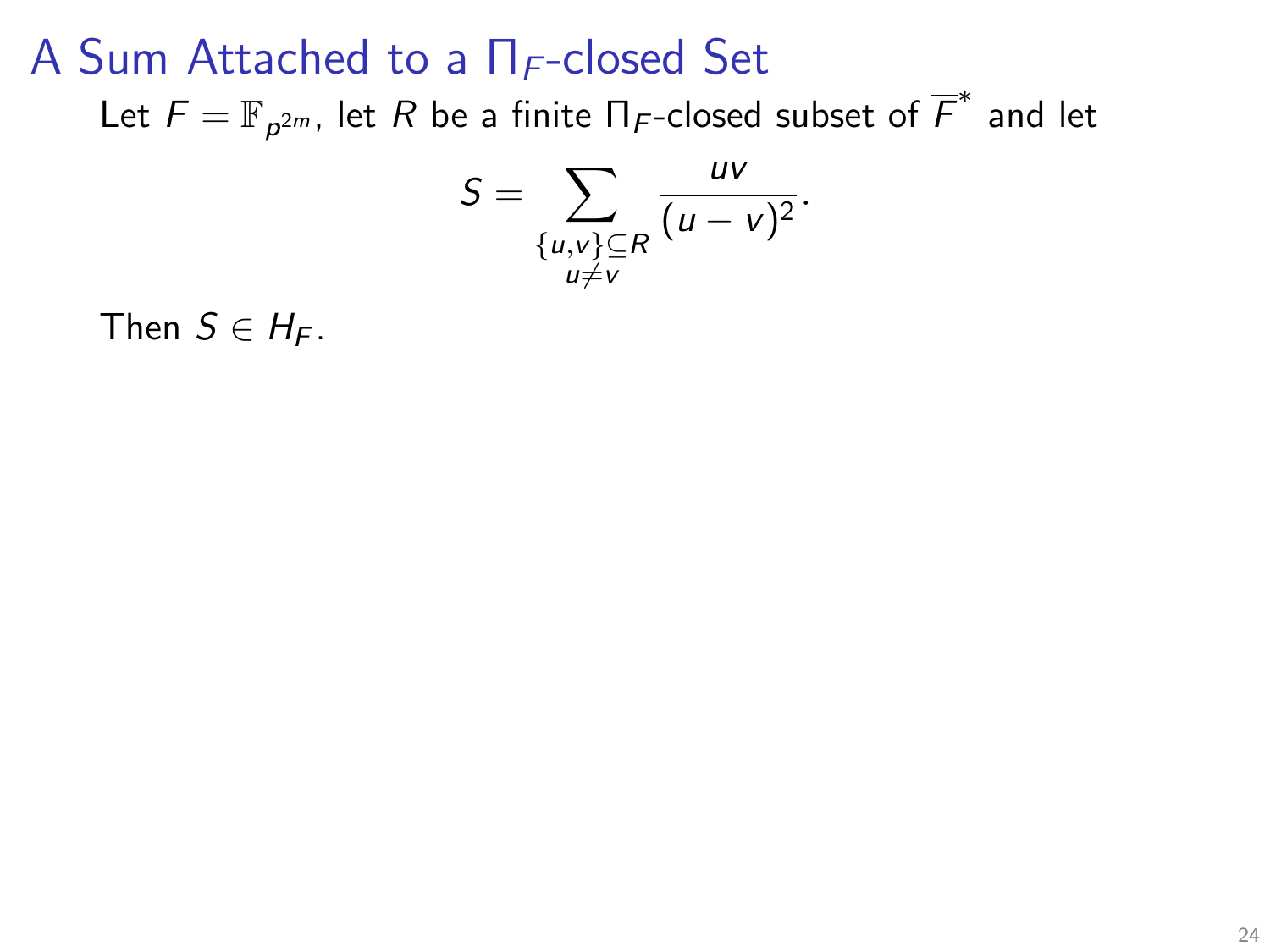Let  $\mathcal{F}=\mathbb{F}_{\bm p^{2m}}$ , let  $R$  be a finite  $\Pi_\mathcal{F}$ -closed subset of  $\overline{\mathcal{F}}^*$  and let

$$
S=\sum_{\{u,v\}\subseteq R\atop u\neq v}\frac{uv}{(u-v)^2}.
$$

Then  $S \in H_F$ .

Proof: Recall that  $x \in H_F$  if and only if  $\tau_F(x) = x$ ,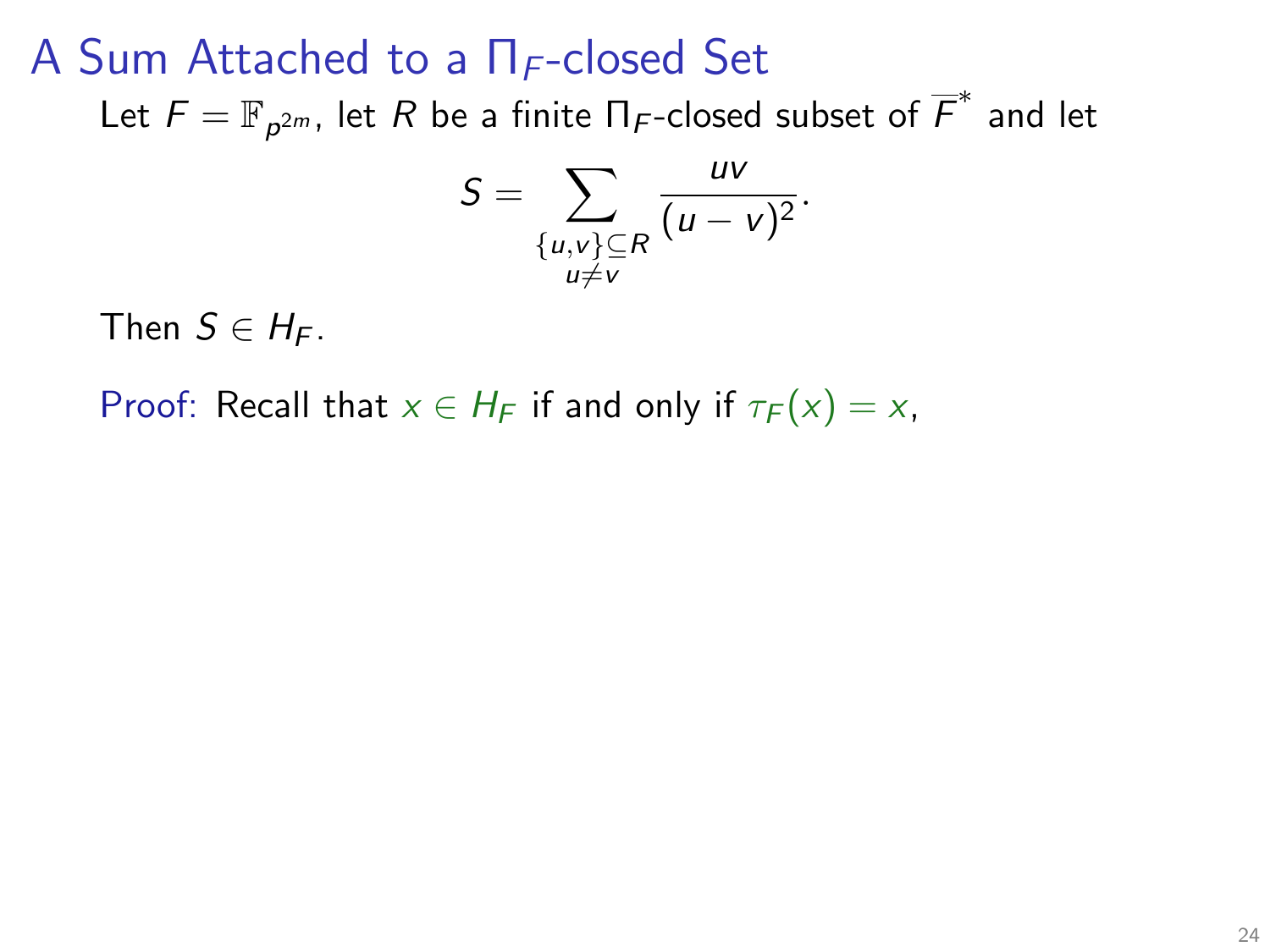Let  $\mathcal{F}=\mathbb{F}_{\bm p^{2m}}$ , let  $R$  be a finite  $\Pi_\mathcal{F}$ -closed subset of  $\overline{\mathcal{F}}^*$  and let

$$
S=\sum_{\{u,v\}\subseteq R\atop u\neq v}\frac{uv}{(u-v)^2}.
$$

Then  $S \in H_F$ .

$$
\tau_F\left(\frac{uv}{(u-v)^2}\right)
$$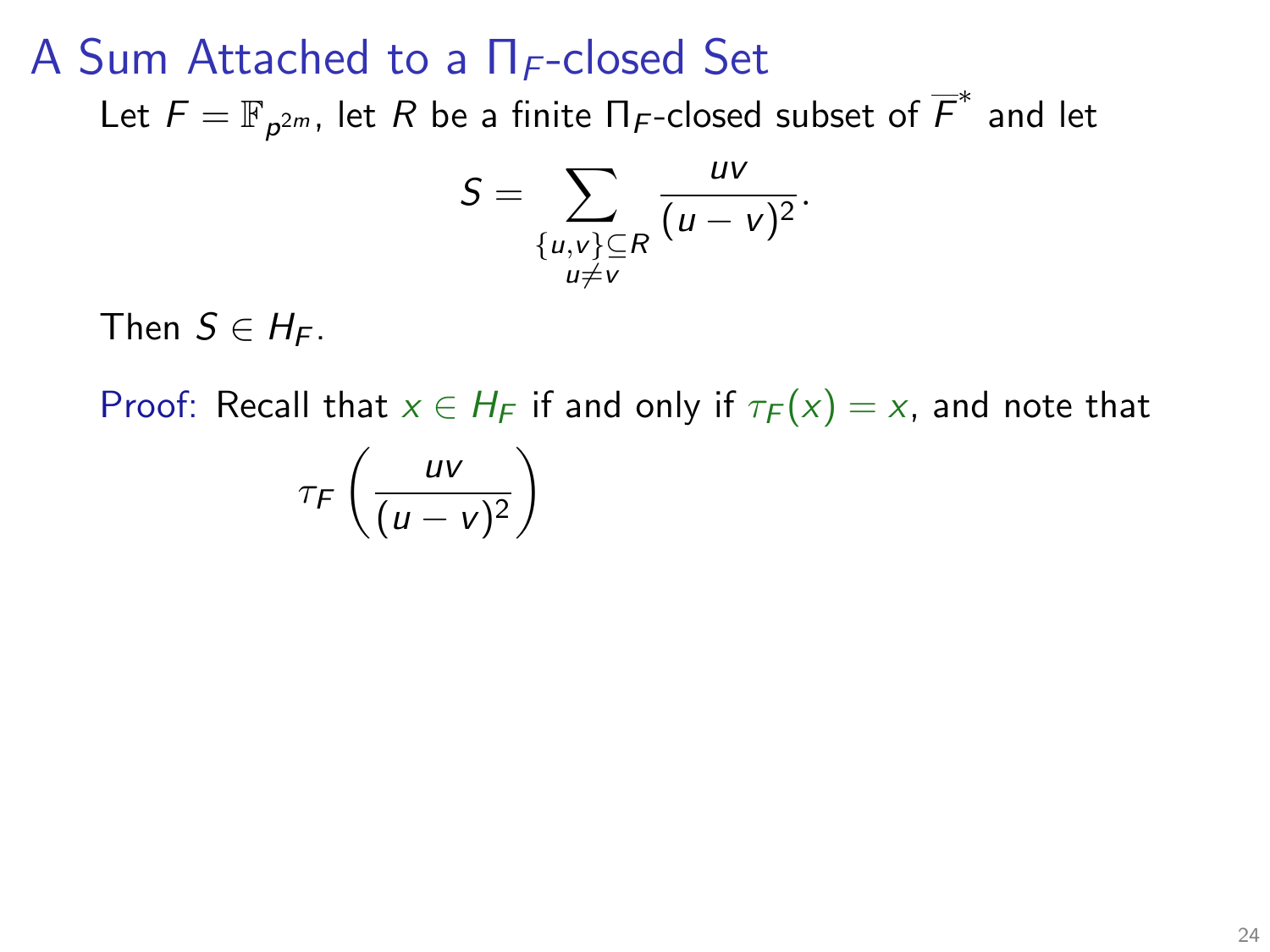Let  $\mathcal{F}=\mathbb{F}_{\bm p^{2m}}$ , let  $R$  be a finite  $\Pi_\mathcal{F}$ -closed subset of  $\overline{\mathcal{F}}^*$  and let

$$
S=\sum_{\{u,v\}\subseteq R\atop u\neq v}\frac{uv}{(u-v)^2}.
$$

Then  $S \in H_F$ .

$$
\tau_F\left(\frac{uv}{(u-v)^2}\right) = \frac{\tau_F(u)\tau_F(v)}{(\tau_F(u)-\tau_F(v))^2}
$$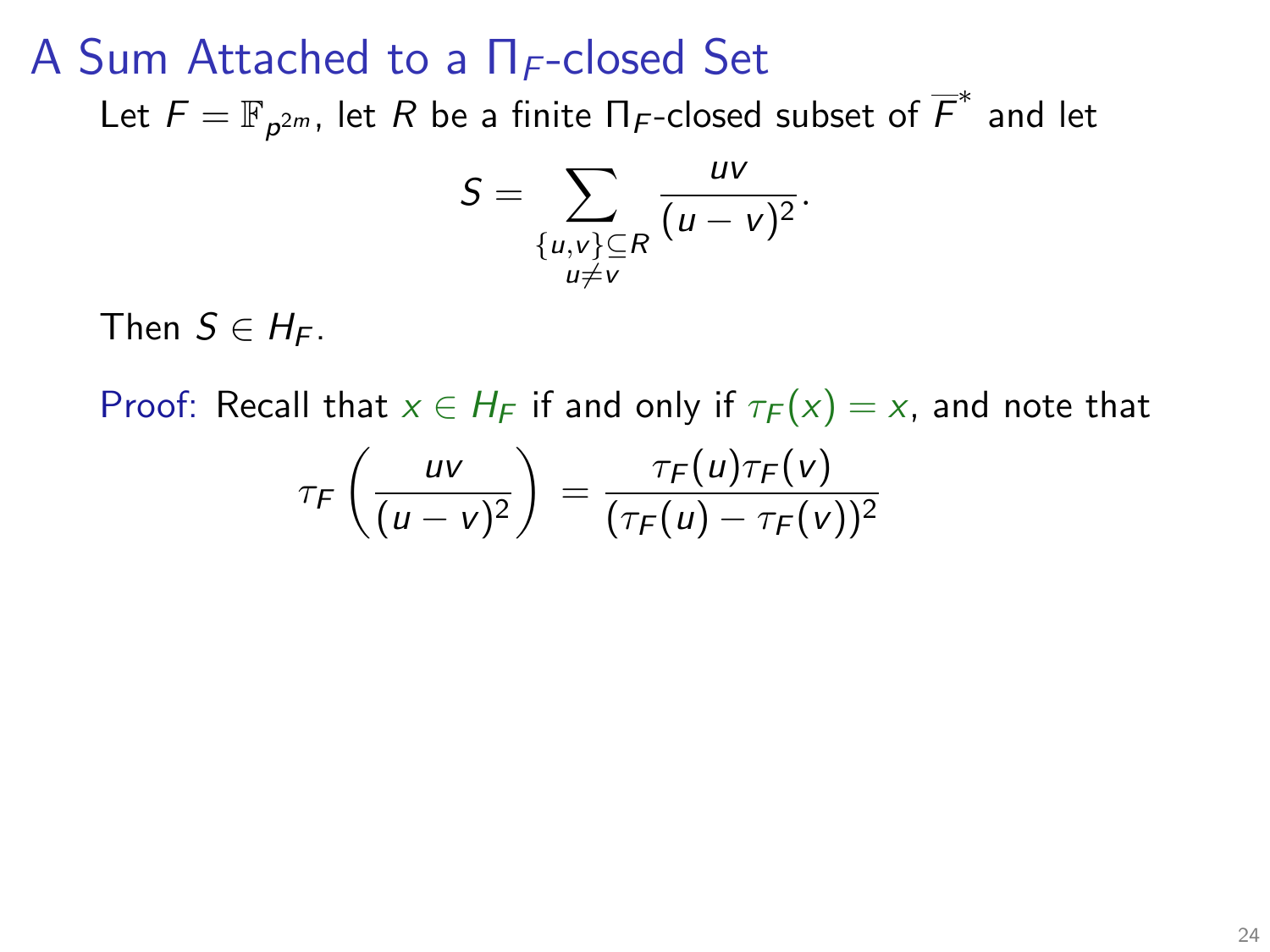Let  $\mathcal{F}=\mathbb{F}_{\bm p^{2m}}$ , let  $R$  be a finite  $\Pi_\mathcal{F}$ -closed subset of  $\overline{\mathcal{F}}^*$  and let

$$
S=\sum_{\{u,v\}\subseteq R\atop u\neq v}\frac{uv}{(u-v)^2}.
$$

Then  $S \in H_F$ .

$$
\tau_F\left(\frac{uv}{(u-v)^2}\right) = \frac{\tau_F(u)\tau_F(v)}{(\tau_F(u) - \tau_F(v))^2} = \frac{\pi_F(u)^{-1}\pi_F(v)^{-1}}{(\pi_F(u)^{-1} - \pi_F(v)^{-1})^2}
$$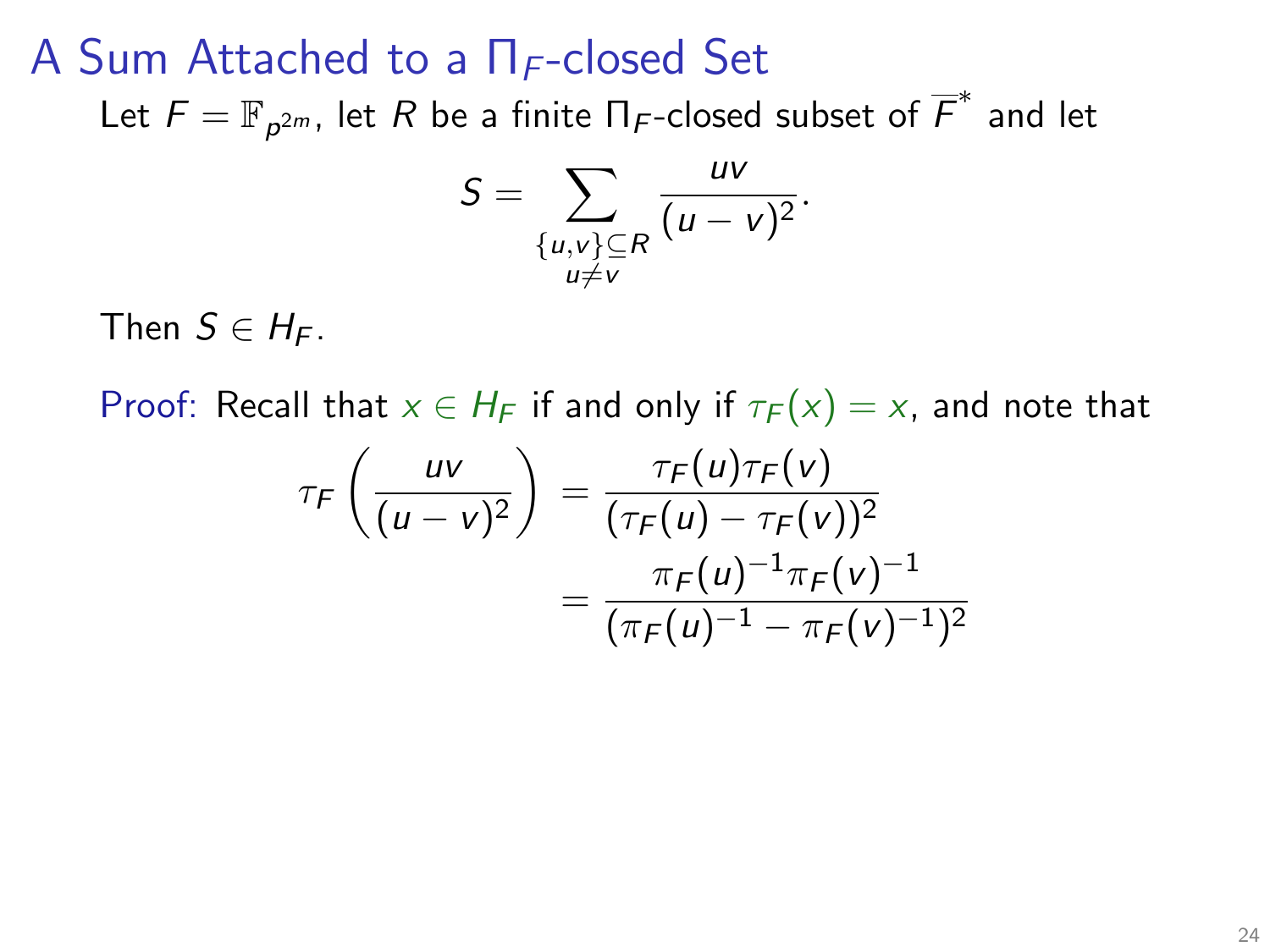Let  $\mathcal{F}=\mathbb{F}_{\bm p^{2m}}$ , let  $R$  be a finite  $\Pi_\mathcal{F}$ -closed subset of  $\overline{\mathcal{F}}^*$  and let

$$
S=\sum_{\{u,v\}\subseteq R\atop u\neq v}\frac{uv}{(u-v)^2}.
$$

Then  $S \in H_F$ .

$$
\tau_F\left(\frac{uv}{(u-v)^2}\right) = \frac{\tau_F(u)\tau_F(v)}{(\tau_F(u) - \tau_F(v))^2} \n= \frac{\pi_F(u)^{-1}\pi_F(v)^{-1}}{(\pi_F(u)^{-1} - \pi_F(v)^{-1})^2} \n= \frac{\pi_F(u)\pi_F(v)}{(\pi_F(v) - \pi_F(u))^2}
$$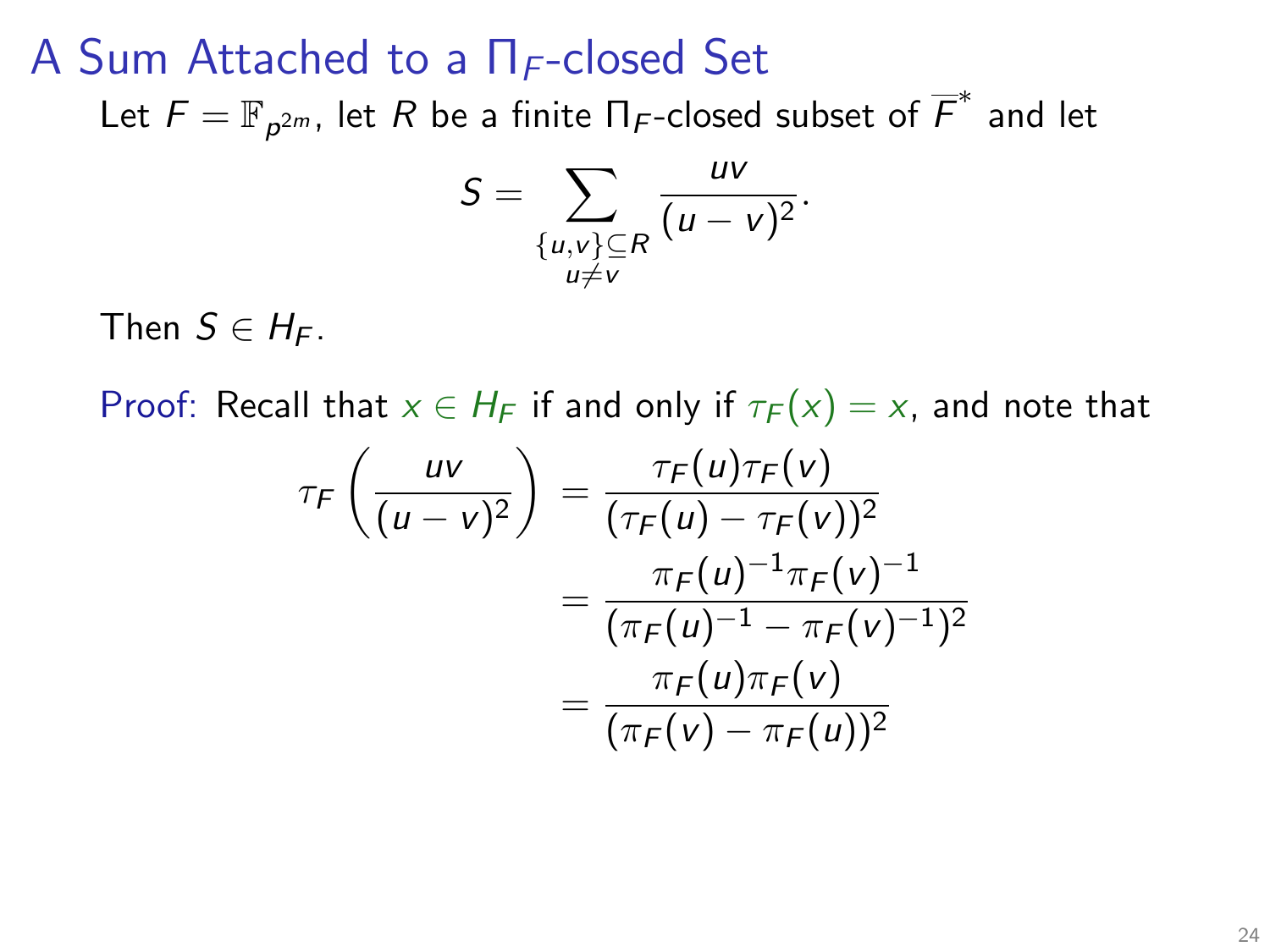Let  $\mathcal{F}=\mathbb{F}_{\bm p^{2m}}$ , let  $R$  be a finite  $\Pi_\mathcal{F}$ -closed subset of  $\overline{\mathcal{F}}^*$  and let

$$
S=\sum_{\{u,v\}\subseteq R\atop u\neq v}\frac{uv}{(u-v)^2}.
$$

Then  $S \in H_F$ .

$$
\tau_F\left(\frac{uv}{(u-v)^2}\right) = \frac{\tau_F(u)\tau_F(v)}{(\tau_F(u) - \tau_F(v))^2}
$$

$$
= \frac{\pi_F(u)^{-1}\pi_F(v)^{-1}}{(\pi_F(u)^{-1} - \pi_F(v)^{-1})^2}
$$

$$
= \frac{\pi_F(u)\pi_F(v)}{(\pi_F(v) - \pi_F(u))^2}
$$

$$
= \frac{\pi_F(u)\pi_F(v)}{(\pi_F(u) - \pi_F(v))^2}
$$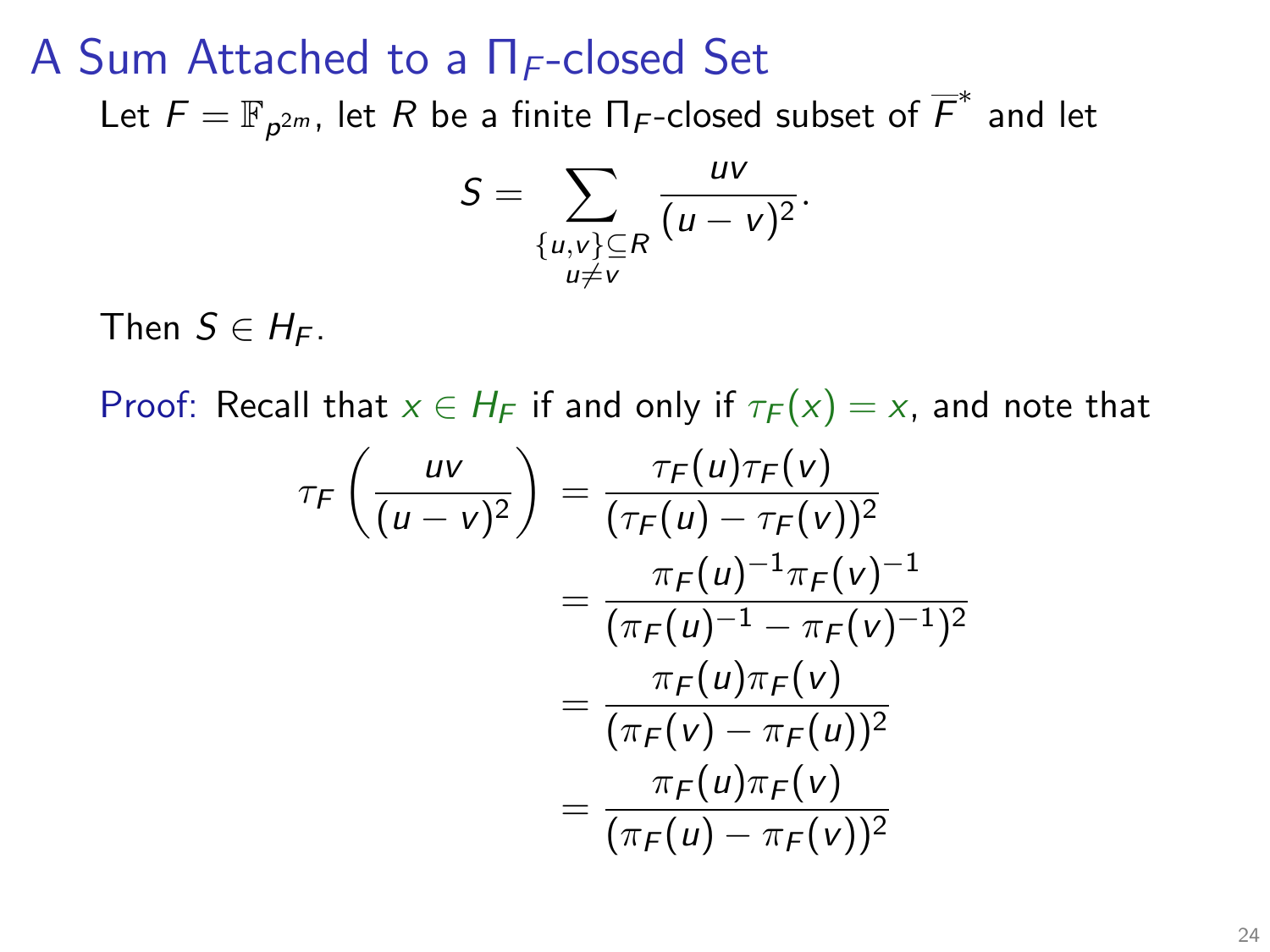Let  $\mathcal{F}=\mathbb{F}_{\bm p^{2m}}$ , let  $R$  be a finite  $\Pi_\mathcal{F}$ -closed subset of  $\overline{\mathcal{F}}^*$  and let

$$
S=\sum_{\{u,v\}\subseteq R\atop u\neq v}\frac{uv}{(u-v)^2}.
$$

Then  $S \in H_F$ .

Proof: Recall that  $x \in H_F$  if and only if  $\tau_F(x) = x$ , and note that

$$
\tau_F\left(\frac{uv}{(u-v)^2}\right) = \frac{\tau_F(u)\tau_F(v)}{(\tau_F(u) - \tau_F(v))^2}
$$

$$
= \frac{\pi_F(u)^{-1}\pi_F(v)^{-1}}{(\pi_F(u)^{-1} - \pi_F(v)^{-1})^2}
$$

$$
= \frac{\pi_F(u)\pi_F(v)}{(\pi_F(v) - \pi_F(u))^2}
$$

$$
= \frac{\pi_F(u)\pi_F(v)}{(\pi_F(u) - \pi_F(v))^2}
$$

So  $\tau_F(S) = S$ , and so  $S \in H_F$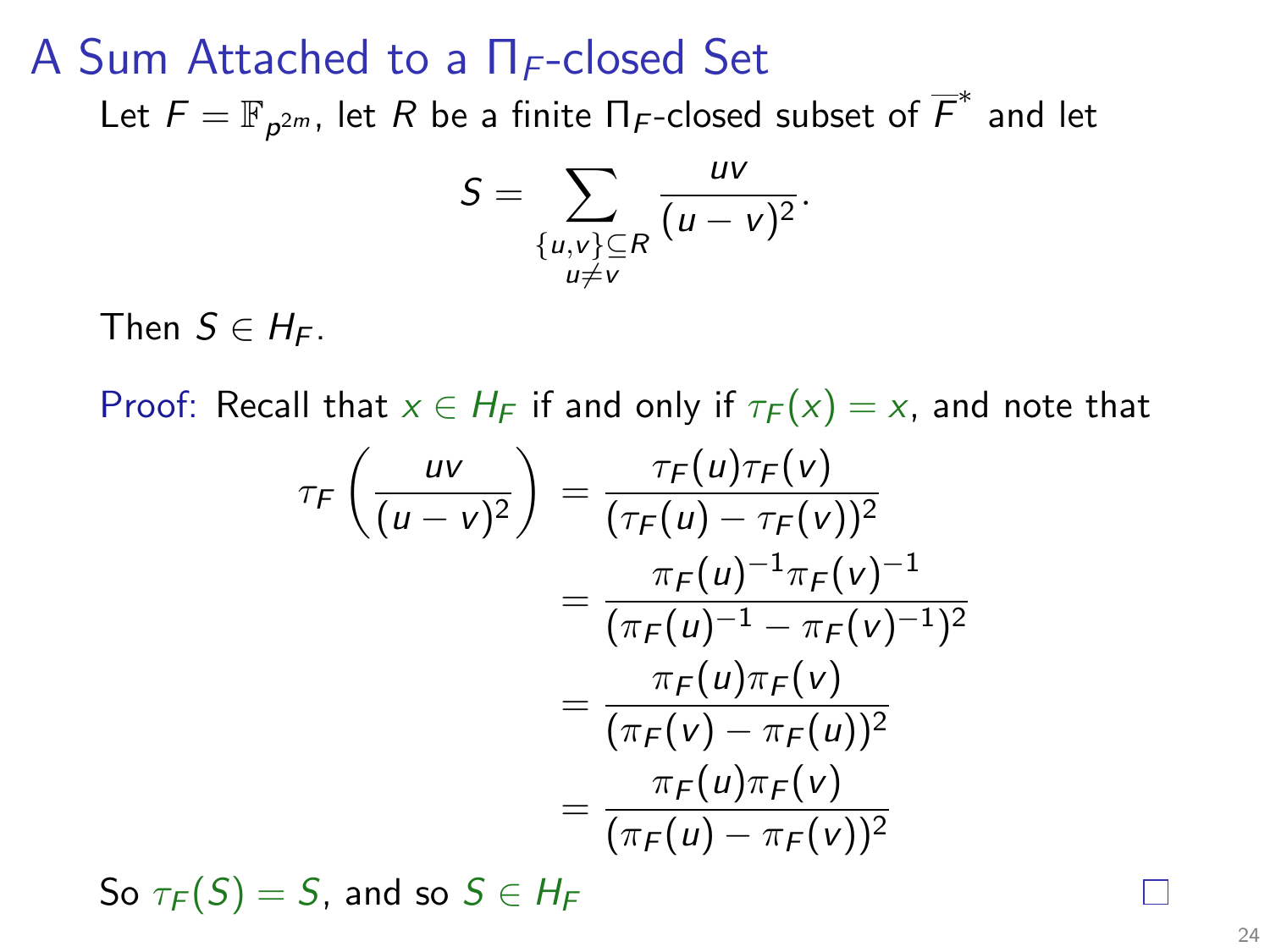Let  $\mathcal{F}=\mathbb{F}_{\bm{\rho}^{2m}}$ , let  $\mathcal{Q}, \mathcal{R}$  be finite  $\Pi_\mathcal{F}$ -closed subsets of  $\overline{\mathcal{F}}^*$  and let

$$
S=\sum_{(u,v)\in Q\times R}\frac{uv}{(u-v)^2}.
$$

Then  $S \in H_F$ .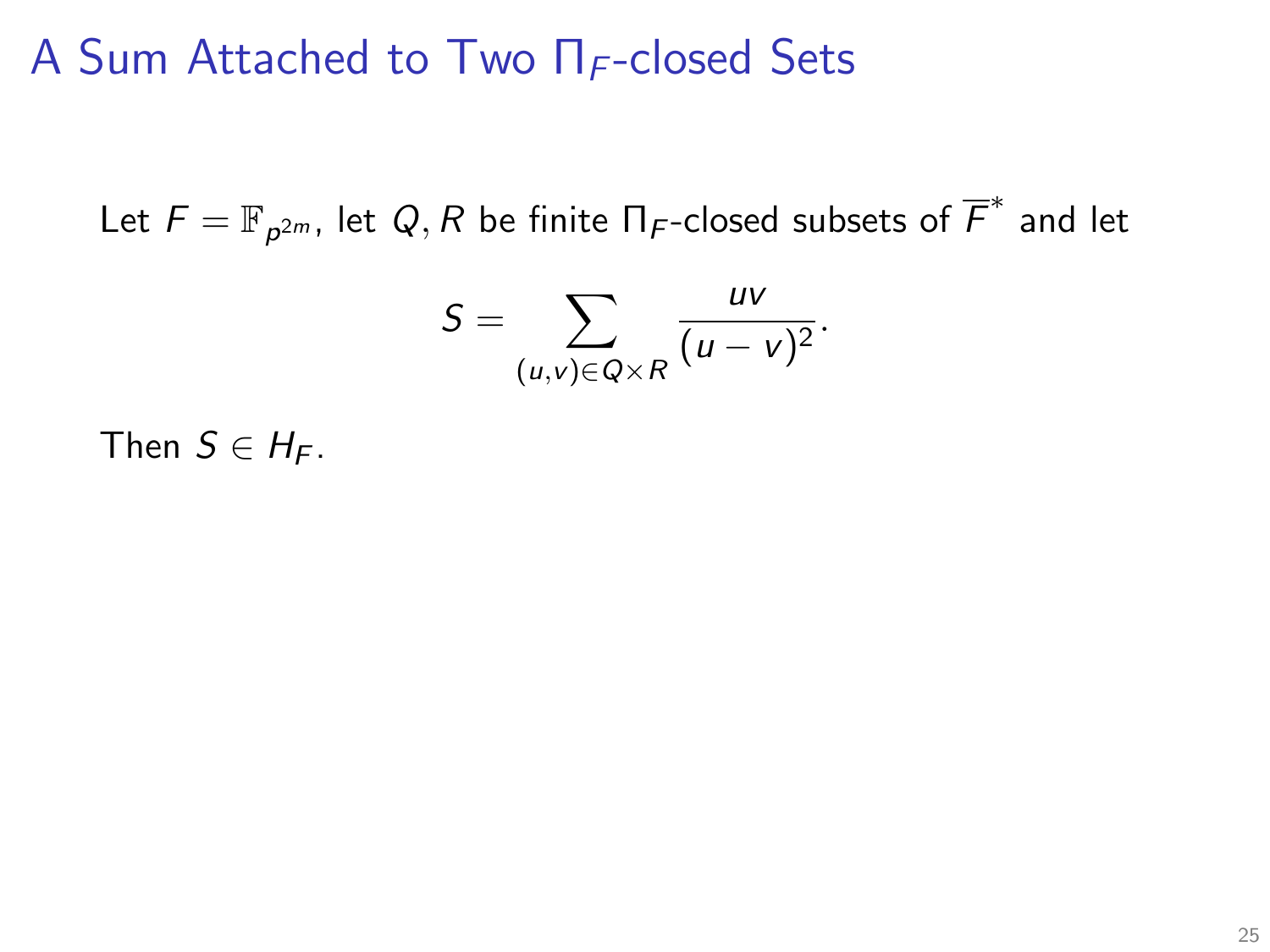Let  $\mathcal{F}=\mathbb{F}_{\bm{\rho}^{2m}}$ , let  $\mathcal{Q}, \mathcal{R}$  be finite  $\Pi_\mathcal{F}$ -closed subsets of  $\overline{\mathcal{F}}^*$  and let

$$
S=\sum_{(u,v)\in Q\times R}\frac{uv}{(u-v)^2}.
$$

Then  $S \in H_F$ .

Proof: As previously

$$
\tau_F\left(\frac{uv}{(u-v)^2}\right)=\frac{\pi_F(u)\pi_F(v)}{(\pi_F(u)-\pi_F(v))^2}.
$$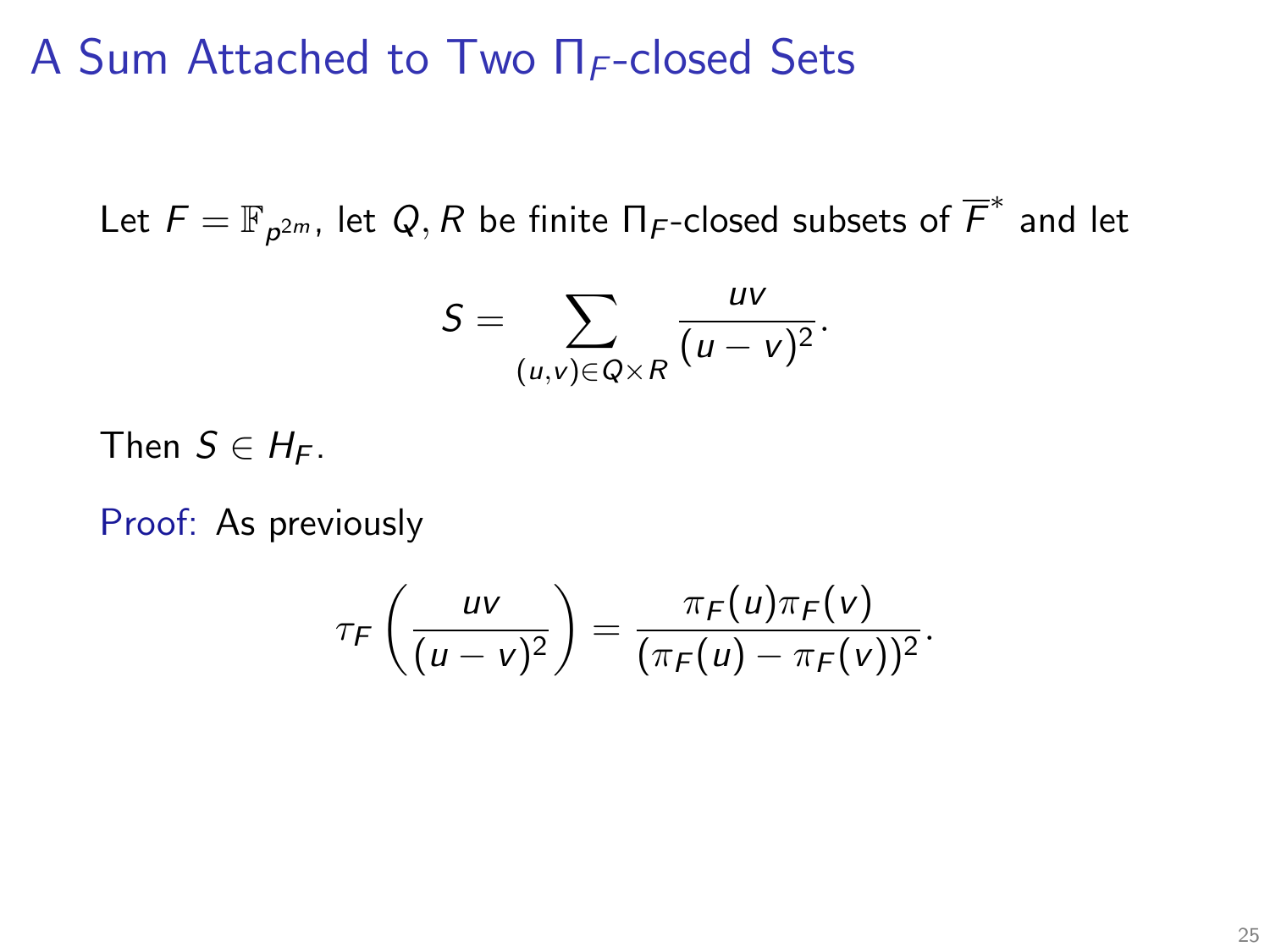Let  $\mathcal{F}=\mathbb{F}_{\bm{\rho}^{2m}}$ , let  $\mathcal{Q}, \mathcal{R}$  be finite  $\Pi_\mathcal{F}$ -closed subsets of  $\overline{\mathcal{F}}^*$  and let

$$
S=\sum_{(u,v)\in Q\times R}\frac{uv}{(u-v)^2}.
$$

Then  $S \in H_F$ .

Proof: As previously

$$
\tau_F\left(\frac{uv}{(u-v)^2}\right)=\frac{\pi_F(u)\pi_F(v)}{(\pi_F(u)-\pi_F(v))^2}.
$$

So  $\tau_F(S) = S$ , and so  $S \in H_F$ .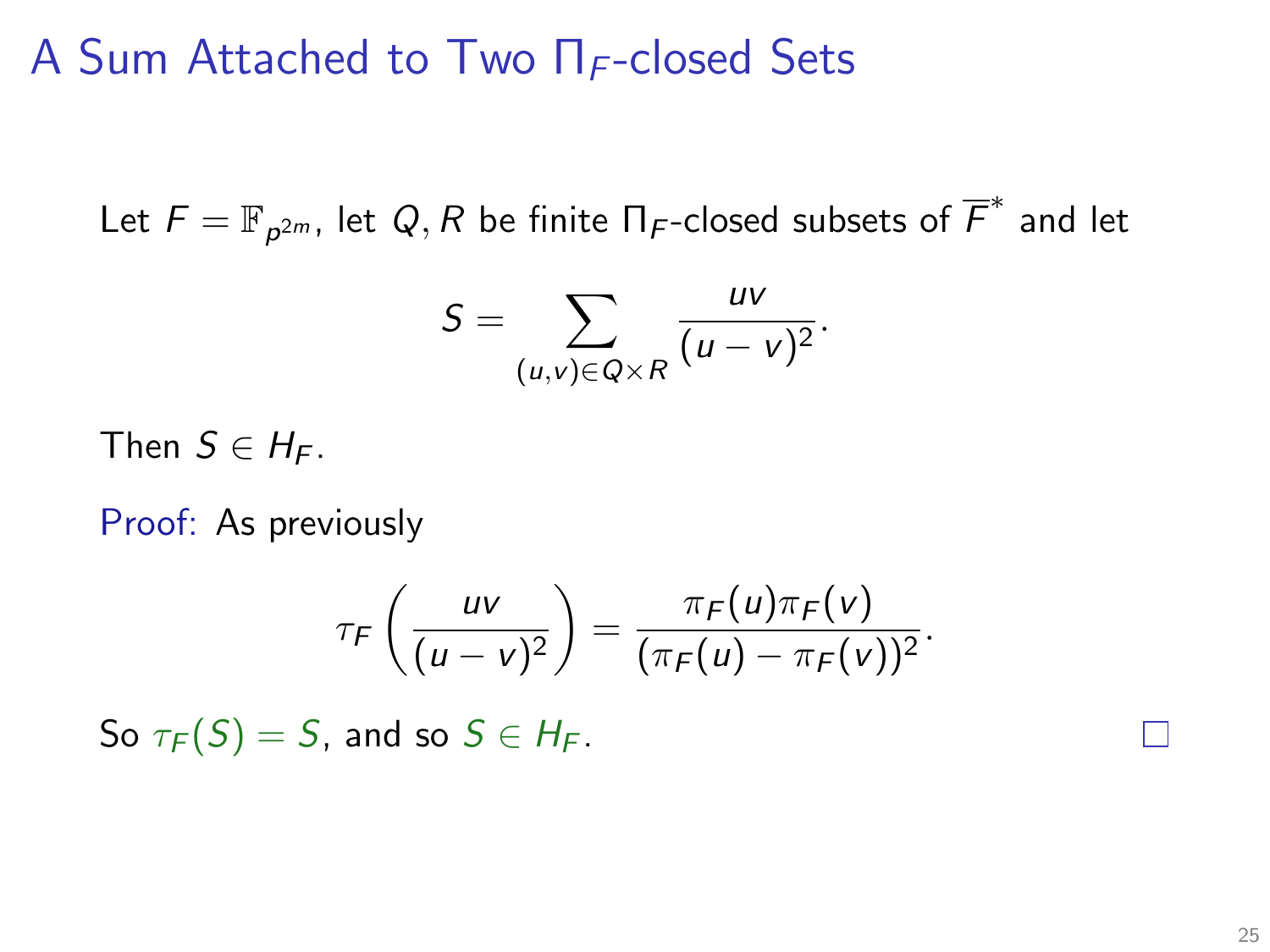Then  $S \in H_F$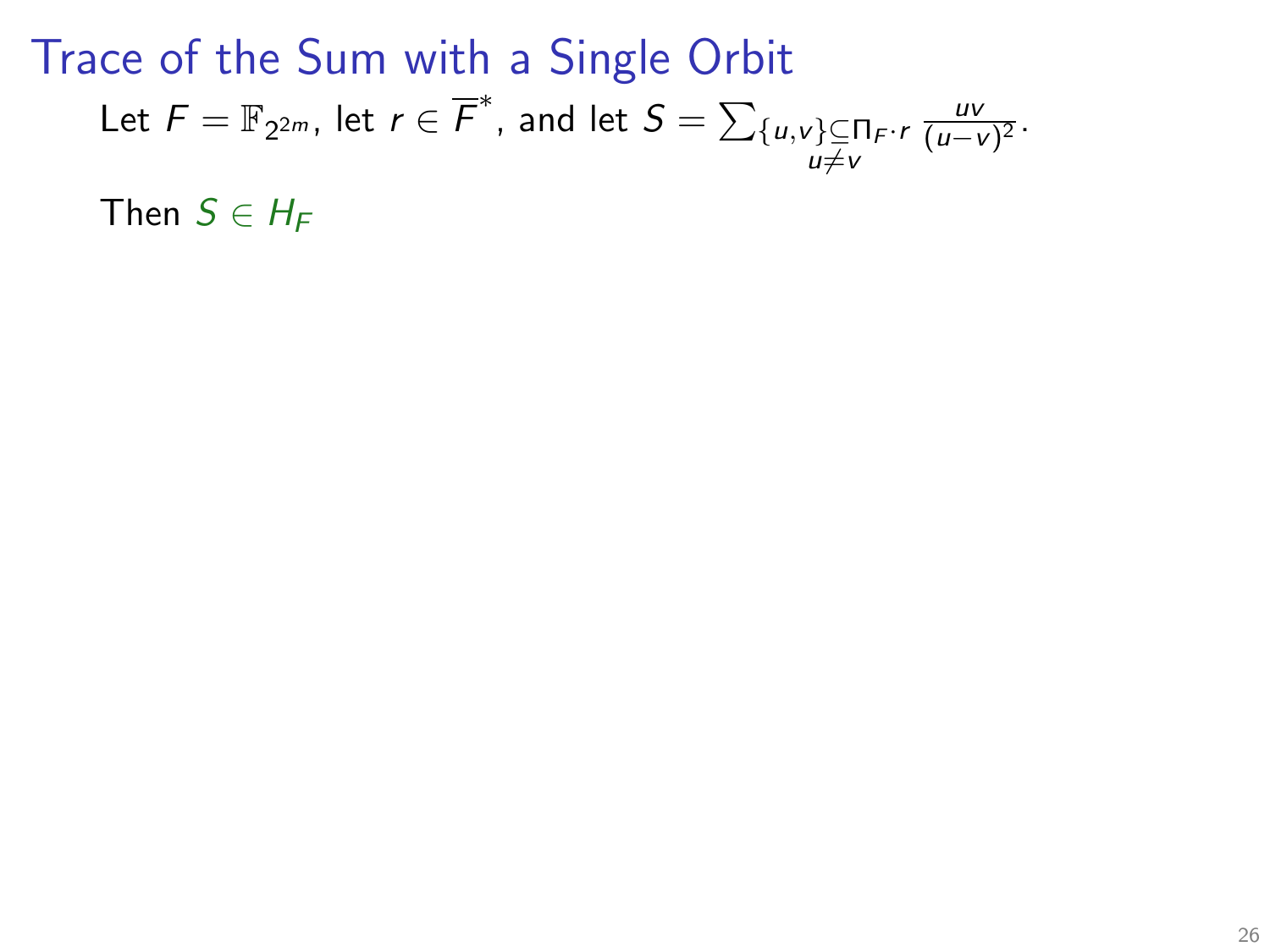Then  $S \in H_F$  and  $Tr_{H_F/\mathbb{F}_2}(S) = {|\Pi_F \cdot r| - 1 \choose 2}$  (mod 2).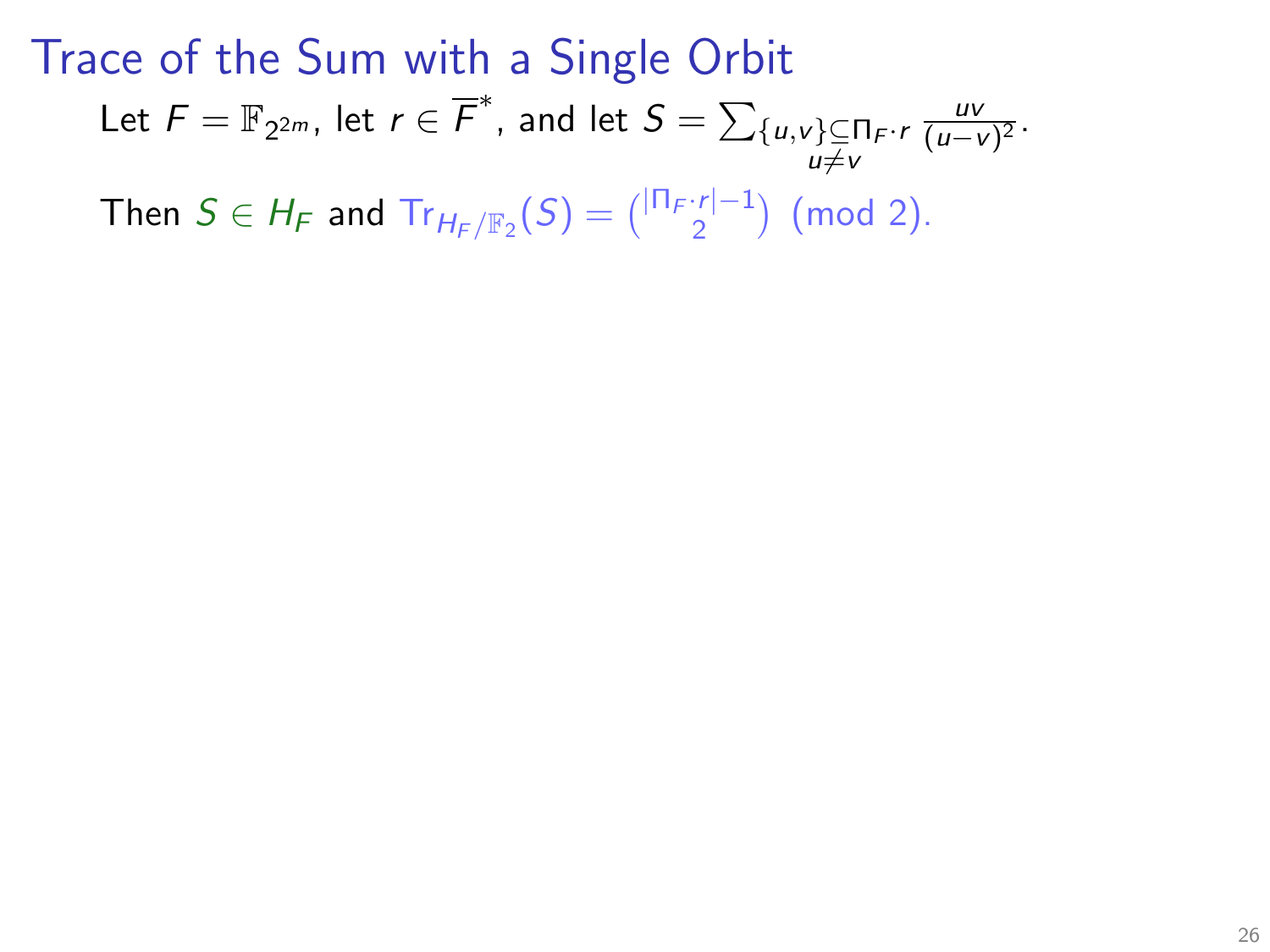Then  $S \in H_F$  and  $Tr_{H_F/\mathbb{F}_2}(S) = {|\Pi_F \cdot r| - 1 \choose 2}$  (mod 2).

Proof: Notice that  $T = \frac{uv}{(u-v)}$  $\frac{uv}{(u-v)^2} = \frac{u}{u-v} + \left(\frac{u}{u-v}\right)^2.$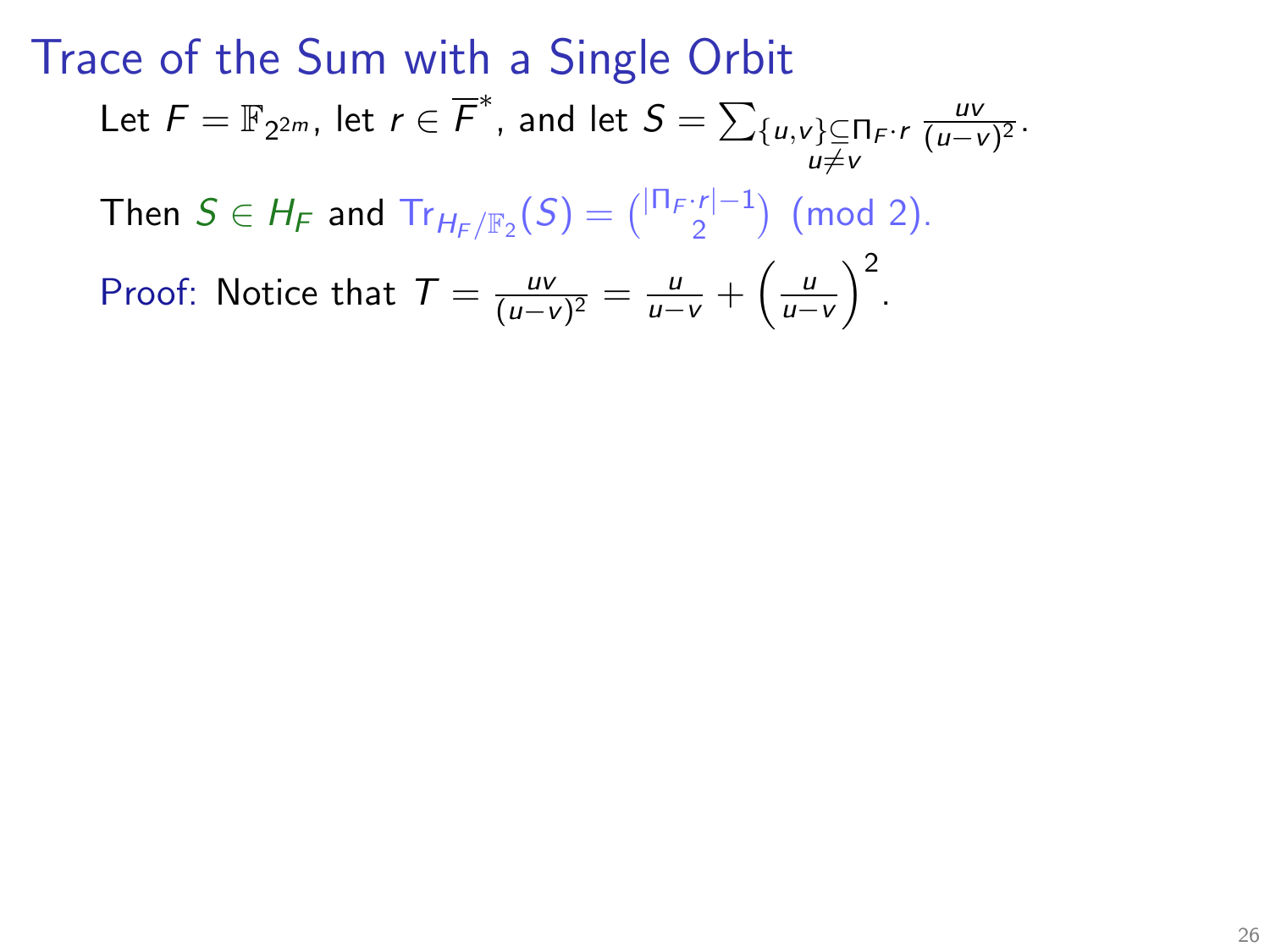Then  $S \in H_F$  and  $Tr_{H_F/\mathbb{F}_2}(S) = {|\Pi_F \cdot r| - 1 \choose 2}$  (mod 2).

Proof: Notice that  $T = \frac{uv}{(u-v)}$  $\frac{uv}{(u-v)^2} = \frac{u}{u-v} + \left(\frac{u}{u-v}\right)^2.$ So  $T + T^2 + \cdots + T^{2^{m-1}} = \frac{u}{u-v} + \tau_F \left( \frac{u}{u-v} \right) = \frac{u}{u-v} + \frac{\pi_F(v)}{\pi_F(v) - \pi_F(v)}$  $\frac{\pi_F(v)}{\pi_F(v)-\pi_F(u)}$ .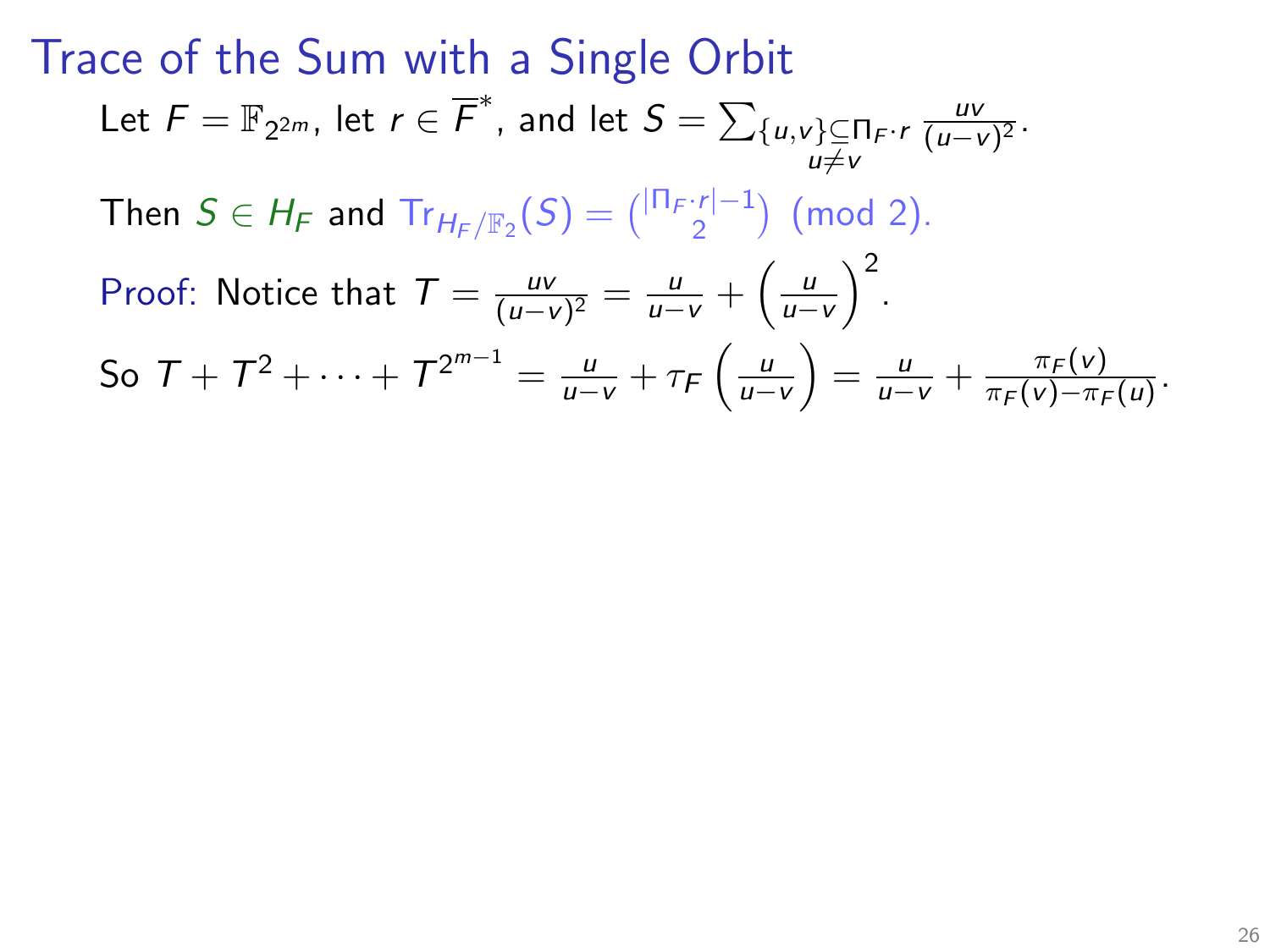#### Trace of the Sum with a Single Orbit Let  $\mathcal{F}=\mathbb{F}_{2^{2m}}$ , let  $r\in\overline{\mathcal{F}}^*$ , and let  $\mathcal{S}=\sum_{\substack{\{u,v\}\subseteq \Pi_{\mathcal{F}}\cdot\mathcal{F}\ u\neq v}}$ uv  $\frac{uv}{(u-v)^2}$ . Then  $S \in H_F$  and  $Tr_{H_F/\mathbb{F}_2}(S) = {|\Pi_F \cdot r| - 1 \choose 2}$  (mod 2). Proof: Notice that  $T = \frac{uv}{(u-v)}$  $\frac{uv}{(u-v)^2} = \frac{u}{u-v} + \left(\frac{u}{u-v}\right)^2.$ So  $T + T^2 + \cdots + T^{2^{m-1}} = \frac{u}{u-v} + \tau_F \left( \frac{u}{u-v} \right) = \frac{u}{u-v} + \frac{\pi_F(v)}{\pi_F(v) - \pi_F(v)}$  $\frac{\pi_F(v)}{\pi_F(v)-\pi_F(u)}$ . If we let  $M = |\Pi_F \cdot r|$  and set  $r_k = \pi_F^k(r)$ , so that our orbit is  ${r_0 = r, r_1, \ldots, r_{M-1}}$ , then

$$
\mathrm{Tr}_{H_{F}/\mathbb{F}_{2}}(S)=\sum_{0\leq i
$$

.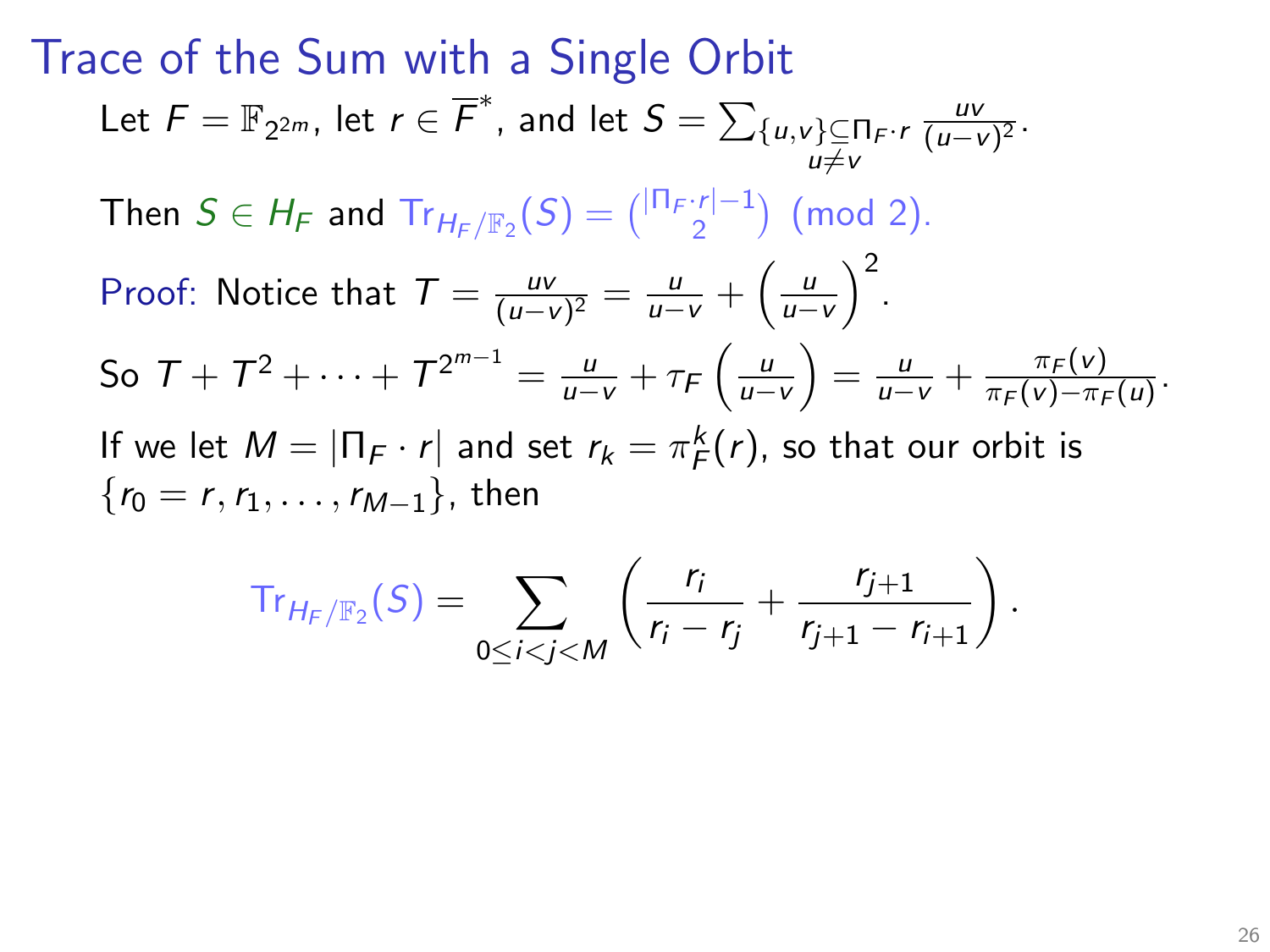#### Trace of the Sum with a Single Orbit Let  $\mathcal{F}=\mathbb{F}_{2^{2m}}$ , let  $r\in\overline{\mathcal{F}}^*$ , and let  $\mathcal{S}=\sum_{\substack{\{u,v\}\subseteq \Pi_{\mathcal{F}}\cdot\mathcal{F}\ u\neq v}}$ uv  $\frac{uv}{(u-v)^2}$ . Then  $S \in H_F$  and  $Tr_{H_F/\mathbb{F}_2}(S) = {|\Pi_F \cdot r| - 1 \choose 2}$  (mod 2). Proof: Notice that  $T = \frac{uv}{(u-v)}$  $\frac{uv}{(u-v)^2} = \frac{u}{u-v} + \left(\frac{u}{u-v}\right)^2.$ So  $T + T^2 + \cdots + T^{2^{m-1}} = \frac{u}{u-v} + \tau_F \left( \frac{u}{u-v} \right) = \frac{u}{u-v} + \frac{\pi_F(v)}{\pi_F(v) - \pi_F(v)}$  $\frac{\pi_F(v)}{\pi_F(v)-\pi_F(u)}$ . If we let  $M = |\Pi_F \cdot r|$  and set  $r_k = \pi_F^k(r)$ , so that our orbit is  ${r_0 = r, r_1, \ldots, r_{M-1}}$ , then

$$
\mathrm{Tr}_{H_F/\mathbb{F}_2}(S) = \sum_{0 \le i < j < M} \left( \frac{r_i}{r_i - r_j} + \frac{r_{j+1}}{r_{j+1} - r_{i+1}} \right)
$$

For the  $\binom{M-1}{2}$  pairs  $(k, \ell)$  with  $0 < k < \ell < M$  both  $r_k / (r_k - r_\ell)$ and  $r_{\ell}/(r_{\ell} - r_{k})$  occur, which sum to 1.

.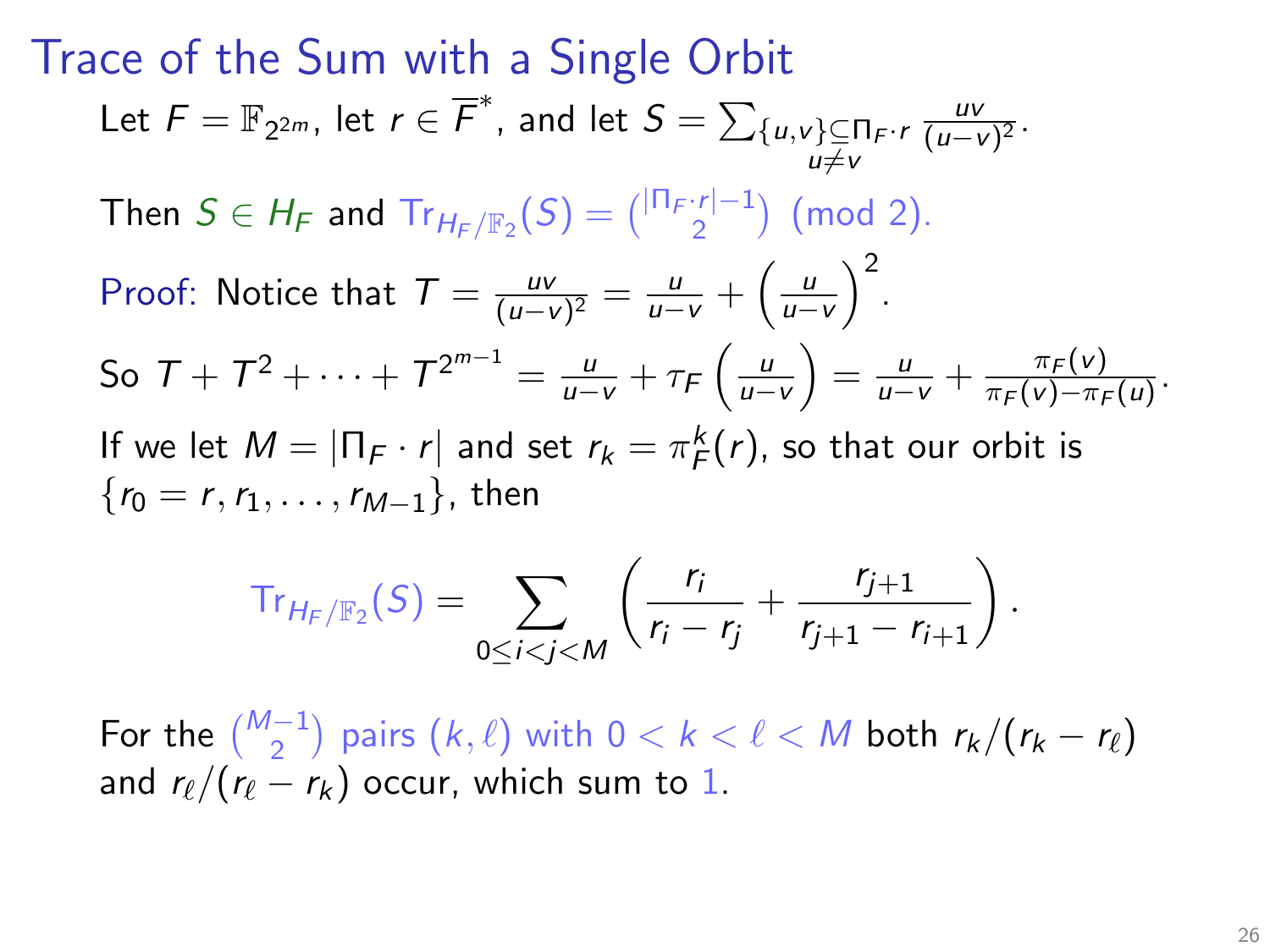#### Trace of the Sum with a Single Orbit Let  $\mathcal{F}=\mathbb{F}_{2^{2m}}$ , let  $r\in\overline{\mathcal{F}}^*$ , and let  $\mathcal{S}=\sum_{\substack{\{u,v\}\subseteq \Pi_{\mathcal{F}}\cdot\mathcal{F}\ u\neq v}}$ uv  $\frac{uv}{(u-v)^2}$ . Then  $S \in H_F$  and  $Tr_{H_F/\mathbb{F}_2}(S) = {|\Pi_F \cdot r| - 1 \choose 2}$  (mod 2). Proof: Notice that  $T = \frac{uv}{(u-v)}$  $\frac{uv}{(u-v)^2} = \frac{u}{u-v} + \left(\frac{u}{u-v}\right)^2.$ So  $T + T^2 + \cdots + T^{2^{m-1}} = \frac{u}{u-v} + \tau_F \left( \frac{u}{u-v} \right) = \frac{u}{u-v} + \frac{\pi_F(v)}{\pi_F(v) - \pi_F(v)}$  $\frac{\pi_F(v)}{\pi_F(v)-\pi_F(u)}$ . If we let  $M = |\Pi_F \cdot r|$  and set  $r_k = \pi_F^k(r)$ , so that our orbit is  ${r_0 = r, r_1, \ldots, r_{M-1}}$ , then

$$
\mathrm{Tr}_{H_F/\mathbb{F}_2}(S)=\sum_{0\leq i
$$

For the  $\binom{M-1}{2}$  pairs  $(k, \ell)$  with  $0 < k < \ell < M$  both  $r_k / (r_k - r_\ell)$ and  $r_{\ell}/(r_{\ell} - r_{k})$  occur, which sum to 1. For the remaining  $M - 1$  pairs  $(k, \ell)$  with  $0 = k < \ell < M$ ,  $r_0/(r_0 - r_\ell)$  occurs twice, which sums to 0.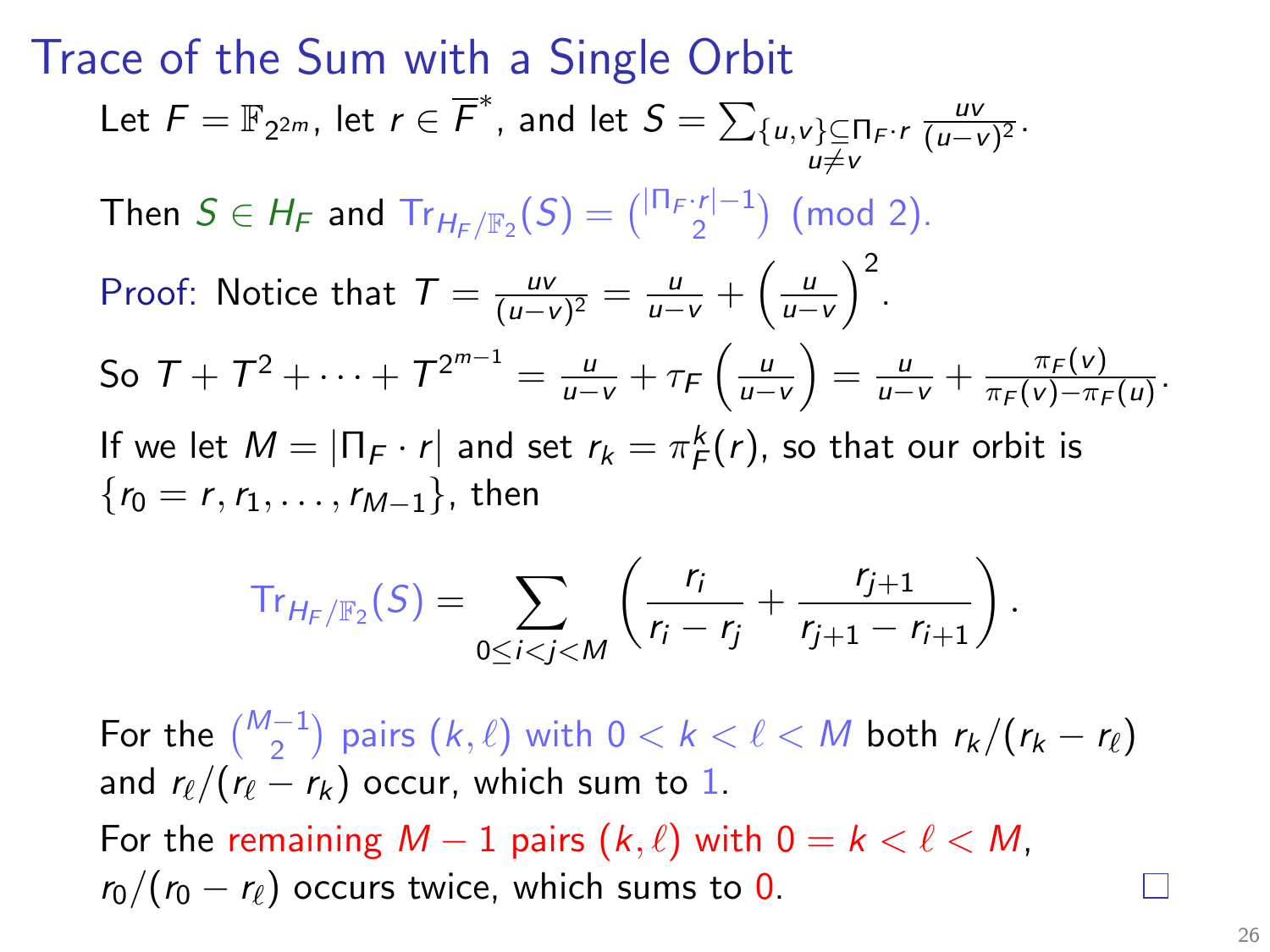Let  $\mathcal{F}=\mathbb{F}_{2^{2m}}$ , let  $r,s\in\overline{\mathcal{F}}^*$  belong to different  $\Pi_{\mathcal{F}}$ -orbits, and let

$$
S=\sum_{(u,v)\in\Pi_F\cdot r\times\Pi_F\cdot s}\frac{uv}{(u-v)^2}.
$$

Then  $S \in H_F$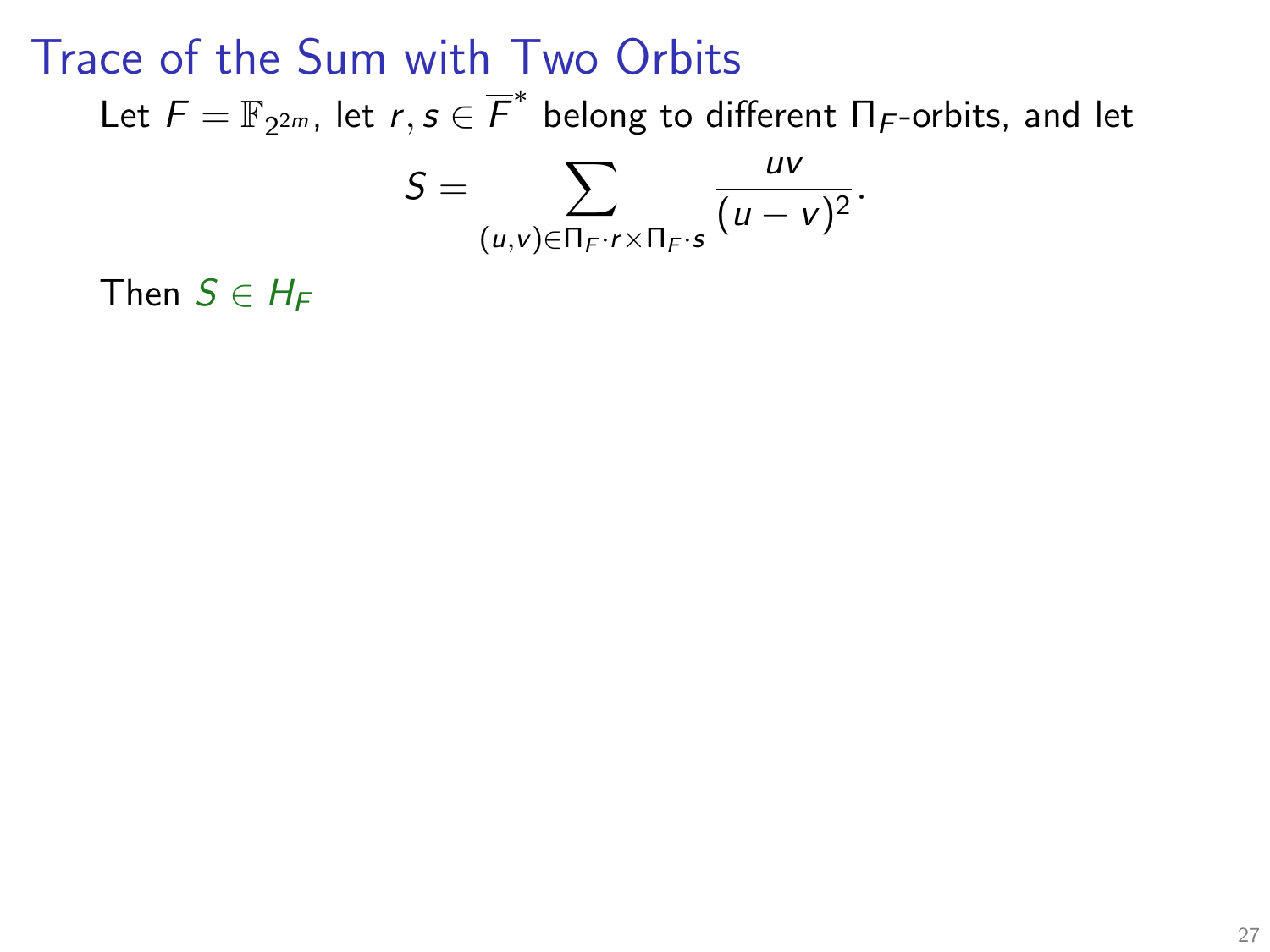Let  $\mathcal{F}=\mathbb{F}_{2^{2m}}$ , let  $r,s\in\overline{\mathcal{F}}^*$  belong to different  $\Pi_{\mathcal{F}}$ -orbits, and let

$$
S=\sum_{(u,v)\in\Pi_F\cdot r\times\Pi_F\cdot s}\frac{uv}{(u-v)^2}.
$$

Then  $S \in H_F$  and

 $Tr_{H_F/\mathbb{F}_2}(S) = |\Pi_F \cdot r| |\Pi_F \cdot s| \pmod{2}.$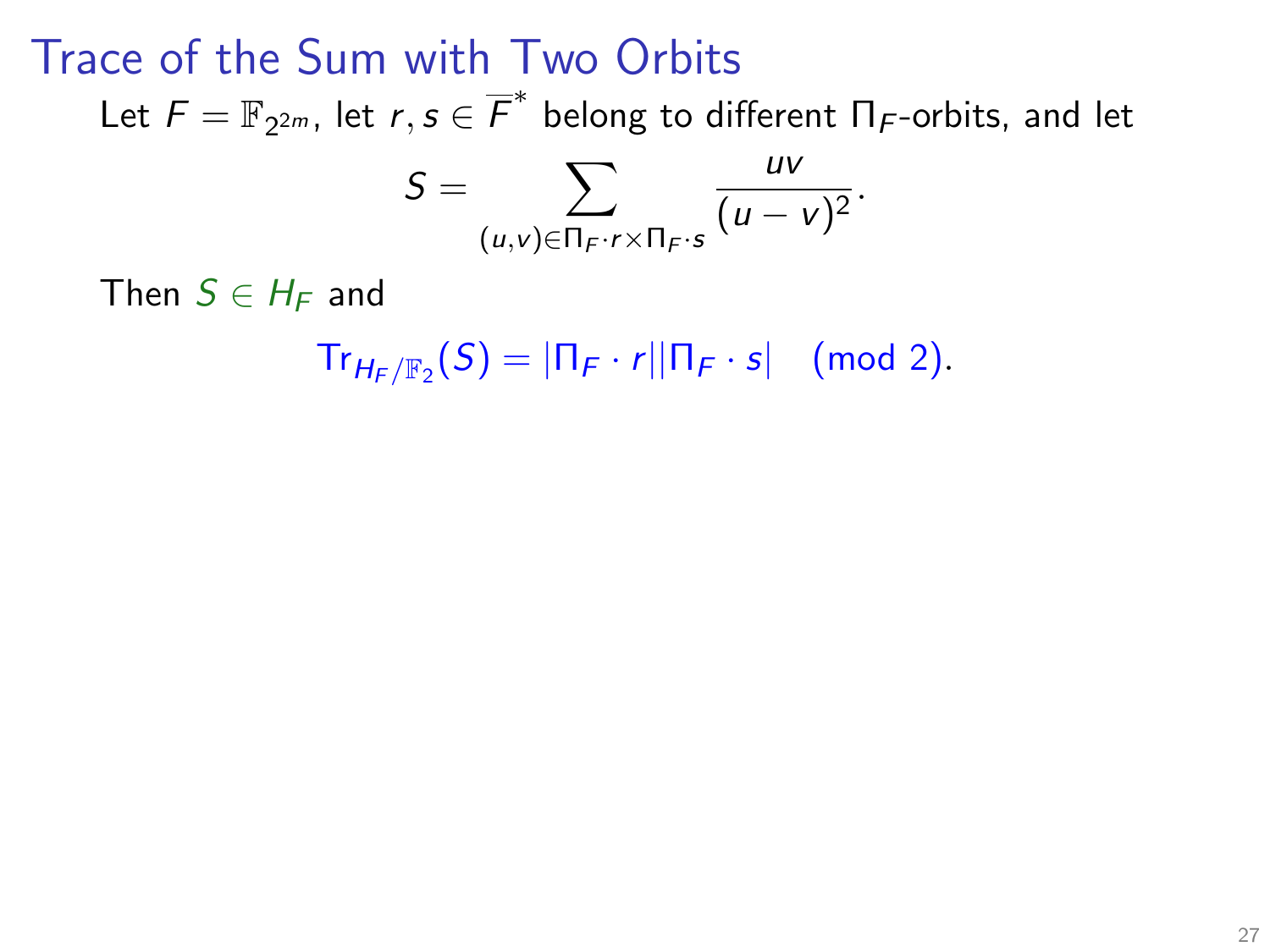Let  $\mathcal{F}=\mathbb{F}_{2^{2m}}$ , let  $r,s\in\overline{\mathcal{F}}^*$  belong to different  $\Pi_{\mathcal{F}}$ -orbits, and let

$$
S=\sum_{(u,v)\in\Pi_F\cdot r\times\Pi_F\cdot s}\frac{uv}{(u-v)^2}.
$$

Then  $S \in H_F$  and

 $Tr_{H_F/\mathbb{F}_2}(S) = |\Pi_F \cdot r| |\Pi_F \cdot s| \pmod{2}.$ 

Proof: As previously, if  $T = \frac{uv}{(u-v)}$  $\frac{uv}{(u-v)^2}$ , then  $T + T^2 + \cdots + T^{2^{m-1}} = \frac{u}{T}$  $\frac{u}{u-v}+\frac{\pi_F(v)}{\pi_F(v)-\pi}$  $\frac{nF(v)}{\pi_F(v)-\pi_F(u)},$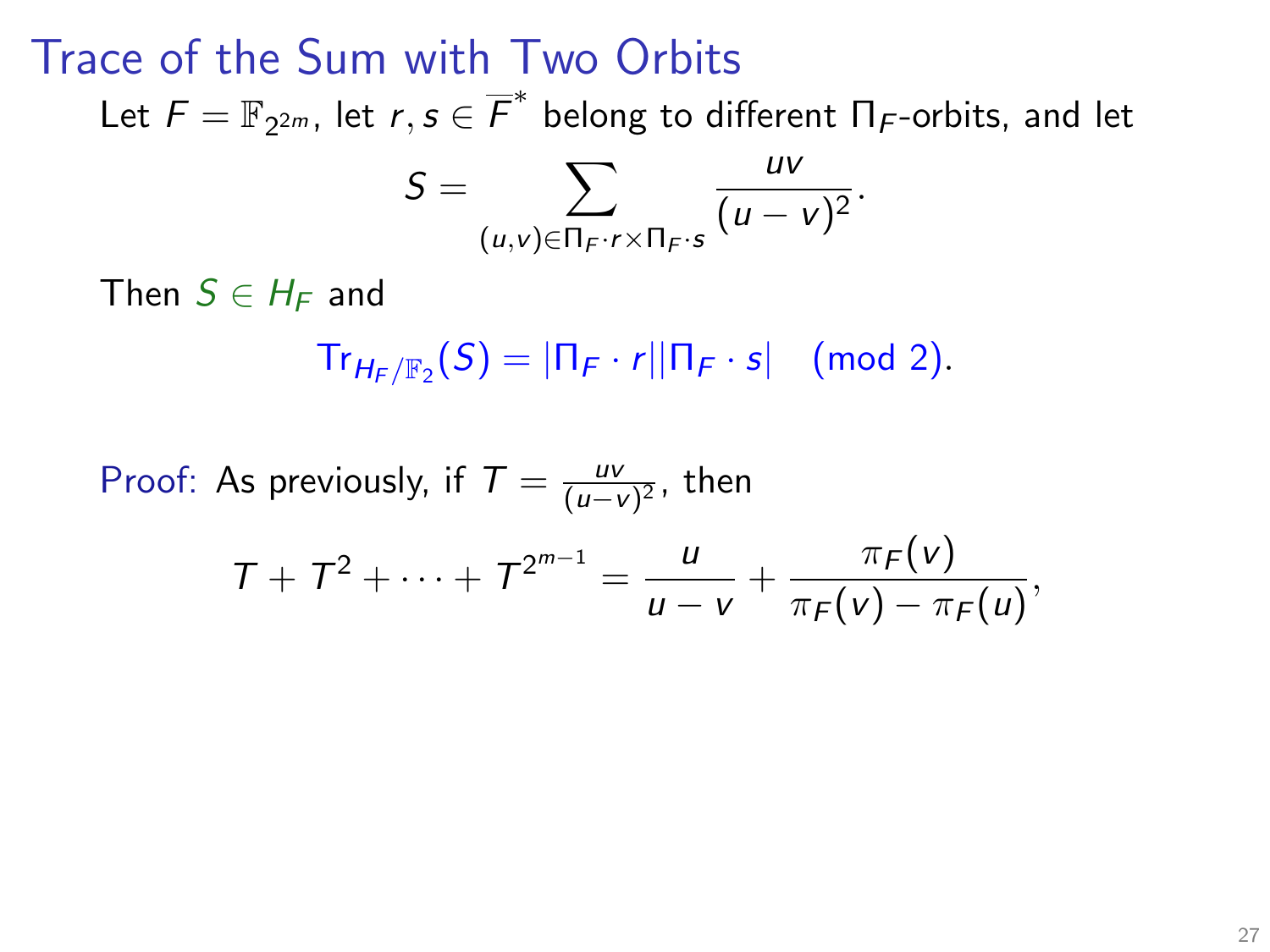Let  $\mathcal{F}=\mathbb{F}_{2^{2m}}$ , let  $r,s\in\overline{\mathcal{F}}^*$  belong to different  $\Pi_{\mathcal{F}}$ -orbits, and let

$$
S=\sum_{(u,v)\in\Pi_F\cdot r\times\Pi_F\cdot s}\frac{uv}{(u-v)^2}.
$$

Then  $S \in H_F$  and

 $Tr_{H_F/\mathbb{F}_2}(S) = |\Pi_F \cdot r| |\Pi_F \cdot s| \pmod{2}.$ 

Proof: As previously, if  $T = \frac{uv}{(u-v)}$  $\frac{uv}{(u-v)^2}$ , then  $T + T^2 + \cdots + T^{2^{m-1}} = \frac{u}{T}$  $\frac{u}{u-v}+\frac{\pi_F(v)}{\pi_F(v)-\pi}$  $\frac{nF(v)}{\pi_F(v)-\pi_F(u)},$ and so

$$
\mathrm{Tr}_{H_F/\mathbb{F}_2}(S)=\sum_{(u,v)\in\Pi_F\cdot r\times\Pi_F\cdot s}\left(\frac{u}{u-v}+\frac{\pi_F(v)}{\pi_F(v)-\pi_F(u)}\right),
$$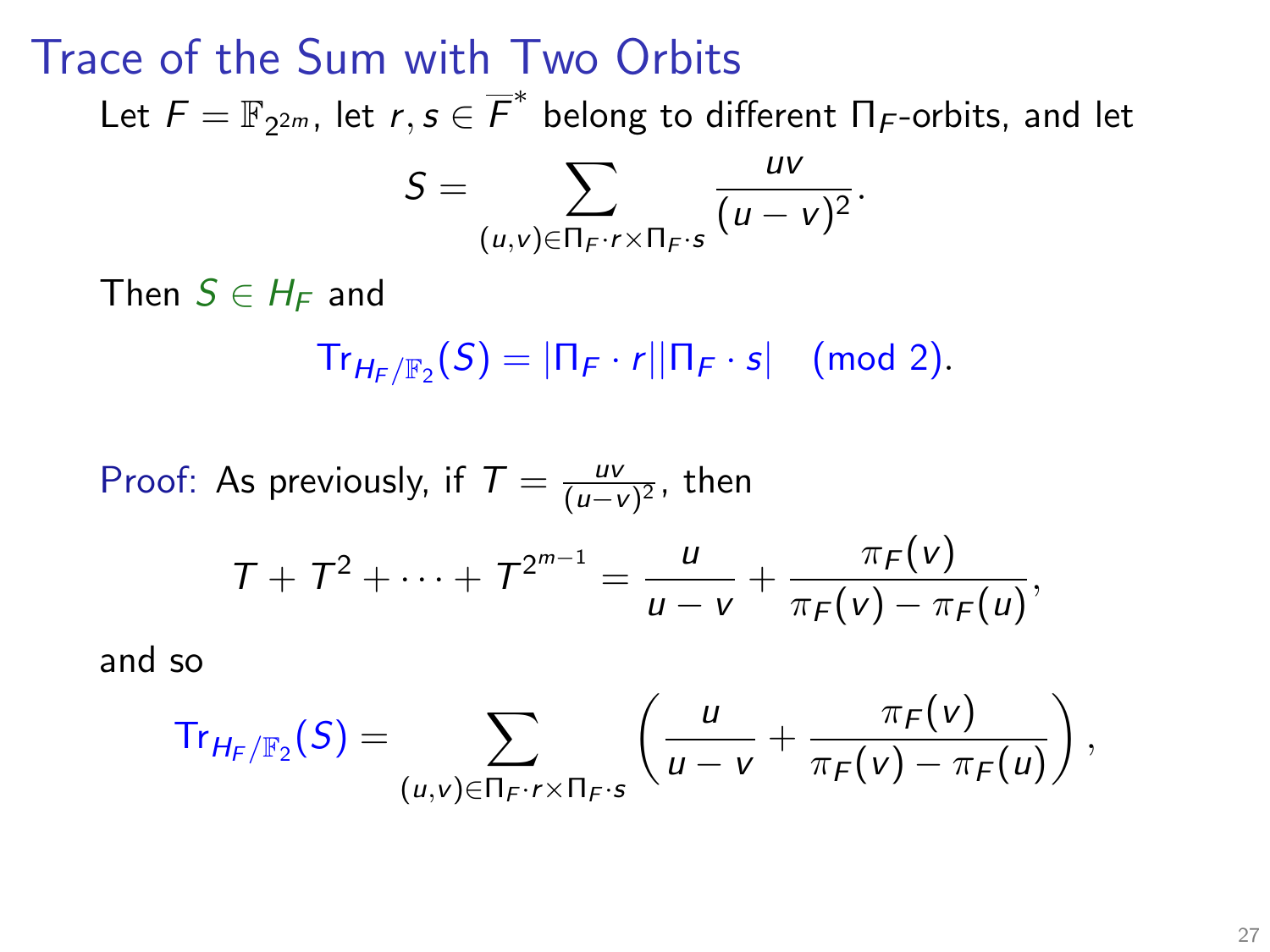Let  $\mathcal{F}=\mathbb{F}_{2^{2m}}$ , let  $r,s\in\overline{\mathcal{F}}^*$  belong to different  $\Pi_{\mathcal{F}}$ -orbits, and let

$$
S=\sum_{(u,v)\in\Pi_F\cdot r\times\Pi_F\cdot s}\frac{uv}{(u-v)^2}.
$$

Then  $S \in H_F$  and

 $Tr_{H_F/\mathbb{F}_2}(S) = |\Pi_F \cdot r| |\Pi_F \cdot s| \pmod{2}.$ 

Proof: As previously, if  $T = \frac{uv}{(u-v)}$  $\frac{uv}{(u-v)^2}$ , then

$$
T + T^{2} + \cdots + T^{2^{m-1}} = \frac{u}{u - v} + \frac{\pi_{F}(v)}{\pi_{F}(v) - \pi_{F}(u)},
$$

and so

$$
\mathrm{Tr}_{H_F/\mathbb{F}_2}(S)=\sum_{(u,v)\in\Pi_F\cdot r\times\Pi_F\cdot s}\left(\frac{u}{u-v}+\frac{\pi_F(v)}{\pi_F(v)-\pi_F(u)}\right),
$$

For each of the  $|\Pi_F \cdot r||\Pi \cdot s|$  pairs  $(u, v) \in \Pi_F \cdot r \times \Pi_F \cdot s$ , both  $\frac{u}{u-v}$  and  $\frac{v}{v-u}$  occur, which sum to 1. ш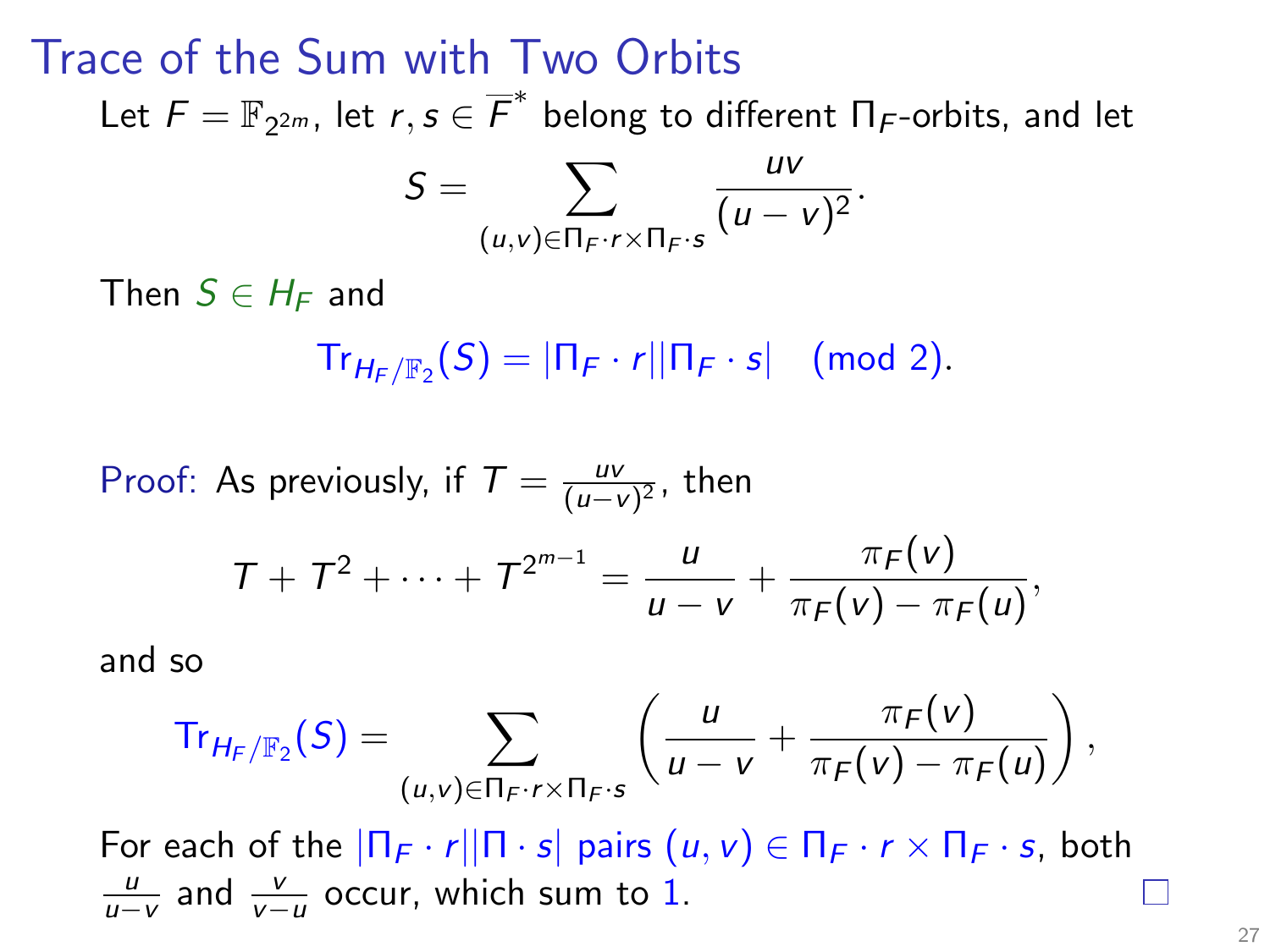Let  $F = \mathbb{F}_{2^{2m}}$ , and let R be the union of N distinct  $\Pi_F$ -orbits in  $\overline{\mathcal{F}}^*$ , and let  $S = \sum_{\{u,v\} \subseteq R}$  $u \neq v$ uv  $\frac{uv}{(u-v)^2}$ . Then  $S\in H_{\digamma}$  and  $\mathsf{Tr}_{H_{\digamma }/\mathbb{F}_2} ( \mathcal{S}) = \binom{|R|+1}{2}$  $+ N \pmod{2}.$ 

2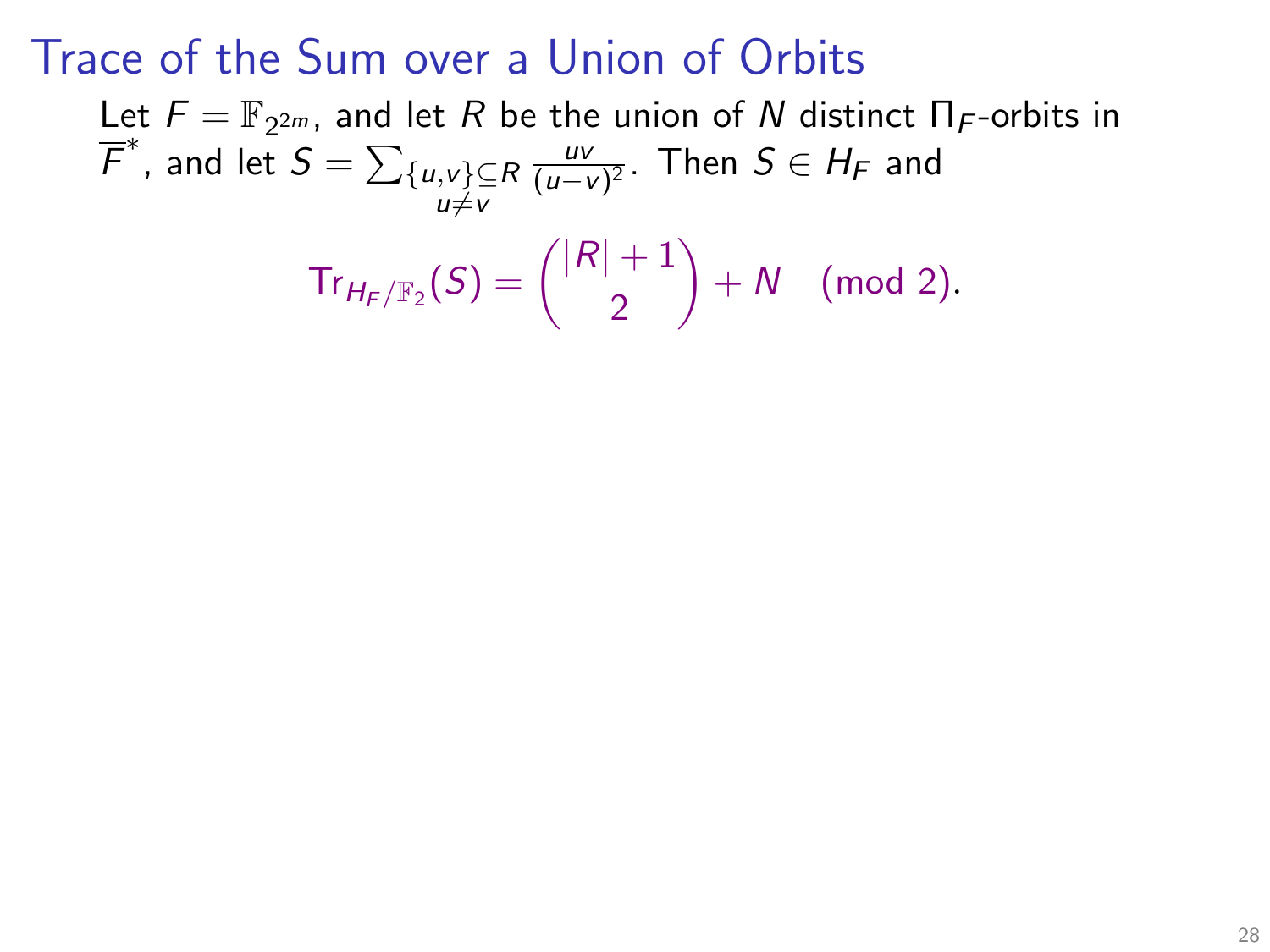Let  $F = \mathbb{F}_{2^{2m}}$ , and let R be the union of N distinct  $\Pi_F$ -orbits in  $\overline{\mathcal{F}}^*$ , and let  $S = \sum_{\{u,v\} \subseteq R}$  $u \neq v$ uv  $\frac{uv}{(u-v)^2}$ . Then  $S\in H_{\digamma}$  and  $\mathsf{Tr}_{H_{\digamma }/\mathbb{F}_2} ( \mathcal{S}) = \binom{|R|+1}{2}$ 2  $+ N \pmod{2}.$ 

Proof: Let P be the partition of R into  $\Pi_F$ -orbits, so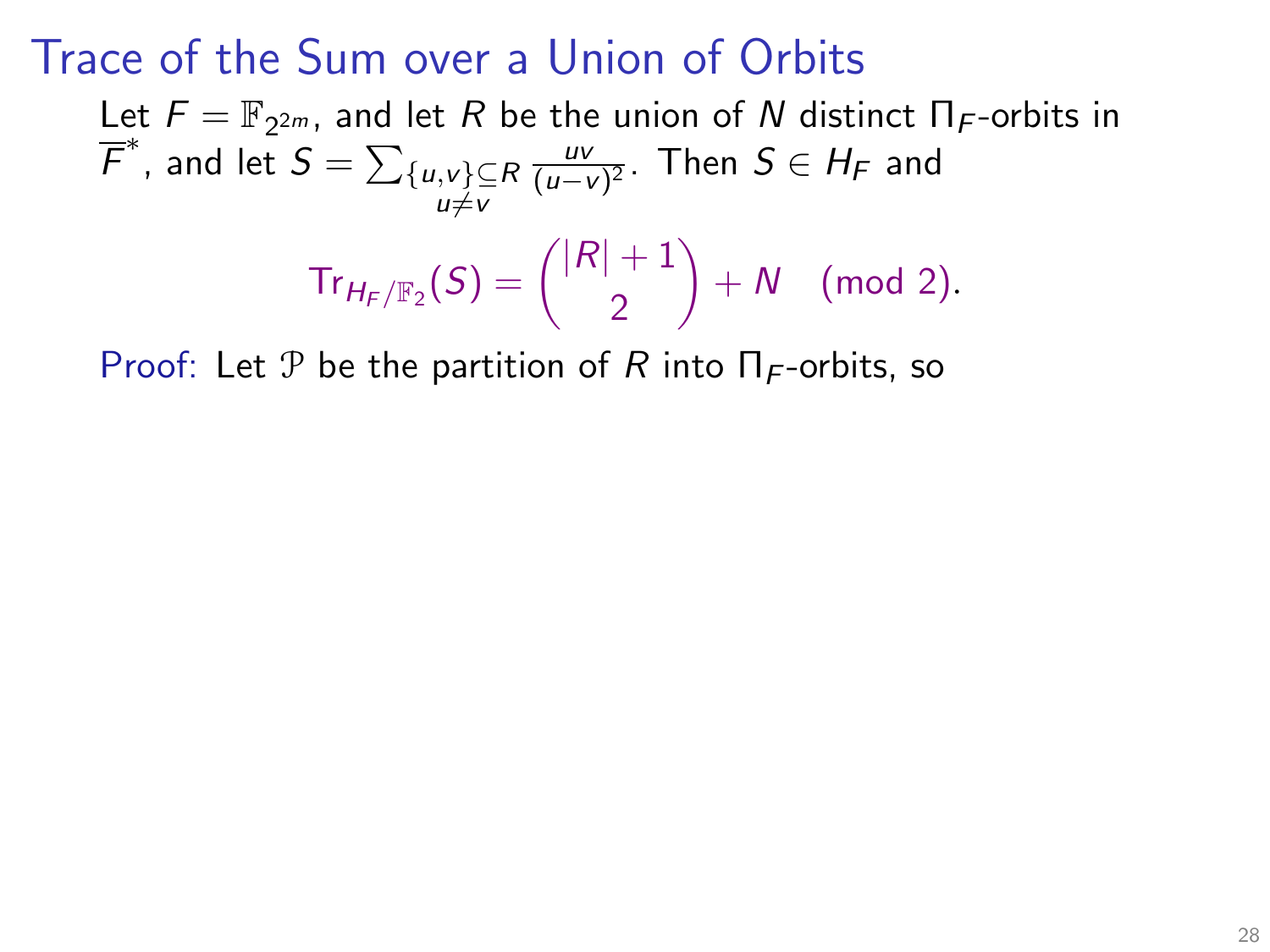Let  $F = \mathbb{F}_{2^{2m}}$ , and let R be the union of N distinct  $\Pi_F$ -orbits in  $\overline{\mathcal{F}}^*$ , and let  $S = \sum_{\{u,v\} \subseteq R}$  $u \neq v$ uv  $\frac{uv}{(u-v)^2}$ . Then  $S\in H_{\digamma}$  and  $\mathsf{Tr}_{H_{\digamma }/\mathbb{F}_2} ( \mathcal{S}) = \binom{|R|+1}{2}$ 2  $+ N \pmod{2}.$ 

Proof: Let P be the partition of R into  $\Pi_F$ -orbits, so

$$
S = \sum_{P \in \mathcal{P}} \sum_{\substack{\{u,v\} \subseteq P \\ u \neq v}} \frac{uv}{(u-v)^2} + \sum_{\substack{\{P,Q\} \subseteq \mathcal{P} \\ P \neq Q}} \sum_{\substack{(u,v) \in P \times Q}} \frac{uv}{(u-v)^2}.
$$

If we apply  $\mathsf{Tr}_{H_{\mathsf{F}}/\mathbb{F}_2}$  to  $\mathcal{S},$  then by previous results

$$
\mathrm{Tr}_{H_F/\mathbb{F}_2}(S) = \sum_{P \in \mathcal{P}} \binom{|P|-1}{2} + \sum_{\substack{\{P,Q\} \subseteq \mathcal{P} \\ P \neq Q}} |P||Q|.
$$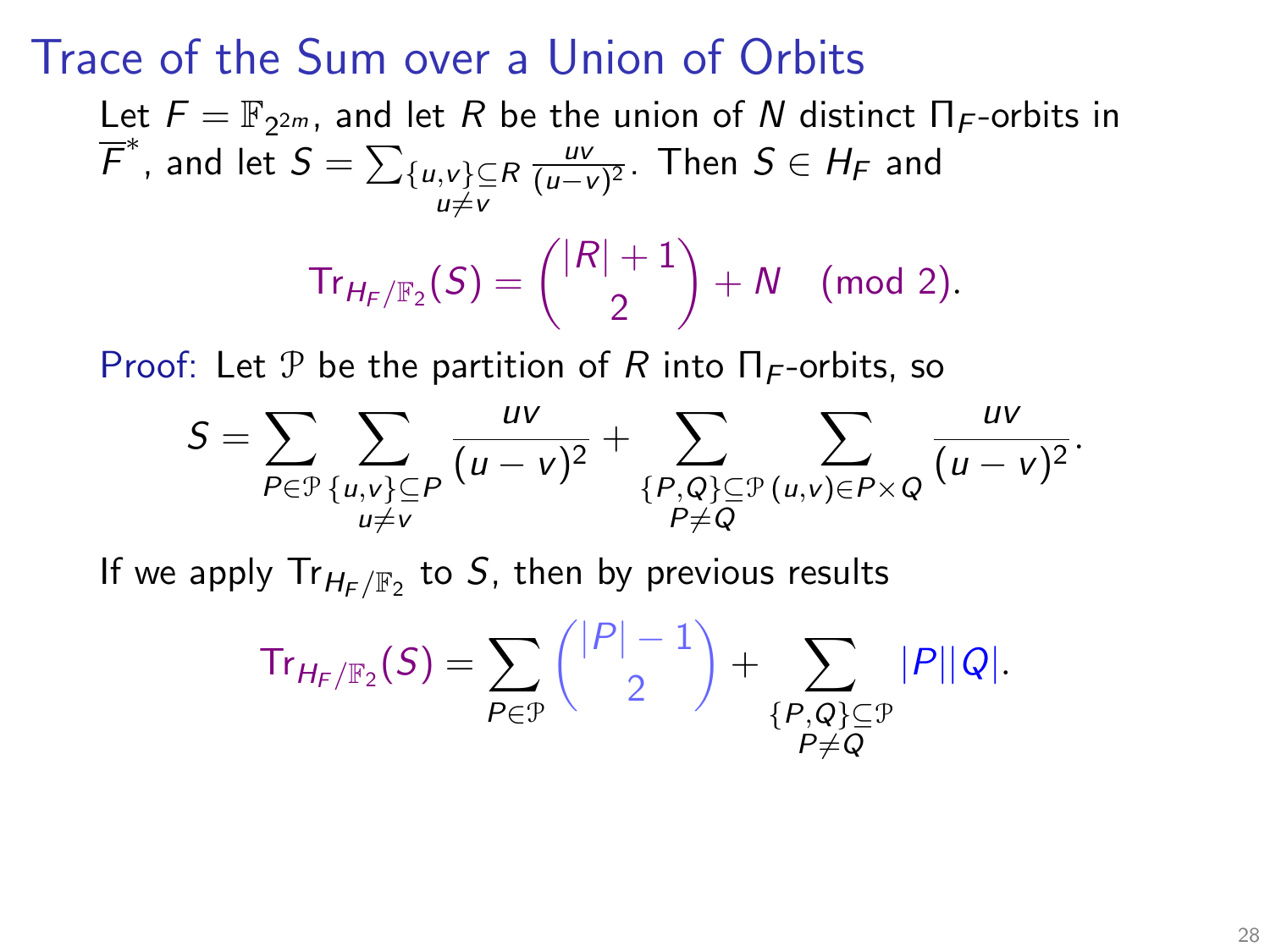Let  $F = \mathbb{F}_{2^{2m}}$ , and let R be the union of N distinct  $\Pi_F$ -orbits in  $\overline{\mathcal{F}}^*$ , and let  $S = \sum_{\{u,v\} \subseteq R}$  $u \neq v$ uv  $\frac{uv}{(u-v)^2}$ . Then  $S\in H_{\digamma}$  and  $\mathsf{Tr}_{H_{\digamma }/\mathbb{F}_2} ( \mathcal{S}) = \binom{|R|+1}{2}$ 2  $+ N \pmod{2}.$ 

Proof: Let P be the partition of R into  $\Pi_F$ -orbits, so

$$
S = \sum_{P \in \mathcal{P}} \sum_{\substack{\{u,v\} \subseteq P \\ u \neq v}} \frac{uv}{(u-v)^2} + \sum_{\substack{\{P,Q\} \subseteq \mathcal{P} \\ P \neq Q}} \sum_{\substack{(u,v) \in P \times Q}} \frac{uv}{(u-v)^2}.
$$

If we apply  $\mathsf{Tr}_{H_{\mathsf{F}}/\mathbb{F}_2}$  to  $\mathcal{S},$  then by previous results

$$
\mathrm{Tr}_{H_F/\mathbb{F}_2}(S)=\sum_{P\in\mathcal{P}}\binom{|P|-1}{2}+\sum_{\substack{\{P,Q\}\subseteq\mathcal{P}\\P\neq Q}}|P||Q|.
$$

If we had  $\binom{|P|}{2}$  $\binom{|P|-1}{2}$  instead of  $\binom{|P|-1}{2}$  $\binom{|-1|}{2}$ , this would count all  $\binom{|R|}{2}$  $\binom{R}{2}$  pairs of elements from R,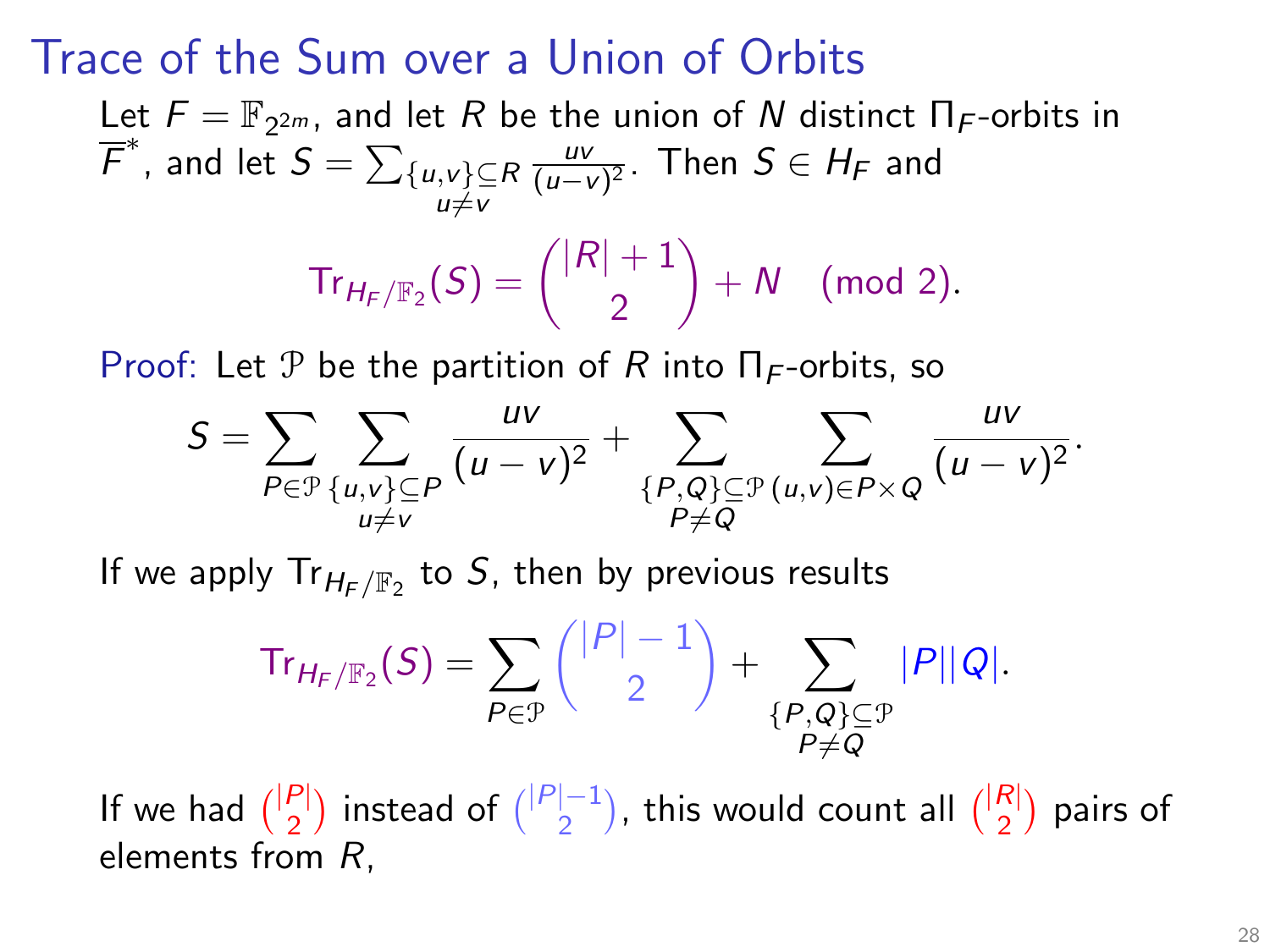Let  $F = \mathbb{F}_{2^{2m}}$ , and let R be the union of N distinct  $\Pi_F$ -orbits in  $\overline{\mathcal{F}}^*$ , and let  $S = \sum_{\{u,v\} \subseteq R}$  $u \neq v$ uv  $\frac{uv}{(u-v)^2}$ . Then  $S\in H_{\digamma}$  and  $\mathsf{Tr}_{H_{\digamma }/\mathbb{F}_2} ( \mathcal{S}) = \binom{|R|+1}{2}$ 2  $+ N \pmod{2}.$ 

Proof: Let P be the partition of R into  $\Pi_F$ -orbits, so

$$
S = \sum_{P \in \mathcal{P}} \sum_{\substack{\{u,v\} \subseteq P \\ u \neq v}} \frac{uv}{(u-v)^2} + \sum_{\substack{\{P,Q\} \subseteq \mathcal{P} \\ P \neq Q}} \sum_{\substack{(u,v) \in P \times Q}} \frac{uv}{(u-v)^2}.
$$

If we apply  $\mathsf{Tr}_{H_{\mathsf{F}}/\mathbb{F}_2}$  to  $\mathcal{S},$  then by previous results

$$
\mathrm{Tr}_{H_F/\mathbb{F}_2}(S)=\sum_{P\in\mathcal{P}}\binom{|P|-1}{2}+\sum_{\substack{\{P,Q\}\subseteq\mathcal{P}\\P\neq Q}}|P||Q|.
$$

If we had  $\binom{|P|}{2}$  $\binom{|P|-1}{2}$  instead of  $\binom{|P|-1}{2}$  $\binom{|-1|}{2}$ , this would count all  $\binom{|R|}{2}$  $\binom{R}{2}$  pairs of elements from  $R$ , but we have  $\sum_{P \in \mathcal{P}}(|P|-1) = |R| - N$  fewer pairs, so we get  $\binom{|R|}{2}$  $_{2}^{R}$ | - |R| + N.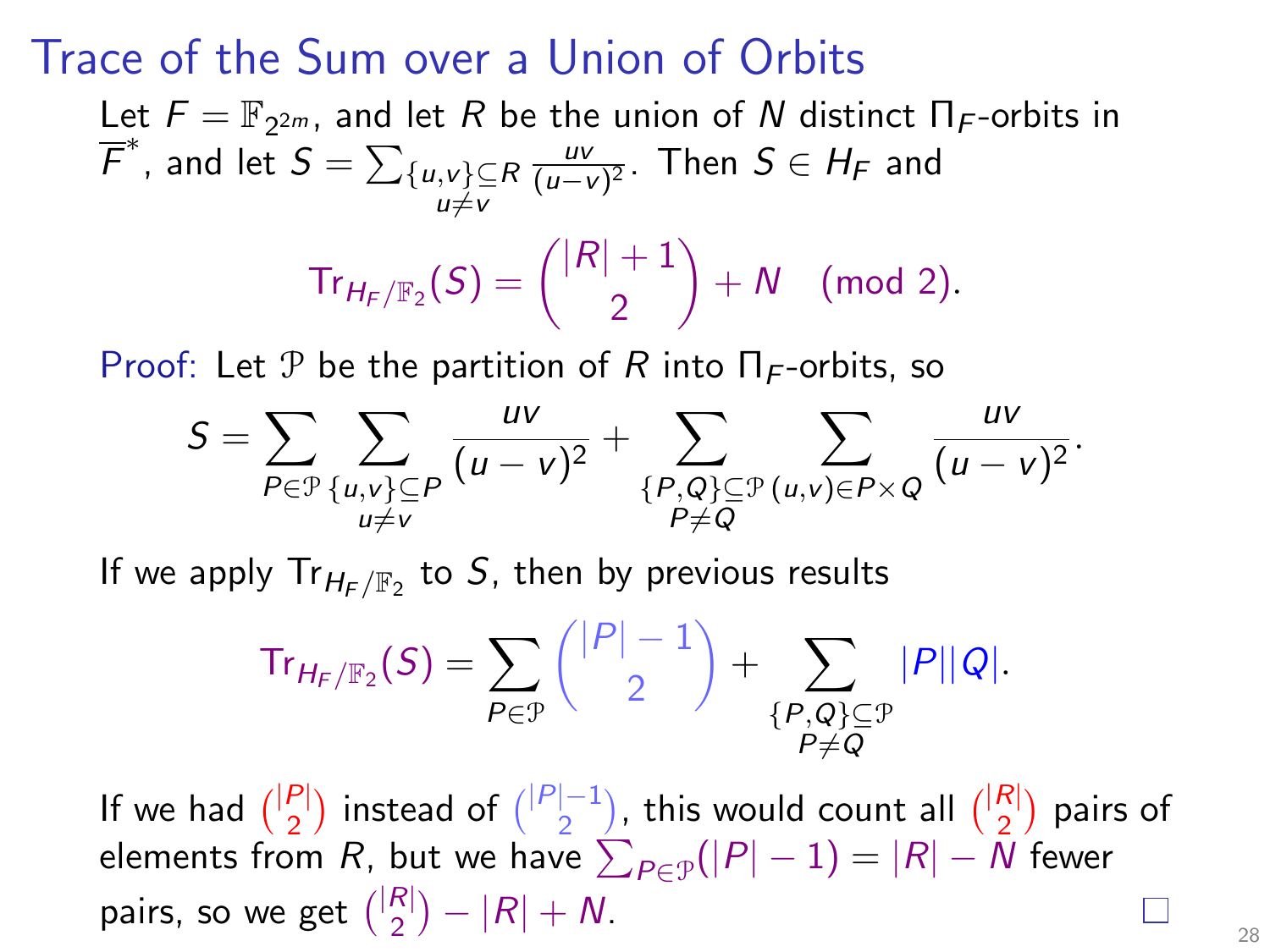#### Suffices to Show (Equivalent Orbital Formulation) If  $F = \mathbb{F}_{2^{2m}}$ , m is even,  $d = 1 + 4(2^m - 1)$ , then for each  $a \in F$ such that

$$
g_{F,a}(x) = x^7 - ax^4 - \tau_F(a)x^3 + 1,
$$

is separable, the partition of the set  $R_{F,a}$  of roots of  $g_{F,a}$  in  $\overline{F}^*$  into  $\Pi_F$ -orbits does not have precisely 4, 6, or 7 singleton orbits.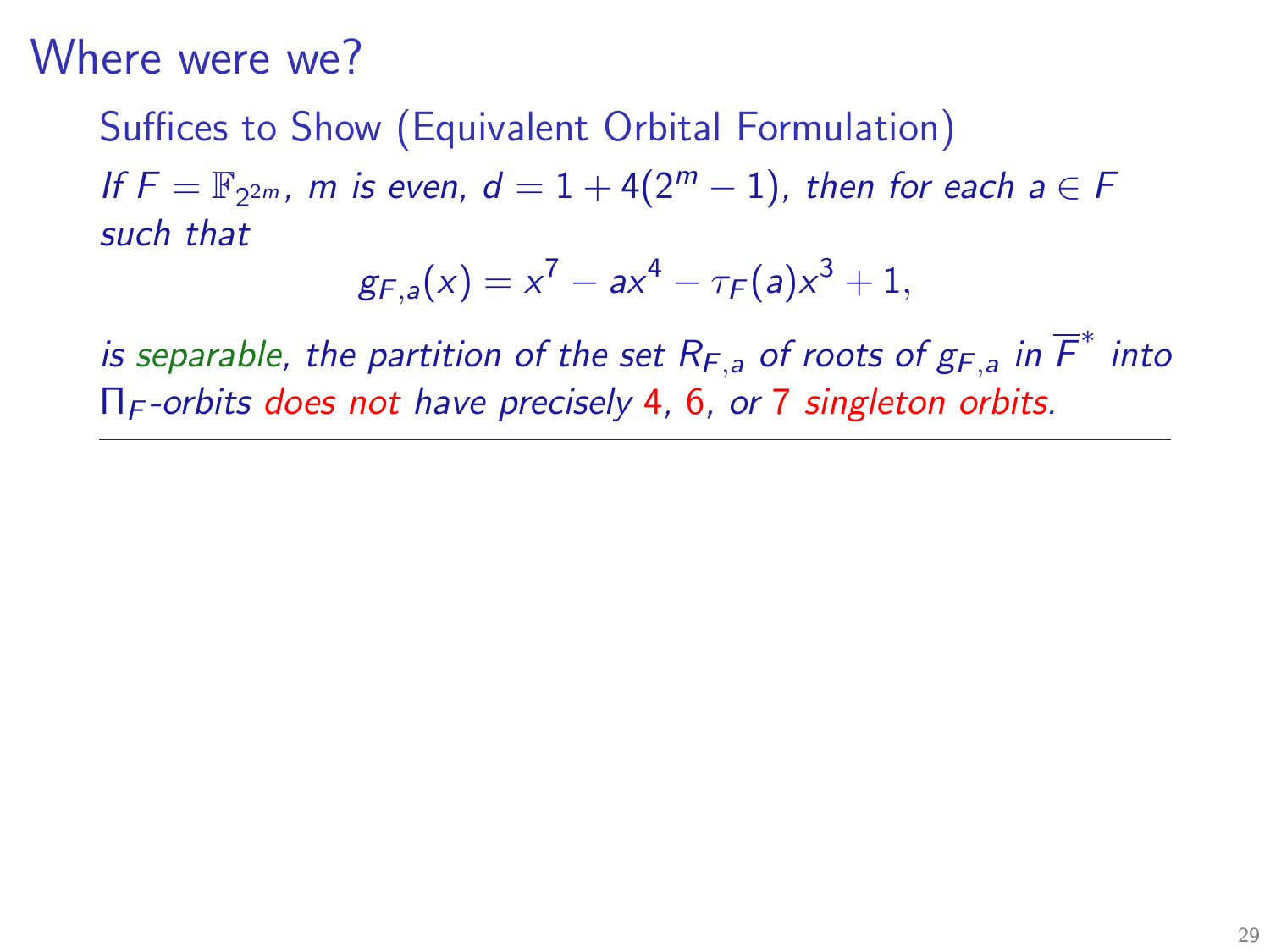### Suffices to Show (Equivalent Orbital Formulation) If  $F = \mathbb{F}_{2^{2m}}$ , m is even,  $d = 1 + 4(2^m - 1)$ , then for each  $a \in F$ such that

$$
g_{F,a}(x) = x^7 - ax^4 - \tau_F(a)x^3 + 1,
$$

is separable, the partition of the set  $R_{F,a}$  of roots of  $g_{F,a}$  in  $\overline{F}^*$  into  $\Pi_F$ -orbits does not have precisely 4, 6, or 7 singleton orbits.

 $R_{F,a}$  is a union of  $\Pi_F$ -orbits: let  $N_{F,a}$  be the number of orbits.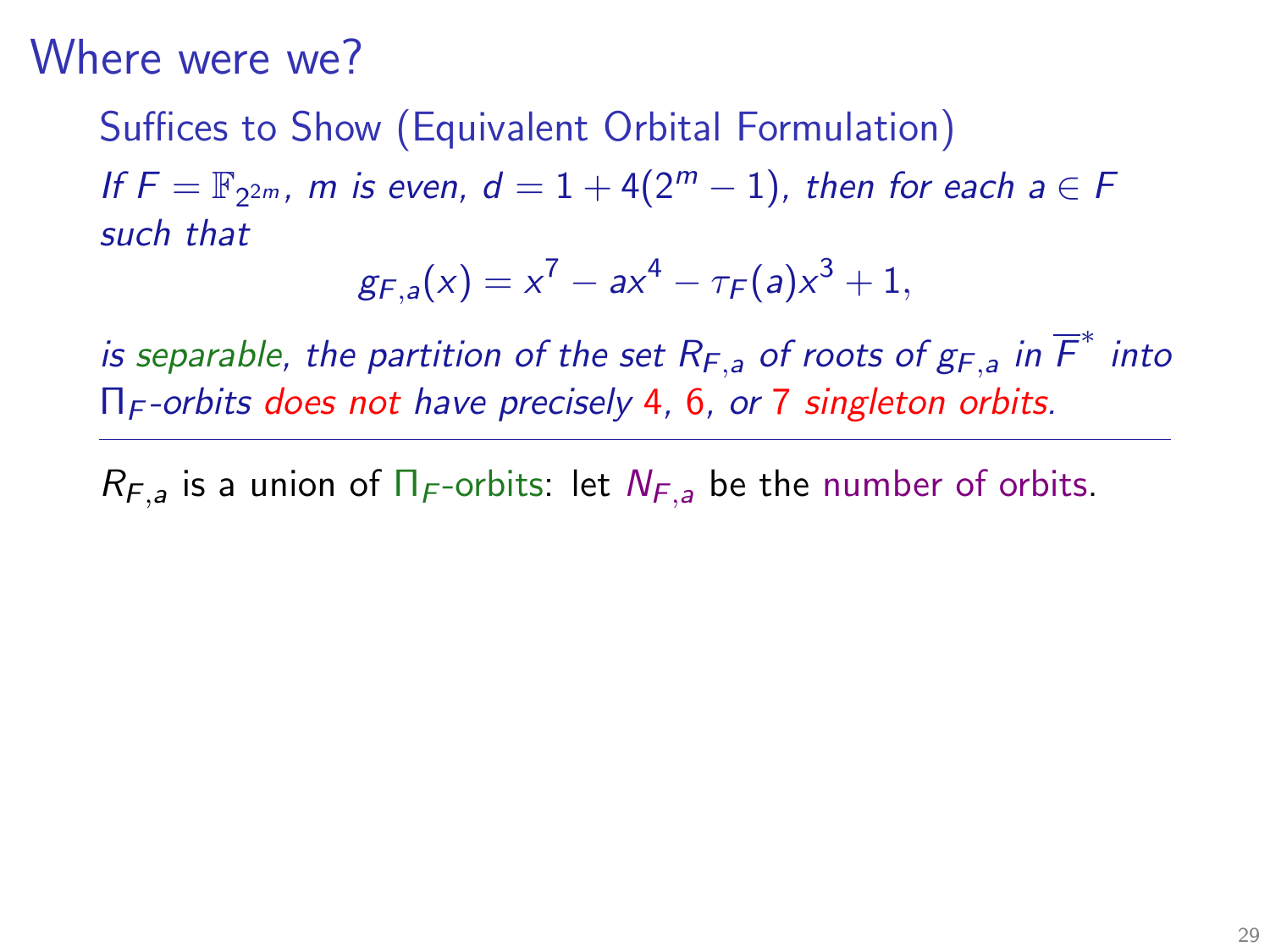# Suffices to Show (Equivalent Orbital Formulation)

If  $F = \mathbb{F}_{2^{2m}}$ , m is even,  $d = 1 + 4(2^m - 1)$ , then for each  $a \in F$ such that

$$
g_{F,a}(x) = x^7 - ax^4 - \tau_F(a)x^3 + 1,
$$

is separable, the partition of the set  $R_{F,a}$  of roots of  $g_{F,a}$  in  $\overline{F}^*$  into  $\Pi_F$ -orbits does not have precisely 4, 6, or 7 singleton orbits.

 $R_{F,a}$  is a union of  $\Pi_F$ -orbits: let  $N_{F,a}$  be the number of orbits. Let

$$
S_{F,a}=\sum_{\substack{\{u,v\}\subseteq R_{F,a}\\u\neq v}}\frac{uv}{(u-v)^2},
$$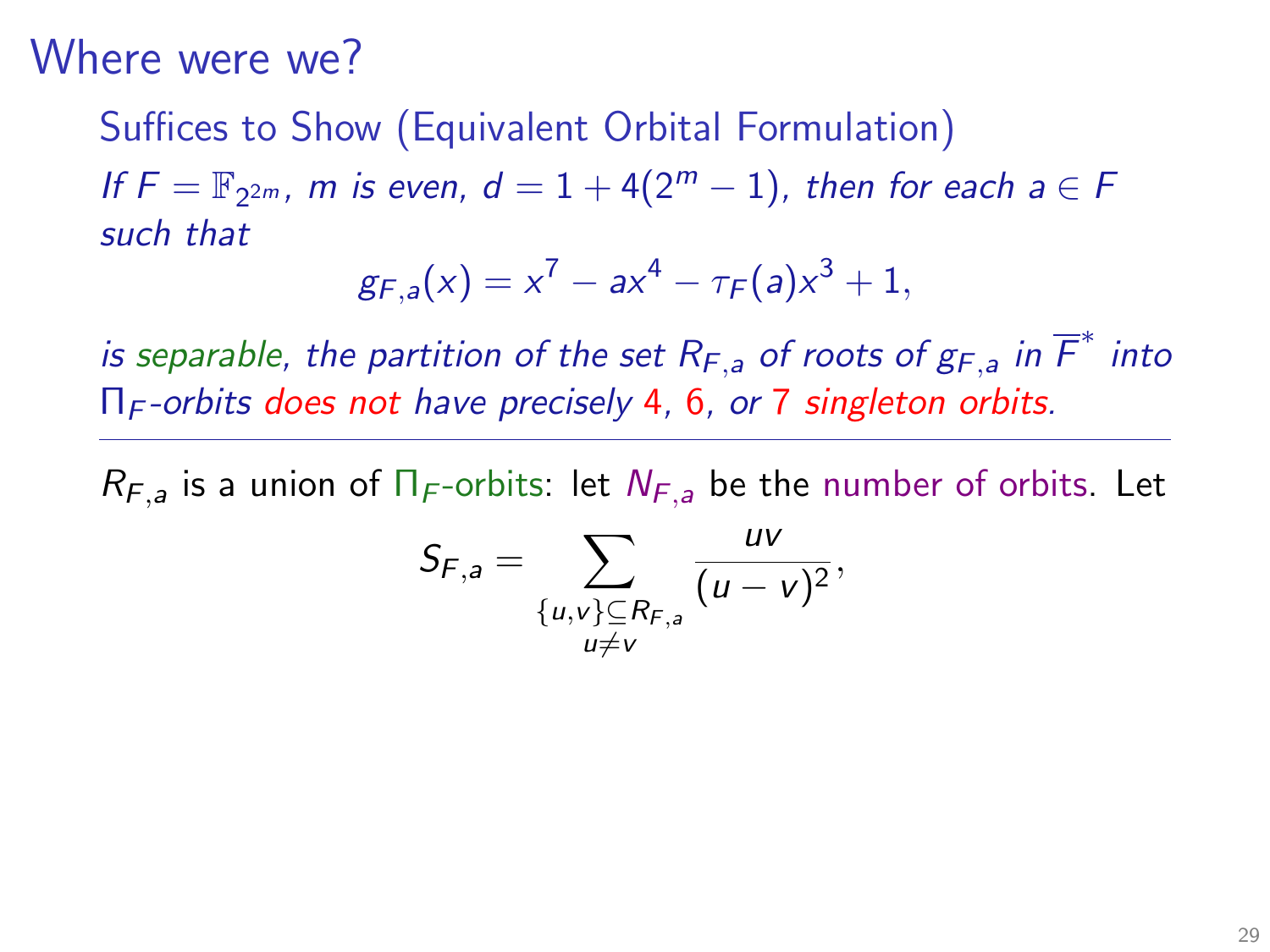# Suffices to Show (Equivalent Orbital Formulation)

If  $F = \mathbb{F}_{2^{2m}}$ , m is even,  $d = 1 + 4(2^m - 1)$ , then for each  $a \in F$ such that

$$
g_{F,a}(x) = x^7 - ax^4 - \tau_F(a)x^3 + 1,
$$

is separable, the partition of the set  $R_{F,a}$  of roots of  $g_{F,a}$  in  $\overline{F}^*$  into  $\Pi_F$ -orbits does not have precisely 4, 6, or 7 singleton orbits.

 $R_{F,a}$  is a union of  $\Pi_F$ -orbits: let  $N_{F,a}$  be the number of orbits. Let

$$
S_{F,a}=\sum_{\substack{\{u,v\}\subseteq R_{F,a}\\u\neq v}}\frac{uv}{(u-v)^2},
$$

and then our recent result tells us that  $S_{F,a} \in H_F$  and

$$
Tr_{H_F/\mathbb{F}_2}(S_{F,a}) = { |R_{F,a}| + 1 \choose 2} + N_{F,a}
$$
  
=  ${7 + 1 \choose 2} + N_{F,a} = N_{F,a}$  (mod 2)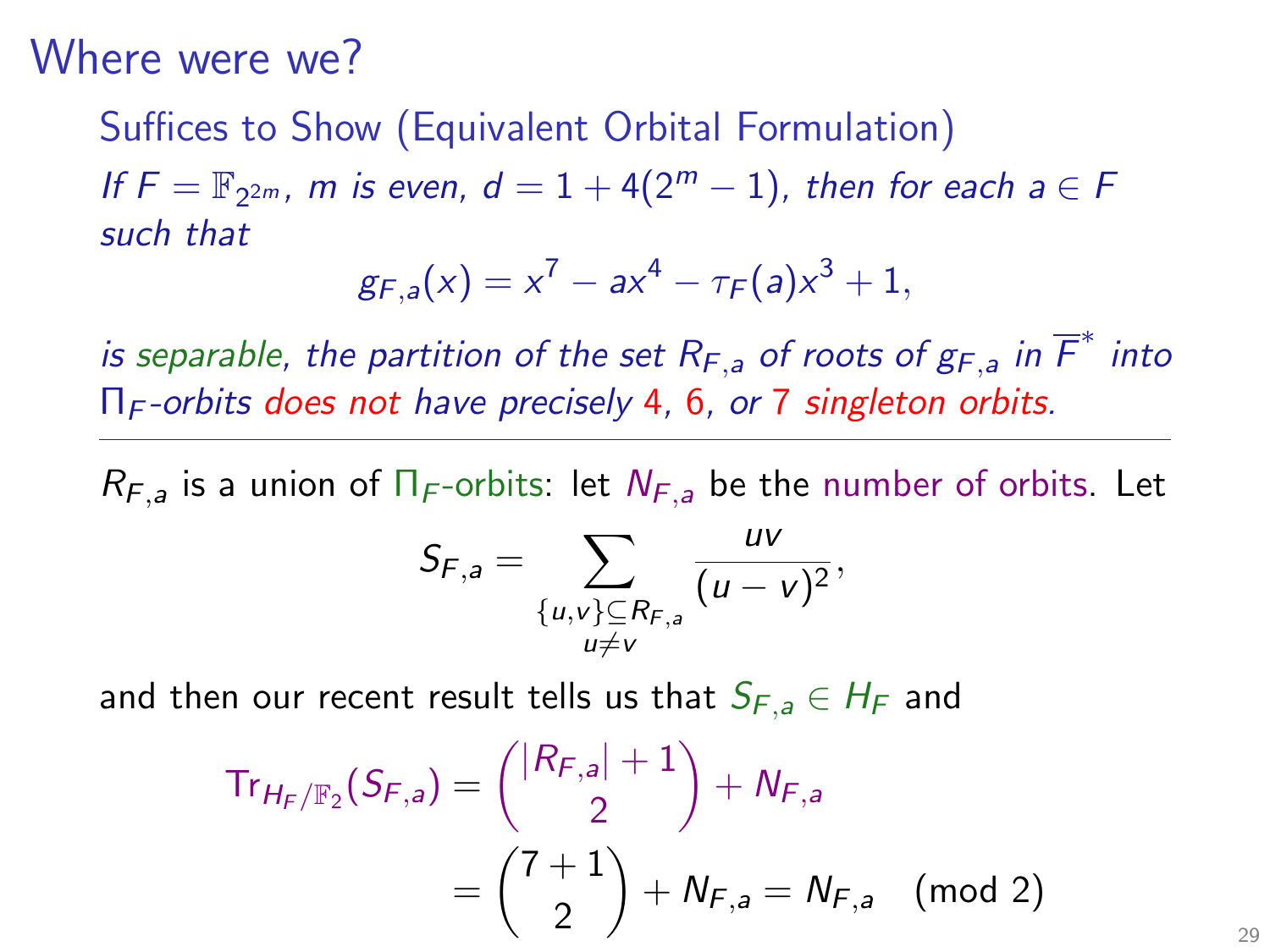$F = \mathbb{F}_{2^{2m}}$  and  $a \in F$  such that  $g_{F,a}$  is separable, whose set  $R_{F,a}$  of roots is partitioned into  $N_{F,a}$  orbits,

 $N_{F,a} \equiv \text{Tr}_{H_F/\mathbb{F}_2}(S_{F,a})$  (mod 2), where  $S_{F,a} = \sum_{\{u,v\} \subseteq R_{F,a}} \frac{uv}{(u-v)}$  $u \neq v$  $(u-v)^2$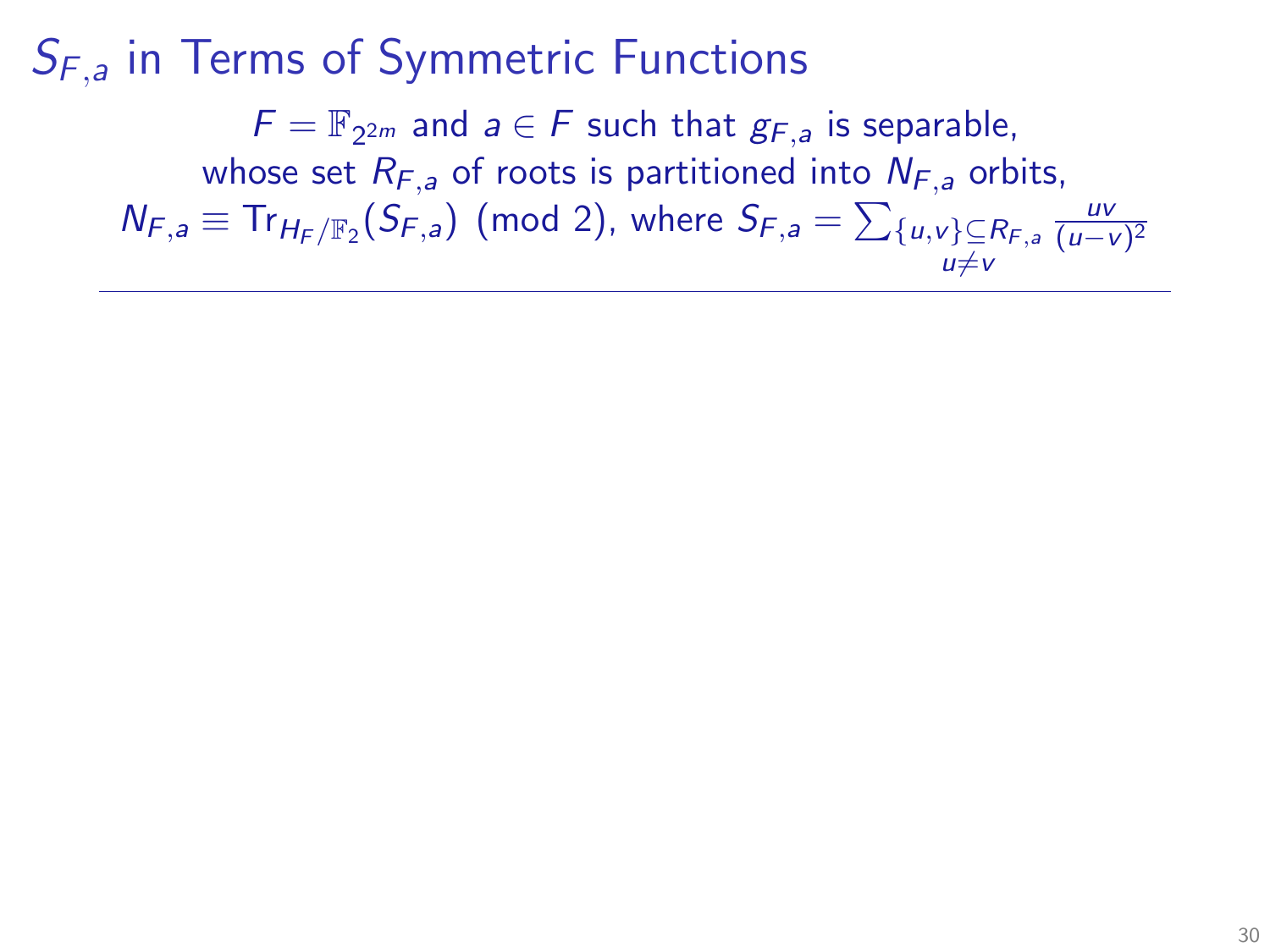$F = \mathbb{F}_{2^{2m}}$  and  $a \in F$  such that  $g_{F,a}$  is separable, whose set  $R_{F,a}$  of roots is partitioned into  $N_{F,a}$  orbits,  $N_{F,a} \equiv \text{Tr}_{H_F/\mathbb{F}_2}(S_{F,a})$  (mod 2), where  $S_{F,a} = \sum_{\{u,v\} \subseteq R_{F,a}} \frac{uv}{(u-v)}$  $u \neq v$  $(u-v)^2$ 

Let 
$$
b(x) = \prod_{1 \le i < j \le 7} (x_i - x_j) \in \mathbb{F}_2[x_1, \ldots, x_7]
$$
 and let  

$$
c(x_1, \ldots, x_7) = b(x_1, \ldots, x_7)^2 \sum_{1 \le i < j \le 7} \frac{x_i x_j}{(x_i - x_j)^2}.
$$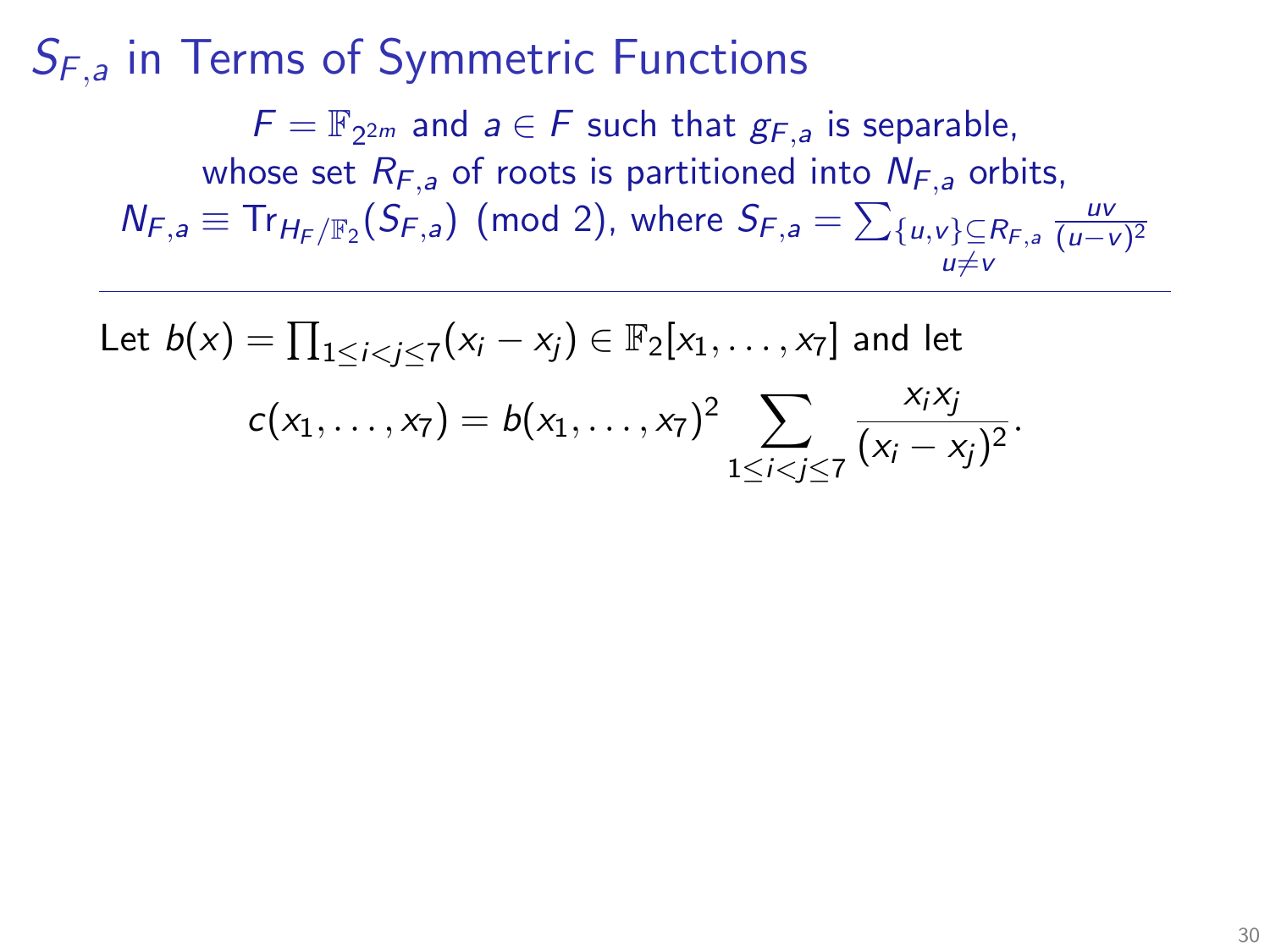$F = \mathbb{F}_{2^{2m}}$  and  $a \in F$  such that  $g_{F,a}$  is separable, whose set  $R_{F,a}$  of roots is partitioned into  $N_{F,a}$  orbits,  $N_{F,a} \equiv \text{Tr}_{H_F/\mathbb{F}_2}(S_{F,a})$  (mod 2), where  $S_{F,a} = \sum_{\{u,v\} \subseteq R_{F,a}} \frac{uv}{(u-v)}$  $u \neq v$  $(u-v)^2$ 

Let 
$$
b(x) = \prod_{1 \le i < j \le 7} (x_i - x_j) \in \mathbb{F}_2[x_1, ..., x_7]
$$
 and let  
\n
$$
c(x_1, ..., x_7) = b(x_1, ..., x_7)^2 \sum_{1 \le i < j \le 7} \frac{x_i x_j}{(x_i - x_j)^2}.
$$
\nWrite  $R_{F,a} = \{r_1, ..., r_7\}$  so that  $S_{F,a} = \frac{c(r_1, ..., r_7)}{b(r_1, ..., r_7)^2}.$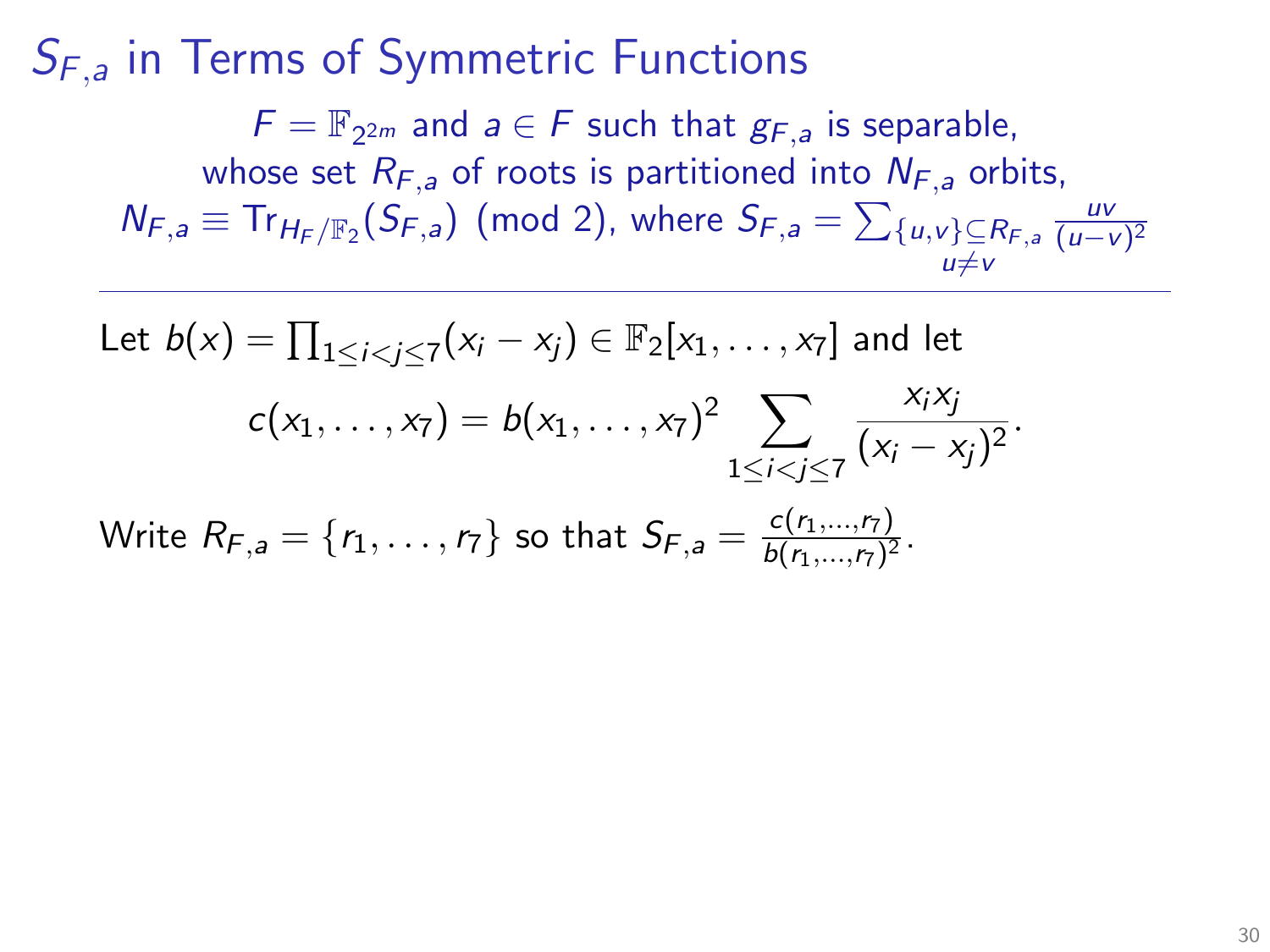$F = \mathbb{F}_{2^{2m}}$  and  $a \in F$  such that  $g_{F,a}$  is separable, whose set  $R_{F,a}$  of roots is partitioned into  $N_{F,a}$  orbits,  $N_{F,a} \equiv \text{Tr}_{H_F/\mathbb{F}_2}(S_{F,a})$  (mod 2), where  $S_{F,a} = \sum_{\{u,v\} \subseteq R_{F,a}} \frac{uv}{(u-v)}$  $u \neq v$  $(u-v)^2$ 

Let 
$$
b(x) = \prod_{1 \le i < j \le 7} (x_i - x_j) \in \mathbb{F}_2[x_1, ..., x_7]
$$
 and let  
\n
$$
c(x_1, ..., x_7) = b(x_1, ..., x_7)^2 \sum_{1 \le i < j \le 7} \frac{x_i x_j}{(x_i - x_j)^2}.
$$
\nWrite  $R_{F,a} = \{r_1, ..., r_7\}$  so that  $S_{F,a} = \frac{c(r_1, ..., r_7)}{b(r_1, ..., r_7)^2}.$ 

 $c(x_1, \ldots, x_7)$  is homogeneous symmetric of degree 42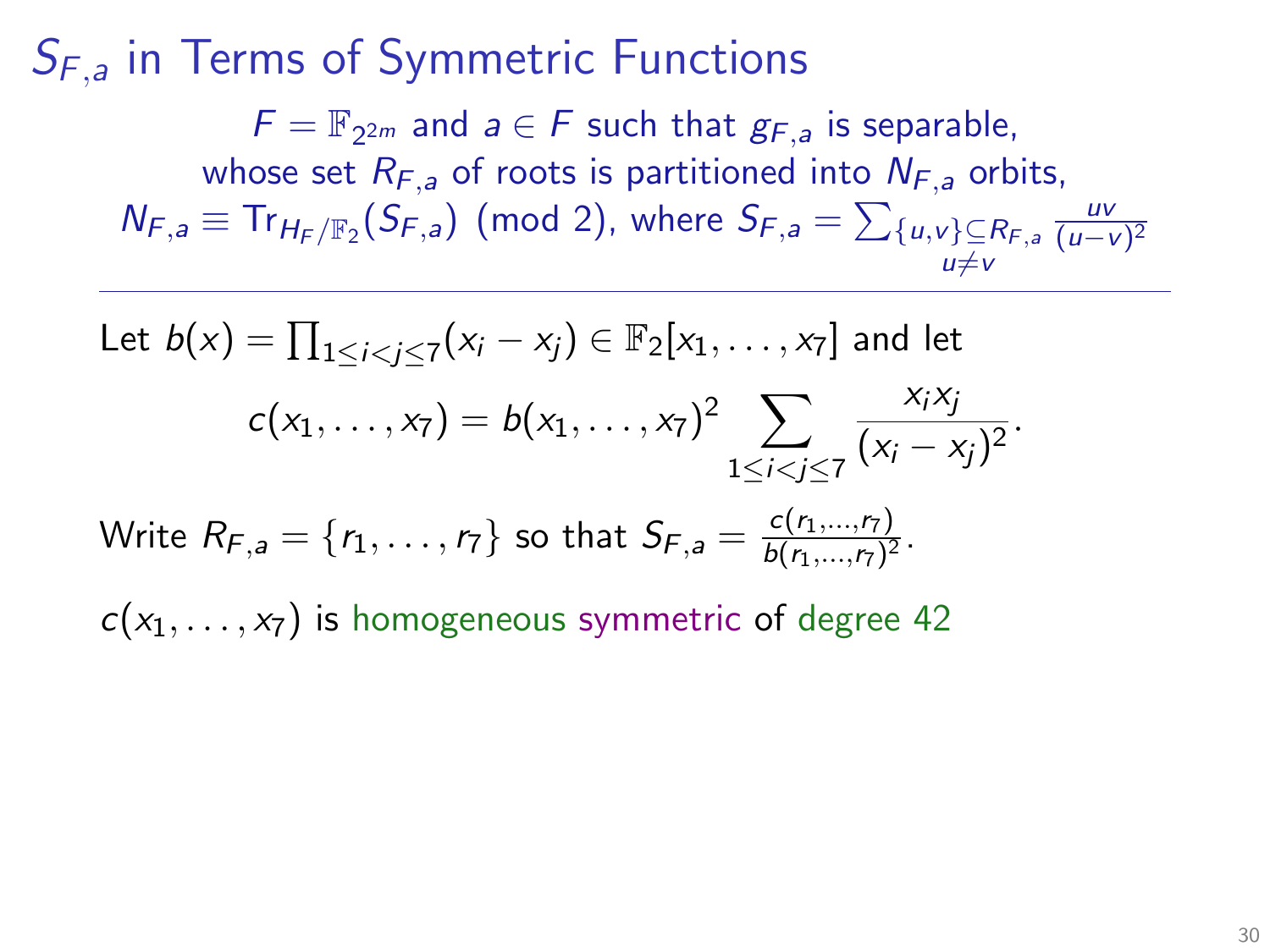$F = \mathbb{F}_{2^{2m}}$  and  $a \in F$  such that  $g_{F,a}$  is separable, whose set  $R_{F,a}$  of roots is partitioned into  $N_{F,a}$  orbits,  $N_{F,a} \equiv \text{Tr}_{H_F/\mathbb{F}_2}(S_{F,a})$  (mod 2), where  $S_{F,a} = \sum_{\{u,v\} \subseteq R_{F,a}} \frac{uv}{(u-v)}$  $u \neq v$  $(u-v)^2$ 

Let 
$$
b(x) = \prod_{1 \le i < j \le 7} (x_i - x_j) \in \mathbb{F}_2[x_1, \ldots, x_7]
$$
 and let  
\n
$$
c(x_1, \ldots, x_7) = b(x_1, \ldots, x_7)^2 \sum_{1 \le i < j \le 7} \frac{x_i x_j}{(x_i - x_j)^2}.
$$
\nWrite  $R_{F,a} = \{r_1, \ldots, r_7\}$  so that  $S_{F,a} = \frac{c(r_1, \ldots, r_7)}{b(r_1, \ldots, r_7)^2}.$   
\n
$$
c(x_1, \ldots, x_7)
$$
 is homogeneous symmetric of degree 42  
\nLet  $\sigma_k(x_1, \ldots, x_7)$  be the degree *k* elementary symmetric poly., so  
\n
$$
c(x_1, \ldots, x_n) = \sum_{\substack{(e_1, \ldots, e_7) \in \mathbb{N}^7 \\ e_1 + 2e_2 + \ldots + 7e_7 = 42}} \lambda_{(e_1, \ldots, e_7)} \sigma_1^{e_1} \sigma_2^{e_2} \cdots \sigma_7^{e_7},
$$

with each  $\lambda_{(e_1,...,e_7)} \in \mathbb{F}_2$  (and  $0 \in \mathbb{N}$ ).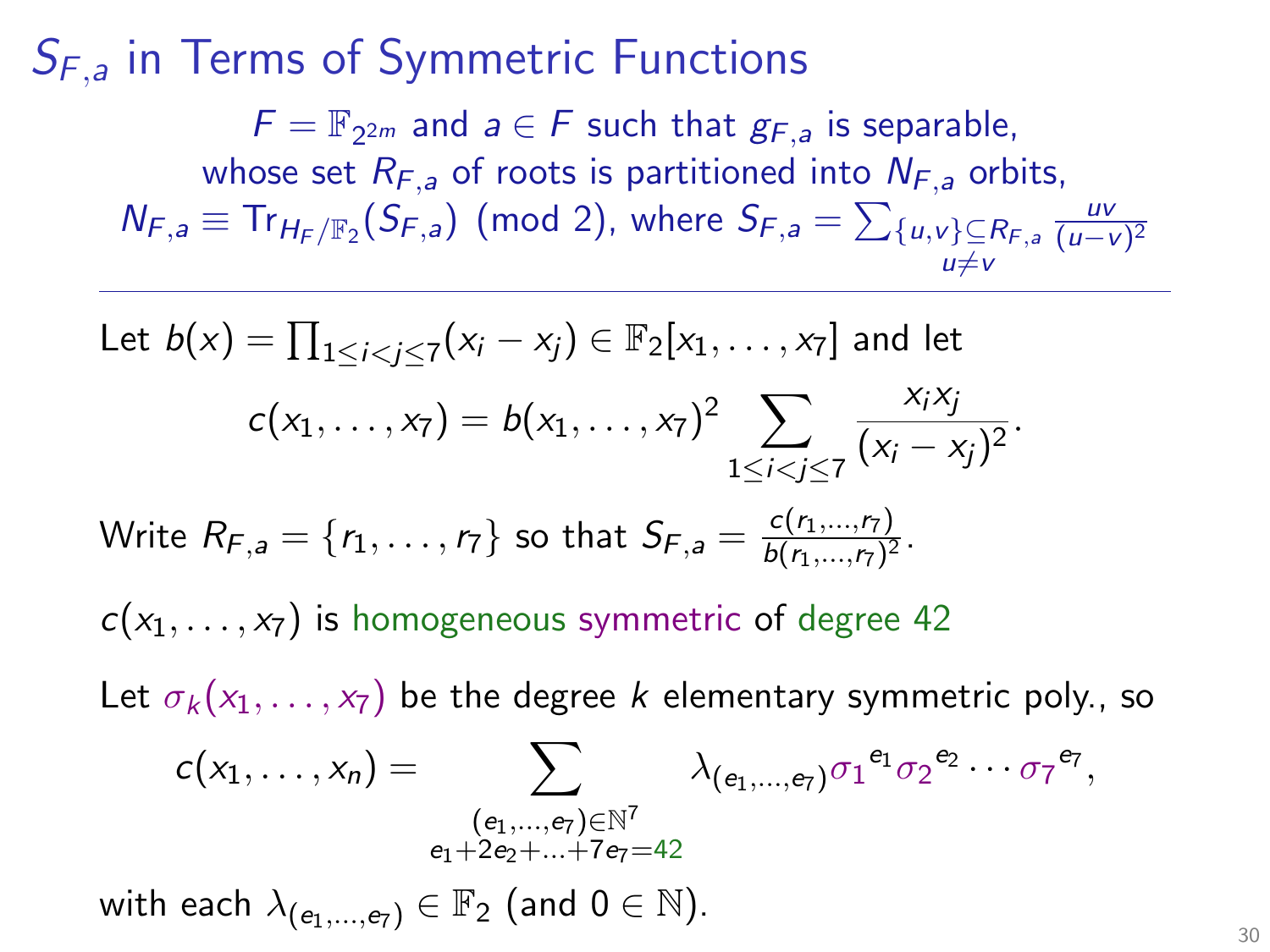# $S_{F,a}$  in Terms of Symmetric Functions  $F = \mathbb{F}_{2^{2m}}$  and  $a \in F$  such that  $g_{F,a}$  is separable, whose set  $R_{F,a} = \{r_1, \ldots, r_7\}$  of roots is partitioned into  $N_{F,a}$  orbits,  $\mathcal{N}_{F,a} \equiv \text{Tr}_{\mathcal{H}_F/\mathbb{F}_2}(\mathcal{S}_{F,a})$  (mod 2), where  $S_{F,a} = c(r_1, \ldots, r_7)/(b(r_1, \ldots, r_7))^2$  with  $c(x_1,\ldots,x_n) = \sum_{\substack{\lambda_{(e_1,\ldots,e_7)}}} \lambda_{(e_1,\ldots,e_7)} \sigma_1^{e_1} \sigma_2^{e_2} \cdots \sigma_7^{e_7},$  $(e_1,...,e_7) \in \mathbb{N}^7$  $e_1+2e_2+\sqrt{1+7e_7}=42$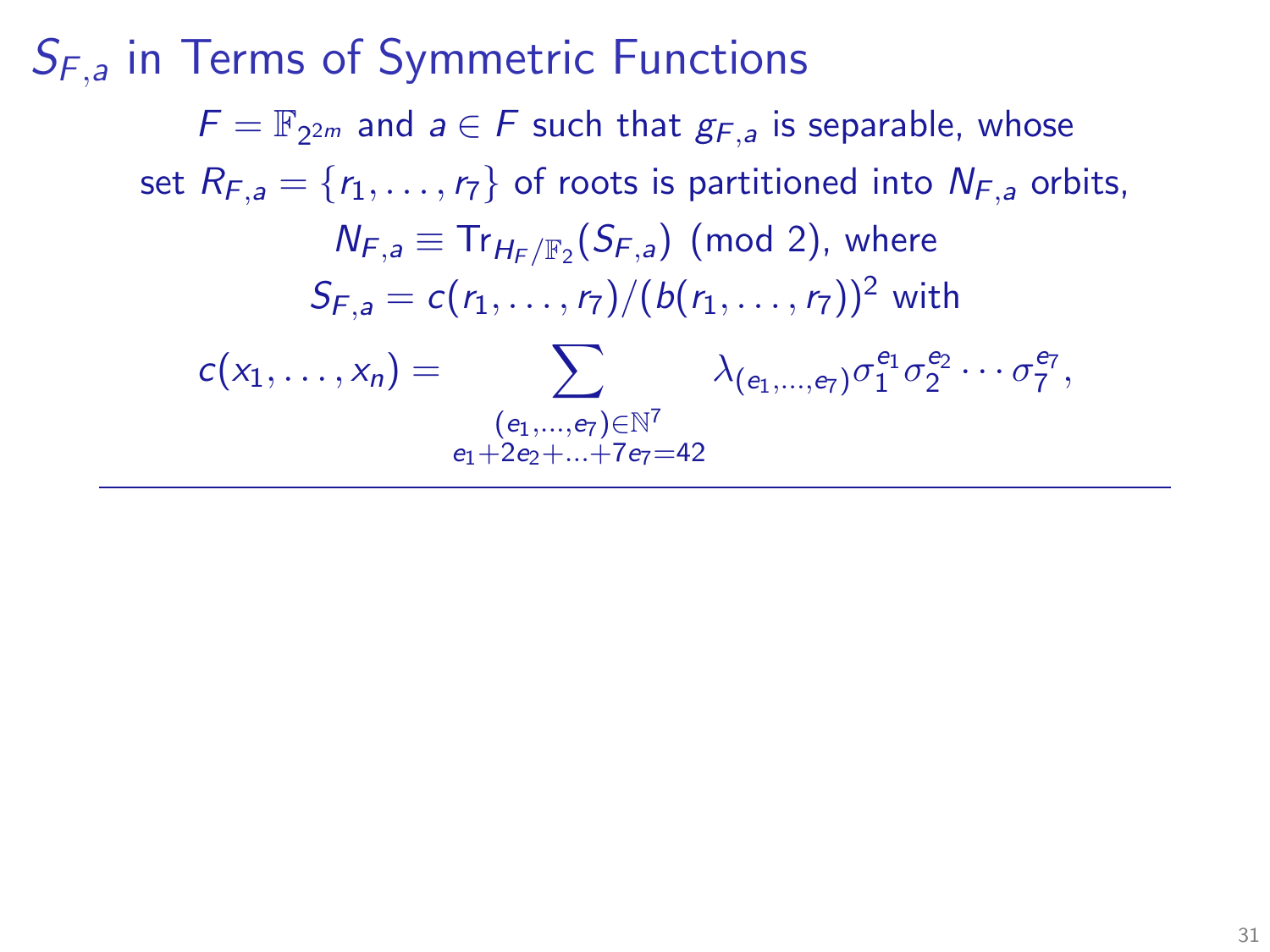$S_{F,a}$  in Terms of Symmetric Functions  $F = \mathbb{F}_{2^{2m}}$  and  $a \in F$  such that  $g_{F,a}$  is separable, whose set  $R_{F,a} = \{r_1, \ldots, r_7\}$  of roots is partitioned into  $N_{F,a}$  orbits,  $\mathcal{N}_{F,a} \equiv \text{Tr}_{\mathcal{H}_F/\mathbb{F}_2}(\mathcal{S}_{F,a})$  (mod 2), where  $S_{F,a} = c(r_1, \ldots, r_7)/(b(r_1, \ldots, r_7))^2$  with  $c(x_1,\ldots,x_n) = \sum_{\substack{\lambda_{(e_1,\ldots,e_7)}}} \lambda_{(e_1,\ldots,e_7)} \sigma_1^{e_1} \sigma_2^{e_2} \cdots \sigma_7^{e_7},$  $(e_1,...,e_7) \in \mathbb{N}^7$  $e_1+2e_2+\sqrt{+7e_7}=42$ 

|        |                | $(e_1, \ldots, e_7)$ such                 |   |              |   |   |   |  |  |  |  |  |
|--------|----------------|-------------------------------------------|---|--------------|---|---|---|--|--|--|--|--|
| Term   |                | that $\lambda_{(e_1,,e_7)} \neq 0$        |   |              |   |   |   |  |  |  |  |  |
| Number | e <sub>1</sub> | $e_4$<br>e <sub>6</sub><br>e5<br>eз<br>e2 |   |              |   |   |   |  |  |  |  |  |
|        |                |                                           | 0 |              | 2 | 3 | 2 |  |  |  |  |  |
| 2      |                |                                           | 0 | 0            | 3 |   | 3 |  |  |  |  |  |
| 3      |                |                                           | 0 | $\mathbf{0}$ | 6 | 2 | 0 |  |  |  |  |  |
|        |                |                                           | 0 |              |   |   |   |  |  |  |  |  |
| 5      |                |                                           | 0 | 1            | 4 | 3 |   |  |  |  |  |  |
|        |                |                                           |   |              | h |   |   |  |  |  |  |  |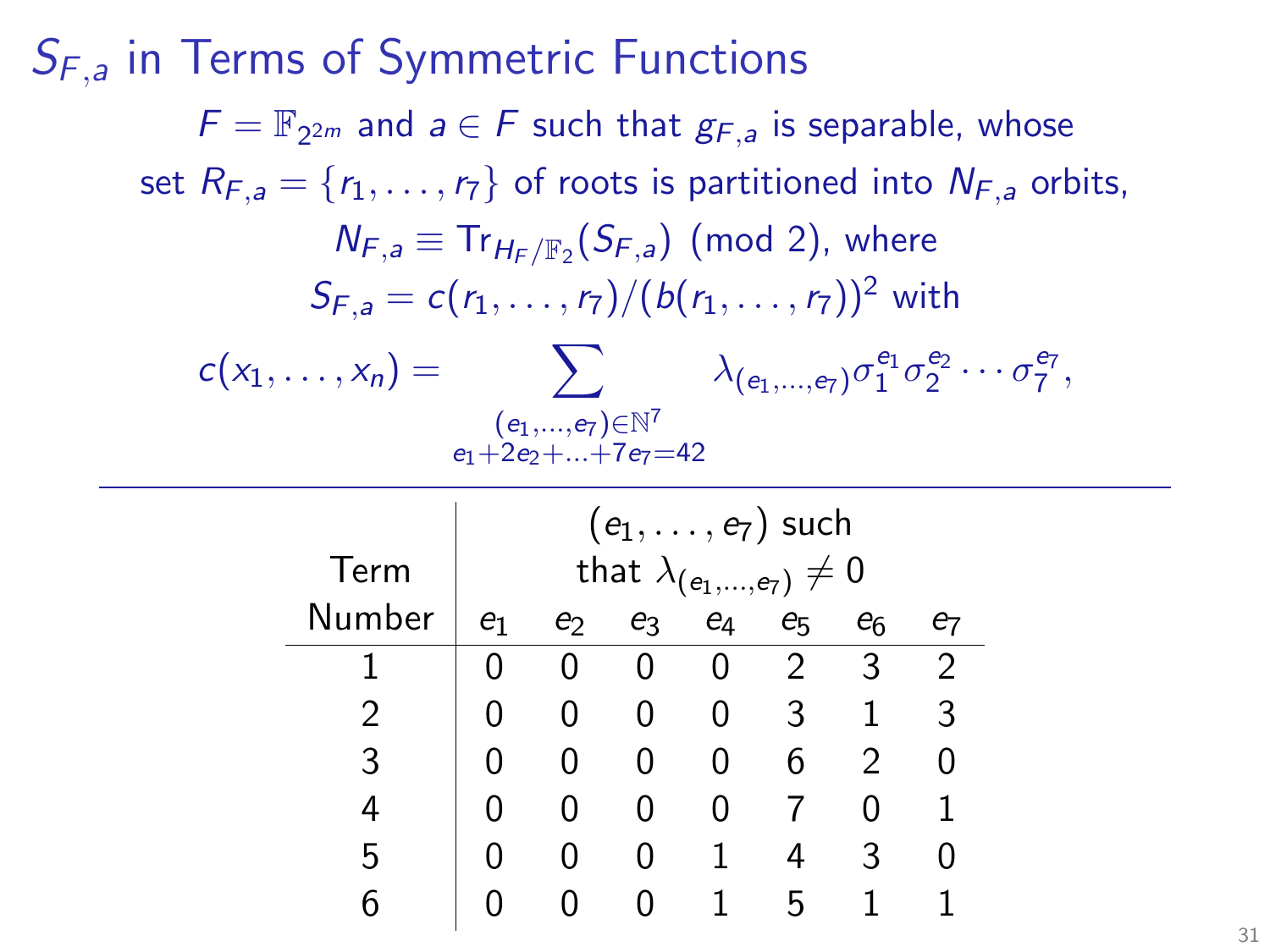|        |       | $(e_1,\ldots,e_7)$ such |                           |                  |                |                  |                |  |  |
|--------|-------|-------------------------|---------------------------|------------------|----------------|------------------|----------------|--|--|
| Term   |       |                         | that $\lambda_{(e_1, .)}$ |                  | $,e_7)$        | $\boldsymbol{0}$ |                |  |  |
| Number | $e_1$ | $e_2$                   | e3                        | $\mathfrak{e}_4$ | $e_5$          | $e_6$            | $\mathbf{e}_7$ |  |  |
| 7      | 0     | 0                       | $\mathbf{1}$              | 0                | $\mathbf{1}$   | $\mathbf 1$      | 4              |  |  |
| 8      | 0     | 0                       | $\mathbf 1$               | 0                | 5              | 0                | $\overline{c}$ |  |  |
| 9      | 0     | 0                       | $\mathbf 1$               | $\mathbf 1$      | 3              | $\mathbf 1$      | $\overline{c}$ |  |  |
| 10     | 0     | 0                       | $\overline{c}$            | 0                | $\overline{c}$ | $\overline{c}$   | $\overline{c}$ |  |  |
| 11     | 0     | 0                       | $\sqrt{2}$                | 0                | 3              | 0                | 3              |  |  |
| 12     | 0     | 0                       | $\sqrt{2}$                | $\mathbf{1}$     | 0              | 3                | $\overline{c}$ |  |  |
| 13     | 0     | 0                       | $\sqrt{2}$                | $\mathbf{1}$     | 1              | $\mathbf{1}$     | 3              |  |  |
| 14     | 0     | 0                       | 3                         | 0                | 3              | 3                | 0              |  |  |
| 15     | 0     | 0                       | 3                         | $\overline{c}$   | $\mathbf 1$    | $\mathbf 1$      | 2              |  |  |
| 16     | 0     | 0                       | 4                         | 0                | 0              | 5                | 0              |  |  |
| 17     | 0     | 0                       | 4                         | 0                | 1              | 3                | 1              |  |  |
| 18     | 0     | 0                       | 4                         | $\overline{c}$   | $\overline{c}$ | $\overline{c}$   | 0              |  |  |
| 19     | 0     | 0                       | 4                         | $\overline{c}$   | 3              | 0                | 1              |  |  |
| 20     | 0     | 0                       | 4                         | 3                | 0              | 3                | 0              |  |  |
| 21     | 0     | 0                       | 4                         | 3                | 1              | $\mathbf 1$      | 1              |  |  |
| 22     | 0     | 0                       | 5                         | 0                | 3              | $\overline{2}$   | 0              |  |  |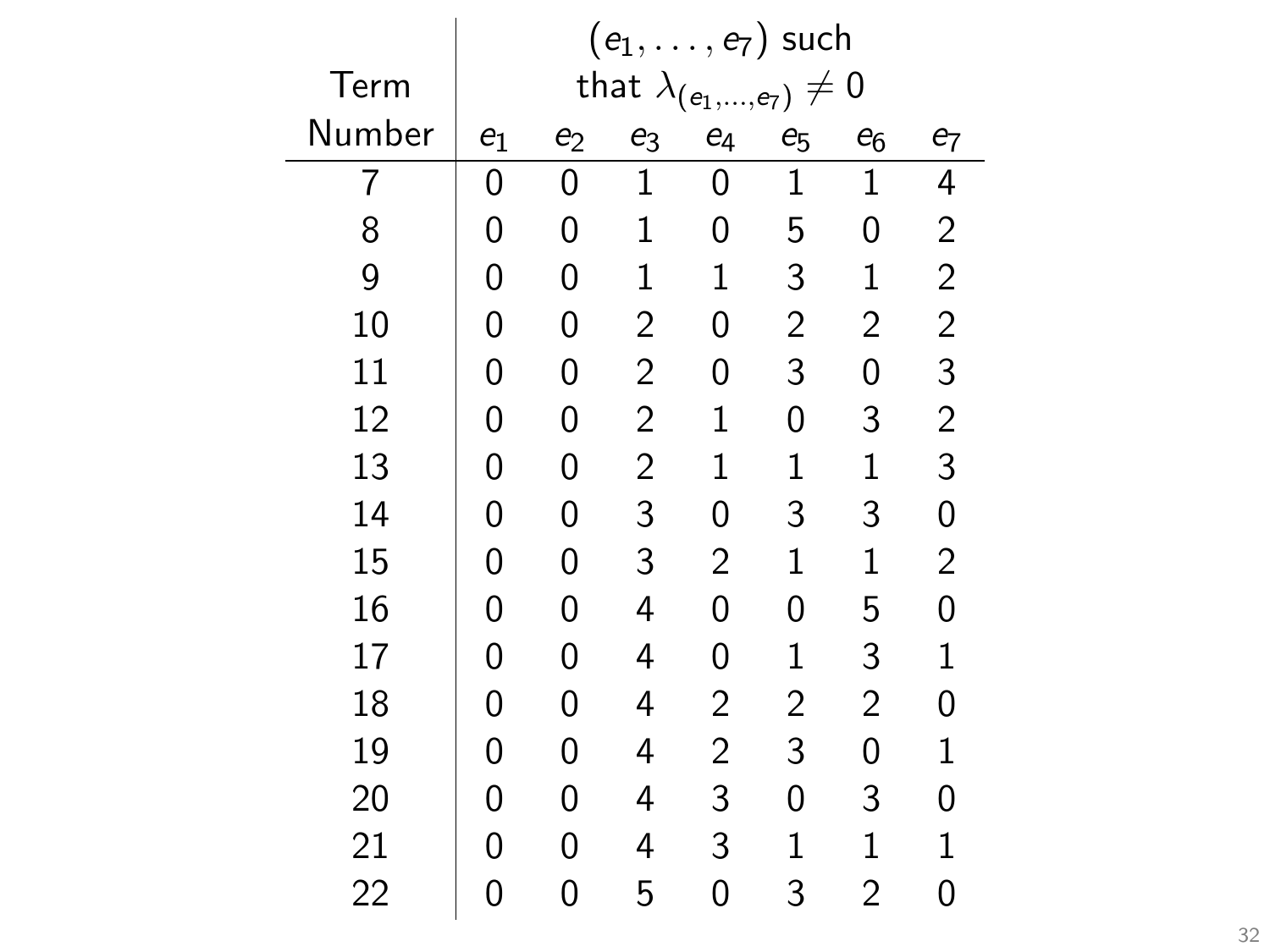|        | $(e_1,\ldots,e_7)$ such |              |                        |                |                |                  |                         |  |  |  |  |  |
|--------|-------------------------|--------------|------------------------|----------------|----------------|------------------|-------------------------|--|--|--|--|--|
| Term   |                         |              | that $\lambda_{(e_1)}$ |                | $,e_{7})$      | $\boldsymbol{0}$ |                         |  |  |  |  |  |
| Number | $e_1$                   | $e_2$        | $e_6$                  | e <sub>7</sub> |                |                  |                         |  |  |  |  |  |
| 23     | 0                       | 0            | 5                      | $\mathbf 1$    | 1              | 3                | 0                       |  |  |  |  |  |
| 24     | 0                       | $\mathbf{1}$ | 0                      | 0              | 0              | $\overline{2}$   | 4                       |  |  |  |  |  |
| 25     | 0                       | $\mathbf{1}$ | 0                      | 0              | $\mathbf 1$    | 0                | 5                       |  |  |  |  |  |
| 26     | 0                       | $\mathbf{1}$ | 0                      | $\mathbf 1$    | $\overline{c}$ | $\overline{2}$   | $\overline{c}$          |  |  |  |  |  |
| 27     | 0                       | $\mathbf 1$  | 0                      | $\mathbf 1$    | 3              | 0                | 3                       |  |  |  |  |  |
| 28     | 0                       | $\mathbf{1}$ | $\mathbf 1$            | 0              | 5              | $\overline{2}$   | 0                       |  |  |  |  |  |
| 29     | 0                       | $\mathbf{1}$ | $\mathbf 1$            | $\mathbf 1$    | 1              | 0                | 4                       |  |  |  |  |  |
| 30     | 0                       | $\mathbf{1}$ | $\mathbf 1$            | $\overline{c}$ | 3              | 0                | $\overline{c}$          |  |  |  |  |  |
| 31     | 0                       | $\mathbf{1}$ | $\overline{c}$         | 0              | $\overline{c}$ | 4                | 0                       |  |  |  |  |  |
| 32     | 0                       | $\mathbf{1}$ | $\overline{c}$         | 0              | 3              | $\overline{c}$   | $\mathbf{1}$            |  |  |  |  |  |
| 33     | 0                       | $\mathbf{1}$ | $\overline{2}$         | $\overline{2}$ | 0              | $\overline{2}$   | $\overline{\mathbf{c}}$ |  |  |  |  |  |
| 34     | 0                       | $\mathbf 1$  | $\overline{2}$         | $\overline{2}$ | $\mathbf 1$    | 0                | 3                       |  |  |  |  |  |
| 35     | 0                       | 1            | 3                      | 0              | $\mathbf 1$    | $\overline{2}$   | $\overline{2}$          |  |  |  |  |  |
| 36     | 0                       | $\mathbf{1}$ | 3                      | $\mathbf 1$    | 3              | $\overline{2}$   | 0                       |  |  |  |  |  |
| 37     | 0                       | 1            | 3                      | 3              | $\mathbf 1$    | 0                | $\overline{2}$          |  |  |  |  |  |
| 38     | 0                       | $\mathbf 1$  | 4                      | $\mathbf{1}$   | 0              | 4                | $\overline{0}$          |  |  |  |  |  |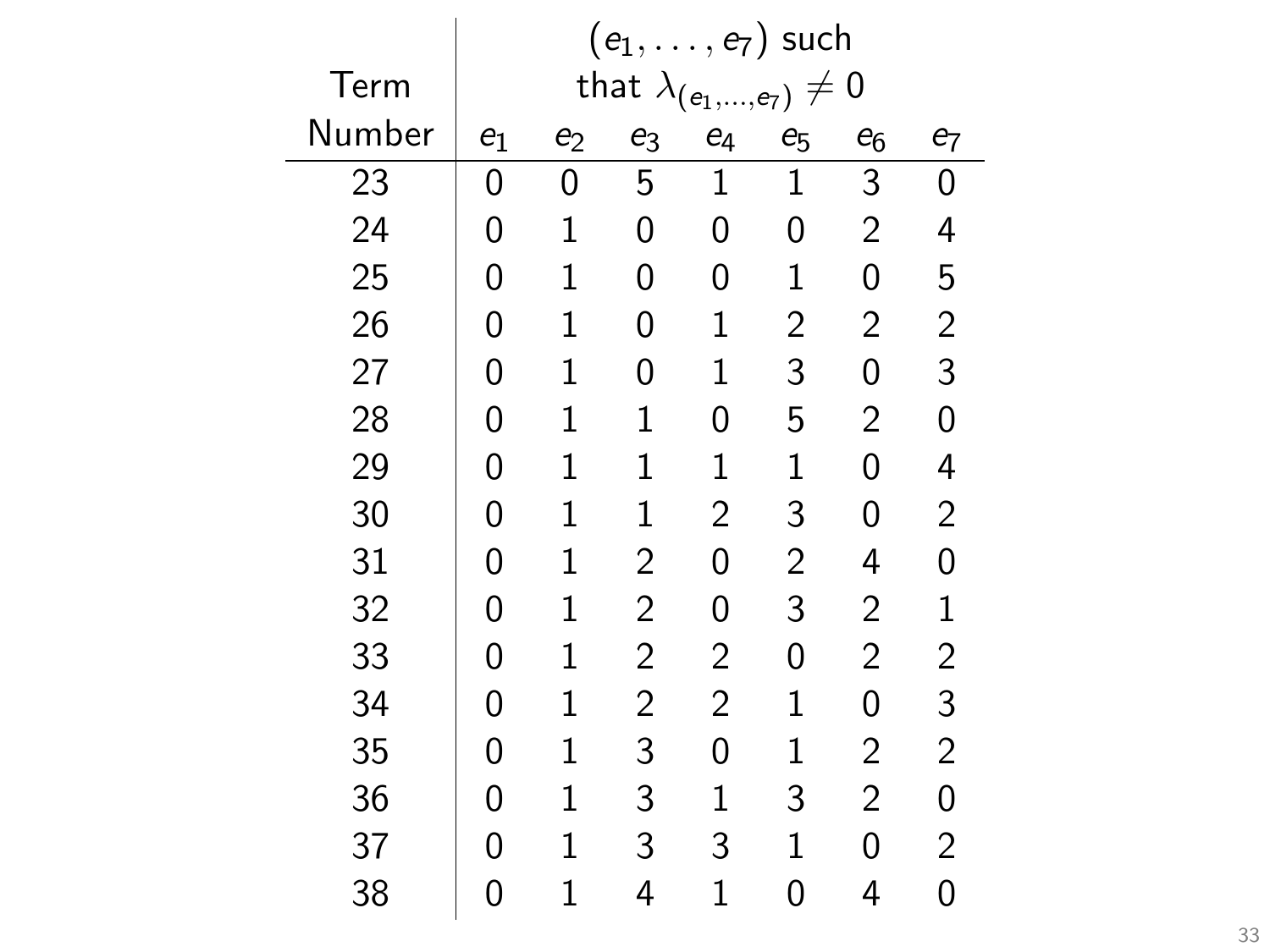|        |       |                |                        |                | $(e_1,\ldots,e_7)$ such |                |                |
|--------|-------|----------------|------------------------|----------------|-------------------------|----------------|----------------|
| Term   |       |                | that $\lambda_{(e_1)}$ |                | $.,e_7)$                | $\mathbf 0$    |                |
| Number | $e_1$ | $e_2$          | $e_6$                  | e7             |                         |                |                |
| 39     | 0     | $\mathbf{1}$   | 4                      | $\mathbf 1$    | $\mathbf 1$             | $\overline{2}$ | $\mathbf 1$    |
| 40     | 0     | $\overline{c}$ | 0                      | 0              | $\overline{2}$          | 0              | 4              |
| 41     | 0     | $\overline{c}$ | 0                      | 0              | 4                       | 3              | 0              |
| 42     | 0     | $\overline{c}$ | 0                      | $\mathbf{1}$   | 0                       | $\mathbf 1$    | 4              |
| 43     | 0     | $\overline{c}$ | 0                      | $\overline{c}$ | $\overline{c}$          | 1              | $\overline{c}$ |
| 44     | 0     | $\overline{c}$ | $\overline{c}$         | 0              | 1                       | $\mathbf 1$    | 3              |
| 45     | 0     | $\overline{c}$ | $\overline{c}$         | 0              | 5                       | 0              | $\mathbf{1}$   |
| 46     | 0     | $\overline{c}$ | $\overline{c}$         | $\mathbf{1}$   | 3                       | $\mathbf 1$    | $\mathbf 1$    |
| 47     | 0     | $\overline{c}$ | $\overline{c}$         | $\overline{c}$ | $\overline{c}$          | 0              | $\overline{c}$ |
| 48     | 0     | $\overline{c}$ | $\overline{c}$         | 3              | 0                       | $\mathbf 1$    | $\overline{c}$ |
| 49     | 0     | $\overline{c}$ | 3                      | 0              | 3                       | 0              | $\overline{c}$ |
| 50     | 0     | $\overline{c}$ | 3                      | $\mathbf 1$    | $\mathbf 1$             | $\mathbf 1$    | $\overline{c}$ |
| 51     | 0     | 3              | 0                      | 0              | 2                       | $\overline{c}$ | $\overline{2}$ |
| 52     | 0     | 3              | 0                      | $\mathbf 1$    | 4                       | $\overline{2}$ | 0              |
| 53     | 0     | 3              | 0                      | $\overline{2}$ | 0                       | 0              | 4              |
| 54     | 0     | 3              | 0                      | 3              | $\overline{2}$          | 0              | $\overline{2}$ |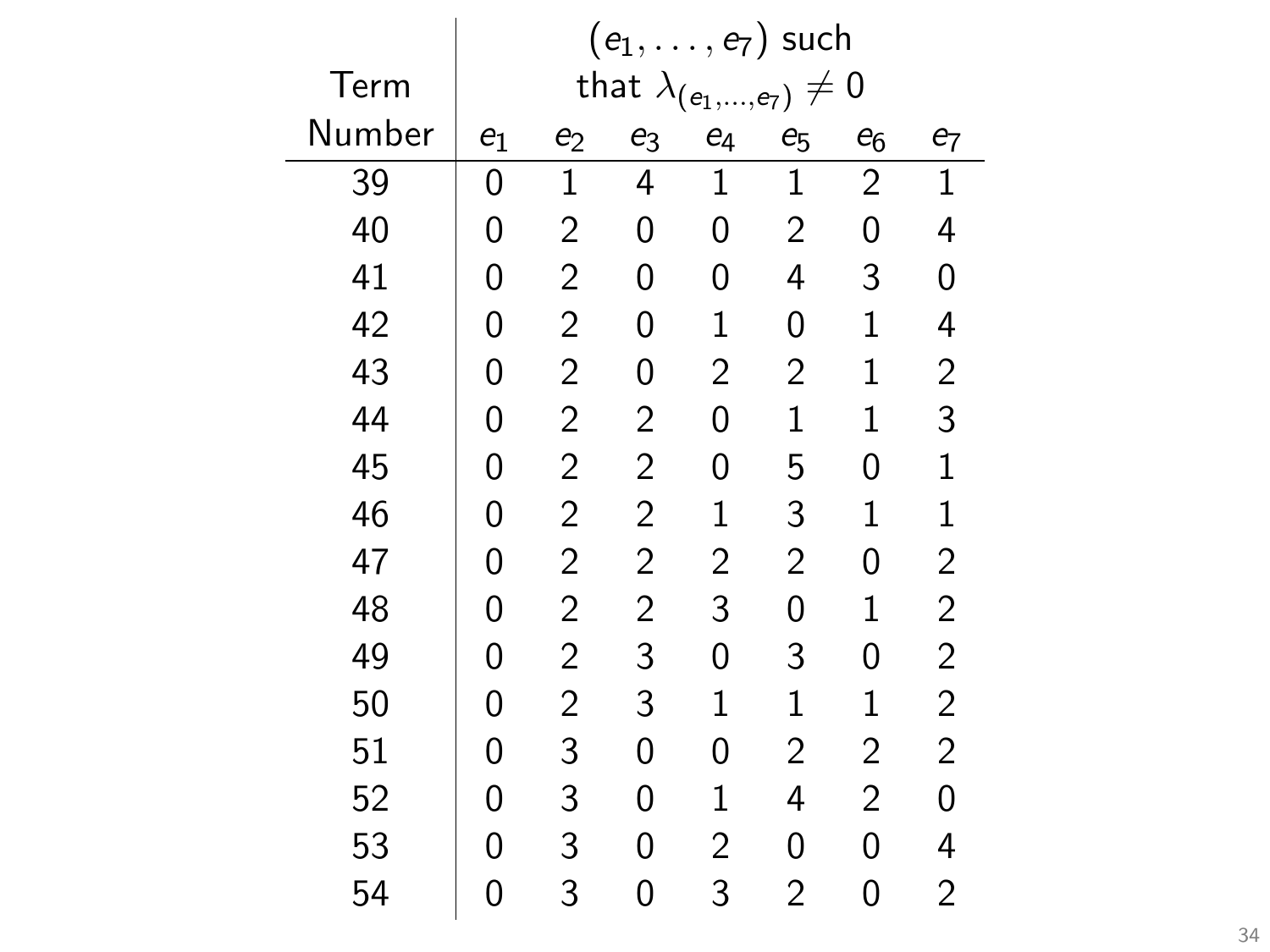|        |             |                |                | $(e_1,\ldots,e_7)$ such          |             |                |                |
|--------|-------------|----------------|----------------|----------------------------------|-------------|----------------|----------------|
| Term   |             |                |                | that $\lambda_{(e_1,,e_7)} \neq$ |             | $\mathbf 0$    |                |
| Number | $e_1$       | $e_2$          | $e_6$          | e7                               |             |                |                |
| 55     | 0           | $\overline{3}$ | $\mathbf 1$    | 0                                | $\mathbf 1$ | 0              | 4              |
| 56     | 0           | 3              | $\overline{2}$ | $\mathbf 1$                      | $\mathbf 1$ | 0              | 3              |
| 57     | 0           | 3              | $\overline{2}$ | $\overline{2}$                   | 2           | $\overline{2}$ | 0              |
| 58     | 0           | 3              | $\overline{2}$ | 4                                | 0           | 0              | $\overline{2}$ |
| 59     | 0           | 3              | 4              | 0                                | 0           | 4              | 0              |
| 60     | 0           | 4              | 0              | 0                                | 0           | $\mathbf 1$    | 4              |
| 61     | 0           | 5              | 0              | 0                                | 4           | $\overline{2}$ | 0              |
| 62     | 0           | 5              | 0              | $\mathbf 1$                      | 0           | 0              | 4              |
| 63     | 0           | 5              | 0              | $\overline{2}$                   | 2           | 0              | $\overline{c}$ |
| 64     | 0           | 7              | 0              | 0                                | 0           | 0              | 4              |
| 65     | 1           | 0              | 0              | 0                                | 0           | 1              | 5              |
| 66     | $\mathbf 1$ | 0              | 0              | 0                                | 4           | 0              | 3              |
| 67     | 1           | 0              | 0              | 1                                | 2           | 1              | 3              |
| 68     | $\mathbf 1$ | 0              | $\mathbf 1$    | 0                                | 2           | 0              | 4              |
| 69     | $\mathbf 1$ | 0              | $\mathbf 1$    | 0                                | 4           | 3              | 0              |
| 70     | $\mathbf 1$ | 0              | 1              | 1                                | 0           | $\mathbf 1$    | 4              |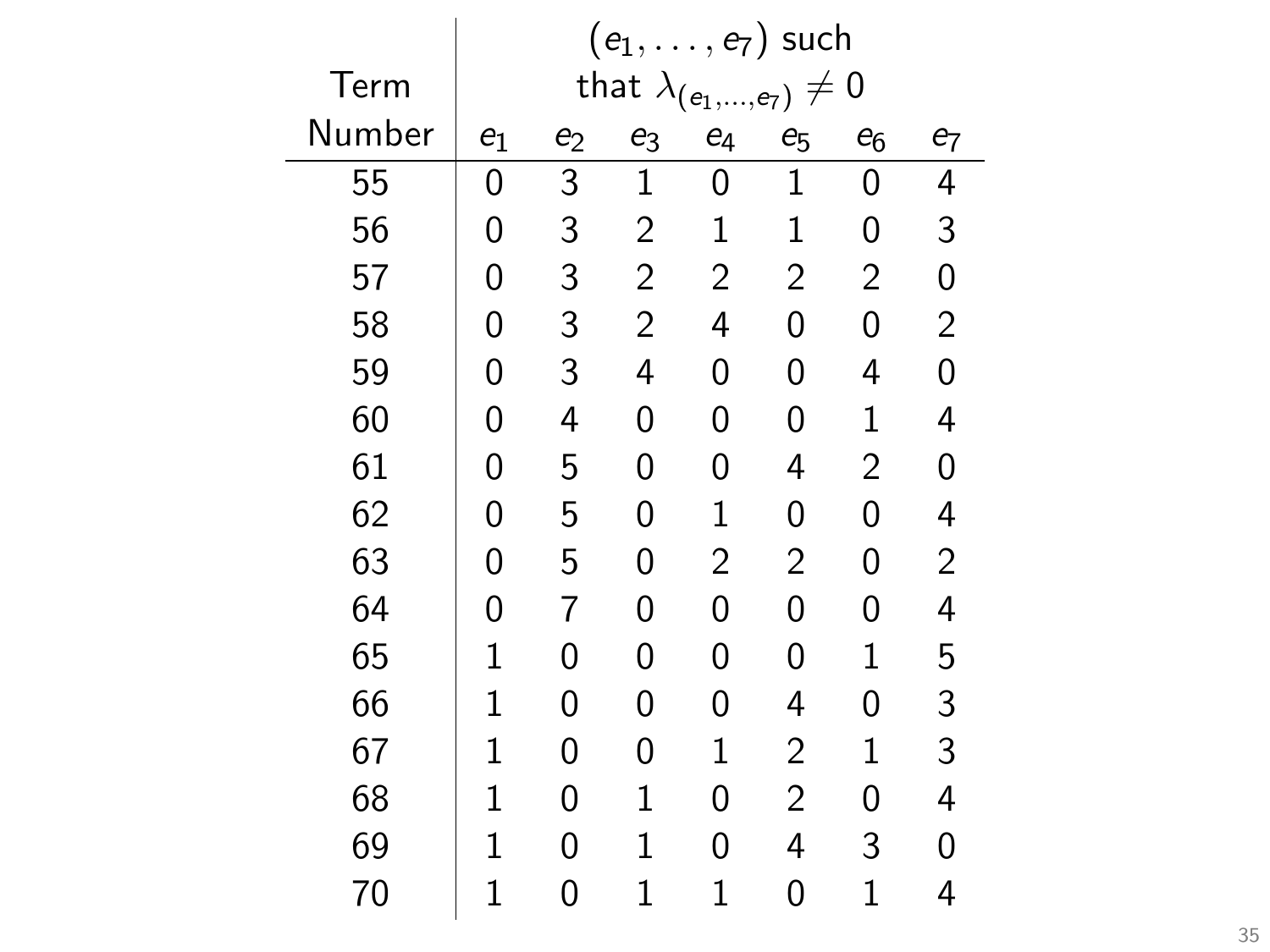|        | $(e_1,\ldots,e_7)$ such |                                                    |                |                |                |                |                |  |  |  |  |  |
|--------|-------------------------|----------------------------------------------------|----------------|----------------|----------------|----------------|----------------|--|--|--|--|--|
| Term   |                         | that $\lambda_{(e_1)}$<br>$\mathbf 0$<br>$,e_{7})$ |                |                |                |                |                |  |  |  |  |  |
| Number | $e_1$                   | $e_2$                                              | e <sub>3</sub> | $e_4$          | $e_5$          | $e_6$          | e7             |  |  |  |  |  |
| 71     | $\mathbf 1$             | 0                                                  | $\mathbf 1$    | $\overline{c}$ | $\overline{2}$ | $\mathbf 1$    | $\overline{2}$ |  |  |  |  |  |
| 72     | $\mathbf 1$             | 0                                                  | $\overline{c}$ | 0              | $\overline{2}$ | 3              | $\mathbf{1}$   |  |  |  |  |  |
| 73     | 1                       | 0                                                  | $\overline{c}$ | 2              | 0              | $\mathbf 1$    | 3              |  |  |  |  |  |
| 74     | $\mathbf 1$             | 0                                                  | 3              | 0              | 0              | 3              | $\overline{c}$ |  |  |  |  |  |
| 75     | $\mathbf 1$             | 0                                                  | 3              | 0              | 4              | $\overline{c}$ | 0              |  |  |  |  |  |
| 76     | $\mathbf 1$             | 0                                                  | 3              | $\mathbf 1$    | $\overline{c}$ | 3              | $\mathbf{0}$   |  |  |  |  |  |
| 77     | $\mathbf 1$             | 0                                                  | 3              | $\overline{c}$ | $\overline{2}$ | 0              | $\overline{c}$ |  |  |  |  |  |
| 78     | $\mathbf 1$             | 0                                                  | 3              | 3              | 0              | $\mathbf 1$    | $\overline{2}$ |  |  |  |  |  |
| 79     | $\mathbf 1$             | 0                                                  | 4              | 0              | $\overline{c}$ | $\overline{c}$ | $\mathbf 1$    |  |  |  |  |  |
| 80     | $\mathbf 1$             | 0                                                  | 4              | $\mathbf 1$    | 0              | 3              | $\mathbf 1$    |  |  |  |  |  |
| 81     | 1                       | 1                                                  | 0              | 0              | 4              | $\overline{2}$ | 1              |  |  |  |  |  |
| 82     | $\mathbf 1$             | 1                                                  | 0              | 1              | 0              | 0              | 5              |  |  |  |  |  |
| 83     | $\mathbf 1$             | $\mathbf{1}$                                       | 0              | $\overline{2}$ | $\overline{2}$ | 0              | 3              |  |  |  |  |  |
| 84     | $\mathbf 1$             | $\mathbf{1}$                                       | $\mathbf 1$    | 0              | $\overline{2}$ | 2              | $\overline{2}$ |  |  |  |  |  |
| 85     | $\mathbf 1$             | $\mathbf 1$                                        | $\mathbf 1$    | $\mathbf 1$    | 4              | $\overline{2}$ | 0              |  |  |  |  |  |
| 86     | $\mathbf 1$             | $\mathbf 1$                                        | 1              | $\overline{2}$ | 0              | 0              | 4              |  |  |  |  |  |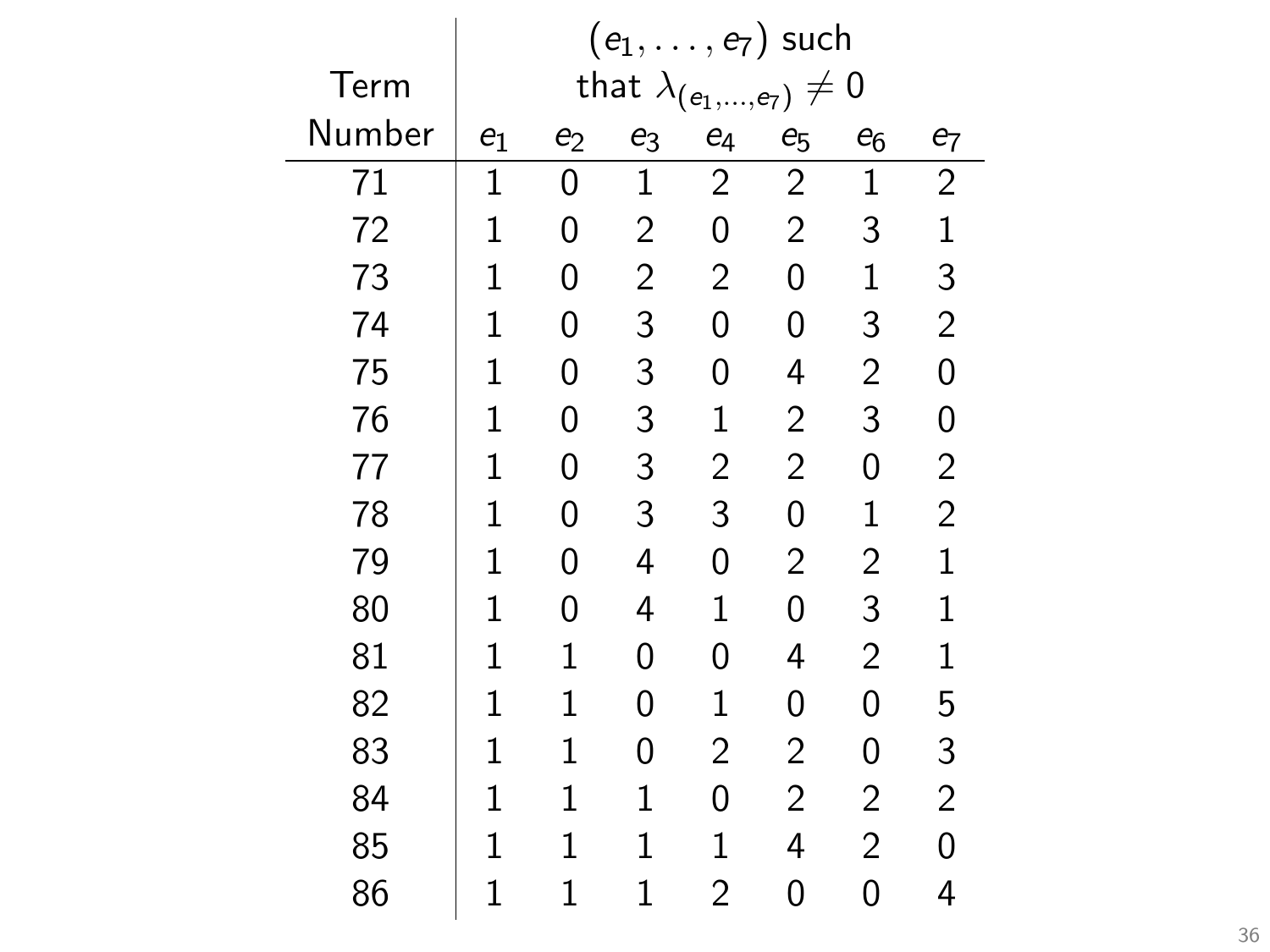|        | $(e_1,\ldots,e_7)$ such |                |                |                             |                |                |                |  |  |  |  |  |
|--------|-------------------------|----------------|----------------|-----------------------------|----------------|----------------|----------------|--|--|--|--|--|
| Term   |                         |                |                | that $\lambda_{(e_1,,e_7)}$ | $\neq$         | $\mathbf 0$    |                |  |  |  |  |  |
| Number | $e_1$                   | $e_2$          | e <sub>3</sub> | $e_4$                       | $e_5$          | $e_6$          | $e_7$          |  |  |  |  |  |
| 87     | $\mathbf{1}$            | $\mathbf 1$    | $\mathbf 1$    | 3                           | $\overline{2}$ | 0              | $\overline{2}$ |  |  |  |  |  |
| 88     | $\mathbf 1$             | $\mathbf{1}$   | $\overline{c}$ | 0                           | 0              | $\overline{c}$ | 3              |  |  |  |  |  |
| 89     | $\mathbf 1$             | $\mathbf{1}$   | $\overline{2}$ | $\mathbf 1$                 | $\overline{2}$ | $\overline{2}$ | $\mathbf{1}$   |  |  |  |  |  |
| 90     | $\mathbf 1$             | $\mathbf{1}$   | $\overline{c}$ | 3                           | 0              | 0              | 3              |  |  |  |  |  |
| 91     | $\mathbf 1$             | $\mathbf{1}$   | 3              | $\mathbf 1$                 | 0              | $\overline{2}$ | $\overline{2}$ |  |  |  |  |  |
| 92     | $\mathbf 1$             | $\mathbf{1}$   | 3              | $\overline{2}$              | 2              | $\overline{2}$ | 0              |  |  |  |  |  |
| 93     | $\mathbf 1$             | $\mathbf{1}$   | 3              | 4                           | 0              | 0              | $\overline{c}$ |  |  |  |  |  |
| 94     | $\mathbf 1$             | $\mathbf{1}$   | 5              | 0                           | 0              | 4              | 0              |  |  |  |  |  |
| 95     | $\mathbf 1$             | $\overline{c}$ | 1              | 0                           | 0              | $\mathbf 1$    | 4              |  |  |  |  |  |
| 96     | $\mathbf 1$             | $\overline{c}$ | $\overline{c}$ | 0                           | $\overline{2}$ | 0              | 3              |  |  |  |  |  |
| 97     | 1                       | $\overline{2}$ | $\overline{2}$ | $\mathbf 1$                 | 0              | $\mathbf 1$    | 3              |  |  |  |  |  |
| 98     | $\mathbf 1$             | 3              | 0              | 0                           | 0              | 0              | 5              |  |  |  |  |  |
| 99     | $\mathbf 1$             | 3              | $\mathbf 1$    | 0                           | 4              | 2              | 0              |  |  |  |  |  |
| 100    | $\mathbf 1$             | 3              | $\mathbf 1$    | $\mathbf 1$                 | 0              | 0              | 4              |  |  |  |  |  |
| 101    | $\mathbf 1$             | 3              | 1              | $\overline{2}$              | 2              | 0              | 2              |  |  |  |  |  |
| 102    | $\mathbf 1$             | 5              | 1              | 0                           | 0              | 0              | 4              |  |  |  |  |  |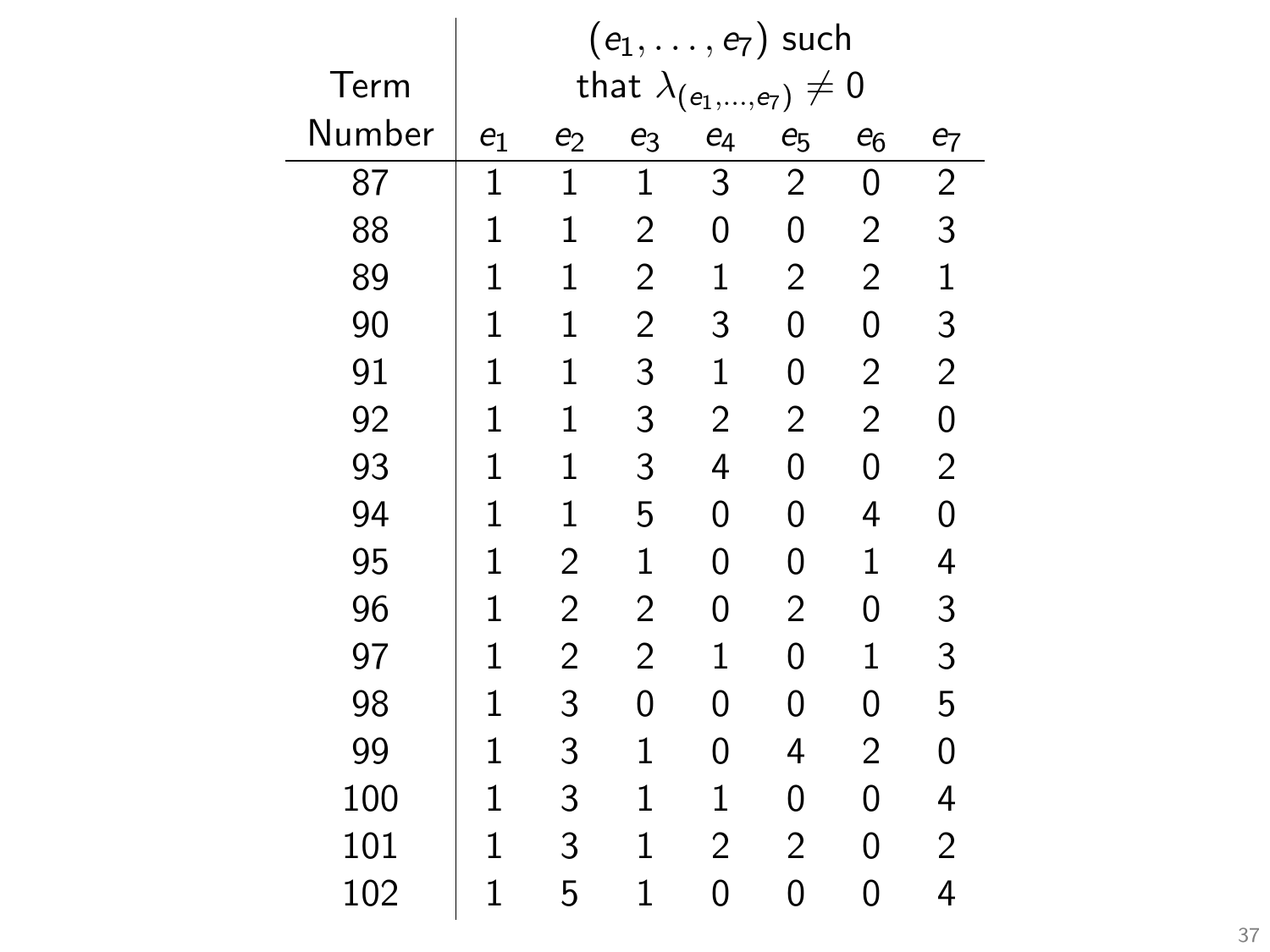|        |                | $(e_1,\ldots,e_7)$ such |                                   |                  |             |                |                    |  |  |  |
|--------|----------------|-------------------------|-----------------------------------|------------------|-------------|----------------|--------------------|--|--|--|
| Term   |                |                         | that $\lambda_{(e_1,\ldots,e_7)}$ |                  | $\neq 0$    |                |                    |  |  |  |
| Number | $e_1$          | $\mathbf{e}_2$          | $\mathbf{e}_3$                    | $\mathfrak{e}_4$ | $e_5$       | $e_6$          | $\boldsymbol{e}_7$ |  |  |  |
| 103    | 2              | 0                       | 0                                 | 0                | 0           | $\overline{2}$ | 4                  |  |  |  |
| 104    | $\overline{2}$ | 0                       | 0                                 | 0                | 1           | 0              | 5                  |  |  |  |
| 105    | $\overline{2}$ | 0                       | 0                                 | 0                | 2           | 5              | 0                  |  |  |  |
| 106    | 2              | 0                       | 0                                 | 0                | 3           | 3              | $\mathbf{1}$       |  |  |  |
| 107    | $\overline{c}$ | 0                       | 0                                 | $\overline{2}$   | 0           | 3              | $\overline{c}$     |  |  |  |
| 108    | $\overline{c}$ | 0                       | 0                                 | $\overline{c}$   | 1           | $\mathbf{1}$   | 3                  |  |  |  |
| 109    | $\overline{c}$ | 0                       | 1                                 | $\mathbf 1$      | 3           | 3              | 0                  |  |  |  |
| 110    | $\overline{c}$ | 0                       | 1                                 | 3                | 1           | 1              | $\overline{c}$     |  |  |  |
| 111    | $\overline{c}$ | 0                       | $\overline{c}$                    | 1                | 0           | 5              | 0                  |  |  |  |
| 112    | $\overline{c}$ | 0                       | $\overline{c}$                    | 1                | 1           | 3              | $\mathbf{1}$       |  |  |  |
| 113    | $\overline{c}$ | 0                       | $\overline{2}$                    | $\overline{2}$   | 0           | $\overline{2}$ | 2                  |  |  |  |
| 114    | $\overline{2}$ | 0                       | 2                                 | $\overline{2}$   | $\mathbf 1$ | 0              | 3                  |  |  |  |
| 115    | 2              | 0                       | 3                                 | 0                | $\mathbf 1$ | 2              | 2                  |  |  |  |
| 116    | 2              | $\mathbf{1}$            | 0                                 | $\mathbf 1$      | 2           | 4              | 0                  |  |  |  |
| 117    | 2              | $\mathbf{1}$            | 0                                 | 1                | 3           | $\overline{2}$ | 1                  |  |  |  |
| 118    | 2              | $\mathbf{1}$            | 0                                 | 3                | 0           | 2              | $\overline{2}$     |  |  |  |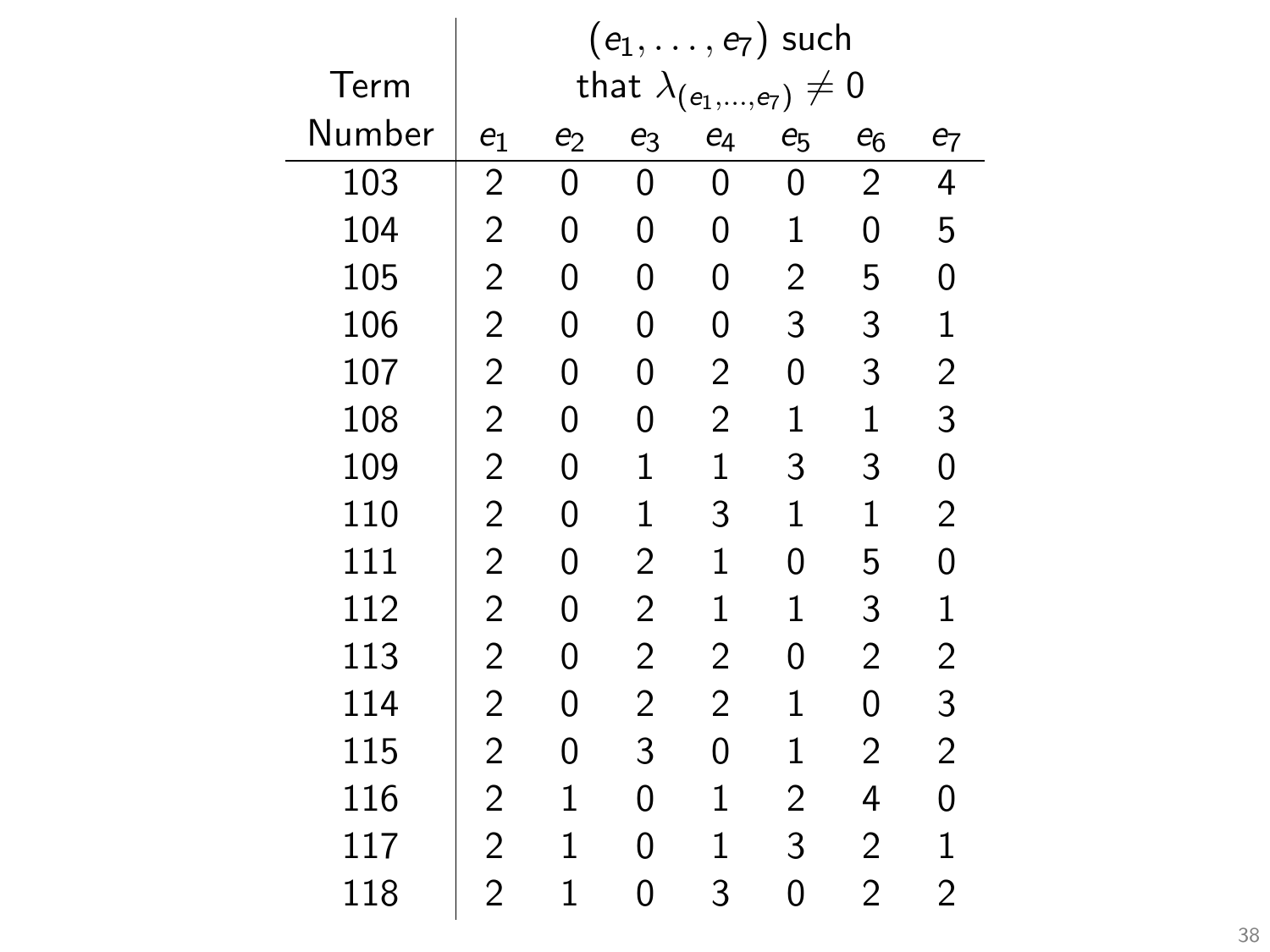|        | $(e_1,\ldots,e_7)$ such |                |                |                                   |                |                |                |  |
|--------|-------------------------|----------------|----------------|-----------------------------------|----------------|----------------|----------------|--|
| Term   |                         |                |                | that $\lambda_{(e_1,\ldots,e_7)}$ | $\neq 0$       |                |                |  |
| Number | $e_1$                   | $e_2$          | e3             | $\mathfrak{e}_4$                  | $e_5$          | $e_6$          | e7             |  |
| 119    | 2                       | $\mathbf{1}$   | 0              | 3                                 | $\mathbf{1}$   | 0              | 3              |  |
| 120    | $\overline{c}$          | $\mathbf{1}$   | $\mathbf 1$    | $\overline{c}$                    | 3              | $\overline{c}$ | 0              |  |
| 121    | $\overline{2}$          | $\mathbf{1}$   | $\mathbf{1}$   | 4                                 | $\mathbf{1}$   | 0              | 2              |  |
| 122    | $\overline{2}$          | $\mathbf{1}$   | 3              | 0                                 | $\mathbf 1$    | 4              | 0              |  |
| 123    | $\overline{2}$          | $\overline{2}$ | 0              | 0                                 | 3              | 0              | 3              |  |
| 124    | $\overline{2}$          | 2              | 0              | $\mathbf{1}$                      | 0              | 3              | $\overline{c}$ |  |
| 125    | $\overline{c}$          | $\overline{c}$ | 0              | $\mathbf{1}$                      | 1              | $\mathbf{1}$   | 3              |  |
| 126    | $\overline{c}$          | $\overline{c}$ | 0              | $\overline{c}$                    | 0              | 0              | 4              |  |
| 127    | $\overline{c}$          | $\overline{c}$ | 0              | $\overline{c}$                    | $\overline{c}$ | 3              | 0              |  |
| 128    | $\overline{c}$          | $\overline{c}$ | 0              | 4                                 | 0              | $\mathbf 1$    | $\overline{c}$ |  |
| 129    | $\overline{2}$          | 2              | 1              | 0                                 | 1              | 0              | 4              |  |
| 130    | $\overline{c}$          | $\overline{2}$ | 1              | 0                                 | 3              | 3              | 0              |  |
| 131    | $\overline{2}$          | 2              | $\mathbf 1$    | $\overline{2}$                    | $\mathbf{1}$   | $\mathbf{1}$   | 2              |  |
| 132    | 2                       | 2              | 2              | 0                                 | 1              | 3              | $\mathbf{1}$   |  |
| 133    | 2                       | 2              | 2              | $\overline{2}$                    | 3              | 0              | 1              |  |
| 134    | $\overline{2}$          | $\overline{2}$ | $\overline{2}$ | 3                                 | 0              | 3              | 0              |  |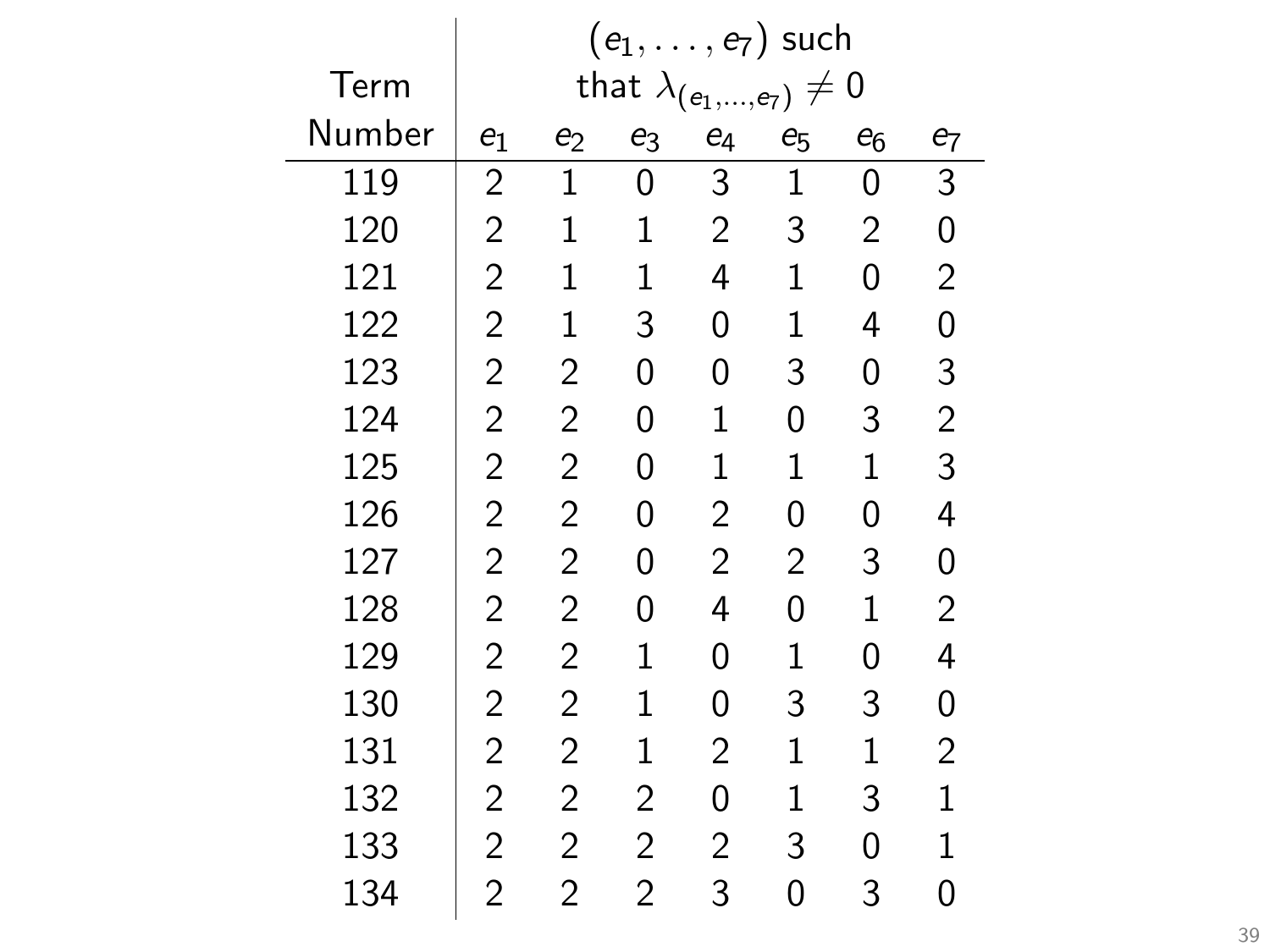|        | $(e_1,\ldots,e_7)$ such |                |                |                                   |                |                |                    |  |  |
|--------|-------------------------|----------------|----------------|-----------------------------------|----------------|----------------|--------------------|--|--|
| Term   |                         |                |                | that $\lambda_{(e_1,\ldots,e_7)}$ | $\neq$         | $\mathbf 0$    |                    |  |  |
| Number | $e_1$                   | $e_2$          | e3             | $\mathfrak{e}_4$                  | $e_5$          | $e_6$          | $\boldsymbol{e}_7$ |  |  |
| 135    | $\overline{2}$          | $\overline{c}$ | $\overline{2}$ | 3                                 | $\mathbf{1}$   | $\mathbf 1$    | $\mathbf{1}$       |  |  |
| 136    | $\overline{2}$          | $\overline{2}$ | $\overline{2}$ | 4                                 | 0              | 0              | $\overline{2}$     |  |  |
| 137    | $\overline{2}$          | $\overline{2}$ | 3              | 0                                 | 3              | $\overline{2}$ | 0                  |  |  |
| 138    | $\overline{2}$          | 2              | 3              | $\mathbf 1$                       | $\mathbf 1$    | 3              | 0                  |  |  |
| 139    | $\overline{2}$          | $\overline{c}$ | 4              | 0                                 | 0              | 4              | 0                  |  |  |
| 140    | $\overline{c}$          | 3              | 0              | 0                                 | 3              | $\overline{c}$ | $\mathbf 1$        |  |  |
| 141    | $\overline{c}$          | 3              | 0              | $\overline{c}$                    | $\mathbf 1$    | 0              | 3                  |  |  |
| 142    | $\overline{c}$          | 3              | 0              | 3                                 | $\overline{c}$ | $\overline{c}$ | 0                  |  |  |
| 143    | $\overline{c}$          | 3              | 0              | 5                                 | 0              | 0              | 2                  |  |  |
| 144    | $\overline{c}$          | 3              | 1              | 0                                 | 1              | $\overline{c}$ | $\overline{c}$     |  |  |
| 145    | $\overline{2}$          | 3              | 1              | $\mathbf{1}$                      | 3              | $\overline{2}$ | 0                  |  |  |
| 146    | $\overline{2}$          | 3              | $\mathbf{1}$   | 3                                 | $\mathbf{1}$   | 0              | 2                  |  |  |
| 147    | $\overline{2}$          | 3              | 2              | $\mathbf 1$                       | $\mathbf 1$    | $\overline{2}$ | $\mathbf{1}$       |  |  |
| 148    | $\overline{2}$          | 4              | 0              | 0                                 | 1              | $\mathbf 1$    | 3                  |  |  |
| 149    | $\overline{2}$          | 4              | 0              | 0                                 | 4              | $\overline{2}$ | 0                  |  |  |
| 150    | 2                       | 4              | 0              | 0                                 | 5              | 0              | 1                  |  |  |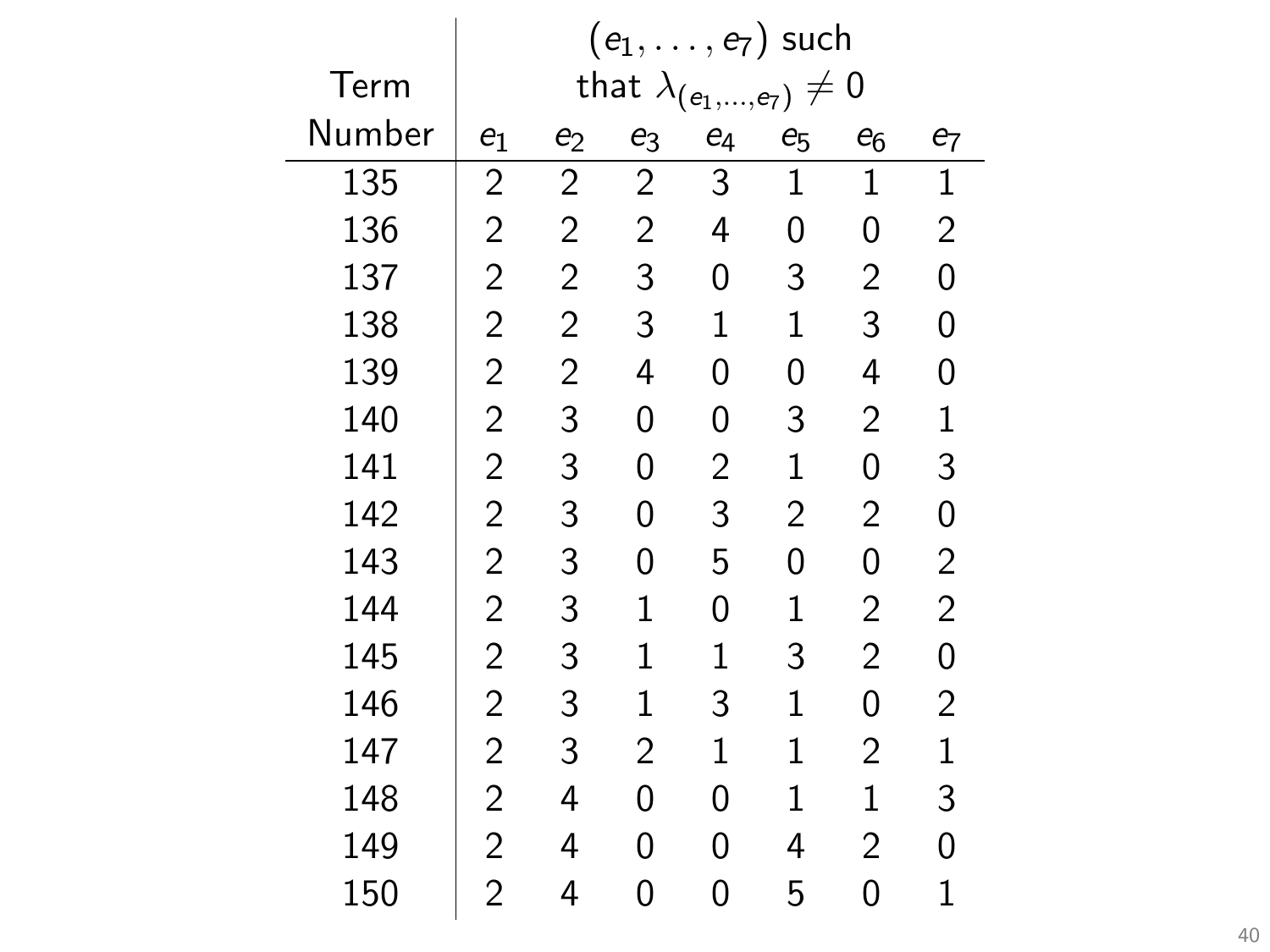|        | $(e_1, \ldots, e_7)$ such |       |             |                                   |                |                |                    |  |
|--------|---------------------------|-------|-------------|-----------------------------------|----------------|----------------|--------------------|--|
| Term   |                           |       |             | that $\lambda_{(e_1,,e_7)}\neq 0$ |                |                |                    |  |
| Number | $e_1$                     | $e_2$ | e3          | $e_4$                             | $e_5$          | $e_6$          | $\boldsymbol{e}_7$ |  |
| 151    | $\overline{c}$            | 4     | 0           | $\mathbf{1}$                      | 3              | $\mathbf{1}$   | $\mathbf{1}$       |  |
| 152    | 2                         | 4     | 0           | 3                                 | 0              | $\mathbf{1}$   | $\overline{c}$     |  |
| 153    | $\overline{2}$            | 4     | $\mathbf 1$ | 0                                 | 3              | 0              | $\overline{2}$     |  |
| 154    | $\overline{c}$            | 4     | $\mathbf 1$ | $\mathbf 1$                       | $\mathbf 1$    | $\mathbf 1$    | $\overline{c}$     |  |
| 155    | $\overline{2}$            | 5     | 0           | 1                                 | 1              | 0              | 3                  |  |
| 156    | $\overline{c}$            | 6     | 0           | 0                                 | 0              | 0              | 4                  |  |
| 157    | 3                         | 0     | 0           | 1                                 | $\overline{2}$ | 3              | $\mathbf 1$        |  |
| 158    | 3                         | 0     | 0           | 3                                 | 0              | $\mathbf 1$    | 3                  |  |
| 159    | 3                         | 0     | $\mathbf 1$ | 0                                 | 2              | $\overline{2}$ | $\overline{c}$     |  |
| 160    | 3                         | 0     | 1           | $\overline{2}$                    | 0              | 0              | 4                  |  |
| 161    | 3                         | 0     | 1           | 2                                 | 2              | 3              | 0                  |  |
| 162    | 3                         | 0     | 1           | 4                                 | 0              | $\mathbf 1$    | $\overline{c}$     |  |
| 163    | 3                         | 0     | 2           | 0                                 | 0              | 2              | 3                  |  |
| 164    | 3                         | 0     | 3           | 0                                 | 0              | 5              | 0                  |  |
| 165    | 3                         | 0     | 3           | 2                                 | 2              | $\overline{2}$ | 0                  |  |
| 166    | 3                         | 0     | 3           | 4                                 | 0              | 0              | 2                  |  |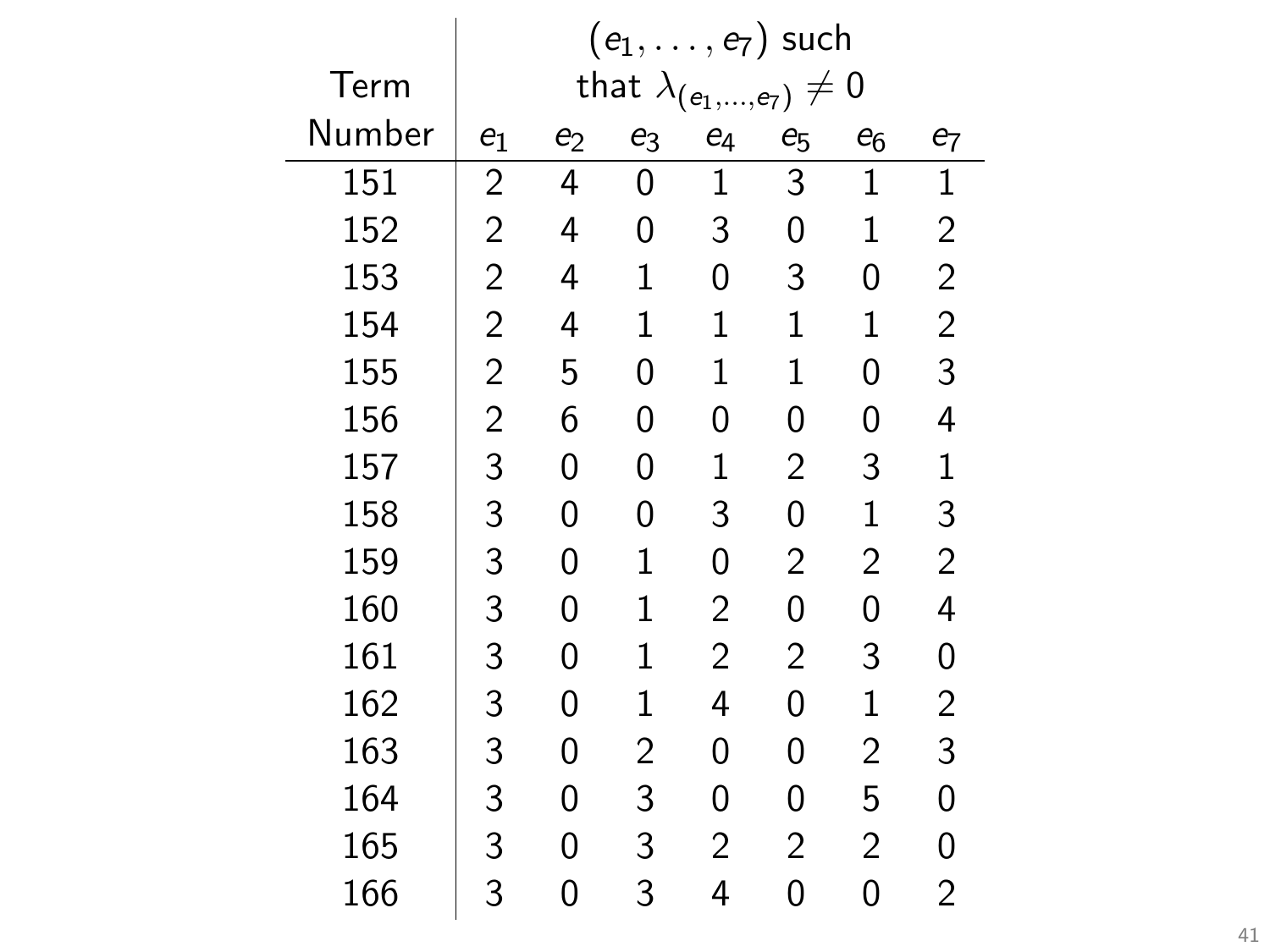|        | $(e_1,\ldots,e_7)$ such |                |                |                                   |       |                |                |  |
|--------|-------------------------|----------------|----------------|-----------------------------------|-------|----------------|----------------|--|
| Term   |                         |                |                | that $\lambda_{(e_1,,e_7)}\neq 0$ |       |                |                |  |
| Number | $e_1$                   | $e_2$          | e3             | $e_4$                             | $e_5$ | $e_6$          | $e_7$          |  |
| 167    | 3                       | 0              | 5              | 0                                 | 0     | 4              | 0              |  |
| 168    | 3                       | $\mathbf{1}$   | 0              | $\overline{c}$                    | 2     | $\overline{c}$ | 1              |  |
| 169    | 3                       | $\mathbf{1}$   | 0              | 4                                 | 0     | 0              | 3              |  |
| 170    | 3                       | $\mathbf{1}$   | $\mathbf 1$    | 0                                 | 2     | 4              | 0              |  |
| 171    | 3                       | $\mathbf{1}$   | 1              | $\overline{c}$                    | 0     | $\overline{c}$ | $\overline{c}$ |  |
| 172    | 3                       | $\mathbf{1}$   | $\mathbf 1$    | 3                                 | 2     | $\overline{2}$ | 0              |  |
| 173    | 3                       | $\mathbf{1}$   | $\mathbf 1$    | 5                                 | 0     | 0              | $\overline{c}$ |  |
| 174    | 3                       | $\mathbf{1}$   | $\overline{c}$ | 0                                 | 0     | 4              | $\mathbf{1}$   |  |
| 175    | 3                       | $\mathbf{1}$   | 3              | 1                                 | 0     | 4              | 0              |  |
| 176    | 3                       | $\overline{c}$ | 0              | 0                                 | 0     | 0              | 5              |  |
| 177    | 3                       | $\overline{c}$ | 0              | 0                                 | 2     | 3              | $\mathbf{1}$   |  |
| 178    | 3                       | $\overline{c}$ | 0              | $\overline{2}$                    | 0     | $\mathbf 1$    | 3              |  |
| 179    | 3                       | 2              | 1              | 0                                 | 0     | 3              | $\overline{c}$ |  |
| 180    | 3                       | 2              | 1              | $\mathbf 1$                       | 2     | 3              | 0              |  |
| 181    | 3                       | 2              | 1              | 3                                 | 0     | $\mathbf{1}$   | 2              |  |
| 182    | 3                       | $\overline{2}$ | 2              | 0                                 | 2     | $\overline{2}$ | $\mathbf 1$    |  |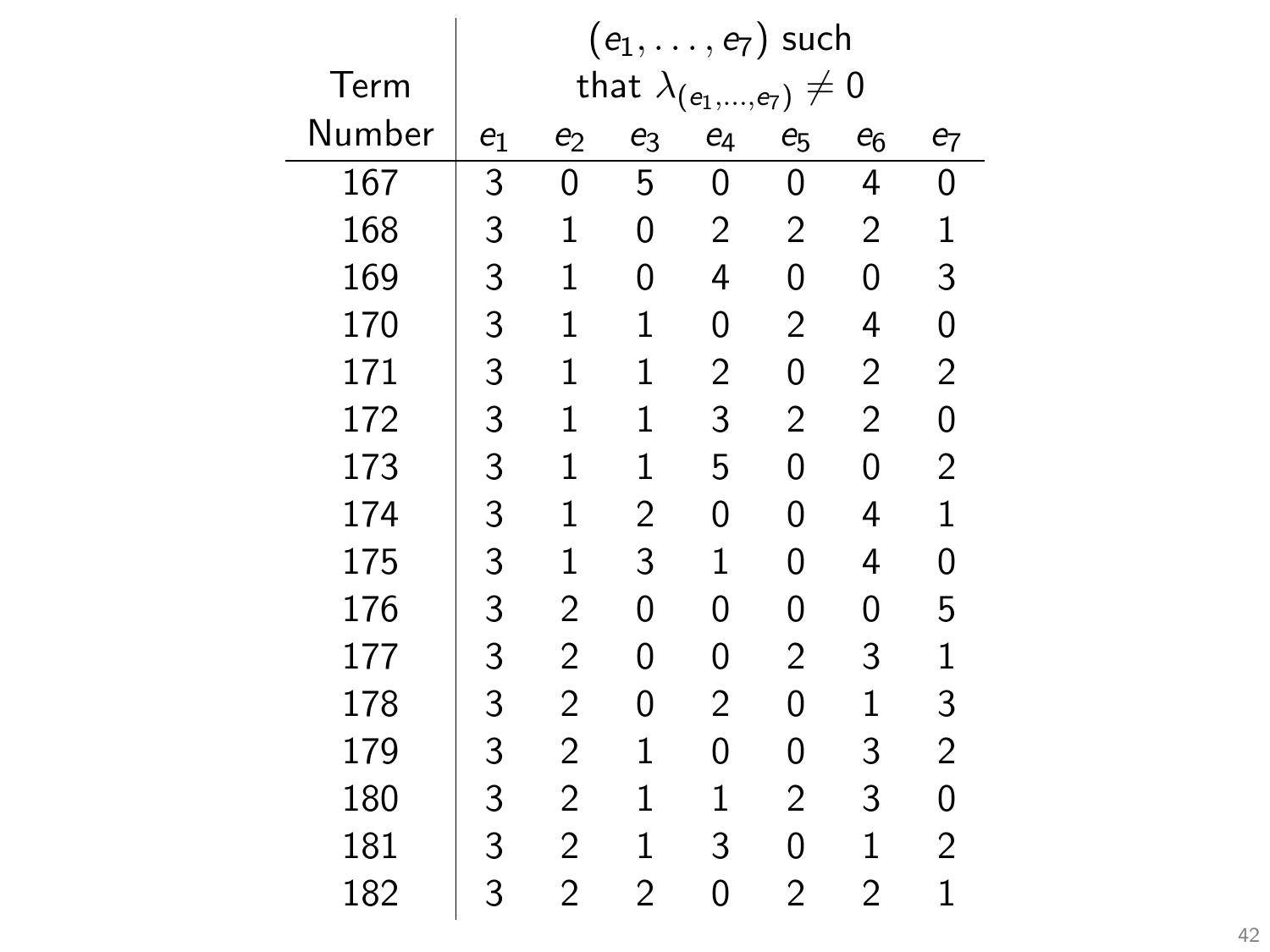|        |                                                                                                                                                                                                                                                                                                                                                                                                                                                                                                                                                                  | $(e_1,\ldots,e_7)$ such |             |   |             |                |                    |  |  |  |  |
|--------|------------------------------------------------------------------------------------------------------------------------------------------------------------------------------------------------------------------------------------------------------------------------------------------------------------------------------------------------------------------------------------------------------------------------------------------------------------------------------------------------------------------------------------------------------------------|-------------------------|-------------|---|-------------|----------------|--------------------|--|--|--|--|
| Term   | $\mathbf 0$<br>that $\lambda_{(e_1,\ldots,e_7)}$<br>$\neq$<br>$e_4$<br>$e_3$<br>$e_1$<br>$e_2$<br>$e_5$<br>$e_6$<br>3<br>3<br>$\overline{c}$<br>$\overline{2}$<br>$\mathbf{1}$<br>0<br>3<br>3<br>0<br>0<br>$\overline{2}$<br>0<br>3<br>3<br>$\overline{2}$<br>$\mathbf 1$<br>2<br>0<br>3<br>3<br>3<br>0<br>0<br>0<br>3<br>3<br>$\mathbf 1$<br>$\mathbf 1$<br>$\overline{2}$<br>0<br>3<br>$\overline{2}$<br>0<br>4<br>0<br>0<br>3<br>$\mathbf 1$<br>4<br>0<br>$\mathbf 1$<br>0<br>3<br>4<br>$\mathbf 1$<br>0<br>0<br>0<br>$\overline{2}$<br>4<br>0<br>0<br>0<br>5 |                         |             |   |             |                |                    |  |  |  |  |
| Number |                                                                                                                                                                                                                                                                                                                                                                                                                                                                                                                                                                  |                         |             |   |             |                | $\boldsymbol{e}_7$ |  |  |  |  |
| 183    |                                                                                                                                                                                                                                                                                                                                                                                                                                                                                                                                                                  |                         |             |   |             |                | 1                  |  |  |  |  |
| 184    |                                                                                                                                                                                                                                                                                                                                                                                                                                                                                                                                                                  |                         |             |   |             |                | 3                  |  |  |  |  |
| 185    |                                                                                                                                                                                                                                                                                                                                                                                                                                                                                                                                                                  |                         |             |   |             |                | $\mathbf{1}$       |  |  |  |  |
| 186    |                                                                                                                                                                                                                                                                                                                                                                                                                                                                                                                                                                  |                         |             |   |             |                | 3                  |  |  |  |  |
| 187    |                                                                                                                                                                                                                                                                                                                                                                                                                                                                                                                                                                  |                         |             |   |             |                | $\overline{c}$     |  |  |  |  |
| 188    |                                                                                                                                                                                                                                                                                                                                                                                                                                                                                                                                                                  |                         |             |   |             |                | 3                  |  |  |  |  |
| 189    |                                                                                                                                                                                                                                                                                                                                                                                                                                                                                                                                                                  |                         |             |   |             |                | 3                  |  |  |  |  |
| 190    |                                                                                                                                                                                                                                                                                                                                                                                                                                                                                                                                                                  |                         |             |   |             |                | 4                  |  |  |  |  |
| 191    |                                                                                                                                                                                                                                                                                                                                                                                                                                                                                                                                                                  |                         |             |   |             |                | 0                  |  |  |  |  |
| 192    | 4                                                                                                                                                                                                                                                                                                                                                                                                                                                                                                                                                                | 0                       | 0           | 2 | $\mathbf 1$ | 3              | $\mathbf{1}$       |  |  |  |  |
| 193    | 4                                                                                                                                                                                                                                                                                                                                                                                                                                                                                                                                                                | 0                       | 0           | 4 | 2           | $\overline{2}$ | 0                  |  |  |  |  |
| 194    | 4                                                                                                                                                                                                                                                                                                                                                                                                                                                                                                                                                                | 0                       | 0           | 4 | 3           | 0              | $\mathbf{1}$       |  |  |  |  |
| 195    | 4                                                                                                                                                                                                                                                                                                                                                                                                                                                                                                                                                                | 0                       | 0           | 5 | 0           | 3              | 0                  |  |  |  |  |
| 196    | 4                                                                                                                                                                                                                                                                                                                                                                                                                                                                                                                                                                | 0                       | 0           | 5 | $\mathbf 1$ | $\mathbf 1$    | $\mathbf{1}$       |  |  |  |  |
| 197    | 4                                                                                                                                                                                                                                                                                                                                                                                                                                                                                                                                                                | 0                       | 1           | 0 | 1           | 5              | 0                  |  |  |  |  |
| 198    | 4                                                                                                                                                                                                                                                                                                                                                                                                                                                                                                                                                                | 0                       | $\mathbf 1$ | 3 | 1           | 3              | 0                  |  |  |  |  |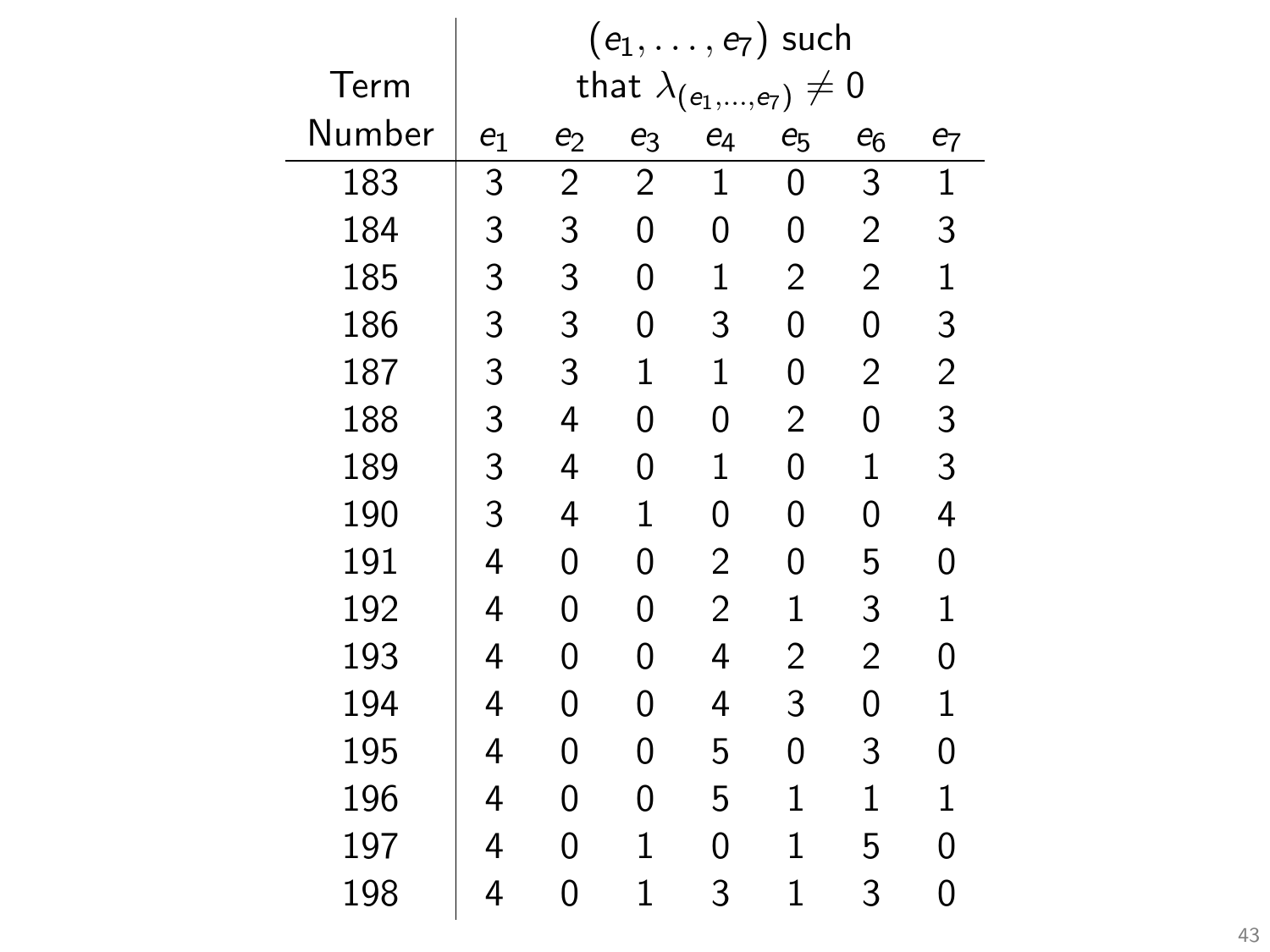|        | $(e_1, \ldots, e_7)$ such |                |                                   |                  |             |                |                |  |  |
|--------|---------------------------|----------------|-----------------------------------|------------------|-------------|----------------|----------------|--|--|
| Term   |                           |                | that $\lambda_{(e_1,,e_7)}\neq 0$ |                  |             |                |                |  |  |
| Number | $e_1$                     | $e_2$          | e3                                | $\mathfrak{e}_4$ | $e_5$       | $e_6$          | $e_7$          |  |  |
| 199    | 4                         | 0              | $\mathbf 1$                       | 4                | $\mathbf 1$ | 0              | $\overline{2}$ |  |  |
| 200    | 4                         | 0              | 3                                 | 0                | $\mathbf 1$ | 4              | 0              |  |  |
| 201    | 4                         | $\mathbf{1}$   | 0                                 | 0                | 0           | 6              | 0              |  |  |
| 202    | 4                         | 1              | 0                                 | 0                | 1           | 4              | $\mathbf 1$    |  |  |
| 203    | 4                         | $\mathbf{1}$   | 0                                 | 3                | 0           | 4              | 0              |  |  |
| 204    | 4                         | $\mathbf{1}$   | 0                                 | 3                | $\mathbf 1$ | $\overline{2}$ | $\mathbf 1$    |  |  |
| 205    | 4                         | $\mathbf{1}$   | $\mathbf 1$                       | $\mathbf{1}$     | $\mathbf 1$ | 4              | 0              |  |  |
| 206    | 4                         | $\overline{2}$ | 0                                 | $\mathbf{1}$     | 1           | 3              | $\mathbf 1$    |  |  |
| 207    | 4                         | $\overline{2}$ | 0                                 | $\overline{2}$   | 1           | 0              | 3              |  |  |
| 208    | 4                         | $\overline{2}$ | $\mathbf{1}$                      | 0                | 1           | $\overline{c}$ | $\overline{c}$ |  |  |
| 209    | 5                         | 0              | 0                                 | 0                | 0           | 5              | $\mathbf{1}$   |  |  |
| 210    | 5                         | 0              | 0                                 | 3                | 0           | 3              | $\mathbf{1}$   |  |  |
| 211    | 5                         | 0              | 0                                 | 4                | 0           | 0              | 3              |  |  |
| 212    | 5                         | 0              | 1                                 | 1                | 0           | 5              | 0              |  |  |
| 213    | 5                         | 0              | 1                                 | $\overline{2}$   | 0           | 2              | 2              |  |  |
| 214    | 5                         | 0              | 2                                 | 0                | 0           | 4              | 1              |  |  |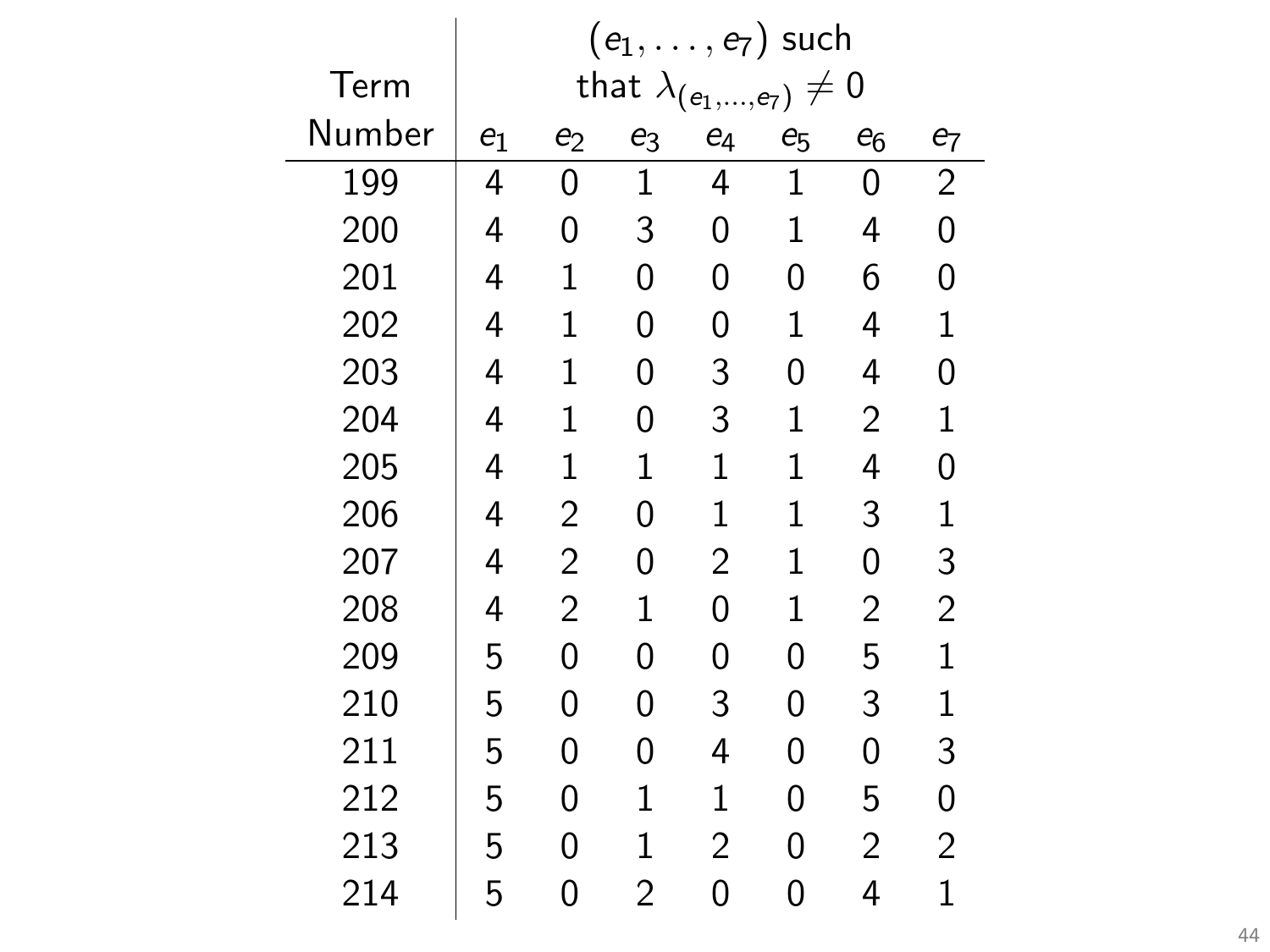|        |    | $(e_1, \ldots, e_7)$ such          |    |    |  |  |   |  |  |  |  |  |
|--------|----|------------------------------------|----|----|--|--|---|--|--|--|--|--|
| Term   |    | that $\lambda_{(e_1,,e_7)} \neq 0$ |    |    |  |  |   |  |  |  |  |  |
| Number | e1 | е2                                 | er | е7 |  |  |   |  |  |  |  |  |
| 215    | 5  |                                    |    |    |  |  |   |  |  |  |  |  |
| 216    | 5  |                                    |    |    |  |  | ર |  |  |  |  |  |
| 217    | h  |                                    |    |    |  |  |   |  |  |  |  |  |
| 218    |    |                                    |    |    |  |  |   |  |  |  |  |  |

 $F = \mathbb{F}_{2^{2m}}$  and  $a \in F$  such that  $g_{F,a}$  is separable, whose set  $R_{F,a} = \{r_1, \ldots, r_7\}$  of roots is partitioned into  $N_{F,a}$  orbits,  $N_{F,a} \equiv Tr_{H_E/F_2}(S_{F,a})$  (mod 2), where  $S_{F_2} = c(r_1, \ldots, r_7)/(b(r_1, \ldots, r_7))^2$  with  $c(x_1,\ldots,x_n) = \sum_{(e_1,\ldots,e_7)} \lambda_{(e_1,\ldots,e_7)} \sigma_1^{e_1} \sigma_2^{e_2} \cdots \sigma_7^{e_7},$  $(e_1, ..., e_7) \in \mathbb{N}^7$  $-12e^+ + 7e^- = 42$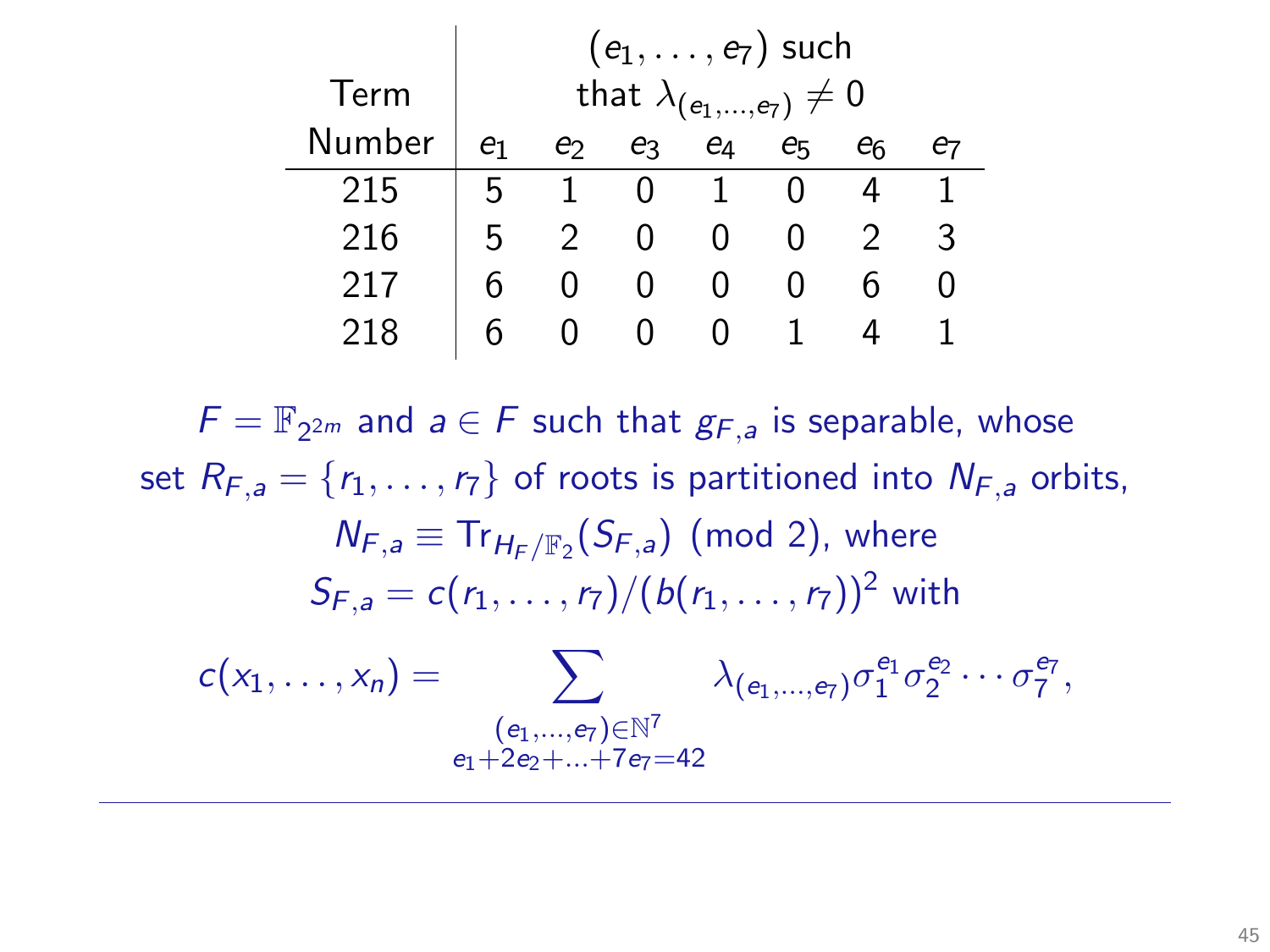|        |    | $(e_1, \ldots, e_7)$ such          |    |                |    |    |   |  |  |  |  |  |
|--------|----|------------------------------------|----|----------------|----|----|---|--|--|--|--|--|
| Term   |    | that $\lambda_{(e_1,,e_7)} \neq 0$ |    |                |    |    |   |  |  |  |  |  |
| Number | e1 | е2                                 | eз | e <sub>4</sub> | e5 | er |   |  |  |  |  |  |
| 215    | 5  |                                    |    |                |    |    |   |  |  |  |  |  |
| 216    | 5  |                                    |    |                |    |    | ર |  |  |  |  |  |
| 217    | h  |                                    | 0  |                |    |    |   |  |  |  |  |  |
| 218    |    |                                    |    |                |    |    |   |  |  |  |  |  |

 $F = \mathbb{F}_{2^{2m}}$  and  $a \in F$  such that  $g_{F,a}$  is separable, whose set  $R_{F,a} = \{r_1, \ldots, r_7\}$  of roots is partitioned into  $N_{F,a}$  orbits,  $N_{F,a} \equiv Tr_{H_E/F_2}(S_{F,a})$  (mod 2), where  $S_{F_2} = c(r_1, \ldots, r_7)/(b(r_1, \ldots, r_7))^2$  with  $c(x_1,\ldots,x_n) = \sum \alpha_{(e_1,\ldots,e_7)} \sigma_1^{e_1} \sigma_2^{e_2} \cdots \sigma_7^{e_7},$  $(e_1,...,e_7){\in}\mathbb{N}^7$  $-1+2-1+7-1=42$ 

Key fact: if  $\lambda_{(e_1,...,e_7)} \neq 0$ , then at least one of  $e_1$ ,  $e_2$ ,  $e_5$ , or  $e_6$  is positive.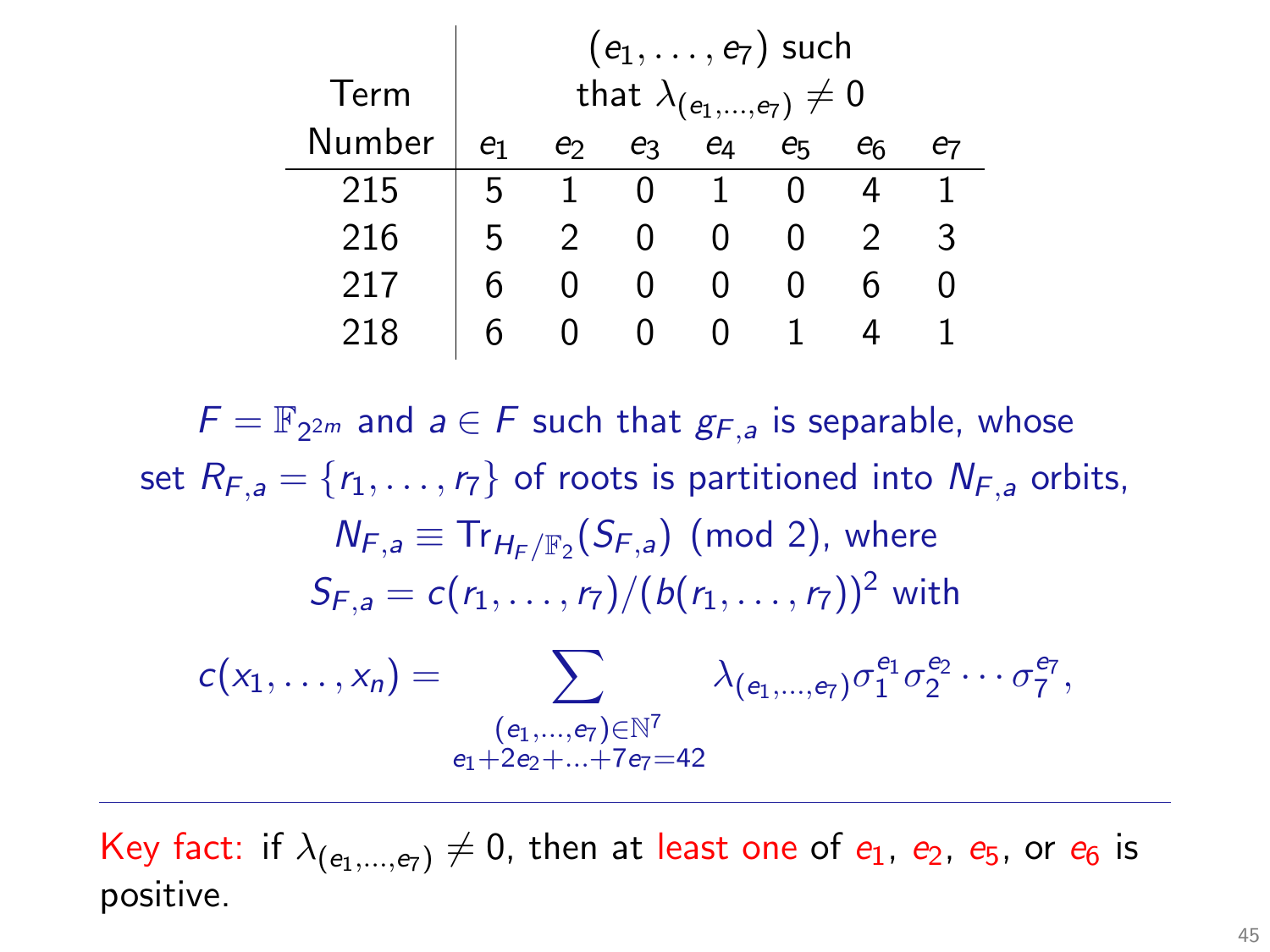|        |    | $(e_1, \ldots, e_7)$ such          |    |              |    |    |   |  |  |  |  |  |
|--------|----|------------------------------------|----|--------------|----|----|---|--|--|--|--|--|
| Term   |    | that $\lambda_{(e_1,,e_7)} \neq 0$ |    |              |    |    |   |  |  |  |  |  |
| Number | e1 | ക                                  | eз | e4           | eг | eг |   |  |  |  |  |  |
| 215    | ҕ  |                                    |    |              |    |    |   |  |  |  |  |  |
| 216    | 5  |                                    |    | $\mathbf{I}$ |    |    | 3 |  |  |  |  |  |
| 217    |    |                                    |    |              |    |    |   |  |  |  |  |  |
| 218    |    |                                    |    |              |    |    |   |  |  |  |  |  |

 $F = \mathbb{F}_{2^{2m}}$  and  $a \in F$  such that  $g_{F,a}$  is separable, whose set  $R_{F,a} = \{r_1, \ldots, r_7\}$  of roots is partitioned into  $N_{F,a}$  orbits,  $N_{F,a} \equiv Tr_{H_E/F_2}(S_{F,a})$  (mod 2), where  $S_{F_2} = c(r_1, \ldots, r_7)/(b(r_1, \ldots, r_7))^2$  with  $c(x_1,\ldots,x_n) = \sum \alpha_{(e_1,\ldots,e_7)} \sigma_1^{e_1} \sigma_2^{e_2} \cdots \sigma_7^{e_7},$  $(e_1,...,e_7){\in}\mathbb{N}^7$  $-1+2-1+7-1=42$ 

Key fact: if  $\lambda_{(e_1,...,e_7)} \neq 0$ , then at least one of  $e_1$ ,  $e_2$ ,  $e_5$ , or  $e_6$  is positive.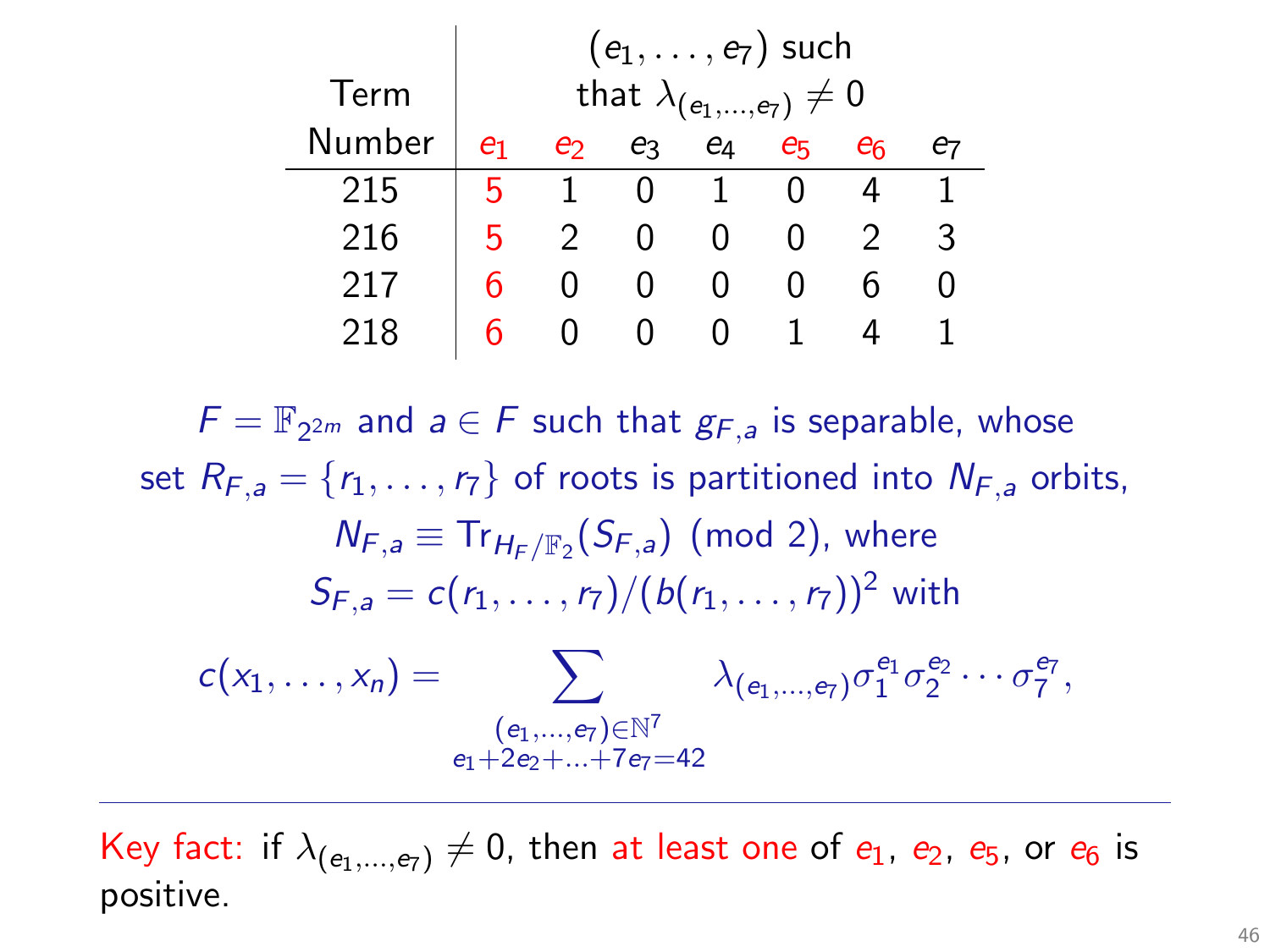|        | $(e_1,\ldots,e_7)$ such |                |             |                                   |             |                |                |  |  |
|--------|-------------------------|----------------|-------------|-----------------------------------|-------------|----------------|----------------|--|--|
| Term   |                         |                |             | that $\lambda_{(e_1,,e_7)}\neq 0$ |             |                |                |  |  |
| Number | $e_1$                   | $e_2$          | e3          | $\mathfrak{e}_4$                  | $e_5$       | $e_6$          | e7             |  |  |
| 199    | 4                       | 0              | $\mathbf 1$ | 4                                 | $\mathbf 1$ | 0              | $\overline{2}$ |  |  |
| 200    | 4                       | 0              | 3           | 0                                 | 1           | 4              | 0              |  |  |
| 201    | 4                       | 1              | 0           | 0                                 | 0           | 6              | 0              |  |  |
| 202    | 4                       | 1              | 0           | 0                                 | $\mathbf 1$ | 4              | $\mathbf{1}$   |  |  |
| 203    | 4                       | 1              | 0           | 3                                 | 0           | 4              | 0              |  |  |
| 204    | 4                       | 1              | 0           | 3                                 | 1           | $\overline{2}$ | 1              |  |  |
| 205    | 4                       | 1              | 1           | 1                                 | 1           | 4              | 0              |  |  |
| 206    | 4                       | $\overline{2}$ | 0           | 1                                 | 1           | 3              | $\mathbf{1}$   |  |  |
| 207    | 4                       | $\overline{c}$ | 0           | $\overline{2}$                    | 1           | 0              | 3              |  |  |
| 208    | 4                       | 2              | 1           | 0                                 | 1           | $\overline{c}$ | $\overline{c}$ |  |  |
| 209    | 5                       | 0              | 0           | 0                                 | 0           | 5              | $\mathbf{1}$   |  |  |
| 210    | 5                       | 0              | 0           | 3                                 | 0           | 3              | $\mathbf{1}$   |  |  |
| 211    | 5                       | 0              | 0           | 4                                 | 0           | 0              | 3              |  |  |
| 212    | 5                       | 0              | $\mathbf 1$ | $\mathbf{1}$                      | 0           | 5              | 0              |  |  |
| 213    | 5                       | 0              | 1           | $\overline{2}$                    | 0           | $\overline{2}$ | 2              |  |  |
| 214    | 5                       | 0              | 2           | 0                                 | 0           | 4              | 1              |  |  |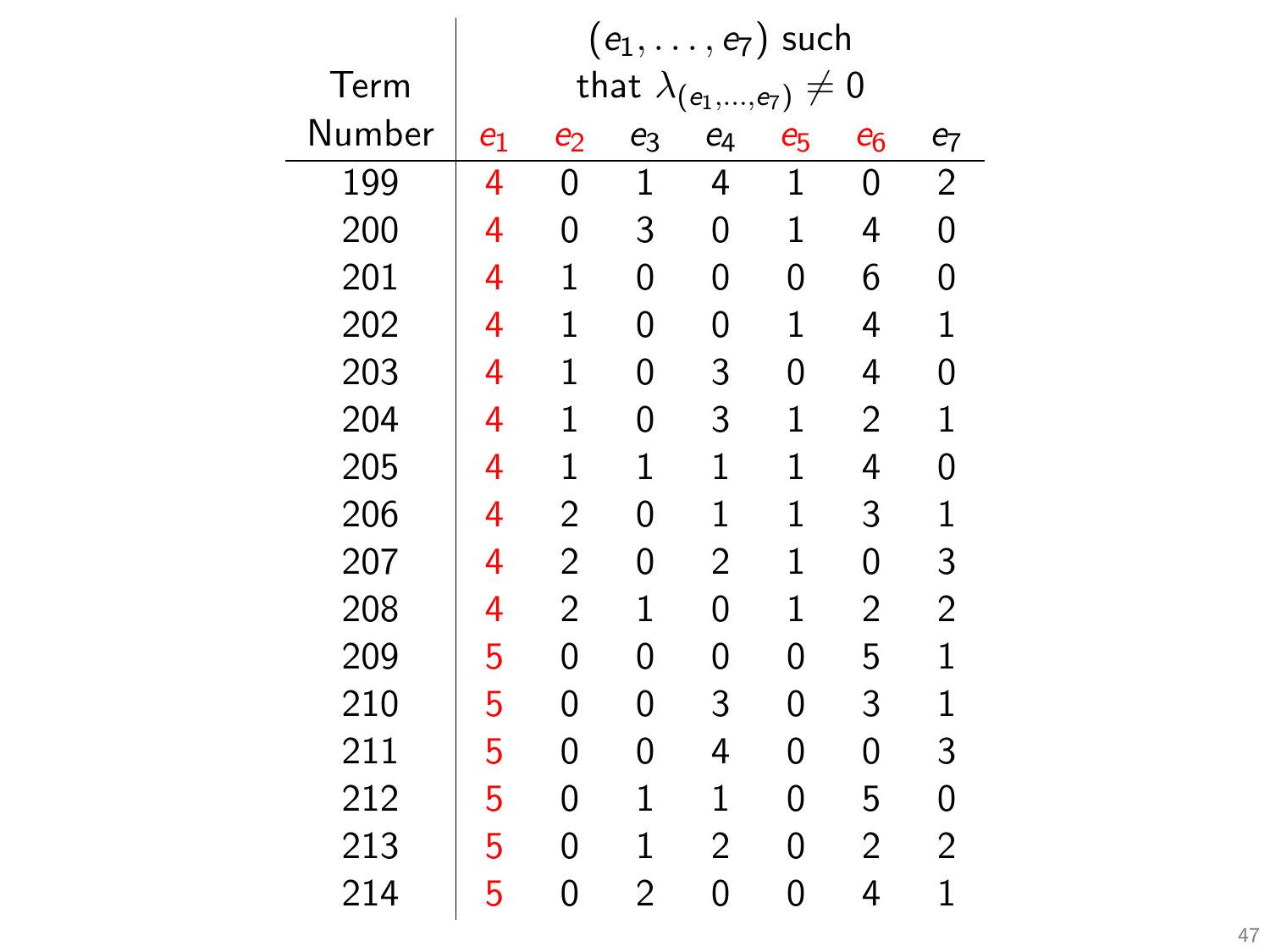|        |       |                |                | $(e_1,\ldots,e_7)$ such           |                |                |                    |
|--------|-------|----------------|----------------|-----------------------------------|----------------|----------------|--------------------|
| Term   |       |                |                | that $\lambda_{(e_1,\ldots,e_7)}$ | $\neq 0$       |                |                    |
| Number | $e_1$ | $e_2$          | e3             | $\mathfrak{e}_4$                  | $e_5$          | $e_6$          | $\boldsymbol{e}_7$ |
| 183    | 3     | $\overline{c}$ | $\overline{2}$ | $\mathbf{1}$                      | 0              | 3              | 1                  |
| 184    | 3     | 3              | 0              | 0                                 | 0              | $\overline{2}$ | 3                  |
| 185    | 3     | 3              | 0              | $\mathbf 1$                       | $\overline{2}$ | $\overline{2}$ | $\mathbf{1}$       |
| 186    | 3     | 3              | 0              | 3                                 | 0              | 0              | 3                  |
| 187    | 3     | 3              | $\mathbf{1}$   | $\mathbf 1$                       | 0              | $\overline{2}$ | $\overline{c}$     |
| 188    | 3     | 4              | 0              | 0                                 | $\overline{c}$ | 0              | 3                  |
| 189    | 3     | 4              | 0              | 1                                 | 0              | 1              | 3                  |
| 190    | 3     | 4              | 1              | 0                                 | 0              | 0              | 4                  |
| 191    | 4     | 0              | 0              | $\overline{c}$                    | 0              | 5              | 0                  |
| 192    | 4     | 0              | 0              | $\overline{c}$                    | 1              | 3              | $\mathbf{1}$       |
| 193    | 4     | 0              | 0              | 4                                 | 2              | $\overline{2}$ | 0                  |
| 194    | 4     | 0              | 0              | 4                                 | 3              | 0              | $\mathbf{1}$       |
| 195    | 4     | 0              | 0              | 5                                 | 0              | 3              | 0                  |
| 196    | 4     | 0              | 0              | 5                                 | 1              | $\mathbf 1$    | $\mathbf{1}$       |
| 197    | 4     | 0              | $\mathbf 1$    | 0                                 | $\mathbf 1$    | 5              | 0                  |
| 198    | 4     | 0              | 1              | 3                                 | 1              | 3              | 0                  |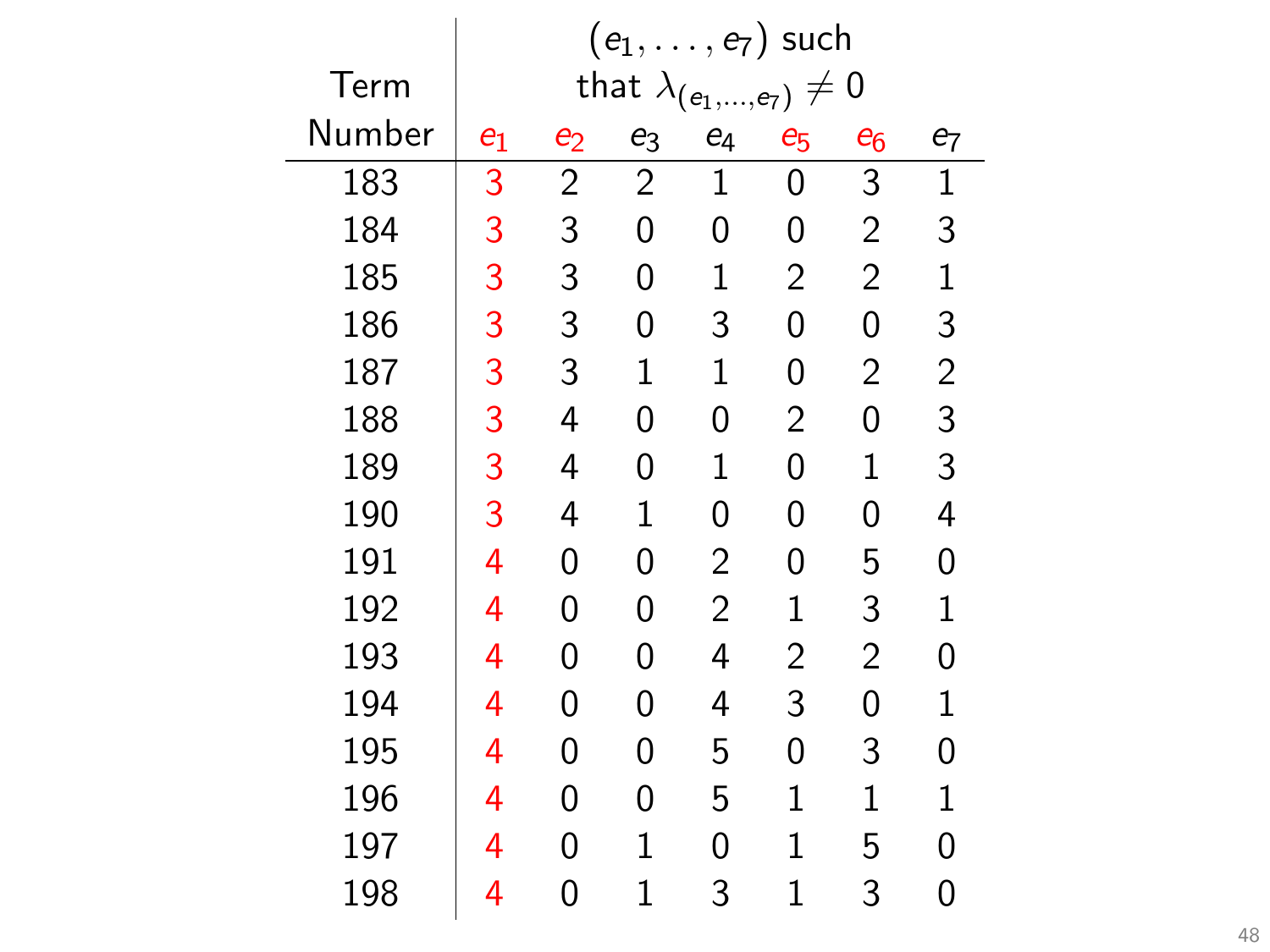|        | $(e_1,\ldots,e_7)$ such |                |                |                                   |       |                |                |  |  |
|--------|-------------------------|----------------|----------------|-----------------------------------|-------|----------------|----------------|--|--|
| Term   |                         |                |                | that $\lambda_{(e_1,,e_7)}\neq 0$ |       |                |                |  |  |
| Number | $e_1$                   | $e_2$          | e3             | $\mathfrak{e}_4$                  | $e_5$ | $e_6$          | $\mathbf{e}_7$ |  |  |
| 167    | 3                       | 0              | 5              | 0                                 | 0     | 4              | 0              |  |  |
| 168    | 3                       | 1              | 0              | $\overline{c}$                    | 2     | $\overline{c}$ | 1              |  |  |
| 169    | 3                       | 1              | 0              | 4                                 | 0     | 0              | 3              |  |  |
| 170    | 3                       | 1              | $\mathbf 1$    | 0                                 | 2     | 4              | 0              |  |  |
| 171    | 3                       | 1              | $\mathbf 1$    | $\overline{2}$                    | 0     | $\overline{2}$ | $\overline{c}$ |  |  |
| 172    | 3                       | 1              | $\mathbf 1$    | 3                                 | 2     | $\overline{2}$ | 0              |  |  |
| 173    | 3                       | 1              | $\mathbf 1$    | 5                                 | 0     | 0              | $\overline{c}$ |  |  |
| 174    | 3                       | 1              | $\overline{c}$ | 0                                 | 0     | 4              | $\mathbf{1}$   |  |  |
| 175    | 3                       | 1              | 3              | $\mathbf{1}$                      | 0     | 4              | 0              |  |  |
| 176    | 3                       | $\overline{2}$ | 0              | 0                                 | 0     | 0              | 5              |  |  |
| 177    | 3                       | 2              | 0              | 0                                 | 2     | 3              | $\mathbf{1}$   |  |  |
| 178    | 3                       | $\overline{2}$ | 0              | $\overline{2}$                    | 0     | $\mathbf 1$    | 3              |  |  |
| 179    | 3                       | 2              | 1              | 0                                 | 0     | 3              | $\overline{c}$ |  |  |
| 180    | 3                       | 2              | 1              | 1                                 | 2     | 3              | 0              |  |  |
| 181    | 3                       | 2              | 1              | 3                                 | 0     | $\mathbf{1}$   | 2              |  |  |
| 182    | 3                       | $\overline{2}$ | 2              | 0                                 | 2     | $\overline{2}$ | $\mathbf 1$    |  |  |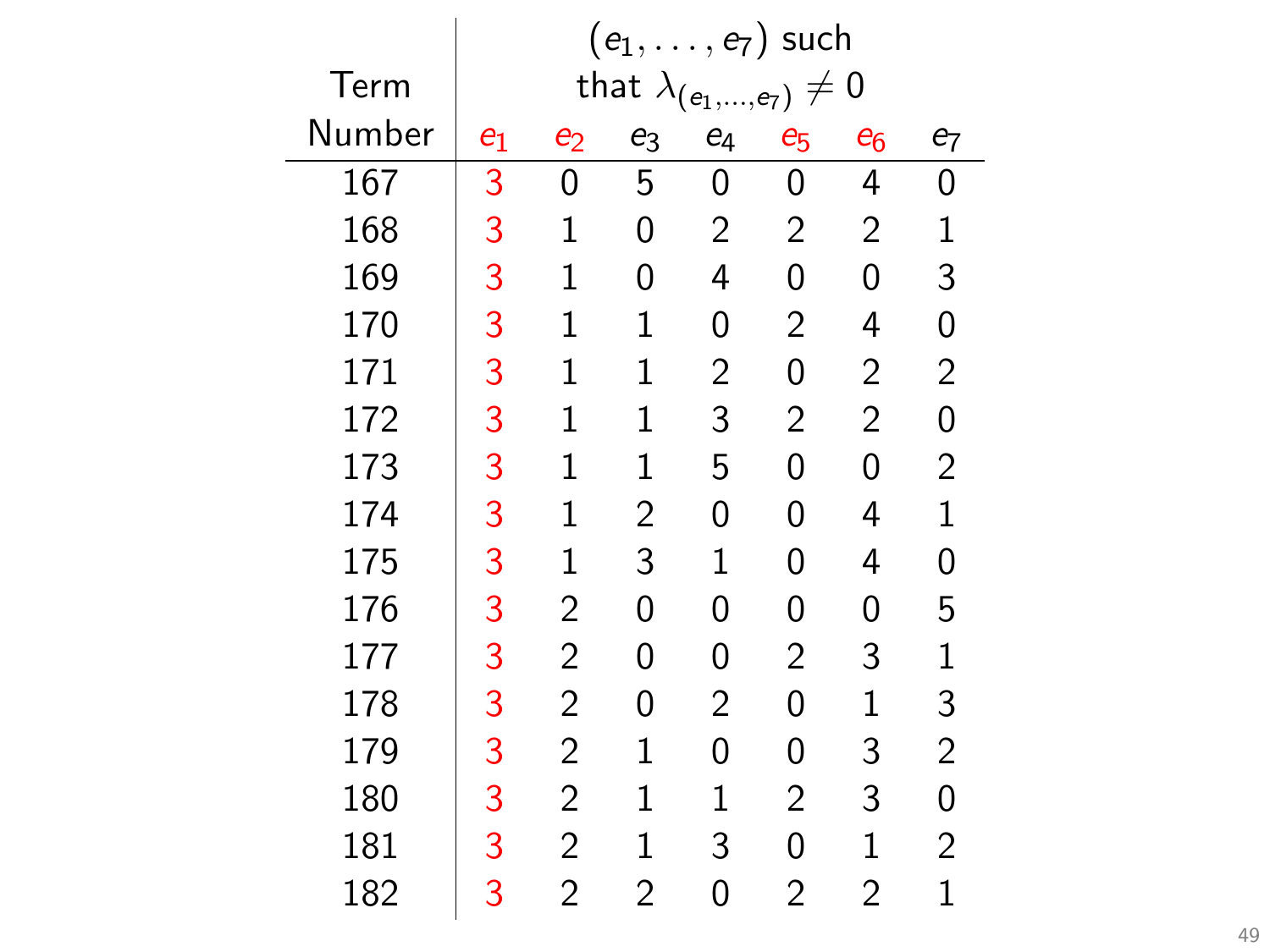|        | $e_7$ ) such<br>$(e_1,\ldots,$ |                                            |                |                |                |                |                |  |  |  |  |
|--------|--------------------------------|--------------------------------------------|----------------|----------------|----------------|----------------|----------------|--|--|--|--|
| Term   |                                | $\mathbf 0$<br>that $\lambda_{(e_1,,e_7)}$ |                |                |                |                |                |  |  |  |  |
| Number | $e_1$                          | $\bm{e}_2$                                 | e <sub>3</sub> | $e_4$          | e <sub>5</sub> | $e_6$          | $e_7$          |  |  |  |  |
| 151    | $\overline{2}$                 | 4                                          | 0              | $\mathbf 1$    | 3              | $\mathbf{1}$   | $\mathbf{1}$   |  |  |  |  |
| 152    | $\overline{2}$                 | 4                                          | 0              | 3              | 0              | $\mathbf{1}$   | $\overline{c}$ |  |  |  |  |
| 153    | $\overline{2}$                 | 4                                          | $\mathbf 1$    | 0              | 3              | 0              | $\overline{2}$ |  |  |  |  |
| 154    | $\overline{2}$                 | 4                                          | 1              | $\mathbf 1$    | $\mathbf 1$    | $\mathbf 1$    | $\overline{2}$ |  |  |  |  |
| 155    | $\overline{2}$                 | 5                                          | 0              | $\mathbf 1$    | $\mathbf 1$    | 0              | 3              |  |  |  |  |
| 156    | $\overline{2}$                 | 6                                          | 0              | 0              | 0              | 0              | 4              |  |  |  |  |
| 157    | 3                              | 0                                          | 0              | $\mathbf 1$    | $\overline{c}$ | 3              | $\mathbf{1}$   |  |  |  |  |
| 158    | 3                              | 0                                          | 0              | 3              | 0              | $\mathbf 1$    | 3              |  |  |  |  |
| 159    | 3                              | 0                                          | $\mathbf 1$    | 0              | $\overline{c}$ | $\overline{2}$ | $\overline{c}$ |  |  |  |  |
| 160    | 3                              | 0                                          | $\mathbf 1$    | $\overline{c}$ | 0              | 0              | 4              |  |  |  |  |
| 161    | 3                              | 0                                          | 1              | $\overline{2}$ | $\overline{2}$ | 3              | 0              |  |  |  |  |
| 162    | 3                              | 0                                          | $\mathbf 1$    | 4              | 0              | $\mathbf 1$    | $\overline{c}$ |  |  |  |  |
| 163    | 3                              | 0                                          | $\overline{c}$ | 0              | 0              | $\overline{2}$ | 3              |  |  |  |  |
| 164    | 3                              | 0                                          | 3              | 0              | 0              | 5              | 0              |  |  |  |  |
| 165    | 3                              | 0                                          | 3              | 2              | $\overline{2}$ | 2              | 0              |  |  |  |  |
| 166    | 3                              | 0                                          | 3              | 4              | 0              | 0              | $\overline{2}$ |  |  |  |  |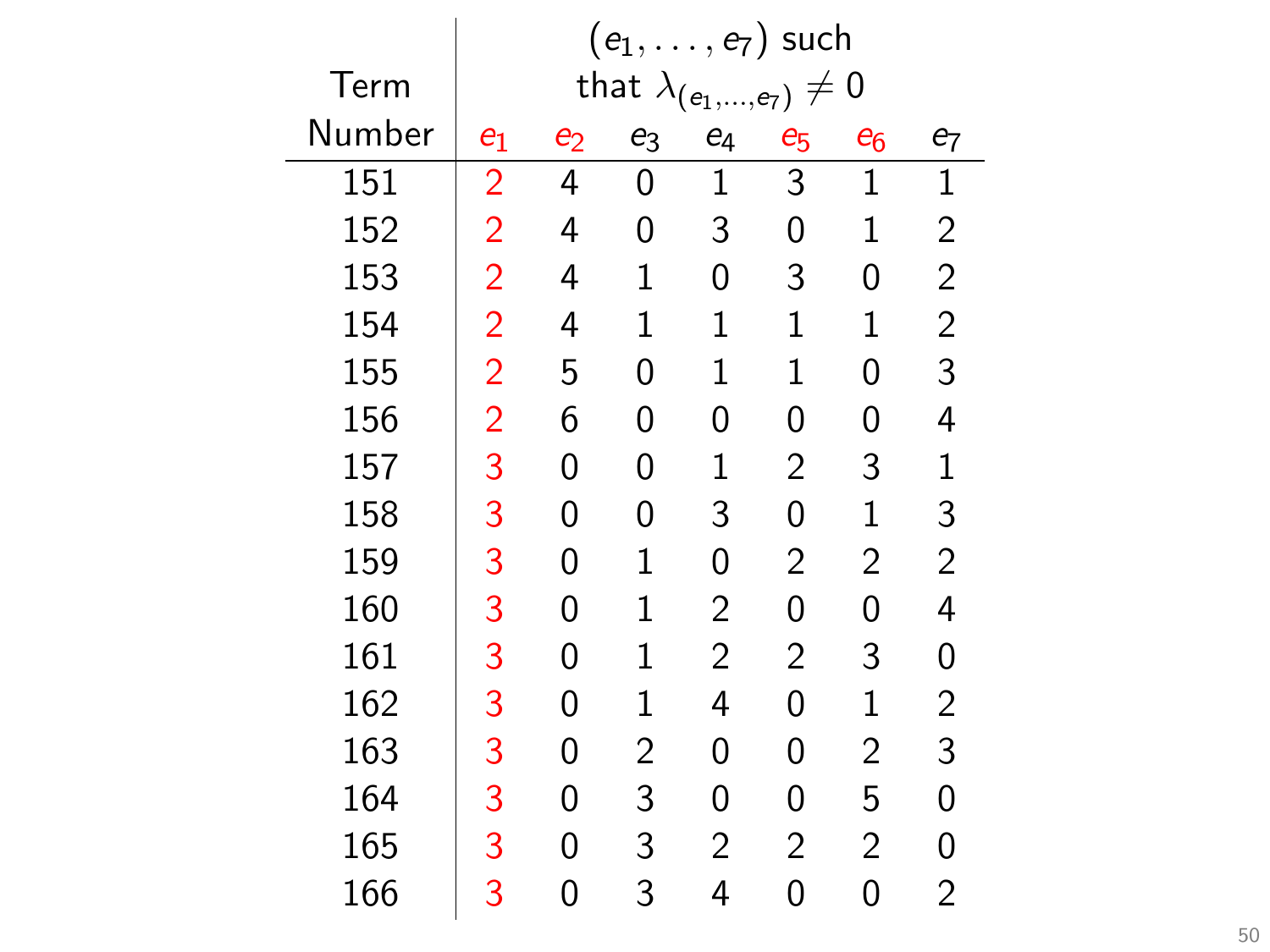|        | $(e_1,\ldots,e_7)$ such |                |                         |                |              |                |                    |  |  |
|--------|-------------------------|----------------|-------------------------|----------------|--------------|----------------|--------------------|--|--|
| Term   |                         |                | that $\lambda_{(e_1,)}$ |                | $,e_{7})$    | $\neq 0$       |                    |  |  |
| Number | $e_1$                   | $e_2$          | e3                      | $e_4$          | $e_5$        | $e_6$          | $\boldsymbol{e}_7$ |  |  |
| 135    | $\overline{2}$          | $\overline{c}$ | $\overline{c}$          | 3              | $\mathbf 1$  | $\mathbf{1}$   | $\mathbf 1$        |  |  |
| 136    | $\overline{2}$          | $\overline{2}$ | $\overline{c}$          | 4              | 0            | 0              | $\overline{c}$     |  |  |
| 137    | $\overline{2}$          | $\overline{2}$ | 3                       | 0              | 3            | $\overline{c}$ | 0                  |  |  |
| 138    | $\overline{2}$          | $\overline{2}$ | 3                       | $\mathbf 1$    | $\mathbf 1$  | 3              | 0                  |  |  |
| 139    | $\overline{2}$          | $\overline{c}$ | 4                       | 0              | 0            | 4              | 0                  |  |  |
| 140    | $\overline{2}$          | 3              | 0                       | 0              | 3            | $\overline{c}$ | $\mathbf 1$        |  |  |
| 141    | $\overline{2}$          | 3              | 0                       | $\overline{c}$ | $\mathbf 1$  | 0              | 3                  |  |  |
| 142    | $\overline{2}$          | 3              | 0                       | 3              | 2            | $\overline{c}$ | 0                  |  |  |
| 143    | $\overline{2}$          | 3              | 0                       | 5              | 0            | 0              | 2                  |  |  |
| 144    | $\overline{2}$          | 3              | 1                       | 0              | 1            | $\overline{c}$ | $\overline{c}$     |  |  |
| 145    | $\overline{2}$          | 3              | 1                       | 1              | 3            | $\overline{2}$ | 0                  |  |  |
| 146    | $\overline{2}$          | 3              | 1                       | 3              | $\mathbf{1}$ | 0              | 2                  |  |  |
| 147    | $\overline{2}$          | 3              | 2                       | $\mathbf 1$    | $\mathbf 1$  | 2              | $\mathbf 1$        |  |  |
| 148    | $\overline{2}$          | 4              | 0                       | 0              | 1            | $\mathbf 1$    | 3                  |  |  |
| 149    | $\overline{2}$          | 4              | 0                       | 0              | 4            | $\overline{2}$ | 0                  |  |  |
| 150    | $\overline{2}$          | 4              | 0                       | 0              | 5            | 0              | 1                  |  |  |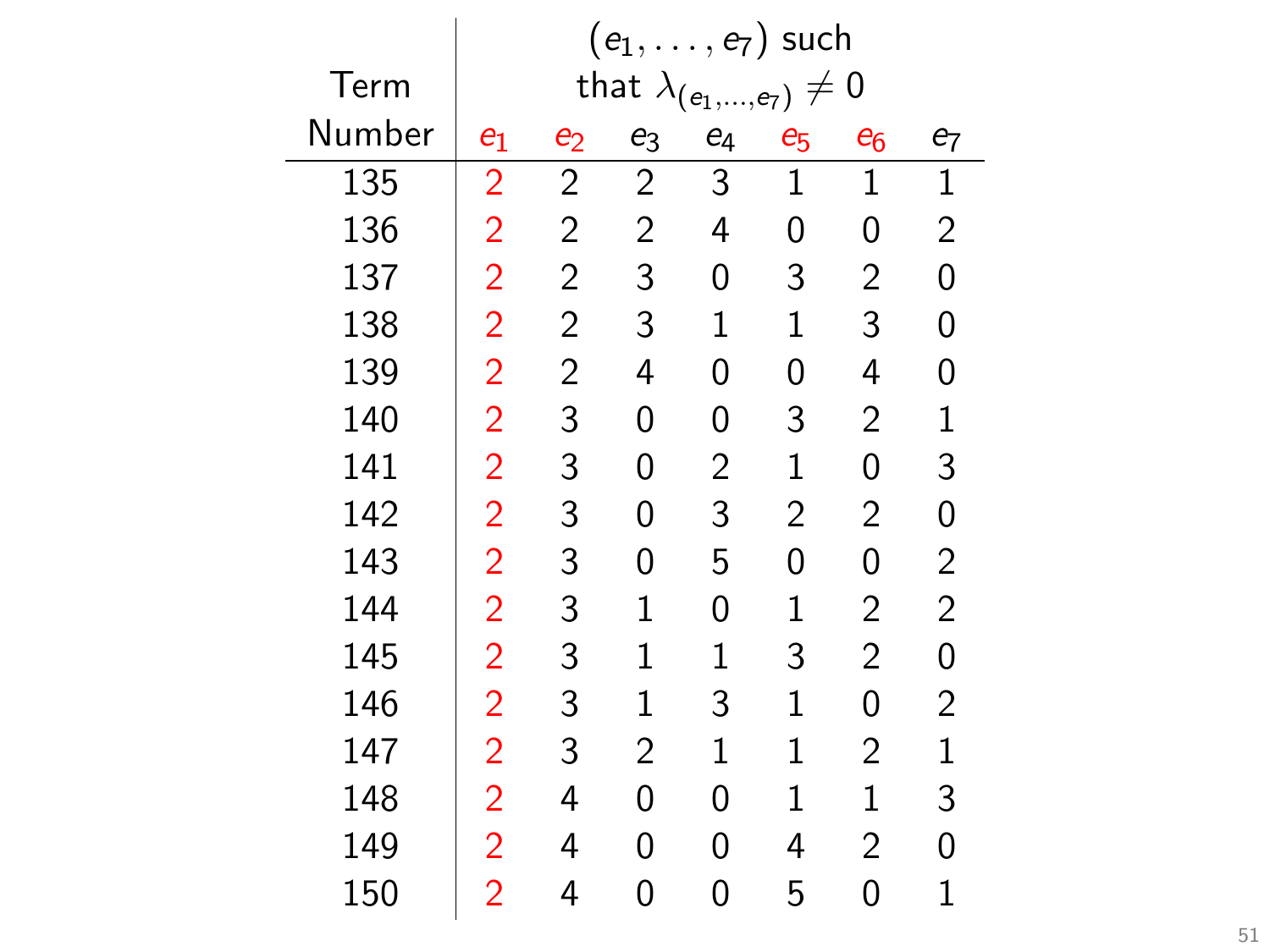|        | $(e_1,\ldots,e_7)$ such |                |                                   |                  |              |                |                |  |  |
|--------|-------------------------|----------------|-----------------------------------|------------------|--------------|----------------|----------------|--|--|
| Term   |                         |                | that $\lambda_{(e_1,\ldots,e_7)}$ |                  | $\neq 0$     |                |                |  |  |
| Number | $e_1$                   | $e_2$          | $e_3$                             | $\mathfrak{e}_4$ | $e_5$        | $e_6$          | $e_7$          |  |  |
| 119    | $\overline{2}$          | $\mathbf{1}$   | 0                                 | 3                | $\mathbf 1$  | 0              | 3              |  |  |
| 120    | $\overline{2}$          | $\mathbf{1}$   | 1                                 | $\overline{c}$   | 3            | $\overline{2}$ | 0              |  |  |
| 121    | $\overline{2}$          | $\mathbf{1}$   | $\mathbf{1}$                      | 4                | $\mathbf 1$  | 0              | 2              |  |  |
| 122    | $\overline{2}$          | $\mathbf{1}$   | 3                                 | 0                | 1            | 4              | 0              |  |  |
| 123    | $\overline{2}$          | $\overline{c}$ | 0                                 | 0                | 3            | 0              | 3              |  |  |
| 124    | $\overline{2}$          | $\overline{c}$ | 0                                 | $\mathbf{1}$     | 0            | 3              | $\overline{c}$ |  |  |
| 125    | $\overline{2}$          | $\overline{c}$ | 0                                 | $\mathbf{1}$     | 1            | 1              | 3              |  |  |
| 126    | $\overline{2}$          | $\overline{c}$ | 0                                 | $\overline{c}$   | 0            | 0              | 4              |  |  |
| 127    | $\overline{2}$          | $\overline{c}$ | 0                                 | $\overline{c}$   | 2            | 3              | 0              |  |  |
| 128    | $\overline{2}$          | $\overline{c}$ | 0                                 | 4                | 0            | 1              | $\overline{c}$ |  |  |
| 129    | $\overline{2}$          | $\overline{2}$ | 1                                 | 0                | 1            | 0              | 4              |  |  |
| 130    | $\overline{2}$          | 2              | $\mathbf{1}$                      | 0                | 3            | 3              | 0              |  |  |
| 131    | $\overline{2}$          | 2              | $\mathbf 1$                       | $\overline{2}$   | $\mathbf{1}$ | $\mathbf 1$    | 2              |  |  |
| 132    | $\overline{2}$          | 2              | 2                                 | 0                | 1            | 3              | $\mathbf{1}$   |  |  |
| 133    | $\overline{2}$          | 2              | $\overline{c}$                    | $\overline{2}$   | 3            | 0              | $\mathbf{1}$   |  |  |
| 134    | $\overline{2}$          | $\overline{2}$ | 2                                 | 3                | 0            | 3              | 0              |  |  |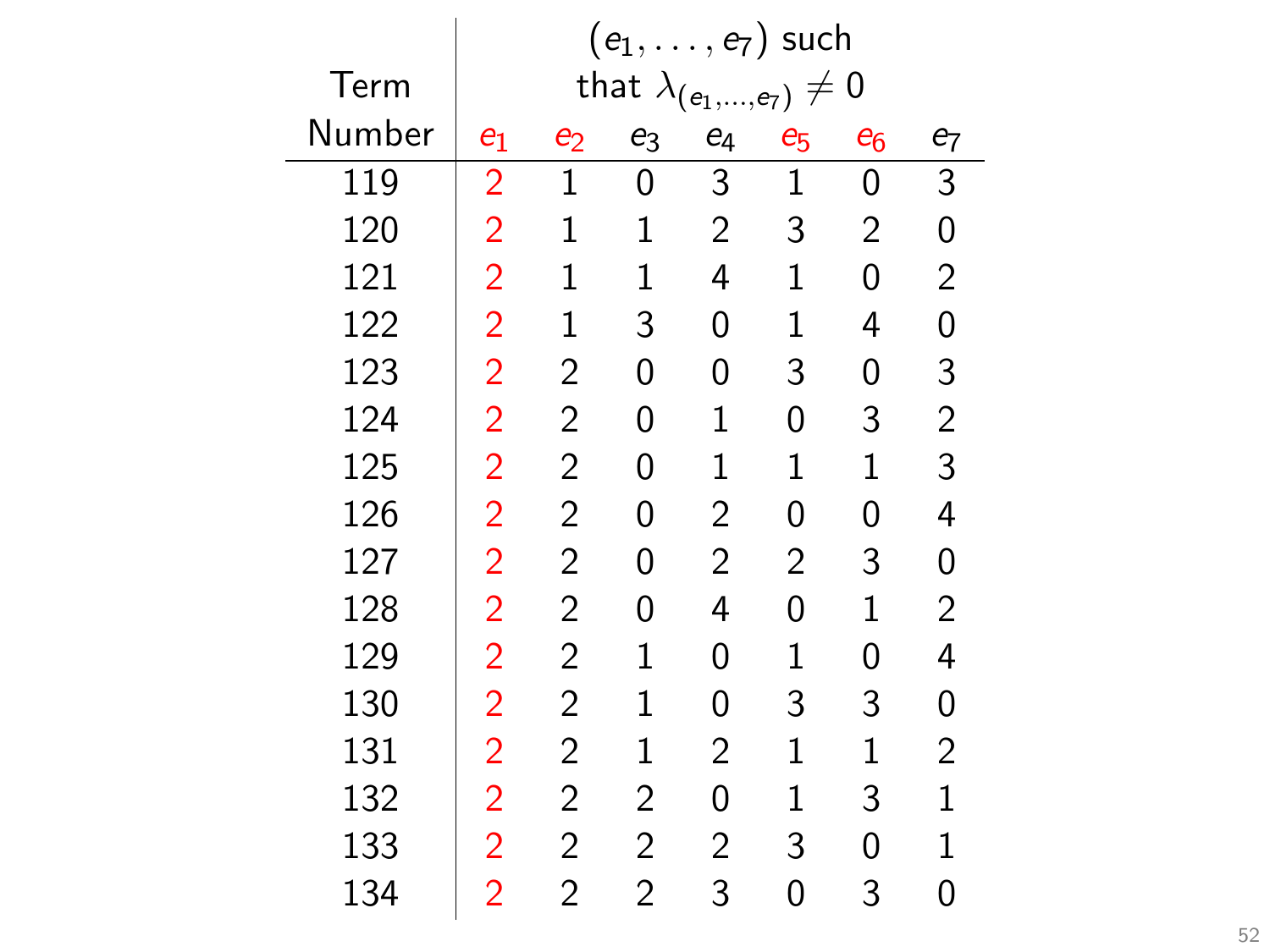|        |                |              |                         | $(e_1,\ldots,e_7)$ such |                |                |                    |
|--------|----------------|--------------|-------------------------|-------------------------|----------------|----------------|--------------------|
| Term   |                |              | that $\lambda_{(e_1,)}$ |                         | $,e_7)$        | $\neq 0$       |                    |
| Number | $e_1$          | $\bm{e}_2$   | e3                      | $\mathfrak{e}_4$        | $e_5$          | $e_6$          | $\boldsymbol{e}_7$ |
| 103    | $\overline{2}$ | 0            | 0                       | 0                       | 0              | 2              | 4                  |
| 104    | $\overline{2}$ | 0            | 0                       | 0                       | $\mathbf 1$    | 0              | 5                  |
| 105    | $\overline{2}$ | 0            | 0                       | 0                       | $\overline{c}$ | 5              | 0                  |
| 106    | $\overline{2}$ | 0            | 0                       | 0                       | 3              | 3              | $\mathbf{1}$       |
| 107    | $\overline{2}$ | 0            | 0                       | $\overline{c}$          | 0              | 3              | $\overline{c}$     |
| 108    | $\overline{2}$ | 0            | 0                       | $\overline{2}$          | $\mathbf 1$    | $\mathbf 1$    | 3                  |
| 109    | $\overline{2}$ | 0            | 1                       | $\mathbf 1$             | 3              | 3              | 0                  |
| 110    | $\overline{2}$ | 0            | $\mathbf 1$             | 3                       | $\mathbf{1}$   | $\mathbf 1$    | $\overline{c}$     |
| 111    | $\overline{2}$ | 0            | 2                       | $\mathbf{1}$            | 0              | 5              | 0                  |
| 112    | $\overline{2}$ | 0            | 2                       | $\mathbf{1}$            | $\mathbf{1}$   | 3              | $\mathbf{1}$       |
| 113    | $\overline{2}$ | 0            | 2                       | $\overline{2}$          | 0              | $\overline{2}$ | 2                  |
| 114    | $\overline{2}$ | 0            | $\overline{c}$          | $\overline{2}$          | $\mathbf{1}$   | 0              | 3                  |
| 115    | $\overline{2}$ | 0            | 3                       | 0                       | $\mathbf{1}$   | $\overline{2}$ | 2                  |
| 116    | $\overline{2}$ | $\mathbf{1}$ | 0                       | $\mathbf{1}$            | 2              | 4              | 0                  |
| 117    | $\overline{2}$ | $\mathbf{1}$ | 0                       | $\mathbf{1}$            | 3              | $\overline{2}$ | 1                  |
| 118    | $\overline{2}$ | 1            | 0                       | 3                       | 0              | $\overline{2}$ | 2                  |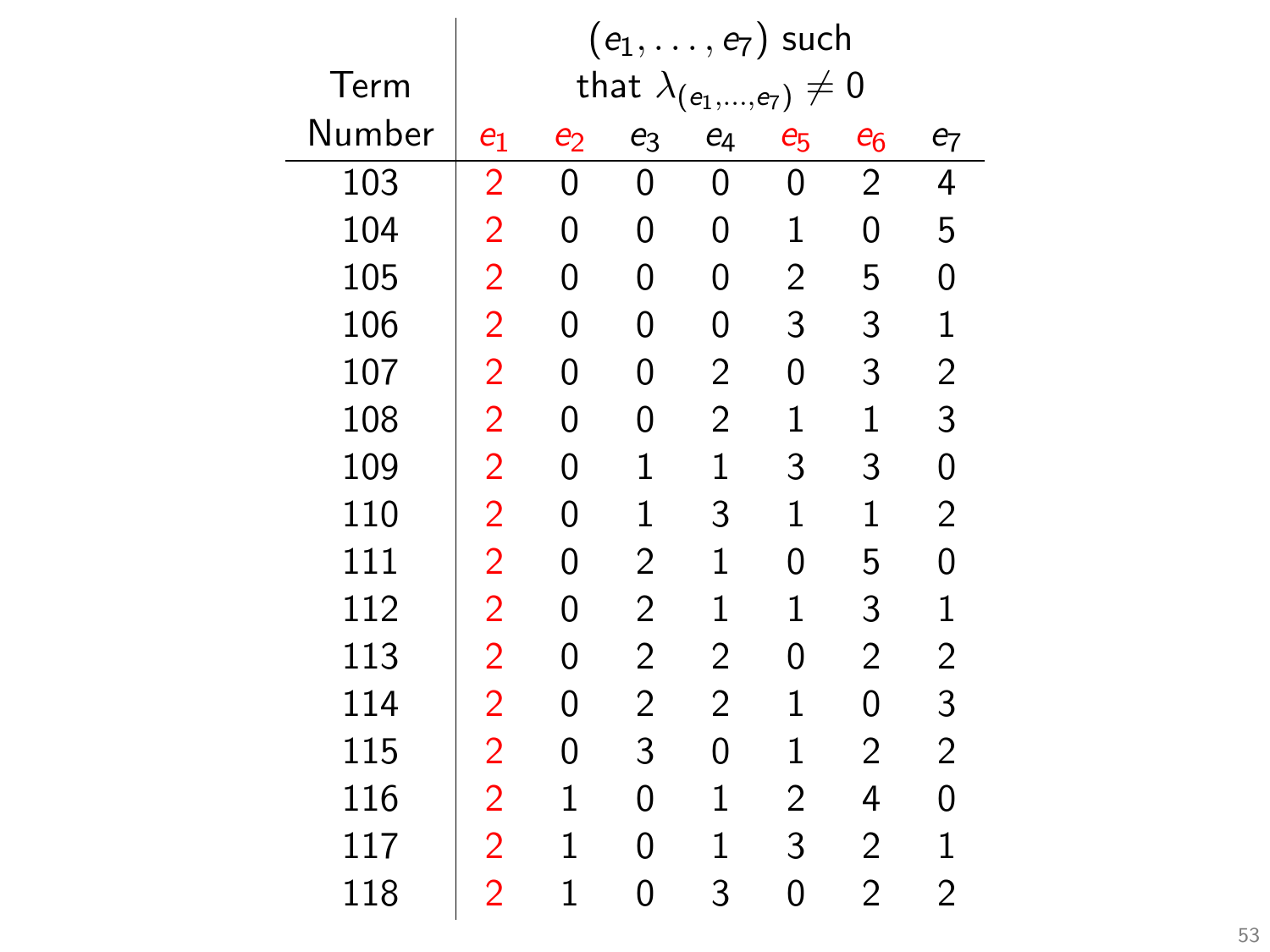|        | $(e_1,\ldots,e_7)$ such                            |                |                |                |                |                |                |  |  |  |
|--------|----------------------------------------------------|----------------|----------------|----------------|----------------|----------------|----------------|--|--|--|
| Term   | that $\lambda_{(e_1)}$<br>$\mathbf 0$<br>$,e_{7})$ |                |                |                |                |                |                |  |  |  |
| Number | $e_1$                                              | $e_2$          | e <sub>3</sub> | $e_4$          | e5             | $e_6$          | $e_7$          |  |  |  |
| 87     | 1                                                  | $\mathbf{1}$   | $\mathbf 1$    | 3              | $\overline{2}$ | 0              | $\overline{2}$ |  |  |  |
| 88     | 1                                                  | $\mathbf{1}$   | $\overline{2}$ | 0              | 0              | $\overline{2}$ | 3              |  |  |  |
| 89     | 1                                                  | $\mathbf{1}$   | $\overline{2}$ | $\mathbf{1}$   | $\overline{2}$ | $\overline{2}$ | $\mathbf{1}$   |  |  |  |
| 90     | 1                                                  | $\mathbf{1}$   | $\overline{c}$ | 3              | 0              | 0              | 3              |  |  |  |
| 91     | 1                                                  | $\mathbf 1$    | 3              | $\mathbf 1$    | 0              | $\overline{c}$ | $\overline{c}$ |  |  |  |
| 92     | 1                                                  | $\mathbf 1$    | 3              | $\overline{2}$ | $\overline{2}$ | $\overline{2}$ | $\mathbf 0$    |  |  |  |
| 93     | 1                                                  | $\mathbf{1}$   | 3              | 4              | 0              | 0              | $\overline{2}$ |  |  |  |
| 94     | 1                                                  | $\mathbf{1}$   | 5              | 0              | 0              | 4              | 0              |  |  |  |
| 95     | 1                                                  | $\overline{c}$ | $\mathbf 1$    | 0              | 0              | $\mathbf 1$    | 4              |  |  |  |
| 96     | 1                                                  | $\overline{c}$ | $\overline{c}$ | 0              | $\overline{2}$ | 0              | 3              |  |  |  |
| 97     | 1                                                  | $\overline{2}$ | $\overline{2}$ | $\mathbf 1$    | 0              | $\mathbf 1$    | 3              |  |  |  |
| 98     | 1                                                  | 3              | 0              | 0              | 0              | 0              | 5              |  |  |  |
| 99     | 1                                                  | 3              | $\mathbf 1$    | 0              | 4              | $\overline{2}$ | 0              |  |  |  |
| 100    | 1                                                  | 3              | $\mathbf 1$    | $\mathbf 1$    | 0              | 0              | 4              |  |  |  |
| 101    | 1                                                  | 3              | 1              | $\overline{2}$ | 2              | 0              | $\overline{2}$ |  |  |  |
| 102    | 1                                                  | 5              | 1              | 0              | 0              | 0              | 4              |  |  |  |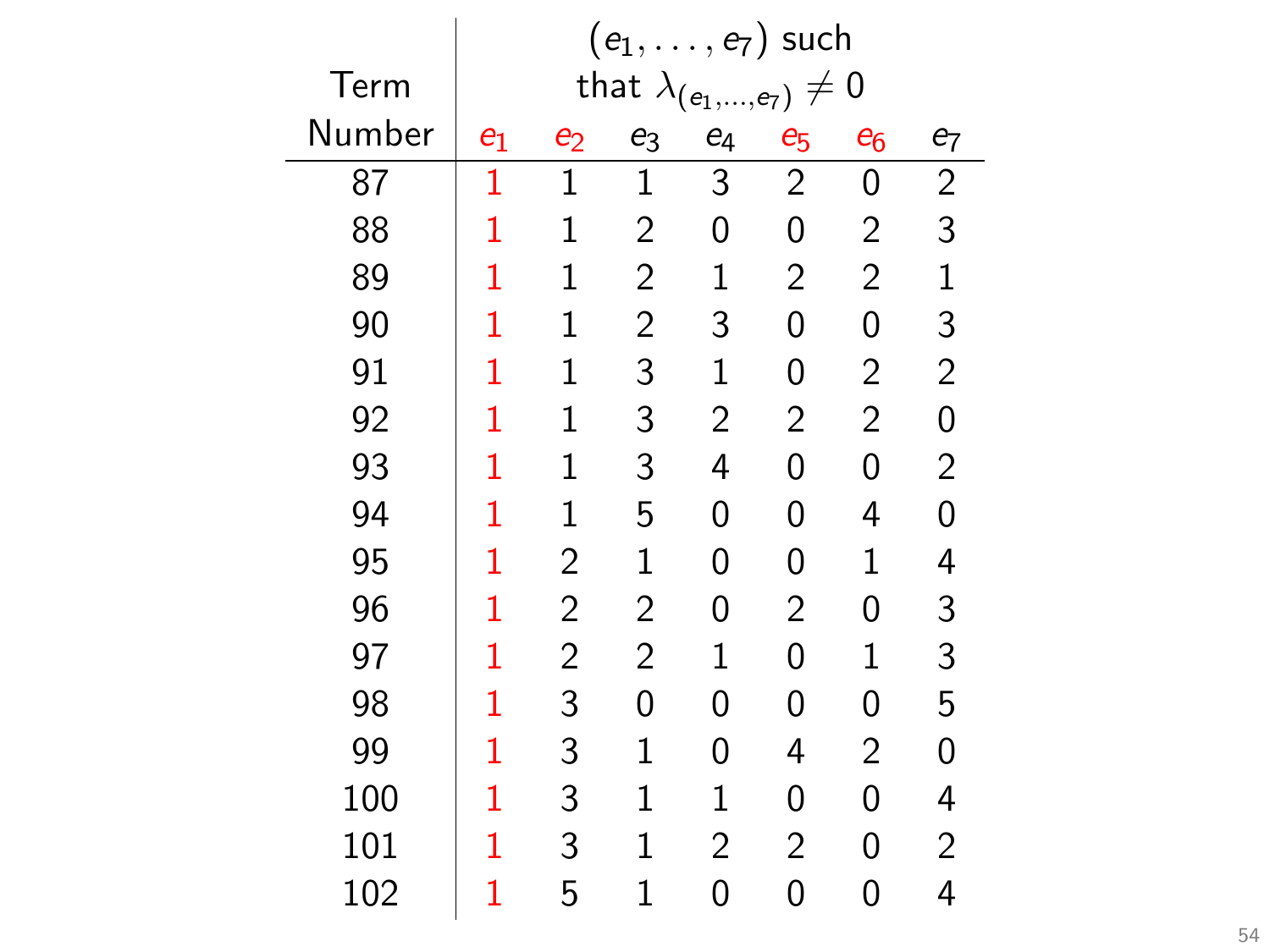|        | $(e_1, \ldots, e_7)$ such                               |              |                |                |                |                |                |  |  |  |
|--------|---------------------------------------------------------|--------------|----------------|----------------|----------------|----------------|----------------|--|--|--|
| Term   | that $\lambda_{(e_1)}$<br>$\boldsymbol{0}$<br>$,e_{7})$ |              |                |                |                |                |                |  |  |  |
| Number | $e_1$                                                   | $\bm{e}_2$   | e <sub>3</sub> | $e_4$          | e5             | $e_6$          | e7             |  |  |  |
| 71     | $\mathbf 1$                                             | 0            | $\mathbf 1$    | $\overline{c}$ | $\overline{2}$ | $\mathbf 1$    | $\overline{2}$ |  |  |  |
| 72     | 1                                                       | 0            | $\overline{c}$ | 0              | $\overline{2}$ | 3              | $\mathbf{1}$   |  |  |  |
| 73     | 1                                                       | 0            | $\overline{c}$ | $\overline{c}$ | 0              | $\mathbf 1$    | 3              |  |  |  |
| 74     | 1                                                       | 0            | 3              | 0              | 0              | 3              | $\overline{c}$ |  |  |  |
| 75     | 1                                                       | 0            | 3              | 0              | 4              | $\overline{c}$ | 0              |  |  |  |
| 76     | 1                                                       | 0            | 3              | $\mathbf 1$    | $\overline{c}$ | 3              | $\mathbf{0}$   |  |  |  |
| 77     | 1                                                       | 0            | 3              | $\overline{c}$ | $\overline{c}$ | 0              | $\overline{c}$ |  |  |  |
| 78     | 1                                                       | 0            | 3              | 3              | 0              | $\mathbf 1$    | $\overline{2}$ |  |  |  |
| 79     | 1                                                       | 0            | 4              | 0              | $\overline{c}$ | $\overline{c}$ | $\mathbf 1$    |  |  |  |
| 80     | 1                                                       | 0            | 4              | $\mathbf 1$    | 0              | 3              | $\mathbf 1$    |  |  |  |
| 81     | 1                                                       | 1            | 0              | 0              | 4              | $\overline{2}$ | 1              |  |  |  |
| 82     | 1                                                       | $\mathbf 1$  | 0              | $\mathbf 1$    | 0              | 0              | 5              |  |  |  |
| 83     | 1                                                       | $\mathbf{1}$ | 0              | $\overline{2}$ | $\overline{2}$ | 0              | 3              |  |  |  |
| 84     | 1                                                       | $\mathbf{1}$ | $\mathbf 1$    | 0              | $\overline{2}$ | $\overline{2}$ | $\overline{2}$ |  |  |  |
| 85     | 1                                                       | $\mathbf 1$  | $\mathbf 1$    | $\mathbf 1$    | 4              | $\overline{2}$ | 0              |  |  |  |
| 86     | 1                                                       | $\mathbf 1$  | 1              | $\overline{2}$ | 0              | 0              | 4              |  |  |  |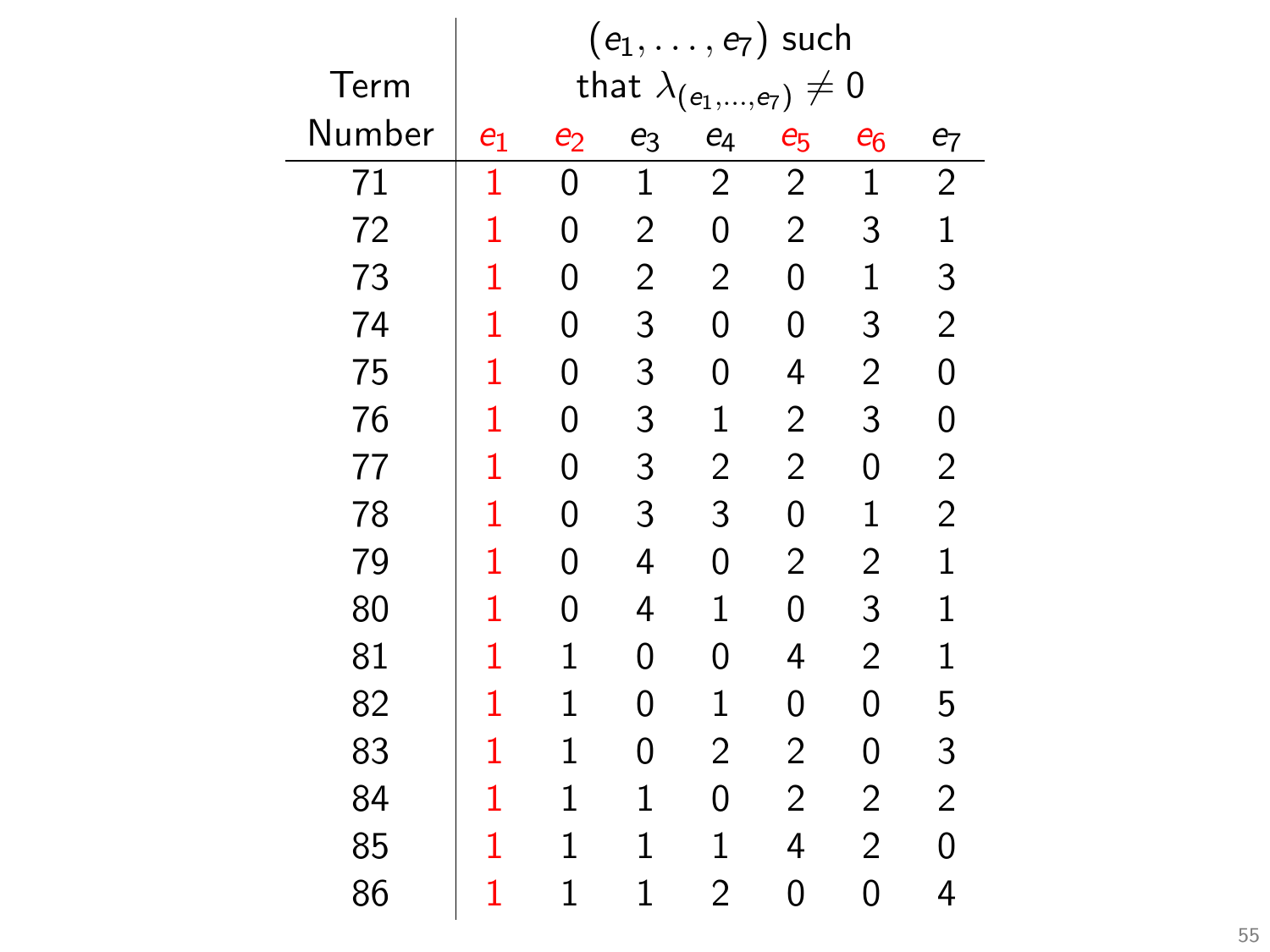|        | $(e_1,\ldots,e_7)$ such               |                |                |                    |                |                |                |  |
|--------|---------------------------------------|----------------|----------------|--------------------|----------------|----------------|----------------|--|
| Term   | that $\lambda_{(e_1,,e_7)} \neq$<br>0 |                |                |                    |                |                |                |  |
| Number | $e_1$                                 | e <sub>2</sub> | $e_3$          | $\boldsymbol{e}_4$ | $e_5$          | $e_6$          | e <sub>7</sub> |  |
| 55     | 0                                     | $\overline{3}$ | $\mathbf 1$    | 0                  | $\mathbf 1$    | 0              | 4              |  |
| 56     | 0                                     | 3              | $\overline{2}$ | $\mathbf 1$        | 1              | 0              | 3              |  |
| 57     | 0                                     | 3              | $\overline{2}$ | $\overline{2}$     | 2              | $\overline{2}$ | 0              |  |
| 58     | 0                                     | 3              | $\overline{2}$ | 4                  | 0              | 0              | $\overline{2}$ |  |
| 59     | 0                                     | 3              | 4              | 0                  | 0              | 4              | 0              |  |
| 60     | 0                                     | 4              | 0              | 0                  | 0              | 1              | 4              |  |
| 61     | 0                                     | 5              | 0              | 0                  | 4              | $\overline{2}$ | 0              |  |
| 62     | 0                                     | 5              | 0              | $\mathbf 1$        | 0              | 0              | 4              |  |
| 63     | 0                                     | 5              | 0              | $\overline{2}$     | $\overline{2}$ | 0              | $\overline{2}$ |  |
| 64     | 0                                     | 7              | 0              | 0                  | 0              | 0              | 4              |  |
| 65     | 1                                     | 0              | 0              | 0                  | 0              | 1              | 5              |  |
| 66     | 1                                     | 0              | 0              | 0                  | 4              | 0              | 3              |  |
| 67     | 1                                     | 0              | 0              | $\mathbf 1$        | 2              | $\mathbf 1$    | 3              |  |
| 68     | 1                                     | 0              | $\mathbf 1$    | 0                  | $\overline{2}$ | 0              | 4              |  |
| 69     | 1                                     | 0              | $\mathbf 1$    | 0                  | 4              | 3              | 0              |  |
| 70     | 1                                     | 0              | 1              | 1                  | 0              | 1              | 4              |  |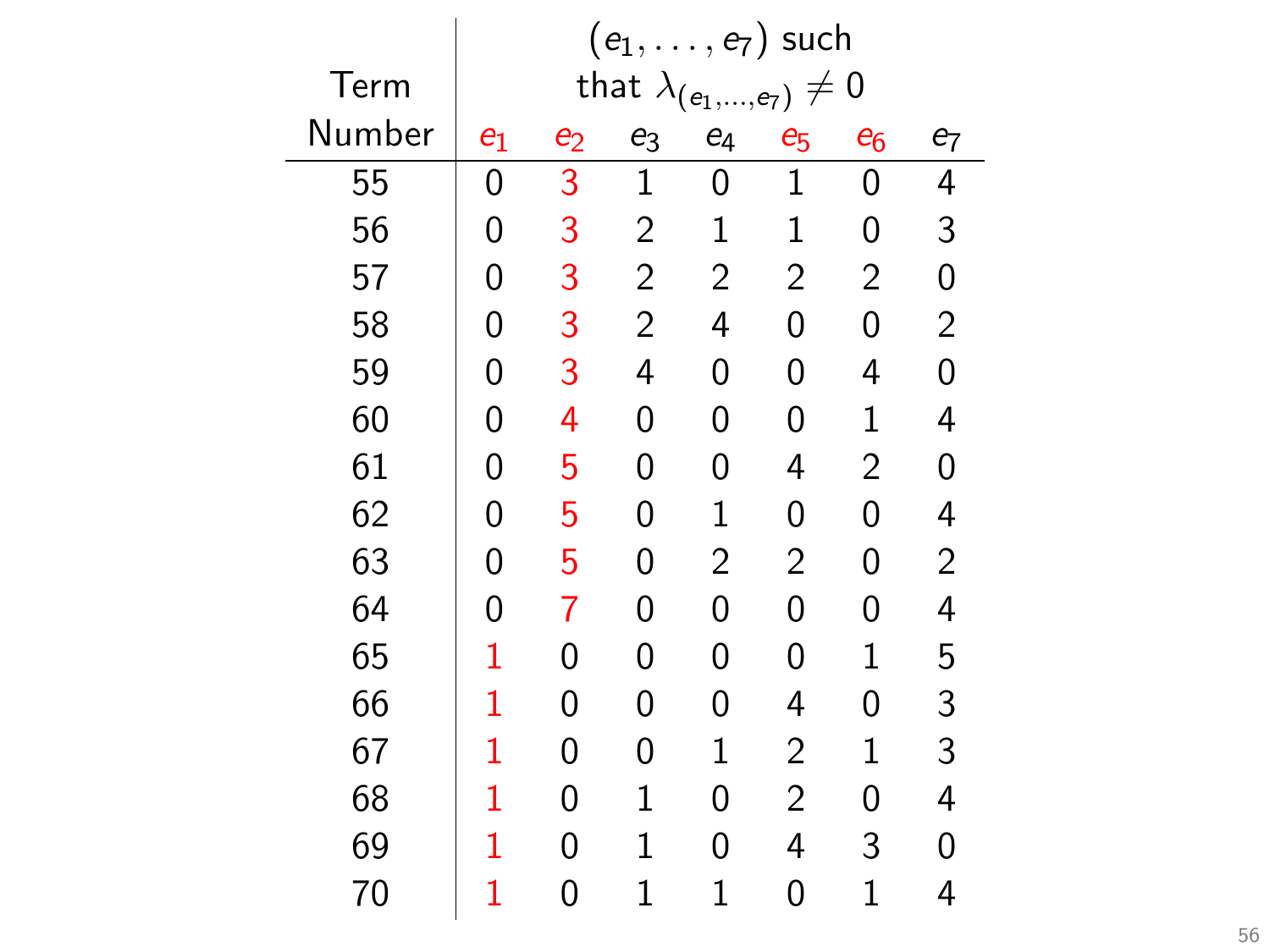|        | $(e_1,\ldots,e_7)$ such                             |                |                |                    |                |                |                |  |
|--------|-----------------------------------------------------|----------------|----------------|--------------------|----------------|----------------|----------------|--|
| Term   | that $\lambda_{(e_1)}$<br>0<br>$\neq$<br>$,e_{7}$ ) |                |                |                    |                |                |                |  |
| Number | $e_1$                                               | e <sub>2</sub> | $e_3$          | $\boldsymbol{e}_4$ | e5             | $e_6$          | e7             |  |
| 39     | 0                                                   | $\mathbf{1}$   | 4              | $\mathbf{1}$       | $\mathbf 1$    | $\overline{2}$ | $\mathbf 1$    |  |
| 40     | 0                                                   | $\overline{2}$ | 0              | 0                  | $\overline{2}$ | 0              | 4              |  |
| 41     | 0                                                   | $\overline{2}$ | 0              | 0                  | 4              | 3              | 0              |  |
| 42     | 0                                                   | $\overline{2}$ | 0              | $\mathbf 1$        | 0              | 1              | 4              |  |
| 43     | 0                                                   | $\overline{2}$ | 0              | $\overline{c}$     | $\overline{c}$ | 1              | $\overline{c}$ |  |
| 44     | 0                                                   | $\overline{2}$ | $\overline{c}$ | 0                  | 1              | $\mathbf 1$    | 3              |  |
| 45     | 0                                                   | $\overline{2}$ | $\overline{c}$ | 0                  | 5              | 0              | $\mathbf{1}$   |  |
| 46     | 0                                                   | $\overline{2}$ | $\overline{c}$ | $\mathbf 1$        | 3              | $\mathbf 1$    | $\mathbf{1}$   |  |
| 47     | 0                                                   | $\overline{2}$ | $\overline{c}$ | $\overline{c}$     | 2              | 0              | $\overline{c}$ |  |
| 48     | 0                                                   | $\overline{2}$ | $\overline{c}$ | 3                  | 0              | $\mathbf 1$    | $\overline{c}$ |  |
| 49     | 0                                                   | $\overline{2}$ | 3              | 0                  | 3              | 0              | $\overline{c}$ |  |
| 50     | 0                                                   | $\overline{2}$ | 3              | $\mathbf 1$        | $\mathbf 1$    | 1              | $\overline{c}$ |  |
| 51     | 0                                                   | 3              | 0              | 0                  | 2              | $\overline{c}$ | $\overline{2}$ |  |
| 52     | 0                                                   | 3              | 0              | $\mathbf 1$        | 4              | $\overline{2}$ | 0              |  |
| 53     | 0                                                   | 3              | 0              | $\overline{2}$     | 0              | 0              | 4              |  |
| 54     | 0                                                   | 3              | 0              | 3                  | $\overline{2}$ | 0              | $\overline{2}$ |  |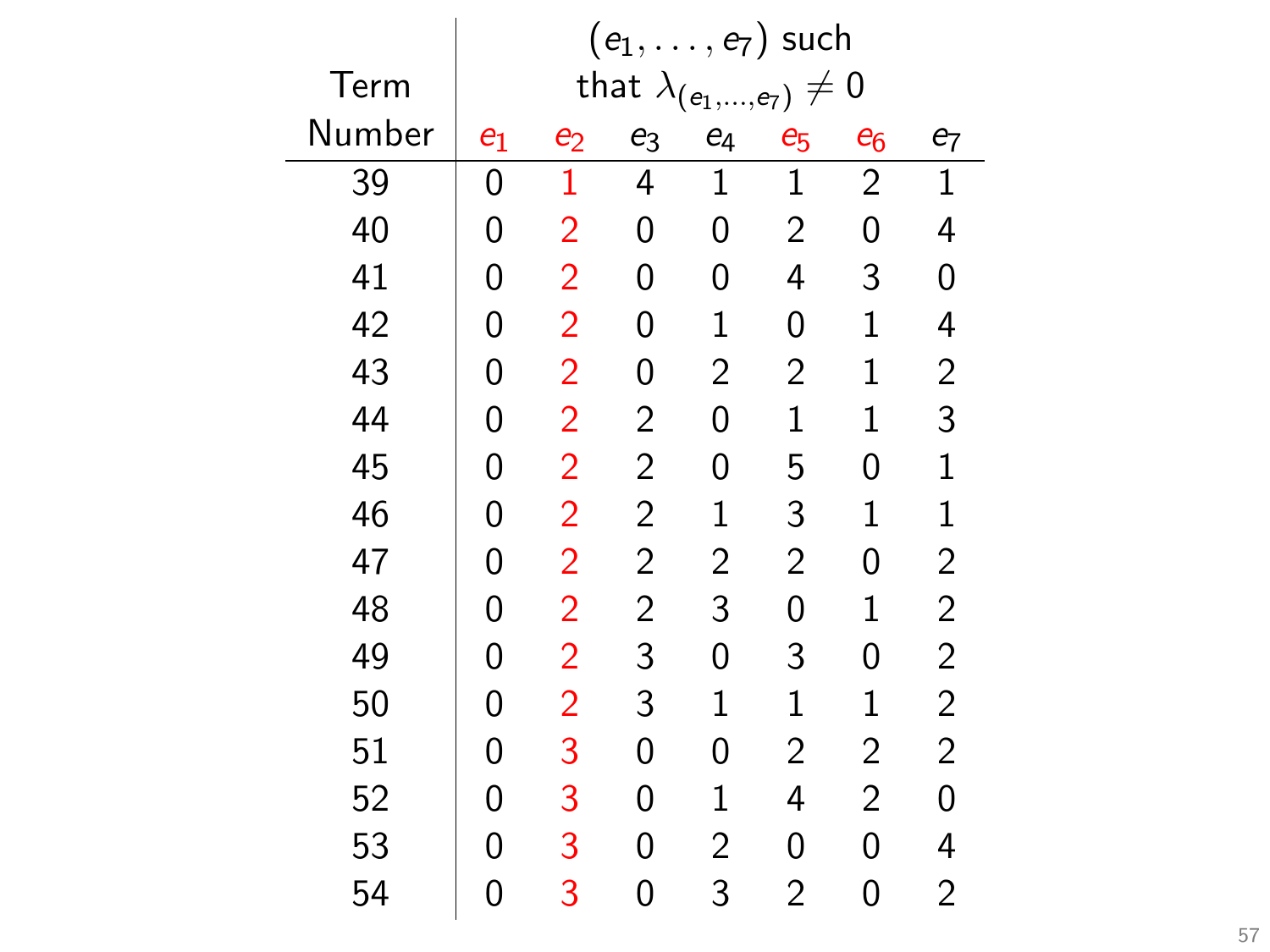|        | $(e_1, \ldots, e_7)$ such                       |              |                |                |                |                |                         |  |
|--------|-------------------------------------------------|--------------|----------------|----------------|----------------|----------------|-------------------------|--|
| Term   | that $\lambda_{(e_1,,e_7)} \neq$<br>$\mathbf 0$ |              |                |                |                |                |                         |  |
| Number | $e_1$                                           | $\bm{e}_2$   | e3             | $e_4$          | e <sub>5</sub> | $e_6$          | e7                      |  |
| 23     | 0                                               | 0            | 5              | $\mathbf{1}$   | 1              | $\overline{3}$ | 0                       |  |
| 24     | 0                                               | 1            | 0              | 0              | 0              | $\overline{2}$ | 4                       |  |
| 25     | 0                                               | 1            | 0              | 0              | 1              | 0              | 5                       |  |
| 26     | 0                                               | 1            | 0              | $\mathbf 1$    | 2              | $\overline{2}$ | $\overline{c}$          |  |
| 27     | 0                                               | 1            | 0              | $\mathbf 1$    | 3              | 0              | 3                       |  |
| 28     | 0                                               | 1            | $\mathbf 1$    | 0              | 5              | $\overline{2}$ | 0                       |  |
| 29     | 0                                               | 1            | $\mathbf 1$    | $\mathbf 1$    | 1              | 0              | 4                       |  |
| 30     | 0                                               | 1            | $\mathbf 1$    | $\overline{2}$ | 3              | 0              | $\overline{c}$          |  |
| 31     | 0                                               | 1            | $\overline{c}$ | 0              | $\overline{c}$ | 4              | 0                       |  |
| 32     | 0                                               | 1            | $\overline{2}$ | 0              | 3              | $\overline{2}$ | $\mathbf{1}$            |  |
| 33     | 0                                               | $\mathbf{1}$ | $\overline{2}$ | $\overline{2}$ | 0              | $\overline{2}$ | $\overline{\mathbf{c}}$ |  |
| 34     | 0                                               | 1            | $\overline{2}$ | $\overline{2}$ | $\mathbf 1$    | 0              | 3                       |  |
| 35     | 0                                               | 1            | 3              | 0              | $\mathbf 1$    | $\overline{2}$ | $\overline{2}$          |  |
| 36     | 0                                               | 1            | 3              | $\mathbf 1$    | 3              | $\overline{2}$ | 0                       |  |
| 37     | 0                                               | 1            | 3              | 3              | $\mathbf 1$    | 0              | $\overline{2}$          |  |
| 38     | 0                                               | 1            | 4              | 1              | 0              | 4              | 0                       |  |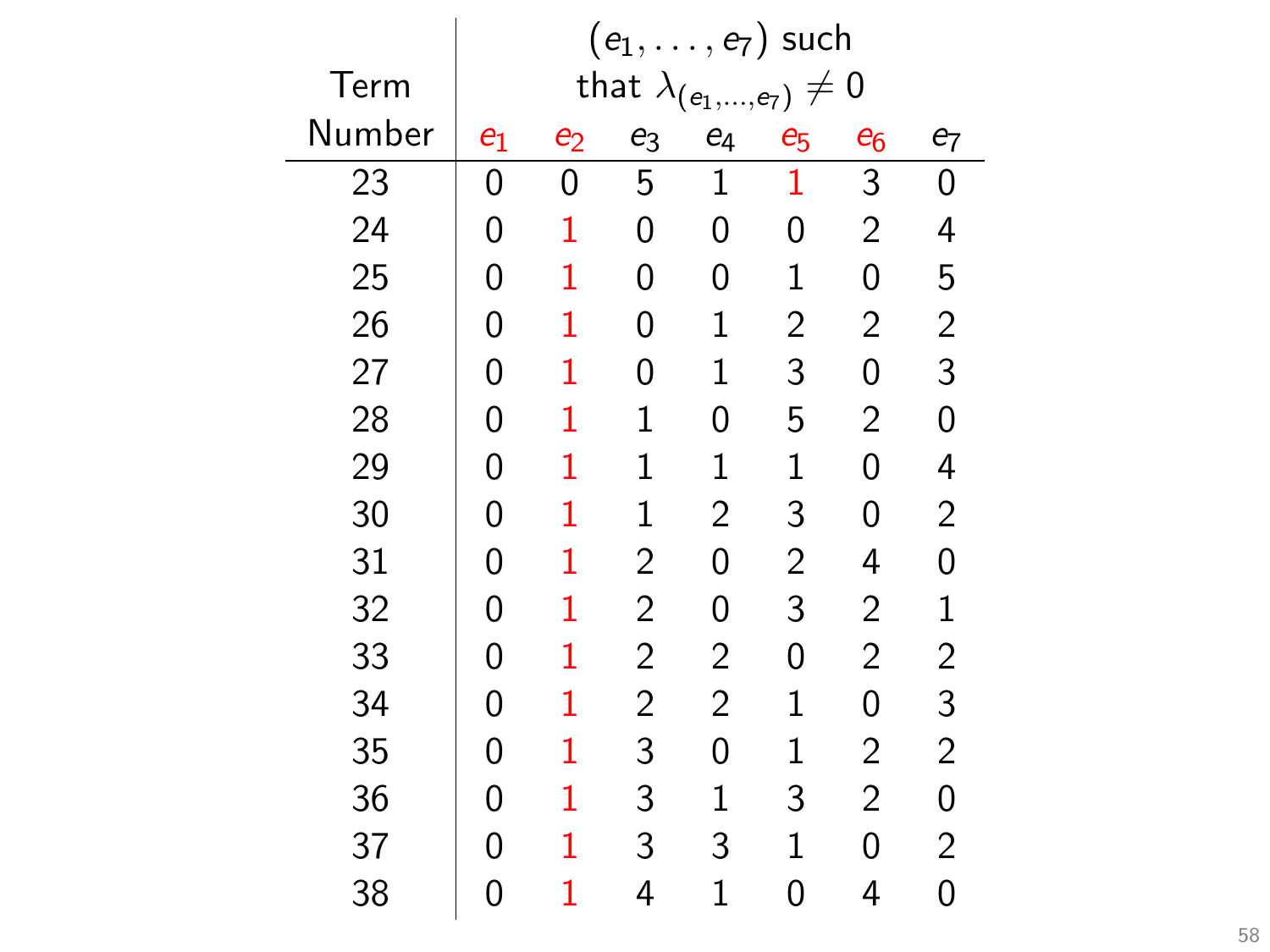|        | $(e_1, \ldots, e_7)$ such                            |            |                |                |                |                |                |  |
|--------|------------------------------------------------------|------------|----------------|----------------|----------------|----------------|----------------|--|
| Term   | that $\lambda_{(e_1,,e_7)} \neq$<br>$\boldsymbol{0}$ |            |                |                |                |                |                |  |
| Number | $e_1$                                                | $\bm{e}_2$ | $e_3$          | $e_4$          | e <sub>5</sub> | $e_6$          | e <sub>7</sub> |  |
| 7      | 0                                                    | 0          | $\mathbf 1$    | 0              | 1              | $\mathbf 1$    | 4              |  |
| 8      | 0                                                    | 0          | $\mathbf 1$    | 0              | 5              | 0              | $\overline{c}$ |  |
| 9      | 0                                                    | 0          | $\mathbf 1$    | $\overline{1}$ | 3              | $\mathbf{1}$   | $\overline{c}$ |  |
| 10     | 0                                                    | 0          | $\overline{c}$ | 0              | $\overline{2}$ | $\overline{2}$ | $\overline{c}$ |  |
| 11     | 0                                                    | 0          | $\overline{2}$ | 0              | 3              | 0              | 3              |  |
| 12     | 0                                                    | 0          | $\overline{c}$ | $\mathbf 1$    | 0              | 3              | $\overline{c}$ |  |
| 13     | 0                                                    | 0          | $\overline{c}$ | $\mathbf 1$    | 1              | $\mathbf 1$    | 3              |  |
| 14     | 0                                                    | 0          | 3              | 0              | 3              | 3              | $\mathbf{0}$   |  |
| 15     | 0                                                    | 0          | 3              | $\overline{2}$ | 1              | $\mathbf 1$    | $\overline{2}$ |  |
| 16     | 0                                                    | 0          | 4              | 0              | 0              | 5              | 0              |  |
| 17     | 0                                                    | 0          | 4              | 0              | 1              | 3              | $\mathbf 1$    |  |
| 18     | 0                                                    | 0          | 4              | $\overline{c}$ | $\overline{2}$ | $\overline{2}$ | 0              |  |
| 19     | 0                                                    | 0          | 4              | $\overline{2}$ | 3              | 0              | $\mathbf 1$    |  |
| 20     | 0                                                    | 0          | 4              | 3              | 0              | 3              | 0              |  |
| 21     | 0                                                    | 0          | 4              | 3              | 1              | $\mathbf 1$    | 1              |  |
| 22     | 0                                                    | 0          | 5              | 0              | 3              | $\overline{2}$ | 0              |  |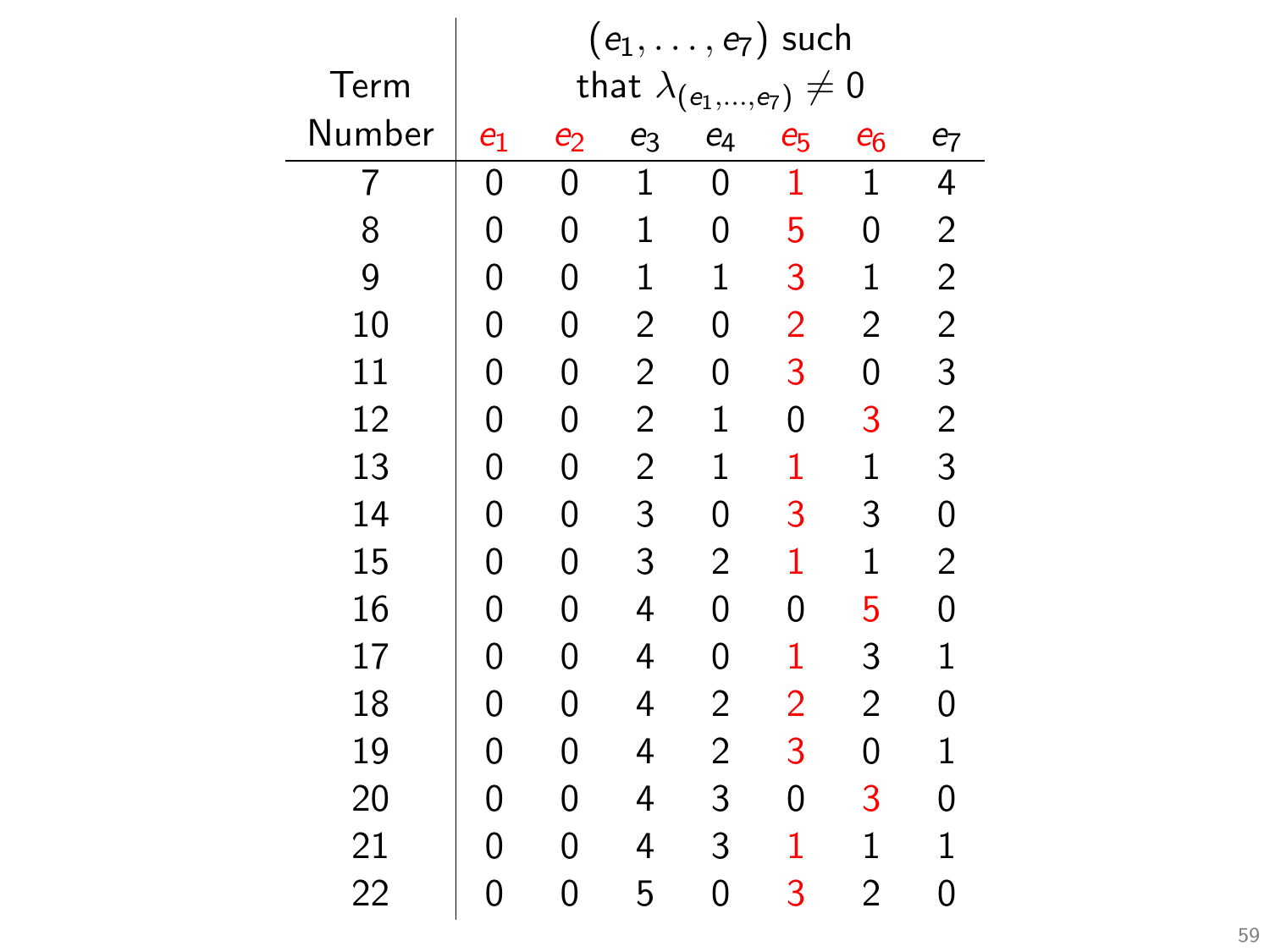# $S_{F,a}$  in Terms of Symmetric Functions  $F = \mathbb{F}_{2^{2m}}$  and  $a \in F$  such that  $g_{F,a}$  is separable, whose set  $R_{F,a} = \{r_1, \ldots, r_7\}$  of roots is partitioned into  $N_{F,a}$  orbits,  $\mathcal{N}_{F,a} \equiv \text{Tr}_{\mathcal{H}_F/\mathbb{F}_2}(\mathcal{S}_{F,a})$  (mod 2), where  $S_{F,a} = c(r_1, \ldots, r_7)/(b(r_1, \ldots, r_7))^2$  with  $c(x_1,\ldots,x_n) = \sum_{\substack{\lambda_{(e_1,\ldots,e_7)}}} \lambda_{(e_1,\ldots,e_7)} \sigma_1^{e_1} \sigma_2^{e_2} \cdots \sigma_7^{e_7},$  $(e_1,...,e_7) \in \mathbb{N}^7$  $e_1+2e_2+\sqrt{1-e_7}=42$

|        | $(e_1, \ldots, e_7)$ such          |    |    |    |                |                |    |  |
|--------|------------------------------------|----|----|----|----------------|----------------|----|--|
| Term   | that $\lambda_{(e_1,,e_7)} \neq 0$ |    |    |    |                |                |    |  |
| Number | e1                                 | ല് | eз | e4 | e <sub>5</sub> | e <sub>6</sub> | е7 |  |
|        |                                    |    |    |    | 2              | 3              | 2  |  |
| 2      |                                    |    | 0  | 0  | २              |                | 3  |  |
| 3      |                                    |    | 0  | Ω  | 6              | 2              |    |  |
|        |                                    |    | 0  |    |                |                |    |  |
| 5      |                                    |    |    |    | 4              | 3              |    |  |
|        |                                    |    |    |    | 5              |                |    |  |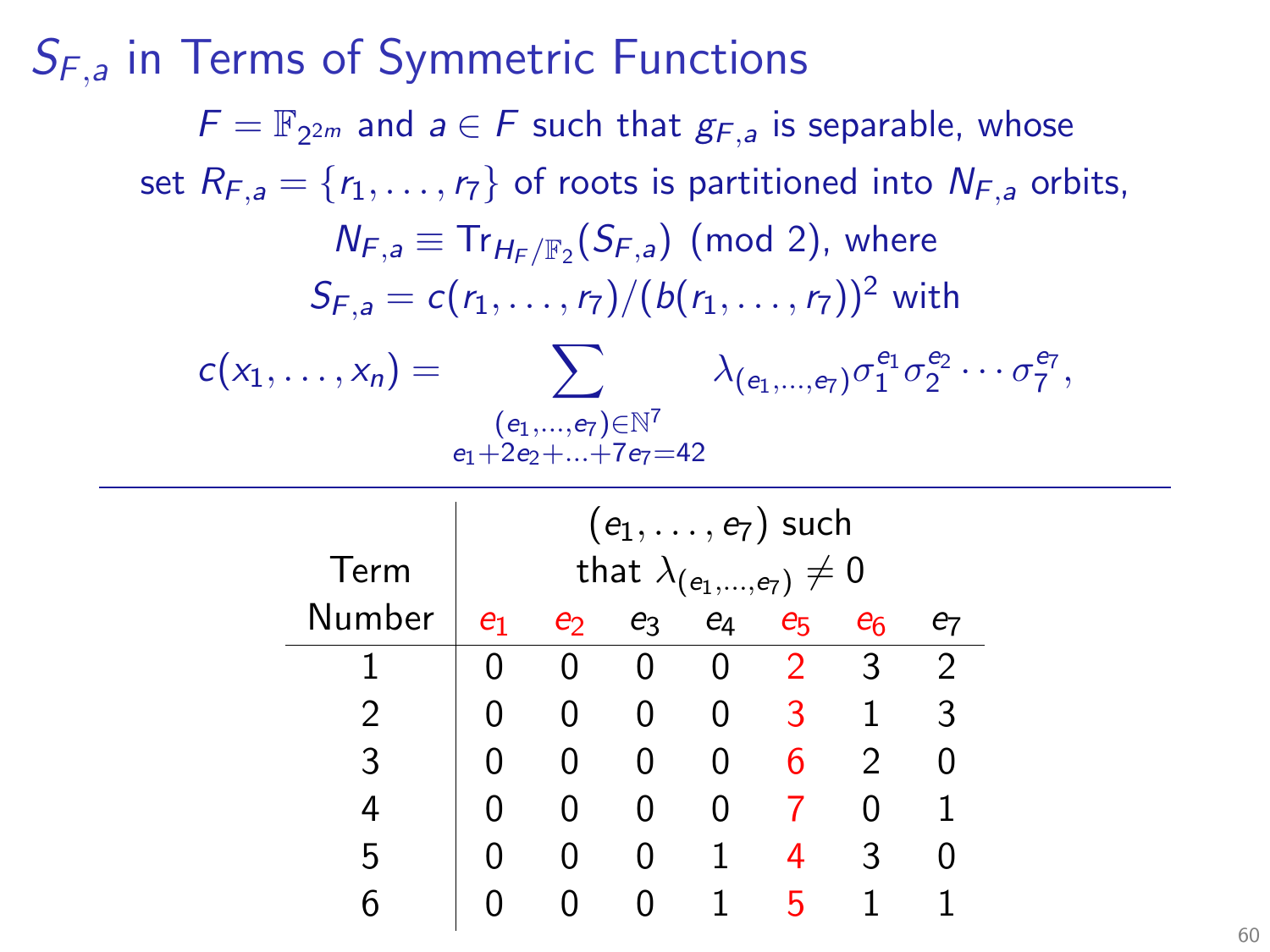|        | $(e_1, \ldots, e_7)$ such          |   |    |              |    |    |   |
|--------|------------------------------------|---|----|--------------|----|----|---|
| Term   | that $\lambda_{(e_1,,e_7)} \neq 0$ |   |    |              |    |    |   |
| Number | e1                                 | ക | eз | e4           | eг | eг |   |
| 215    | ҕ                                  |   |    |              |    |    |   |
| 216    | 5                                  |   |    | $\mathbf{I}$ |    |    | 3 |
| 217    |                                    |   |    |              |    |    |   |
| 218    |                                    |   |    |              |    |    |   |

 $F = \mathbb{F}_{2^{2m}}$  and  $a \in F$  such that  $g_{F,a}$  is separable, whose set  $R_{F,a} = \{r_1, \ldots, r_7\}$  of roots is partitioned into  $N_{F,a}$  orbits,  $N_{F,a} \equiv Tr_{H_E/F_2}(S_{F,a})$  (mod 2), where  $S_{F_2} = c(r_1, \ldots, r_7)/(b(r_1, \ldots, r_7))^2$  with  $c(x_1,\ldots,x_n) = \sum \alpha_{(e_1,\ldots,e_7)} \sigma_1^{e_1} \sigma_2^{e_2} \cdots \sigma_7^{e_7},$  $(e_1,...,e_7){\in}\mathbb{N}^7$  $-1+2-1=+7-1$ 

Key fact: if  $\lambda_{(e_1,...,e_7)} \neq 0$ , then at least one of  $e_1$ ,  $e_2$ ,  $e_5$ , or  $e_6$  is positive.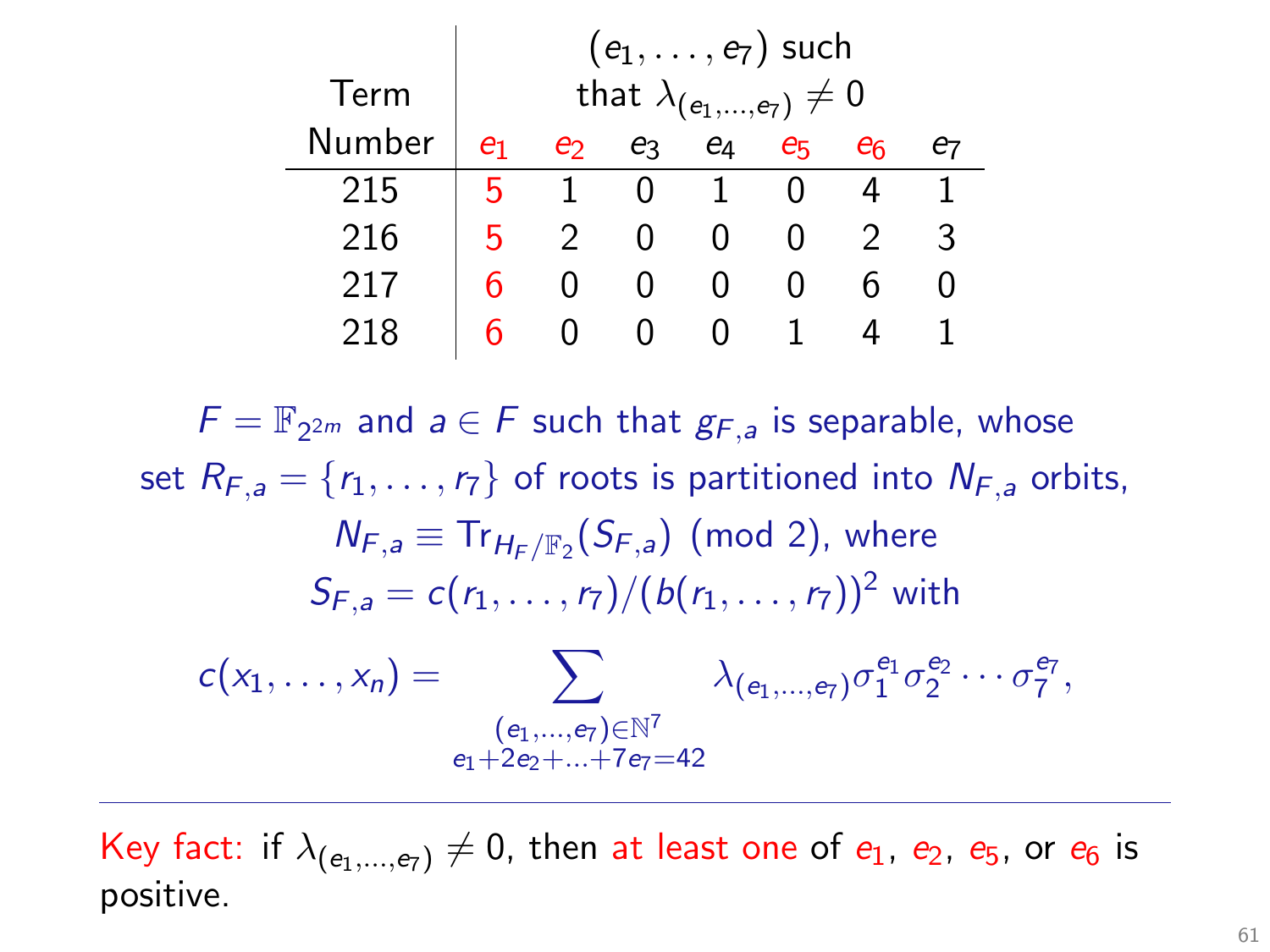If  $\lambda_{(e_1,...,e_7)} \neq 0$ , then at least one of  $e_1$ ,  $e_2$ ,  $e_5$ , or  $e_6$  is positive.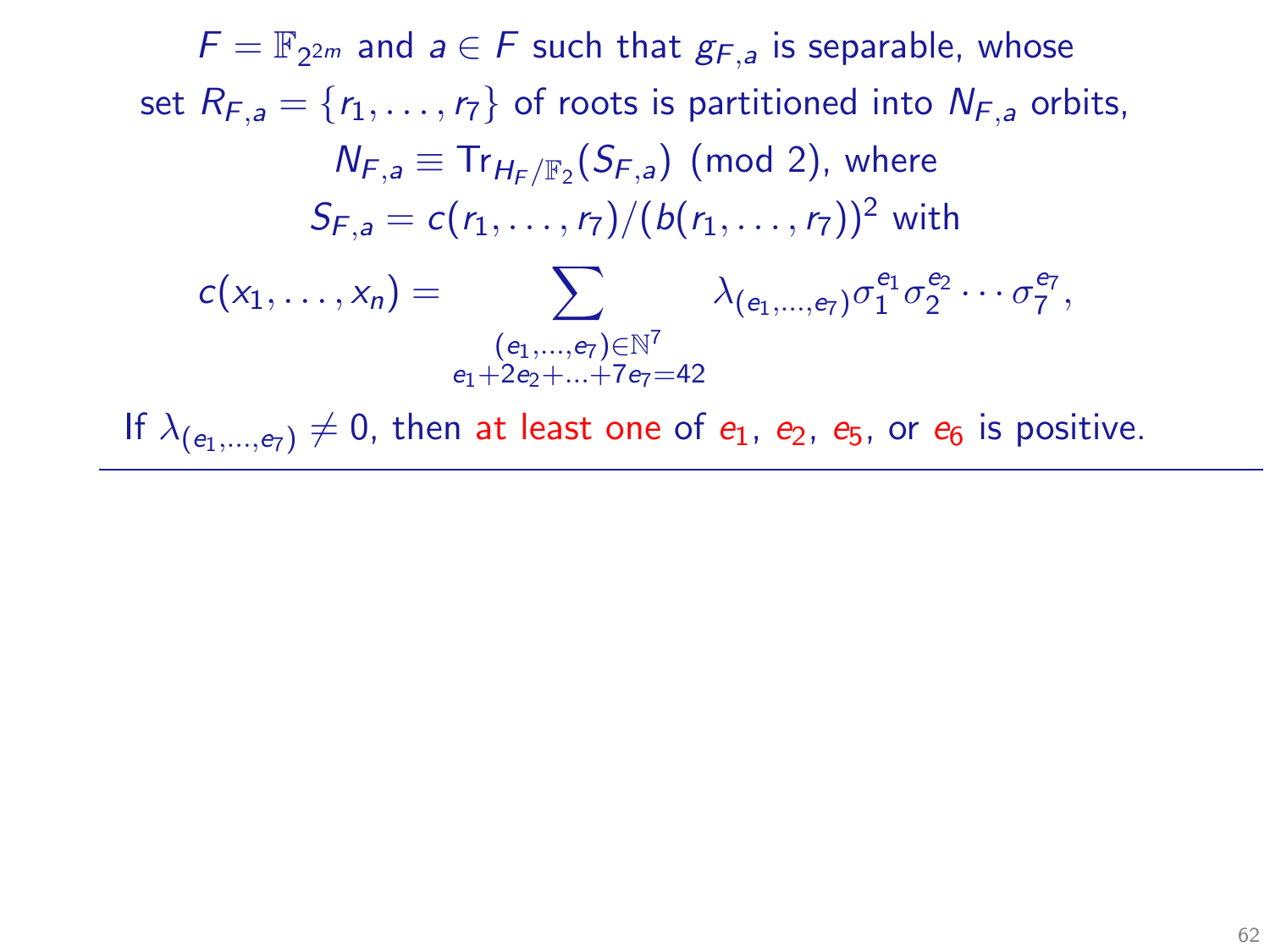If  $\lambda_{(e_1,...,e_7)} \neq 0$ , then at least one of  $e_1$ ,  $e_2$ ,  $e_5$ , or  $e_6$  is positive.

### Notice that

$$
g_{F,a}(x) = x^7 - ax^4 - \tau_F(a)x^3 + 1
$$
  
=  $(x - r_1) \cdots (x - r_7)$   
=  $x^7 - \sigma_1(r_1, ..., r_7)x^6 + \sigma_2(r_1, ..., r_7)x^5 - \cdots - \sigma_7(r_1, ..., r_7).$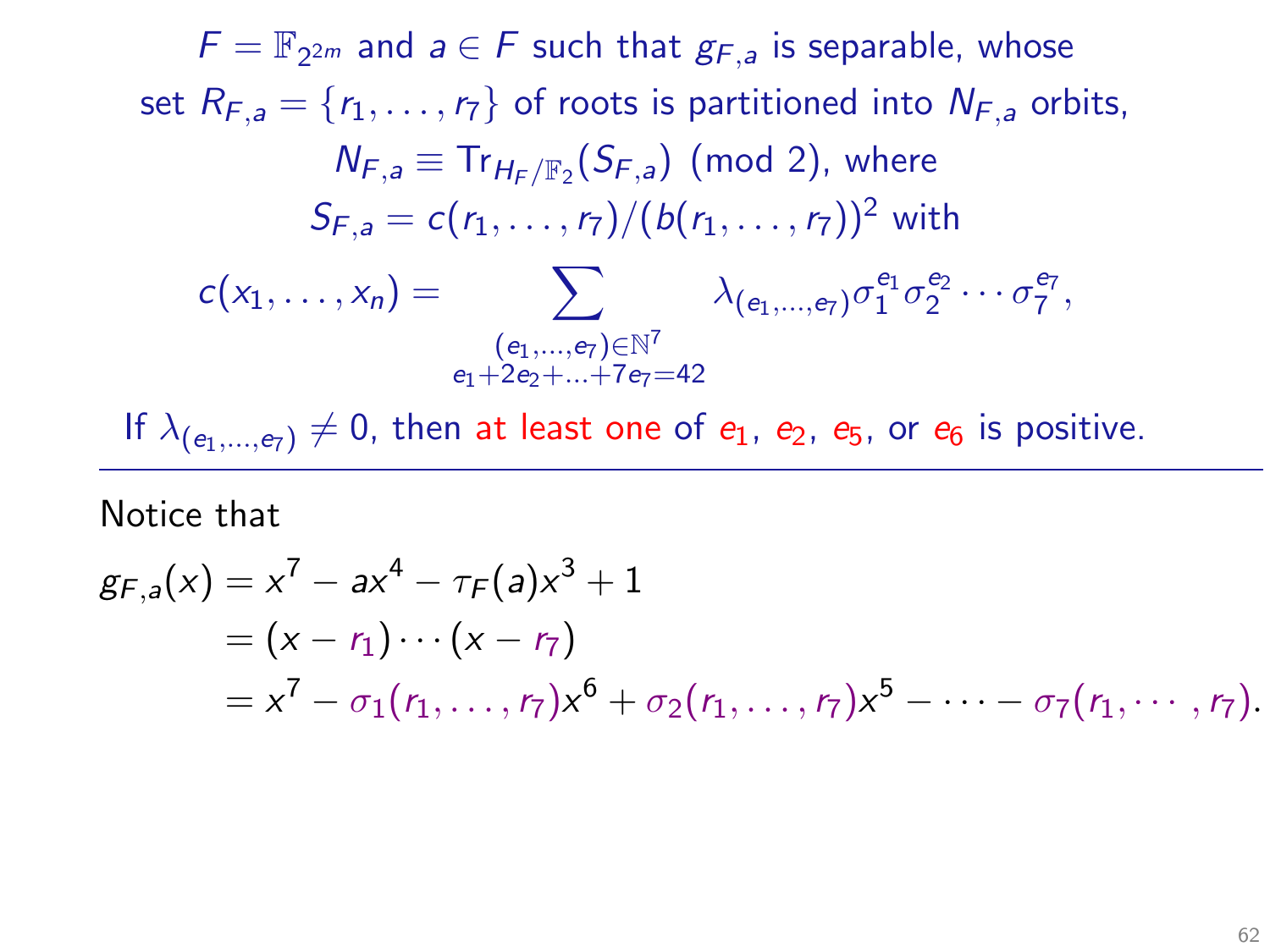If  $\lambda_{(e_1,...,e_7)} \neq 0$ , then at least one of  $e_1$ ,  $e_2$ ,  $e_5$ , or  $e_6$  is positive.

### Notice that

$$
g_{F,a}(x) = x^7 - ax^4 - \tau_F(a)x^3 + 1
$$
  
=  $(x - r_1) \cdots (x - r_7)$   
=  $x^7 - \sigma_1(r_1, ..., r_7)x^6 + \sigma_2(r_1, ..., r_7)x^5 - \cdots - \sigma_7(r_1, ..., r_7).$   
So  $\sigma_k(r_1, ..., r_7) = 0$  for  $k \in \{1, 2, 5, 6\}.$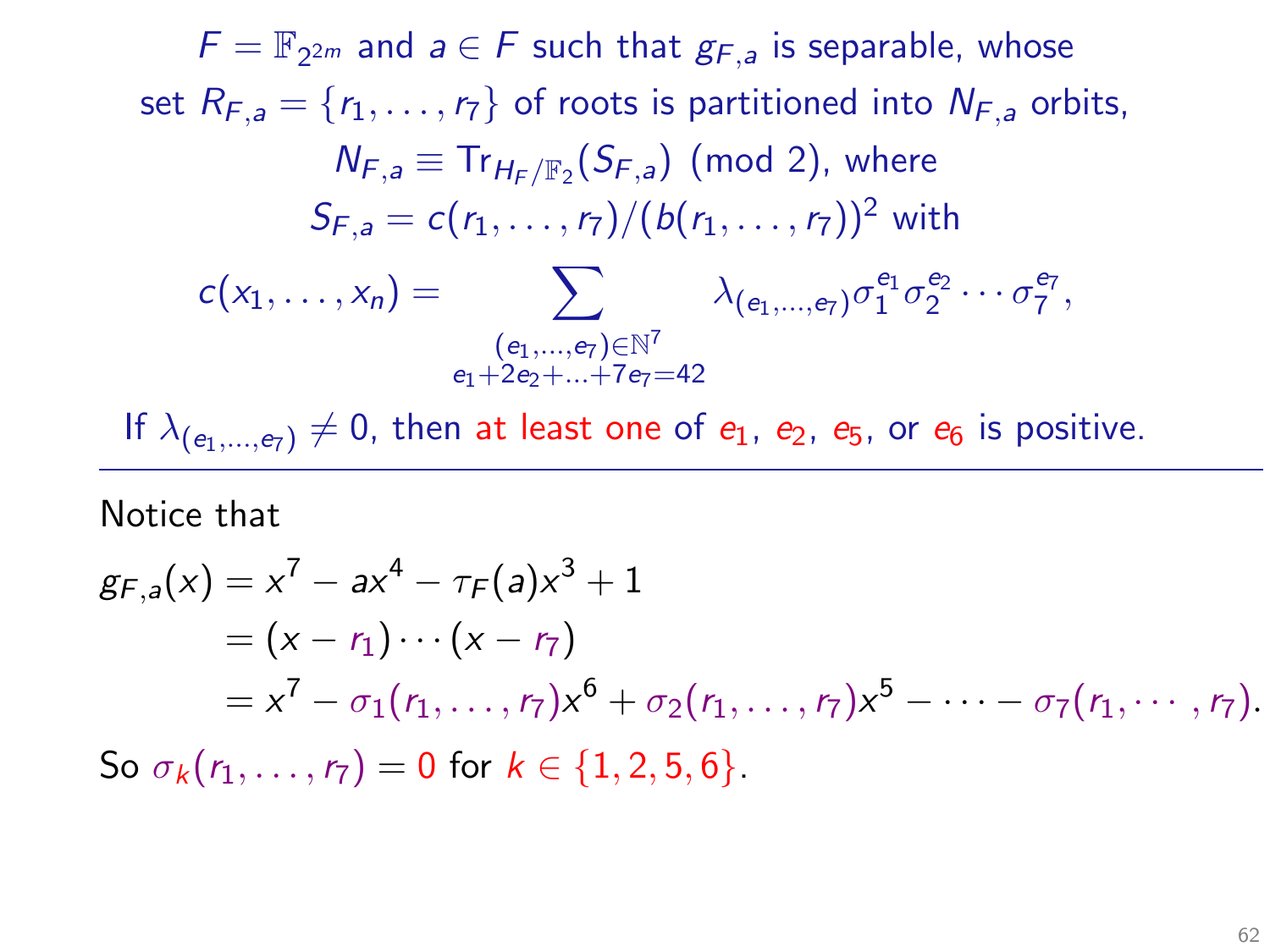If  $\lambda_{(e_1,...,e_7)} \neq 0$ , then at least one of  $e_1$ ,  $e_2$ ,  $e_5$ , or  $e_6$  is positive.

### Notice that

$$
g_{F,a}(x) = x^7 - ax^4 - \tau_F(a)x^3 + 1
$$
  
=  $(x - r_1) \cdots (x - r_7)$   
=  $x^7 - \sigma_1(r_1, ..., r_7)x^6 + \sigma_2(r_1, ..., r_7)x^5 - \cdots - \sigma_7(r_1, ..., r_7)$ .  
So  $\sigma_k(r_1, ..., r_7) = 0$  for  $k \in \{1, 2, 5, 6\}$ .

Every term in  $c(r_1, \ldots, r_7)$  is a product of  $\sigma_k(r_1, \ldots, r_7)$ 's with at least one  $k \in \{1, 2, 5, 6\}$ , so  $S_{F,a} = 0$ ,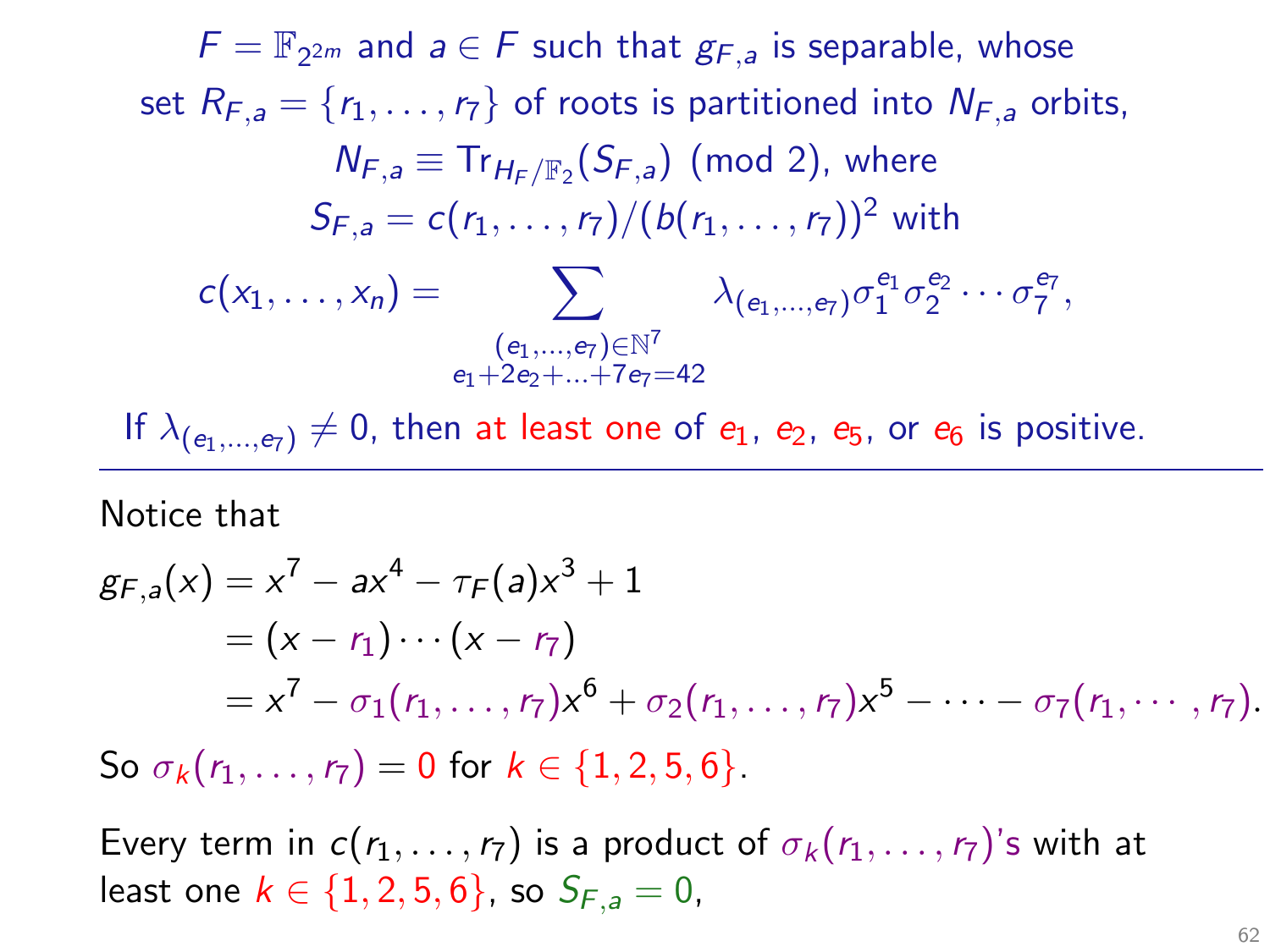If  $\lambda_{(e_1,...,e_7)} \neq 0$ , then at least one of  $e_1$ ,  $e_2$ ,  $e_5$ , or  $e_6$  is positive.

### Notice that

$$
g_{F,a}(x) = x^7 - ax^4 - \tau_F(a)x^3 + 1
$$
  
=  $(x - r_1) \cdots (x - r_7)$   
=  $x^7 - \sigma_1(r_1, ..., r_7)x^6 + \sigma_2(r_1, ..., r_7)x^5 - \cdots - \sigma_7(r_1, ..., r_7)$ .  
So  $\sigma_k(r_1, ..., r_7) = 0$  for  $k \in \{1, 2, 5, 6\}$ .

Every term in  $c(r_1, \ldots, r_7)$  is a product of  $\sigma_k(r_1, \ldots, r_7)$ 's with at least one  $k \in \{1, 2, 5, 6\}$ , so  $S_{F,a} = 0$ , and so  $N_{F,a}$  is even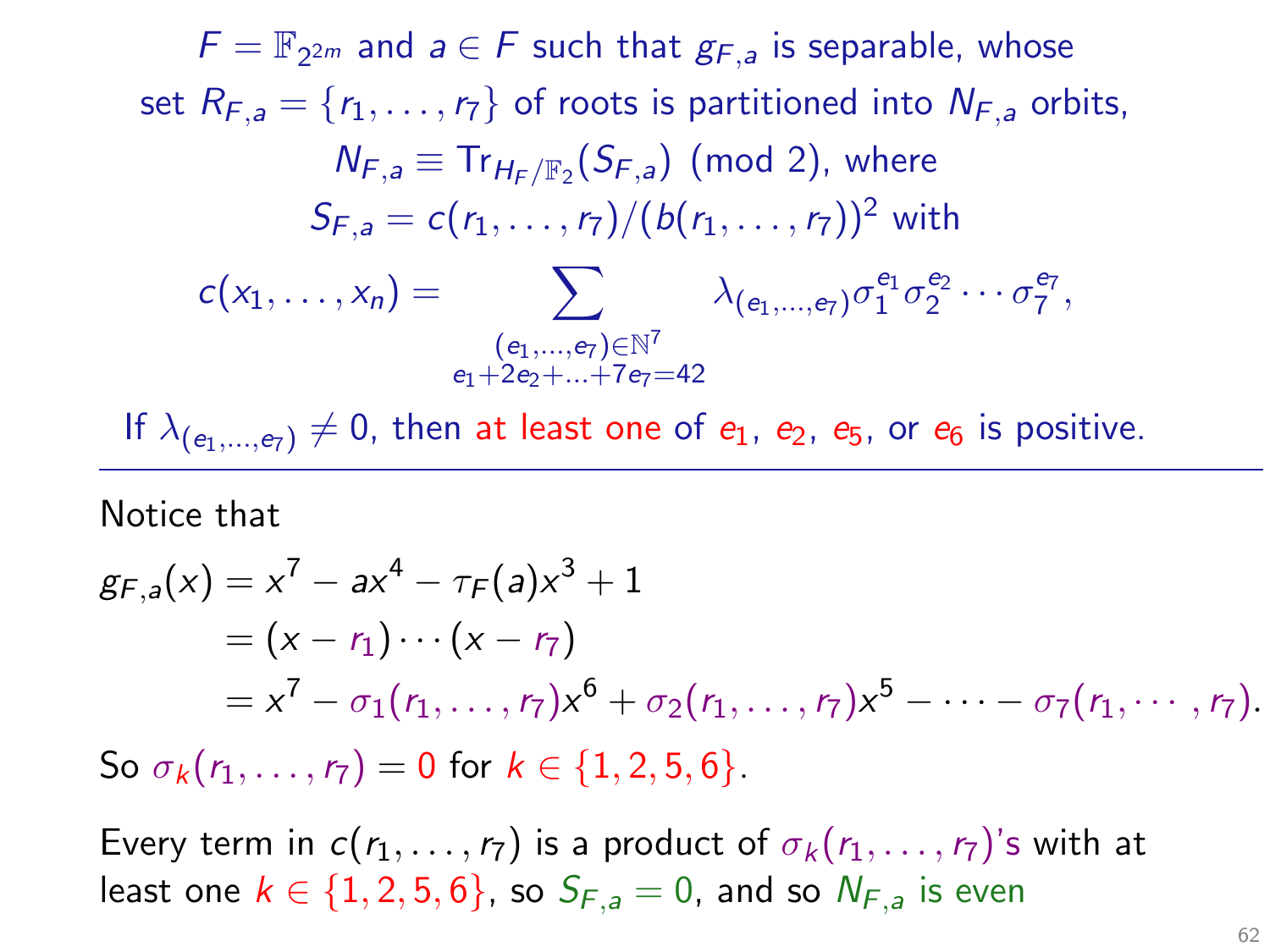# Suffices to Show (Equivalent Orbital Formulation) If  $F = \mathbb{F}_{2^{2m}}$ , m is even,  $d = 1 + 4(2^m - 1)$ , then for each  $a \in F$ such that

$$
g_{F,a}(x) = x^7 - ax^4 - \tau_F(a)x^3 + 1,
$$

is separable, the partition of the set  $R_{F,a}$  of roots of  $g_{F,a}$  in  $\overline{F}^*$  into  $\Pi_F$ -orbits does not have precisely 4, 6, or 7 singleton orbits.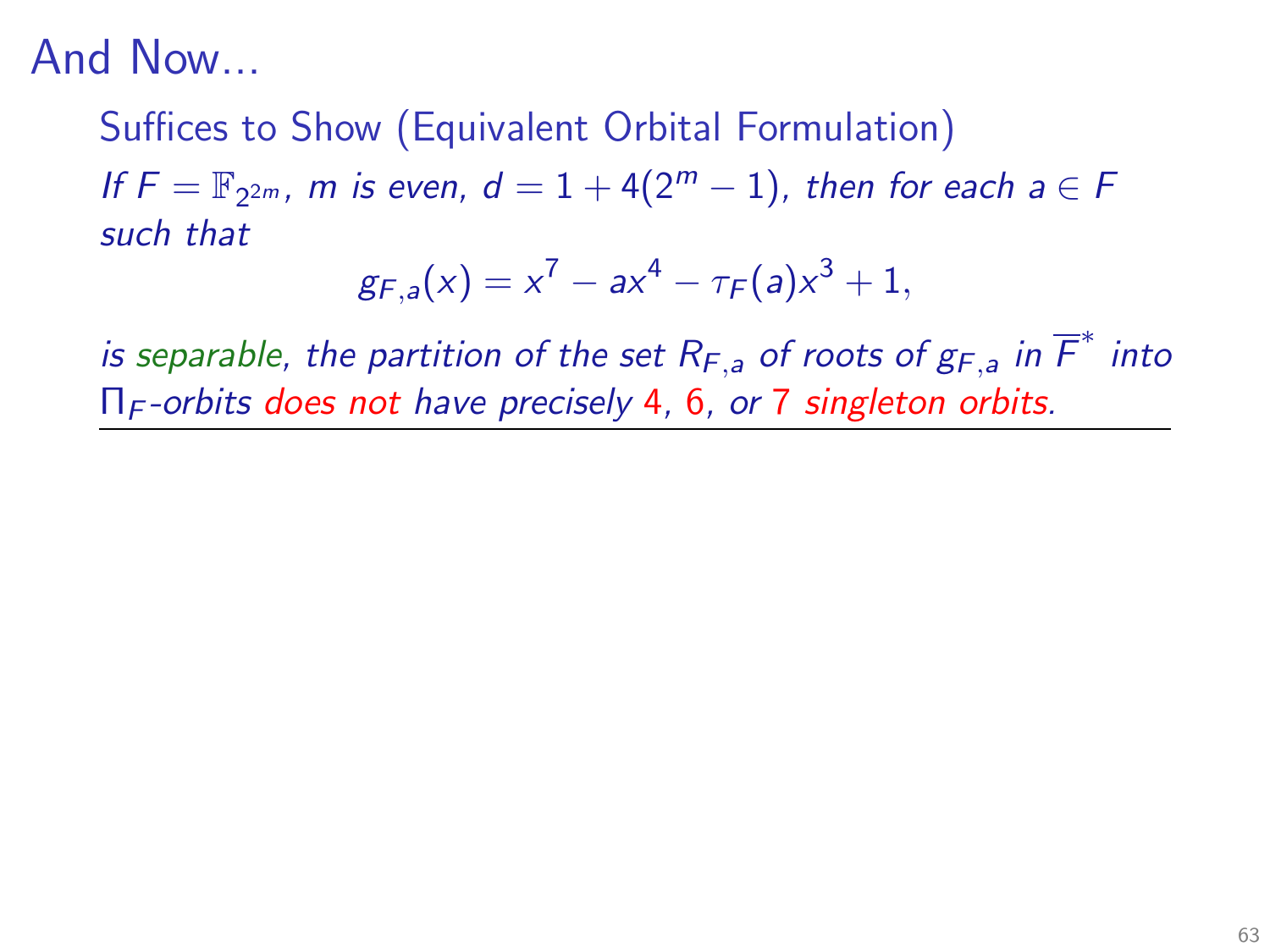# Suffices to Show (Equivalent Orbital Formulation) If  $F = \mathbb{F}_{2^{2m}}$ , m is even,  $d = 1 + 4(2^m - 1)$ , then for each  $a \in F$ such that

$$
g_{F,a}(x) = x^7 - ax^4 - \tau_F(a)x^3 + 1,
$$

is separable, the partition of the set  $R_{F,a}$  of roots of  $g_{F,a}$  in  $\overline{F}^*$  into  $\Pi_F$ -orbits does not have precisely 4, 6, or 7 singleton orbits.

Now we know that the set  $R_{F,a}$  of seven roots is partitioned into an even number of  $\Pi_F$ -orbits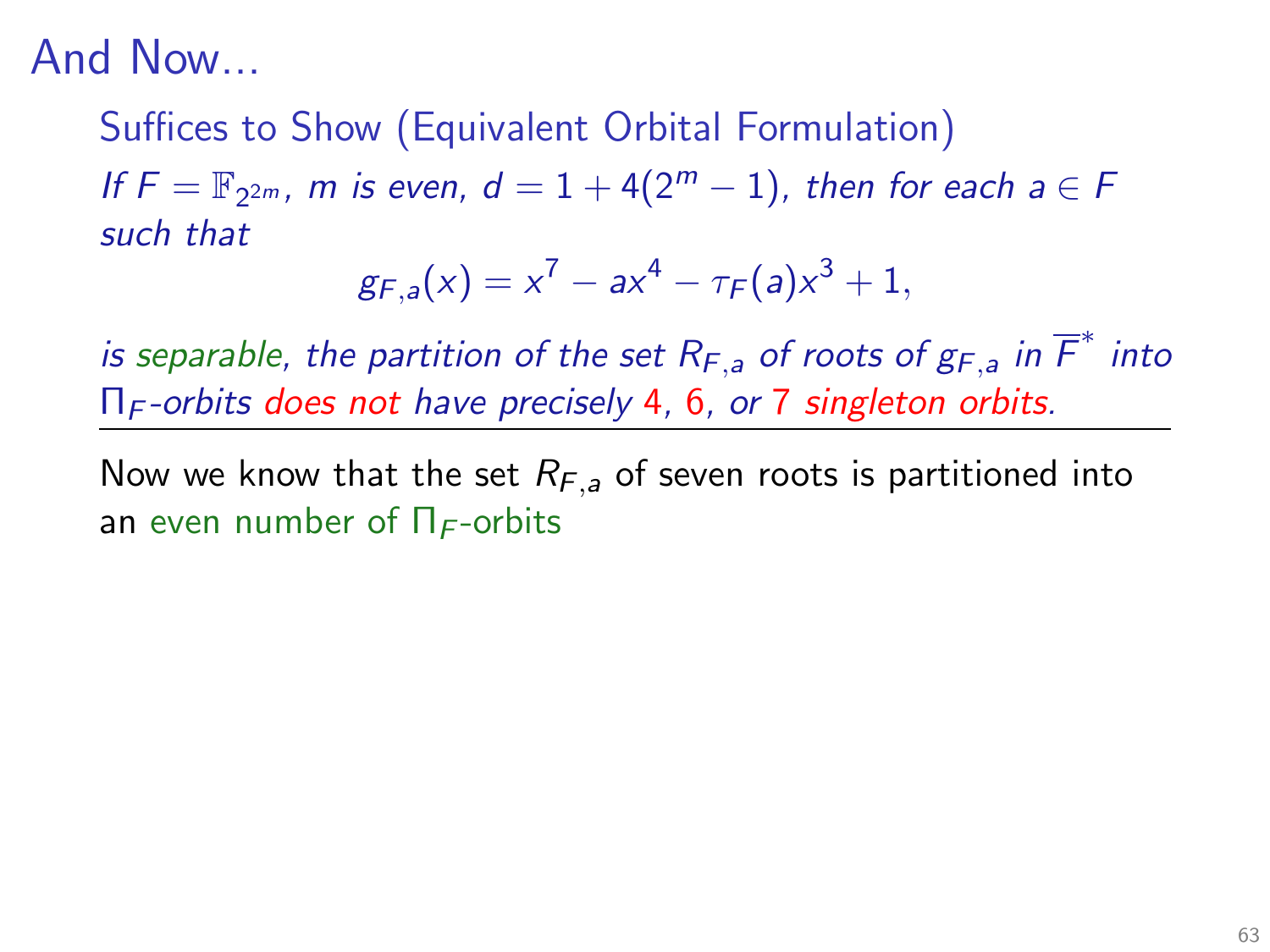# Suffices to Show (Equivalent Orbital Formulation) If  $F = \mathbb{F}_{2^{2m}}$ , m is even,  $d = 1 + 4(2^m - 1)$ , then for each  $a \in F$ such that

$$
g_{F,a}(x) = x^7 - ax^4 - \tau_F(a)x^3 + 1,
$$

is separable, the partition of the set  $R_{F,a}$  of roots of  $g_{F,a}$  in  $\overline{F}^*$  into  $\Pi_F$ -orbits does not have precisely 4, 6, or 7 singleton orbits.

Now we know that the set  $R_{F,a}$  of seven roots is partitioned into an even number of  $\Pi_F$ -orbits

 $\triangleright$  So there cannot be precisely 7 singleton orbits, since that would be 7 total orbits (not even!),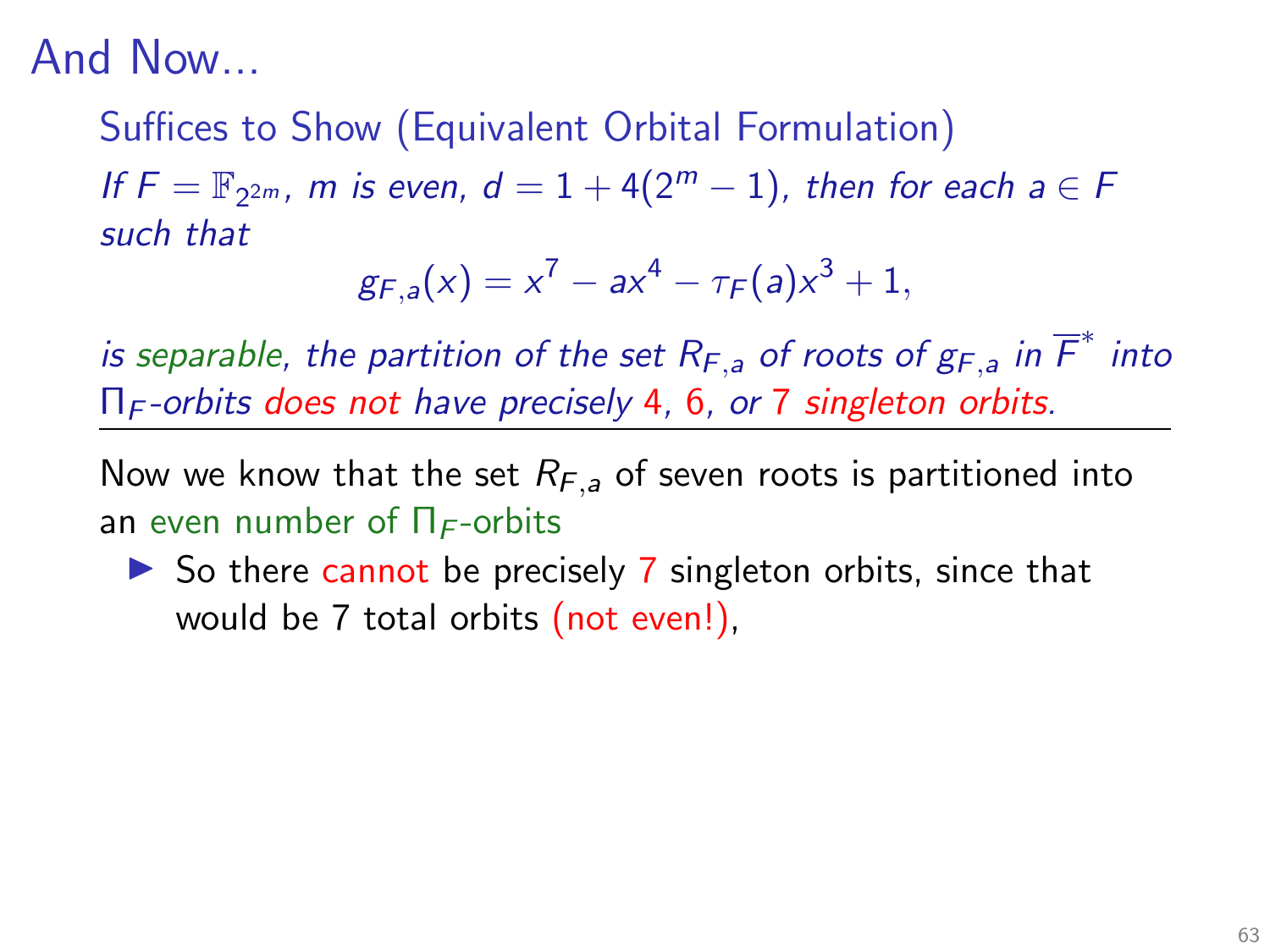# Suffices to Show (Equivalent Orbital Formulation) If  $F = \mathbb{F}_{2^{2m}}$ , m is even,  $d = 1 + 4(2^m - 1)$ , then for each  $a \in F$ such that

$$
g_{F,a}(x) = x^7 - ax^4 - \tau_F(a)x^3 + 1,
$$

is separable, the partition of the set  $R_{F,a}$  of roots of  $g_{F,a}$  in  $\overline{F}^*$  into  $\Pi_F$ -orbits does not have precisely 4, 6, or 7 singleton orbits.

Now we know that the set  $R_{F,a}$  of seven roots is partitioned into an even number of  $\Pi_F$ -orbits

- $\triangleright$  So there cannot be precisely 7 singleton orbits, since that would be 7 total orbits (not even!),
- $\triangleright$  nor can there be 6 singleton orbits, since that would place the final element also into a singleton orbit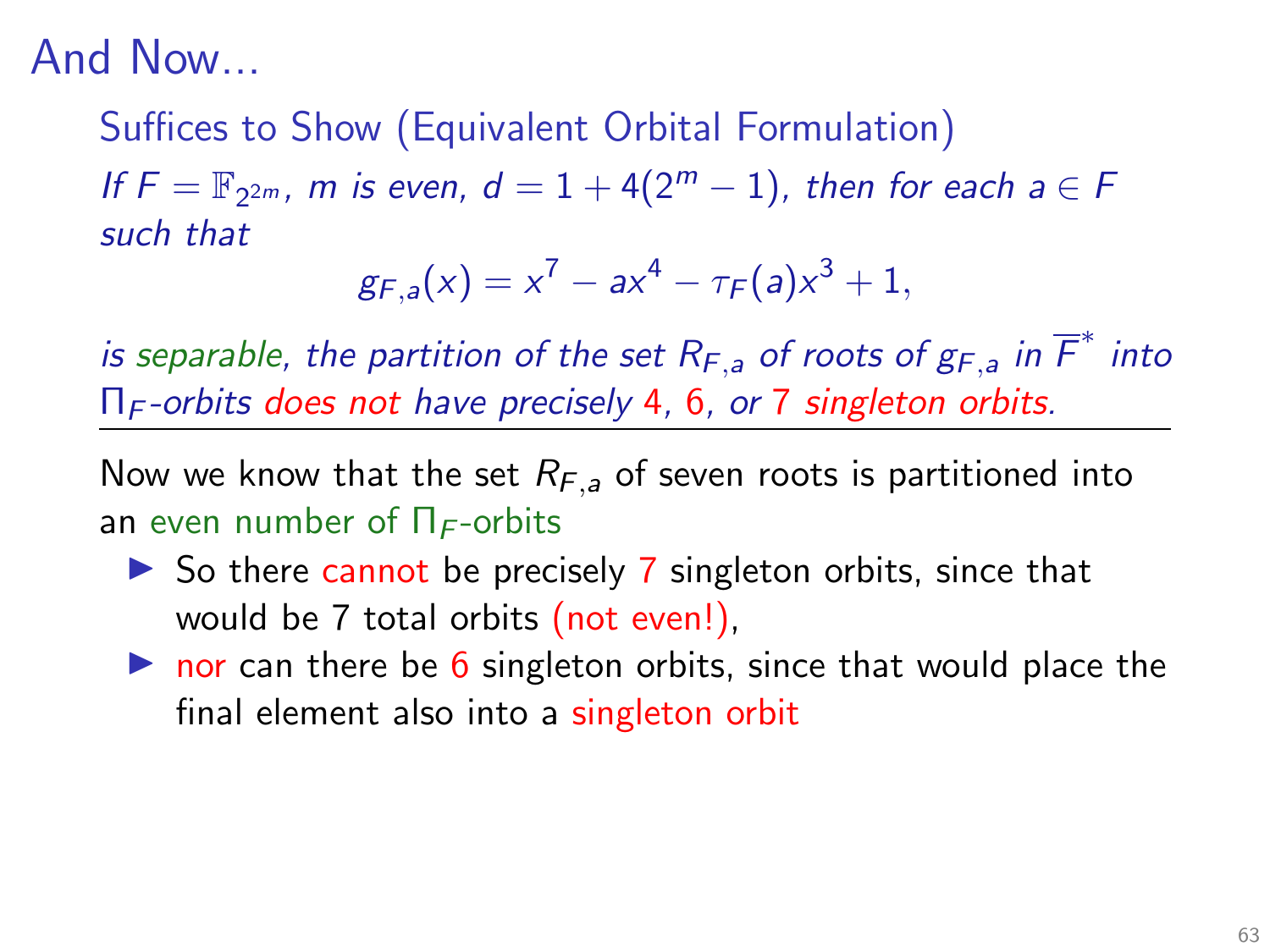# Suffices to Show (Equivalent Orbital Formulation) If  $F = \mathbb{F}_{2^{2m}}$ , m is even,  $d = 1 + 4(2^m - 1)$ , then for each  $a \in F$ such that

$$
g_{F,a}(x) = x^7 - ax^4 - \tau_F(a)x^3 + 1,
$$

is separable, the partition of the set  $R_{F,a}$  of roots of  $g_{F,a}$  in  $\overline{F}^*$  into  $\Pi_F$ -orbits does not have precisely 4, 6, or 7 singleton orbits.

Now we know that the set  $R_{F,a}$  of seven roots is partitioned into an even number of  $\Pi_F$ -orbits

- $\triangleright$  So there cannot be precisely 7 singleton orbits, since that would be 7 total orbits (not even!),
- $\triangleright$  nor can there be 6 singleton orbits, since that would place the final element also into a singleton orbit
- $\triangleright$  nor can there be 4 singleton orbits, since the total number of orbits is even, so the remaining 3 elements would need to be partitioned into an even number of orbits, which would introduce another singleton orbit.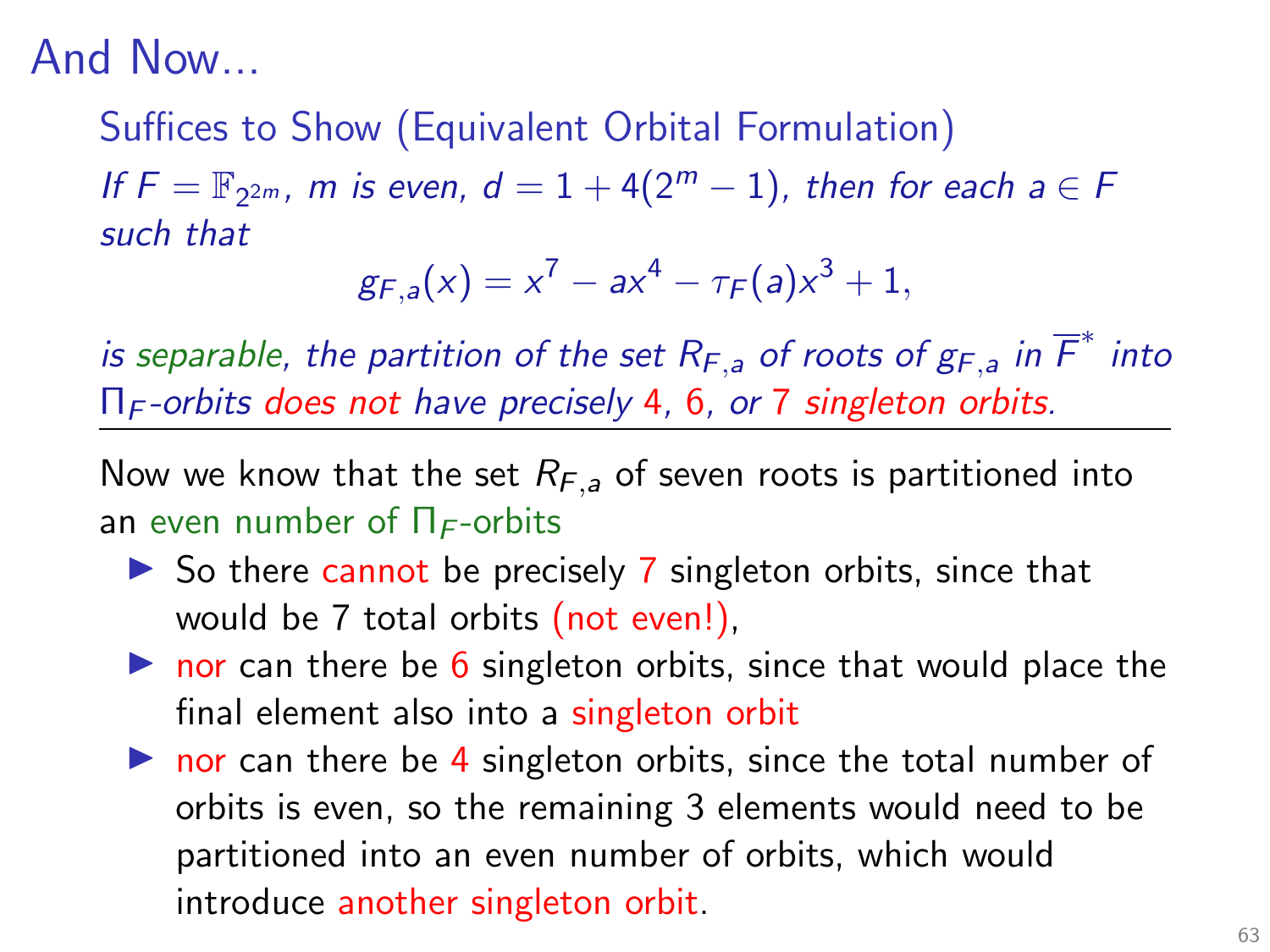Niho's Last Conjecture (1972) If  $F = \mathbb{F}_{2^{2m}}$ , m is even, and  $d = 1 + 4(2^m - 1)$ , then  $\{W_{F,d}(a): a \in F^*\}$  contains at most 5 distinct values.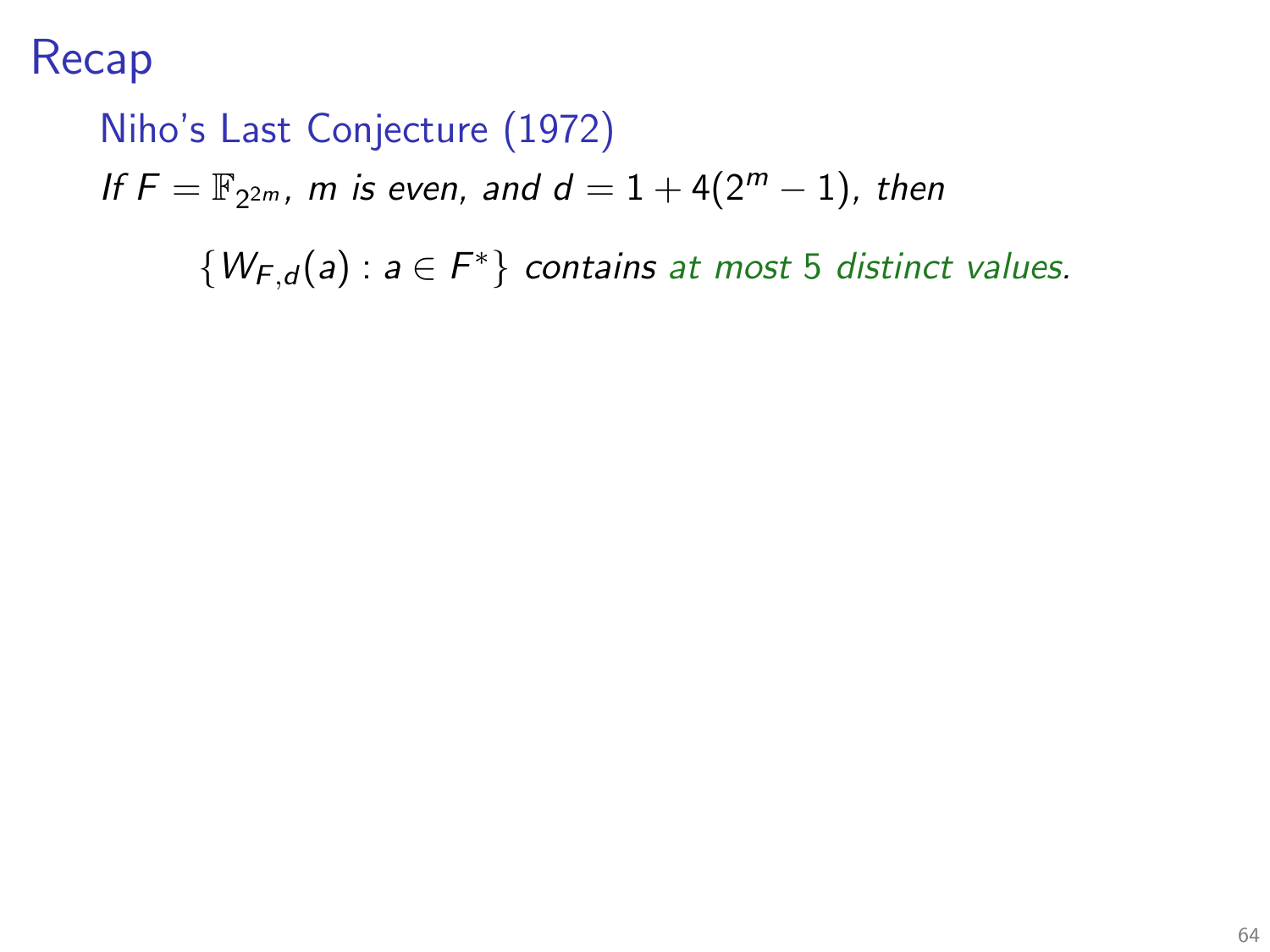Niho's Last Conjecture (1972) If  $F = \mathbb{F}_{2^{2m}}$ , m is even, and  $d = 1 + 4(2^m - 1)$ , then  $\{W_{F,d}(a): a \in F^*\}$  contains at most 5 distinct values.

Theorem (Helleseth-K.-Li) If  $F = \mathbb{F}_{2^{2m}}$ , m is even, and  $d = 1 + 4(2^m - 1)$ , then  $\{W_{F,d}(a): a \in F^*\} \subseteq \{-2^m, 0, 2^m, 2 \cdot 2^m, 4 \cdot 2^m\}.$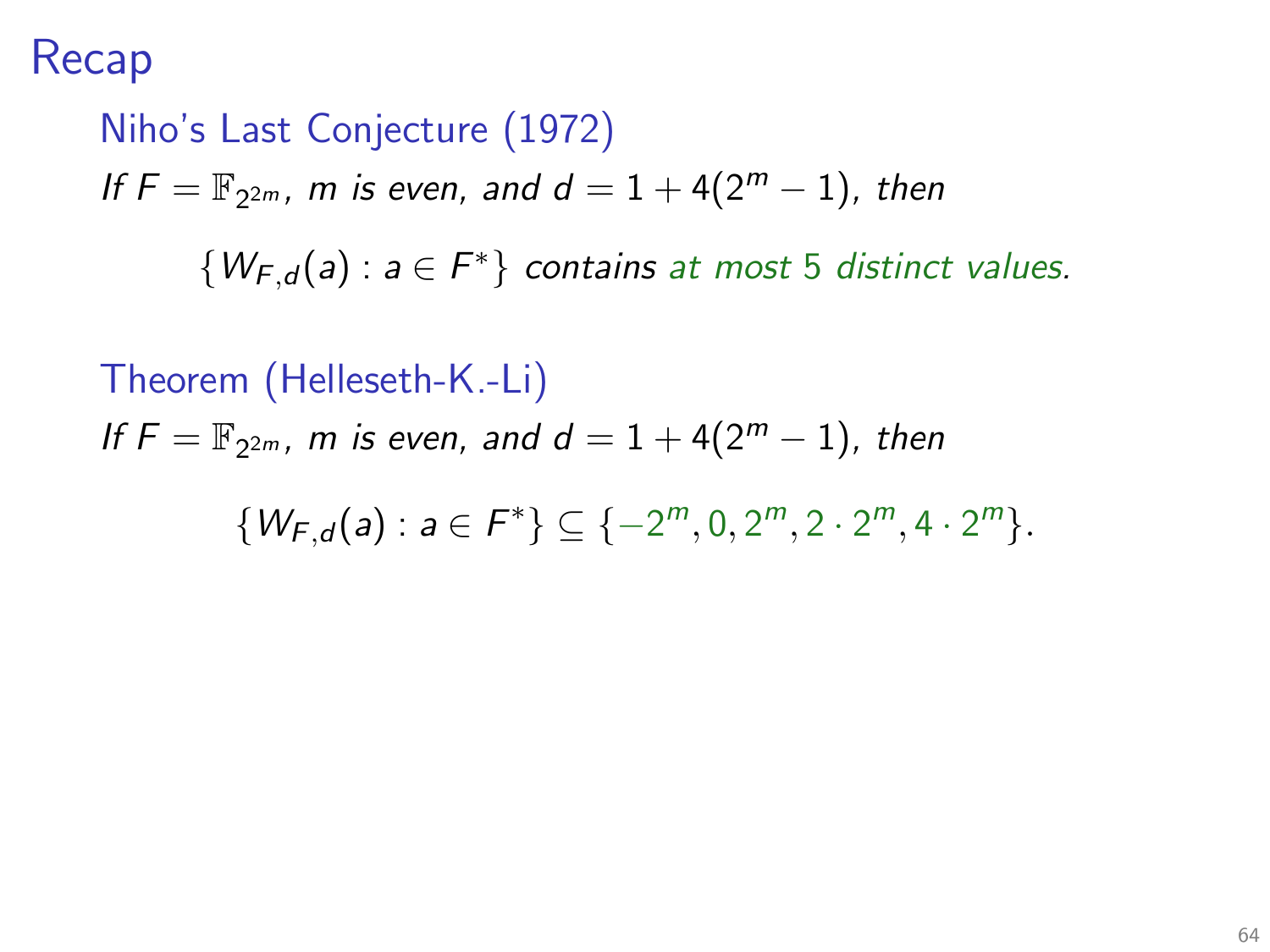Niho's Last Conjecture (1972) If  $F = \mathbb{F}_{2^{2m}}$ , m is even, and  $d = 1 + 4(2^m - 1)$ , then  $\{W_{F,d}(a): a \in F^*\}$  contains at most 5 distinct values.

Theorem (Helleseth-K.-Li)

\n
$$
If F = \mathbb{F}_{2^{2m}}, \, m \text{ is even, and } d = 1 + 4(2^m - 1), \, then
$$
\n
$$
\{W_{F,d}(a) : a \in F^*\} \subseteq \{-2^m, 0, 2^m, 2 \cdot 2^m, 4 \cdot 2^m\}.
$$
\nTheorem (Helleseth-K.-Li)

\n
$$
If F = \mathbb{F}_{2^{2m}}, \, m \text{ is odd, } m > 1, \, and \, d = 1 + 4(2^m - 1), \, then
$$
\n
$$
\{W_{F,d}(a) : a \in F^*\} \subseteq \{-2^m, 0, 2^m, 2 \cdot 2^m, 3 \cdot 2^m, 4 \cdot 2^m\}.
$$